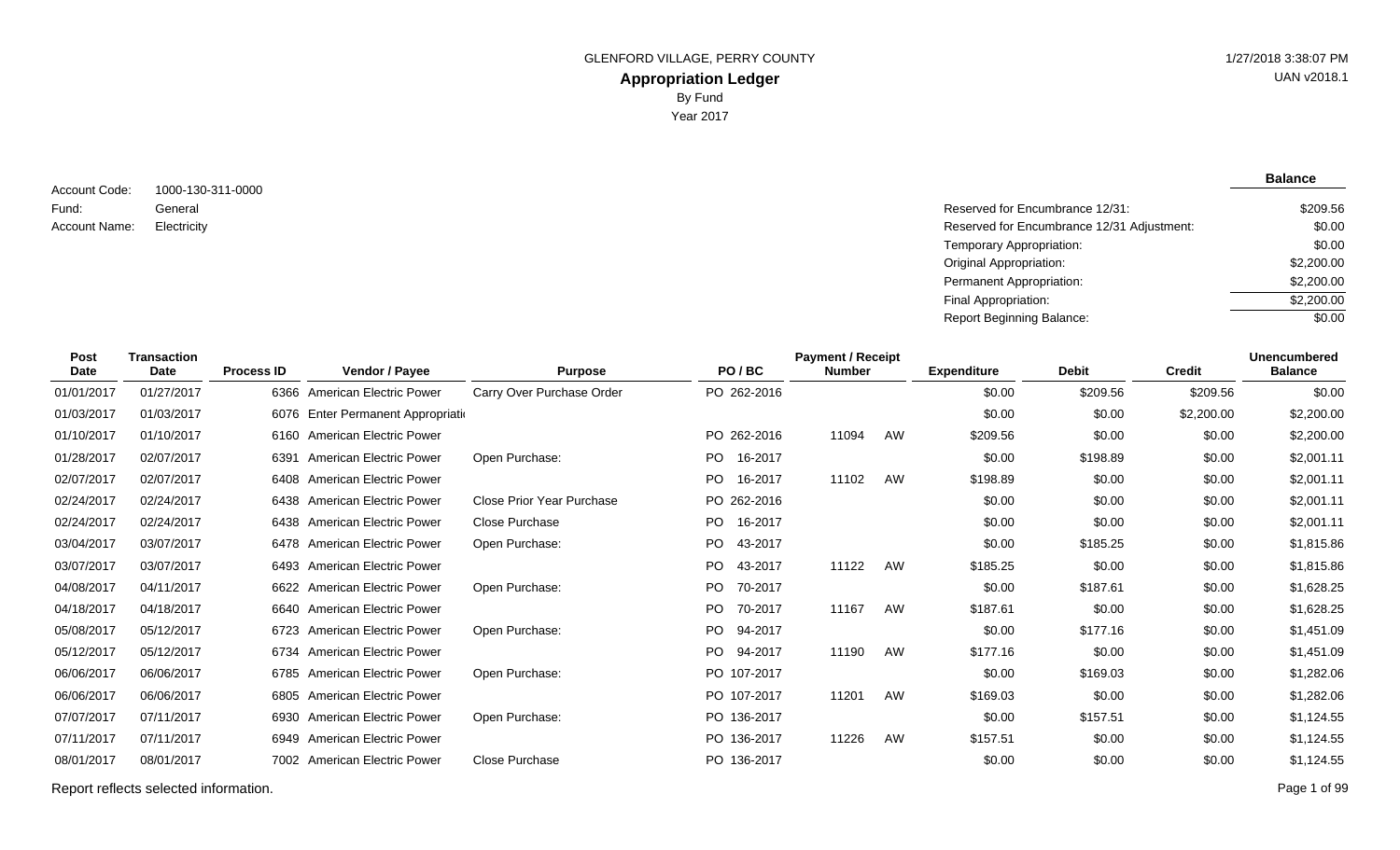| Post<br><b>Date</b> | <b>Transaction</b><br><b>Date</b> | <b>Process ID</b> | Vendor / Payee                 | <b>Purpose</b> | PO/BC          | <b>Payment / Receipt</b><br><b>Number</b> |    | <b>Expenditure</b> | <b>Debit</b> | <b>Credit</b> | <b>Unencumbered</b><br><b>Balance</b> |
|---------------------|-----------------------------------|-------------------|--------------------------------|----------------|----------------|-------------------------------------------|----|--------------------|--------------|---------------|---------------------------------------|
| 08/08/2017          | 08/22/2017                        |                   | 7078 American Electric Power   | Open Purchase: | PO 156-2017    |                                           |    | \$0.00             | \$165.83     | \$0.00        | \$958.72                              |
| 08/22/2017          | 08/22/2017                        |                   | 7086 American Electric Power   |                | PO 156-2017    | 11267                                     | AW | \$165.83           | \$0.00       | \$0.00        | \$958.72                              |
| 08/30/2017          | 08/01/2017                        |                   | 7003 American Electric Power   | Close Purchase | PO 43-2017     |                                           |    | \$0.00             | \$0.00       | \$0.00        | \$958.72                              |
| 08/30/2017          | 08/01/2017                        |                   | 7003 American Electric Power   | Close Purchase | PO.<br>70-2017 |                                           |    | \$0.00             | \$0.00       | \$0.00        | \$958.72                              |
| 09/07/2017          | 09/12/2017                        |                   | 7170 American Electric Power   | Open Purchase: | PO 184-2017    |                                           |    | \$0.00             | \$169.91     | \$0.00        | \$788.81                              |
| 09/12/2017          | 09/12/2017                        |                   | 7143 American Electric Power   | Close Purchase | PO 156-2017    |                                           |    | \$0.00             | \$0.00       | \$0.00        | \$788.81                              |
| 09/12/2017          | 09/12/2017                        |                   | 7144 American Electric Power   | Close Purchase | PO 94-2017     |                                           |    | \$0.00             | \$0.00       | \$0.00        | \$788.81                              |
| 09/12/2017          | 09/12/2017                        |                   | 7145 American Electric Power   | Close Purchase | PO 107-2017    |                                           |    | \$0.00             | \$0.00       | \$0.00        | \$788.81                              |
| 09/15/2017          | 09/15/2017                        |                   | 7186 American Electric Power   |                | PO 184-2017    | 11290                                     | AW | \$169.91           | \$0.00       | \$0.00        | \$788.81                              |
| 10/06/2017          | 10/10/2017                        |                   | 7279 American Electric Power   | Open Purchase: | PO 209-2017    |                                           |    | \$0.00             | \$180.29     | \$0.00        | \$608.52                              |
| 10/10/2017          | 10/10/2017                        | 7284              | <b>American Electric Power</b> |                | PO 209-2017    | 1024                                      | AW | \$180.29           | \$0.00       | \$0.00        | \$608.52                              |
| 11/04/2017          | 11/07/2017                        |                   | 7350 American Electric Power   | Open Purchase: | PO 223-2017    |                                           |    | \$0.00             | \$187.36     | \$0.00        | \$421.16                              |
| 11/07/2017          | 11/07/2017                        |                   | 7365 American Electric Power   |                | PO 223-2017    | 1031                                      | AW | \$187.36           | \$0.00       | \$0.00        | \$421.16                              |
| 12/08/2017          | 12/19/2017                        |                   | 7489 American Electric Power   | Open Purchase: | PO 249-2017    |                                           |    | \$0.00             | \$187.82     | \$0.00        | \$233.34                              |
| 12/19/2017          | 12/19/2017                        |                   | 7500 American Electric Power   |                | PO 249-2017    | 1065                                      | AW | \$187.82           | \$0.00       | \$0.00        | \$233.34                              |
| 12/22/2017          | 12/22/2017                        |                   | 7510 American Electric Power   | Close Purchase | PO 184-2017    |                                           |    | \$0.00             | \$0.00       | \$0.00        | \$233.34                              |
| 12/22/2017          | 12/22/2017                        |                   | 7510 American Electric Power   | Close Purchase | PO 209-2017    |                                           |    | \$0.00             | \$0.00       | \$0.00        | \$233.34                              |
| 12/22/2017          | 12/22/2017                        |                   | 7510 American Electric Power   | Close Purchase | PO 223-2017    |                                           |    | \$0.00             | \$0.00       | \$0.00        | \$233.34                              |
| 12/22/2017          | 12/22/2017                        |                   | 7510 American Electric Power   | Close Purchase | PO 249-2017    |                                           |    | \$0.00             | \$0.00       | \$0.00        | \$233.34                              |
| 12/31/2017          | 12/31/2017                        |                   | 7559 American Electric Power   | Open Purchase: | PO 263-2017    |                                           |    | \$0.00             | \$200.00     | \$0.00        | \$33.34                               |
|                     |                                   |                   |                                |                |                | Account Total:                            |    | \$2,176.22         | \$2,376.22   | \$2,409.56    |                                       |

1000-710-161-0000 General Account Code: Fund:

Reserved for Encumbrance 12/31:

\$2,176.22

Account YTD Total:

**Balance**

\$10.71

\$2,409.56

Report reflects selected information. Page 2 of 99

UAN v2018.1

# Year 2017

\$2,376.22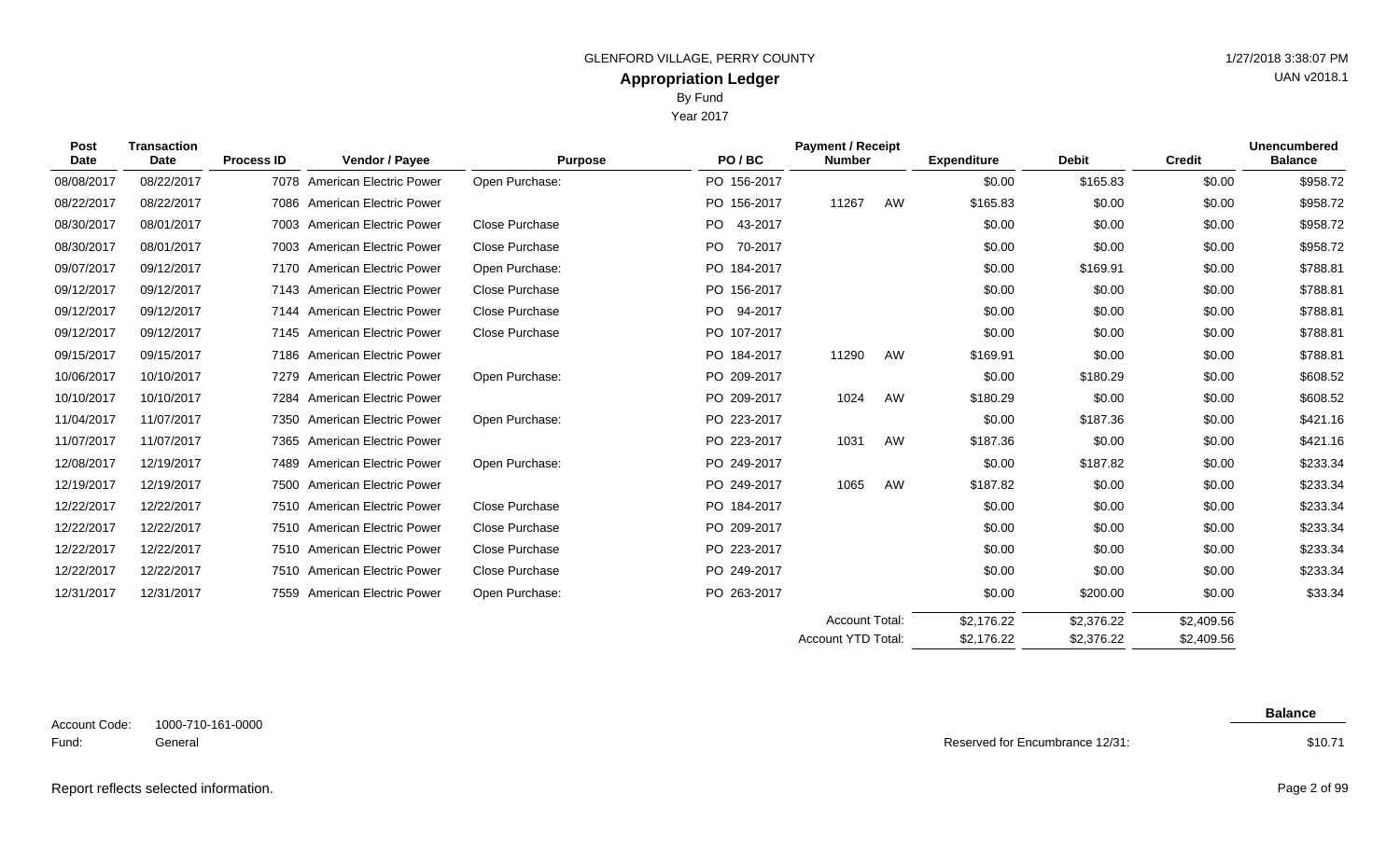GLENFORD VILLAGE, PERRY COUNTY **1/27/2018 3:38:07 PM** 

#### **Appropriation Ledger**

By Fund

Year 2017

Account Name: Salary - Mayor Name and South Account Name and South Account Name and South Account Name: Salary - Mayor South South Account Name: \$0.00 Temporary Appropriation: Original Appropriation: Permanent Appropriation: Final Appropriation: Report Beginning Balance: \$0.00 \$500.00 \$500.00 \$500.00 \$0.00

| <b>Post</b><br>Date | <b>Transaction</b><br>Date | <b>Process ID</b> | Vendor / Payee                     | <b>Purpose</b>                | PO/BC         | <b>Payment / Receipt</b><br><b>Number</b> |            | <b>Expenditure</b> | Debit    | <b>Credit</b> | Unencumbered<br><b>Balance</b> |
|---------------------|----------------------------|-------------------|------------------------------------|-------------------------------|---------------|-------------------------------------------|------------|--------------------|----------|---------------|--------------------------------|
| 01/01/2017          | 01/27/2017                 |                   | 6366 Medicare                      | Carry Over UnpaidWithholdings |               |                                           |            | \$0.00             | \$2.03   | \$2.03        | \$0.00                         |
| 01/01/2017          | 01/27/2017                 |                   | 6366 Social Security               | Carry Over UnpaidWithholdings |               |                                           |            | \$0.00             | \$8.68   | \$8.68        | \$0.00                         |
| 01/03/2017          | 01/03/2017                 |                   | 6076 Enter Permanent Appropriation |                               |               |                                           |            | \$0.00             | \$0.00   | \$500.00      | \$500.00                       |
| 01/03/2017          | 01/03/2017                 |                   | 6128 Employee Payroll              | Payroll Posting               | <b>Direct</b> |                                           | 1-2017 PP  | \$110.82           | \$120.00 | \$0.00        | \$380.00                       |
| 01/03/2017          | 01/03/2017                 |                   | 6132 Internal Revenue Service      |                               | <b>Direct</b> | 11093                                     | WH         | \$10.71            | \$0.00   | \$0.00        | \$380.00                       |
| 01/27/2017          | 01/27/2017                 |                   | 6362 Internal Revenue Service      |                               | Direct        | 11101                                     | <b>WH</b>  | \$9.18             | \$0.00   | \$0.00        | \$380.00                       |
| 04/04/2017          | 04/04/2017                 |                   | 6591 Employee Payroll              | <b>Payroll Posting</b>        | <b>Direct</b> |                                           | 8-2017 PP  | \$110.82           | \$120.00 | \$0.00        | \$260.00                       |
| 04/04/2017          | 04/04/2017                 |                   | 6595 Internal Revenue Service      |                               | Direct        | 11165                                     | WH.        | \$9.18             | \$0.00   | \$0.00        | \$260.00                       |
| 07/11/2017          | 07/11/2017                 |                   | 6960 Employee Payroll              | Payroll Posting               | <b>Direct</b> |                                           | 15-2017 PP | \$110.82           | \$120.00 | \$0.00        | \$140.00                       |
| 07/11/2017          | 07/11/2017                 |                   | 6965 Internal Revenue Service      |                               | <b>Direct</b> | 11247                                     | <b>WH</b>  | \$9.18             | \$0.00   | \$0.00        | \$140.00                       |
| 10/03/2017          | 10/03/2017                 |                   | 7266 Employee Payroll              | Payroll Posting               | Direct        |                                           | 23-2017 PP | \$129.29           | \$140.00 | \$0.00        | \$0.00                         |
| 10/03/2017          | 10/03/2017                 |                   | 7269 Internal Revenue Service      |                               | <b>Direct</b> | 1021                                      | <b>WH</b>  | \$10.71            | \$0.00   | \$0.00        | \$0.00                         |
|                     |                            |                   |                                    |                               |               | <b>Account Total:</b>                     |            | \$510.71           | \$510.71 | \$510.71      |                                |
|                     |                            |                   |                                    |                               |               | Account YTD Total:                        |            | \$510.71           | \$510.71 | \$510.71      |                                |

1000-710-212-0000 General Account Code: Fund: Account Name:

**Balance**

| General         | Reserved for Encumbrance 12/31:            | \$0.00 |
|-----------------|--------------------------------------------|--------|
| Social Security | Reserved for Encumbrance 12/31 Adjustment: | \$0.00 |
|                 | Temporary Appropriation:                   | \$0.00 |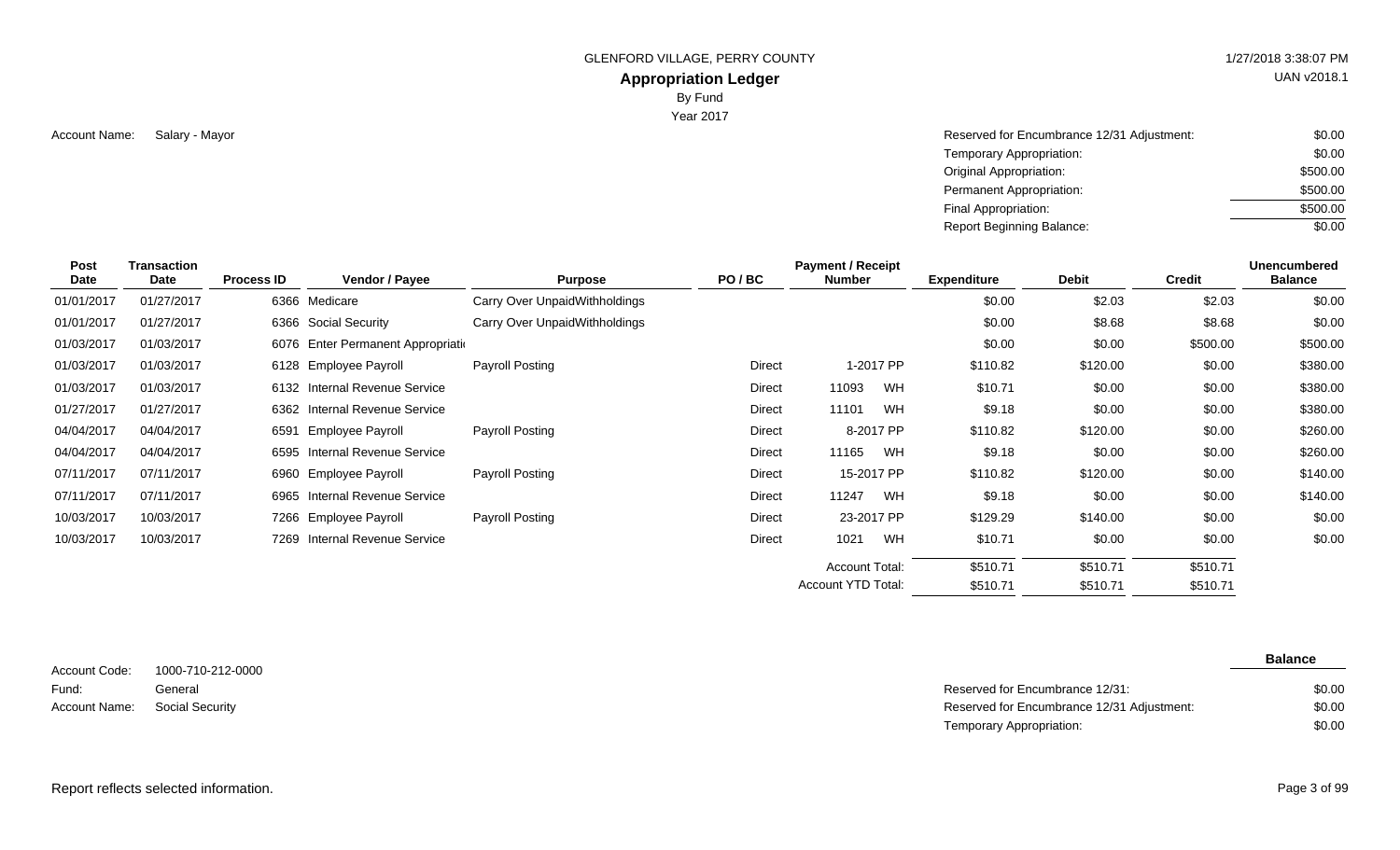| Original Appropriation:   | \$50.00 |
|---------------------------|---------|
| Permanent Appropriation:  | \$50.00 |
| Final Appropriation:      | \$50.00 |
| Report Beginning Balance: | \$0.00  |

| <b>Post</b> | Transaction |                   |                                    |                |         | <b>Payment / Receipt</b> |         |                    |              |               |                |  |
|-------------|-------------|-------------------|------------------------------------|----------------|---------|--------------------------|---------|--------------------|--------------|---------------|----------------|--|
| Date        | Date        | <b>Process ID</b> | Vendor / Payee                     | <b>Purpose</b> | PO/BC   | <b>Number</b>            |         | <b>Expenditure</b> | <b>Debit</b> | <b>Credit</b> | <b>Balance</b> |  |
| 01/03/2017  | 01/03/2017  |                   | 6076 Enter Permanent Appropriation |                |         |                          |         | \$0.00             | \$0.00       | \$50.00       | \$50.00        |  |
| 01/03/2017  | 01/03/2017  |                   | 6132 Internal Revenue Service      |                | Direct  | 11093                    | WH      | \$8.68             | \$8.68       | \$0.00        | \$41.32        |  |
| 01/27/2017  | 01/27/2017  |                   | 6362 Internal Revenue Service      |                | Direct  | 11101                    | WH      | \$7.44             | \$7.44       | \$0.00        | \$33.88        |  |
| 04/04/2017  | 04/04/2017  |                   | 6595 Internal Revenue Service      |                | Direct  | 11165                    | WH      | \$7.44             | \$7.44       | \$0.00        | \$26.44        |  |
| 07/11/2017  | 07/11/2017  |                   | 6965 Internal Revenue Service      |                | Direct  | 11247                    | WH      | \$7.44             | \$7.44       | \$0.00        | \$19.00        |  |
| 10/03/2017  | 10/03/2017  |                   | 7269 Internal Revenue Service      |                | Direct  | 1021                     | WH      | \$8.68             | \$8.68       | \$0.00        | \$10.32        |  |
|             |             |                   |                                    |                |         | <b>Account Total:</b>    |         | \$39.68            | \$39.68      | \$50.00       |                |  |
|             |             |                   | Account YTD Total:                 |                | \$39.68 | \$39.68                  | \$50.00 |                    |              |               |                |  |

| Account Code: | 1000-710-213-0000 |                                            | <b>Balance</b> |
|---------------|-------------------|--------------------------------------------|----------------|
|               |                   | Reserved for Encumbrance 12/31:            | \$0.00         |
| Fund:         | General           |                                            |                |
| Account Name: | Medicare          | Reserved for Encumbrance 12/31 Adjustment: | \$0.00         |
|               |                   | Temporary Appropriation:                   | \$0.00         |
|               |                   | <b>Original Appropriation:</b>             | \$10.00        |
|               |                   | Permanent Appropriation:                   | \$10.00        |
|               |                   | Final Appropriation:                       | \$10.00        |
|               |                   | <b>Report Beginning Balance:</b>           | \$0.00         |

| Post        | <b>Fransaction</b> |                   |                                    |                |               | <b>Unencumbered</b> |    |                    |              |         |                |
|-------------|--------------------|-------------------|------------------------------------|----------------|---------------|---------------------|----|--------------------|--------------|---------|----------------|
| <b>Date</b> | <b>Date</b>        | <b>Process ID</b> | Vendor / Pavee                     | <b>Purpose</b> | PO/BC         | <b>Number</b>       |    | <b>Expenditure</b> | <b>Debit</b> | Credit  | <b>Balance</b> |
| 01/03/2017  | 01/03/2017         |                   | 6076 Enter Permanent Appropriation |                |               |                     |    | \$0.00             | \$0.00       | \$10.00 | \$10.00        |
| 01/03/2017  | 01/03/2017         |                   | 6132 Internal Revenue Service      |                | Direct        | 11093               | WH | \$2.03             | \$2.03       | \$0.00  | \$7.97         |
| 01/27/2017  | 01/27/2017         |                   | 6362 Internal Revenue Service      |                | <b>Direct</b> | 11101               | WH | \$1.74             | \$1.74       | \$0.00  | \$6.23         |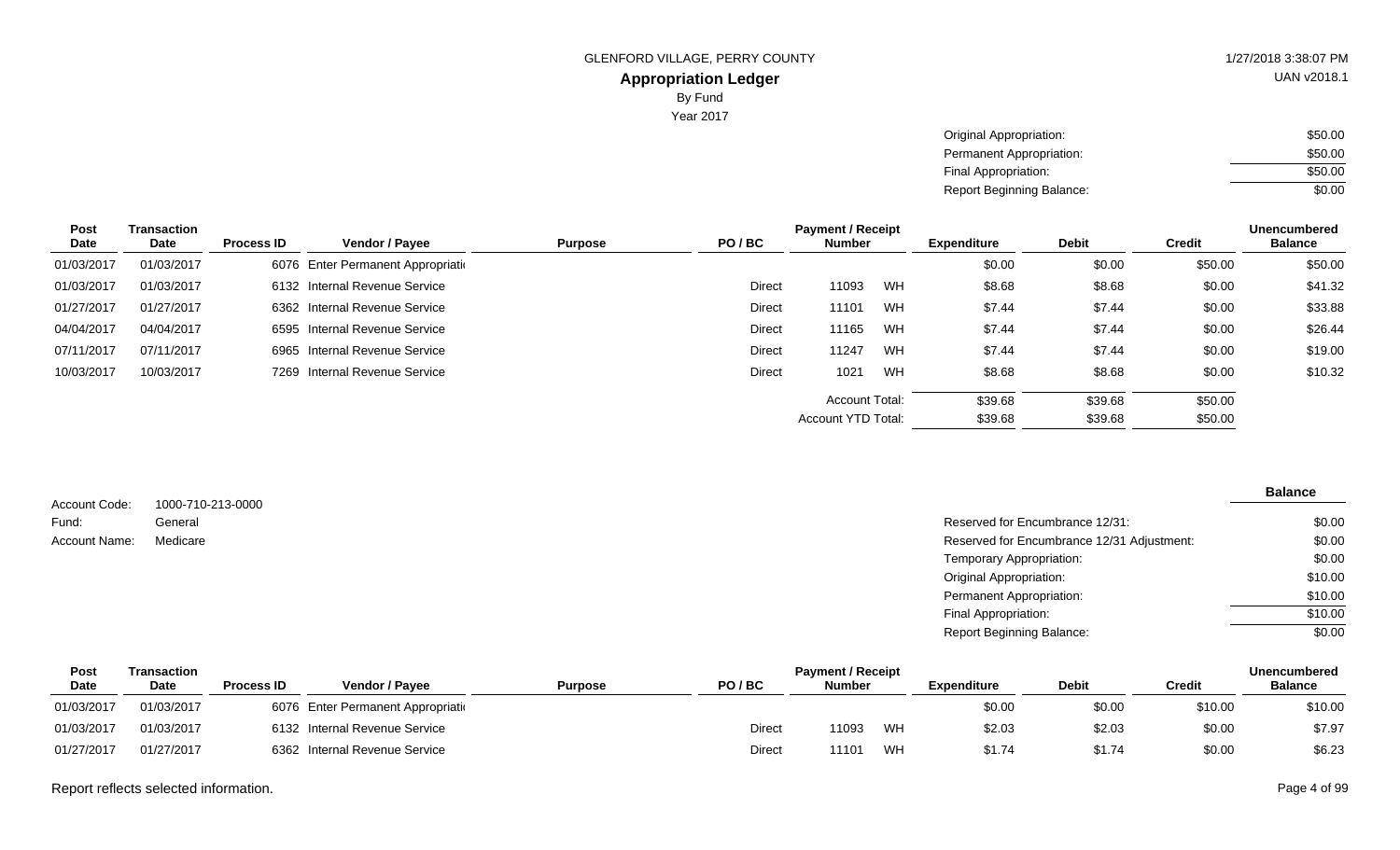Year 2017

| Post        | Transaction |                   |                               | <b>Payment / Receipt</b> |               |                    |    |                    |              |         |                |
|-------------|-------------|-------------------|-------------------------------|--------------------------|---------------|--------------------|----|--------------------|--------------|---------|----------------|
| <b>Date</b> | <b>Date</b> | <b>Process ID</b> | <b>Vendor / Pavee</b>         | <b>Purpose</b>           | PO/BC         | <b>Number</b>      |    | <b>Expenditure</b> | <b>Debit</b> | Credit  | <b>Balance</b> |
| 04/04/2017  | 04/04/2017  |                   | 6595 Internal Revenue Service |                          | Direct        | 11165              | WH | \$1.74             | \$1.74       | \$0.00  | \$4.49         |
| 07/11/2017  | 07/11/2017  |                   | 6965 Internal Revenue Service |                          | <b>Direct</b> | 11247              | WH | \$1.74             | \$1.74       | \$0.00  | \$2.75         |
| 10/03/2017  | 10/03/2017  |                   | 7269 Internal Revenue Service |                          | <b>Direct</b> | 1021               | WH | \$2.03             | \$2.03       | \$0.00  | \$0.72         |
|             |             |                   |                               |                          |               | Account Total:     |    | \$9.28             | \$9.28       | \$10.00 |                |
|             |             |                   |                               |                          |               | Account YTD Total: |    | \$9.28             | \$9.28       | \$10.00 |                |

|                      |                    |                                            | <b>Balance</b> |
|----------------------|--------------------|--------------------------------------------|----------------|
| Account Code:        | 1000-715-111-0000  |                                            |                |
| Fund:                | General            | Reserved for Encumbrance 12/31:            | \$44.94        |
| <b>Account Name:</b> | Salaries - Council | Reserved for Encumbrance 12/31 Adjustment: | \$0.00         |
|                      |                    | Temporary Appropriation:                   | \$0.00         |
|                      |                    | <b>Original Appropriation:</b>             | \$2,500.00     |
|                      |                    | <b>Permanent Appropriation:</b>            | \$2,500.00     |

Final Appropriation: Report Beginning Balance:

| <b>Post</b> | Transaction |                   |                                    |                               |               | <b>Payment / Receipt</b> |           |                    |              |               | <b>Unencumbered</b> |
|-------------|-------------|-------------------|------------------------------------|-------------------------------|---------------|--------------------------|-----------|--------------------|--------------|---------------|---------------------|
| Date        | Date        | <b>Process ID</b> | <b>Vendor / Payee</b>              | <b>Purpose</b>                | PO/BC         | Number                   |           | <b>Expenditure</b> | <b>Debit</b> | <b>Credit</b> | <b>Balance</b>      |
| 01/01/2017  | 01/27/2017  |                   | 6366 Ohio Income Tax               | Carry Over UnpaidWithholdings |               |                          |           | \$0.00             | \$2.12       | \$2.12        | \$0.00              |
| 01/01/2017  | 01/27/2017  |                   | 6366 Medicare                      | Carry Over UnpaidWithholdings |               |                          |           | \$0.00             | \$8.11       | \$8.11        | \$0.00              |
| 01/01/2017  | 01/27/2017  |                   | 6366 Social Security               | Carry Over UnpaidWithholdings |               |                          |           | \$0.00             | \$34.71      | \$34.71       | \$0.00              |
| 01/03/2017  | 01/03/2017  |                   | 6076 Enter Permanent Appropriation |                               |               |                          |           | \$0.00             | \$0.00       | \$2,500.00    | \$2,500.00          |
| 01/03/2017  | 01/03/2017  |                   | 6128 Employee Payroll              | Payroll Posting               | Direct        |                          | 1-2017 PP | \$470.98           | \$512.00     | \$0.00        | \$1,988.00          |
| 01/03/2017  | 01/03/2017  |                   | 6132 Internal Revenue Service      |                               | Direct        | 11093                    | WH        | \$42.82            | \$0.00       | \$0.00        | \$1,988.00          |
| 01/27/2017  | 01/27/2017  |                   | 6362 Ohio Department of Taxation   |                               | Direct        | 11100                    | WH        | \$2.12             | \$0.00       | \$0.00        | \$1,988.00          |
| 01/27/2017  | 01/27/2017  |                   | 6362 Internal Revenue Service      |                               | Direct        | 11101                    | WH        | \$39.16            | \$0.00       | \$0.00        | \$1,988.00          |
| 04/04/2017  | 04/04/2017  | 6591              | Employee Payroll                   | Payroll Posting               | Direct        |                          | 8-2017 PP | \$426.91           | \$464.00     | \$0.00        | \$1,524.00          |
| 04/04/2017  | 04/04/2017  |                   | 6595 Internal Revenue Service      |                               | <b>Direct</b> | 11165                    | WH        | \$35.50            | \$0.00       | \$0.00        | \$1,524.00          |

\$2,500.00 \$2,500.00  $\frac{1}{0.00}$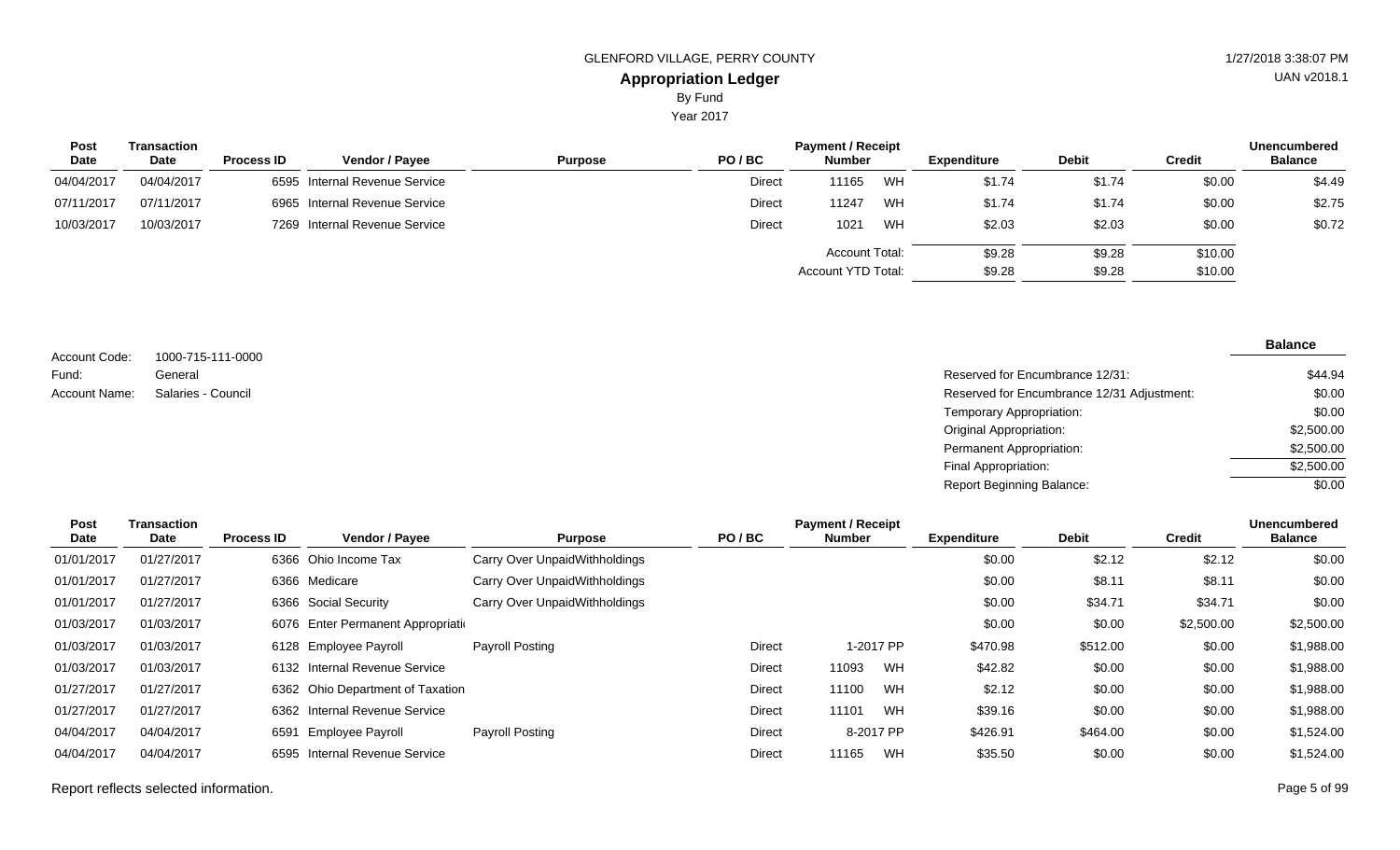Year 2017

| Post<br>Date | Transaction<br>Date | <b>Process ID</b> | Vendor / Payee                   | <b>Purpose</b>  | PO/BC         | <b>Payment / Receipt</b><br><b>Number</b> |    | <b>Expenditure</b> | <b>Debit</b> | <b>Credit</b> | Unencumbered<br><b>Balance</b> |
|--------------|---------------------|-------------------|----------------------------------|-----------------|---------------|-------------------------------------------|----|--------------------|--------------|---------------|--------------------------------|
| 04/04/2017   | 04/04/2017          |                   | 6597 Ohio Department of Taxation |                 | <b>Direct</b> | 11166                                     | WH | \$1.86             | \$0.00       | \$0.00        | \$1,524.00                     |
| 07/11/2017   | 07/11/2017          |                   | 6960 Employee Payroll            | Payroll Posting | Direct        | 15-2017 PP                                |    | \$441.51           | \$480.00     | \$0.00        | \$1,044.00                     |
| 07/11/2017   | 07/11/2017          |                   | 6965 Internal Revenue Service    |                 | Direct        | 11247                                     | WH | \$36.72            | \$0.00       | \$0.00        | \$1,044.00                     |
| 07/11/2017   | 07/11/2017          |                   | 6965 Ohio Department of Taxation |                 | Direct        | 11248                                     | WH | \$1.59             | \$0.00       | \$0.00        | \$1,044.00                     |
| 10/03/2017   | 10/03/2017          |                   | 7266 Employee Payroll            | Payroll Posting | Direct        | 23-2017 PP                                |    | \$441.35           | \$480.00     | \$0.00        | \$564.00                       |
| 10/03/2017   | 10/03/2017          |                   | 7269 Internal Revenue Service    |                 | Direct        | 1021                                      | WH | \$36.70            | \$0.00       | \$0.00        | \$564.00                       |
| 10/03/2017   | 10/03/2017          |                   | 7269 Ohio Department of Taxation |                 | <b>Direct</b> | 1022                                      | WH | \$1.77             | \$0.00       | \$0.00        | \$564.00                       |
|              |                     |                   |                                  |                 |               | <b>Account Total:</b>                     |    | \$1,978.99         | \$1,980.94   | \$2,544.94    |                                |
|              |                     |                   |                                  |                 |               | <b>Account YTD Total:</b>                 |    | \$1,978.99         | \$1,980.94   | \$2,544.94    |                                |

1000-715-212-0000 General Account Code: Fund: Account Name:

| General                | Reserved for Encumbrance 12/31:            | \$0.00   |
|------------------------|--------------------------------------------|----------|
| <b>Social Security</b> | Reserved for Encumbrance 12/31 Adjustment: | \$0.00   |
|                        | Temporary Appropriation:                   | \$0.00   |
|                        | <b>Original Appropriation:</b>             | \$210.00 |
|                        | Permanent Appropriation:                   | \$210.00 |
|                        | Final Appropriation:                       | \$210.00 |
|                        | <b>Report Beginning Balance:</b>           | \$0.00   |

| Post       | Transaction |                   |                                    |                |        | <b>Payment / Receipt</b> |    |                    |              |               | <b>Unencumbered</b> |
|------------|-------------|-------------------|------------------------------------|----------------|--------|--------------------------|----|--------------------|--------------|---------------|---------------------|
| Date       | Date        | <b>Process ID</b> | <b>Vendor / Pavee</b>              | <b>Purpose</b> | PO/BC  | <b>Number</b>            |    | <b>Expenditure</b> | <b>Debit</b> | <b>Credit</b> | <b>Balance</b>      |
| 01/03/2017 | 01/03/2017  |                   | 6076 Enter Permanent Appropriation |                |        |                          |    | \$0.00             | \$0.00       | \$210.00      | \$210.00            |
| 01/03/2017 | 01/03/2017  |                   | 6132 Internal Revenue Service      |                | Direct | 11093                    | WH | \$34.71            | \$34.71      | \$0.00        | \$175.29            |
| 01/27/2017 | 01/27/2017  |                   | 6362 Internal Revenue Service      |                | Direct | 11101                    | WH | \$31.74            | \$31.74      | \$0.00        | \$143.55            |
| 04/04/2017 | 04/04/2017  |                   | 6595 Internal Revenue Service      |                | Direct | 11165                    | WH | \$28.77            | \$28.77      | \$0.00        | \$114.78            |
| 07/11/2017 | 07/11/2017  |                   | 6965 Internal Revenue Service      |                | Direct | 11247                    | WH | \$29.76            | \$29.76      | \$0.00        | \$85.02             |
| 10/03/2017 | 10/03/2017  |                   | 7269 Internal Revenue Service      |                | Direct | 1021                     | WH | \$29.75            | \$29.75      | \$0.00        | \$55.27             |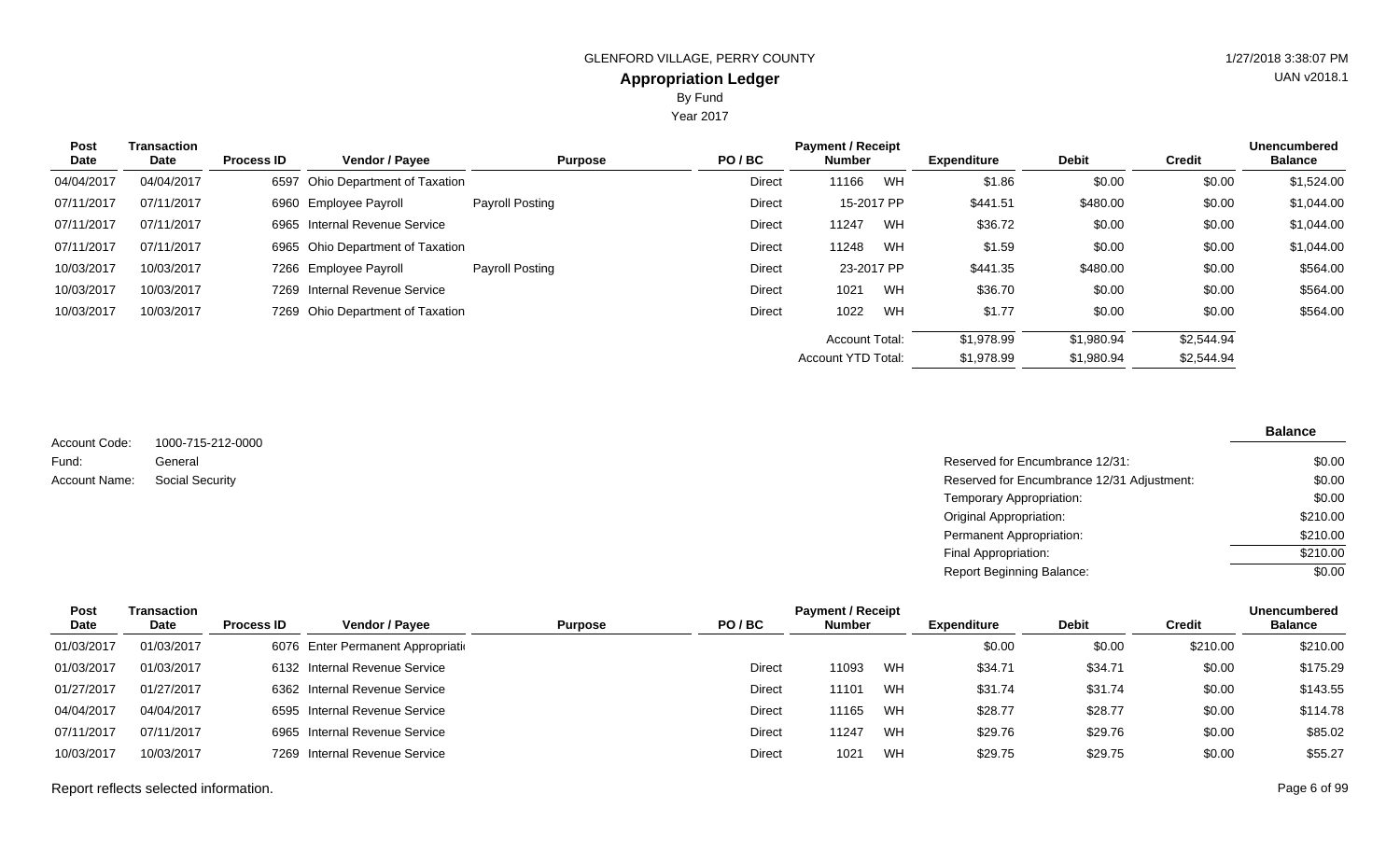# GLENFORD VILLAGE, PERRY COUNTY **1/27/2018 3:38:07 PM**

UAN v2018.1

#### **Appropriation Ledger** By Fund

Year 2017

| Post<br>Transaction<br><b>Date</b><br><b>Date</b> | <b>Process ID</b> | <b>Vendor / Payee</b> | <b>Purpose</b> | PO/BC | <b>Payment / Receipt</b><br><b>Number</b>   | <b>Expenditure</b>   | <b>Debit</b>         | <b>Credit</b>        | <b>Unencumbered</b><br><b>Balance</b> |
|---------------------------------------------------|-------------------|-----------------------|----------------|-------|---------------------------------------------|----------------------|----------------------|----------------------|---------------------------------------|
|                                                   |                   |                       |                |       | <b>Account Total:</b><br>Account YTD Total: | \$154.73<br>\$154.73 | \$154.73<br>\$154.73 | \$210.00<br>\$210.00 |                                       |

| Account Code: | 1000-715-213-0000 |
|---------------|-------------------|
| Fund:         | General           |
| Account Name: | Medicare          |

#### **Balance**

| General  | Reserved for Encumbrance 12/31:            | \$0.00  |
|----------|--------------------------------------------|---------|
| Medicare | Reserved for Encumbrance 12/31 Adjustment: | \$0.00  |
|          | Temporary Appropriation:                   | \$0.00  |
|          | <b>Original Appropriation:</b>             | \$60.00 |
|          | Permanent Appropriation:                   | \$60.00 |
|          | Final Appropriation:                       | \$60.00 |
|          | <b>Report Beginning Balance:</b>           | \$0.00  |

| <b>Post</b> | <b>Transaction</b> |                   |                                    |                |               | <b>Payment / Receipt</b> |    |                    |              |               | <b>Unencumbered</b> |
|-------------|--------------------|-------------------|------------------------------------|----------------|---------------|--------------------------|----|--------------------|--------------|---------------|---------------------|
| Date        | Date               | <b>Process ID</b> | Vendor / Payee                     | <b>Purpose</b> | PO/BC         | <b>Number</b>            |    | <b>Expenditure</b> | <b>Debit</b> | <b>Credit</b> | <b>Balance</b>      |
| 01/03/2017  | 01/03/2017         |                   | 6076 Enter Permanent Appropriation |                |               |                          |    | \$0.00             | \$0.00       | \$60.00       | \$60.00             |
| 01/03/2017  | 01/03/2017         |                   | 6132 Internal Revenue Service      |                | <b>Direct</b> | 11093                    | WH | \$8.11             | \$8.11       | \$0.00        | \$51.89             |
| 01/27/2017  | 01/27/2017         |                   | 6362 Internal Revenue Service      |                | Direct        | 11101                    | WH | \$7.42             | \$7.42       | \$0.00        | \$44.47             |
| 04/04/2017  | 04/04/2017         |                   | 6595 Internal Revenue Service      |                | Direct        | 11165                    | WH | \$6.73             | \$6.73       | \$0.00        | \$37.74             |
| 07/11/2017  | 07/11/2017         |                   | 6965 Internal Revenue Service      |                | <b>Direct</b> | 11247                    | WH | \$6.96             | \$6.96       | \$0.00        | \$30.78             |
| 10/03/2017  | 10/03/2017         |                   | 7269 Internal Revenue Service      |                | Direct        | 1021                     | WH | \$6.95             | \$6.95       | \$0.00        | \$23.83             |
|             |                    |                   |                                    |                |               | <b>Account Total:</b>    |    | \$36.17            | \$36.17      | \$60.00       |                     |
|             |                    |                   |                                    |                |               | Account YTD Total:       |    | \$36.17            | \$36.17      | \$60.00       |                     |

| Account Code: | 1000-715-391-0000 |
|---------------|-------------------|
| Fund:         | General           |

**Balance**

Reserved for Encumbrance 12/31:

Report reflects selected information. Page 7 of 99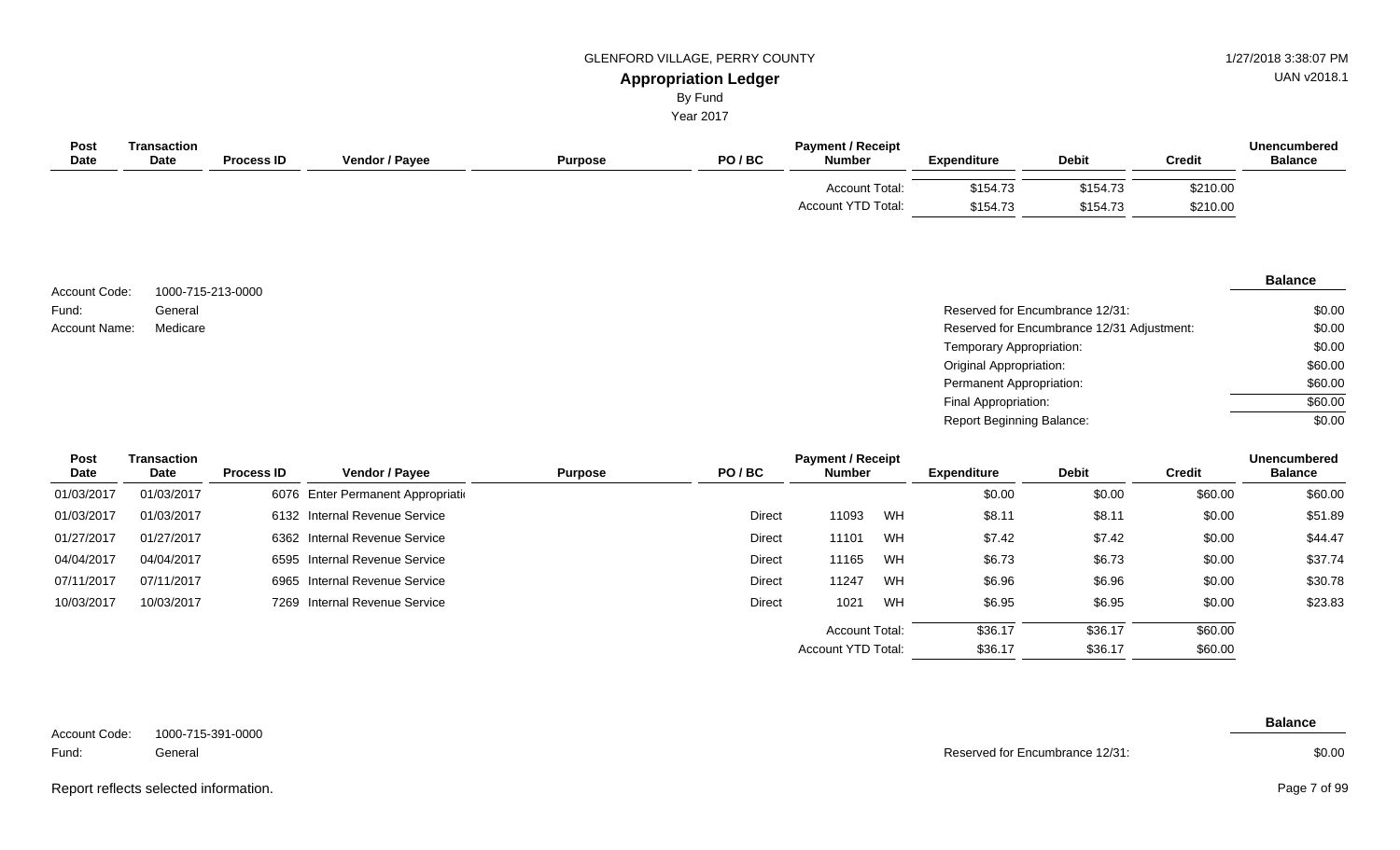GLENFORD VILLAGE, PERRY COUNTY **1/27/2018 3:38:07 PM** 

#### **Appropriation Ledger**

By Fund

Year 2017

Account Name: Dues and Fees **Reserved for Encumbrance 12/31 Adjustment:** \$0.00 Temporary Appropriation: Original Appropriation: Permanent Appropriation: Final Appropriation: Report Beginning Balance: \$0.00 \$300.00 \$244.81 \$244.81 \$0.00

| <b>Post</b><br><b>Date</b> | Transaction<br>Date | <b>Process ID</b> | <b>Vendor / Payee</b>              | <b>Purpose</b> |     | PO/BC       | <b>Payment / Receipt</b><br><b>Number</b> | <b>Expenditure</b> | <b>Debit</b> | <b>Credit</b> | <b>Unencumbered</b><br><b>Balance</b> |
|----------------------------|---------------------|-------------------|------------------------------------|----------------|-----|-------------|-------------------------------------------|--------------------|--------------|---------------|---------------------------------------|
| 01/01/2017                 | 01/03/2017          |                   | 6088 Ohio Municipal League         | Open Purchase: | PO  | 5-2017      |                                           | \$0.00             | \$225.00     | \$0.00        | $-$225.00$                            |
| 01/03/2017                 | 01/03/2017          |                   | 6076 Enter Permanent Appropriation |                |     |             |                                           | \$0.00             | \$0.00       | \$300.00      | \$75.00                               |
| 01/03/2017                 | 01/03/2017          |                   | 6109 Ohio Municipal League         |                | PO  | 5-2017      | 11078<br>AW                               | \$225.00           | \$0.00       | \$0.00        | \$75.00                               |
| 02/24/2017                 | 02/24/2017          |                   | 6438 Ohio Municipal League         | Close Purchase | PO. | 5-2017      |                                           | \$0.00             | \$0.00       | \$0.00        | \$75.00                               |
| 09/15/2017                 | 09/15/2017          |                   | 7197 Treasurer Of State            | Open Purchase: |     | PO 192-2017 |                                           | \$0.00             | \$19.81      | \$0.00        | \$55.19                               |
| 09/15/2017                 | 09/15/2017          |                   | 7199 Treasurer Of State            |                |     | PO 192-2017 | 21-2017 CH                                | \$19.81            | \$0.00       | \$0.00        | \$55.19                               |
| 12/05/2017                 | 12/05/2017          |                   | 7428 Permanent Reallocation Dec    |                |     |             |                                           | \$0.00             | \$55.19      | \$0.00        | \$0.00                                |
| 12/22/2017                 | 12/22/2017          |                   | 7510 Treasurer Of State            | Close Purchase |     | PO 192-2017 |                                           | \$0.00             | \$0.00       | \$0.00        | \$0.00                                |
|                            |                     |                   |                                    |                |     |             | <b>Account Total:</b>                     | \$244.81           | \$300.00     | \$300.00      |                                       |
|                            |                     |                   |                                    |                |     |             | Account YTD Total:                        | \$244.81           | \$300.00     | \$300.00      |                                       |

| Account Code:              | 1000-725-121-0000          |                          |                |                |       |                                           |                                  |                                            |               | <b>Balance</b>                        |
|----------------------------|----------------------------|--------------------------|----------------|----------------|-------|-------------------------------------------|----------------------------------|--------------------------------------------|---------------|---------------------------------------|
| Fund:                      | General                    |                          |                |                |       |                                           |                                  | Reserved for Encumbrance 12/31:            |               | \$84.06                               |
| <b>Account Name:</b>       |                            | Salary - Clerk/Treasurer |                |                |       |                                           |                                  | Reserved for Encumbrance 12/31 Adjustment: |               | \$0.00                                |
|                            |                            |                          |                |                |       |                                           | Temporary Appropriation:         |                                            |               | \$0.00                                |
|                            |                            |                          |                |                |       |                                           | Original Appropriation:          |                                            |               | \$3,600.00                            |
|                            |                            |                          |                |                |       |                                           | Permanent Appropriation:         |                                            |               | \$3,600.00                            |
|                            |                            |                          |                |                |       |                                           | Final Appropriation:             |                                            |               | \$3,600.00                            |
|                            |                            |                          |                |                |       |                                           | <b>Report Beginning Balance:</b> |                                            |               | \$0.00                                |
| <b>Post</b><br><b>Date</b> | <b>Transaction</b><br>Date | <b>Process ID</b>        | Vendor / Payee | <b>Purpose</b> | PO/BC | <b>Payment / Receipt</b><br><b>Number</b> | <b>Expenditure</b>               | <b>Debit</b>                               | <b>Credit</b> | <b>Unencumbered</b><br><b>Balance</b> |

Report reflects selected information. Page 8 of 99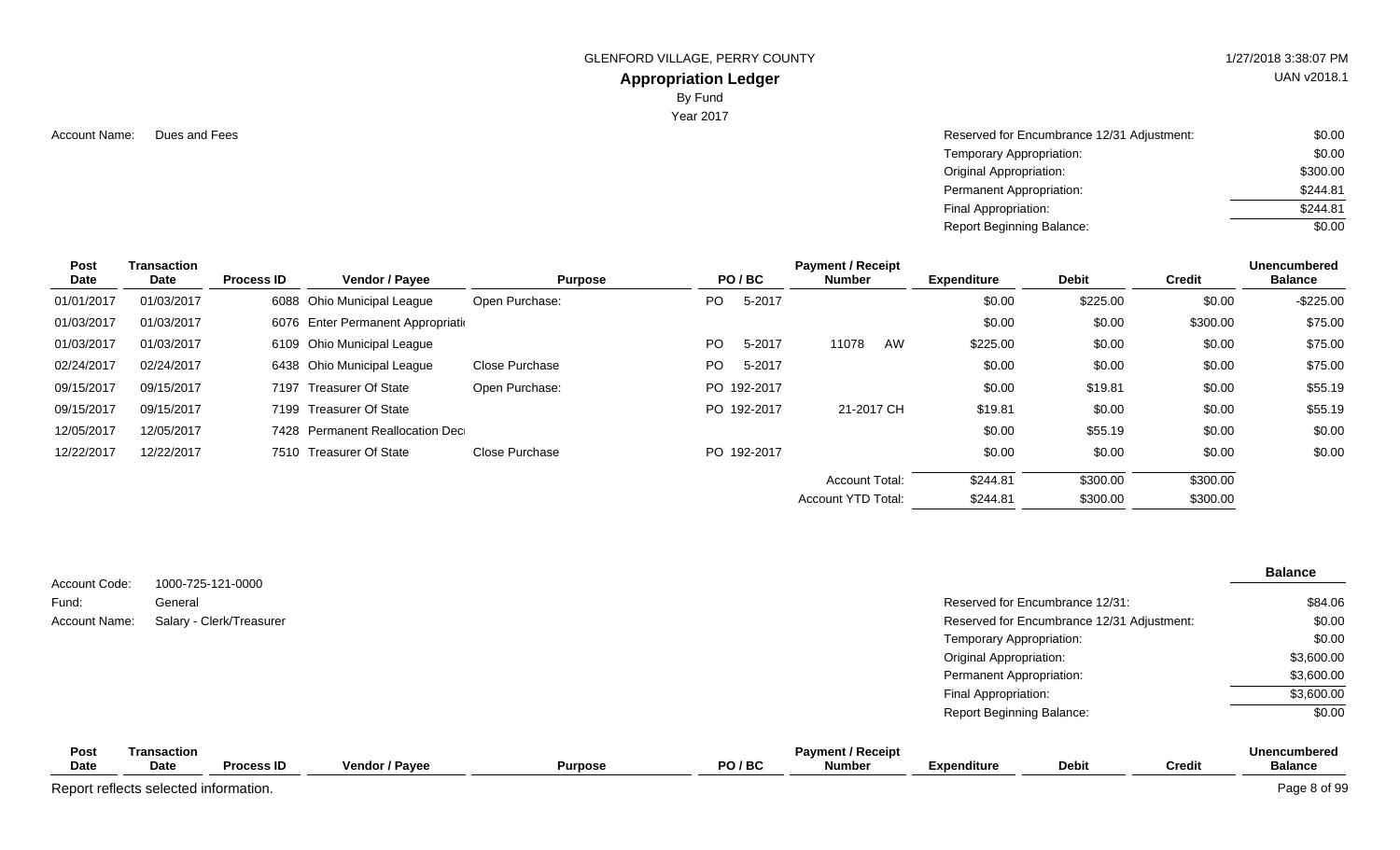|                |                     |                   |                                    |                               | By Fund<br>Year 2017 |                                              |                    |                |               |                                       |
|----------------|---------------------|-------------------|------------------------------------|-------------------------------|----------------------|----------------------------------------------|--------------------|----------------|---------------|---------------------------------------|
| Post<br>Date   | Transaction<br>Date | <b>Process ID</b> | Vendor / Payee                     | <b>Purpose</b>                | PO/BC                | <b>Payment / Receipt</b><br><b>Number</b>    | <b>Expenditure</b> | <b>Debit</b>   | <b>Credit</b> | <b>Unencumbered</b><br><b>Balance</b> |
| 01/01/2017     | 01/27/2017          |                   | 6366 Ohio Income Tax               | Carry Over UnpaidWithholdings |                      |                                              | \$0.00             | \$7.59         | \$7.59        | \$0.00                                |
| 01/01/2017     | 01/27/2017          |                   | 6366 Federal Income Tax            | Carry Over UnpaidWithholdings |                      |                                              | \$0.00             | \$63.42        | \$63.42       | \$0.00                                |
| 01/01/2017     | 01/27/2017          |                   | 6366 Medicare                      | Carry Over UnpaidWithholdings |                      |                                              | \$0.00             | \$13.05        | \$13.05       | \$0.00                                |
| 01/03/2017     | 01/03/2017          |                   | 6076 Enter Permanent Appropriation |                               |                      |                                              | \$0.00             | \$0.00         | \$3,600.00    | \$3,600.00                            |
| 01/03/2017     | 01/03/2017          |                   | 6128 Employee Payroll              | Payroll Posting               | Direct               | 1-2017 PP                                    | \$241.98           | \$300.00       | \$0.00        | \$3,300.00                            |
| $0.4$ $0.2021$ | $0.4$ inninn $47$   |                   | C400 Okin Duklin Frankrissen Dette |                               | $D = -1$             | $\mathbf{M}$<br>$\lambda$ $\lambda$ $\Omega$ | 0.000              | 0 <sub>0</sub> | 0000          | 0.0000                                |

| 01/01/2017 | 01/27/2017                            | 6366 Medicare                           | Carry Over UnpaidWithholdings |               |            |            | \$0.00   | \$13.05  | \$13.05    | \$0.00       |
|------------|---------------------------------------|-----------------------------------------|-------------------------------|---------------|------------|------------|----------|----------|------------|--------------|
| 01/03/2017 | 01/03/2017                            | Enter Permanent Appropriation<br>6076   |                               |               |            |            | \$0.00   | \$0.00   | \$3,600.00 | \$3,600.00   |
| 01/03/2017 | 01/03/2017                            | <b>Employee Payroll</b><br>6128         | Payroll Posting               | <b>Direct</b> |            | 1-2017 PP  | \$241.98 | \$300.00 | \$0.00     | \$3,300.00   |
| 01/03/2017 | 01/03/2017                            | Ohio Public Employees Retir<br>6130     |                               | <b>Direct</b> | 11092      | WH         | \$30.00  | \$0.00   | \$0.00     | \$3,300.00   |
| 01/03/2017 | 01/03/2017                            | <b>Internal Revenue Service</b><br>6132 |                               | <b>Direct</b> | 11093      | WH         | \$76.47  | \$0.00   | \$0.00     | \$3,300.00   |
| 01/27/2017 | 01/27/2017                            | 6362 Ohio Department of Taxation        |                               | <b>Direct</b> | 11100      | WH         | \$7.59   | \$0.00   | \$0.00     | \$3,300.00   |
| 01/27/2017 | 01/27/2017                            | <b>Internal Revenue Service</b><br>6362 |                               | <b>Direct</b> | 11101      | WH         | \$25.49  | \$0.00   | \$0.00     | \$3,300.00   |
| 02/07/2017 | 02/07/2017                            | 6412 Employee Payroll                   | Payroll Posting               | <b>Direct</b> |            | 3-2017 PP  | \$242.05 | \$300.00 | \$0.00     | \$3,000.00   |
| 02/07/2017 | 02/07/2017                            | <b>Internal Revenue Service</b><br>6414 |                               | <b>Direct</b> | 11117      | WH         | \$25.42  | \$0.00   | \$0.00     | \$3,000.00   |
| 02/07/2017 | 02/07/2017                            | Ohio Public Employees Retir<br>6416     |                               | <b>Direct</b> | 11118      | WH         | \$30.00  | \$0.00   | \$0.00     | \$3,000.00   |
| 03/07/2017 | 03/07/2017                            | 6496 Employee Payroll                   | Payroll Posting               | <b>Direct</b> |            | 4-2017 PP  | \$242.05 | \$300.00 | \$0.00     | \$2,700.00   |
| 03/07/2017 | 03/07/2017                            | Ohio Public Employees Retir<br>6498     |                               | <b>Direct</b> | 11135      | WH         | \$30.00  | \$0.00   | \$0.00     | \$2,700.00   |
| 03/07/2017 | 03/07/2017                            | <b>Internal Revenue Service</b><br>6500 |                               | Direct        | 11136      | WH         | \$25.42  | \$0.00   | \$0.00     | \$2,700.00   |
| 04/04/2017 | 04/04/2017                            | <b>Employee Payroll</b><br>6591         | Payroll Posting               | <b>Direct</b> |            | 8-2017 PP  | \$242.05 | \$300.00 | \$0.00     | \$2,400.00   |
| 04/04/2017 | 04/04/2017                            | Ohio Public Employees Retir<br>6593     |                               | <b>Direct</b> | 11164      | WH         | \$30.00  | \$0.00   | \$0.00     | \$2,400.00   |
| 04/04/2017 | 04/04/2017                            | <b>Internal Revenue Service</b><br>6595 |                               | <b>Direct</b> | 11165      | WH         | \$25.42  | \$0.00   | \$0.00     | \$2,400.00   |
| 04/04/2017 | 04/04/2017                            | Ohio Department of Taxation<br>6597     |                               | <b>Direct</b> | 11166      | WH         | \$7.59   | \$0.00   | \$0.00     | \$2,400.00   |
| 05/12/2017 | 05/12/2017                            | <b>Employee Payroll</b><br>6737         | <b>Payroll Posting</b>        | <b>Direct</b> | 11-2017 PP |            | \$242.05 | \$300.00 | \$0.00     | \$2,100.00   |
| 05/12/2017 | 05/12/2017                            | Ohio Public Employees Retir<br>6739     |                               | <b>Direct</b> | 11199      | WH         | \$30.00  | \$0.00   | \$0.00     | \$2,100.00   |
| 05/12/2017 | 05/12/2017                            | <b>Internal Revenue Service</b><br>6741 |                               | <b>Direct</b> | 11200      | WH         | \$25.42  | \$0.00   | \$0.00     | \$2,100.00   |
| 06/06/2017 | 06/06/2017                            | 6814 Employee Payroll                   | <b>Payroll Posting</b>        | Direct        |            | 14-2017 PP | \$242.05 | \$300.00 | \$0.00     | \$1,800.00   |
| 06/06/2017 | 06/06/2017                            | <b>Internal Revenue Service</b><br>6816 |                               | <b>Direct</b> | 11218      | WH         | \$25.42  | \$0.00   | \$0.00     | \$1,800.00   |
| 06/06/2017 | 06/06/2017                            | Ohio Public Employees Retire<br>6818    |                               | <b>Direct</b> | 11219      | WH         | \$30.00  | \$0.00   | \$0.00     | \$1,800.00   |
| 07/11/2017 | 07/11/2017                            | <b>Employee Payroll</b><br>6960         | <b>Payroll Posting</b>        | <b>Direct</b> | 15-2017 PP |            | \$242.05 | \$300.00 | \$0.00     | \$1,500.00   |
| 07/11/2017 | 07/11/2017                            | 6962 Ohio Public Employees Retire       |                               | <b>Direct</b> | 11246      | WH         | \$30.00  | \$0.00   | \$0.00     | \$1,500.00   |
| 07/11/2017 | 07/11/2017                            | 6965 Internal Revenue Service           |                               | <b>Direct</b> | 11247      | WH         | \$25.42  | \$0.00   | \$0.00     | \$1,500.00   |
|            | Report reflects selected information. |                                         |                               |               |            |            |          |          |            | Page 9 of 99 |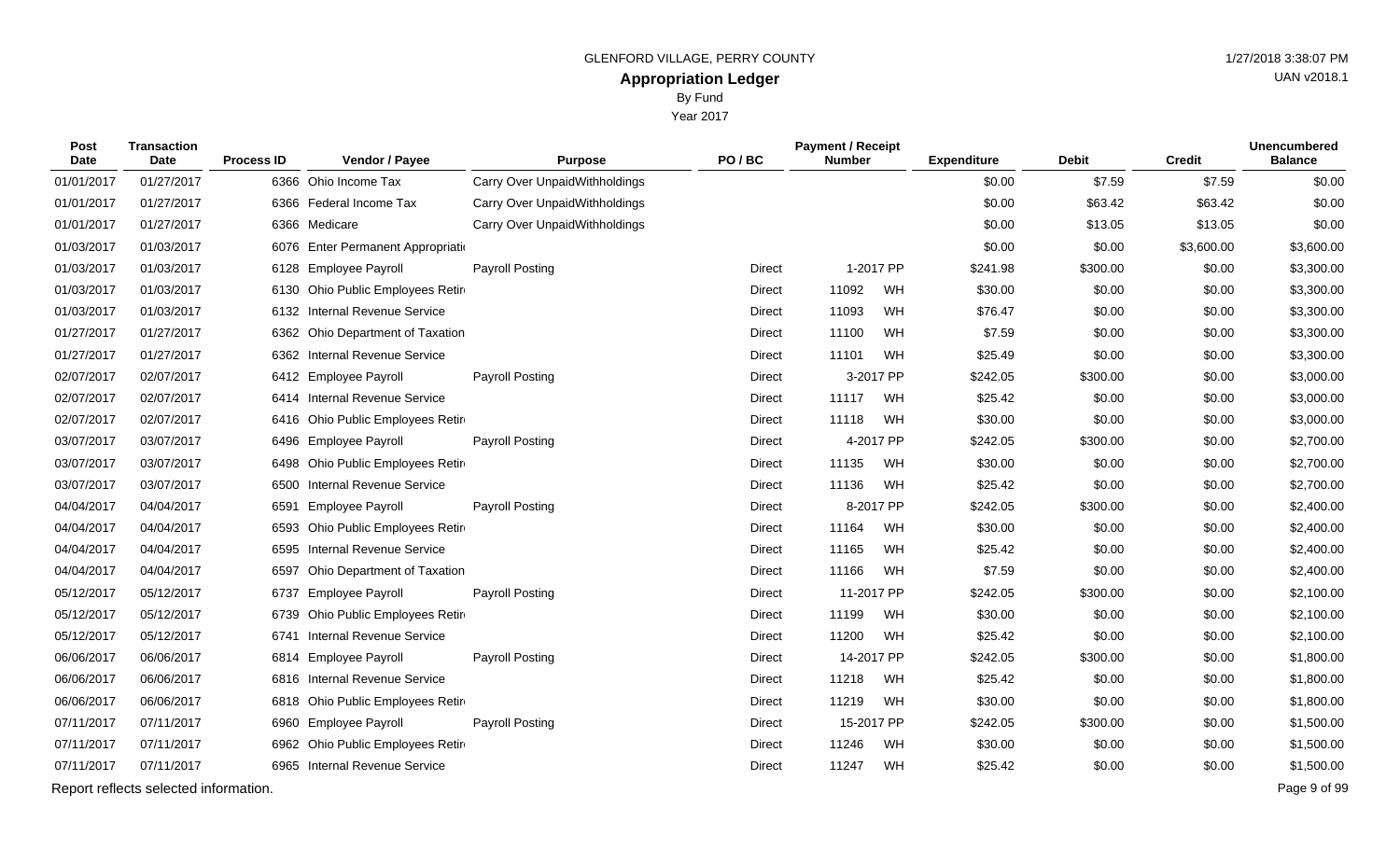Year 2017

| Post<br><b>Date</b> | <b>Transaction</b><br>Date | <b>Process ID</b> | Vendor / Payee                   | <b>Purpose</b>         | PO/BC         | <b>Payment / Receipt</b><br><b>Number</b> |            | <b>Expenditure</b> | <b>Debit</b> | <b>Credit</b> | <b>Unencumbered</b><br><b>Balance</b> |
|---------------------|----------------------------|-------------------|----------------------------------|------------------------|---------------|-------------------------------------------|------------|--------------------|--------------|---------------|---------------------------------------|
| 07/11/2017          | 07/11/2017                 | 6965              | Ohio Department of Taxation      |                        | Direct        | 11248                                     | WH         | \$2.53             | \$0.00       | \$0.00        | \$1,500.00                            |
| 07/11/2017          | 07/11/2017                 |                   | 6968 Ohio Department of Taxation |                        | Direct        | 11249                                     | WH         | \$5.06             | \$0.00       | \$0.00        | \$1,500.00                            |
| 08/01/2017          | 08/01/2017                 | 7027              | <b>Employee Payroll</b>          | <b>Payroll Posting</b> | Direct        |                                           | 16-2017 PP | \$242.05           | \$300.00     | \$0.00        | \$1,200.00                            |
| 08/01/2017          | 08/01/2017                 | 7029              | Internal Revenue Service         |                        | Direct        | 11264                                     | WH         | \$25.42            | \$0.00       | \$0.00        | \$1,200.00                            |
| 08/01/2017          | 08/01/2017                 | 7031              | Ohio Public Employees Retir      |                        | Direct        | 11265                                     | WH         | \$30.00            | \$0.00       | \$0.00        | \$1,200.00                            |
| 09/05/2017          | 09/05/2017                 |                   | 7135 Employee Payroll            | <b>Payroll Posting</b> | Direct        |                                           | 18-2017 PP | \$242.05           | \$300.00     | \$0.00        | \$900.00                              |
| 09/05/2017          | 09/05/2017                 | 7137              | Ohio Public Employees Retir      |                        | Direct        | 11288                                     | WH         | \$30.00            | \$0.00       | \$0.00        | \$900.00                              |
| 09/05/2017          | 09/05/2017                 | 7139              | Internal Revenue Service         |                        | Direct        | 11289                                     | WH         | \$25.42            | \$0.00       | \$0.00        | \$900.00                              |
| 10/03/2017          | 10/03/2017                 |                   | 7266 Employee Payroll            | <b>Payroll Posting</b> | Direct        |                                           | 23-2017 PP | \$242.05           | \$300.00     | \$0.00        | \$600.00                              |
| 10/03/2017          | 10/03/2017                 |                   | 7269 Internal Revenue Service    |                        | <b>Direct</b> | 1021                                      | WH         | \$25.42            | \$0.00       | \$0.00        | \$600.00                              |
| 10/03/2017          | 10/03/2017                 |                   | 7269 Ohio Department of Taxation |                        | Direct        | 1022                                      | WH         | \$7.59             | \$0.00       | \$0.00        | \$600.00                              |
| 10/03/2017          | 10/03/2017                 | 7271              | Ohio Public Employees Retir      |                        | Direct        | 1023                                      | WH         | \$30.00            | \$0.00       | \$0.00        | \$600.00                              |
| 11/07/2017          | 11/07/2017                 |                   | 7368 Employee Payroll            | Payroll Posting        | Direct        |                                           | 25-2017 PP | \$242.05           | \$300.00     | \$0.00        | \$300.00                              |
| 11/07/2017          | 11/07/2017                 |                   | 7373 Ohio Public Employees Retir |                        | Direct        | 1042                                      | WH         | \$30.00            | \$0.00       | \$0.00        | \$300.00                              |
| 11/07/2017          | 11/07/2017                 |                   | 7375 Internal Revenue Service    |                        | Direct        | 1043                                      | WH         | \$25.42            | \$0.00       | \$0.00        | \$300.00                              |
| 12/05/2017          | 12/05/2017                 |                   | 7462 Employee Payroll            | Payroll Posting        | Direct        |                                           | 26-2017 PP | \$242.05           | \$300.00     | \$0.00        | \$0.00                                |
| 12/05/2017          | 12/05/2017                 |                   | 7464 Ohio Public Employees Retir |                        | Direct        | 1064                                      | WH         | \$30.00            | \$0.00       | \$0.00        | \$0.00                                |

12/05/2017 12/05/2017 7468 Internal Revenue Service **Direct** Direct 27-2017 EW \$25.42 \$0.00 \$0.00 \$0.00 \$0.00

1000-725-211-0000 General Ohio Public Employees Retirement System Account Code: Fund: Account Name:

**Balance**

| Reserved for Encumbrance 12/31:            | \$0.00 |
|--------------------------------------------|--------|
| Reserved for Encumbrance 12/31 Adjustment: | \$0.00 |
| Temporary Appropriation:                   | \$0.00 |

\$3,684.06 \$3,684.06 \$3,684.06 \$3,684.06

\$3,676.47 \$3,676.47

Account Total: Account YTD Total:

Report reflects selected information. Page 10 of 99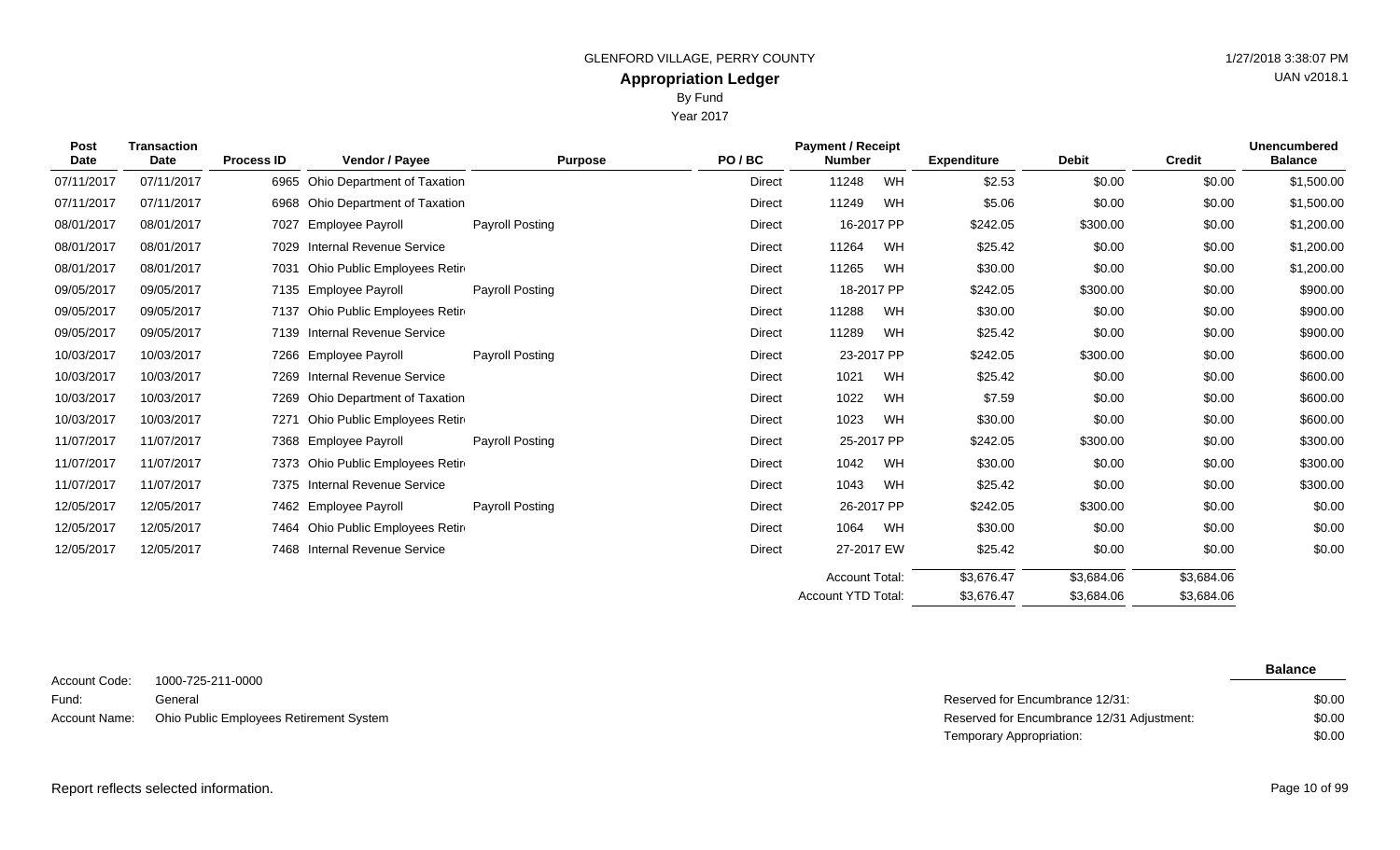Year 2017

| UAN v2018.1 |
|-------------|
|             |

| Original Appropriation:          | \$504.00 |
|----------------------------------|----------|
| Permanent Appropriation:         | \$564.00 |
| Final Appropriation:             | \$564.00 |
| <b>Report Beginning Balance:</b> | \$0.00   |

| <b>Post</b> | <b>Transaction</b> |                   |                                   | <b>Payment / Receipt</b> |               |                    |    |                    | <b>Unencumbered</b> |               |                |
|-------------|--------------------|-------------------|-----------------------------------|--------------------------|---------------|--------------------|----|--------------------|---------------------|---------------|----------------|
| <b>Date</b> | Date               | <b>Process ID</b> | Vendor / Payee                    | <b>Purpose</b>           | PO/BC         | Number             |    | <b>Expenditure</b> | <b>Debit</b>        | <b>Credit</b> | <b>Balance</b> |
| 01/03/2017  | 01/03/2017         | 6076              | Enter Permanent Appropriation     |                          |               |                    |    | \$0.00             | \$0.00              | \$504.00      | \$504.00       |
| 01/03/2017  | 01/03/2017         | 6130              | Ohio Public Employees Retir       |                          | <b>Direct</b> | 11092              | WH | \$46.66            | \$46.66             | \$0.00        | \$457.34       |
| 02/07/2017  | 02/07/2017         |                   | 6416 Ohio Public Employees Retire |                          | <b>Direct</b> | 11118              | WH | \$46.66            | \$46.66             | \$0.00        | \$410.68       |
| 03/07/2017  | 03/07/2017         |                   | 6498 Ohio Public Employees Retire |                          | <b>Direct</b> | 11135              | WH | \$46.66            | \$46.66             | \$0.00        | \$364.02       |
| 04/04/2017  | 04/04/2017         |                   | 6593 Ohio Public Employees Retir  |                          | <b>Direct</b> | 11164              | WH | \$46.66            | \$46.66             | \$0.00        | \$317.36       |
| 05/12/2017  | 05/12/2017         |                   | 6739 Ohio Public Employees Retir  |                          | <b>Direct</b> | 11199              | WH | \$46.66            | \$46.66             | \$0.00        | \$270.70       |
| 06/06/2017  | 06/06/2017         |                   | 6818 Ohio Public Employees Retire |                          | <b>Direct</b> | 11219              | WH | \$46.66            | \$46.66             | \$0.00        | \$224.04       |
| 07/11/2017  | 07/11/2017         |                   | 6962 Ohio Public Employees Retir  |                          | <b>Direct</b> | 11246              | WH | \$46.66            | \$46.66             | \$0.00        | \$177.38       |
| 08/01/2017  | 08/01/2017         | 7031              | Ohio Public Employees Retire      |                          | <b>Direct</b> | 11265              | WH | \$46.66            | \$46.66             | \$0.00        | \$130.72       |
| 09/05/2017  | 09/05/2017         | 7137              | Ohio Public Employees Retire      |                          | <b>Direct</b> | 11288              | WH | \$46.66            | \$46.66             | \$0.00        | \$84.06        |
| 10/03/2017  | 10/03/2017         | 7271              | Ohio Public Employees Retir       |                          | <b>Direct</b> | 1023               | WH | \$46.66            | \$46.66             | \$0.00        | \$37.40        |
| 11/07/2017  | 11/07/2017         |                   | 7372 Permanent Reallocation Incre |                          |               |                    |    | \$0.00             | \$0.00              | \$60.00       | \$97.40        |
| 11/07/2017  | 11/07/2017         |                   | 7373 Ohio Public Employees Retir  |                          | <b>Direct</b> | 1042               | WH | \$45.18            | \$45.18             | \$0.00        | \$52.22        |
| 12/05/2017  | 12/05/2017         |                   | 7464 Ohio Public Employees Retir  |                          | <b>Direct</b> | 1064               | WH | \$47.66            | \$47.66             | \$0.00        | \$4.56         |
|             |                    |                   |                                   |                          |               | Account Total:     |    | \$559.44           | \$559.44            | \$564.00      |                |
|             |                    |                   |                                   |                          |               | Account YTD Total: |    | \$559.44           | \$559.44            | \$564.00      |                |

1000-725-213-0000 General Account Code: Fund: Account Name:

| General  | Reserved for Encumbrance 12/31:            | \$0.00 |
|----------|--------------------------------------------|--------|
| Medicare | Reserved for Encumbrance 12/31 Adjustment: | \$0.00 |
|          | Temporary Appropriation:                   | \$0.00 |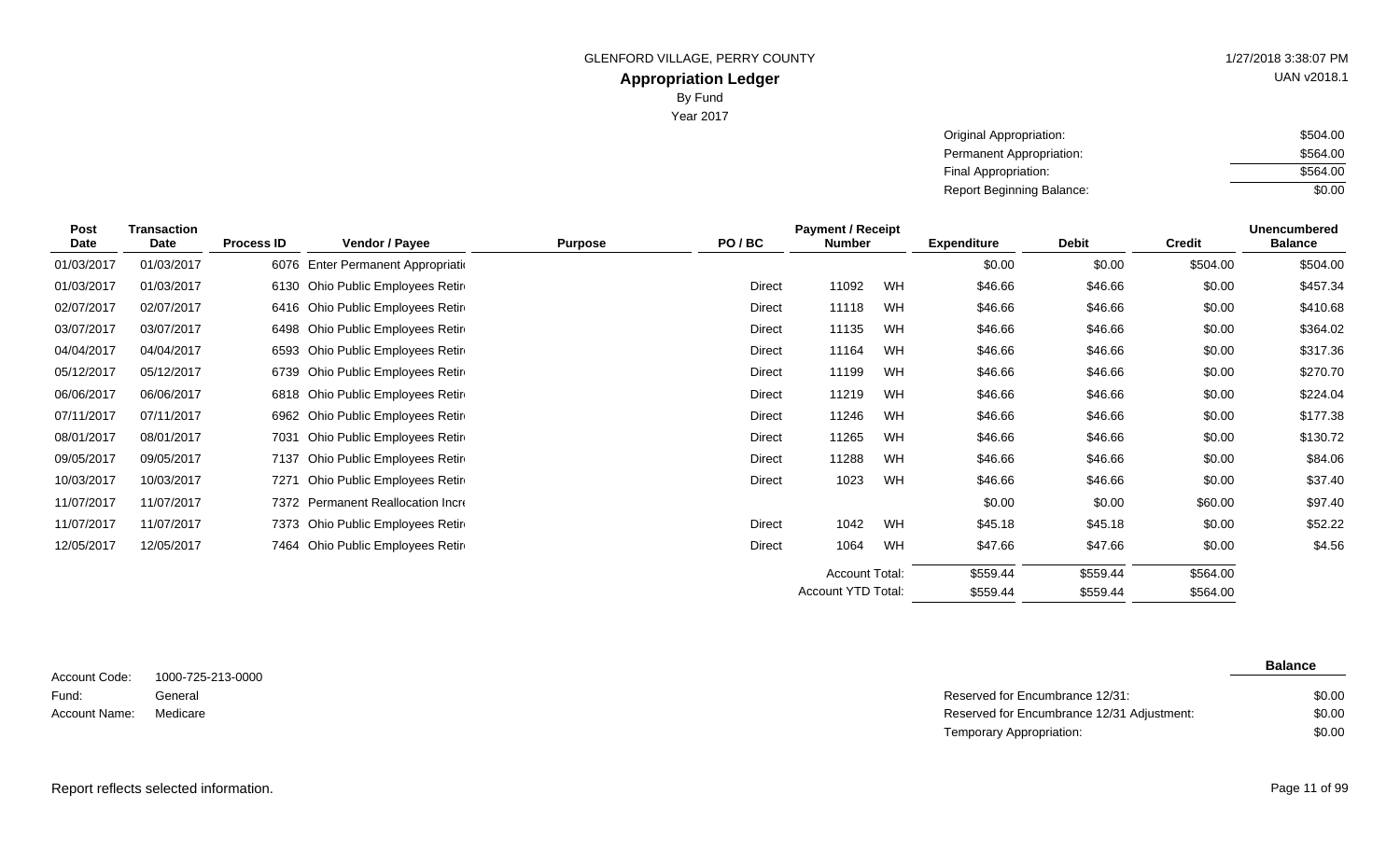Year 2017

| UAN v2018.1 |
|-------------|

| Original Appropriation:          | \$252.00 |
|----------------------------------|----------|
| Permanent Appropriation:         | \$252.00 |
| Final Appropriation:             | \$252.00 |
| <b>Report Beginning Balance:</b> | \$0.00   |

| Post       | <b>Transaction</b> |                   |                                    |                |               | <b>Payment / Receipt</b> |    |                    |              |               | <b>Unencumbered</b> |
|------------|--------------------|-------------------|------------------------------------|----------------|---------------|--------------------------|----|--------------------|--------------|---------------|---------------------|
| Date       | Date               | <b>Process ID</b> | Vendor / Payee                     | <b>Purpose</b> | PO/BC         | <b>Number</b>            |    | <b>Expenditure</b> | <b>Debit</b> | <b>Credit</b> | <b>Balance</b>      |
| 01/03/2017 | 01/03/2017         |                   | 6076 Enter Permanent Appropriation |                |               |                          |    | \$0.00             | \$0.00       | \$252.00      | \$252.00            |
| 01/03/2017 | 01/03/2017         |                   | 6132 Internal Revenue Service      |                | <b>Direct</b> | 11093                    | WH | \$16.32            | \$16.32      | \$0.00        | \$235.68            |
| 01/27/2017 | 01/27/2017         |                   | 6362 Internal Revenue Service      |                | <b>Direct</b> | 11101                    | WH | \$5.44             | \$5.44       | \$0.00        | \$230.24            |
| 02/07/2017 | 02/07/2017         | 6414              | Internal Revenue Service           |                | Direct        | 11117                    | WH | \$5.44             | \$5.44       | \$0.00        | \$224.80            |
| 03/07/2017 | 03/07/2017         | 6500              | <b>Internal Revenue Service</b>    |                | Direct        | 11136                    | WH | \$5.44             | \$5.44       | \$0.00        | \$219.36            |
| 04/04/2017 | 04/04/2017         | 6595              | Internal Revenue Service           |                | <b>Direct</b> | 11165                    | WH | \$5.44             | \$5.44       | \$0.00        | \$213.92            |
| 05/12/2017 | 05/12/2017         | 6741              | <b>Internal Revenue Service</b>    |                | Direct        | 11200                    | WH | \$5.44             | \$5.44       | \$0.00        | \$208.48            |
| 06/06/2017 | 06/06/2017         |                   | 6816 Internal Revenue Service      |                | Direct        | 11218                    | WH | \$5.44             | \$5.44       | \$0.00        | \$203.04            |
| 07/11/2017 | 07/11/2017         | 6965              | Internal Revenue Service           |                | <b>Direct</b> | 11247                    | WH | \$5.44             | \$5.44       | \$0.00        | \$197.60            |
| 08/01/2017 | 08/01/2017         | 7029              | Internal Revenue Service           |                | Direct        | 11264                    | WH | \$5.44             | \$5.44       | \$0.00        | \$192.16            |
| 09/05/2017 | 09/05/2017         | 7139              | Internal Revenue Service           |                | <b>Direct</b> | 11289                    | WH | \$5.44             | \$5.44       | \$0.00        | \$186.72            |
| 10/03/2017 | 10/03/2017         | 7269              | Internal Revenue Service           |                | <b>Direct</b> | 1021                     | WH | \$5.44             | \$5.44       | \$0.00        | \$181.28            |
| 11/07/2017 | 11/07/2017         |                   | 7375 Internal Revenue Service      |                | Direct        | 1043                     | WH | \$5.44             | \$5.44       | \$0.00        | \$175.84            |
| 12/05/2017 | 12/05/2017         |                   | 7468 Internal Revenue Service      |                | <b>Direct</b> | 27-2017 EW               |    | \$5.44             | \$5.44       | \$0.00        | \$170.40            |
|            |                    |                   |                                    |                |               | <b>Account Total:</b>    |    | \$81.60            | \$81.60      | \$252.00      |                     |
|            |                    |                   |                                    |                |               | Account YTD Total:       |    | \$81.60            | \$81.60      | \$252.00      |                     |

1000-725-225-0000 General Account Code: Fund:

| Fund: | General                             | Reserved for Encumbrance 12/31:            | \$0.00 |
|-------|-------------------------------------|--------------------------------------------|--------|
|       | Account Name: Workers' Compensation | Reserved for Encumbrance 12/31 Adjustment: | \$0.00 |
|       |                                     | Temporary Appropriation:                   | \$0.00 |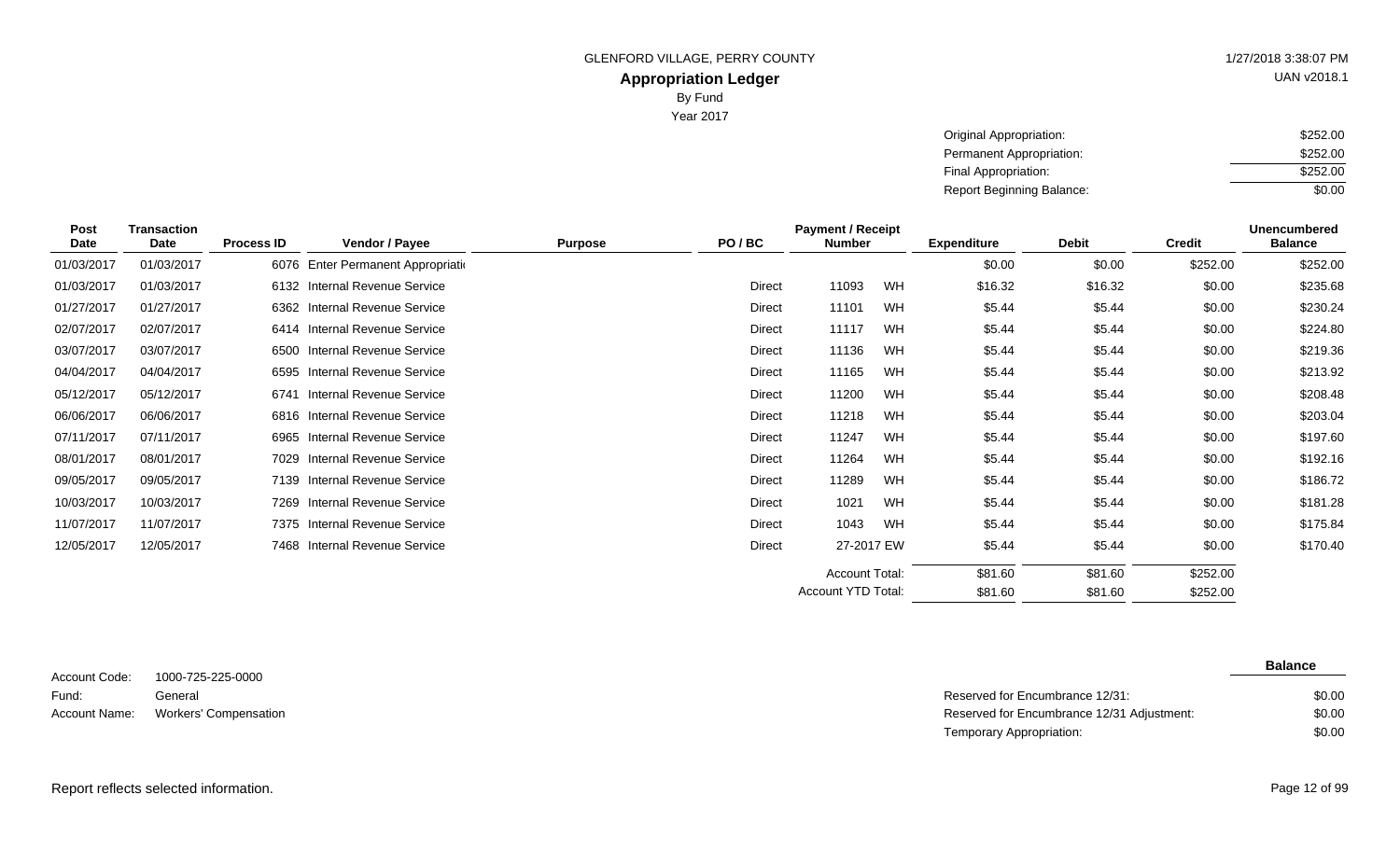UAN v2018.1

Original Appropriation: Permanent Appropriation: Final Appropriation: Report Beginning Balance: \$100.00 \$267.79 \$267.79 \$0.00

| <b>Transaction</b><br><b>Post</b> |            |                   |                                                |                | <b>Payment / Receipt</b> |             |                       |    |                    |              |               | Unencumbered   |
|-----------------------------------|------------|-------------------|------------------------------------------------|----------------|--------------------------|-------------|-----------------------|----|--------------------|--------------|---------------|----------------|
| Date                              | Date       | <b>Process ID</b> | Vendor / Payee                                 | <b>Purpose</b> |                          | PO/BC       | <b>Number</b>         |    | <b>Expenditure</b> | <b>Debit</b> | <b>Credit</b> | <b>Balance</b> |
| 01/01/2017                        | 01/03/2017 |                   | 6088 Ohio Bureau of Workers Con Open Purchase: |                | PO.                      | 4-2017      |                       |    | \$0.00             | \$98.44      | \$0.00        | $-$98.44$      |
| 01/03/2017                        | 01/03/2017 |                   | 6076 Enter Permanent Appropriation             |                |                          |             |                       |    | \$0.00             | \$0.00       | \$100.00      | \$1.56         |
| 01/03/2017                        | 01/03/2017 |                   | 6109 Ohio Bureau of Workers Con                |                | PO.                      | 4-2017      | 11077                 | AW | \$98.44            | \$0.00       | \$0.00        | \$1.56         |
| 02/07/2017                        | 02/07/2017 |                   | 6386 Permanent Reallocation Incre              |                |                          |             |                       |    | \$0.00             | \$0.00       | \$35.79       | \$37.35        |
| 02/07/2017                        | 02/07/2017 | 6391              | Ohio Bureau of Workers Con Open Purchase:      |                | PO.                      | 22-2017     |                       |    | \$0.00             | \$37.35      | \$0.00        | \$0.00         |
| 02/07/2017                        | 02/07/2017 |                   | 6408 Ohio Bureau of Workers Con                |                |                          | PO 22-2017  | 11110                 | AW | \$37.35            | \$0.00       | \$0.00        | \$0.00         |
| 02/24/2017                        | 02/24/2017 |                   | 6438 Ohio Bureau of Workers Con Close Purchase |                | PO.                      | 4-2017      |                       |    | \$0.00             | \$0.00       | \$0.00        | \$0.00         |
| 02/24/2017                        | 02/24/2017 |                   | 6438 Ohio Bureau of Workers Con Close Purchase |                |                          | PO 22-2017  |                       |    | \$0.00             | \$0.00       | \$0.00        | \$0.00         |
| 12/05/2017                        | 12/05/2017 |                   | 7428 Permanent Reallocation Incre              |                |                          |             |                       |    | \$0.00             | \$0.00       | \$132.00      | \$132.00       |
| 12/05/2017                        | 12/05/2017 |                   | 7434 Ohio Bureau of Workers Con Open Purchase: |                |                          | PO 240-2017 |                       |    | \$0.00             | \$132.00     | \$0.00        | \$0.00         |
| 12/05/2017                        | 12/05/2017 |                   | 7459 Ohio Bureau of Workers Con                |                |                          | PO 240-2017 | 1053                  | AW | \$132.00           | \$0.00       | \$0.00        | \$0.00         |
| 12/22/2017                        | 12/22/2017 |                   | 7510 Ohio Bureau of Workers Con Close Purchase |                |                          | PO 240-2017 |                       |    | \$0.00             | \$0.00       | \$0.00        | \$0.00         |
|                                   |            |                   |                                                |                |                          |             | <b>Account Total:</b> |    | \$267.79           | \$267.79     | \$267.79      |                |
|                                   |            |                   |                                                |                |                          |             | Account YTD Total:    |    | \$267.79           | \$267.79     | \$267.79      |                |

|               |                           |                                            | <b>Balance</b> |
|---------------|---------------------------|--------------------------------------------|----------------|
| Account Code: | 1000-725-252-0000         |                                            |                |
| Fund:         | General                   | Reserved for Encumbrance 12/31:            | \$0.00         |
| Account Name: | Travel and Transportation | Reserved for Encumbrance 12/31 Adjustment: | \$0.00         |
|               |                           | Temporary Appropriation:                   | \$0.00         |
|               |                           | Original Appropriation:                    | \$144.00       |
|               |                           | <b>Permanent Appropriation:</b>            | \$44.00        |
|               |                           | <b>Final Appropriation:</b>                | \$44.00        |
|               |                           | <b>Report Beginning Balance:</b>           | \$0.00         |
|               |                           |                                            |                |

Report reflects selected information. Page 13 of 99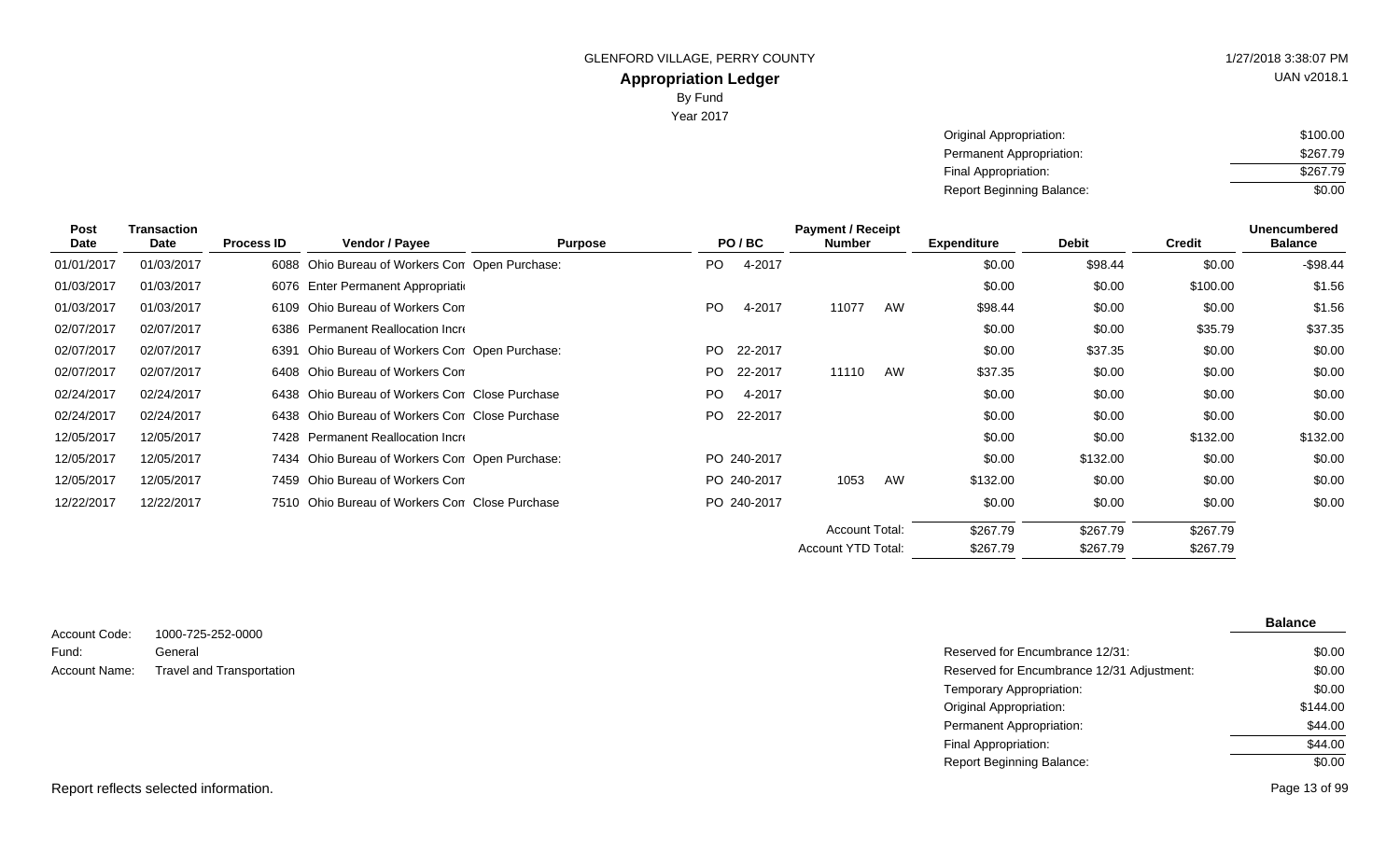Year 2017

| <b>Post</b> | Transaction |                   |                                    |                |             | <b>Payment / Receipt</b> |    |                    |              |               | <b>Unencumbered</b> |
|-------------|-------------|-------------------|------------------------------------|----------------|-------------|--------------------------|----|--------------------|--------------|---------------|---------------------|
| Date        | Date        | <b>Process ID</b> | Vendor / Payee                     | <b>Purpose</b> | PO/BC       | <b>Number</b>            |    | <b>Expenditure</b> | <b>Debit</b> | <b>Credit</b> | <b>Balance</b>      |
| 01/03/2017  | 01/03/2017  |                   | 6076 Enter Permanent Appropriation |                |             |                          |    | \$0.00             | \$0.00       | \$144.00      | \$144.00            |
| 09/12/2017  | 09/12/2017  |                   | 7168 Permanent Reallocation Dec    |                |             |                          |    | \$0.00             | \$100.00     | \$0.00        | \$44.00             |
| 11/01/2017  | 11/07/2017  |                   | 7350 Linda Nicodemus               | Open Purchase: | PO 218-2017 |                          |    | \$0.00             | \$34.47      | \$0.00        | \$9.53              |
| 11/07/2017  | 11/07/2017  |                   | 7365 Linda Nicodemus               |                | PO 218-2017 | 1037                     | AW | \$34.47            | \$0.00       | \$0.00        | \$9.53              |
| 12/22/2017  | 12/22/2017  |                   | 7510 Linda Nicodemus               | Close Purchase | PO 218-2017 |                          |    | \$0.00             | \$0.00       | \$0.00        | \$9.53              |
|             |             |                   |                                    |                |             | Account Total:           |    | \$34.47            | \$134.47     | \$144.00      |                     |
|             |             |                   |                                    |                |             | Account YTD Total:       |    | \$34.47            | \$134.47     | \$144.00      |                     |

1000-725-344-0000 General Account Code: Fund:

| Fund:         | General                    | Reserved for Encumbrance 12/31:            | \$0.00   |
|---------------|----------------------------|--------------------------------------------|----------|
| Account Name: | <b>Tax Collection Fees</b> | Reserved for Encumbrance 12/31 Adjustment: | \$0.00   |
|               |                            | Temporary Appropriation:                   | \$0.00   |
|               |                            | Original Appropriation:                    | \$500.00 |
|               |                            | Permanent Appropriation:                   | \$440.00 |
|               |                            | Final Appropriation:                       | \$440.00 |
|               |                            | <b>Report Beginning Balance:</b>           | \$0.00   |

| Post       | <b>Transaction</b> |                   |                                    |                |                | <b>Payment / Receipt</b> |                    |              |          | <b>Unencumbered</b> |
|------------|--------------------|-------------------|------------------------------------|----------------|----------------|--------------------------|--------------------|--------------|----------|---------------------|
| Date       | <b>Date</b>        | <b>Process ID</b> | Vendor / Payee                     | <b>Purpose</b> | PO/BC          | <b>Number</b>            | <b>Expenditure</b> | <b>Debit</b> | Credit   | <b>Balance</b>      |
| 01/03/2017 | 01/03/2017         |                   | 6076 Enter Permanent Appropriation |                |                |                          | \$0.00             | \$0.00       | \$500.00 | \$500.00            |
| 04/11/2017 | 04/11/2017         |                   | 6622 Perry County Auditor          | Open Purchase: | PO 78-2017     |                          | \$0.00             | \$300.11     | \$0.00   | \$199.89            |
| 04/11/2017 | 04/11/2017         |                   | 6625 Perry County Auditor          |                | 78-2017<br>PO. | 9-2017 CH                | \$300.11           | \$0.00       | \$0.00   | \$199.89            |
| 08/22/2017 | 08/22/2017         |                   | 7078 Perry County Auditor          | Open Purchase: | PO 166-2017    |                          | \$0.00             | \$137.20     | \$0.00   | \$62.69             |
| 08/22/2017 | 08/22/2017         |                   | 7080 Perry County Auditor          |                | PO 166-2017    | 17-2017 CH               | \$137.20           | \$0.00       | \$0.00   | \$62.69             |
| 09/12/2017 | 09/12/2017         |                   | 7143 Perry County Auditor          | Close Purchase | PO 166-2017    |                          | \$0.00             | \$0.00       | \$0.00   | \$62.69             |
| 09/12/2017 | 09/12/2017         |                   | 7144 Perry County Auditor          | Close Purchase | PO 78-2017     |                          | \$0.00             | \$0.00       | \$0.00   | \$62.69             |
| 11/07/2017 | 11/07/2017         |                   | 7372 Permanent Reallocation Dec    |                |                |                          | \$0.00             | \$60.00      | \$0.00   | \$2.69              |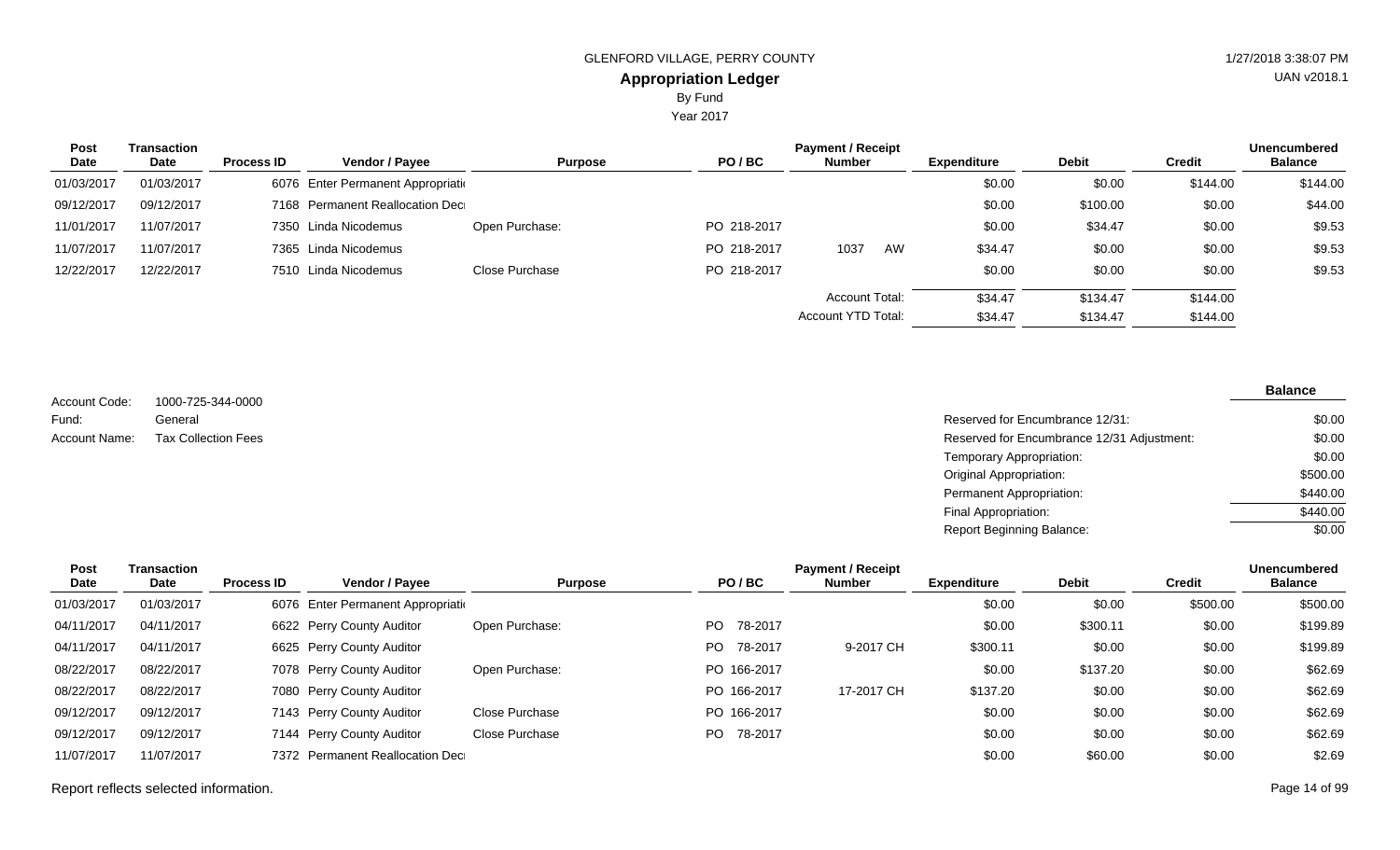UAN v2018.1

## By Fund

Year 2017

| <b>Post</b><br><b>Date</b> | <b>Transaction</b><br><b>Date</b> | <b>Process ID</b> | <b>Vendor / Payee</b> | <b>Purpose</b> | <b>Payment / Receipt</b><br>PO/BC<br><b>Debit</b><br><b>Number</b><br><b>Expenditure</b> |                                             |                      | <b>Credit</b>        | Unencumbered<br><b>Balance</b> |  |
|----------------------------|-----------------------------------|-------------------|-----------------------|----------------|------------------------------------------------------------------------------------------|---------------------------------------------|----------------------|----------------------|--------------------------------|--|
|                            |                                   |                   |                       |                |                                                                                          | Account Total:<br><b>Account YTD Total:</b> | \$437.31<br>\$437.31 | \$497.31<br>\$497.31 | \$500.00<br>\$500.00           |  |

1000-725-348-0000 General Account Code: Fund: Account Name: Training Services

| General                  | Reserved for Encumbrance 12/31:            | \$0.00   |
|--------------------------|--------------------------------------------|----------|
| <b>Training Services</b> | Reserved for Encumbrance 12/31 Adjustment: | \$0.00   |
|                          | Temporary Appropriation:                   | \$0.00   |
|                          | Original Appropriation:                    | \$300.00 |
|                          | Permanent Appropriation:                   | \$300.00 |
|                          | Final Appropriation:                       | \$300.00 |
|                          | <b>Report Beginning Balance:</b>           | \$0.00   |

| Post        | <b>Transaction</b> |                   |                                   |                |     |             | <b>Payment / Receipt</b>  |    |                    |              |               | <b>Unencumbered</b> |
|-------------|--------------------|-------------------|-----------------------------------|----------------|-----|-------------|---------------------------|----|--------------------|--------------|---------------|---------------------|
| <b>Date</b> | Date               | <b>Process ID</b> | Vendor / Payee                    | <b>Purpose</b> |     | PO/BC       | <b>Number</b>             |    | <b>Expenditure</b> | <b>Debit</b> | <b>Credit</b> | <b>Balance</b>      |
| 01/03/2017  | 01/03/2017         | 6076              | Enter Permanent Appropriation     |                |     |             |                           |    | \$0.00             | \$0.00       | \$300.00      | \$300.00            |
| 02/07/2017  | 02/07/2017         | 6386              | <b>Permanent Reallocation Dec</b> |                |     |             |                           |    | \$0.00             | \$35.79      | \$0.00        | \$264.21            |
| 03/28/2017  | 03/28/2017         |                   | 6548 Treasurer Of State           | Open Purchase: | PO. | 58-2017     |                           |    | \$0.00             | \$200.00     | \$0.00        | \$64.21             |
| 04/04/2017  | 04/04/2017         | 6581              | <b>Treasurer Of State</b>         |                | PO. | 58-2017     | 11154                     | AW | \$200.00           | \$0.00       | \$0.00        | \$64.21             |
| 08/30/2017  | 08/01/2017         | 7003              | <b>Treasurer Of State</b>         | Close Purchase | PO. | 58-2017     |                           |    | \$0.00             | \$0.00       | \$0.00        | \$64.21             |
| 09/12/2017  | 09/12/2017         |                   | 7168 Permanent Reallocation Incre |                |     |             |                           |    | \$0.00             | \$0.00       | \$100.00      | \$164.21            |
| 09/12/2017  | 09/12/2017         |                   | 7170 Commodore Bank - Credit      | Open Purchase: |     | PO 189-2017 |                           |    | \$0.00             | \$100.00     | \$0.00        | \$64.21             |
| 10/10/2017  | 10/10/2017         |                   | 7284 Commodore Bank - Credit      |                |     | PO 189-2017 | 1026                      | AW | \$100.00           | \$0.00       | \$0.00        | \$64.21             |
| 12/05/2017  | 12/05/2017         |                   | 7428 Permanent Reallocation Dec   |                |     |             |                           |    | \$0.00             | \$64.21      | \$0.00        | \$0.00              |
| 12/22/2017  | 12/22/2017         |                   | 7510 Commodore Bank - Credit      | Close Purchase |     | PO 189-2017 |                           |    | \$0.00             | \$0.00       | \$0.00        | \$0.00              |
|             |                    |                   |                                   |                |     |             | <b>Account Total:</b>     |    | \$300.00           | \$400.00     | \$400.00      |                     |
|             |                    |                   |                                   |                |     |             | <b>Account YTD Total:</b> |    | \$300.00           | \$400.00     | \$400.00      |                     |
|             |                    |                   |                                   |                |     |             |                           |    |                    |              |               |                     |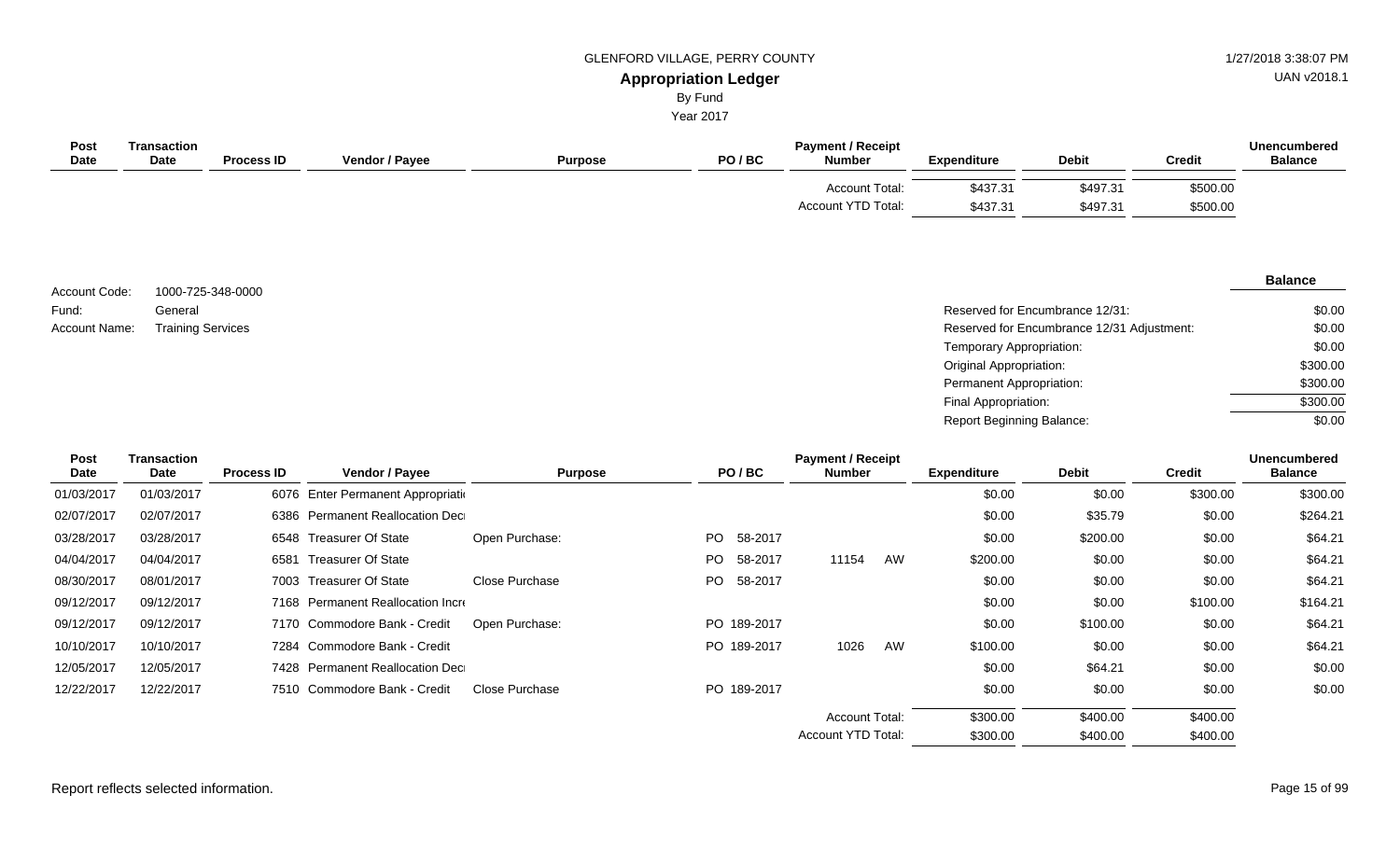**Balance**

\$0.00

1000-725-351-0000 General Account Code: Fund: Account Name:

Reserved for Encumbrance 12/31: Insurance and Bonding **Insurance 2/31 Adjustment:** Reserved for Encumbrance 12/31 Adjustment: Temporary Appropriation: Original Appropriation: Permanent Appropriation: Final Appropriation: \$0.00 \$0.00 \$0.00 \$600.00 \$600.00 \$600.00

Report Beginning Balance:

| Post        | Transaction |                   |                                                    |                |     |         | <b>Payment / Receipt</b> |    |                    |              |               | <b>Unencumbered</b> |
|-------------|-------------|-------------------|----------------------------------------------------|----------------|-----|---------|--------------------------|----|--------------------|--------------|---------------|---------------------|
| <b>Date</b> | Date        | <b>Process ID</b> | Vendor / Payee                                     | <b>Purpose</b> |     | PO/BC   | <b>Number</b>            |    | <b>Expenditure</b> | <b>Debit</b> | <b>Credit</b> | <b>Balance</b>      |
| 01/03/2017  | 01/03/2017  |                   | 6076 Enter Permanent Appropriation                 |                |     |         |                          |    | \$0.00             | \$0.00       | \$600.00      | \$600.00            |
| 04/11/2017  | 04/11/2017  |                   | 6622 Ohio Municipal Joint Self-Insi Open Purchase: |                | PO. | 76-2017 |                          |    | \$0.00             | \$600.00     | \$0.00        | \$0.00              |
| 05/02/2017  | 05/02/2017  |                   | 6679 Ohio Municipal Joint Self-Insi                |                | PO. | 76-2017 | 11179                    | AW | \$600.00           | \$0.00       | \$0.00        | \$0.00              |
| 05/02/2017  | 05/02/2017  |                   | 6680 Ohio Municipal Joint Self-Insi                |                | PO. | 76-2017 | 11179                    | AW | $-$600.00$         | \$0.00       | \$0.00        | \$0.00              |
| 05/02/2017  | 05/02/2017  |                   | 6698 Ohio Municipal Joint Self-Insi                |                | PO. | 76-2017 | 11186                    | AW | \$600.00           | \$0.00       | \$0.00        | \$0.00              |
| 08/30/2017  | 08/01/2017  |                   | 7003 Ohio Municipal Joint Self-Insi Close Purchase |                | PO. | 76-2017 |                          |    | \$0.00             | \$0.00       | \$0.00        | \$0.00              |
|             |             |                   |                                                    |                |     |         | Account Total:           |    | \$600.00           | \$600.00     | \$600.00      |                     |
|             |             |                   |                                                    |                |     |         | Account YTD Total:       |    | \$600.00           | \$600.00     | \$600.00      |                     |

|                                               | <b>Balance</b> |
|-----------------------------------------------|----------------|
|                                               |                |
| Reserved for Encumbrance 12/31:               | \$0.00         |
| Reserved for Encumbrance 12/31 Adjustment:    | \$0.00         |
| Temporary Appropriation:                      | \$0.00         |
| <b>Original Appropriation:</b>                | \$300.00       |
| Permanent Appropriation:                      | \$512.40       |
| Final Appropriation:                          | \$512.40       |
| <b>Report Beginning Balance:</b>              | \$0.00         |
| 1000-725-391-0000<br>General<br>Dues and Fees |                |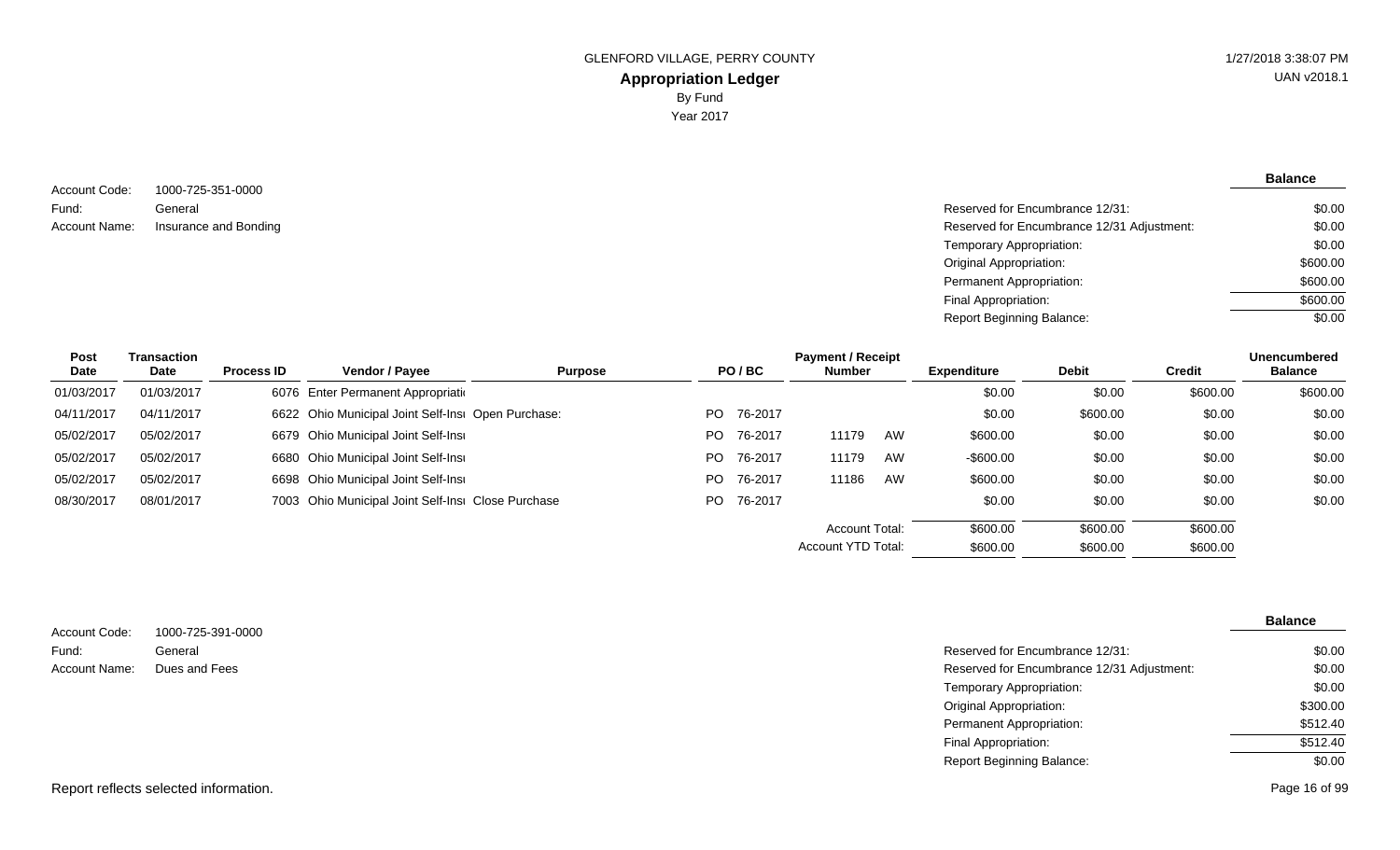By Fund

Year 2017

| Post<br>Date | <b>Transaction</b><br><b>Date</b>     | <b>Process ID</b> | Vendor / Payee                    | <b>Purpose</b> | PO/BC           | <b>Payment / Receipt</b><br><b>Number</b> | <b>Expenditure</b> | <b>Debit</b> | <b>Credit</b> | <b>Unencumbered</b><br><b>Balance</b> |
|--------------|---------------------------------------|-------------------|-----------------------------------|----------------|-----------------|-------------------------------------------|--------------------|--------------|---------------|---------------------------------------|
| 01/03/2017   | 01/03/2017                            |                   | 6076 Enter Permanent Appropriatio |                |                 |                                           | \$0.00             | \$0.00       | \$300.00      | \$300.00                              |
| 01/30/2017   | 02/07/2017                            |                   | 6391 Treasurer Of State           | Open Purchase: | PO 17-2017      |                                           | \$0.00             | \$16.00      | \$0.00        | \$284.00                              |
| 01/30/2017   | 02/07/2017                            | 6393              | <b>Treasurer Of State</b>         |                | PO -<br>17-2017 | 2-2017 CH                                 | \$16.00            | \$0.00       | \$0.00        | \$284.00                              |
| 02/24/2017   | 02/24/2017                            | 6438              | <b>Treasurer Of State</b>         | Close Purchase | PO 17-2017      |                                           | \$0.00             | \$0.00       | \$0.00        | \$284.00                              |
| 04/11/2017   | 04/11/2017                            |                   | 6622 Treasurer Of State           | Open Purchase: | PO 75-2017      |                                           | \$0.00             | \$16.50      | \$0.00        | \$267.50                              |
| 04/11/2017   | 04/11/2017                            | 6625              | <b>Treasurer Of State</b>         |                | PO 75-2017      | 10-2017 CH                                | \$16.50            | \$0.00       | \$0.00        | \$267.50                              |
| 08/30/2017   | 08/01/2017                            |                   | 7003 Treasurer Of State           | Close Purchase | PO 75-2017      |                                           | \$0.00             | \$0.00       | \$0.00        | \$267.50                              |
| 09/12/2017   | 09/12/2017                            |                   | 7170 US Bank                      | Open Purchase: | PO 188-2017     |                                           | \$0.00             | \$49.50      | \$0.00        | \$218.00                              |
| 09/12/2017   | 09/12/2017                            |                   | 7172 US Bank                      |                | PO 188-2017     | 19-2017 CH                                | \$49.50            | \$0.00       | \$0.00        | \$218.00                              |
| 09/13/2017   | 09/15/2017                            |                   | 7180 US Bank                      | Open Purchase: | PO 190-2017     |                                           | \$0.00             | \$20.00      | \$0.00        | \$198.00                              |
| 09/15/2017   | 09/15/2017                            |                   | 7182 US Bank                      |                | PO 190-2017     | 20-2017 CH                                | \$20.00            | \$0.00       | \$0.00        | \$198.00                              |
| 09/26/2017   | 09/26/2017                            |                   | 7219 US Bank                      | Open Purchase: | PO 198-2017     |                                           | \$0.00             | \$89.53      | \$0.00        | \$108.47                              |
| 09/26/2017   | 09/26/2017                            |                   | 7221 US Bank                      |                | PO 198-2017     | 22-2017 CH                                | \$89.53            | \$0.00       | \$0.00        | \$108.47                              |
| 10/06/2017   | 10/10/2017                            |                   | 7279 Commodore Bank - Credit      | Open Purchase: | PO 208-2017     |                                           | \$0.00             | \$47.70      | \$0.00        | \$60.77                               |
| 10/10/2017   | 10/10/2017                            |                   | 7284 Commodore Bank - Credit      |                | PO 208-2017     | 1026<br>AW                                | \$47.70            | \$0.00       | \$0.00        | \$60.77                               |
| 11/07/2017   | 11/07/2017                            |                   | 7350 US Bank                      | Open Purchase: | PO 224-2017     |                                           | \$0.00             | \$20.00      | \$0.00        | \$40.77                               |
| 11/07/2017   | 11/07/2017                            |                   | 7352 US Bank                      |                | PO 224-2017     | 24-2017 CH                                | \$20.00            | \$0.00       | \$0.00        | \$40.77                               |
| 12/01/2017   | 12/01/2017                            |                   | 7422 Permanent Reallocation Incre |                |                 |                                           | \$0.00             | \$0.00       | \$225.00      | \$265.77                              |
| 12/01/2017   | 12/01/2017                            |                   | 7424 Ohio Municipal League        | Open Purchase: | PO 239-2017     |                                           | \$0.00             | \$225.00     | \$0.00        | \$40.77                               |
| 12/05/2017   | 12/05/2017                            | 7428              | <b>Permanent Reallocation Dec</b> |                |                 |                                           | \$0.00             | \$12.60      | \$0.00        | \$28.17                               |
| 12/05/2017   | 12/05/2017                            |                   | 7459 Ohio Municipal League        |                | PO 239-2017     | 1054<br>AW                                | \$225.00           | \$0.00       | \$0.00        | \$28.17                               |
| 12/08/2017   | 12/08/2017                            |                   | 7472 US Bank                      |                | PO 224-2017     | 24-2017 CH                                | $-$20.00$          | \$0.00       | \$0.00        | \$28.17                               |
| 12/22/2017   | 12/22/2017                            |                   | 7510 US Bank                      | Close Purchase | PO 188-2017     |                                           | \$0.00             | \$0.00       | \$0.00        | \$28.17                               |
| 12/22/2017   | 12/22/2017                            |                   | 7510 US Bank                      | Close Purchase | PO 190-2017     |                                           | \$0.00             | \$0.00       | \$0.00        | \$28.17                               |
| 12/22/2017   | 12/22/2017                            |                   | 7510 US Bank                      | Close Purchase | PO 198-2017     |                                           | \$0.00             | \$0.00       | \$0.00        | \$28.17                               |
| 12/22/2017   | 12/22/2017                            |                   | 7510 Commodore Bank - Credit      | Close Purchase | PO 208-2017     |                                           | \$0.00             | \$0.00       | \$0.00        | \$28.17                               |
| 12/22/2017   | 12/22/2017                            |                   | 7510 US Bank                      | Close Purchase | PO 224-2017     |                                           | \$0.00             | \$0.00       | \$20.00       | \$48.17                               |
| 12/22/2017   | 12/22/2017                            |                   | 7510 Ohio Municipal League        | Close Purchase | PO 239-2017     |                                           | \$0.00             | \$0.00       | \$0.00        | \$48.17                               |
|              | Report reflects selected information. |                   |                                   |                |                 |                                           |                    |              |               | Page 17 of 99                         |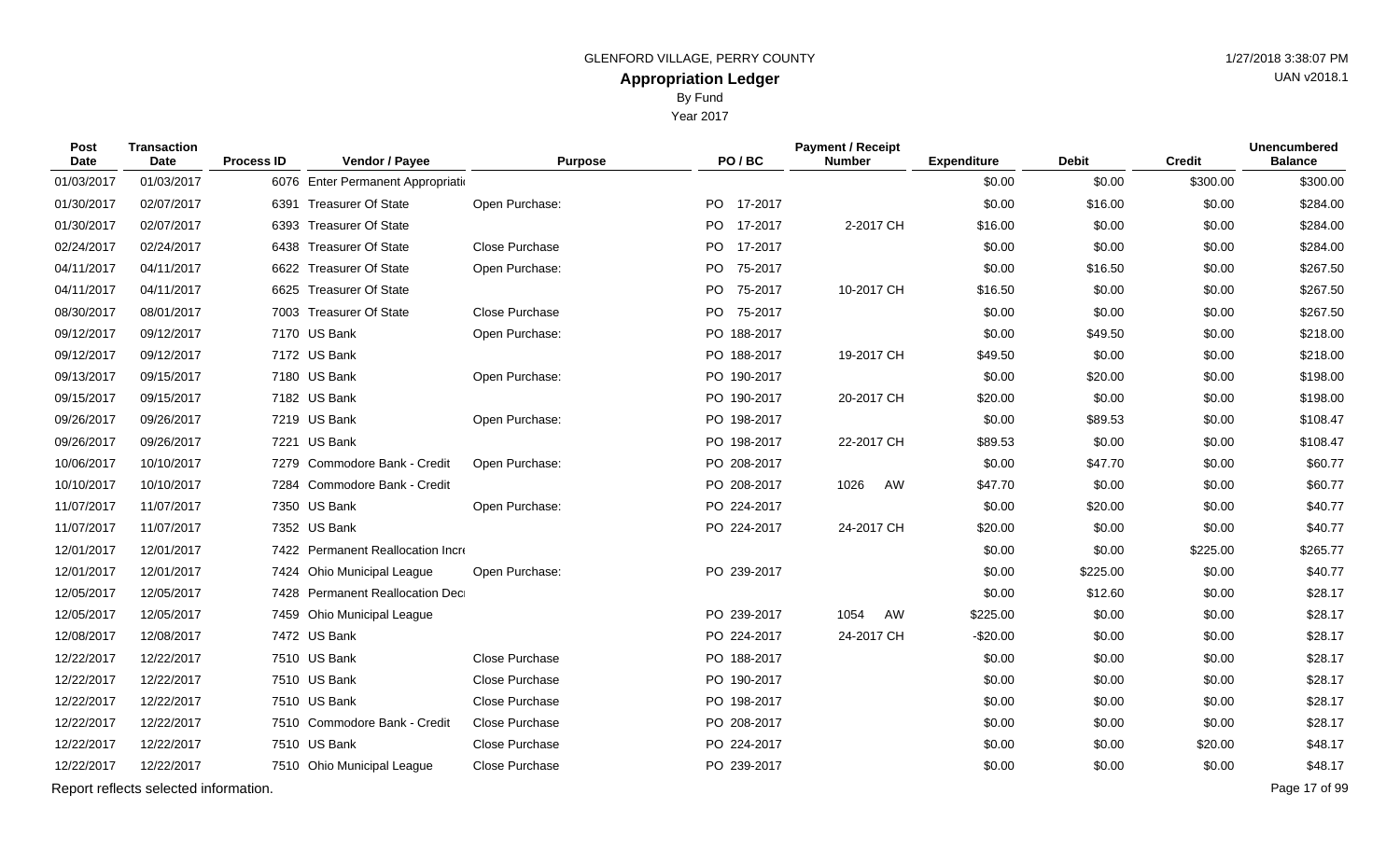UAN v2018.1

# By Fund

Year 2017

| <b>Post</b><br><b>Date</b> | Transaction<br>Date | <b>Process ID</b> | Vendor / Payee | <b>Purpose</b> | PO/BC | <b>Payment / Receipt</b><br><b>Number</b> | <b>Expenditure</b> | <b>Debit</b> | <b>Credit</b> | <b>Unencumbered</b><br><b>Balance</b> |
|----------------------------|---------------------|-------------------|----------------|----------------|-------|-------------------------------------------|--------------------|--------------|---------------|---------------------------------------|
|                            |                     |                   |                |                |       | Account Total:                            | \$464.23           | \$496.83     | \$545.00      |                                       |
|                            |                     |                   |                |                |       | Account YTD Total:                        | \$464.23           | \$496.83     | \$545.00      |                                       |

| Account Code: | 1000-730-313-0000  |
|---------------|--------------------|
| Fund:         | General            |
| Account Name: | <b>Natural Gas</b> |

| General     | Reserved for Encumbrance 12/31:            | \$269.00   |
|-------------|--------------------------------------------|------------|
| Natural Gas | Reserved for Encumbrance 12/31 Adjustment: | \$0.00     |
|             | Temporary Appropriation:                   | \$0.00     |
|             | Original Appropriation:                    | \$1,350.00 |
|             | Permanent Appropriation:                   | \$1,600.00 |
|             | Final Appropriation:                       | \$1,600.00 |
|             | <b>Report Beginning Balance:</b>           | \$0.00     |

| Post        | <b>Transaction</b> |                   |                                    |                           |                | <b>Payment / Receipt</b> |    |                    |              |               | <b>Unencumbered</b> |
|-------------|--------------------|-------------------|------------------------------------|---------------------------|----------------|--------------------------|----|--------------------|--------------|---------------|---------------------|
| <b>Date</b> | Date               | <b>Process ID</b> | Vendor / Payee                     | <b>Purpose</b>            | PO/BC          | <b>Number</b>            |    | <b>Expenditure</b> | <b>Debit</b> | <b>Credit</b> | <b>Balance</b>      |
| 01/01/2017  | 01/27/2017         |                   | 6366 Energy Cooperative            | Carry Over Purchase Order | PO 258-2016    |                          |    | \$0.00             | \$269.00     | \$269.00      | \$0.00              |
| 01/03/2017  | 01/03/2017         |                   | 6076 Enter Permanent Appropriation |                           |                |                          |    | \$0.00             | \$0.00       | \$1,350.00    | \$1,350.00          |
| 01/03/2017  | 01/03/2017         |                   | 6109 Energy Cooperative            |                           | PO 258-2016    | 11072                    | AW | \$269.00           | \$0.00       | \$0.00        | \$1,350.00          |
| 02/04/2017  | 02/07/2017         | 6391              | <b>Energy Cooperative</b>          | Open Purchase:            | PO 21-2017     |                          |    | \$0.00             | \$256.00     | \$0.00        | \$1,094.00          |
| 02/07/2017  | 02/07/2017         |                   | 6408 Energy Cooperative            |                           | PO.<br>21-2017 | 11105                    | AW | \$256.00           | \$0.00       | \$0.00        | \$1,094.00          |
| 02/24/2017  | 02/24/2017         |                   | 6438 Energy Cooperative            | Close Prior Year Purchase | PO 258-2016    |                          |    | \$0.00             | \$0.00       | \$0.00        | \$1,094.00          |
| 02/24/2017  | 02/24/2017         |                   | 6438 Energy Cooperative            | Close Purchase            | PO 21-2017     |                          |    | \$0.00             | \$0.00       | \$0.00        | \$1,094.00          |
| 03/03/2017  | 03/03/2017         |                   | 6470 Energy Cooperative            | Open Purchase:            | PO.<br>34-2017 |                          |    | \$0.00             | \$249.00     | \$0.00        | \$845.00            |
| 03/07/2017  | 03/07/2017         |                   | 6493 Energy Cooperative            |                           | PO.<br>34-2017 | 11124                    | AW | \$249.00           | \$0.00       | \$0.00        | \$845.00            |
| 04/03/2017  | 04/04/2017         |                   | 6563 Energy Cooperative            | Open Purchase:            | PO.<br>65-2017 |                          |    | \$0.00             | \$238.00     | \$0.00        | \$607.00            |
| 04/04/2017  | 04/04/2017         | 6581              | <b>Energy Cooperative</b>          |                           | PO 65-2017     | 11143                    | AW | \$238.00           | \$0.00       | \$0.00        | \$607.00            |
| 05/03/2017  | 05/12/2017         |                   | 6723 Energy Cooperative            | Open Purchase:            | 91-2017<br>PO. |                          |    | \$0.00             | \$99.00      | \$0.00        | \$508.00            |
| 05/12/2017  | 05/12/2017         | 6734              | <b>Energy Cooperative</b>          |                           | PO.<br>91-2017 | 11192                    | AW | \$99.00            | \$0.00       | \$0.00        | \$508.00            |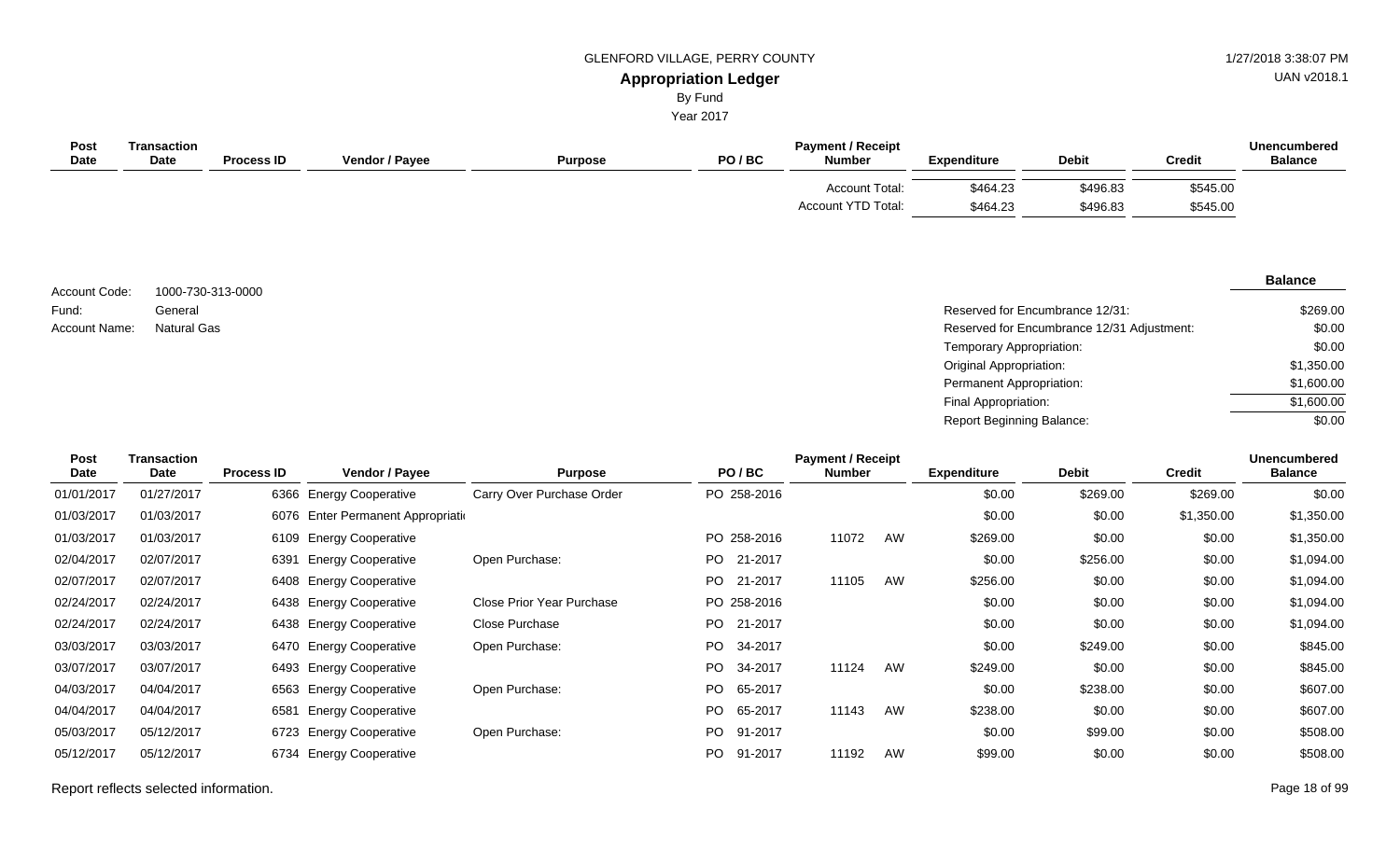Year 2017

| <b>Post</b><br><b>Date</b> | <b>Transaction</b><br>Date | <b>Process ID</b> | Vendor / Payee                              | <b>Purpose</b> | PO/BC                | <b>Payment / Receipt</b><br><b>Number</b> |    | <b>Expenditure</b>       | <b>Debit</b>             | <b>Credit</b>            | <b>Unencumbered</b><br><b>Balance</b> |
|----------------------------|----------------------------|-------------------|---------------------------------------------|----------------|----------------------|-------------------------------------------|----|--------------------------|--------------------------|--------------------------|---------------------------------------|
| 06/06/2017                 | 06/06/2017                 |                   | 6785 Energy Cooperative                     | Open Purchase: | PO 109-2017          |                                           |    | \$0.00                   | \$72.00                  | \$0.00                   | \$436.00                              |
| 06/06/2017                 | 06/06/2017                 |                   | 6805 Energy Cooperative                     |                | PO 109-2017          | 11205                                     | AW | \$72.00                  | \$0.00                   | \$0.00                   | \$436.00                              |
| 07/07/2017                 | 07/11/2017                 | 6930              | <b>Energy Cooperative</b>                   | Open Purchase: | PO 135-2017          |                                           |    | \$0.00                   | \$42.00                  | \$0.00                   | \$394.00                              |
| 07/11/2017                 | 07/11/2017                 | 6949              | <b>Energy Cooperative</b>                   |                | PO 135-2017          | 11229                                     | AW | \$42.00                  | \$0.00                   | \$0.00                   | \$394.00                              |
| 08/01/2017                 | 08/01/2017                 |                   | 7002 Energy Cooperative                     | Close Purchase | PO 135-2017          |                                           |    | \$0.00                   | \$0.00                   | \$0.00                   | \$394.00                              |
| 08/08/2017                 | 08/22/2017                 |                   | 7078 Energy Cooperative                     | Open Purchase: | PO 157-2017          |                                           |    | \$0.00                   | \$35.00                  | \$0.00                   | \$359.00                              |
| 08/22/2017                 | 08/22/2017                 |                   | 7086 Energy Cooperative                     |                | PO 157-2017          | 11269                                     | AW | \$35.00                  | \$0.00                   | \$0.00                   | \$359.00                              |
| 08/30/2017                 | 08/01/2017                 |                   | 7003 Energy Cooperative                     | Close Purchase | <b>PO</b><br>34-2017 |                                           |    | \$0.00                   | \$0.00                   | \$0.00                   | \$359.00                              |
| 08/30/2017                 | 08/01/2017                 |                   | 7003 Energy Cooperative                     | Close Purchase | PO 65-2017           |                                           |    | \$0.00                   | \$0.00                   | \$0.00                   | \$359.00                              |
| 09/01/2017                 | 09/05/2017                 |                   | 7116 Energy Cooperative                     | Open Purchase: | PO 171-2017          |                                           |    | \$0.00                   | \$36.71                  | \$0.00                   | \$322.29                              |
| 09/05/2017                 | 09/05/2017                 |                   | 7132 Energy Cooperative                     |                | PO 171-2017          | 11276                                     | AW | \$36.71                  | \$0.00                   | \$0.00                   | \$322.29                              |
| 09/12/2017                 | 09/12/2017                 |                   | 7143 Energy Cooperative                     | Close Purchase | PO 157-2017          |                                           |    | \$0.00                   | \$0.00                   | \$0.00                   | \$322.29                              |
| 09/12/2017                 | 09/12/2017                 |                   | 7143 Energy Cooperative                     | Close Purchase | PO 171-2017          |                                           |    | \$0.00                   | \$0.00                   | \$0.00                   | \$322.29                              |
| 09/12/2017                 | 09/12/2017                 | 7144              | <b>Energy Cooperative</b>                   | Close Purchase | PO 91-2017           |                                           |    | \$0.00                   | \$0.00                   | \$0.00                   | \$322.29                              |
| 09/12/2017                 | 09/12/2017                 |                   | 7145 Energy Cooperative                     | Close Purchase | PO 109-2017          |                                           |    | \$0.00                   | \$0.00                   | \$0.00                   | \$322.29                              |
| 10/02/2017                 | 10/03/2017                 | 7234              | <b>Energy Cooperative</b>                   | Open Purchase: | PO 201-2017          |                                           |    | \$0.00                   | \$35.00                  | \$0.00                   | \$287.29                              |
| 10/03/2017                 | 10/03/2017                 |                   | 7256 Energy Cooperative                     |                | PO 201-2017          | 1006                                      | AW | \$35.00                  | \$0.00                   | \$0.00                   | \$287.29                              |
| 11/02/2017                 | 11/07/2017                 |                   | 7350 Energy Cooperative                     | Open Purchase: | PO 220-2017          |                                           |    | \$0.00                   | \$56.00                  | \$0.00                   | \$231.29                              |
| 11/07/2017                 | 11/07/2017                 |                   | 7365 Energy Cooperative                     |                | PO 220-2017          | 1034                                      | AW | \$56.00                  | \$0.00                   | \$0.00                   | \$231.29                              |
| 12/05/2017                 | 12/05/2017                 |                   | 7434 Energy Cooperative                     | Open Purchase: | PO 243-2017          |                                           |    | \$0.00                   | \$168.00                 | \$0.00                   | \$63.29                               |
| 12/05/2017                 | 12/05/2017                 | 7459              | <b>Energy Cooperative</b>                   |                | PO 243-2017          | 1050                                      | AW | \$168.00                 | \$0.00                   | \$0.00                   | \$63.29                               |
| 12/05/2017                 | 12/31/2017                 | 7554              | Permanent Reallocation Incre Council Motion |                |                      |                                           |    | \$0.00                   | \$0.00                   | \$250.00                 | \$313.29                              |
| 12/22/2017                 | 12/22/2017                 |                   | 7510 Energy Cooperative                     | Close Purchase | PO 201-2017          |                                           |    | \$0.00                   | \$0.00                   | \$0.00                   | \$313.29                              |
| 12/22/2017                 | 12/22/2017                 |                   | 7510 Energy Cooperative                     | Close Purchase | PO 220-2017          |                                           |    | \$0.00                   | \$0.00                   | \$0.00                   | \$313.29                              |
| 12/22/2017                 | 12/22/2017                 |                   | 7510 Energy Cooperative                     | Close Purchase | PO 243-2017          |                                           |    | \$0.00                   | \$0.00                   | \$0.00                   | \$313.29                              |
| 12/31/2017                 | 12/31/2017                 |                   | 7559 Energy Cooperative                     | Open Purchase: | PO 261-2017          |                                           |    | \$0.00                   | \$300.00                 | \$0.00                   | \$13.29                               |
|                            |                            |                   |                                             |                |                      | Account Total:<br>Account YTD Total:      |    | \$1,555.71<br>\$1,555.71 | \$1,855.71<br>\$1,855.71 | \$1,869.00<br>\$1,869.00 |                                       |

 $\sim$ 

Report reflects selected information. Page 19 of 99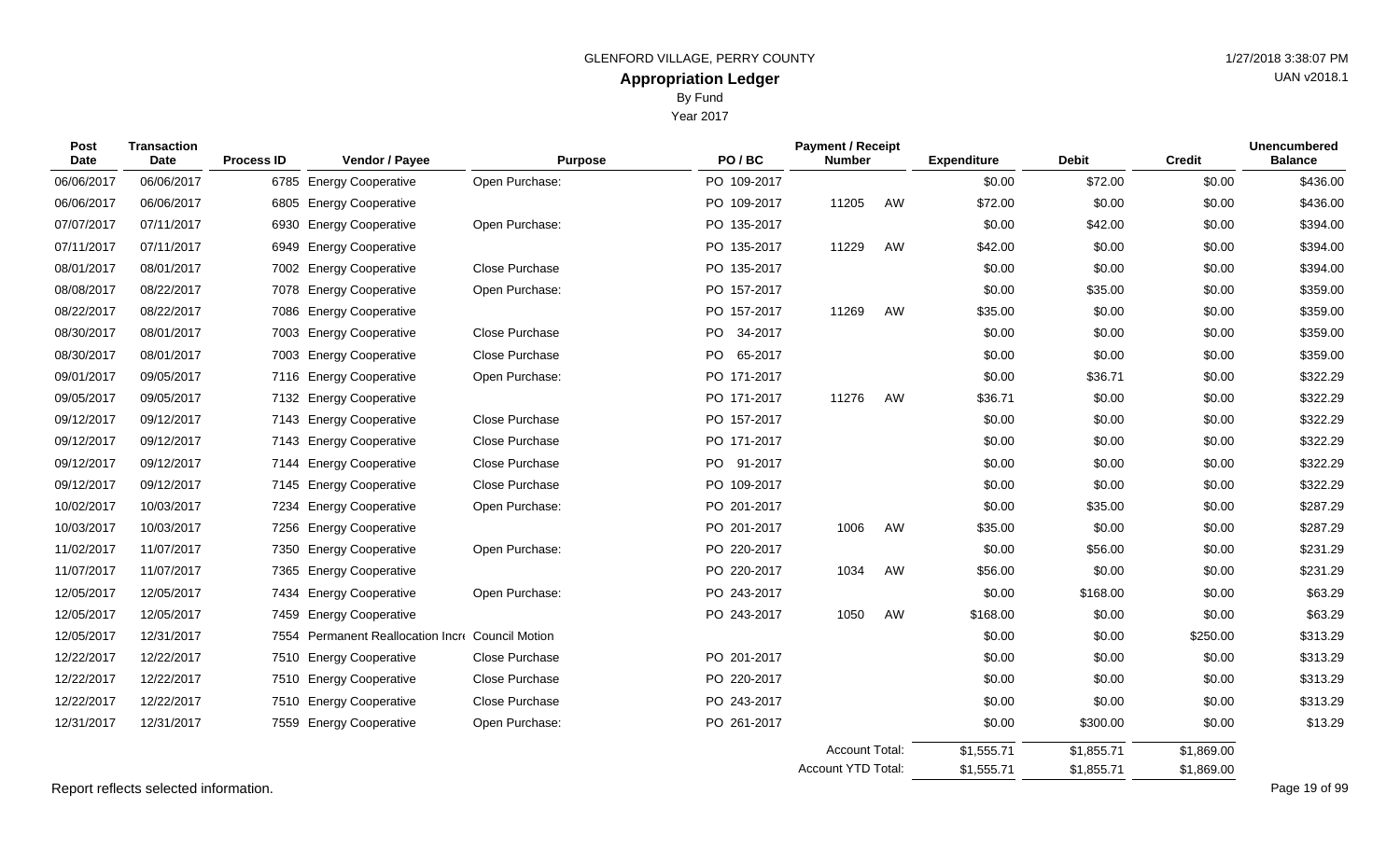By Fund Year 2017 UAN v2018.1

| Post<br><b>Date</b>        | <b>Transaction</b><br>Date | <b>Process ID</b>         | Vendor / Payee                    | <b>Purpose</b> | PO/BC                      | <b>Payment / Receipt</b><br><b>Number</b> | <b>Expenditure</b>        | <b>Debit</b>                               | <b>Credit</b> | <b>Unencumbered</b><br><b>Balance</b> |
|----------------------------|----------------------------|---------------------------|-----------------------------------|----------------|----------------------------|-------------------------------------------|---------------------------|--------------------------------------------|---------------|---------------------------------------|
|                            |                            |                           |                                   |                |                            |                                           |                           |                                            |               |                                       |
|                            | 1000-745-341-0000          |                           |                                   |                |                            |                                           |                           |                                            |               | <b>Balance</b>                        |
| Account Code:<br>Fund:     | General                    |                           |                                   |                |                            |                                           |                           | Reserved for Encumbrance 12/31:            |               | \$0.00                                |
| Account Name:              |                            | Accounting and Legal Fees |                                   |                |                            |                                           |                           | Reserved for Encumbrance 12/31 Adjustment: |               | \$0.00                                |
|                            |                            |                           |                                   |                |                            |                                           | Temporary Appropriation:  |                                            |               | \$0.00                                |
|                            |                            |                           |                                   |                |                            |                                           | Original Appropriation:   |                                            |               | \$1,068.00                            |
|                            |                            |                           |                                   |                |                            |                                           | Permanent Appropriation:  |                                            |               | \$843.00                              |
|                            |                            |                           |                                   |                |                            |                                           | Final Appropriation:      |                                            |               | \$843.00                              |
|                            |                            |                           |                                   |                |                            |                                           | Report Beginning Balance: |                                            |               | \$0.00                                |
| <b>Post</b><br><b>Date</b> | <b>Transaction</b><br>Date | <b>Process ID</b>         | Vendor / Payee                    | <b>Purpose</b> | PO/BC                      | <b>Payment / Receipt</b><br><b>Number</b> | <b>Expenditure</b>        | <b>Debit</b>                               | <b>Credit</b> | <b>Unencumbered</b><br><b>Balance</b> |
| 01/03/2017                 | 01/03/2017                 |                           | 6076 Enter Permanent Appropriatio |                |                            |                                           | \$0.00                    | \$0.00                                     | \$1,068.00    | \$1,068.00                            |
| 02/17/2017                 | 03/03/2017                 |                           | 6470 APG Media of Ohio LLC        | Open Purchase: | PO<br>38-2017              |                                           | \$0.00                    | \$28.00                                    | \$0.00        | \$1,040.00                            |
| 03/07/2017                 | 03/07/2017                 |                           | 6493 APG Media of Ohio LLC        |                | P <sub>O</sub><br>38-2017  | 11120<br>AW                               | \$28.00                   | \$0.00                                     | \$0.00        | \$1,040.00                            |
| 03/10/2017                 | 03/10/2017                 |                           | 6509 Treasurer Of State           | Open Purchase: | PO<br>46-2017              |                                           | \$0.00                    | \$33.00                                    | \$0.00        | \$1,007.00                            |
| 03/10/2017                 | 03/10/2017                 |                           | 6509 US Bank                      | Open Purchase: | <b>PO</b><br>47-2017       |                                           | \$0.00                    | \$26.50                                    | \$0.00        | \$980.50                              |
| 03/10/2017                 | 03/10/2017                 |                           | 6512 Treasurer Of State           |                | P <sub>O</sub><br>46-2017  | 5-2017 CH                                 | \$33.00                   | \$0.00                                     | \$0.00        | \$980.50                              |
| 03/10/2017                 | 03/10/2017                 |                           | 6512 US Bank                      |                | PO<br>47-2017              | 6-2017 CH                                 | \$26.50                   | \$0.00                                     | \$0.00        | \$980.50                              |
| 05/26/2017                 | 05/30/2017                 |                           | 6767 Treasurer Of State           | Open Purchase: | 102-2017<br>PO.            |                                           | \$0.00                    | \$33.52                                    | \$0.00        | \$946.98                              |
| 05/26/2017                 | 05/30/2017                 |                           | 6767 US Bank                      | Open Purchase: | PO 103-2017                |                                           | \$0.00                    | \$27.00                                    | \$0.00        | \$919.98                              |
| 05/30/2017                 | 05/30/2017                 |                           | 6772 US Bank                      |                | PO 103-2017                | 12-2017 CH                                | \$27.00                   | \$0.00                                     | \$0.00        | \$919.98                              |
| 05/30/2017                 | 05/30/2017                 |                           | 6772 Treasurer Of State           |                | 102-2017<br>P <sub>O</sub> | 13-2017 CH                                | \$33.52                   | \$0.00                                     | \$0.00        | \$919.98                              |
| 08/30/2017                 | 08/01/2017                 |                           | 7003 APG Media of Ohio LLC        | Close Purchase | <b>PO</b><br>38-2017       |                                           | \$0.00                    | \$0.00                                     | \$0.00        | \$919.98                              |
| 08/30/2017                 | 08/01/2017                 |                           | 7003 Treasurer Of State           | Close Purchase | P <sub>O</sub><br>46-2017  |                                           | \$0.00                    | \$0.00                                     | \$0.00        | \$919.98                              |
| 08/30/2017                 | 08/01/2017                 |                           | 7003 US Bank                      | Close Purchase | 47-2017<br>P <sub>O</sub>  |                                           | \$0.00                    | \$0.00                                     | \$0.00        | \$919.98                              |
| 09/12/2017                 | 09/12/2017                 |                           | 7144 Treasurer Of State           | Close Purchase | P <sub>O</sub><br>102-2017 |                                           | \$0.00                    | \$0.00                                     | \$0.00        | \$919.98                              |

Report reflects selected information. Page 20 of 99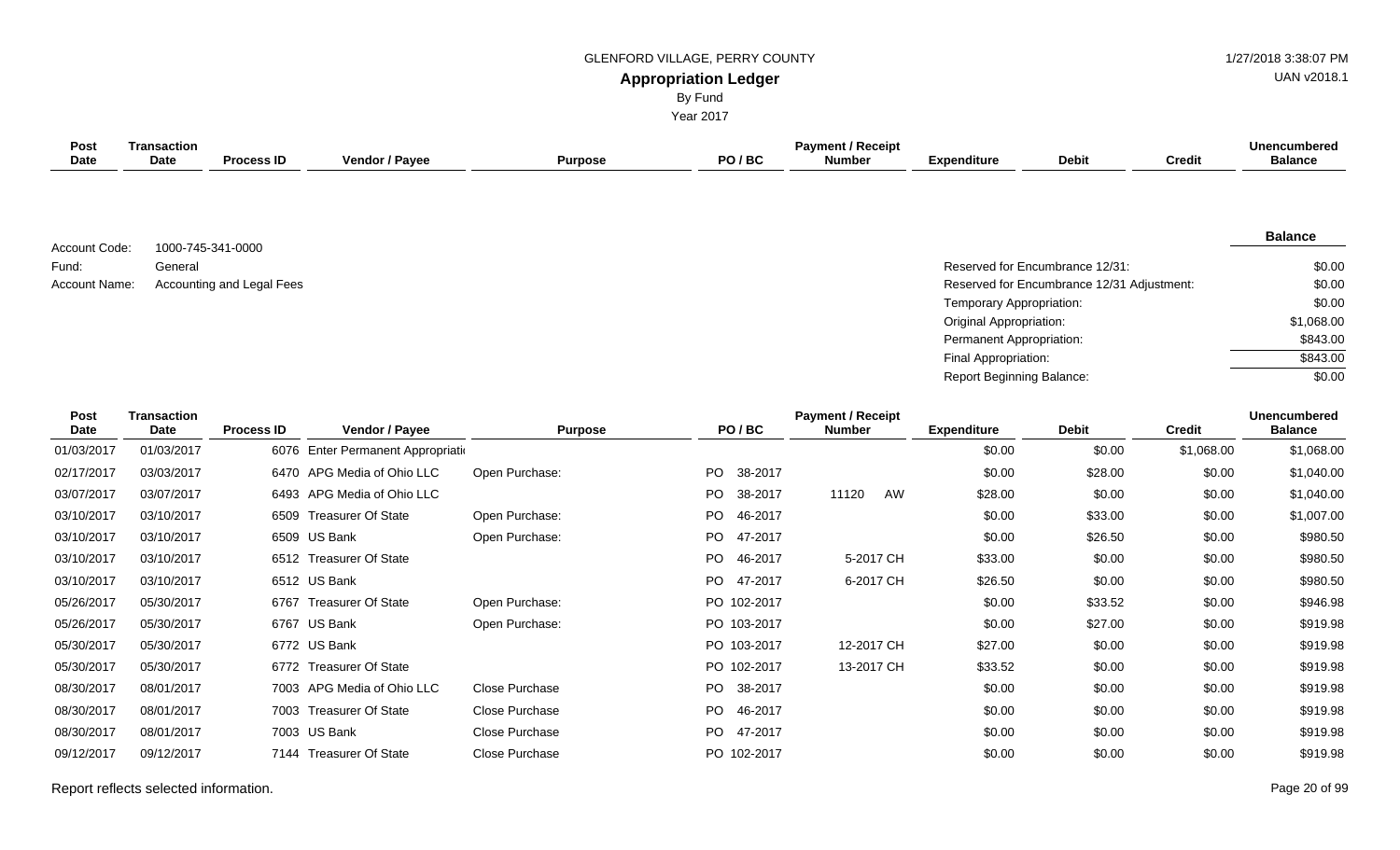#### **Appropriation Ledger** GLENFORD VILLAGE, PERRY COUNTY 61 ACCESS 127 AU 127/2018 3:38:07 PM By Fund

Year 2017

| <b>Post</b> | <b>Transaction</b> |                   |                                 |                |             | <b>Payment / Receipt</b> |    |                    |              |            | <b>Unencumbered</b> |
|-------------|--------------------|-------------------|---------------------------------|----------------|-------------|--------------------------|----|--------------------|--------------|------------|---------------------|
| Date        | Date               | <b>Process ID</b> | <b>Vendor / Payee</b>           | <b>Purpose</b> | PO/BC       | <b>Number</b>            |    | <b>Expenditure</b> | <b>Debit</b> | Credit     | <b>Balance</b>      |
| 09/12/2017  | 09/12/2017         |                   | 7144 US Bank                    | Close Purchase | PO 103-2017 |                          |    | \$0.00             | \$0.00       | \$0.00     | \$919.98            |
| 11/16/2017  | 11/17/2017         |                   | 7385 Internal Revenue Service   | Open Purchase: | PO 232-2017 |                          |    | \$0.00             | \$393.77     | \$0.00     | \$526.21            |
| 11/17/2017  | 11/17/2017         |                   | 7388 Internal Revenue Service   |                | PO 232-2017 | 1045                     | AW | \$393.77           | \$0.00       | \$0.00     | \$526.21            |
| 12/01/2017  | 12/01/2017         |                   | 7422 Permanent Reallocation Dec |                |             |                          |    | \$0.00             | \$225.00     | \$0.00     | \$301.21            |
| 12/22/2017  | 12/22/2017         |                   | 7510 Internal Revenue Service   | Close Purchase | PO 232-2017 |                          |    | \$0.00             | \$0.00       | \$0.00     | \$301.21            |
|             |                    |                   |                                 |                |             | Account Total:           |    | \$541.79           | \$766.79     | \$1,068.00 |                     |
|             |                    |                   |                                 |                |             | Account YTD Total:       |    | \$541.79           | \$766.79     | \$1,068.00 |                     |

1000-745-342-0000 General Account Code: Fund: Account Name:

Reserved for Encumbrance 12/31: Auditing Services **Reserved for Encumbrance 12/31 Adjustment:** Temporary Appropriation: Original Appropriation: Permanent Appropriation: Final Appropriation: Report Beginning Balance: \$0.00 \$0.00 \$0.00 \$2,700.00 \$2,450.00  $$2,450.00$  $\sqrt{$0.00}$ 

| Post       | Transaction |                   |                                              |                |             | <b>Payment / Receipt</b> |    |                    |              |            | <b>Unencumbered</b> |
|------------|-------------|-------------------|----------------------------------------------|----------------|-------------|--------------------------|----|--------------------|--------------|------------|---------------------|
| Date       | Date        | <b>Process ID</b> | Vendor / Payee                               | <b>Purpose</b> | PO/BC       | <b>Number</b>            |    | <b>Expenditure</b> | <b>Debit</b> | Credit     | <b>Balance</b>      |
| 01/03/2017 | 01/03/2017  |                   | 6076 Enter Permanent Appropriation           |                |             |                          |    | \$0.00             | \$0.00       | \$2,700.00 | \$2,700.00          |
| 07/25/2017 | 07/25/2017  | 6991              | Charles Harris & Associates   Open Purchase: |                | PO 148-2017 |                          |    | \$0.00             | \$520.00     | \$0.00     | \$2,180.00          |
| 08/01/2017 | 08/01/2017  | 7011              | Treasurer Of State                           | Open Purchase: | PO 151-2017 |                          |    | \$0.00             | \$36.90      | \$0.00     | \$2,143.10          |
| 08/01/2017 | 08/01/2017  |                   | 7024 Charles Harris & Associates             |                | PO 148-2017 | 11256                    | AW | \$520.00           | \$0.00       | \$0.00     | \$2,143.10          |
| 08/01/2017 | 08/01/2017  |                   | 7024 Treasurer Of State                      |                | PO 151-2017 | 11260                    | AW | \$36.90            | \$0.00       | \$0.00     | \$2,143.10          |
| 08/08/2017 | 08/22/2017  |                   | 7078 Treasurer Of State                      | Open Purchase: | PO 159-2017 |                          |    | \$0.00             | \$36.90      | \$0.00     | \$2,106.20          |
| 08/22/2017 | 08/22/2017  |                   | 7086 Treasurer Of State                      |                | PO 159-2017 | 11271                    | AW | \$36.90            | \$0.00       | \$0.00     | \$2,106.20          |
| 09/12/2017 | 09/12/2017  |                   | 7143 Charles Harris & Associates             | Close Purchase | PO 148-2017 |                          |    | \$0.00             | \$0.00       | \$0.00     | \$2,106.20          |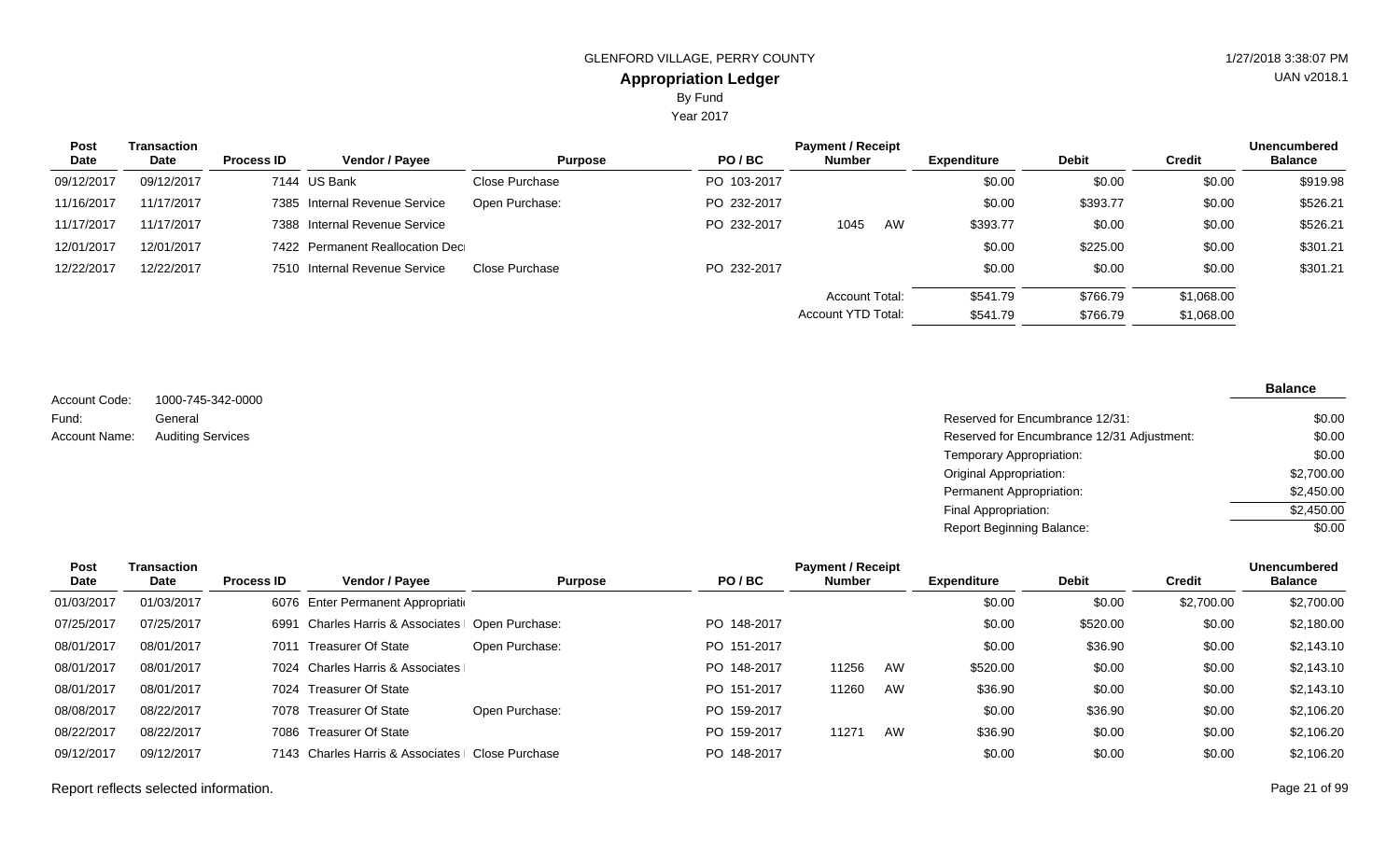Year 2017

| <b>Post</b> | Transaction |                   | <b>Payment / Receipt</b>                       |                |             |                                      |                      |                      |                          |                |  |
|-------------|-------------|-------------------|------------------------------------------------|----------------|-------------|--------------------------------------|----------------------|----------------------|--------------------------|----------------|--|
| Date        | Date        | <b>Process ID</b> | <b>Vendor / Pavee</b>                          | <b>Purpose</b> | PO/BC       | <b>Number</b>                        | <b>Expenditure</b>   | <b>Debit</b>         | <b>Credit</b>            | <b>Balance</b> |  |
| 09/12/2017  | 09/12/2017  |                   | 7143 Treasurer Of State                        | Close Purchase | PO 151-2017 |                                      | \$0.00               | \$0.00               | \$0.00                   | \$2,106.20     |  |
| 09/12/2017  | 09/12/2017  |                   | 7143 Treasurer Of State                        | Close Purchase | PO 159-2017 |                                      | \$0.00               | \$0.00               | \$0.00                   | \$2,106.20     |  |
| 12/05/2017  | 12/31/2017  |                   | 7554 Permanent Reallocation Dec Council Motion |                |             |                                      | \$0.00               | \$250.00             | \$0.00                   | \$1,856.20     |  |
|             |             |                   |                                                |                |             | Account Total:<br>Account YTD Total: | \$593.80<br>\$593.80 | \$843.80<br>\$843.80 | \$2,700.00<br>\$2,700.00 |                |  |

| Account Code: | 1000-745-343-0000              |
|---------------|--------------------------------|
| Fund:         | General                        |
| Account Name: | Uniform Accounting Network Fee |

| General                         | Reserved for Encumbrance 12/31:            | \$0.00     |
|---------------------------------|--------------------------------------------|------------|
| Uniform Accounting Network Fees | Reserved for Encumbrance 12/31 Adjustment: | \$0.00     |
|                                 | Temporary Appropriation:                   | \$0.00     |
|                                 | Original Appropriation:                    | \$2,972.00 |
|                                 | Permanent Appropriation:                   | \$2,972.00 |
|                                 | Final Appropriation:                       | \$2,972.00 |
|                                 | <b>Report Beginning Balance:</b>           | \$0.00     |

| Post        | Transaction | <b>Payment / Receipt</b> |                                    |                |                 |               |    |                    |              |               |                |
|-------------|-------------|--------------------------|------------------------------------|----------------|-----------------|---------------|----|--------------------|--------------|---------------|----------------|
| <b>Date</b> | Date        | <b>Process ID</b>        | Vendor / Payee                     | <b>Purpose</b> | PO/BC           | <b>Number</b> |    | <b>Expenditure</b> | <b>Debit</b> | <b>Credit</b> | <b>Balance</b> |
| 01/03/2017  | 01/03/2017  |                          | 6076 Enter Permanent Appropriation |                |                 |               |    | \$0.00             | \$0.00       | \$2,972.00    | \$2,972.00     |
| 04/08/2017  | 04/11/2017  |                          | 6622 Treasurer Of State            | Open Purchase: | PO.<br>71-2017  |               |    | \$0.00             | \$294.00     | \$0.00        | \$2,678.00     |
| 04/18/2017  | 04/18/2017  |                          | 6640 Treasurer Of State            |                | 71-2017<br>PO.  | 11169         | AW | \$294.00           | \$0.00       | \$0.00        | \$2,678.00     |
| 06/06/2017  | 06/06/2017  |                          | 6785 Treasurer Of State            | Open Purchase: | PO 108-2017     |               |    | \$0.00             | \$294.00     | \$0.00        | \$2,384.00     |
| 06/06/2017  | 06/06/2017  |                          | 6805 Treasurer Of State            |                | PO 108-2017     | 11214         | AW | \$294.00           | \$0.00       | \$0.00        | \$2,384.00     |
| 08/30/2017  | 08/01/2017  |                          | 7003 Treasurer Of State            | Close Purchase | 71-2017<br>PO - |               |    | \$0.00             | \$0.00       | \$0.00        | \$2,384.00     |
| 09/05/2017  | 09/05/2017  |                          | 7116 Treasurer Of State            | Open Purchase: | PO 179-2017     |               |    | \$0.00             | \$257.10     | \$0.00        | \$2,126.90     |
| 09/05/2017  | 09/05/2017  |                          | 7132 Treasurer Of State            |                | PO 179-2017     | 11284         | AW | \$257.10           | \$0.00       | \$0.00        | \$2,126.90     |
| 09/12/2017  | 09/12/2017  |                          | 7143 Treasurer Of State            | Close Purchase | PO 179-2017     |               |    | \$0.00             | \$0.00       | \$0.00        | \$2,126.90     |
| 09/12/2017  | 09/12/2017  |                          | 7145 Treasurer Of State            | Close Purchase | PO 108-2017     |               |    | \$0.00             | \$0.00       | \$0.00        | \$2,126.90     |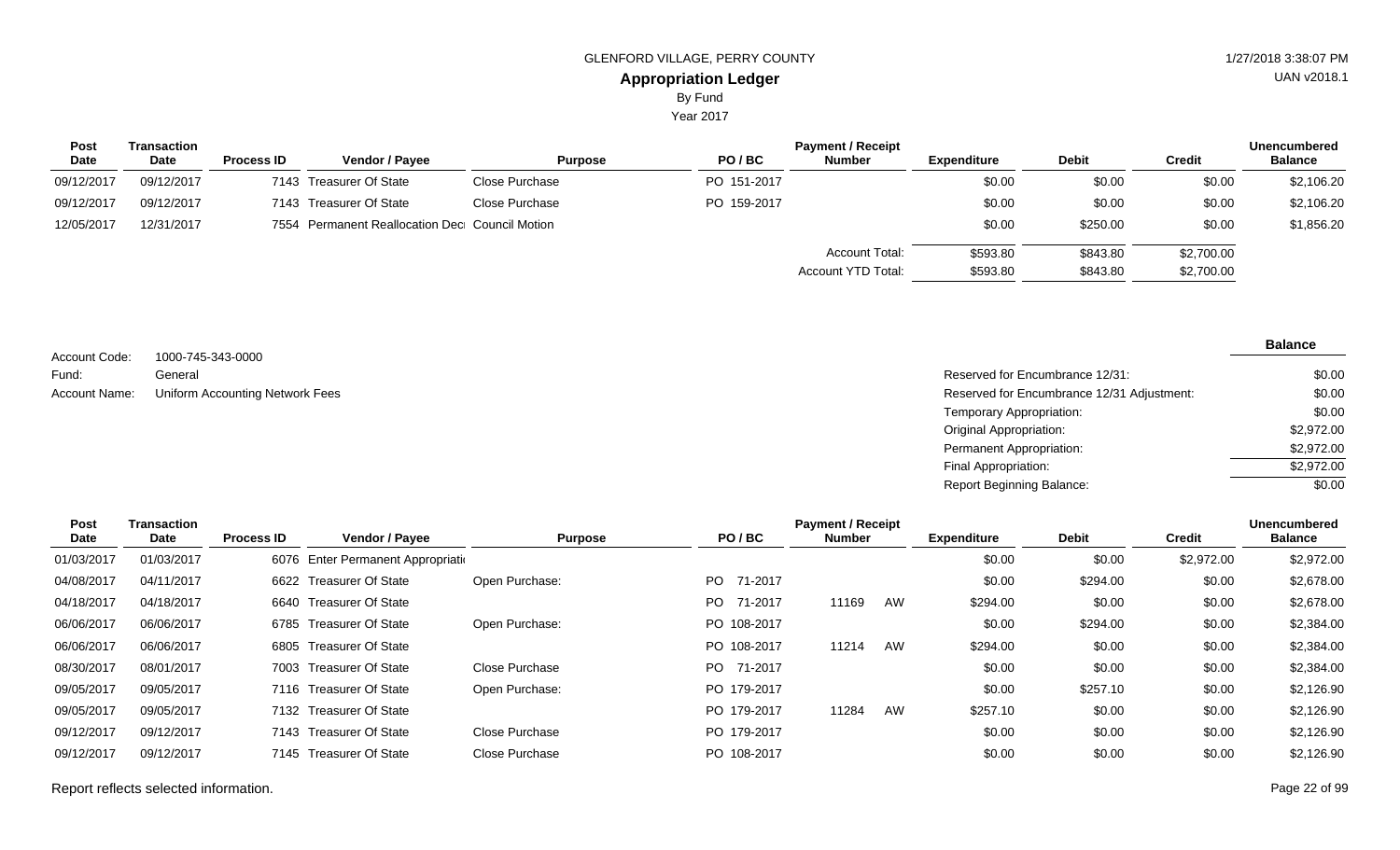Year 2017

| <b>Post</b> | Transaction |                   |                         |                | <b>Unencumbered</b> |                                      |    |                      |                      |                          |                |
|-------------|-------------|-------------------|-------------------------|----------------|---------------------|--------------------------------------|----|----------------------|----------------------|--------------------------|----------------|
| <b>Date</b> | <b>Date</b> | <b>Process ID</b> | <b>Vendor / Payee</b>   | <b>Purpose</b> | PO/BC               | <b>Number</b>                        |    | Expenditure          | <b>Debit</b>         | Credit                   | <b>Balance</b> |
| 12/05/2017  | 12/05/2017  |                   | 7434 Treasurer Of State | Open Purchase: | PO 241-2017         |                                      |    | \$0.00               | \$144.00             | \$0.00                   | \$1,982.90     |
| 12/05/2017  | 12/05/2017  |                   | 7459 Treasurer Of State |                | PO 241-2017         | 1059                                 | AW | \$144.00             | \$0.00               | \$0.00                   | \$1,982.90     |
| 12/22/2017  | 12/22/2017  |                   | 7510 Treasurer Of State | Close Purchase | PO 241-2017         |                                      |    | \$0.00               | \$0.00               | \$0.00                   | \$1,982.90     |
|             |             |                   |                         |                |                     | Account Total:<br>Account YTD Total: |    | \$989.10<br>\$989.10 | \$989.10<br>\$989.10 | \$2,972.00<br>\$2,972.00 |                |

| Account Code: | 1000-750-300-0000           |                                            |
|---------------|-----------------------------|--------------------------------------------|
| Fund:         | General                     | Reserved for Encumbrance 12/31:            |
| Account Name: | <b>Contractual Services</b> | Reserved for Encumbrance 12/31 Adjustment: |
|               |                             | Temporary Appropriation:                   |
|               |                             | Original Appropriation:                    |
|               |                             | Permanent Appropriation:                   |

| Post       | Transaction |                   |                                                             |                |             | <b>Payment / Receipt</b> |    |                    |              |            | Unencumbered   |
|------------|-------------|-------------------|-------------------------------------------------------------|----------------|-------------|--------------------------|----|--------------------|--------------|------------|----------------|
| Date       | Date        | <b>Process ID</b> | Vendor / Payee                                              | <b>Purpose</b> | PO/BC       | <b>Number</b>            |    | <b>Expenditure</b> | <b>Debit</b> | Credit     | <b>Balance</b> |
| 01/01/2017 | 01/27/2017  |                   | 6366 Isacc Wiles Burkholder & Tet Carry Over Purchase Order |                | PO 259-2016 |                          |    | \$0.00             | \$283.50     | \$283.50   | \$0.00         |
| 01/03/2017 | 01/03/2017  |                   | 6076 Enter Permanent Appropriation                          |                |             |                          |    | \$0.00             | \$0.00       | \$1,500.00 | \$1,500.00     |
| 01/03/2017 | 01/03/2017  |                   | 6109 Isacc Wiles Burkholder & Ter                           |                | PO 259-2016 | 11074                    | AW | \$283.50           | \$0.00       | \$0.00     | \$1,500.00     |
| 02/24/2017 | 02/24/2017  |                   | 6438 Isacc Wiles Burkholder & Tee Close Prior Year Purchase |                | PO 259-2016 |                          |    | \$0.00             | \$0.00       | \$0.00     | \$1,500.00     |
| 03/14/2017 | 03/14/2017  |                   | 6520 Isacc Wiles Burkholder & Ter Open Purchase:            |                | PO 50-2017  |                          |    | \$0.00             | \$52.50      | \$0.00     | \$1,447.50     |
| 03/14/2017 | 03/14/2017  |                   | 6523 Isacc Wiles Burkholder & Ter                           |                | PO 50-2017  | 11138                    | AW | \$52.50            | \$0.00       | \$0.00     | \$1,447.50     |
| 04/04/2017 | 04/04/2017  |                   | 6563 Isacc Wiles Burkholder & Ter Open Purchase:            |                | PO 68-2017  |                          |    | \$0.00             | \$391.50     | \$0.00     | \$1,056.00     |
| 04/04/2017 | 04/04/2017  | 6581              | <b>Isacc Wiles Burkholder &amp; Tee</b>                     |                | PO 68-2017  | 11148                    | AW | \$391.50           | \$0.00       | \$0.00     | \$1,056.00     |
| 08/30/2017 | 08/01/2017  |                   | 7003 Isacc Wiles Burkholder & Ter Close Purchase            |                | PO 50-2017  |                          |    | \$0.00             | \$0.00       | \$0.00     | \$1,056.00     |
| 08/30/2017 | 08/01/2017  |                   | 7003 Isacc Wiles Burkholder & Tee Close Purchase            |                | PO 68-2017  |                          |    | \$0.00             | \$0.00       | \$0.00     | \$1,056.00     |

Final Appropriation: Report Beginning Balance: UAN v2018.1

**Balance**

\$283.50 \$0.00 \$0.00 \$1,500.00 \$1,500.00 \$1,500.00  $\frac{1}{0.00}$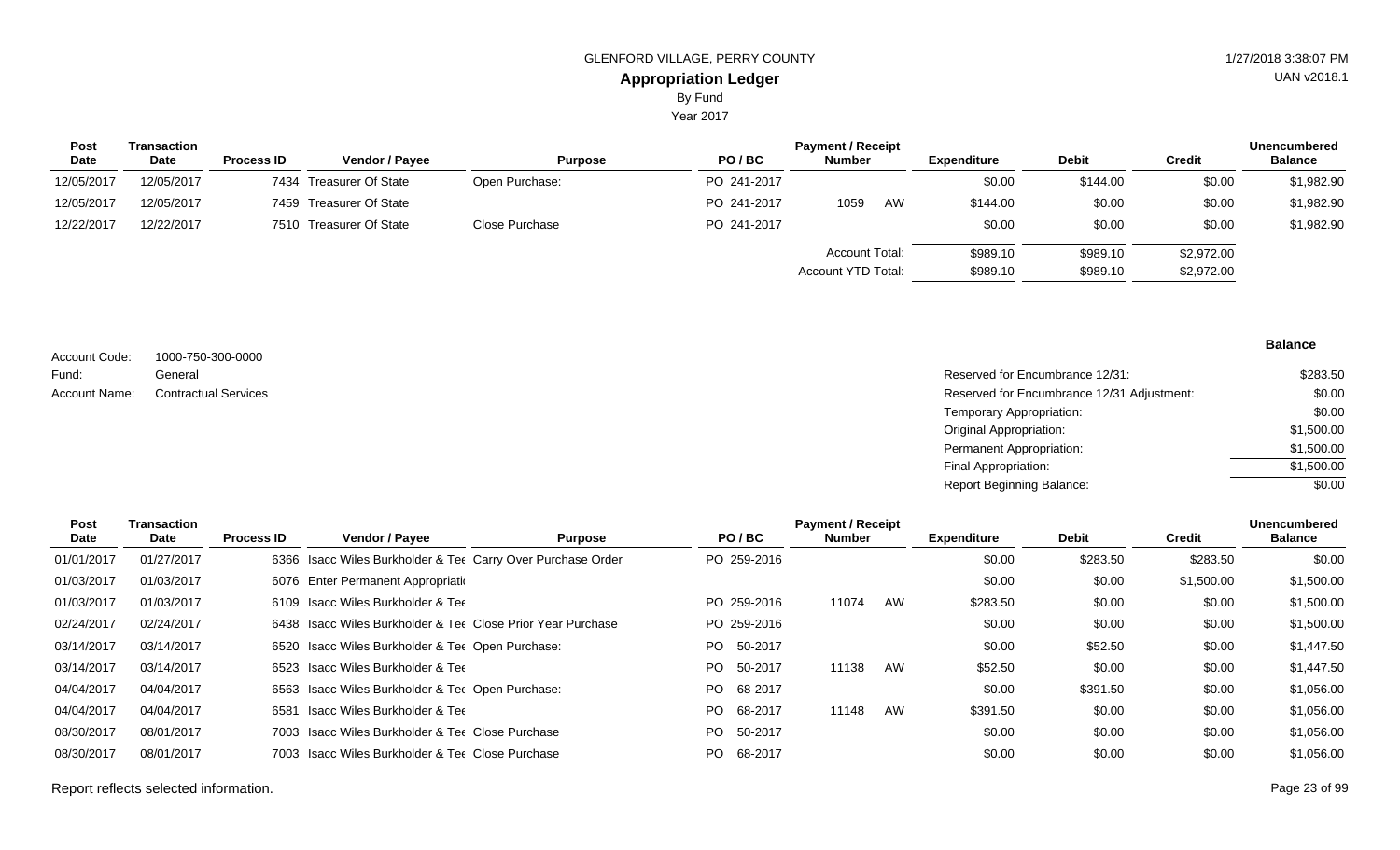Year 2017

| <b>Post</b><br>Date | <b>Transaction</b><br>Date | <b>Process ID</b> | Vendor / Payee                                   | <b>Purpose</b> | PO/BC       | <b>Payment / Receipt</b><br><b>Number</b> |    | <b>Expenditure</b> | <b>Debit</b> | <b>Credit</b> | <b>Unencumbered</b><br><b>Balance</b> |
|---------------------|----------------------------|-------------------|--------------------------------------------------|----------------|-------------|-------------------------------------------|----|--------------------|--------------|---------------|---------------------------------------|
| 09/22/2017          | 09/26/2017                 |                   | 7219 Isacc Wiles Burkholder & Ter Open Purchase: |                | PO 194-2017 |                                           |    | \$0.00             | \$148.50     | \$0.00        | \$907.50                              |
| 10/03/2017          | 10/03/2017                 |                   | 7240 Isacc Wiles Burkholder & Ter Open Purchase: |                | PO 205-2017 |                                           |    | \$0.00             | \$121.50     | \$0.00        | \$786.00                              |
| 10/03/2017          | 10/03/2017                 |                   | 7256 Isacc Wiles Burkholder & Ter                |                | PO 194-2017 | 1008                                      | AW | \$148.50           | \$0.00       | \$0.00        | \$786.00                              |
| 10/03/2017          | 10/03/2017                 |                   | 7256 Isacc Wiles Burkholder & Ter                |                | PO 205-2017 | 1008                                      | AW | \$121.50           | \$0.00       | \$0.00        | \$786.00                              |
| 12/22/2017          | 12/22/2017                 |                   | 7510 Isacc Wiles Burkholder & Ter Close Purchase |                | PO 194-2017 |                                           |    | \$0.00             | \$0.00       | \$0.00        | \$786.00                              |
| 12/22/2017          | 12/22/2017                 |                   | 7510 Isacc Wiles Burkholder & Ter Close Purchase |                | PO 205-2017 |                                           |    | \$0.00             | \$0.00       | \$0.00        | \$786.00                              |
|                     |                            |                   |                                                  |                |             | <b>Account Total:</b>                     |    | \$997.50           | \$997.50     | \$1.783.50    |                                       |
|                     |                            |                   |                                                  |                |             | Account YTD Total:                        |    | \$997.50           | \$997.50     | \$1,783.50    |                                       |

1000-790-300-0000 General **Contractual Services** Account Code: Fund: Account Name:

| Reserved for Encumbrance 12/31:            | \$0.00   |
|--------------------------------------------|----------|
| Reserved for Encumbrance 12/31 Adjustment: | \$0.00   |
| Temporary Appropriation:                   | \$0.00   |
| Original Appropriation:                    | \$500.00 |
| Permanent Appropriation:                   | \$500.00 |
| Final Appropriation:                       | \$500.00 |
| <b>Report Beginning Balance:</b>           | \$0.00   |

| Post       | Transaction |                   |                                    |                |             | <b>Payment / Receipt</b> |    |                    |              |          | <b>Unencumbered</b> |
|------------|-------------|-------------------|------------------------------------|----------------|-------------|--------------------------|----|--------------------|--------------|----------|---------------------|
| Date       | Date        | <b>Process ID</b> | <b>Vendor / Payee</b>              | <b>Purpose</b> | PO/BC       | <b>Number</b>            |    | <b>Expenditure</b> | <b>Debit</b> | Credit   | <b>Balance</b>      |
| 01/03/2017 | 01/03/2017  |                   | 6076 Enter Permanent Appropriation |                |             |                          |    | \$0.00             | \$0.00       | \$500.00 | \$500.00            |
| 02/17/2017 | 02/24/2017  |                   | 6437 Perry County Tribune          | Open Purchase: | PO 27-2017  |                          |    | \$0.00             | \$28.00      | \$0.00   | \$472.00            |
| 03/28/2017 | 03/28/2017  |                   | 6548 CompManagement, Inc           | Open Purchase: | PO 55-2017  |                          |    | \$0.00             | \$115.00     | \$0.00   | \$357.00            |
| 04/04/2017 | 04/04/2017  | 6581              | CompManagement, Inc                |                | PO 55-2017  | 11142                    | AW | \$115.00           | \$0.00       | \$0.00   | \$357.00            |
| 07/21/2017 | 07/21/2017  |                   | 6978 Wichert Insurance             | Open Purchase: | PO 145-2017 |                          |    | \$0.00             | \$125.00     | \$0.00   | \$232.00            |
| 08/01/2017 | 08/01/2017  |                   | 7024 Wichert Insurance             |                | PO 145-2017 | 11262                    | AW | \$125.00           | \$0.00       | \$0.00   | \$232.00            |
| 08/30/2017 | 08/01/2017  |                   | 7003 CompManagement, Inc           | Close Purchase | PO 55-2017  |                          |    | \$0.00             | \$0.00       | \$0.00   | \$232.00            |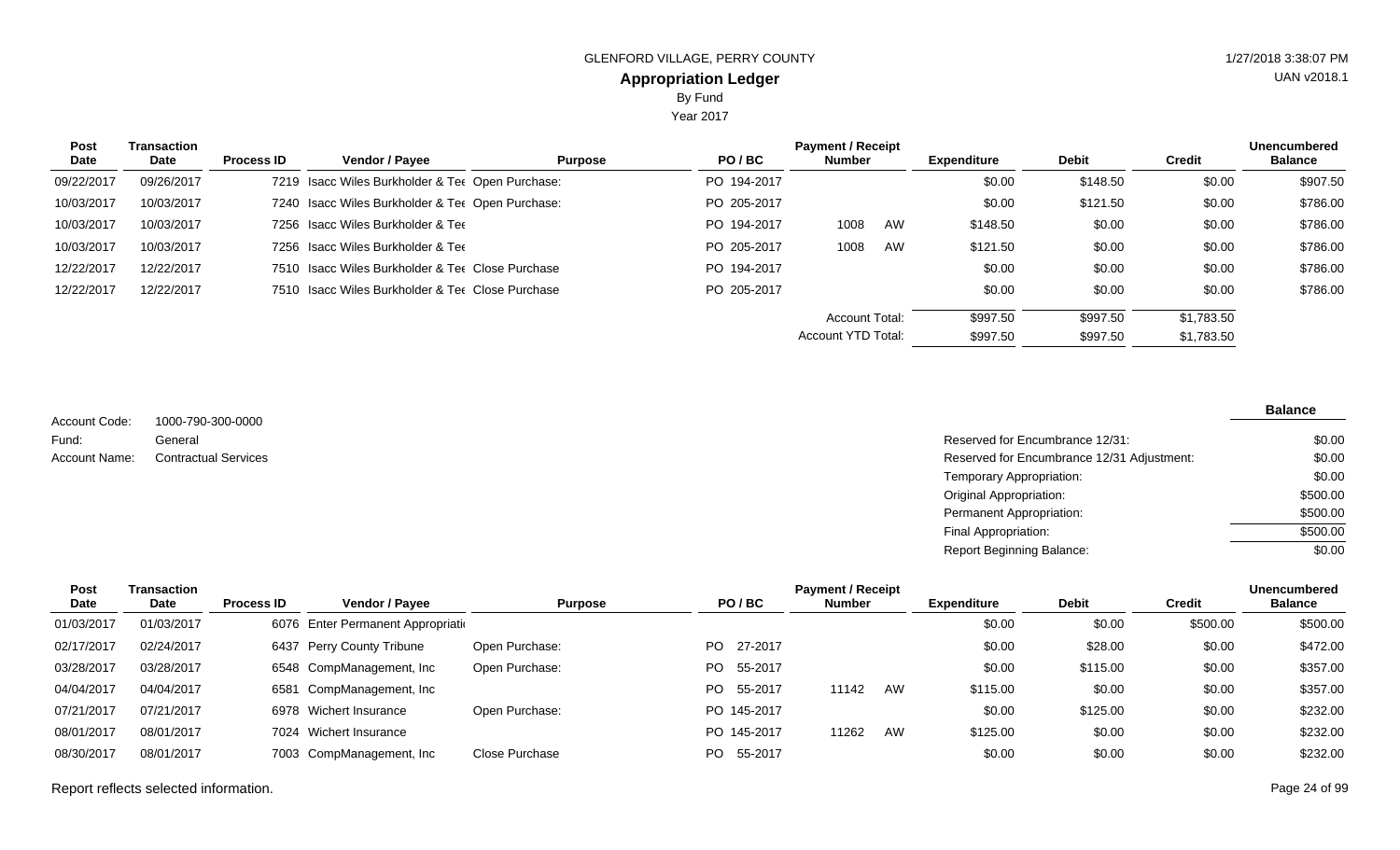Year 2017

| <b>Post</b> | Transaction |                   | Vendor / Payee            |                                     |             | <b>Unencumbered</b><br><b>Balance</b> |    |                    |              |          |          |
|-------------|-------------|-------------------|---------------------------|-------------------------------------|-------------|---------------------------------------|----|--------------------|--------------|----------|----------|
| Date        | Date        | <b>Process ID</b> |                           | <b>Purpose</b>                      | PO/BC       | <b>Number</b>                         |    | <b>Expenditure</b> | <b>Debit</b> | Credit   |          |
| 09/12/2017  | 09/12/2017  |                   | 7143 Wichert Insurance    | Close Purchase                      | PO 145-2017 |                                       |    | \$0.00             | \$0.00       | \$0.00   | \$232.00 |
| 09/12/2017  | 09/12/2017  |                   | 7157 Perry County Tribune | Adjust Purchase: The Mayor made the | PO 27-2017  |                                       |    | \$0.00             | \$0.00       | \$28.00  | \$260.00 |
| 09/12/2017  | 09/12/2017  |                   | 7158 Perry County Tribune | Close Purchase                      | PO 27-2017  |                                       |    | \$0.00             | \$0.00       | \$0.00   | \$260.00 |
| 09/22/2017  | 09/26/2017  |                   | 7219 Brian Butler         | Open Purchase:                      | PO 193-2017 |                                       |    | \$0.00             | \$99.00      | \$0.00   | \$161.00 |
| 10/03/2017  | 10/03/2017  |                   | 7256 Brian Butler         |                                     | PO 193-2017 | 1004                                  | AW | \$99.00            | \$0.00       | \$0.00   | \$161.00 |
| 12/22/2017  | 12/22/2017  |                   | 7510 Brian Butler         | Close Purchase                      | PO 193-2017 |                                       |    | \$0.00             | \$0.00       | \$0.00   | \$161.00 |
|             |             |                   |                           |                                     |             | <b>Account Total:</b>                 |    | \$339.00           | \$367.00     | \$528.00 |          |
|             |             |                   |                           |                                     |             | <b>Account YTD Total:</b>             |    | \$339.00           | \$367.00     | \$528.00 |          |

1000-790-400-0000 General Supplies and Materials Account Code: Fund: Account Name:

| Reserved for Encumbrance 12/31:            | \$221.47 |
|--------------------------------------------|----------|
| Reserved for Encumbrance 12/31 Adjustment: | \$0.00   |
| Temporary Appropriation:                   | \$0.00   |
| Original Appropriation:                    | \$600.00 |
| Permanent Appropriation:                   | \$600.00 |
| Final Appropriation:                       | \$600.00 |
| Report Beginning Balance:                  | \$0.00   |

| <b>Post</b> | Transaction |                   |                                    | <b>Payment / Receipt</b>  |                |             |               |    |                    |              |          | <b>Unencumbered</b> |
|-------------|-------------|-------------------|------------------------------------|---------------------------|----------------|-------------|---------------|----|--------------------|--------------|----------|---------------------|
| Date        | <b>Date</b> | <b>Process ID</b> | <b>Vendor / Payee</b>              | <b>Purpose</b>            |                | PO/BC       | <b>Number</b> |    | <b>Expenditure</b> | <b>Debit</b> | Credit   | <b>Balance</b>      |
| 01/01/2017  | 01/27/2017  |                   | 6366 Staples Credit Plan           | Carry Over Purchase Order |                | PO 232-2016 |               |    | \$0.00             | \$221.47     | \$221.47 | \$0.00              |
| 01/03/2017  | 01/03/2017  |                   | 6076 Enter Permanent Appropriation |                           |                |             |               |    | \$0.00             | \$0.00       | \$600.00 | \$600.00            |
| 01/03/2017  | 01/03/2017  |                   | 6109 Staples Credit Plan           |                           |                | PO 232-2016 | 11081         | AW | \$221.47           | \$0.00       | \$0.00   | \$600.00            |
| 01/10/2017  | 01/10/2017  |                   | 6148 Staples Credit Plan           | Open Purchase:            | PO             | 8-2017      |               |    | \$0.00             | \$28.94      | \$0.00   | \$571.06            |
| 02/07/2017  | 02/07/2017  |                   | 6408 Staples Credit Plan           |                           | PO             | 8-2017      | 11114         | AW | \$28.94            | \$0.00       | \$0.00   | \$571.06            |
| 02/24/2017  | 02/24/2017  |                   | 6438 Staples Credit Plan           | Close Prior Year Purchase |                | PO 232-2016 |               |    | \$0.00             | \$0.00       | \$0.00   | \$571.06            |
| 02/24/2017  | 02/24/2017  |                   | 6438 Staples Credit Plan           | Close Purchase            | P <sub>O</sub> | 8-2017      |               |    | \$0.00             | \$0.00       | \$0.00   | \$571.06            |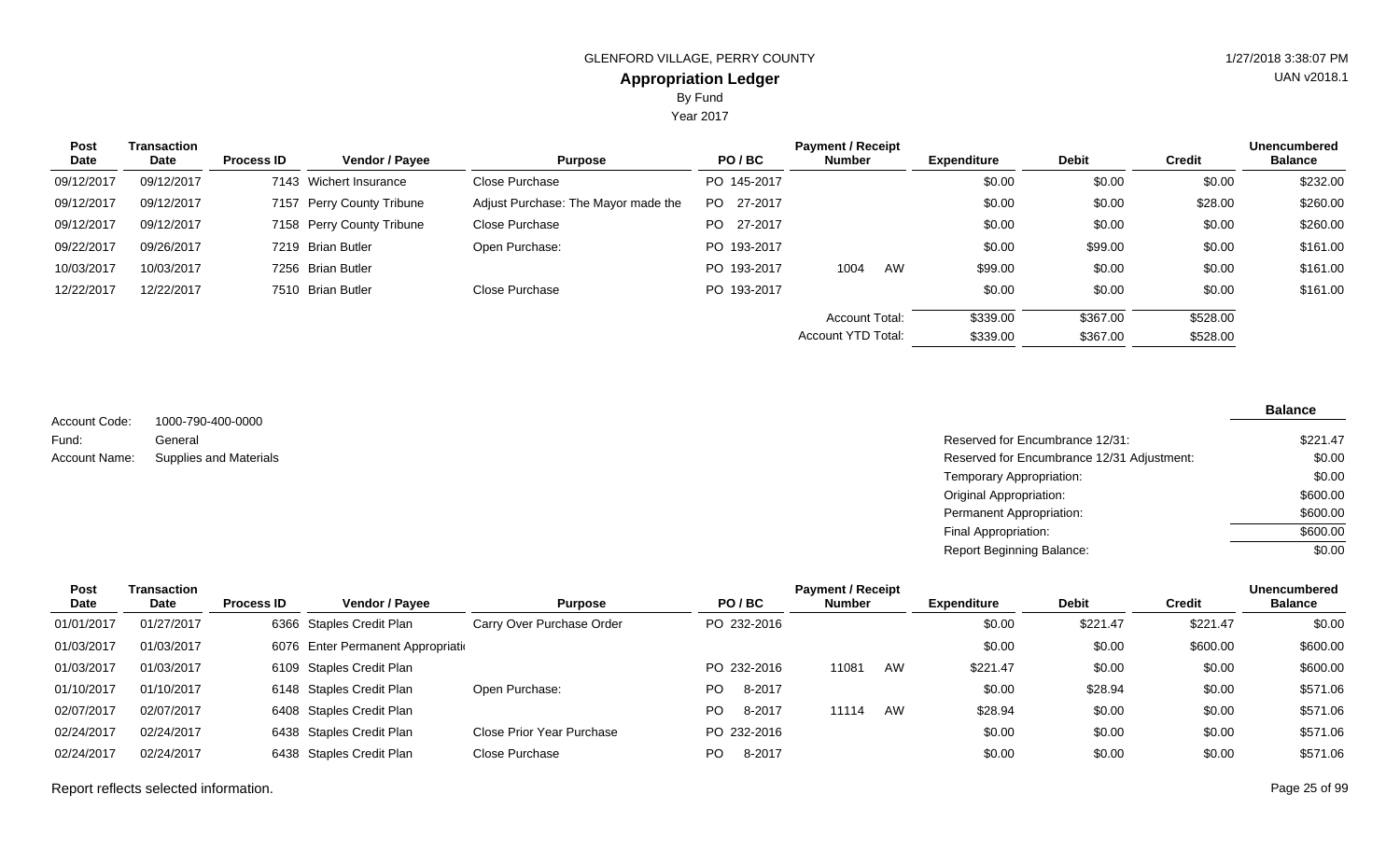Year 2017

| <b>Post</b> | <b>Transaction</b> |                   |                                                 | <b>Payment / Receipt</b> |     |                                                  |                       |             |                    |              |               | <b>Unencumbered</b> |
|-------------|--------------------|-------------------|-------------------------------------------------|--------------------------|-----|--------------------------------------------------|-----------------------|-------------|--------------------|--------------|---------------|---------------------|
| <b>Date</b> | Date               | <b>Process ID</b> | Vendor / Payee                                  | <b>Purpose</b>           |     | PO/BC                                            | <b>Number</b>         |             | <b>Expenditure</b> | <b>Debit</b> | <b>Credit</b> | <b>Balance</b>      |
| 05/02/2017  | 05/02/2017         |                   | 6700 Hanley Business Forms                      | Open Purchase:           |     | PO 90-2017                                       |                       |             | \$0.00             | \$120.00     | \$0.00        | \$451.06            |
| 05/12/2017  | 05/12/2017         |                   | 6723 Leonard Sheppard                           | Open Purchase:           |     | PO 98-2017                                       |                       |             | \$0.00             | \$18.46      | \$0.00        | \$432.60            |
| 05/12/2017  | 05/12/2017         |                   | 6725 Hanley Business Forms                      | Open Purchase:           | PO  | 99-2017                                          |                       |             | \$0.00             | \$31.00      | \$0.00        | \$401.60            |
| 06/06/2017  | 06/06/2017         |                   | 6805 Hanley Business Forms                      |                          | PO. | 90-2017                                          | 11208                 | AW          | \$120.00           | \$0.00       | \$0.00        | \$401.60            |
| 06/06/2017  | 06/06/2017         |                   | 6805 Hanley Business Forms                      |                          | PO  | 99-2017                                          | 11208                 | AW          | \$31.00            | \$0.00       | \$0.00        | \$401.60            |
| 06/06/2017  | 06/06/2017         |                   | 6805 Leonard Sheppard                           |                          |     | PO 98-2017                                       | 11212                 | AW          | \$18.46            | \$0.00       | \$0.00        | \$401.60            |
| 09/03/2017  | 09/05/2017         |                   | 7116 Tri-County Plumbing & Hardv Open Purchase: |                          |     | PO 172-2017                                      |                       |             | \$0.00             | \$27.76      | \$0.00        | \$373.84            |
| 09/05/2017  | 09/05/2017         |                   | 7116 Brian Butler                               | Open Purchase:           |     | PO 175-2017                                      |                       |             | \$0.00             | \$16.92      | \$0.00        | \$356.92            |
| 09/05/2017  | 09/05/2017         |                   | 7132 Brian Butler                               |                          |     | PO 175-2017                                      | 11274                 | AW          | \$16.92            | \$0.00       | \$0.00        | \$356.92            |
| 09/05/2017  | 09/05/2017         |                   | 7132 Tri-County Plumbing & Hardv                |                          |     | PO 172-2017                                      | 11285                 | AW          | \$27.76            | \$0.00       | \$0.00        | \$356.92            |
| 09/12/2017  | 09/12/2017         |                   | 7143 Tri-County Plumbing & Hardv Close Purchase |                          |     | PO 172-2017                                      |                       |             | \$0.00             | \$0.00       | \$0.00        | \$356.92            |
| 09/12/2017  | 09/12/2017         |                   | 7143 Brian Butler                               | Close Purchase           |     | PO 175-2017                                      |                       |             | \$0.00             | \$0.00       | \$0.00        | \$356.92            |
| 09/12/2017  | 09/12/2017         |                   | 7144 Hanley Business Forms                      | Close Purchase           |     | PO 90-2017                                       |                       |             | \$0.00             | \$0.00       | \$0.00        | \$356.92            |
| 09/12/2017  | 09/12/2017         |                   | 7144 Leonard Sheppard                           | Close Purchase           |     | PO 98-2017                                       |                       |             | \$0.00             | \$0.00       | \$0.00        | \$356.92            |
| 09/12/2017  | 09/12/2017         |                   | 7144 Hanley Business Forms                      | Close Purchase           |     | PO 99-2017                                       |                       |             | \$0.00             | \$0.00       | \$0.00        | \$356.92            |
| 12/01/2017  | 12/01/2017         |                   | 7424 Sharon Phillips                            | Open Purchase:           |     | PO 236-2017                                      |                       |             | \$0.00             | \$53.50      | \$0.00        | \$303.42            |
| 12/05/2017  | 12/05/2017         |                   | 7459 Sharon Phillips                            |                          |     | PO 236-2017                                      | 1056                  | AW          | \$53.50            | \$0.00       | \$0.00        | \$303.42            |
| 12/22/2017  | 12/22/2017         |                   | 7510 Sharon Phillips                            | Close Purchase           |     | PO 236-2017                                      |                       |             | \$0.00             | \$0.00       | \$0.00        | \$303.42            |
|             |                    |                   |                                                 |                          |     |                                                  |                       |             |                    |              |               |                     |
|             |                    |                   |                                                 |                          |     |                                                  | <b>Account Total:</b> |             | \$518.05           | \$518.05     | \$821.47      |                     |
|             |                    |                   |                                                 |                          |     |                                                  | Account YTD Total:    |             | \$518.05           | \$518.05     | \$821.47      |                     |
|             |                    |                   |                                                 |                          |     | <b>General Fund Total for Selected Accounts:</b> |                       |             | \$17,106.85        | \$18,467.18  | \$24,794.03   |                     |
|             |                    |                   | General Fund YTD Total for Selected Accounts:   |                          |     | \$17.106.85                                      | \$18,467.18           | \$24,794.03 |                    |              |               |                     |

2011-620-300-0000 Street Construction, Maint. and Repair Account Code: Fund:

Reserved for Encumbrance 12/31:

**Balance**

\$0.00

UAN v2018.1

Report reflects selected information. Page 26 of 99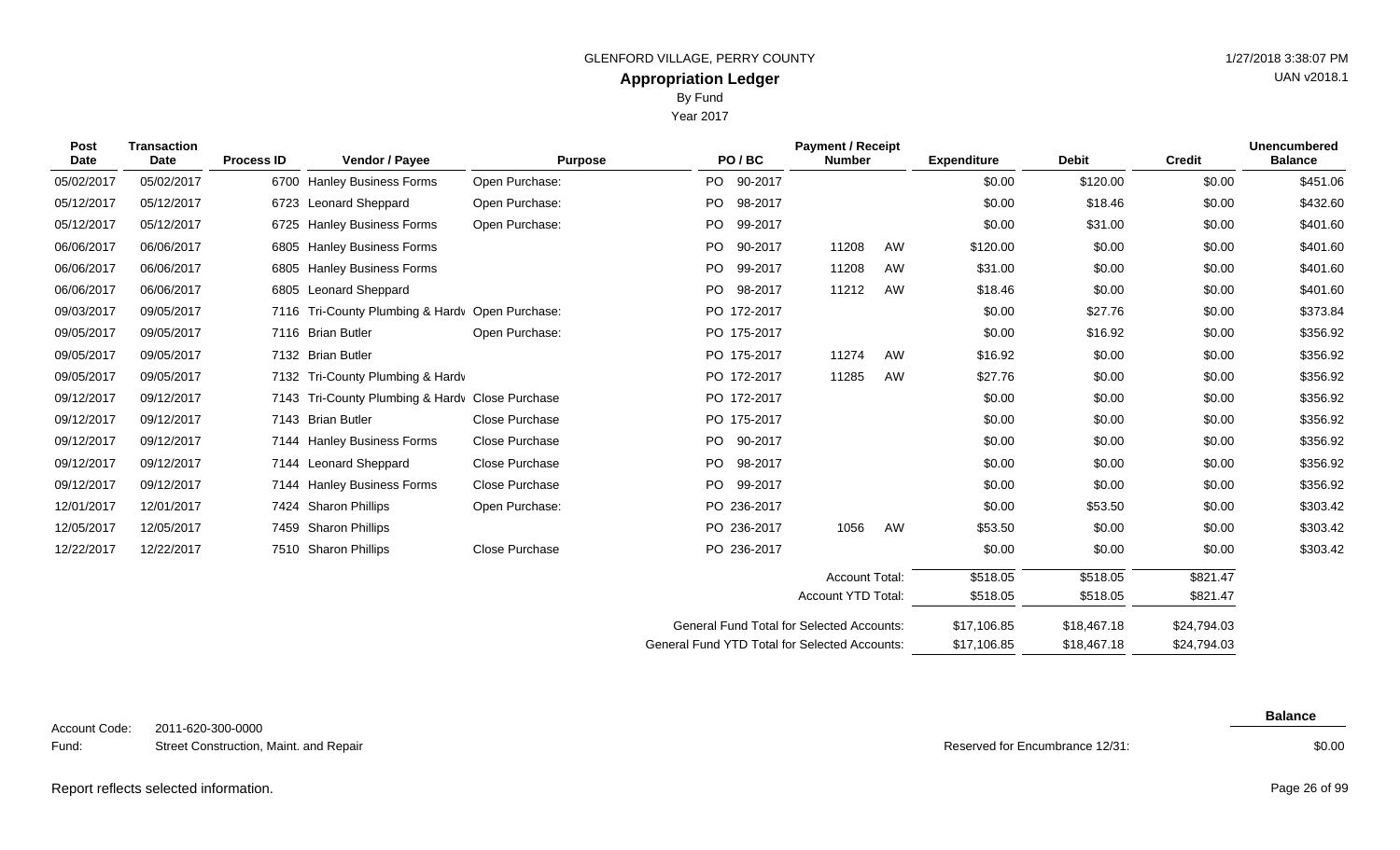GLENFORD VILLAGE, PERRY COUNTY **1/27/2018 3:38:07 PM** 

#### **Appropriation Ledger**

By Fund

Year 2017

Account Name: Contractual Services **Account Name:** Contractual Services **Account Name:** Contractual Services **Account Name:**  $\sim$  \$0.00 Temporary Appropriation: Original Appropriation: Permanent Appropriation: Final Appropriation: Report Beginning Balance: \$0.00 \$2,450.00 \$1,950.00 \$1,950.00  $\sqrt{$0.00}$ 

| Post       | Transaction |                   |                                    |                |             | <b>Payment / Receipt</b> |    |                    |            |            | Unencumbered   |
|------------|-------------|-------------------|------------------------------------|----------------|-------------|--------------------------|----|--------------------|------------|------------|----------------|
| Date       | Date        | <b>Process ID</b> | Vendor / Payee                     | <b>Purpose</b> | PO/BC       | <b>Number</b>            |    | <b>Expenditure</b> | Debit      | Credit     | <b>Balance</b> |
| 01/03/2017 | 01/03/2017  |                   | 6077 Enter Permanent Appropriation |                |             |                          |    | \$0.00             | \$0.00     | \$2,450.00 | \$2,450.00     |
| 08/01/2017 | 08/22/2017  |                   | 7061 Permanent Reallocation Dec    |                |             |                          |    | \$0.00             | \$500.00   | \$0.00     | \$1,950.00     |
| 09/07/2017 | 09/12/2017  |                   | 7170 Ultimate Enterprises Inc.     | Open Purchase: | PO 183-2017 |                          |    | \$0.00             | \$800.00   | \$0.00     | \$1,150.00     |
| 10/03/2017 | 10/03/2017  |                   | 7256 Ultimate Enterprises Inc.     |                | PO 183-2017 | 1012                     | AW | \$800.00           | \$0.00     | \$0.00     | \$1,150.00     |
| 12/22/2017 | 12/22/2017  |                   | 7510 Ultimate Enterprises Inc.     | Close Purchase | PO 183-2017 |                          |    | \$0.00             | \$0.00     | \$0.00     | \$1,150.00     |
|            |             |                   |                                    |                |             | Account Total:           |    | \$800.00           | \$1,300.00 | \$2,450.00 |                |
|            |             |                   |                                    |                |             | Account YTD Total:       |    | \$800.00           | \$1,300.00 | \$2,450.00 |                |

2011-620-344-0000 Street Construction, Maint. and Repair Account Code: Fund: Account Name:

#### **Balance**

| Street Construction, Maint. and Repair | Reserved for Encumbrance 12/31:            | \$0.00   |
|----------------------------------------|--------------------------------------------|----------|
| Tax Collection Fees                    | Reserved for Encumbrance 12/31 Adjustment: | \$0.00   |
|                                        | Temporary Appropriation:                   | \$0.00   |
|                                        | Original Appropriation:                    | \$50.00  |
|                                        | Permanent Appropriation:                   | \$110.00 |
|                                        | Final Appropriation:                       | \$110.00 |
|                                        | <b>Report Beginning Balance:</b>           | \$0.00   |

| <b>Post</b> | Transaction                           |                   |                                    |                |            | <b>Payment / Receipt</b> |                    |              |         | <b>Unencumbered</b> |
|-------------|---------------------------------------|-------------------|------------------------------------|----------------|------------|--------------------------|--------------------|--------------|---------|---------------------|
| <b>Date</b> | Date                                  | <b>Process ID</b> | <b>Vendor / Payee</b>              | <b>Purpose</b> | PO/BC      | Number                   | <b>Expenditure</b> | <b>Debit</b> | Credit  | <b>Balance</b>      |
| 01/03/2017  | 01/03/2017                            |                   | 6077 Enter Permanent Appropriation |                |            |                          | \$0.00             | \$0.00       | \$50.00 | \$50.00             |
| 04/04/2017  | 04/11/2017                            |                   | 6620 Permanent Reallocation Incre  |                |            |                          | \$0.00             | \$0.00       | \$60.00 | \$110.00            |
| 04/11/2017  | 04/11/2017                            |                   | 6622 Perry County Auditor          | Open Purchase: | PO 78-2017 |                          | \$0.00             | \$57.43      | \$0.00  | \$52.57             |
|             | Report reflects selected information. |                   |                                    |                |            |                          |                    |              |         | Page 27 of 99       |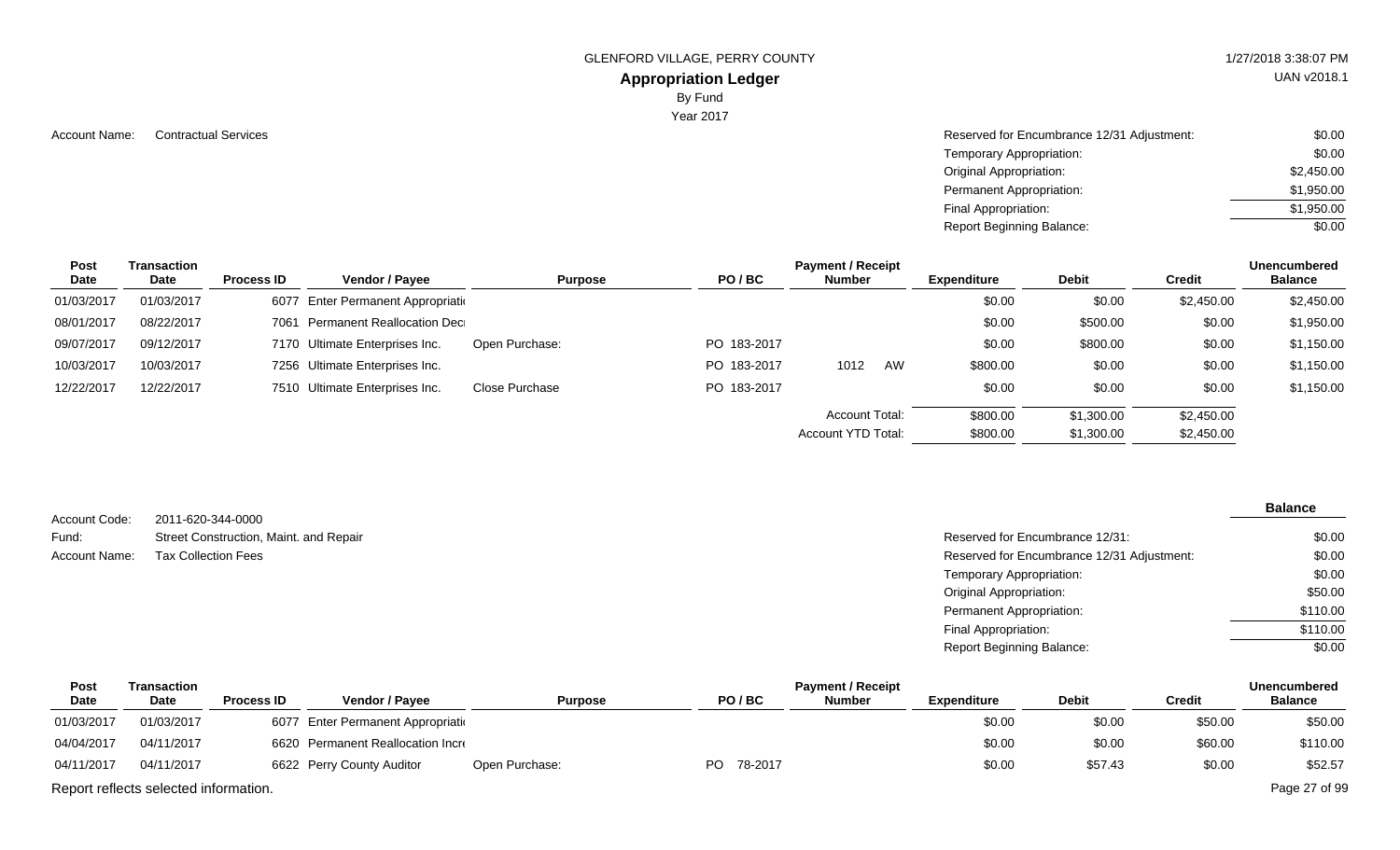Year 2017

| <b>Post</b> | Transaction | <b>Payment / Receipt</b> |                           |                |                 |                       |                    |              |               | <b>Unencumbered</b> |
|-------------|-------------|--------------------------|---------------------------|----------------|-----------------|-----------------------|--------------------|--------------|---------------|---------------------|
| Date        | Date        | <b>Process ID</b>        | <b>Vendor / Payee</b>     | <b>Purpose</b> | PO/BC           | <b>Number</b>         | <b>Expenditure</b> | <b>Debit</b> | <b>Credit</b> | <b>Balance</b>      |
| 04/11/2017  | 04/11/2017  |                          | 6625 Perry County Auditor |                | PO -<br>78-2017 | 9-2017 CH             | \$57.43            | \$0.00       | \$0.00        | \$52.57             |
| 08/22/2017  | 08/22/2017  |                          | 7078 Perry County Auditor | Open Purchase: | PO 166-2017     |                       | \$0.00             | \$19.06      | \$0.00        | \$33.51             |
| 08/22/2017  | 08/22/2017  |                          | 7080 Perry County Auditor |                | PO 166-2017     | 17-2017 CH            | \$19.06            | \$0.00       | \$0.00        | \$33.51             |
| 09/12/2017  | 09/12/2017  |                          | 7143 Perry County Auditor | Close Purchase | PO 166-2017     |                       | \$0.00             | \$0.00       | \$0.00        | \$33.51             |
| 09/12/2017  | 09/12/2017  |                          | 7144 Perry County Auditor | Close Purchase | PO 78-2017      |                       | \$0.00             | \$0.00       | \$0.00        | \$33.51             |
|             |             |                          |                           |                |                 | <b>Account Total:</b> | \$76.49            | \$76.49      | \$110.00      |                     |
|             |             |                          |                           |                |                 | Account YTD Total:    | \$76.49            | \$76.49      | \$110.00      |                     |

2011-620-400-0000 Street Construction, Maint. and Repair Account Code: Fund: Account Name:

Reserved for Encumbrance 12/31: Supplies and Materials **Reserved for Encumbrance 12/31 Adjustment:** Reserved for Encumbrance 12/31 Adjustment: Temporary Appropriation: Original Appropriation: Permanent Appropriation: Final Appropriation: \$45.00 \$0.00 \$0.00 \$500.00 \$1,140.00  $$1,140.00$ 

Report Beginning Balance:

| Post       | Transaction |                   | <b>Payment / Receipt</b><br><b>Unencumbered</b> |                           |                 |               |    |                    |              |               |                |  |
|------------|-------------|-------------------|-------------------------------------------------|---------------------------|-----------------|---------------|----|--------------------|--------------|---------------|----------------|--|
| Date       | Date        | <b>Process ID</b> | <b>Vendor / Payee</b>                           | <b>Purpose</b>            | PO/BC           | <b>Number</b> |    | <b>Expenditure</b> | <b>Debit</b> | <b>Credit</b> | <b>Balance</b> |  |
| 01/01/2017 | 01/27/2017  |                   | 6366 Speedway LLC                               | Carry Over Purchase Order | PO 250-2016     |               |    | \$0.00             | \$45.00      | \$45.00       | \$0.00         |  |
| 01/03/2017 | 01/03/2017  |                   | 6077 Enter Permanent Appropriation              |                           |                 |               |    | \$0.00             | \$0.00       | \$500.00      | \$500.00       |  |
| 01/27/2017 | 01/27/2017  |                   | 6339 Jeff Ours                                  | Open Purchase:            | PO 13-2017      |               |    | \$0.00             | \$295.00     | \$0.00        | \$205.00       |  |
| 02/07/2017 | 02/07/2017  |                   | 6408 Jeff Ours                                  |                           | PO -<br>13-2017 | 11111         | AW | \$295.00           | \$0.00       | \$0.00        | \$205.00       |  |
| 02/07/2017 | 02/07/2017  |                   | 6408 Speedway LLC                               |                           | PO 250-2016     | 11113         | AW | \$45.00            | \$0.00       | \$0.00        | \$205.00       |  |
| 02/22/2017 | 03/03/2017  |                   | 6470 Speedway LLC                               | Open Purchase:            | PO 29-2017      |               |    | \$0.00             | \$45.00      | \$0.00        | \$160.00       |  |
| 02/24/2017 | 02/24/2017  |                   | 6438 Speedway LLC                               | Close Prior Year Purchase | PO 250-2016     |               |    | \$0.00             | \$0.00       | \$0.00        | \$160.00       |  |
| 02/24/2017 | 02/24/2017  |                   | 6438 Jeff Ours                                  | Close Purchase            | 13-2017<br>PO.  |               |    | \$0.00             | \$0.00       | \$0.00        | \$160.00       |  |

**Balance**

 $\sqrt{$0.00}$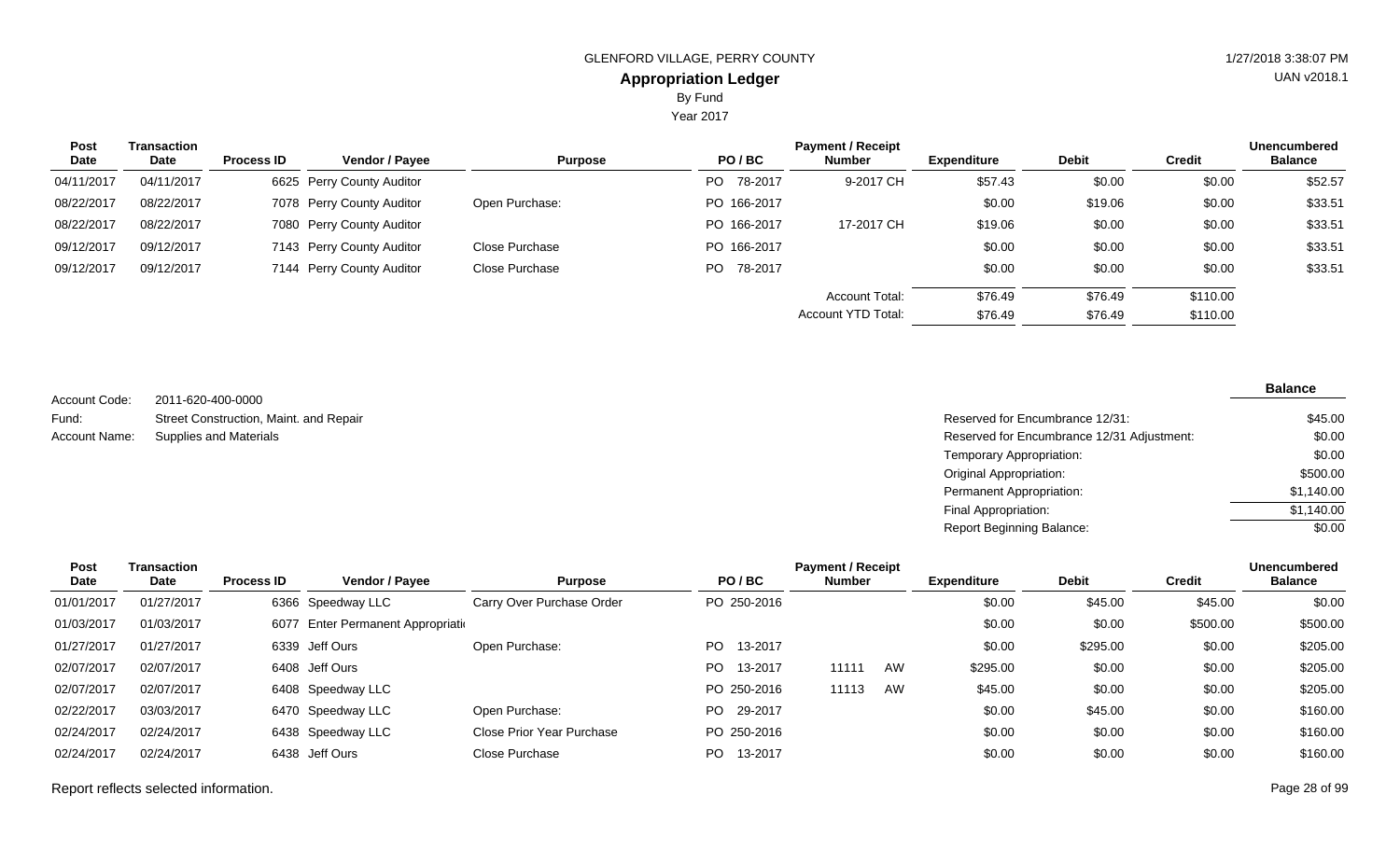By Fund

Year 2017

| Post<br>Date | Transaction<br>Date                   | <b>Process ID</b> | Vendor / Payee                                  | <b>Purpose</b>                       | PO/BC       | <b>Payment / Receipt</b><br><b>Number</b> |    | <b>Expenditure</b> | <b>Debit</b> | <b>Credit</b> | <b>Unencumbered</b><br><b>Balance</b> |
|--------------|---------------------------------------|-------------------|-------------------------------------------------|--------------------------------------|-------------|-------------------------------------------|----|--------------------|--------------|---------------|---------------------------------------|
| 04/04/2017   | 04/04/2017                            | 6581              | Speedway LLC                                    |                                      | PO 29-2017  | 11153                                     | AW | \$37.76            | \$0.00       | \$0.00        | \$160.00                              |
| 04/04/2017   | 04/11/2017                            |                   | 6620 Permanent Reallocation Dec                 |                                      |             |                                           |    | \$0.00             | \$60.00      | \$0.00        | \$100.00                              |
| 04/11/2017   | 04/11/2017                            |                   | 6622 US Postmaster                              | Open Purchase:                       | PO 77-2017  |                                           |    | \$0.00             | \$49.00      | \$0.00        | \$51.00                               |
| 04/18/2017   | 04/18/2017                            |                   | 6640 US Postmaster                              |                                      | PO 77-2017  | 11171                                     | AW | \$49.00            | \$0.00       | \$0.00        | \$51.00                               |
| 07/18/2017   | 07/21/2017                            |                   | 6978 Speedway LLC                               | Open Purchase:                       | PO 144-2017 |                                           |    | \$0.00             | \$50.50      | \$0.00        | \$0.50                                |
| 08/01/2017   | 08/22/2017                            | 7061              | Permanent Reallocation Incre                    |                                      |             |                                           |    | \$0.00             | \$0.00       | \$500.00      | \$500.50                              |
| 08/10/2017   | 08/22/2017                            |                   | 7078 Speedway LLC                               | Open Purchase:                       | PO 160-2017 |                                           |    | \$0.00             | \$50.00      | \$0.00        | \$450.50                              |
| 08/10/2017   | 08/22/2017                            |                   | 7078 Speedway LLC                               | Open Purchase:                       | PO 161-2017 |                                           |    | \$0.00             | \$50.00      | \$0.00        | \$400.50                              |
| 08/30/2017   | 08/01/2017                            |                   | 7003 US Postmaster                              | Close Purchase                       | PO 77-2017  |                                           |    | \$0.00             | \$0.00       | \$0.00        | \$400.50                              |
| 09/05/2017   | 09/05/2017                            |                   | 7132 Speedway LLC                               |                                      | PO 144-2017 | 11283                                     | AW | \$46.20            | \$0.00       | \$0.00        | \$400.50                              |
| 09/05/2017   | 09/05/2017                            |                   | 7132 Speedway LLC                               |                                      | PO 160-2017 | 11283                                     | AW | \$45.69            | \$0.00       | \$0.00        | \$400.50                              |
| 09/07/2017   | 09/12/2017                            |                   | 7170 Speedway LLC                               | Open Purchase:                       | PO 181-2017 |                                           |    | \$0.00             | \$55.50      | \$0.00        | \$345.00                              |
| 09/12/2017   | 09/12/2017                            |                   | 7147 Speedway LLC                               | Adjust Purchase: Tax credited and fl | PO 29-2017  |                                           |    | \$0.00             | \$0.00       | \$7.24        | \$352.24                              |
| 09/12/2017   | 09/12/2017                            |                   | 7152 Speedway LLC                               | Adjust Purchase: Tax credited and fl | PO 144-2017 |                                           |    | \$0.00             | \$0.00       | \$4.30        | \$356.54                              |
| 09/12/2017   | 09/12/2017                            |                   | 7153 Speedway LLC                               | Adjust Purchase: Tax credited and fl | PO 160-2017 |                                           |    | \$0.00             | \$0.00       | \$4.31        | \$360.85                              |
| 09/12/2017   | 09/12/2017                            |                   | 7154 Speedway LLC                               | Close Purchase                       | PO 29-2017  |                                           |    | \$0.00             | \$0.00       | \$0.00        | \$360.85                              |
| 09/12/2017   | 09/12/2017                            |                   | 7154 Speedway LLC                               | Close Purchase                       | PO 144-2017 |                                           |    | \$0.00             | \$0.00       | \$0.00        | \$360.85                              |
| 09/12/2017   | 09/12/2017                            |                   | 7154 Speedway LLC                               | Close Purchase                       | PO 160-2017 |                                           |    | \$0.00             | \$0.00       | \$0.00        | \$360.85                              |
| 09/26/2017   | 09/26/2017                            |                   | 7219 Speedway LLC                               | Open Purchase:                       | PO 197-2017 |                                           |    | \$0.00             | \$66.29      | \$0.00        | \$294.56                              |
| 10/03/2017   | 10/03/2017                            |                   | 7256 Speedway LLC                               |                                      | PO 161-2017 | 1011                                      | AW | \$45.67            | \$0.00       | \$0.00        | \$294.56                              |
| 10/03/2017   | 10/03/2017                            |                   | 7256 Speedway LLC                               |                                      | PO 181-2017 | 1011                                      | AW | \$51.16            | \$0.00       | \$0.00        | \$294.56                              |
| 10/13/2017   | 10/13/2017                            |                   | 7290 Speedway LLC                               |                                      | PO 197-2017 | 1029                                      | AW | \$59.81            | \$0.00       | \$0.00        | \$294.56                              |
| 10/27/2017   | 10/28/2017                            |                   | 7312 Speedway LLC                               | Open Purchase:                       | PO 213-2017 |                                           |    | \$0.00             | \$50.50      | \$0.00        | \$244.06                              |
| 11/04/2017   | 11/07/2017                            |                   | 7350 Tri-County Plumbing & Hardv Open Purchase: |                                      | PO 221-2017 |                                           |    | \$0.00             | \$13.50      | \$0.00        | \$230.56                              |
| 11/07/2017   | 11/07/2017                            |                   | 7365 Tri-County Plumbing & Hardv                |                                      | PO 221-2017 | 1040                                      | AW | \$13.50            | \$0.00       | \$0.00        | \$230.56                              |
| 12/05/2017   | 12/05/2017                            |                   | 7434 Underwood's Inc.                           | Open Purchase:                       | PO 242-2017 |                                           |    | \$0.00             | \$15.84      | \$0.00        | \$214.72                              |
| 12/05/2017   | 12/05/2017                            |                   | 7459 Speedway LLC                               |                                      | PO 213-2017 | 1057                                      | AW | \$46.69            | \$0.00       | \$0.00        | \$214.72                              |
| 12/05/2017   | 12/05/2017                            |                   | 7459 Underwood's Inc.                           |                                      | PO 242-2017 | 1061                                      | AW | \$15.84            | \$0.00       | \$0.00        | \$214.72                              |
|              | Report reflects selected information. |                   |                                                 |                                      |             |                                           |    |                    |              |               | Page 29 of 99                         |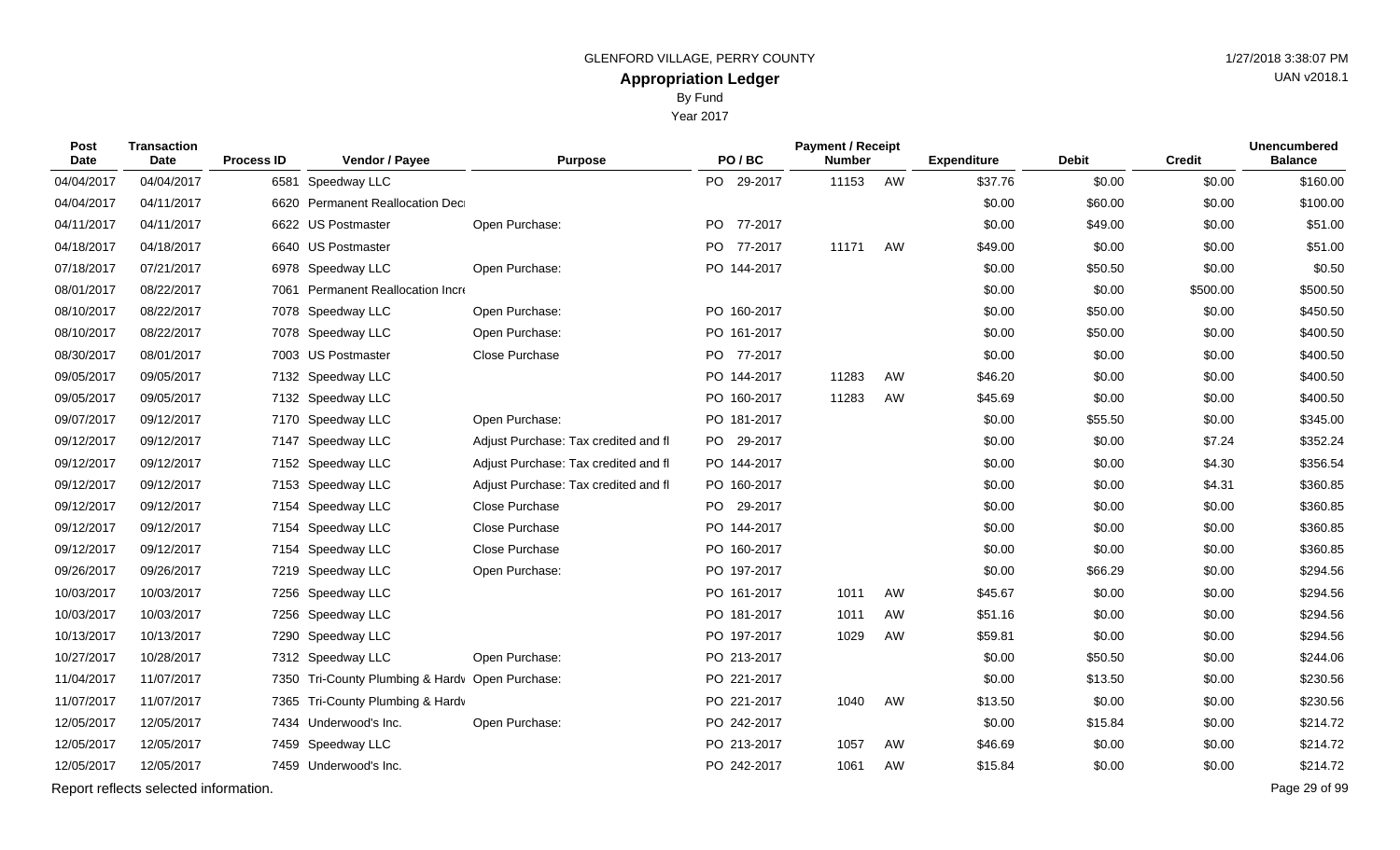Year 2017

| <b>Post</b> | Transaction |                   |                                                              |                |             | <b>Payment / Receipt</b> |    |                    |              |               | <b>Unencumbered</b> |
|-------------|-------------|-------------------|--------------------------------------------------------------|----------------|-------------|--------------------------|----|--------------------|--------------|---------------|---------------------|
| Date        | Date        | <b>Process ID</b> | <b>Vendor / Payee</b>                                        | <b>Purpose</b> | PO/BC       | <b>Number</b>            |    | <b>Expenditure</b> | <b>Debit</b> | <b>Credit</b> | <b>Balance</b>      |
| 12/19/2017  | 12/19/2017  |                   | 7485 Permanent Reallocation Incre Motion by Council 12-05-17 |                |             |                          |    | \$0.00             | \$0.00       | \$200.00      | \$414.72            |
| 12/19/2017  | 12/19/2017  |                   | 7489 Commodore Bank - Credit                                 | Open Purchase: | PO 252-2017 |                          |    | \$0.00             | \$335.91     | \$0.00        | \$78.81             |
| 12/19/2017  | 12/19/2017  |                   | 7489 Commodore Bank - Credit                                 | Open Purchase: | PO 253-2017 |                          |    | \$0.00             | \$5.70       | \$0.00        | \$73.11             |
| 12/19/2017  | 12/19/2017  |                   | 7500 Commodore Bank - Credit                                 |                | PO 252-2017 | 1067                     | AW | \$335.91           | \$0.00       | \$0.00        | \$73.11             |
| 12/22/2017  | 12/22/2017  |                   | 7510 Speedway LLC                                            | Close Purchase | PO 161-2017 |                          |    | \$0.00             | \$0.00       | \$4.33        | \$77.44             |
| 12/22/2017  | 12/22/2017  |                   | 7510 Speedway LLC                                            | Close Purchase | PO 181-2017 |                          |    | \$0.00             | \$0.00       | \$4.34        | \$81.78             |
| 12/22/2017  | 12/22/2017  |                   | 7510 Speedway LLC                                            | Close Purchase | PO 197-2017 |                          |    | \$0.00             | \$0.00       | \$6.48        | \$88.26             |
| 12/22/2017  | 12/22/2017  |                   | 7510 Speedway LLC                                            | Close Purchase | PO 213-2017 |                          |    | \$0.00             | \$0.00       | \$3.81        | \$92.07             |
| 12/22/2017  | 12/22/2017  |                   | 7510 Tri-County Plumbing & Hardy Close Purchase              |                | PO 221-2017 |                          |    | \$0.00             | \$0.00       | \$0.00        | \$92.07             |
| 12/22/2017  | 12/22/2017  |                   | 7510 Underwood's Inc.                                        | Close Purchase | PO 242-2017 |                          |    | \$0.00             | \$0.00       | \$0.00        | \$92.07             |
| 12/22/2017  | 12/22/2017  | 7511              | Commodore Bank - Credit                                      | Close Purchase | PO 252-2017 |                          |    | \$0.00             | \$0.00       | \$0.00        | \$92.07             |
| 12/28/2017  | 12/31/2017  |                   | 7544 Speedway LLC                                            | Open Purchase: | PO 257-2017 |                          |    | \$0.00             | \$50.15      | \$0.00        | \$41.92             |
|             |             |                   |                                                              |                |             | <b>Account Total:</b>    |    | \$1,087.23         | \$1,237.89   | \$1,279.81    |                     |
|             |             |                   |                                                              |                |             | Account YTD Total:       |    | \$1,087.23         | \$1,237.89   | \$1,279.81    |                     |

| Account Code: | 2011-620-430-0000                      |                                            | <b>Balance</b> |
|---------------|----------------------------------------|--------------------------------------------|----------------|
| Fund:         | Street Construction, Maint. and Repair | Reserved for Encumbrance 12/31:            | \$0.00         |
| Account Name: | <b>Repairs and Maintenance</b>         | Reserved for Encumbrance 12/31 Adjustment: | \$0.00         |
|               |                                        | Temporary Appropriation:                   | \$0.00         |
|               |                                        | <b>Original Appropriation:</b>             | \$500.00       |
|               |                                        | Permanent Appropriation:                   | \$300.00       |
|               |                                        | Final Appropriation:                       | \$300.00       |
|               |                                        | <b>Report Beginning Balance:</b>           | \$0.00         |

| Post       | Transaction |                   |                                |                |       | <b>Payment / Receipt</b> |                    |              |               | Unencumbered   |
|------------|-------------|-------------------|--------------------------------|----------------|-------|--------------------------|--------------------|--------------|---------------|----------------|
| Date       | <b>Date</b> | <b>Process ID</b> | <b>Vendor / Payee</b>          | <b>Purpose</b> | PO/BC | <b>Number</b>            | <b>Expenditure</b> | <b>Debit</b> | <b>Credit</b> | <b>Balance</b> |
| 01/03/2017 | 01/03/2017  | 6077              | ' Enter Permanent Appropriatio |                |       |                          | \$0.0(             | \$0.00       | \$500.00      | \$500.00       |

Report reflects selected information. Page 30 of 99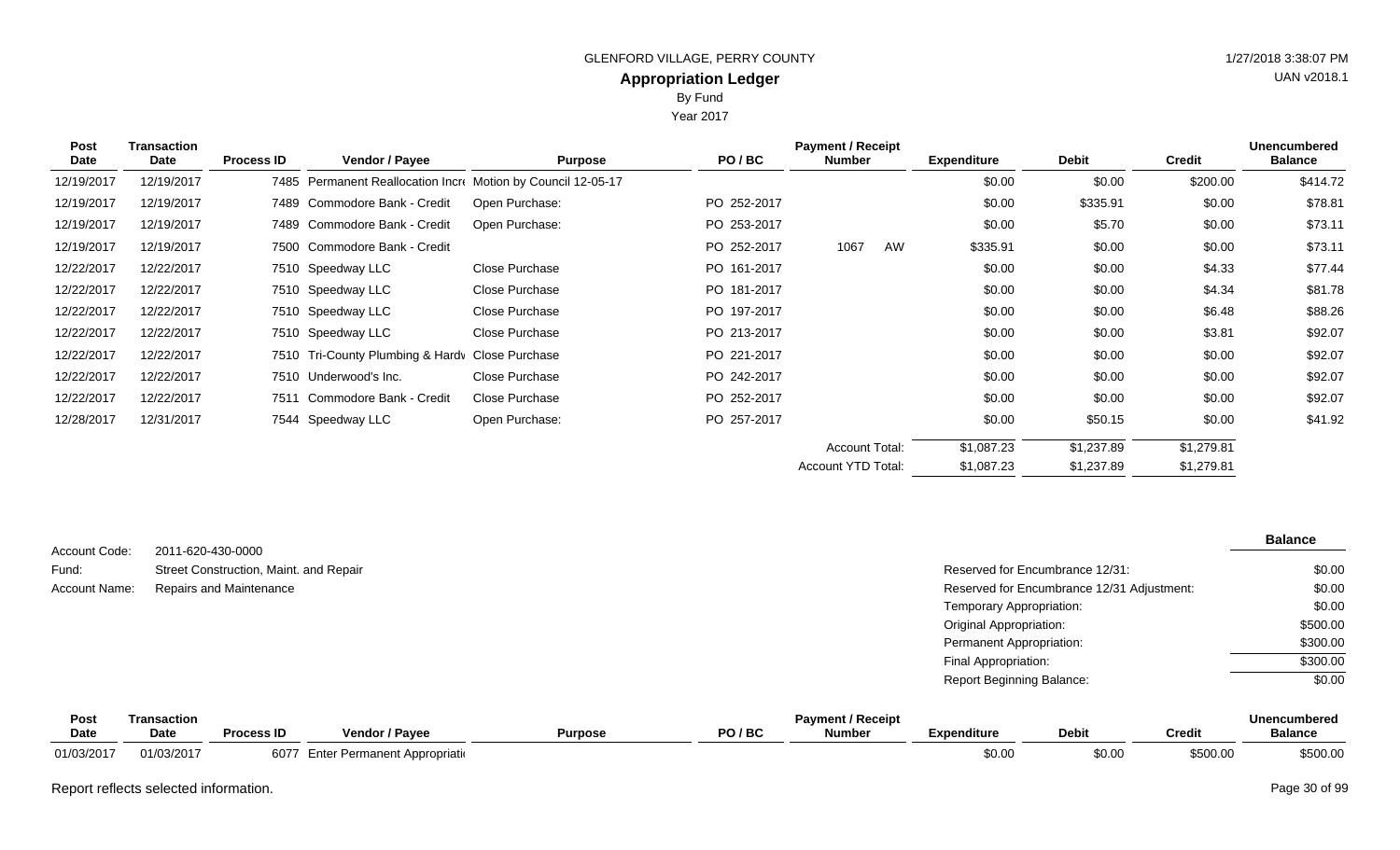Year 2017

| <b>Post</b> | Transaction |                   |                                                            |                |             | <b>Payment / Receipt</b> |    |                    |              |          | <b>Unencumbered</b> |
|-------------|-------------|-------------------|------------------------------------------------------------|----------------|-------------|--------------------------|----|--------------------|--------------|----------|---------------------|
| <b>Date</b> | Date        | <b>Process ID</b> | <b>Vendor / Payee</b>                                      | <b>Purpose</b> | PO/BC       | <b>Number</b>            |    | <b>Expenditure</b> | <b>Debit</b> | Credit   | <b>Balance</b>      |
| 07/07/2017  | 07/11/2017  |                   | 6930 Perry County Engineer's Offic Open Purchase:          |                | PO 133-2017 |                          |    | \$0.00             | \$225.00     | \$0.00   | \$275.00            |
| 07/11/2017  | 07/11/2017  |                   | 6949 Perry County Engineer's Offic                         |                | PO 133-2017 | 11234                    | AW | \$225.00           | \$0.00       | \$0.00   | \$275.00            |
| 08/01/2017  | 08/01/2017  |                   | 7002 Perry County Engineer's Offic Close Purchase          |                | PO 133-2017 |                          |    | \$0.00             | \$0.00       | \$0.00   | \$275.00            |
| 12/19/2017  | 12/19/2017  |                   | 7485 Permanent Reallocation Dec Motion by Council 12-05-17 |                |             |                          |    | \$0.00             | \$200.00     | \$0.00   | \$75.00             |
|             |             |                   |                                                            |                |             | <b>Account Total:</b>    |    | \$225.00           | \$425.00     | \$500.00 |                     |
|             |             |                   |                                                            |                |             | Account YTD Total:       |    | \$225.00           | \$425.00     | \$500.00 |                     |

2011-630-400-0000 Street Construction, Maint. and Repair Supplies and Materials Account Code: Fund: Account Name:

#### **Balance**

| Reserved for Encumbrance 12/31:            | \$0.00   |
|--------------------------------------------|----------|
| Reserved for Encumbrance 12/31 Adjustment: | \$0.00   |
| Temporary Appropriation:                   | \$0.00   |
| Original Appropriation:                    | \$400.00 |
| Permanent Appropriation:                   | \$400.00 |
| Final Appropriation:                       | \$400.00 |
| Report Beginning Balance:                  | \$0.00   |

| Post       | Transaction |                   |                                |                |      |             | <b>Payment / Receipt</b> |    |                    |              |               | <b>Unencumbered</b> |
|------------|-------------|-------------------|--------------------------------|----------------|------|-------------|--------------------------|----|--------------------|--------------|---------------|---------------------|
| Date       | Date        | <b>Process ID</b> | Vendor / Payee                 | <b>Purpose</b> |      | PO/BC       | <b>Number</b>            |    | <b>Expenditure</b> | <b>Debit</b> | <b>Credit</b> | <b>Balance</b>      |
| 01/03/2017 | 01/03/2017  | 6077              | Enter Permanent Appropriatio   |                |      |             |                          |    | \$0.00             | \$0.00       | \$400.00      | \$400.00            |
| 02/18/2017 | 03/03/2017  |                   | 6470 John K. Leohner Co., Inc. | Open Purchase: | PO - | 28-2017     |                          |    | \$0.00             | \$200.00     | \$0.00        | \$200.00            |
| 03/07/2017 | 03/07/2017  |                   | 6493 John K. Leohner Co., Inc. |                | PO - | 28-2017     | 11128                    | AW | \$200.00           | \$0.00       | \$0.00        | \$200.00            |
| 04/02/2017 | 04/04/2017  |                   | 6563 Speedway LLC              | Open Purchase: |      | PO 61-2017  |                          |    | \$0.00             | \$50.00      | \$0.00        | \$150.00            |
| 05/02/2017 | 05/02/2017  |                   | 6679 Speedway LLC              |                |      | PO 61-2017  | 11183                    | AW | \$45.98            | \$0.00       | \$0.00        | \$150.00            |
| 05/02/2017 | 05/02/2017  |                   | 6680 Speedway LLC              |                |      | PO 61-2017  | 11183                    | AW | $-$ \$45.98        | \$0.00       | \$0.00        | \$150.00            |
| 05/02/2017 | 05/02/2017  |                   | 6698 Speedway LLC              |                |      | PO 61-2017  | 11187                    | AW | \$45.98            | \$0.00       | \$0.00        | \$150.00            |
| 06/13/2017 | 06/16/2017  |                   | 6853 Speedway LLC              | Open Purchase: |      | PO 124-2017 |                          |    | \$0.00             | \$46.50      | \$0.00        | \$103.50            |
| 08/01/2017 | 08/01/2017  |                   | 7024 Speedway LLC              |                |      | PO 124-2017 | 11259                    | AW | \$38.62            | \$0.00       | \$0.00        | \$103.50            |

Report reflects selected information. Page 31 of 99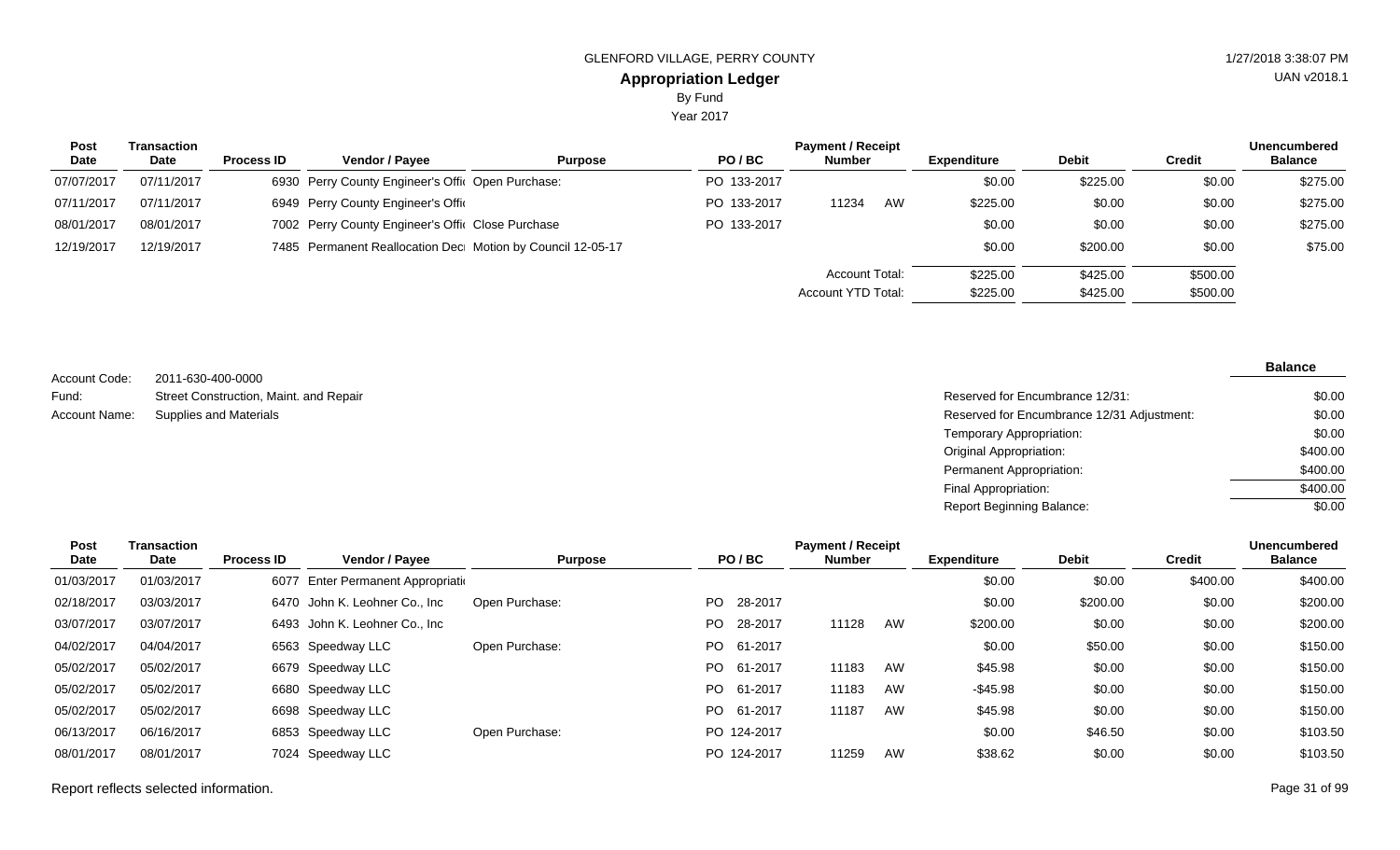Year 2017

| <b>Post</b> | Transaction |                   |                                |                                      |                | <b>Payment / Receipt</b> |    |                    |              |               | <b>Unencumbered</b> |
|-------------|-------------|-------------------|--------------------------------|--------------------------------------|----------------|--------------------------|----|--------------------|--------------|---------------|---------------------|
| Date        | Date        | <b>Process ID</b> | Vendor / Payee                 | <b>Purpose</b>                       | PO/BC          | <b>Number</b>            |    | <b>Expenditure</b> | <b>Debit</b> | <b>Credit</b> | <b>Balance</b>      |
| 08/30/2017  | 08/01/2017  |                   | 7003 John K. Leohner Co., Inc. | Close Purchase                       | 28-2017<br>PO. |                          |    | \$0.00             | \$0.00       | \$0.00        | \$103.50            |
| 09/12/2017  | 09/12/2017  |                   | 7148 Speedway LLC              | Adjust Purchase: Tax credited and fl | PO 61-2017     |                          |    | \$0.00             | \$0.00       | \$4.02        | \$107.52            |
| 09/12/2017  | 09/12/2017  |                   | 7150 Speedway LLC              | Adjust Purchase: Tax credited and fl | PO 124-2017    |                          |    | \$0.00             | \$0.00       | \$7.88        | \$115.40            |
| 09/12/2017  | 09/12/2017  |                   | 7154 Speedway LLC              | Close Purchase                       | PO 61-2017     |                          |    | \$0.00             | \$0.00       | \$0.00        | \$115.40            |
| 09/12/2017  | 09/12/2017  |                   | 7154 Speedway LLC              | Close Purchase                       | PO 124-2017    |                          |    | \$0.00             | \$0.00       | \$0.00        | \$115.40            |
| 10/03/2017  | 10/10/2017  |                   | 7279 Paul Currence             | Open Purchase:                       | PO 207-2017    |                          |    | \$0.00             | \$60.20      | \$0.00        | \$55.20             |
| 10/10/2017  | 10/10/2017  |                   | 7284 Paul Currence             |                                      | PO 207-2017    | 1025                     | AW | \$60.20            | \$0.00       | \$0.00        | \$55.20             |
| 12/22/2017  | 12/22/2017  |                   | 7510 Paul Currence             | Close Purchase                       | PO 207-2017    |                          |    | \$0.00             | \$0.00       | \$0.00        | \$55.20             |
|             |             |                   |                                |                                      |                | <b>Account Total:</b>    |    | \$344.80           | \$356.70     | \$411.90      |                     |
|             |             |                   |                                |                                      |                | Account YTD Total:       |    | \$344.80           | \$356.70     | \$411.90      |                     |

| Account Code: | 2011-730-300-0000                      |
|---------------|----------------------------------------|
| Fund:         | Street Construction, Maint. and Repair |
| Account Name: | <b>Contractual Services</b>            |

| Street Construction, Maint. and Repair | Reserved for Encumbrance 12/31:            | \$0.00     |
|----------------------------------------|--------------------------------------------|------------|
| <b>Contractual Services</b>            | Reserved for Encumbrance 12/31 Adjustment: | \$0.00     |
|                                        | Temporary Appropriation:                   | \$0.00     |
|                                        | Original Appropriation:                    | \$2,000.00 |
|                                        | Permanent Appropriation:                   | \$1,760.00 |
|                                        | Final Appropriation:                       | \$1,760.00 |
|                                        | <b>Report Beginning Balance:</b>           | \$0.00     |
|                                        |                                            |            |

| <b>Post</b> | Transaction |                   |                                    |                |             | <b>Payment / Receipt</b> |    |             |              |               | <b>Unencumbered</b> |
|-------------|-------------|-------------------|------------------------------------|----------------|-------------|--------------------------|----|-------------|--------------|---------------|---------------------|
| <b>Date</b> | <b>Date</b> | <b>Process ID</b> | <b>Vendor / Pavee</b>              | <b>Purpose</b> | PO/BC       | <b>Number</b>            |    | Expenditure | <b>Debit</b> | <b>Credit</b> | <b>Balance</b>      |
| 01/03/2017  | 01/03/2017  |                   | 6077 Enter Permanent Appropriation |                |             |                          |    | \$0.00      | \$0.00       | \$2,000.00    | \$2,000.00          |
| 09/04/2017  | 09/05/2017  |                   | 7116 Slone's Tree Service          | Open Purchase: | PO 173-2017 |                          |    | \$0.00      | \$1,760.00   | \$0.00        | \$240.00            |
| 09/05/2017  | 09/05/2017  |                   | 7132 Slone's Tree Service          |                | PO 173-2017 | 11282                    | AW | \$1,760.00  | \$0.00       | \$0.00        | \$240.00            |
| 09/12/2017  | 09/12/2017  |                   | 7143 Slone's Tree Service          | Close Purchase | PO 173-2017 |                          |    | \$0.00      | \$0.00       | \$0.00        | \$240.00            |
| 12/01/2017  | 12/01/2017  |                   | 7410 Permanent Reallocation Dec    |                |             |                          |    | \$0.00      | \$140.00     | \$0.00        | \$100.00            |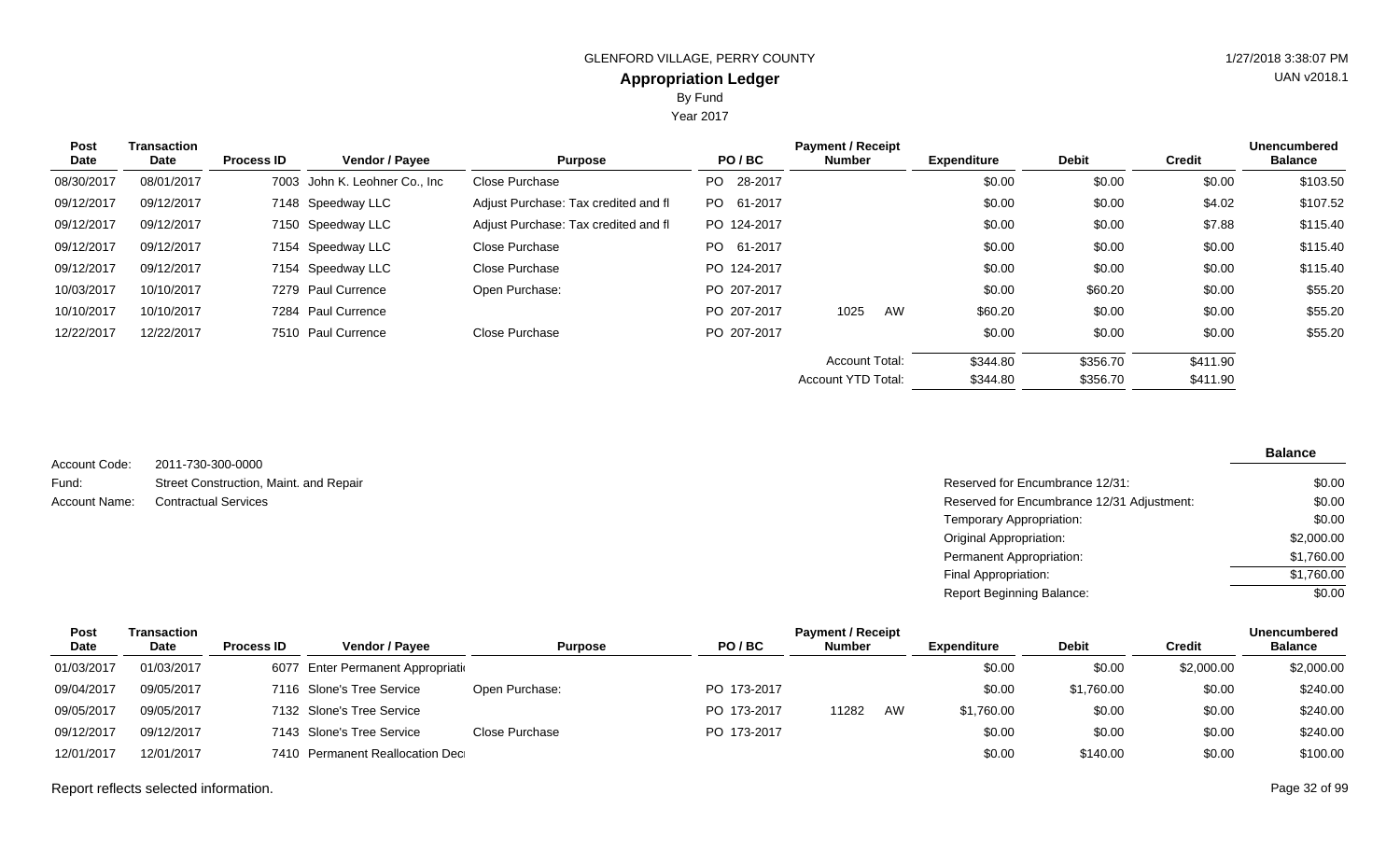Year 2017

| Transaction |                   |                       |                |                                                | <b>Payment / Receipt</b> |                    |              |               | Unencumbered   |
|-------------|-------------------|-----------------------|----------------|------------------------------------------------|--------------------------|--------------------|--------------|---------------|----------------|
| Date        | <b>Process ID</b> | <b>Vendor / Payee</b> | <b>Purpose</b> | PO/BC                                          | <b>Number</b>            | <b>Expenditure</b> | <b>Debit</b> | <b>Credit</b> | <b>Balance</b> |
| 12/31/2017  |                   |                       |                |                                                |                          | \$0.00             | \$100.00     | \$0.00        | \$0.00         |
|             |                   |                       |                |                                                | Account Total:           | \$1,760.00         | \$2,000.00   | \$2,000.00    |                |
|             |                   |                       |                |                                                | Account YTD Total:       | \$1,760.00         | \$2,000.00   | \$2,000.00    |                |
|             |                   |                       |                | 7550 Permanent Reallocation Dec Council Motion |                          |                    |              |               |                |

2011-730-311-0000 Street Construction, Maint. and Repair Account Code: Fund: Account Name:

| Street Construction, Maint. and Repair | Reserved for Encumbrance 12/31:            | \$174.72   |
|----------------------------------------|--------------------------------------------|------------|
| Electricity                            | Reserved for Encumbrance 12/31 Adjustment: | \$0.00     |
|                                        | Temporary Appropriation:                   | \$0.00     |
|                                        | Original Appropriation:                    | \$1,000.00 |
|                                        | Permanent Appropriation:                   | \$1,308.55 |
|                                        | Final Appropriation:                       | \$1,308.55 |
|                                        | Report Beginning Balance:                  | \$0.00     |

| <b>Transaction</b> | <b>Payment / Receipt</b> |                         |                                                                                                                                                                                                                                                                                                                                                                                 |       |                                                                           |                                                      |                    |              |               | <b>Unencumbered</b> |
|--------------------|--------------------------|-------------------------|---------------------------------------------------------------------------------------------------------------------------------------------------------------------------------------------------------------------------------------------------------------------------------------------------------------------------------------------------------------------------------|-------|---------------------------------------------------------------------------|------------------------------------------------------|--------------------|--------------|---------------|---------------------|
| Date               | <b>Process ID</b>        | Vendor / Payee          | <b>Purpose</b>                                                                                                                                                                                                                                                                                                                                                                  | PO/BC |                                                                           |                                                      | <b>Expenditure</b> | <b>Debit</b> | <b>Credit</b> | <b>Balance</b>      |
| 01/27/2017         |                          |                         | Carry Over Purchase Order                                                                                                                                                                                                                                                                                                                                                       |       |                                                                           |                                                      | \$0.00             | \$174.72     | \$174.72      | \$0.00              |
| 01/03/2017         |                          |                         |                                                                                                                                                                                                                                                                                                                                                                                 |       |                                                                           |                                                      | \$0.00             | \$0.00       | \$1,000.00    | \$1,000.00          |
| 01/03/2017         |                          |                         |                                                                                                                                                                                                                                                                                                                                                                                 |       | 11083                                                                     | AW                                                   | \$174.72           | \$0.00       | \$0.00        | \$1,000.00          |
| 02/07/2017         |                          |                         | Open Purchase:                                                                                                                                                                                                                                                                                                                                                                  | PO.   |                                                                           |                                                      | \$0.00             | \$162.16     | \$0.00        | \$837.84            |
| 02/07/2017         |                          |                         |                                                                                                                                                                                                                                                                                                                                                                                 | PO.   | 11102                                                                     | AW                                                   | \$162.16           | \$0.00       | \$0.00        | \$837.84            |
| 02/24/2017         |                          |                         | Close Prior Year Purchase                                                                                                                                                                                                                                                                                                                                                       |       |                                                                           |                                                      | \$0.00             | \$0.00       | \$0.00        | \$837.84            |
| 02/24/2017         |                          |                         | Close Purchase                                                                                                                                                                                                                                                                                                                                                                  | PO.   |                                                                           |                                                      | \$0.00             | \$0.00       | \$0.00        | \$837.84            |
| 03/03/2017         |                          |                         | Open Purchase:                                                                                                                                                                                                                                                                                                                                                                  | PO -  |                                                                           |                                                      | \$0.00             | \$129.82     | \$0.00        | \$708.02            |
| 03/07/2017         |                          |                         |                                                                                                                                                                                                                                                                                                                                                                                 | PO.   | 11122                                                                     | AW                                                   | \$129.82           | \$0.00       | \$0.00        | \$708.02            |
| 04/04/2017         |                          |                         | Open Purchase:                                                                                                                                                                                                                                                                                                                                                                  | PO.   |                                                                           |                                                      | \$0.00             | \$118.05     | \$0.00        | \$589.97            |
| 04/04/2017         |                          |                         |                                                                                                                                                                                                                                                                                                                                                                                 | PO.   | 11139                                                                     | AW                                                   | \$118.05           | \$0.00       | \$0.00        | \$589.97            |
| 05/02/2017         |                          | American Electric Power | Open Purchase:                                                                                                                                                                                                                                                                                                                                                                  | PO.   |                                                                           |                                                      | \$0.00             | \$125.98     | \$0.00        | \$463.99            |
|                    |                          |                         | 6366 American Electric Power<br>Enter Permanent Appropriatio<br>6077<br>6117 American Electric Power<br>6391 American Electric Power<br>6408 American Electric Power<br>6438 American Electric Power<br>6438 American Electric Power<br>6470 American Electric Power<br>6493 American Electric Power<br>6563 American Electric Power<br>American Electric Power<br>6581<br>6663 |       | 16-2017<br>16-2017<br>16-2017<br>31-2017<br>31-2017<br>59-2017<br>59-2017 | PO 254-2016<br>PO 254-2016<br>PO 254-2016<br>85-2017 | <b>Number</b>      |              |               |                     |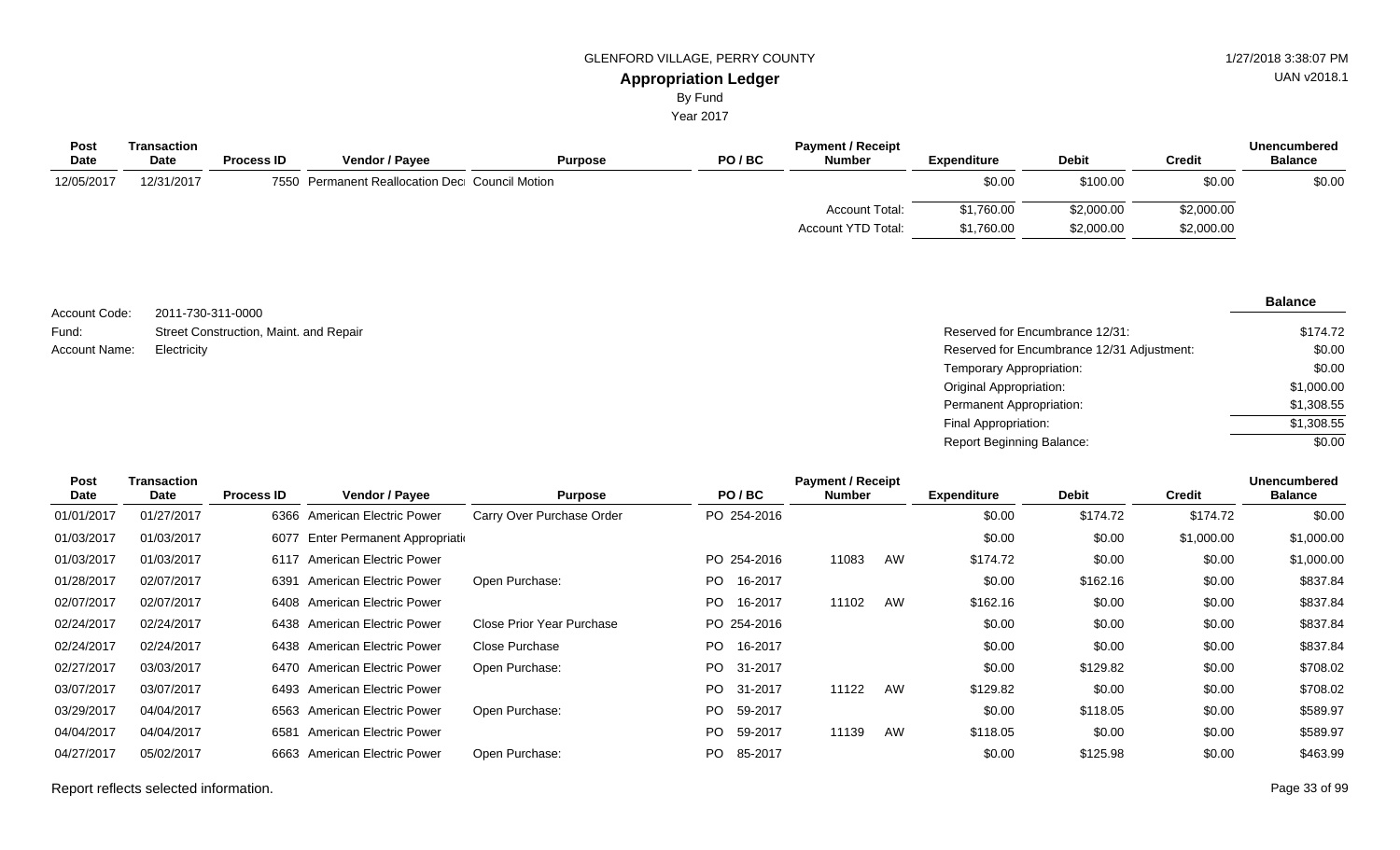Year 2017

| Post<br>Date | Transaction<br>Date                   | <b>Process ID</b> | Vendor / Payee                                   | <b>Purpose</b>                 | PO/BC       | <b>Payment / Receipt</b><br><b>Number</b> |    | <b>Expenditure</b> | <b>Debit</b> | <b>Credit</b> | <b>Unencumbered</b><br><b>Balance</b> |
|--------------|---------------------------------------|-------------------|--------------------------------------------------|--------------------------------|-------------|-------------------------------------------|----|--------------------|--------------|---------------|---------------------------------------|
| 05/02/2017   | 05/02/2017                            |                   | 6679 American Electric Power                     |                                | PO 85-2017  | 11172                                     | AW | \$125.98           | \$0.00       | \$0.00        | \$463.99                              |
| 05/02/2017   | 05/02/2017                            |                   | 6680 American Electric Power                     |                                | PO 85-2017  | 11172                                     | AW | $-$125.98$         | \$0.00       | \$0.00        | \$463.99                              |
| 05/12/2017   | 05/12/2017                            | 6734              | <b>American Electric Power</b>                   |                                | PO 85-2017  | 11190                                     | AW | \$125.98           | \$0.00       | \$0.00        | \$463.99                              |
| 05/25/2017   | 05/30/2017                            | 6767              | <b>American Electric Power</b>                   | Open Purchase:                 | PO 101-2017 |                                           |    | \$0.00             | \$87.14      | \$0.00        | \$376.85                              |
| 06/06/2017   | 06/06/2017                            |                   | 6805 American Electric Power                     |                                | PO 101-2017 | 11201                                     | AW | \$87.14            | \$0.00       | \$0.00        | \$376.85                              |
| 06/27/2017   | 06/27/2017                            |                   | 6874 American Electric Power                     | Open Purchase:                 | PO 128-2017 |                                           |    | \$0.00             | \$56.60      | \$0.00        | \$320.25                              |
| 07/11/2017   | 07/11/2017                            |                   | 6949 American Electric Power                     |                                | PO 128-2017 | 11226                                     | AW | \$56.60            | \$0.00       | \$0.00        | \$320.25                              |
| 07/28/2017   | 08/01/2017                            |                   | 7011 American Electric Power                     | Open Purchase:                 | PO 149-2017 |                                           |    | \$0.00             | \$61.80      | \$0.00        | \$258.45                              |
| 08/01/2017   | 08/01/2017                            |                   | 7002 American Electric Power                     | Close Purchase                 | PO 128-2017 |                                           |    | \$0.00             | \$0.00       | \$0.00        | \$258.45                              |
| 08/01/2017   | 08/01/2017                            |                   | 7024 American Electric Power                     |                                | PO 149-2017 | 11251                                     | AW | \$61.80            | \$0.00       | \$0.00        | \$258.45                              |
| 08/25/2017   | 09/05/2017                            |                   | 7116 American Electric Power                     | Open Purchase:                 | PO 168-2017 |                                           |    | \$0.00             | \$62.10      | \$0.00        | \$196.35                              |
| 08/30/2017   | 08/01/2017                            |                   | 7003 American Electric Power                     | Close Purchase                 | PO 31-2017  |                                           |    | \$0.00             | \$0.00       | \$0.00        | \$196.35                              |
| 08/30/2017   | 08/01/2017                            |                   | 7003 American Electric Power                     | Close Purchase                 | PO 59-2017  |                                           |    | \$0.00             | \$0.00       | \$0.00        | \$196.35                              |
| 09/05/2017   | 09/05/2017                            |                   | 7132 American Electric Power                     |                                | PO 168-2017 | 11272                                     | AW | \$62.10            | \$0.00       | \$0.00        | \$196.35                              |
| 09/12/2017   | 09/12/2017                            |                   | 7143 American Electric Power                     | Close Purchase                 | PO 149-2017 |                                           |    | \$0.00             | \$0.00       | \$0.00        | \$196.35                              |
| 09/12/2017   | 09/12/2017                            |                   | 7143 American Electric Power                     | Close Purchase                 | PO 168-2017 |                                           |    | \$0.00             | \$0.00       | \$0.00        | \$196.35                              |
| 09/12/2017   | 09/12/2017                            |                   | 7144 American Electric Power                     | Close Purchase                 | PO 85-2017  |                                           |    | \$0.00             | \$0.00       | \$0.00        | \$196.35                              |
| 09/12/2017   | 09/12/2017                            |                   | 7144 American Electric Power                     | Close Purchase                 | PO 101-2017 |                                           |    | \$0.00             | \$0.00       | \$0.00        | \$196.35                              |
| 09/25/2017   | 09/26/2017                            |                   | 7219 American Business Supply                    | Open Purchase:                 | PO 196-2017 |                                           |    | \$0.00             | \$65.17      | \$0.00        | \$131.18                              |
| 10/03/2017   | 10/03/2017                            |                   | 7241 American Business Supply                    | Adjust Purchase: Should be AEP | PO 196-2017 |                                           |    | \$0.00             | \$0.00       | \$65.17       | \$196.35                              |
| 10/03/2017   | 10/03/2017                            |                   | 7243 American Electric Power                     | Open Purchase:                 | PO 206-2017 |                                           |    | \$0.00             | \$65.17      | \$0.00        | \$131.18                              |
| 10/03/2017   | 10/03/2017                            |                   | 7256 American Electric Power                     |                                | PO 206-2017 | 1002                                      | AW | \$65.17            | \$0.00       | \$0.00        | \$131.18                              |
| 10/27/2017   | 10/28/2017                            |                   | 7312 American Electric Power                     | Open Purchase:                 | PO 215-2017 |                                           |    | \$0.00             | \$120.19     | \$0.00        | \$10.99                               |
| 11/07/2017   | 11/07/2017                            |                   | 7365 American Electric Power                     |                                | PO 215-2017 | 1031                                      | AW | \$120.19           | \$0.00       | \$0.00        | \$10.99                               |
| 11/24/2017   | 12/01/2017                            |                   | 7424 American Electric Power                     | Open Purchase:                 | PO 234-2017 |                                           |    | \$0.00             | \$126.55     | \$0.00        | $-$115.56$                            |
| 12/01/2017   | 12/01/2017                            |                   | 7410 Permanent Reallocation Incre                |                                |             |                                           |    | \$0.00             | \$0.00       | \$140.00      | \$24.44                               |
| 12/05/2017   | 12/05/2017                            |                   | 7459 American Electric Power                     |                                | PO 234-2017 | 1048                                      | AW | \$126.55           | \$0.00       | \$0.00        | \$24.44                               |
| 12/05/2017   | 12/31/2017                            |                   | 7550 Permanent Reallocation Incre Council Motion |                                |             |                                           |    | \$0.00             | \$0.00       | \$168.55      | \$192.99                              |
|              | Report reflects selected information. |                   |                                                  |                                |             |                                           |    |                    |              |               | Page 34 of 99                         |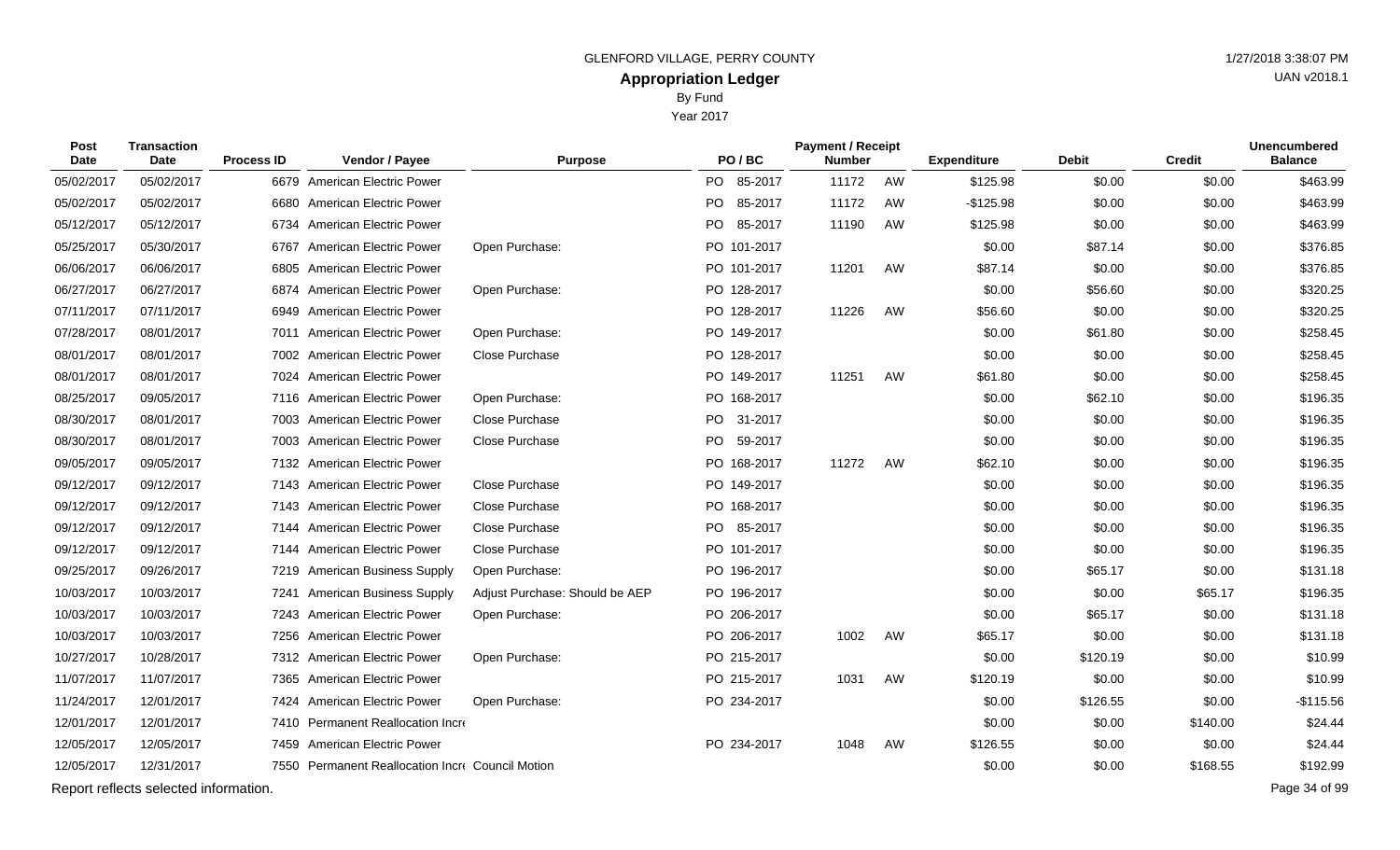Year 2017

| Post<br>Date | <b>Transaction</b><br>Date | <b>Process ID</b> | Vendor / Payee                | <b>Purpose</b> | PO/BC       | <b>Payment / Receipt</b><br>Number | <b>Expenditure</b> | <b>Debit</b> | <b>Credit</b> | <b>Unencumbered</b><br><b>Balance</b> |
|--------------|----------------------------|-------------------|-------------------------------|----------------|-------------|------------------------------------|--------------------|--------------|---------------|---------------------------------------|
|              |                            |                   |                               |                |             |                                    |                    |              |               |                                       |
| 12/22/2017   | 12/22/2017                 |                   | 7510 American Business Supply | Close Purchase | PO 196-2017 |                                    | \$0.00             | \$0.00       | \$0.00        | \$192.99                              |
| 12/22/2017   | 12/22/2017                 |                   | 7510 American Electric Power  | Close Purchase | PO 206-2017 |                                    | \$0.00             | \$0.00       | \$0.00        | \$192.99                              |
| 12/22/2017   | 12/22/2017                 |                   | 7510 American Electric Power  | Close Purchase | PO 215-2017 |                                    | \$0.00             | \$0.00       | \$0.00        | \$192.99                              |
| 12/22/2017   | 12/22/2017                 |                   | 7510 American Electric Power  | Close Purchase | PO 234-2017 |                                    | \$0.00             | \$0.00       | \$0.00        | \$192.99                              |
| 12/31/2017   | 12/31/2017                 |                   | 7553 American Electric Power  | Open Purchase: | PO 259-2017 |                                    | \$0.00             | \$170.73     | \$0.00        | \$22.26                               |
|              |                            |                   |                               |                |             | <b>Account Total:</b>              | \$1,290.28         | \$1,526.18   | \$1,548.44    |                                       |
|              |                            |                   |                               |                |             | Account YTD Total:                 | \$1,290.28         | \$1,526.18   | \$1,548.44    |                                       |

2011-730-352-0000 Street Construction, Maint. and Repair Property Insurance Premiums Account Code: Fund: Account Name:

| Reserved for Encumbrance 12/31:            | \$0.00   |
|--------------------------------------------|----------|
| Reserved for Encumbrance 12/31 Adjustment: | \$0.00   |
| Temporary Appropriation:                   | \$0.00   |
| Original Appropriation:                    | \$600.00 |
| Permanent Appropriation:                   | \$600.00 |
| Final Appropriation:                       | \$600.00 |
| <b>Report Beginning Balance:</b>           | \$0.00   |

| Post<br>Date | Transaction<br>Date | <b>Process ID</b> | Vendor / Payee                                     | <b>Purpose</b> |     | PO/BC   | <b>Payment / Receipt</b><br><b>Number</b> |    | <b>Expenditure</b> | <b>Debit</b> | <b>Credit</b> | <b>Unencumbered</b><br><b>Balance</b> |
|--------------|---------------------|-------------------|----------------------------------------------------|----------------|-----|---------|-------------------------------------------|----|--------------------|--------------|---------------|---------------------------------------|
| 01/03/2017   | 01/03/2017          |                   | 6077 Enter Permanent Appropriation                 |                |     |         |                                           |    | \$0.00             | \$0.00       | \$600.00      | \$600.00                              |
| 04/11/2017   | 04/11/2017          |                   | 6622 Ohio Municipal Joint Self-Insi Open Purchase: |                | PO. | 76-2017 |                                           |    | \$0.00             | \$600.00     | \$0.00        | \$0.00                                |
| 05/02/2017   | 05/02/2017          |                   | 6679 Ohio Municipal Joint Self-Insi                |                | PO. | 76-2017 | 11179                                     | AW | \$600.00           | \$0.00       | \$0.00        | \$0.00                                |
| 05/02/2017   | 05/02/2017          |                   | 6680 Ohio Municipal Joint Self-Insi                |                | PO. | 76-2017 | 11179                                     | AW | $-$ \$600.00       | \$0.00       | \$0.00        | \$0.00                                |
| 05/02/2017   | 05/02/2017          |                   | 6698 Ohio Municipal Joint Self-Insi                |                | PO. | 76-2017 | 11186                                     | AW | \$600.00           | \$0.00       | \$0.00        | \$0.00                                |
| 08/30/2017   | 08/01/2017          |                   | 7003 Ohio Municipal Joint Self-Insi Close Purchase |                | PO. | 76-2017 |                                           |    | \$0.00             | \$0.00       | \$0.00        | \$0.00                                |
|              |                     |                   |                                                    |                |     |         | Account Total:                            |    | \$600.00           | \$600.00     | \$600.00      |                                       |
|              |                     |                   |                                                    |                |     |         | <b>Account YTD Total:</b>                 |    | \$600.00           | \$600.00     | \$600.00      |                                       |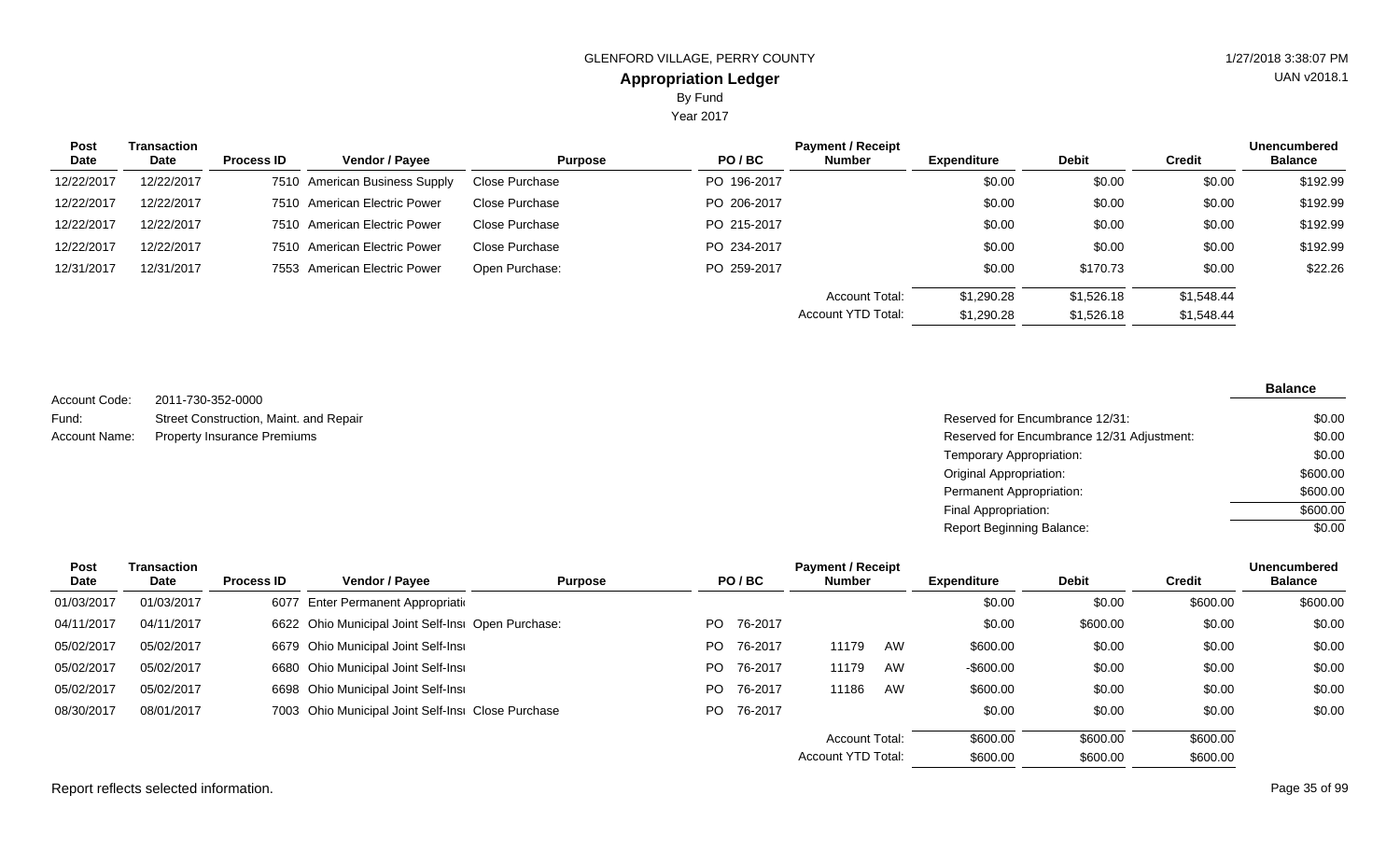**Balance**

#### 2011-730-420-0000 Street Construction, Maint. and Repair Account Name: Operating Supplies and Materials **Reserved for Encumbrance 12/31 Adjustment:** Account Name: **Reserved for Encumbrance 12/31 Adjustment:** Account Code: Fund:

| Reserved for Encumbrance 12/31:            | \$18.59    |
|--------------------------------------------|------------|
| Reserved for Encumbrance 12/31 Adjustment: | \$0.00     |
| Temporary Appropriation:                   | \$0.00     |
| Original Appropriation:                    | \$1,000.00 |
| Permanent Appropriation:                   | \$1,000.00 |
| Final Appropriation:                       | \$1,000.00 |
| Report Beginning Balance:                  | \$0.00     |

| Post<br>Date | <b>Transaction</b><br><b>Date</b> | <b>Process ID</b> | Vendor / Payee                                             | <b>Purpose</b> |     | PO/BC       | <b>Payment / Receipt</b><br><b>Number</b> |    | <b>Expenditure</b> | <b>Debit</b> | <b>Credit</b> | <b>Unencumbered</b><br><b>Balance</b> |
|--------------|-----------------------------------|-------------------|------------------------------------------------------------|----------------|-----|-------------|-------------------------------------------|----|--------------------|--------------|---------------|---------------------------------------|
| 01/01/2017   | 01/27/2017                        |                   | 6366 Tri-County Plumbing & Hardy Carry Over Purchase Order |                |     | PO 255-2016 |                                           |    | \$0.00             | \$18.59      | \$18.59       | \$0.00                                |
| 01/03/2017   | 01/03/2017                        |                   | 6077 Enter Permanent Appropriation                         |                |     |             |                                           |    | \$0.00             | \$0.00       | \$1,000.00    | \$1,000.00                            |
| 01/03/2017   | 01/03/2017                        |                   | 6109 Tri-County Plumbing & Hardv                           |                |     | PO 255-2016 | 11082                                     | AW | \$18.59            | \$0.00       | \$0.00        | \$1,000.00                            |
| 02/24/2017   | 02/24/2017                        |                   | 6438 Tri-County Plumbing & Hardy Close Prior Year Purchase |                |     | PO 255-2016 |                                           |    | \$0.00             | \$0.00       | \$0.00        | \$1,000.00                            |
| 03/04/2017   | 03/07/2017                        |                   | 6478 Tri-County Plumbing & Hardv Open Purchase:            |                |     | PO 41-2017  |                                           |    | \$0.00             | \$11.36      | \$0.00        | \$988.64                              |
| 03/04/2017   | 03/07/2017                        |                   | 6478 Underwood's Inc.                                      | Open Purchase: |     | PO 42-2017  |                                           |    | \$0.00             | \$40.49      | \$0.00        | \$948.15                              |
| 03/07/2017   | 03/07/2017                        |                   | 6493 Tri-County Plumbing & Hardv                           |                |     | PO 41-2017  | 11132                                     | AW | \$11.36            | \$0.00       | \$0.00        | \$948.15                              |
| 03/07/2017   | 03/07/2017                        |                   | 6493 Underwood's Inc.                                      |                | PO. | 42-2017     | 11133                                     | AW | \$40.49            | \$0.00       | \$0.00        | \$948.15                              |
| 03/10/2017   | 03/10/2017                        |                   | 6509 Bob Henry                                             | Open Purchase: | PO. | 45-2017     |                                           |    | \$0.00             | \$223.83     | \$0.00        | \$724.32                              |
| 03/28/2017   | 03/28/2017                        |                   | 6548 John Clouse                                           | Open Purchase: | PO. | 56-2017     |                                           |    | \$0.00             | \$136.78     | \$0.00        | \$587.54                              |
| 04/03/2017   | 04/04/2017                        |                   | 6563 Tri-County Plumbing & Hardv Open Purchase:            |                |     | PO 64-2017  |                                           |    | \$0.00             | \$19.23      | \$0.00        | \$568.31                              |
| 04/04/2017   | 04/04/2017                        | 6581              | Bob Henry                                                  |                | PO. | 45-2017     | 11147                                     | AW | \$223.83           | \$0.00       | \$0.00        | \$568.31                              |
| 04/04/2017   | 04/04/2017                        | 6581              | John Clouse                                                |                | PO. | 56-2017     | 11151                                     | AW | \$136.78           | \$0.00       | \$0.00        | \$568.31                              |
| 04/04/2017   | 04/04/2017                        | 6581              | Tri-County Plumbing & Hardv                                |                | PO. | 64-2017     | 11155                                     | AW | \$19.23            | \$0.00       | \$0.00        | \$568.31                              |
| 04/08/2017   | 04/11/2017                        |                   | 6622 Brian Butler                                          | Open Purchase: | PO. | 69-2017     |                                           |    | \$0.00             | \$67.57      | \$0.00        | \$500.74                              |
| 04/27/2017   | 05/02/2017                        |                   | 6663 Speedway LLC                                          | Open Purchase: | PO. | 83-2017     |                                           |    | \$0.00             | \$55.00      | \$0.00        | \$445.74                              |
| 04/28/2017   | 05/02/2017                        |                   | 6663 Leonard Sheppard                                      | Open Purchase: | PO. | 86-2017     |                                           |    | \$0.00             | \$22.30      | \$0.00        | \$423.44                              |
| 05/02/2017   | 05/02/2017                        |                   | 6679 Brian Butler                                          |                | PO. | 69-2017     | 11174                                     | AW | \$67.57            | \$0.00       | \$0.00        | \$423.44                              |
|              |                                   |                   |                                                            |                |     |             |                                           |    |                    |              |               |                                       |

Report reflects selected information. Page 36 of 99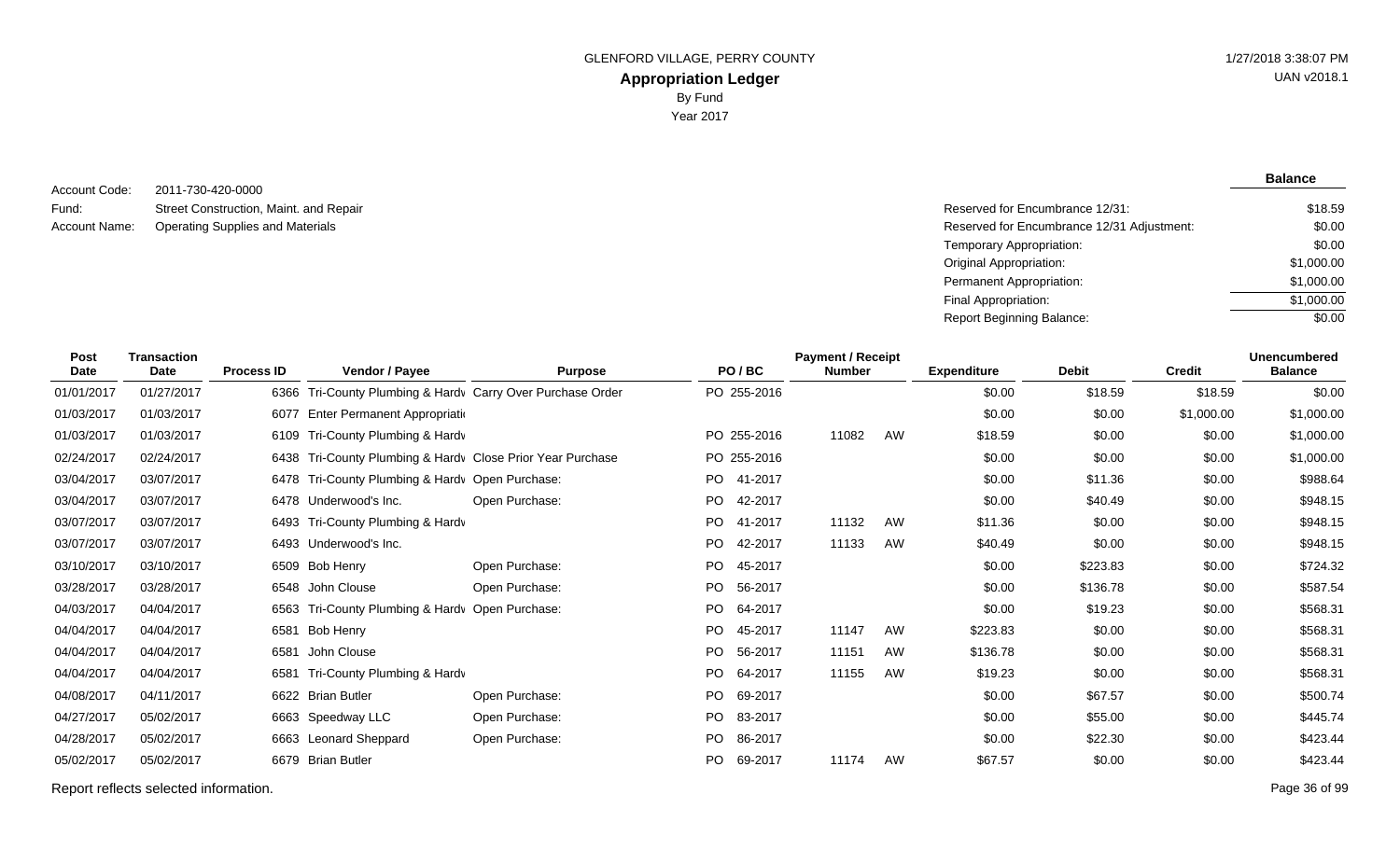Year 2017

| Post<br><b>Date</b> | <b>Transaction</b><br><b>Date</b>     | <b>Process ID</b> | Vendor / Payee                                  | <b>Purpose</b> |    | PO/BC       | <b>Payment / Receipt</b><br><b>Number</b> |    | <b>Expenditure</b> | <b>Debit</b> | <b>Credit</b> | <b>Unencumbered</b><br><b>Balance</b> |
|---------------------|---------------------------------------|-------------------|-------------------------------------------------|----------------|----|-------------|-------------------------------------------|----|--------------------|--------------|---------------|---------------------------------------|
| 05/02/2017          | 05/02/2017                            |                   | 6679 Leonard Sheppard                           |                |    | PO 86-2017  | 11181                                     | AW | \$22.30            | \$0.00       | \$0.00        | \$423.44                              |
| 05/02/2017          | 05/02/2017                            |                   | 6680 Brian Butler                               |                | PO | 69-2017     | 11174                                     | AW | $-$ \$67.57        | \$0.00       | \$0.00        | \$423.44                              |
| 05/02/2017          | 05/02/2017                            |                   | 6680 Leonard Sheppard                           |                | PO | 86-2017     | 11181                                     | AW | $-$22.30$          | \$0.00       | \$0.00        | \$423.44                              |
| 05/02/2017          | 05/02/2017                            |                   | 6698 Brian Butler                               |                | PO | 69-2017     | 11184                                     | AW | \$67.57            | \$0.00       | \$0.00        | \$423.44                              |
| 05/11/2017          | 05/12/2017                            |                   | 6723 Speedway LLC                               | Open Purchase: | PO | 96-2017     |                                           |    | \$0.00             | \$50.50      | \$0.00        | \$372.94                              |
| 05/12/2017          | 05/12/2017                            |                   | 6734 Leonard Sheppard                           |                |    | PO 86-2017  | 11193                                     | AW | \$22.30            | \$0.00       | \$0.00        | \$372.94                              |
| 05/25/2017          | 05/30/2017                            | 6767              | Speedway LLC                                    | Open Purchase: |    | PO 100-2017 |                                           |    | \$0.00             | \$64.70      | \$0.00        | \$308.24                              |
| 06/06/2017          | 06/06/2017                            |                   | 6785 Underwood's Inc.                           | Open Purchase: |    | PO 111-2017 |                                           |    | \$0.00             | \$62.95      | \$0.00        | \$245.29                              |
| 06/06/2017          | 06/06/2017                            |                   | 6785 Leonard Sheppard                           | Open Purchase: |    | PO 112-2017 |                                           |    | \$0.00             | \$69.42      | \$0.00        | \$175.87                              |
| 06/06/2017          | 06/06/2017                            |                   | 6805 Leonard Sheppard                           |                |    | PO 112-2017 | 11212                                     | AW | \$69.42            | \$0.00       | \$0.00        | \$175.87                              |
| 06/06/2017          | 06/06/2017                            |                   | 6805 Speedway LLC                               |                |    | PO 83-2017  | 11213                                     | AW | \$50.58            | \$0.00       | \$0.00        | \$175.87                              |
| 06/06/2017          | 06/06/2017                            |                   | 6805 Underwood's Inc.                           |                |    | PO 111-2017 | 11216                                     | AW | \$62.95            | \$0.00       | \$0.00        | \$175.87                              |
| 06/27/2017          | 06/27/2017                            |                   | 6878 Speedway LLC                               |                |    | PO 96-2017  | 11223                                     | AW | \$50.50            | \$0.00       | \$0.00        | \$175.87                              |
| 06/27/2017          | 06/27/2017                            |                   | 6878 Speedway LLC                               |                |    | PO 100-2017 | 11223                                     | AW | \$64.70            | \$0.00       | \$0.00        | \$175.87                              |
| 06/30/2017          | 07/11/2017                            |                   | 6930 Speedway LLC                               | Open Purchase: |    | PO 129-2017 |                                           |    | \$0.00             | \$50.63      | \$0.00        | \$125.24                              |
| 07/07/2017          | 07/11/2017                            |                   | 6930 Underwood's Inc.                           | Open Purchase: |    | PO 134-2017 |                                           |    | \$0.00             | \$35.78      | \$0.00        | \$89.46                               |
| 07/11/2017          | 07/11/2017                            |                   | 6949 Underwood's Inc.                           |                |    | PO 134-2017 | 11236                                     | AW | \$35.78            | \$0.00       | \$0.00        | \$89.46                               |
| 07/18/2017          | 07/21/2017                            |                   | 6978 Brian Butler                               | Open Purchase: |    | PO 143-2017 |                                           |    | \$0.00             | \$80.11      | \$0.00        | \$9.35                                |
| 07/21/2017          | 07/21/2017                            |                   | 6980 Brian Butler                               |                |    | PO 143-2017 | 11250                                     | AW | \$80.11            | \$0.00       | \$0.00        | \$9.35                                |
| 08/01/2017          | 08/01/2017                            |                   | 7002 Underwood's Inc.                           | Close Purchase |    | PO 134-2017 |                                           |    | \$0.00             | \$0.00       | \$0.00        | \$9.35                                |
| 08/01/2017          | 08/01/2017                            |                   | 7002 Brian Butler                               | Close Purchase |    | PO 143-2017 |                                           |    | \$0.00             | \$0.00       | \$0.00        | \$9.35                                |
| 08/01/2017          | 08/01/2017                            |                   | 7024 Speedway LLC                               |                |    | PO 129-2017 | 11259                                     | AW | \$42.74            | \$0.00       | \$0.00        | \$9.35                                |
| 08/30/2017          | 08/01/2017                            |                   | 7003 Tri-County Plumbing & Hardv Close Purchase |                |    | PO 41-2017  |                                           |    | \$0.00             | \$0.00       | \$0.00        | \$9.35                                |
| 08/30/2017          | 08/01/2017                            |                   | 7003 Underwood's Inc.                           | Close Purchase |    | PO 42-2017  |                                           |    | \$0.00             | \$0.00       | \$0.00        | \$9.35                                |
| 08/30/2017          | 08/01/2017                            |                   | 7003 Bob Henry                                  | Close Purchase | PO | 45-2017     |                                           |    | \$0.00             | \$0.00       | \$0.00        | \$9.35                                |
| 08/30/2017          | 08/01/2017                            |                   | 7003 John Clouse                                | Close Purchase |    | PO 56-2017  |                                           |    | \$0.00             | \$0.00       | \$0.00        | \$9.35                                |
| 08/30/2017          | 08/01/2017                            |                   | 7003 Tri-County Plumbing & Hardv Close Purchase |                |    | PO 64-2017  |                                           |    | \$0.00             | \$0.00       | \$0.00        | \$9.35                                |
| 08/30/2017          | 08/01/2017                            |                   | 7003 Brian Butler                               | Close Purchase |    | PO 69-2017  |                                           |    | \$0.00             | \$0.00       | \$0.00        | \$9.35                                |
|                     | Report reflects selected information. |                   |                                                 |                |    |             |                                           |    |                    |              |               | Page 37 of 99                         |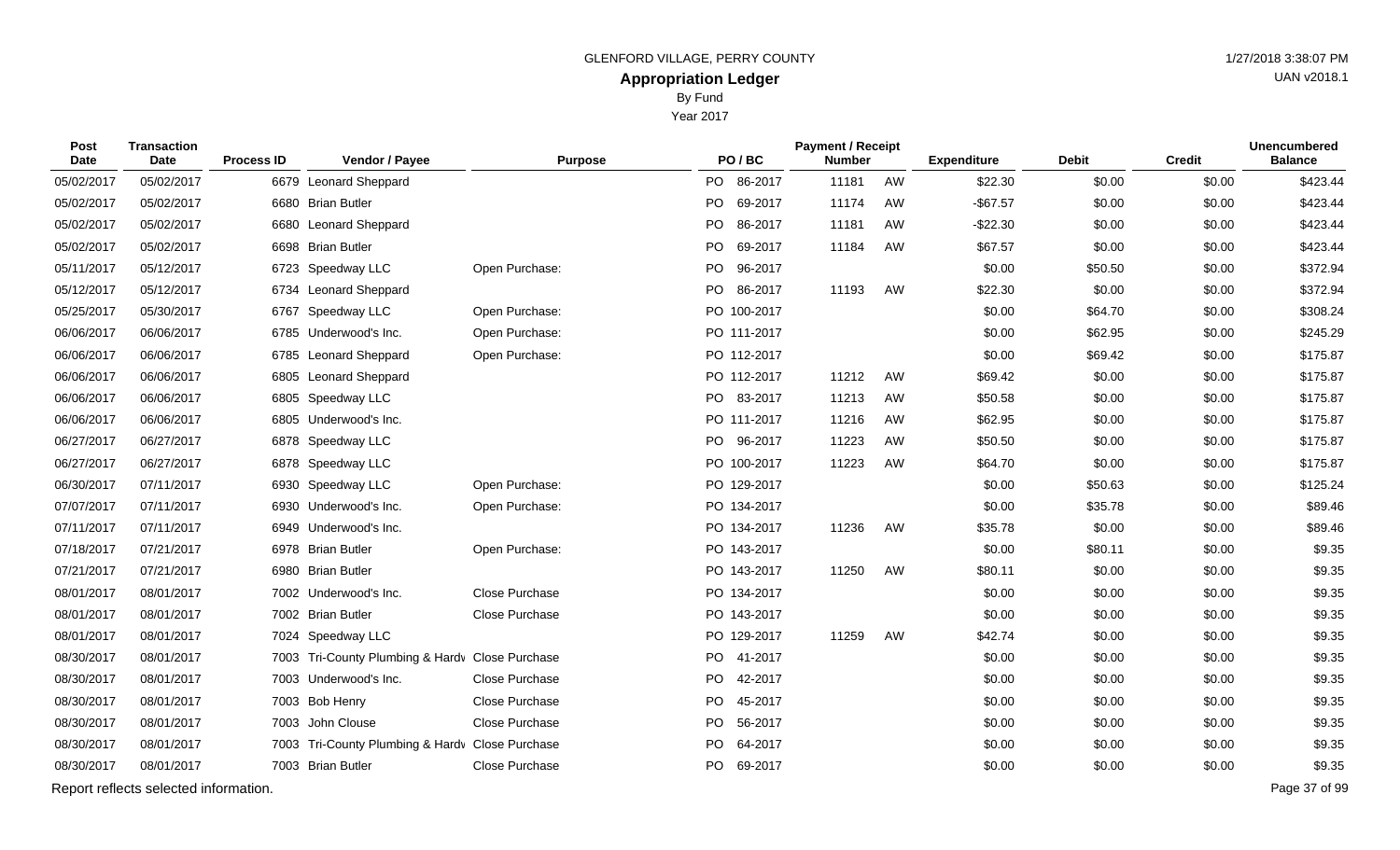Year 2017

| Post<br>Date | <b>Transaction</b><br>Date | <b>Process ID</b> | <b>Vendor / Payee</b> | <b>Purpose</b>                       | PO/BC          | <b>Payment / Receipt</b><br><b>Number</b> | <b>Expenditure</b> | <b>Debit</b> | <b>Credit</b> | <b>Unencumbered</b><br><b>Balance</b> |
|--------------|----------------------------|-------------------|-----------------------|--------------------------------------|----------------|-------------------------------------------|--------------------|--------------|---------------|---------------------------------------|
| 09/12/2017   | 09/12/2017                 |                   | 7144 Leonard Sheppard | Close Purchase                       | 86-2017<br>PO. |                                           | \$0.00             | \$0.00       | \$0.00        | \$9.35                                |
| 09/12/2017   | 09/12/2017                 |                   | 7144 Speedway LLC     | Close Purchase                       | 96-2017<br>PO. |                                           | \$0.00             | \$0.00       | \$0.00        | \$9.35                                |
| 09/12/2017   | 09/12/2017                 |                   | 7144 Speedway LLC     | Close Purchase                       | PO 100-2017    |                                           | \$0.00             | \$0.00       | \$0.00        | \$9.35                                |
| 09/12/2017   | 09/12/2017                 |                   | 7145 Underwood's Inc. | Close Purchase                       | PO 111-2017    |                                           | \$0.00             | \$0.00       | \$0.00        | \$9.35                                |
| 09/12/2017   | 09/12/2017                 |                   | 7145 Leonard Sheppard | Close Purchase                       | PO 112-2017    |                                           | \$0.00             | \$0.00       | \$0.00        | \$9.35                                |
| 09/12/2017   | 09/12/2017                 |                   | 7149 Speedway LLC     | Adjust Purchase: Tax credited and fl | PO 83-2017     |                                           | \$0.00             | \$0.00       | \$4.42        | \$13.77                               |
| 09/12/2017   | 09/12/2017                 |                   | 7151 Speedway LLC     | Adjust Purchase: Tax credited and fl | PO 129-2017    |                                           | \$0.00             | \$0.00       | \$7.89        | \$21.66                               |
| 09/12/2017   | 09/12/2017                 |                   | 7154 Speedway LLC     | Close Purchase                       | PO 83-2017     |                                           | \$0.00             | \$0.00       | \$0.00        | \$21.66                               |
| 09/12/2017   | 09/12/2017                 |                   | 7154 Speedway LLC     | Close Purchase                       | PO 129-2017    |                                           | \$0.00             | \$0.00       | \$0.00        | \$21.66                               |
|              |                            |                   |                       |                                      |                | <b>Account Total:</b>                     | \$996.93           | \$1,009.24   | \$1,030.90    |                                       |
|              |                            |                   |                       |                                      |                | <b>Account YTD Total:</b>                 | \$996.93           | \$1,009.24   | \$1,030.90    |                                       |

|               |                                               |                                            | <b>Balance</b> |
|---------------|-----------------------------------------------|--------------------------------------------|----------------|
| Account Code: | 2011-730-431-0000                             |                                            |                |
| Fund:         | Street Construction, Maint. and Repair        | Reserved for Encumbrance 12/31:            |                |
| Account Name: | Repairs and Maintenance of Buildings and Land | Reserved for Encumbrance 12/31 Adjustment: |                |
|               |                                               | Temporary Appropriation:                   |                |
|               |                                               | Original Appropriation:                    | \$40           |
|               |                                               | Permanent Appropriation:                   | \$41           |
|               |                                               | Final Appropriation:                       | \$41           |

| Post       | Transaction |                   |                                    | <b>Payment / Receipt</b> |     |            |               |    |                    |          |               | Unencumbered   |  |
|------------|-------------|-------------------|------------------------------------|--------------------------|-----|------------|---------------|----|--------------------|----------|---------------|----------------|--|
| Date       | Date        | <b>Process ID</b> | <b>Vendor / Payee</b>              | <b>Purpose</b>           |     | PO/BC      | <b>Number</b> |    | <b>Expenditure</b> | Debit    | <b>Credit</b> | <b>Balance</b> |  |
| 01/03/2017 | 01/03/2017  |                   | 6077 Enter Permanent Appropriation |                          |     |            |               |    | \$0.00             | \$0.00   | \$400.00      | \$400.00       |  |
| 03/03/2017 | 03/03/2017  |                   | 6470 Gibson Electric               | Open Purchase:           |     | PO 35-2017 |               |    | \$0.00             | \$75.00  | \$0.00        | \$325.00       |  |
| 03/07/2017 | 03/07/2017  |                   | 6493 Gibson Electric               |                          | PO. | 35-2017    | 11126         | AW | \$75.00            | \$0.00   | \$0.00        | \$325.00       |  |
| 03/10/2017 | 03/10/2017  |                   | 6509 Bob Henry                     | Open Purchase:           |     | PO 45-2017 |               |    | \$0.00             | \$210.00 | \$0.00        | \$115.00       |  |

Report reflects selected information. Page 38 of 99

\$0.00 \$0.00 \$0.00 \$400.00 \$411.45  $\sqrt{$411.45}$ \$0.00

Report Beginning Balance: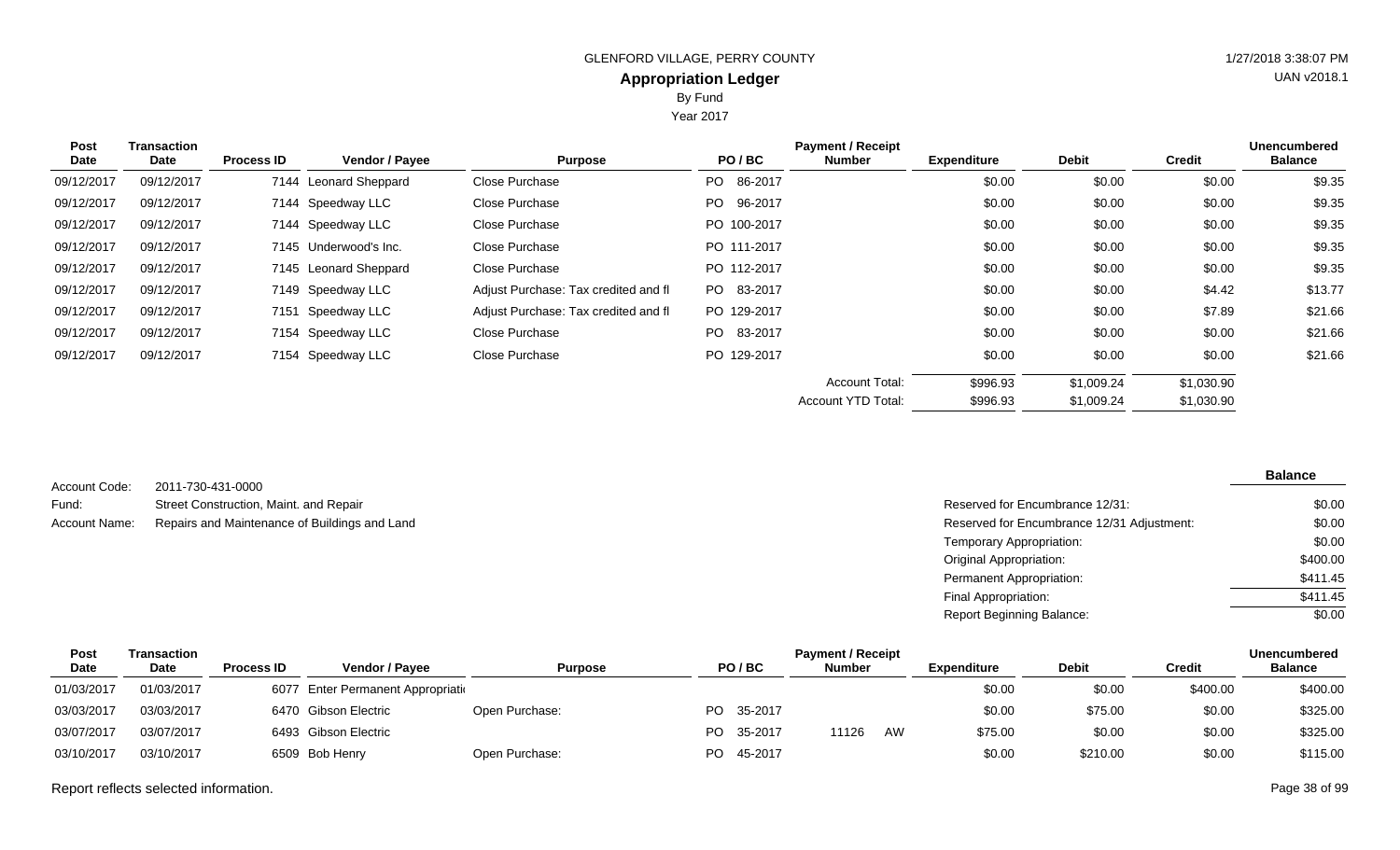Year 2017

| Post<br>Date | <b>Transaction</b><br>Date | <b>Process ID</b> | <b>Vendor / Payee</b>                          | <b>Purpose</b> | PO/BC          | <b>Payment / Receipt</b><br><b>Number</b> |    | <b>Expenditure</b> | <b>Debit</b> | <b>Credit</b> | <b>Unencumbered</b><br><b>Balance</b> |
|--------------|----------------------------|-------------------|------------------------------------------------|----------------|----------------|-------------------------------------------|----|--------------------|--------------|---------------|---------------------------------------|
| 04/04/2017   | 04/04/2017                 |                   | 6581 Bob Henry                                 |                | 45-2017<br>PO. | 11147                                     | AW | \$210.00           | \$0.00       | \$0.00        | \$115.00                              |
| 08/30/2017   | 08/01/2017                 |                   | 7003 Gibson Electric                           | Close Purchase | PO 35-2017     |                                           |    | \$0.00             | \$0.00       | \$0.00        | \$115.00                              |
| 08/30/2017   | 08/01/2017                 |                   | 7003 Bob Henry                                 | Close Purchase | 45-2017<br>PO. |                                           |    | \$0.00             | \$0.00       | \$0.00        | \$115.00                              |
| 11/16/2017   | 11/17/2017                 |                   | 7385 Wilkins Heating & Cooling                 | Open Purchase: | PO 231-2017    |                                           |    | \$0.00             | \$126.45     | \$0.00        | $-$ \$11.45                           |
| 11/17/2017   | 11/17/2017                 |                   | 7382 Permanent Reallocation Incre              |                |                |                                           |    | \$0.00             | \$0.00       | \$80.00       | \$68.55                               |
| 12/05/2017   | 12/05/2017                 |                   | 7459 Wilkins Heating & Cooling                 |                | PO 231-2017    | 1062                                      | AW | \$126.45           | \$0.00       | \$0.00        | \$68.55                               |
| 12/05/2017   | 12/31/2017                 |                   | 7550 Permanent Reallocation Dec Council Motion |                |                |                                           |    | \$0.00             | \$68.55      | \$0.00        | \$0.00                                |
| 12/22/2017   | 12/22/2017                 |                   | 7510 Wilkins Heating & Cooling                 | Close Purchase | PO 231-2017    |                                           |    | \$0.00             | \$0.00       | \$0.00        | \$0.00                                |
|              |                            |                   |                                                |                |                | <b>Account Total:</b>                     |    | \$411.45           | \$480.00     | \$480.00      |                                       |
|              |                            |                   |                                                |                |                | Account YTD Total:                        |    | \$411.45           | \$480.00     | \$480.00      |                                       |

| Account Code: | 2011-745-342-0000                      |
|---------------|----------------------------------------|
| Fund:         | Street Construction, Maint. and Repair |
| Account Name: | <b>Auditing Services</b>               |

Reserved for Encumbrance 12/31: Reserved for Encumbrance 12/31 Adjustment: Temporary Appropriation: Original Appropriation: Permanent Appropriation: Final Appropriation: Report Beginning Balance: \$0.00 \$0.00 \$0.00 \$600.00 \$520.00 \$520.00  $\sqrt{$0.00}$ 

| Post       | Transaction |                   |                                                   |                | <b>Payment / Receipt</b> |               |    |             |              |          | <b>Unencumbered</b> |
|------------|-------------|-------------------|---------------------------------------------------|----------------|--------------------------|---------------|----|-------------|--------------|----------|---------------------|
| Date       | <b>Date</b> | <b>Process ID</b> | <b>Vendor / Pavee</b>                             | <b>Purpose</b> | PO/BC                    | <b>Number</b> |    | Expenditure | <b>Debit</b> | Credit   | <b>Balance</b>      |
| 01/03/2017 | 01/03/2017  |                   | 6077 Enter Permanent Appropriation                |                |                          |               |    | \$0.00      | \$0.00       | \$600.00 | \$600.00            |
| 07/25/2017 | 07/25/2017  |                   | 6991 Charles Harris & Associates   Open Purchase: |                | PO 148-2017              |               |    | \$0.00      | \$520.00     | \$0.00   | \$80.00             |
| 08/01/2017 | 08/01/2017  |                   | 7024 Charles Harris & Associates                  |                | PO 148-2017              | 11256         | AW | \$520.00    | \$0.00       | \$0.00   | \$80.00             |
| 09/12/2017 | 09/12/2017  |                   | 7143 Charles Harris & Associates   Close Purchase |                | PO 148-2017              |               |    | \$0.00      | \$0.00       | \$0.00   | \$80.00             |
| 11/17/2017 | 11/17/2017  |                   | 7382 Permanent Reallocation Dec                   |                |                          |               |    | \$0.00      | \$80.00      | \$0.00   | \$0.00              |

Report reflects selected information. Page 39 of 99

UAN v2018.1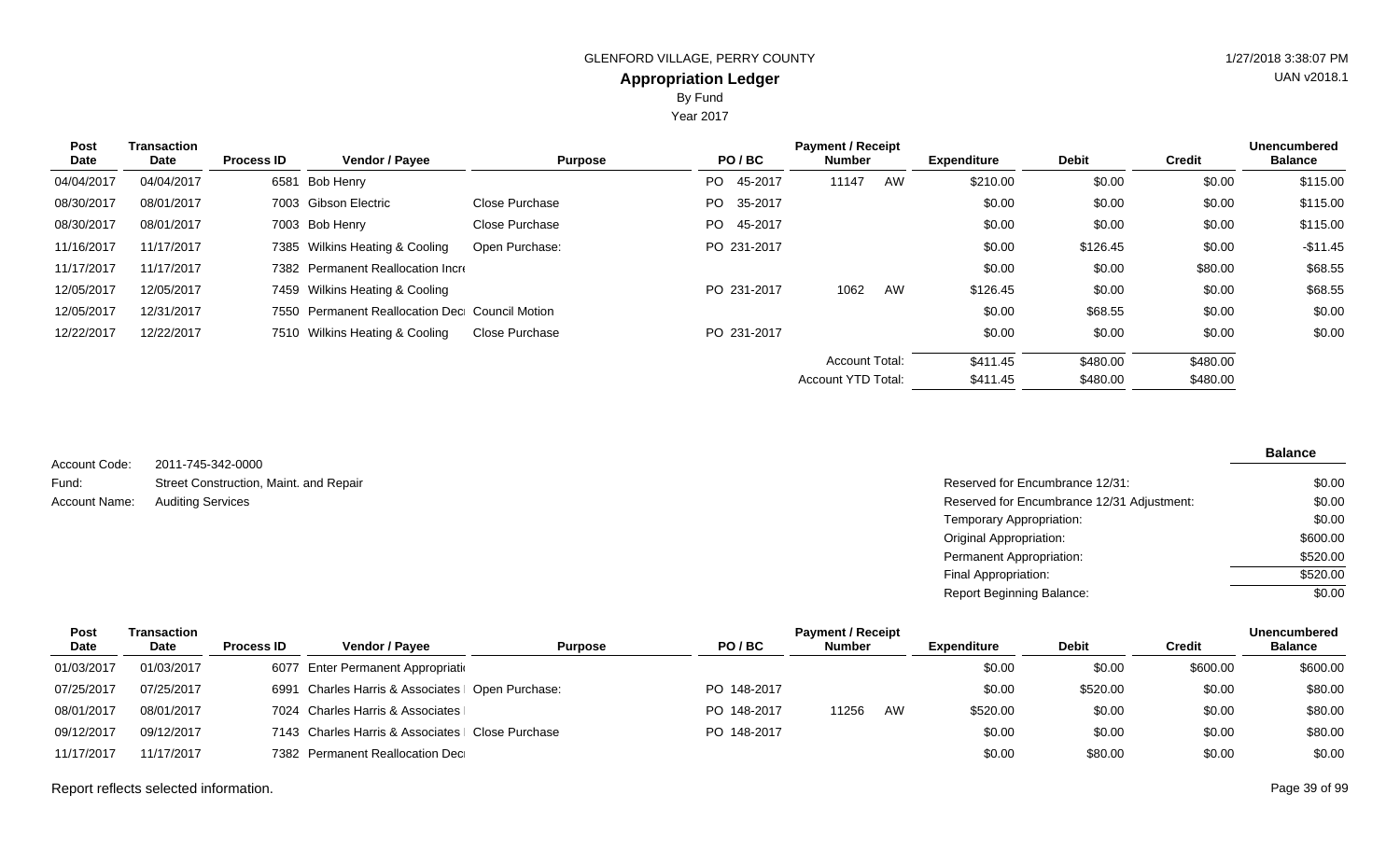# GLENFORD VILLAGE, PERRY COUNTY **1/27/2018** 3:38:07 PM

UAN v2018.1

## **Appropriation Ledger**

By Fund

Year 2017

| Post<br>Date | Transaction<br>Date | <b>Process ID</b> | <b>Vendor / Payee</b> | <b>Purpose</b>                                                               | PO/BC | <b>Payment / Receipt</b><br><b>Number</b> | <b>Expenditure</b> | <b>Debit</b> | Credit      | <b>Unencumbered</b><br><b>Balance</b> |
|--------------|---------------------|-------------------|-----------------------|------------------------------------------------------------------------------|-------|-------------------------------------------|--------------------|--------------|-------------|---------------------------------------|
|              |                     |                   |                       |                                                                              |       | <b>Account Total:</b>                     | \$520.00           | \$600.00     | \$600.00    |                                       |
|              |                     |                   |                       |                                                                              |       | Account YTD Total:                        | \$520.00           | \$600.00     | \$600.00    |                                       |
|              |                     |                   |                       | Street Construction, Maint. and Repair Fund Total for Selected Accounts:     |       |                                           | \$8,112.18         | \$9,611.50   | \$11,011.05 |                                       |
|              |                     |                   |                       | Street Construction, Maint. and Repair Fund YTD Total for Selected Accounts: |       |                                           | \$8,112.18         | \$9,611.50   | \$11,011.05 |                                       |

| Account Code:        | 2021-620-300-0000           |                                            | <b>Balance</b> |
|----------------------|-----------------------------|--------------------------------------------|----------------|
| Fund:                | State Highway               | Reserved for Encumbrance 12/31:            | \$0.00         |
| <b>Account Name:</b> | <b>Contractual Services</b> | Reserved for Encumbrance 12/31 Adjustment: | \$0.00         |
|                      |                             | Temporary Appropriation:                   | \$0.00         |
|                      |                             | Original Appropriation:                    | \$200.00       |
|                      |                             | <b>Permanent Appropriation:</b>            | \$200.00       |
|                      |                             | Final Appropriation:                       | \$200.00       |
|                      |                             | <b>Report Beginning Balance:</b>           | \$0.00         |

| Post       | Transaction |                   |                                    |                | <b>Unencumbered</b> |                       |                    |              |               |                |
|------------|-------------|-------------------|------------------------------------|----------------|---------------------|-----------------------|--------------------|--------------|---------------|----------------|
| Date       | <b>Date</b> | <b>Process ID</b> | <b>Vendor / Payee</b>              | <b>Purpose</b> | PO/BC               | <b>Number</b>         | <b>Expenditure</b> | <b>Debit</b> | <b>Credit</b> | <b>Balance</b> |
| 01/03/2017 | 01/03/2017  |                   | 6078 Enter Permanent Appropriation |                |                     |                       | \$0.00             | \$0.00       | \$200.00      | \$200.00       |
|            |             |                   |                                    |                |                     | <b>Account Total:</b> | \$0.00             | \$0.00       | \$200.00      |                |
|            |             |                   |                                    |                |                     | Account YTD Total:    | \$0.00             | \$0.00       | \$200.00      |                |

|               |                        |                                            | <b>Balance</b> |
|---------------|------------------------|--------------------------------------------|----------------|
| Account Code: | 2021-620-400-0000      |                                            |                |
| Fund:         | State Highway          | Reserved for Encumbrance 12/31:            | \$0.00         |
| Account Name: | Supplies and Materials | Reserved for Encumbrance 12/31 Adjustment: | \$0.00         |
|               |                        | Temporary Appropriation:                   | \$0.00         |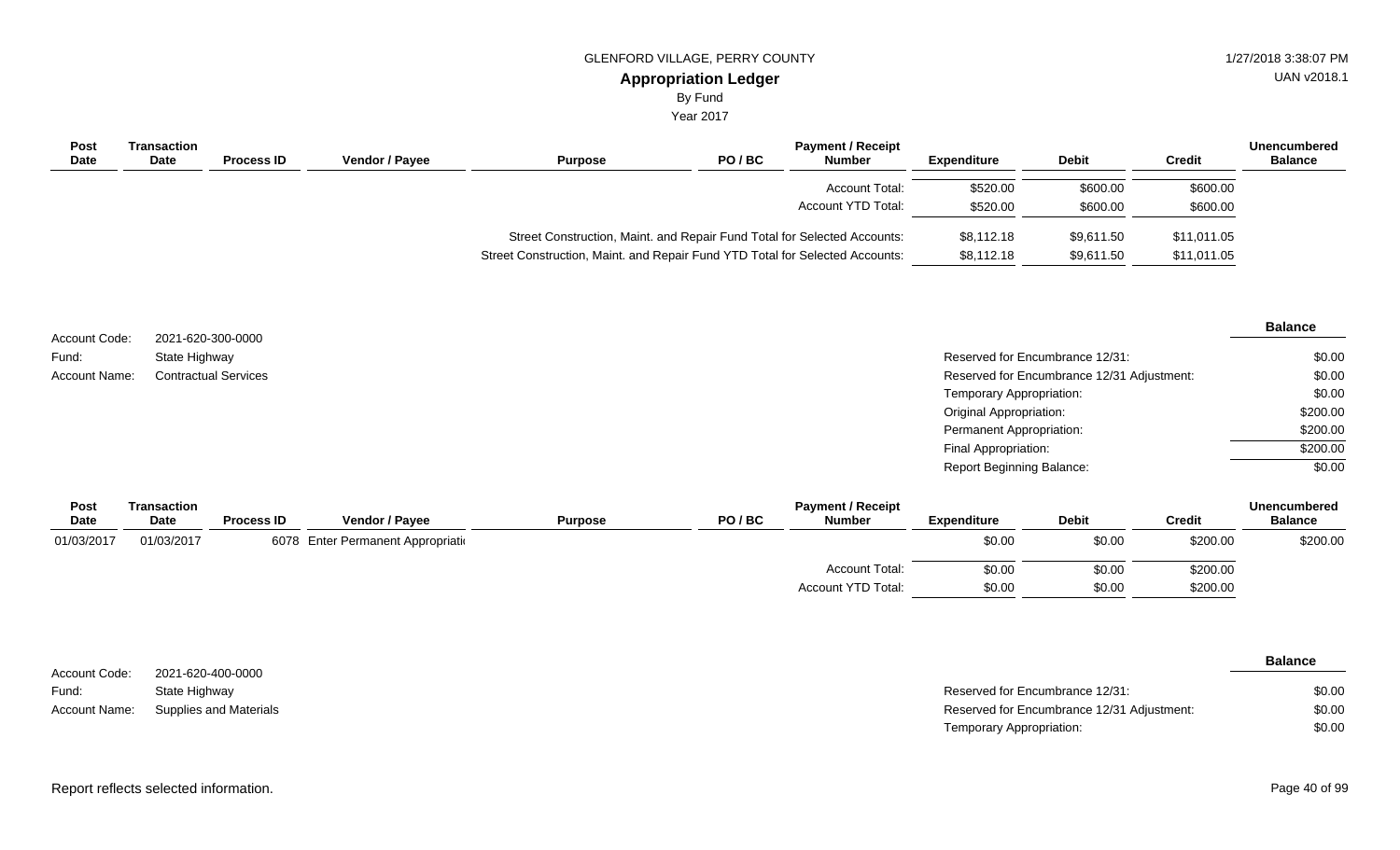Year 2017

\$90.00 \$80.00 \$80.00

| Post<br>Date |                            |                   | <b>Vendor / Payee</b>                          |                |       |                                           | Report Beginning Balance: |              |               | \$0.00                                |  |
|--------------|----------------------------|-------------------|------------------------------------------------|----------------|-------|-------------------------------------------|---------------------------|--------------|---------------|---------------------------------------|--|
|              | Transaction<br><b>Date</b> | <b>Process ID</b> |                                                | <b>Purpose</b> | PO/BC | <b>Payment / Receipt</b><br><b>Number</b> | <b>Expenditure</b>        | <b>Debit</b> | <b>Credit</b> | <b>Unencumbered</b><br><b>Balance</b> |  |
| 01/03/2017   | 01/03/2017                 |                   | 6078 Enter Permanent Appropriation             |                |       |                                           | \$0.00                    | \$0.00       | \$90.00       | \$90.00                               |  |
| 12/05/2017   | 12/31/2017                 |                   | 7549 Permanent Reallocation Dec Council Motion |                |       |                                           | \$0.00                    | \$10.00      | \$0.00        | \$80.00                               |  |
|              |                            |                   |                                                |                |       | Account Total:                            | \$0.00                    | \$10.00      | \$90.00       |                                       |  |
|              |                            |                   |                                                |                |       | Account YTD Total:                        | \$0.00                    | \$10.00      | \$90.00       |                                       |  |

2021-650-311-0000 State Highway Account Code: Fund: Account Name:

### **Balance**

| State Highway | Reserved for Encumbrance 12/31:            | \$23.65  |
|---------------|--------------------------------------------|----------|
| Electricity   | Reserved for Encumbrance 12/31 Adjustment: | \$0.00   |
|               | Temporary Appropriation:                   | \$0.00   |
|               | <b>Original Appropriation:</b>             | \$280.00 |
|               | Permanent Appropriation:                   | \$290.00 |
|               | Final Appropriation:                       | \$290.00 |
|               | <b>Report Beginning Balance:</b>           | \$0.00   |

Original Appropriation: Permanent Appropriation: Final Appropriation:

| Post       | Transaction |                   |                                    | <b>Payment / Receipt</b>  |                |               |    |                    |              |          | <b>Unencumbered</b> |
|------------|-------------|-------------------|------------------------------------|---------------------------|----------------|---------------|----|--------------------|--------------|----------|---------------------|
| Date       | <b>Date</b> | <b>Process ID</b> | Vendor / Payee                     | <b>Purpose</b>            | PO/BC          | <b>Number</b> |    | <b>Expenditure</b> | <b>Debit</b> | Credit   | <b>Balance</b>      |
| 01/01/2017 | 01/27/2017  | 6366              | <b>American Electric Power</b>     | Carry Over Purchase Order | PO 254-2016    |               |    | \$0.00             | \$23.65      | \$23.65  | \$0.00              |
| 01/03/2017 | 01/03/2017  |                   | 6078 Enter Permanent Appropriation |                           |                |               |    | \$0.00             | \$0.00       | \$280.00 | \$280.00            |
| 01/03/2017 | 01/03/2017  |                   | 6117 American Electric Power       |                           | PO 254-2016    | 11083         | AW | \$23.65            | \$0.00       | \$0.00   | \$280.00            |
| 01/28/2017 | 02/07/2017  |                   | 6391 American Electric Power       | Open Purchase:            | 16-2017<br>PO. |               |    | \$0.00             | \$23.72      | \$0.00   | \$256.28            |
| 02/07/2017 | 02/07/2017  |                   | 6408 American Electric Power       |                           | 16-2017<br>PO. | 11102         | AW | \$23.72            | \$0.00       | \$0.00   | \$256.28            |
| 02/24/2017 | 02/24/2017  |                   | 6438 American Electric Power       | Close Prior Year Purchase | PO 254-2016    |               |    | \$0.00             | \$0.00       | \$0.00   | \$256.28            |
| 02/24/2017 | 02/24/2017  | 6438              | American Electric Power            | Close Purchase            | PO.<br>16-2017 |               |    | \$0.00             | \$0.00       | \$0.00   | \$256.28            |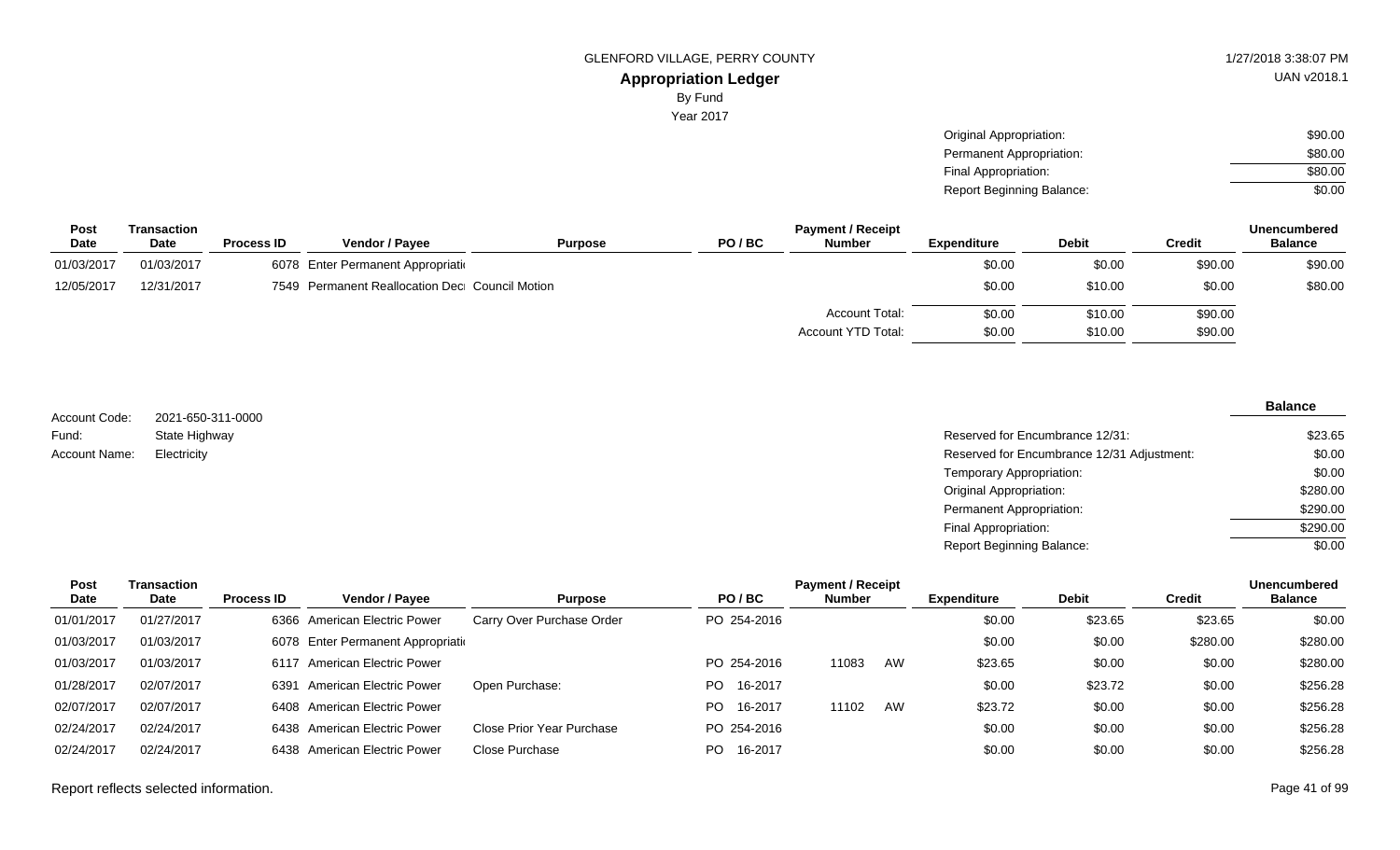Year 2017

| Post<br>Date | Transaction<br>Date                   | <b>Process ID</b> | Vendor / Payee                  | <b>Purpose</b>                 | PO/BC       | <b>Payment / Receipt</b><br><b>Number</b> |    | <b>Expenditure</b> | <b>Debit</b> | <b>Credit</b> | <b>Unencumbered</b><br><b>Balance</b> |
|--------------|---------------------------------------|-------------------|---------------------------------|--------------------------------|-------------|-------------------------------------------|----|--------------------|--------------|---------------|---------------------------------------|
| 02/27/2017   | 03/03/2017                            |                   | 6470 American Electric Power    | Open Purchase:                 | PO 31-2017  |                                           |    | \$0.00             | \$27.85      | \$0.00        | \$228.43                              |
| 03/07/2017   | 03/07/2017                            |                   | 6493 American Electric Power    |                                | PO 31-2017  | 11122                                     | AW | \$27.85            | \$0.00       | \$0.00        | \$228.43                              |
| 03/29/2017   | 04/04/2017                            |                   | 6563 American Electric Power    | Open Purchase:                 | PO 59-2017  |                                           |    | \$0.00             | \$27.64      | \$0.00        | \$200.79                              |
| 04/04/2017   | 04/04/2017                            | 6581              | American Electric Power         |                                | PO 59-2017  | 11139                                     | AW | \$27.64            | \$0.00       | \$0.00        | \$200.79                              |
| 04/27/2017   | 05/02/2017                            | 6663              | American Electric Power         | Open Purchase:                 | PO 85-2017  |                                           |    | \$0.00             | \$27.96      | \$0.00        | \$172.83                              |
| 05/02/2017   | 05/02/2017                            |                   | 6679 American Electric Power    |                                | PO 85-2017  | 11172                                     | AW | \$27.96            | \$0.00       | \$0.00        | \$172.83                              |
| 05/02/2017   | 05/02/2017                            |                   | 6680 American Electric Power    |                                | PO 85-2017  | 11172                                     | AW | $-$27.96$          | \$0.00       | \$0.00        | \$172.83                              |
| 05/12/2017   | 05/12/2017                            |                   | 6734 American Electric Power    |                                | PO 85-2017  | 11190                                     | AW | \$27.96            | \$0.00       | \$0.00        | \$172.83                              |
| 05/25/2017   | 05/30/2017                            |                   | 6767 American Electric Power    | Open Purchase:                 | PO 101-2017 |                                           |    | \$0.00             | \$24.47      | \$0.00        | \$148.36                              |
| 06/06/2017   | 06/06/2017                            |                   | 6805 American Electric Power    |                                | PO 101-2017 | 11201                                     | AW | \$24.47            | \$0.00       | \$0.00        | \$148.36                              |
| 06/27/2017   | 06/27/2017                            |                   | 6874 American Electric Power    | Open Purchase:                 | PO 128-2017 |                                           |    | \$0.00             | \$19.09      | \$0.00        | \$129.27                              |
| 07/11/2017   | 07/11/2017                            |                   | 6949 American Electric Power    |                                | PO 128-2017 | 11226                                     | AW | \$19.09            | \$0.00       | \$0.00        | \$129.27                              |
| 07/28/2017   | 08/01/2017                            |                   | 7011 American Electric Power    | Open Purchase:                 | PO 149-2017 |                                           |    | \$0.00             | \$22.08      | \$0.00        | \$107.19                              |
| 08/01/2017   | 08/01/2017                            |                   | 7002 American Electric Power    | <b>Close Purchase</b>          | PO 128-2017 |                                           |    | \$0.00             | \$0.00       | \$0.00        | \$107.19                              |
| 08/01/2017   | 08/01/2017                            |                   | 7024 American Electric Power    |                                | PO 149-2017 | 11251                                     | AW | \$22.08            | \$0.00       | \$0.00        | \$107.19                              |
| 08/25/2017   | 09/05/2017                            |                   | 7116 American Electric Power    | Open Purchase:                 | PO 168-2017 |                                           |    | \$0.00             | \$22.20      | \$0.00        | \$84.99                               |
| 08/30/2017   | 08/01/2017                            |                   | 7003 American Electric Power    | Close Purchase                 | PO 31-2017  |                                           |    | \$0.00             | \$0.00       | \$0.00        | \$84.99                               |
| 08/30/2017   | 08/01/2017                            |                   | 7003 American Electric Power    | Close Purchase                 | PO 59-2017  |                                           |    | \$0.00             | \$0.00       | \$0.00        | \$84.99                               |
| 09/05/2017   | 09/05/2017                            |                   | 7132 American Electric Power    |                                | PO 168-2017 | 11272                                     | AW | \$22.20            | \$0.00       | \$0.00        | \$84.99                               |
| 09/12/2017   | 09/12/2017                            |                   | 7143 American Electric Power    | Close Purchase                 | PO 149-2017 |                                           |    | \$0.00             | \$0.00       | \$0.00        | \$84.99                               |
| 09/12/2017   | 09/12/2017                            |                   | 7143 American Electric Power    | Close Purchase                 | PO 168-2017 |                                           |    | \$0.00             | \$0.00       | \$0.00        | \$84.99                               |
| 09/12/2017   | 09/12/2017                            |                   | 7144 American Electric Power    | Close Purchase                 | PO 85-2017  |                                           |    | \$0.00             | \$0.00       | \$0.00        | \$84.99                               |
| 09/12/2017   | 09/12/2017                            |                   | 7144 American Electric Power    | Close Purchase                 | PO 101-2017 |                                           |    | \$0.00             | \$0.00       | \$0.00        | \$84.99                               |
| 09/25/2017   | 09/26/2017                            |                   | 7219 American Business Supply   | Open Purchase:                 | PO 196-2017 |                                           |    | \$0.00             | \$23.46      | \$0.00        | \$61.53                               |
| 10/03/2017   | 10/03/2017                            | 7241              | <b>American Business Supply</b> | Adjust Purchase: Should be AEP | PO 196-2017 |                                           |    | \$0.00             | \$0.00       | \$23.46       | \$84.99                               |
| 10/03/2017   | 10/03/2017                            |                   | 7243 American Electric Power    | Open Purchase:                 | PO 206-2017 |                                           |    | \$0.00             | \$23.46      | \$0.00        | \$61.53                               |
| 10/03/2017   | 10/03/2017                            |                   | 7256 American Electric Power    |                                | PO 206-2017 | 1002                                      | AW | \$23.46            | \$0.00       | \$0.00        | \$61.53                               |
| 10/27/2017   | 10/28/2017                            |                   | 7312 American Electric Power    | Open Purchase:                 | PO 215-2017 |                                           |    | \$0.00             | \$23.00      | \$0.00        | \$38.53                               |
|              | Report reflects selected information. |                   |                                 |                                |             |                                           |    |                    |              |               | Page 42 of 99                         |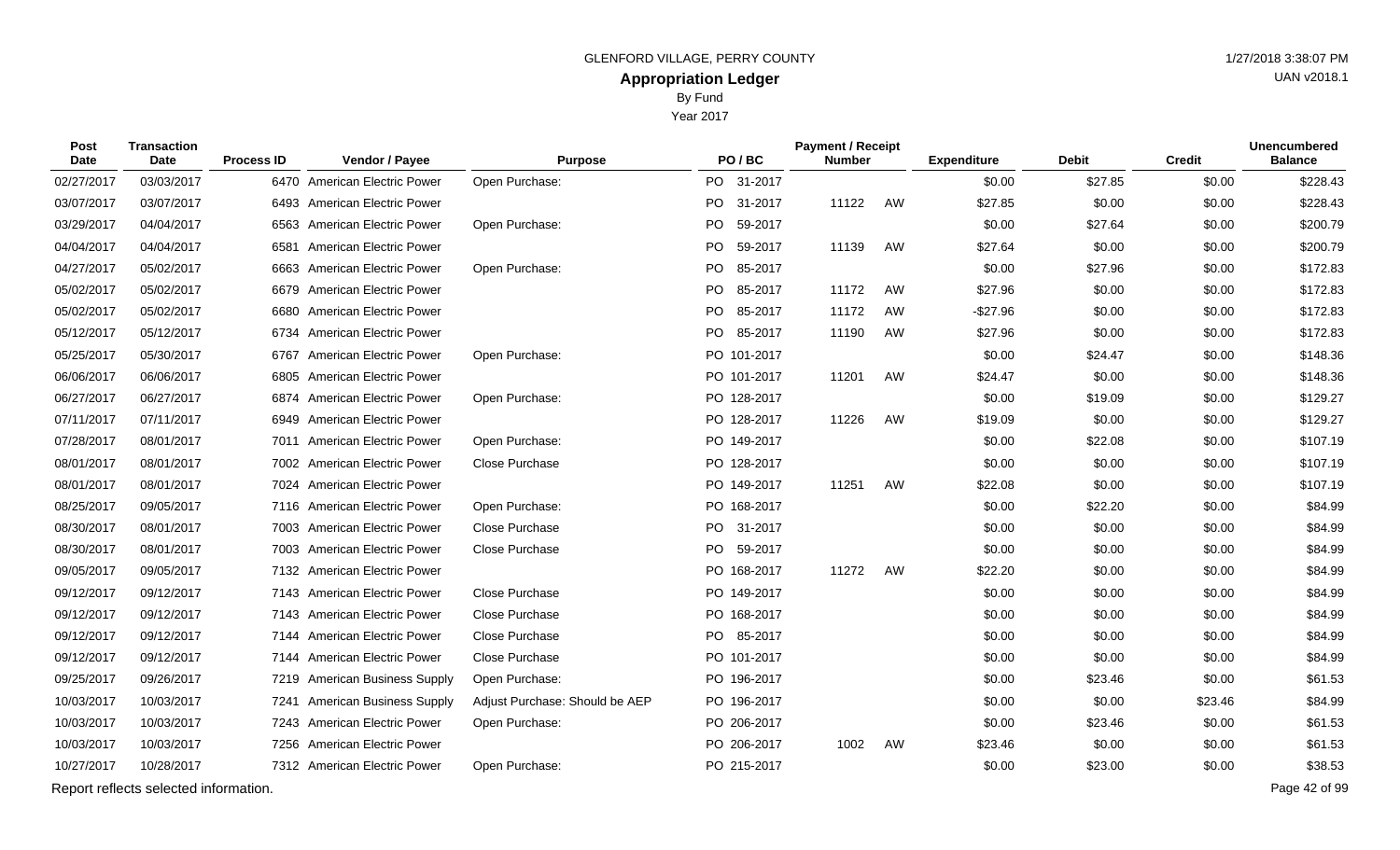Year 2017

| <b>Post</b><br>Date | <b>Transaction</b><br>Date | <b>Process ID</b> | Vendor / Payee                                   | <b>Purpose</b> | PO/BC                                               | <b>Payment / Receipt</b><br><b>Number</b> |    | <b>Expenditure</b> | <b>Debit</b> | <b>Credit</b> | <b>Unencumbered</b><br><b>Balance</b> |
|---------------------|----------------------------|-------------------|--------------------------------------------------|----------------|-----------------------------------------------------|-------------------------------------------|----|--------------------|--------------|---------------|---------------------------------------|
| 11/07/2017          | 11/07/2017                 |                   | 7365 American Electric Power                     |                | PO 215-2017                                         | 1031                                      | AW | \$23.00            | \$0.00       | \$0.00        | \$38.53                               |
| 11/24/2017          | 12/01/2017                 |                   | 7424 American Electric Power                     | Open Purchase: | PO 234-2017                                         |                                           |    | \$0.00             | \$22.36      | \$0.00        | \$16.17                               |
| 12/05/2017          | 12/05/2017                 |                   | 7459 American Electric Power                     |                | PO 234-2017                                         | 1048                                      | AW | \$22.36            | \$0.00       | \$0.00        | \$16.17                               |
| 12/05/2017          | 12/31/2017                 |                   | 7549 Permanent Reallocation Incre Council Motion |                |                                                     |                                           |    | \$0.00             | \$0.00       | \$10.00       | \$26.17                               |
| 12/22/2017          | 12/22/2017                 |                   | 7510 American Business Supply                    | Close Purchase | PO 196-2017                                         |                                           |    | \$0.00             | \$0.00       | \$0.00        | \$26.17                               |
| 12/22/2017          | 12/22/2017                 |                   | 7510 American Electric Power                     | Close Purchase | PO 206-2017                                         |                                           |    | \$0.00             | \$0.00       | \$0.00        | \$26.17                               |
| 12/22/2017          | 12/22/2017                 |                   | 7510 American Electric Power                     | Close Purchase | PO 215-2017                                         |                                           |    | \$0.00             | \$0.00       | \$0.00        | \$26.17                               |
| 12/22/2017          | 12/22/2017                 |                   | 7510 American Electric Power                     | Close Purchase | PO 234-2017                                         |                                           |    | \$0.00             | \$0.00       | \$0.00        | \$26.17                               |
| 12/31/2017          | 12/31/2017                 | 7553              | American Electric Power                          | Open Purchase: | PO 259-2017                                         |                                           |    | \$0.00             | \$24.13      | \$0.00        | \$2.04                                |
|                     |                            |                   |                                                  |                |                                                     | <b>Account Total:</b>                     |    | \$287.48           | \$335.07     | \$337.11      |                                       |
|                     |                            |                   |                                                  |                |                                                     | Account YTD Total:                        |    | \$287.48           | \$335.07     | \$337.11      |                                       |
|                     |                            |                   |                                                  |                | State Highway Fund Total for Selected Accounts:     |                                           |    | \$287.48           | \$345.07     | \$627.11      |                                       |
|                     |                            |                   |                                                  |                | State Highway Fund YTD Total for Selected Accounts: |                                           |    | \$287.48           | \$345.07     | \$627.11      |                                       |

|               |                             |                                            | <b>Balance</b> |
|---------------|-----------------------------|--------------------------------------------|----------------|
| Account Code: | 2041-730-300-0000           |                                            |                |
| Fund:         | Parks and Recreation        | Reserved for Encumbrance 12/31:            | \$0.00         |
| Account Name: | <b>Contractual Services</b> | Reserved for Encumbrance 12/31 Adjustment: | \$0.00         |
|               |                             | Temporary Appropriation:                   | \$0.00         |
|               |                             | <b>Original Appropriation:</b>             | \$740.00       |
|               |                             | <b>Permanent Appropriation:</b>            | \$740.00       |
|               |                             | Final Appropriation:                       | \$740.00       |
|               |                             | <b>Report Beginning Balance:</b>           | \$0.00         |
|               |                             |                                            |                |

| Post        | Transaction |                   | <b>Payment / Receipt</b>           |                |             |               |             |              |               |                |
|-------------|-------------|-------------------|------------------------------------|----------------|-------------|---------------|-------------|--------------|---------------|----------------|
| <b>Date</b> | <b>Date</b> | <b>Process ID</b> | <b>Vendor / Pavee</b>              | <b>Purpose</b> | PO/BC       | <b>Number</b> | Expenditure | <b>Debit</b> | <b>Credit</b> | <b>Balance</b> |
| 01/03/2017  | 01/03/2017  |                   | 6079 Enter Permanent Appropriation |                |             |               | \$0.00      | \$0.00       | \$740.00      | \$740.00       |
| 09/04/2017  | 09/05/2017  |                   | 7116 Slone's Tree Service          | Open Purchase: | PO 173-2017 |               | \$0.00      | \$740.00     | \$0.00        | \$0.00         |

Report reflects selected information. Page 43 of 99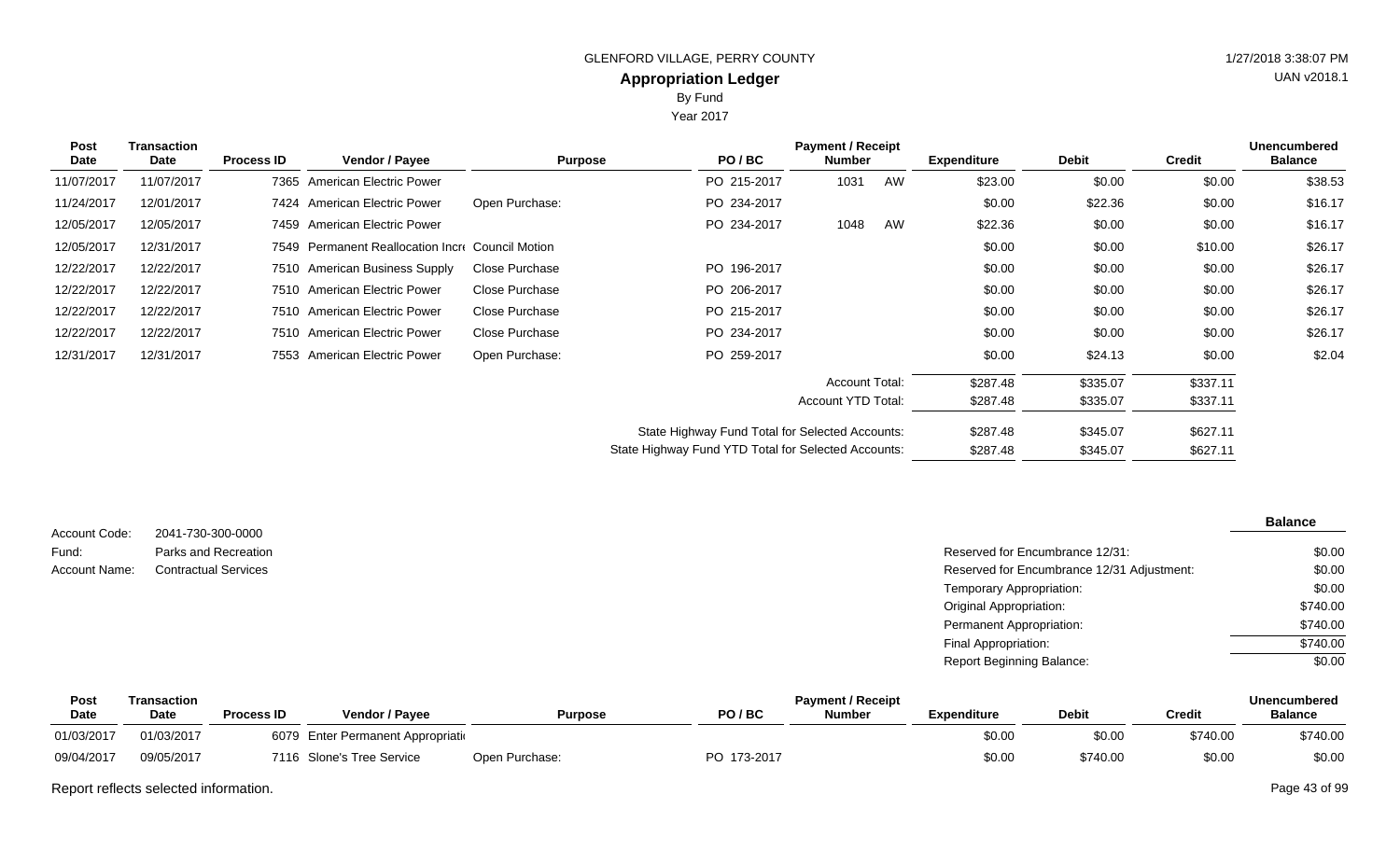Year 2017

| <b>Post</b> | Transaction |                   |                           |                |             | <b>Payment / Receipt</b> |    |                    |              |          | <b>Unencumbered</b> |
|-------------|-------------|-------------------|---------------------------|----------------|-------------|--------------------------|----|--------------------|--------------|----------|---------------------|
| <b>Date</b> | <b>Date</b> | <b>Process ID</b> | <b>Vendor / Payee</b>     | <b>Purpose</b> | PO/BC       | <b>Number</b>            |    | <b>Expenditure</b> | <b>Debit</b> | Credit   | <b>Balance</b>      |
| 09/05/2017  | 09/05/2017  |                   | 7132 Slone's Tree Service |                | PO 173-2017 | 11282                    | AW | \$740.00           | \$0.00       | \$0.00   | \$0.00              |
| 09/12/2017  | 09/12/2017  |                   | 7143 Slone's Tree Service | Close Purchase | PO 173-2017 |                          |    | \$0.00             | \$0.00       | \$0.00   | \$0.00              |
|             |             |                   |                           |                |             | <b>Account Total:</b>    |    | \$740.00           | \$740.00     | \$740.00 |                     |
|             |             |                   |                           |                |             | Account YTD Total:       |    | \$740.00           | \$740.00     | \$740.00 |                     |
|             |             |                   |                           |                |             |                          |    |                    |              |          |                     |

| Account Code: | 2041-730-311-0000    |
|---------------|----------------------|
| Fund:         | Parks and Recreation |
| Account Name: | Electricity          |

Reserved for Encumbrance 12/31: Reserved for Encumbrance 12/31 Adjustment: Temporary Appropriation: Original Appropriation: Permanent Appropriation: Final Appropriation: Report Beginning Balance: \$26.46 \$0.00 \$0.00 \$560.00 \$560.00 \$560.00 \$0.00

| Post       | Transaction |                   |                                    | <b>Payment / Receipt</b>  |                |               |    |                    |              |          | <b>Unencumbered</b> |
|------------|-------------|-------------------|------------------------------------|---------------------------|----------------|---------------|----|--------------------|--------------|----------|---------------------|
| Date       | Date        | <b>Process ID</b> | Vendor / Payee                     | <b>Purpose</b>            | PO/BC          | <b>Number</b> |    | <b>Expenditure</b> | <b>Debit</b> | Credit   | <b>Balance</b>      |
| 01/01/2017 | 01/27/2017  |                   | 6366 American Electric Power       | Carry Over Purchase Order | PO 254-2016    |               |    | \$0.00             | \$26.46      | \$26.46  | \$0.00              |
| 01/03/2017 | 01/03/2017  |                   | 6079 Enter Permanent Appropriation |                           |                |               |    | \$0.00             | \$0.00       | \$560.00 | \$560.00            |
| 01/03/2017 | 01/03/2017  |                   | 6117 American Electric Power       |                           | PO 254-2016    | 11083         | AW | \$26.46            | \$0.00       | \$0.00   | \$560.00            |
| 01/28/2017 | 02/07/2017  |                   | 6391 American Electric Power       | Open Purchase:            | 16-2017<br>PO. |               |    | \$0.00             | \$23.46      | \$0.00   | \$536.54            |
| 02/07/2017 | 02/07/2017  |                   | 6408 American Electric Power       |                           | 16-2017<br>PO. | 11102         | AW | \$23.46            | \$0.00       | \$0.00   | \$536.54            |
| 02/24/2017 | 02/24/2017  |                   | 6438 American Electric Power       | Close Prior Year Purchase | PO 254-2016    |               |    | \$0.00             | \$0.00       | \$0.00   | \$536.54            |
| 02/24/2017 | 02/24/2017  |                   | 6438 American Electric Power       | Close Purchase            | 16-2017<br>PO. |               |    | \$0.00             | \$0.00       | \$0.00   | \$536.54            |
| 02/27/2017 | 03/03/2017  |                   | 6470 American Electric Power       | Open Purchase:            | PO 31-2017     |               |    | \$0.00             | \$27.60      | \$0.00   | \$508.94            |
| 03/07/2017 | 03/07/2017  |                   | 6493 American Electric Power       |                           | PO 31-2017     | 11122         | AW | \$27.60            | \$0.00       | \$0.00   | \$508.94            |
| 03/29/2017 | 04/04/2017  |                   | 6563 American Electric Power       | Open Purchase:            | PO 59-2017     |               |    | \$0.00             | \$27.47      | \$0.00   | \$481.47            |
| 04/04/2017 | 04/04/2017  | 6581              | American Electric Power            |                           | 59-2017<br>PO. | 11139         | AW | \$27.47            | \$0.00       | \$0.00   | \$481.47            |
|            |             |                   |                                    |                           |                |               |    |                    |              |          |                     |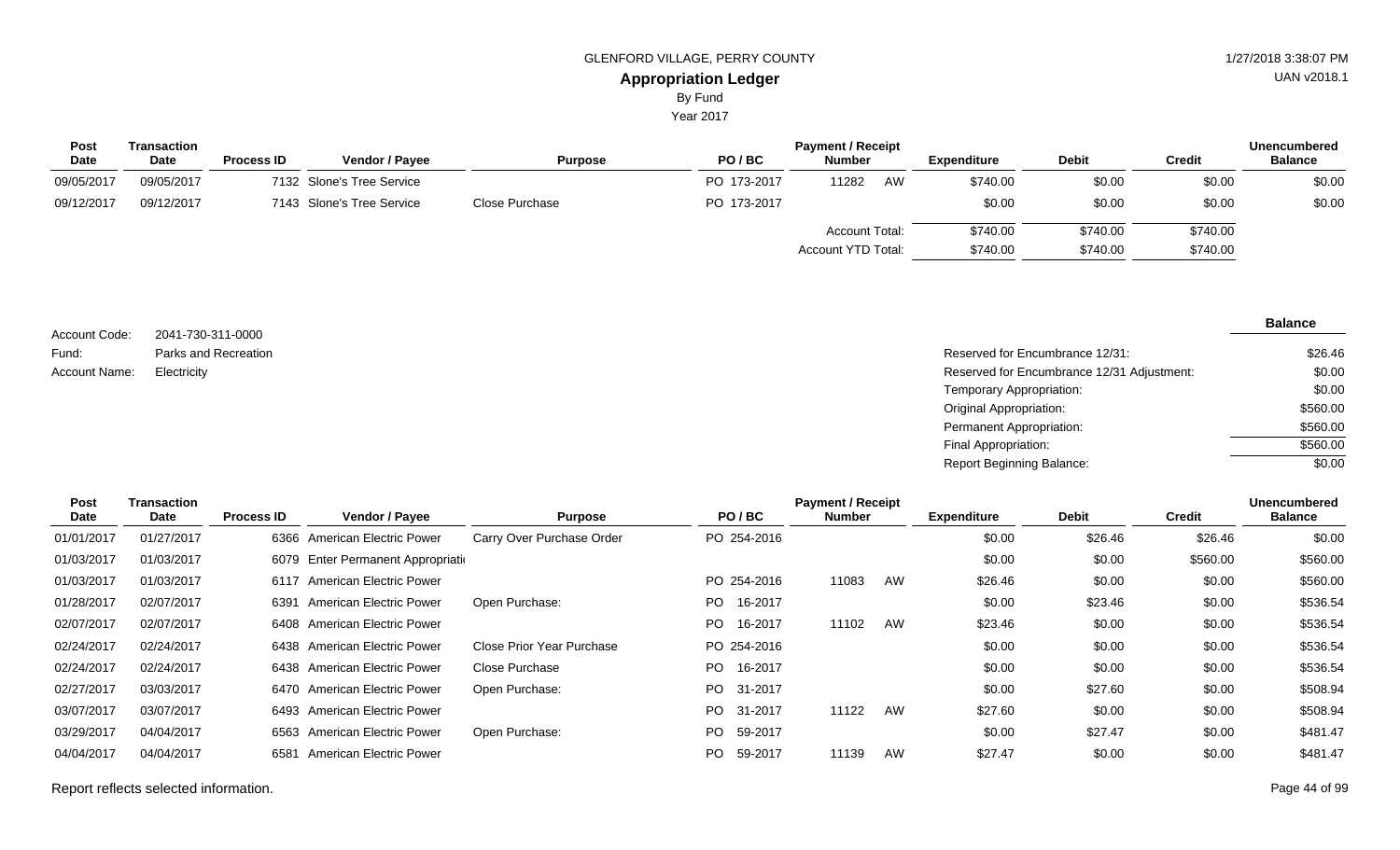Year 2017

| Post<br>Date | <b>Transaction</b><br><b>Date</b>     | <b>Process ID</b> | Vendor / Payee                | <b>Purpose</b>                 | PO/BC           | <b>Payment / Receipt</b><br><b>Number</b> |    | <b>Expenditure</b> | <b>Debit</b> | <b>Credit</b> | <b>Unencumbered</b><br><b>Balance</b> |
|--------------|---------------------------------------|-------------------|-------------------------------|--------------------------------|-----------------|-------------------------------------------|----|--------------------|--------------|---------------|---------------------------------------|
| 04/27/2017   | 05/02/2017                            |                   | 6663 American Electric Power  | Open Purchase:                 | PO 85-2017      |                                           |    | \$0.00             | \$37.41      | \$0.00        | \$444.06                              |
| 05/02/2017   | 05/02/2017                            |                   | 6679 American Electric Power  |                                | PO 85-2017      | 11172                                     | AW | \$37.41            | \$0.00       | \$0.00        | \$444.06                              |
| 05/02/2017   | 05/02/2017                            | 6680              | American Electric Power       |                                | PO  <br>85-2017 | 11172                                     | AW | $-$37.41$          | \$0.00       | \$0.00        | \$444.06                              |
| 05/12/2017   | 05/12/2017                            |                   | 6734 American Electric Power  |                                | PO 85-2017      | 11190                                     | AW | \$37.41            | \$0.00       | \$0.00        | \$444.06                              |
| 05/25/2017   | 05/30/2017                            | 6767              | American Electric Power       | Open Purchase:                 | PO 101-2017     |                                           |    | \$0.00             | \$35.03      | \$0.00        | \$409.03                              |
| 06/06/2017   | 06/06/2017                            |                   | 6805 American Electric Power  |                                | PO 101-2017     | 11201                                     | AW | \$35.03            | \$0.00       | \$0.00        | \$409.03                              |
| 06/27/2017   | 06/27/2017                            |                   | 6874 American Electric Power  | Open Purchase:                 | PO 128-2017     |                                           |    | \$0.00             | \$27.00      | \$0.00        | \$382.03                              |
| 07/11/2017   | 07/11/2017                            |                   | 6949 American Electric Power  |                                | PO 128-2017     | 11226                                     | AW | \$27.00            | \$0.00       | \$0.00        | \$382.03                              |
| 07/28/2017   | 08/01/2017                            |                   | 7011 American Electric Power  | Open Purchase:                 | PO 149-2017     |                                           |    | \$0.00             | \$40.62      | \$0.00        | \$341.41                              |
| 08/01/2017   | 08/01/2017                            |                   | 7002 American Electric Power  | Close Purchase                 | PO 128-2017     |                                           |    | \$0.00             | \$0.00       | \$0.00        | \$341.41                              |
| 08/01/2017   | 08/01/2017                            |                   | 7024 American Electric Power  |                                | PO 149-2017     | 11251                                     | AW | \$40.62            | \$0.00       | \$0.00        | \$341.41                              |
| 08/25/2017   | 09/05/2017                            |                   | 7116 American Electric Power  | Open Purchase:                 | PO 168-2017     |                                           |    | \$0.00             | \$38.06      | \$0.00        | \$303.35                              |
| 08/30/2017   | 08/01/2017                            |                   | 7003 American Electric Power  | Close Purchase                 | PO 31-2017      |                                           |    | \$0.00             | \$0.00       | \$0.00        | \$303.35                              |
| 08/30/2017   | 08/01/2017                            |                   | 7003 American Electric Power  | Close Purchase                 | PO 59-2017      |                                           |    | \$0.00             | \$0.00       | \$0.00        | \$303.35                              |
| 09/05/2017   | 09/05/2017                            |                   | 7132 American Electric Power  |                                | PO 168-2017     | 11272                                     | AW | \$38.06            | \$0.00       | \$0.00        | \$303.35                              |
| 09/12/2017   | 09/12/2017                            |                   | 7143 American Electric Power  | Close Purchase                 | PO 149-2017     |                                           |    | \$0.00             | \$0.00       | \$0.00        | \$303.35                              |
| 09/12/2017   | 09/12/2017                            |                   | 7143 American Electric Power  | Close Purchase                 | PO 168-2017     |                                           |    | \$0.00             | \$0.00       | \$0.00        | \$303.35                              |
| 09/12/2017   | 09/12/2017                            |                   | 7144 American Electric Power  | Close Purchase                 | PO 85-2017      |                                           |    | \$0.00             | \$0.00       | \$0.00        | \$303.35                              |
| 09/12/2017   | 09/12/2017                            |                   | 7144 American Electric Power  | Close Purchase                 | PO 101-2017     |                                           |    | \$0.00             | \$0.00       | \$0.00        | \$303.35                              |
| 09/25/2017   | 09/26/2017                            |                   | 7219 American Business Supply | Open Purchase:                 | PO 196-2017     |                                           |    | \$0.00             | \$41.03      | \$0.00        | \$262.32                              |
| 10/03/2017   | 10/03/2017                            |                   | 7241 American Business Supply | Adjust Purchase: Should be AEP | PO 196-2017     |                                           |    | \$0.00             | \$0.00       | \$41.03       | \$303.35                              |
| 10/03/2017   | 10/03/2017                            |                   | 7243 American Electric Power  | Open Purchase:                 | PO 206-2017     |                                           |    | \$0.00             | \$41.03      | \$0.00        | \$262.32                              |
| 10/03/2017   | 10/03/2017                            |                   | 7256 American Electric Power  |                                | PO 206-2017     | 1002                                      | AW | \$41.03            | \$0.00       | \$0.00        | \$262.32                              |
| 10/27/2017   | 10/28/2017                            |                   | 7312 American Electric Power  | Open Purchase:                 | PO 215-2017     |                                           |    | \$0.00             | \$39.52      | \$0.00        | \$222.80                              |
| 11/07/2017   | 11/07/2017                            |                   | 7365 American Electric Power  |                                | PO 215-2017     | 1031                                      | AW | \$39.52            | \$0.00       | \$0.00        | \$222.80                              |
| 11/24/2017   | 12/01/2017                            |                   | 7424 American Electric Power  | Open Purchase:                 | PO 234-2017     |                                           |    | \$0.00             | \$28.70      | \$0.00        | \$194.10                              |
| 12/05/2017   | 12/05/2017                            |                   | 7459 American Electric Power  |                                | PO 234-2017     | 1048                                      | AW | \$28.70            | \$0.00       | \$0.00        | \$194.10                              |
| 12/22/2017   | 12/22/2017                            |                   | 7510 American Business Supply | Close Purchase                 | PO 196-2017     |                                           |    | \$0.00             | \$0.00       | \$0.00        | \$194.10                              |
|              | Report reflects selected information. |                   |                               |                                |                 |                                           |    |                    |              |               | Page 45 of 99                         |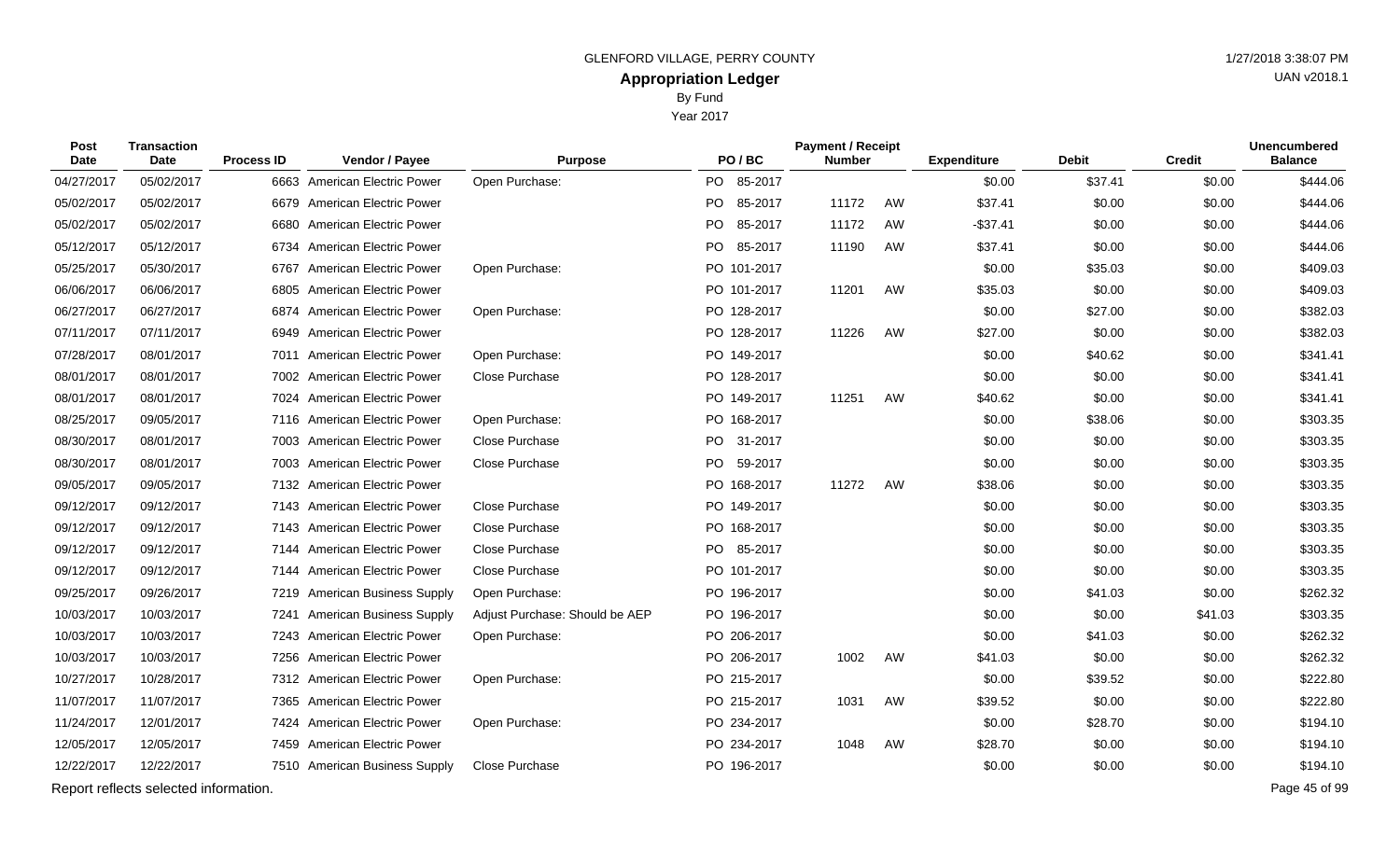Year 2017

| <b>Post</b> | <b>Transaction</b> |                   |                              |                |             | <b>Payment / Receipt</b> |                    |              |               | <b>Unencumbered</b> |
|-------------|--------------------|-------------------|------------------------------|----------------|-------------|--------------------------|--------------------|--------------|---------------|---------------------|
| Date        | Date               | <b>Process ID</b> | <b>Vendor / Payee</b>        | <b>Purpose</b> | PO/BC       | <b>Number</b>            | <b>Expenditure</b> | <b>Debit</b> | <b>Credit</b> | <b>Balance</b>      |
| 12/22/2017  | 12/22/2017         |                   | 7510 American Electric Power | Close Purchase | PO 206-2017 |                          | \$0.00             | \$0.00       | \$0.00        | \$194.10            |
| 12/22/2017  | 12/22/2017         |                   | 7510 American Electric Power | Close Purchase | PO 215-2017 |                          | \$0.00             | \$0.00       | \$0.00        | \$194.10            |
| 12/22/2017  | 12/22/2017         |                   | 7510 American Electric Power | Close Purchase | PO 234-2017 |                          | \$0.00             | \$0.00       | \$0.00        | \$194.10            |
| 12/31/2017  | 12/31/2017         |                   | 7553 American Electric Power | Open Purchase: | PO 259-2017 |                          | \$0.00             | \$29.18      | \$0.00        | \$164.92            |
|             |                    |                   |                              |                |             | <b>Account Total:</b>    | \$392.36           | \$462.57     | \$627.49      |                     |
|             |                    |                   |                              |                |             | Account YTD Total:       | \$392.36           | \$462.57     | \$627.49      |                     |

2041-730-400-0000 Parks and Recreation Supplies and Materials Account Code: Fund: Account Name:

| \$27.00  |
|----------|
| \$0.00   |
| \$0.00   |
| \$500.00 |
| \$500.00 |
| \$500.00 |
| \$0.00   |
|          |

| Post       | Transaction |                   |                                    |                           |                | <b>Payment / Receipt</b> |    |                    |              |               | Unencumbered   |
|------------|-------------|-------------------|------------------------------------|---------------------------|----------------|--------------------------|----|--------------------|--------------|---------------|----------------|
| Date       | Date        | <b>Process ID</b> | Vendor / Payee                     | <b>Purpose</b>            | PO/BC          | <b>Number</b>            |    | <b>Expenditure</b> | <b>Debit</b> | <b>Credit</b> | <b>Balance</b> |
| 01/01/2017 | 01/27/2017  |                   | 6366 Jeff Ours                     | Carry Over Purchase Order | PO 253-2016    |                          |    | \$0.00             | \$27.00      | \$27.00       | \$0.00         |
| 01/03/2017 | 01/03/2017  |                   | 6079 Enter Permanent Appropriation |                           |                |                          |    | \$0.00             | \$0.00       | \$500.00      | \$500.00       |
| 01/03/2017 | 01/03/2017  |                   | 6109 Jeff Ours                     |                           | PO 253-2016    | 11080                    | AW | \$27.00            | \$0.00       | \$0.00        | \$500.00       |
| 02/24/2017 | 02/24/2017  |                   | 6438 Jeff Ours                     | Close Prior Year Purchase | PO 253-2016    |                          |    | \$0.00             | \$0.00       | \$0.00        | \$500.00       |
| 04/08/2017 | 04/11/2017  |                   | 6622 Underwood's Inc.              | Open Purchase:            | 72-2017<br>PO. |                          |    | \$0.00             | \$18.02      | \$0.00        | \$481.98       |
| 04/18/2017 | 04/18/2017  |                   | 6640 Underwood's Inc.              |                           | 72-2017<br>PO. | 11170                    | AW | \$18.02            | \$0.00       | \$0.00        | \$481.98       |
| 05/30/2017 | 05/30/2017  |                   | 6769 Staples Credit Plan           | Open Purchase:            | PO 106-2017    |                          |    | \$0.00             | \$24.82      | \$0.00        | \$457.16       |
| 07/11/2017 | 07/11/2017  |                   | 6949 Staples Credit Plan           |                           | PO 106-2017    | 11235                    | AW | \$24.82            | \$0.00       | \$0.00        | \$457.16       |
| 07/18/2017 | 07/21/2017  |                   | 6978 Brian Butler                  | Open Purchase:            | PO 143-2017    |                          |    | \$0.00             | \$278.97     | \$0.00        | \$178.19       |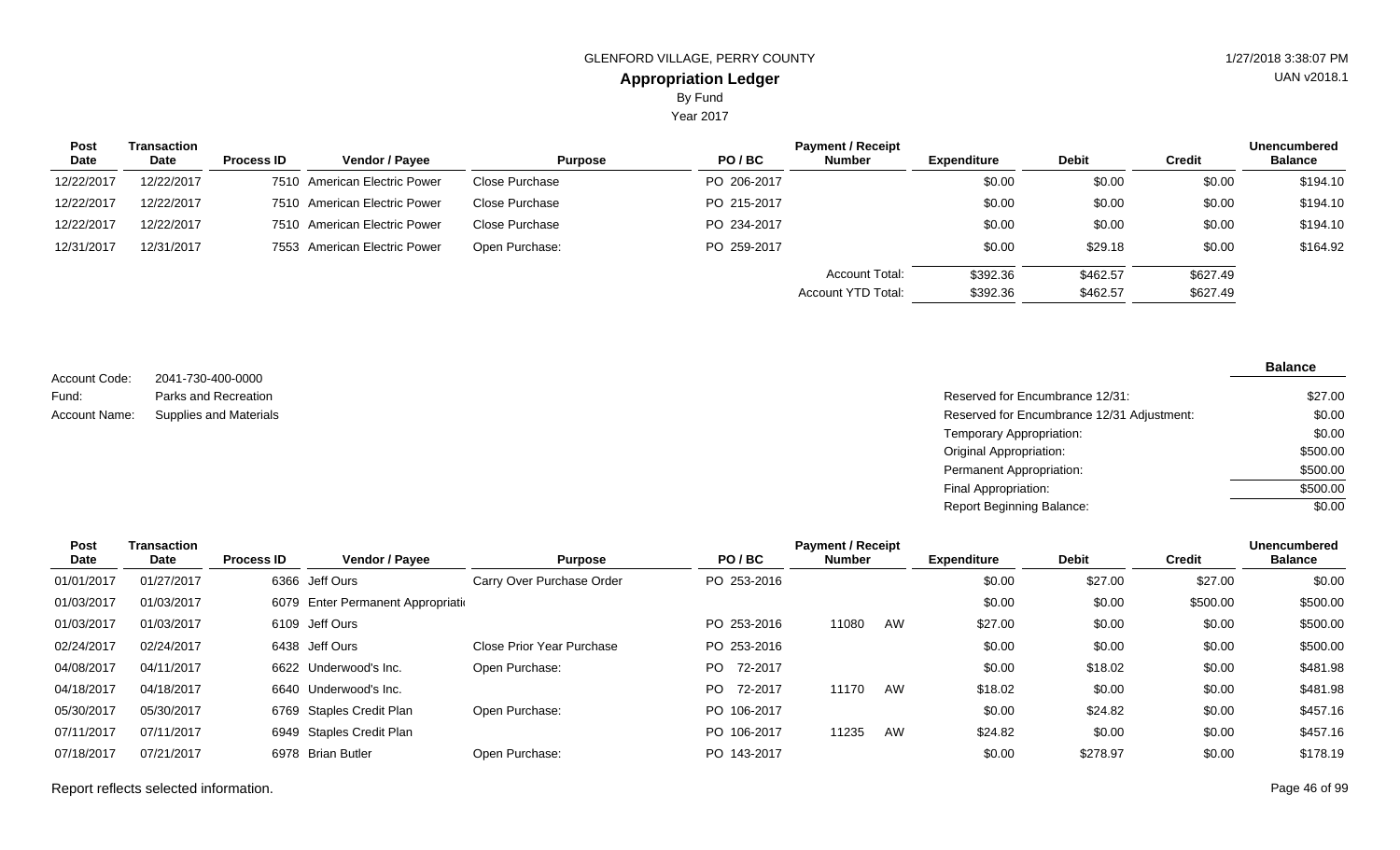## By Fund

Year 2017

| Transaction |                   |                |                                                                                                                                                                                                                                       | <b>Payment / Receipt</b> |        |    |                                             |              |               | <b>Unencumbered</b> |
|-------------|-------------------|----------------|---------------------------------------------------------------------------------------------------------------------------------------------------------------------------------------------------------------------------------------|--------------------------|--------|----|---------------------------------------------|--------------|---------------|---------------------|
| Date        | <b>Process ID</b> | Vendor / Payee | <b>Purpose</b>                                                                                                                                                                                                                        | PO/BC                    | Number |    | <b>Expenditure</b>                          | <b>Debit</b> | <b>Credit</b> | <b>Balance</b>      |
| 07/21/2017  |                   |                |                                                                                                                                                                                                                                       | PO 143-2017              | 11250  | AW | \$278.97                                    | \$0.00       | \$0.00        | \$178.19            |
| 08/01/2017  |                   |                | Close Purchase                                                                                                                                                                                                                        | PO 143-2017              |        |    | \$0.00                                      | \$0.00       | \$0.00        | \$178.19            |
| 08/01/2017  |                   |                | Open Purchase:                                                                                                                                                                                                                        | PO 155-2017              |        |    | \$0.00                                      | \$100.00     | \$0.00        | \$78.19             |
| 08/01/2017  |                   |                |                                                                                                                                                                                                                                       | PO 155-2017              | 11266  | AW | \$100.00                                    | \$0.00       | \$0.00        | \$78.19             |
| 08/01/2017  |                   |                | Close Purchase                                                                                                                                                                                                                        | PO 72-2017               |        |    | \$0.00                                      | \$0.00       | \$0.00        | \$78.19             |
| 09/05/2017  |                   |                | Open Purchase:                                                                                                                                                                                                                        | PO 174-2017              |        |    | \$0.00                                      | \$40.53      | \$0.00        | \$37.66             |
| 09/05/2017  |                   |                |                                                                                                                                                                                                                                       | PO 174-2017              | 11286  | AW | \$40.53                                     | \$0.00       | \$0.00        | \$37.66             |
| 09/12/2017  |                   |                | Close Purchase                                                                                                                                                                                                                        | PO 155-2017              |        |    | \$0.00                                      | \$0.00       | \$0.00        | \$37.66             |
| 09/12/2017  |                   |                | Close Purchase                                                                                                                                                                                                                        | PO 174-2017              |        |    | \$0.00                                      | \$0.00       | \$0.00        | \$37.66             |
| 09/12/2017  |                   |                | Close Purchase                                                                                                                                                                                                                        | PO 106-2017              |        |    | \$0.00                                      | \$0.00       | \$0.00        | \$37.66             |
|             |                   |                |                                                                                                                                                                                                                                       |                          |        |    | \$489.34                                    | \$489.34     | \$527.00      |                     |
|             |                   |                |                                                                                                                                                                                                                                       |                          |        |    | \$489.34                                    | \$489.34     | \$527.00      |                     |
|             |                   |                | 6980 Brian Butler<br>7002 Brian Butler<br>7033 Brian Butler<br>7035 Brian Butler<br>7003 Underwood's Inc.<br>7116 Underwood's Inc.<br>7132 Underwood's Inc.<br>7143 Brian Butler<br>7143 Underwood's Inc.<br>7145 Staples Credit Plan |                          |        |    | <b>Account Total:</b><br>Account YTD Total: |              |               |                     |

| Account Code: | 2041-730-430-0000       |
|---------------|-------------------------|
| Fund:         | Parks and Recreation    |
| Account Name: | Repairs and Maintenance |

### **Balance**

| Parks and Recreation    | Reserved for Encumbrance 12/31:            | \$0.00   |
|-------------------------|--------------------------------------------|----------|
| Repairs and Maintenance | Reserved for Encumbrance 12/31 Adjustment: | \$0.00   |
|                         | Temporary Appropriation:                   | \$0.00   |
|                         | Original Appropriation:                    | \$200.00 |
|                         | <b>Permanent Appropriation:</b>            | \$200.00 |
|                         | Final Appropriation:                       | \$200.00 |
|                         | <b>Report Beginning Balance:</b>           | \$0.00   |

| Pos،        | <b>Transaction</b> |            |                                    |                |             | <b>Payment / Receipt</b> |    |                    |              |               | Unencumbered   |
|-------------|--------------------|------------|------------------------------------|----------------|-------------|--------------------------|----|--------------------|--------------|---------------|----------------|
| <b>Date</b> | Date               | Process ID | <b>Vendor / Pavee</b>              | <b>Purpose</b> | PO/BC       | <b>Number</b>            |    | <b>Expenditure</b> | <b>Debit</b> | <b>Credit</b> | <b>Balance</b> |
| 01/03/2017  | 01/03/2017         |            | 6079 Enter Permanent Appropriation |                |             |                          |    | \$0.00             | \$0.00       | \$200.00      | \$200.00       |
| 07/11/2017  | 07/11/2017         |            | 6935 Jeff Ours                     | Open Purchase: | PO 142-2017 |                          |    | \$0.00             | \$80.00      | \$0.00        | \$120.00       |
| 07/11/2017  | 07/11/2017         |            | 6949 Jeff Ours                     |                | PO 142-2017 | 11233                    | AW | \$80.00            | \$0.00       | \$0.00        | \$120.00       |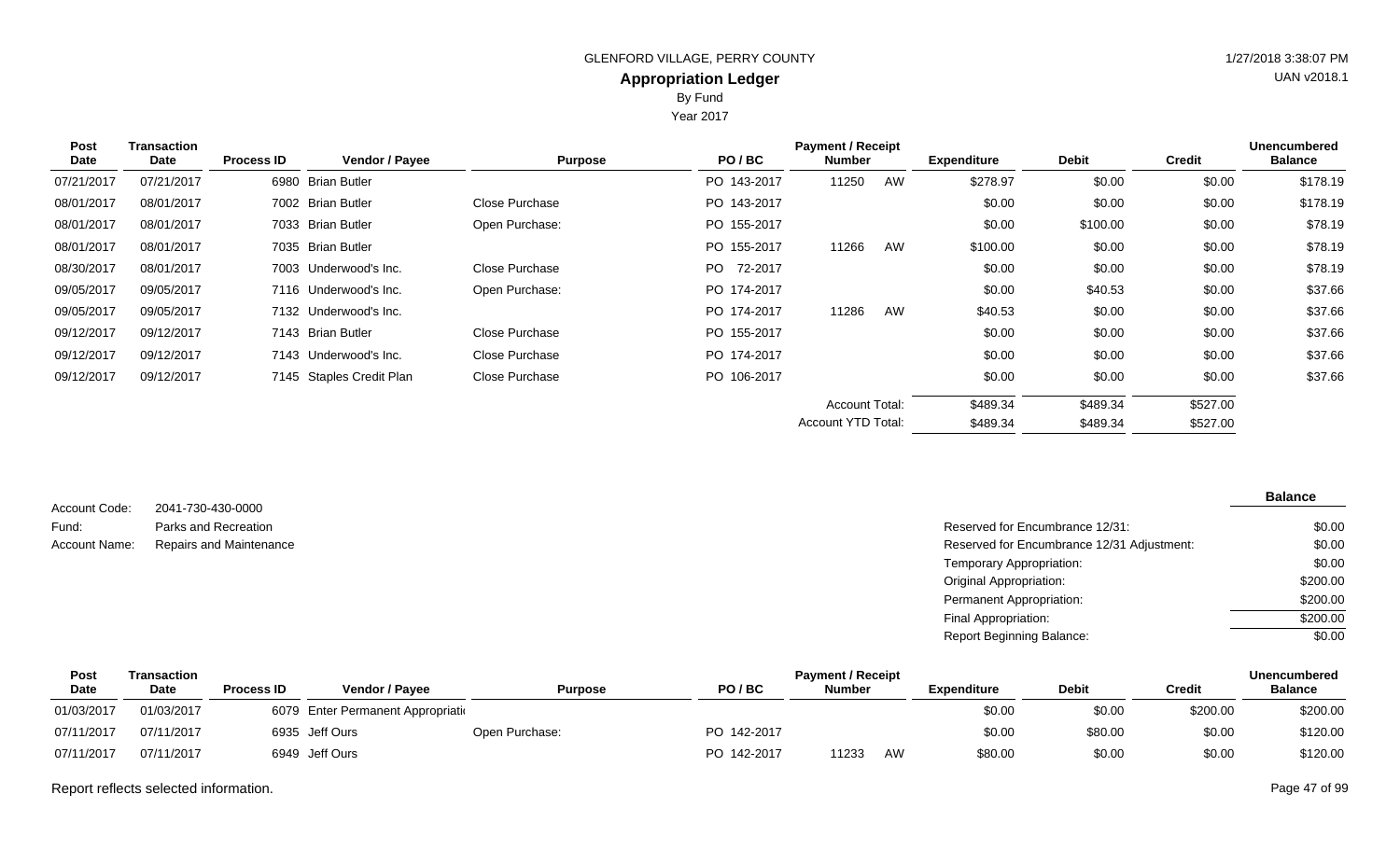By Fund

Year 2017

| <b>Post</b><br><b>Date</b> | Transaction<br>Date | <b>Process ID</b> | <b>Vendor / Payee</b> |                | <b>Purpose</b>                                             | PO/BC       | <b>Payment / Receipt</b><br><b>Number</b> | Expenditure | <b>Debit</b> | Credit     | <b>Unencumbered</b><br><b>Balance</b> |
|----------------------------|---------------------|-------------------|-----------------------|----------------|------------------------------------------------------------|-------------|-------------------------------------------|-------------|--------------|------------|---------------------------------------|
| 08/01/2017                 | 08/01/2017          |                   | 7002 Jeff Ours        | Close Purchase |                                                            | PO 142-2017 |                                           | \$0.00      | \$0.00       | \$0.00     | \$120.00                              |
|                            |                     |                   |                       |                |                                                            |             | <b>Account Total:</b>                     | \$80.00     | \$80.00      | \$200.00   |                                       |
|                            |                     |                   |                       |                |                                                            |             | Account YTD Total:                        | \$80.00     | \$80.00      | \$200.00   |                                       |
|                            |                     |                   |                       |                | Parks and Recreation Fund Total for Selected Accounts:     |             |                                           | \$1,701.70  | \$1,771.91   | \$2,094.49 |                                       |
|                            |                     |                   |                       |                | Parks and Recreation Fund YTD Total for Selected Accounts: |             |                                           | \$1,701.70  | \$1,771.91   | \$2,094.49 |                                       |

| Account Code: | 5101-531-300-0000           |
|---------------|-----------------------------|
| Fund:         | <b>Water Operating</b>      |
| Account Name: | <b>Contractual Services</b> |

**Balance**

| Water Operating             | Reserved for Encumbrance 12/31:            | \$0.00     |
|-----------------------------|--------------------------------------------|------------|
| <b>Contractual Services</b> | Reserved for Encumbrance 12/31 Adjustment: | \$0.00     |
|                             | Temporary Appropriation:                   | \$0.00     |
|                             | Original Appropriation:                    | \$7,200.00 |
|                             | Permanent Appropriation:                   | \$7,600.00 |
|                             | Final Appropriation:                       | \$7,600.00 |
|                             | Report Beginning Balance:                  | \$0.00     |

| Post       | <b>Transaction</b> |                   |                                    |                |      |            | <b>Payment / Receipt</b> |    |                    |              |               | <b>Unencumbered</b> |
|------------|--------------------|-------------------|------------------------------------|----------------|------|------------|--------------------------|----|--------------------|--------------|---------------|---------------------|
| Date       | Date               | <b>Process ID</b> | <b>Vendor / Payee</b>              | <b>Purpose</b> |      | PO/BC      | <b>Number</b>            |    | <b>Expenditure</b> | <b>Debit</b> | <b>Credit</b> | <b>Balance</b>      |
| 01/01/2017 | 01/03/2017         |                   | 6088 Brandon Fox                   | Open Purchase: | PO.  | 2-2017     |                          |    | \$0.00             | \$600.00     | \$0.00        | $-$ \$600.00        |
| 01/03/2017 | 01/03/2017         |                   | 6080 Enter Permanent Appropriation |                |      |            |                          |    | \$0.00             | \$0.00       | \$7,200.00    | \$6,600.00          |
| 01/03/2017 | 01/03/2017         |                   | 6109 Brandon Fox                   |                | PO.  | 2-2017     | 11073                    | AW | \$600.00           | \$0.00       | \$0.00        | \$6,600.00          |
| 02/07/2017 | 02/07/2017         | 6391              | <b>Brandon Fox</b>                 | Open Purchase: |      | PO 24-2017 |                          |    | \$0.00             | \$600.00     | \$0.00        | \$6,000.00          |
| 02/07/2017 | 02/07/2017         |                   | 6408 Brandon Fox                   |                | PO.  | 24-2017    | 11106                    | AW | \$600.00           | \$0.00       | \$0.00        | \$6,000.00          |
| 02/24/2017 | 02/24/2017         |                   | 6438 Brandon Fox                   | Close Purchase | PO.  | 2-2017     |                          |    | \$0.00             | \$0.00       | \$0.00        | \$6,000.00          |
| 02/24/2017 | 02/24/2017         |                   | 6438 Brandon Fox                   | Close Purchase | PO.  | 24-2017    |                          |    | \$0.00             | \$0.00       | \$0.00        | \$6,000.00          |
| 03/03/2017 | 03/03/2017         |                   | 6470 Brandon Fox                   | Open Purchase: | PO - | 39-2017    |                          |    | \$0.00             | \$600.00     | \$0.00        | \$5,400.00          |
| 03/07/2017 | 03/07/2017         |                   | 6493 Brandon Fox                   |                | PO.  | 39-2017    | 11125                    | AW | \$600.00           | \$0.00       | \$0.00        | \$5,400.00          |
| 04/04/2017 | 04/04/2017         |                   | 6563 Brandon Fox                   | Open Purchase: |      | PO 67-2017 |                          |    | \$0.00             | \$600.00     | \$0.00        | \$4,800.00          |
|            |                    |                   |                                    |                |      |            |                          |    |                    |              |               |                     |

Report reflects selected information. Page 48 of 99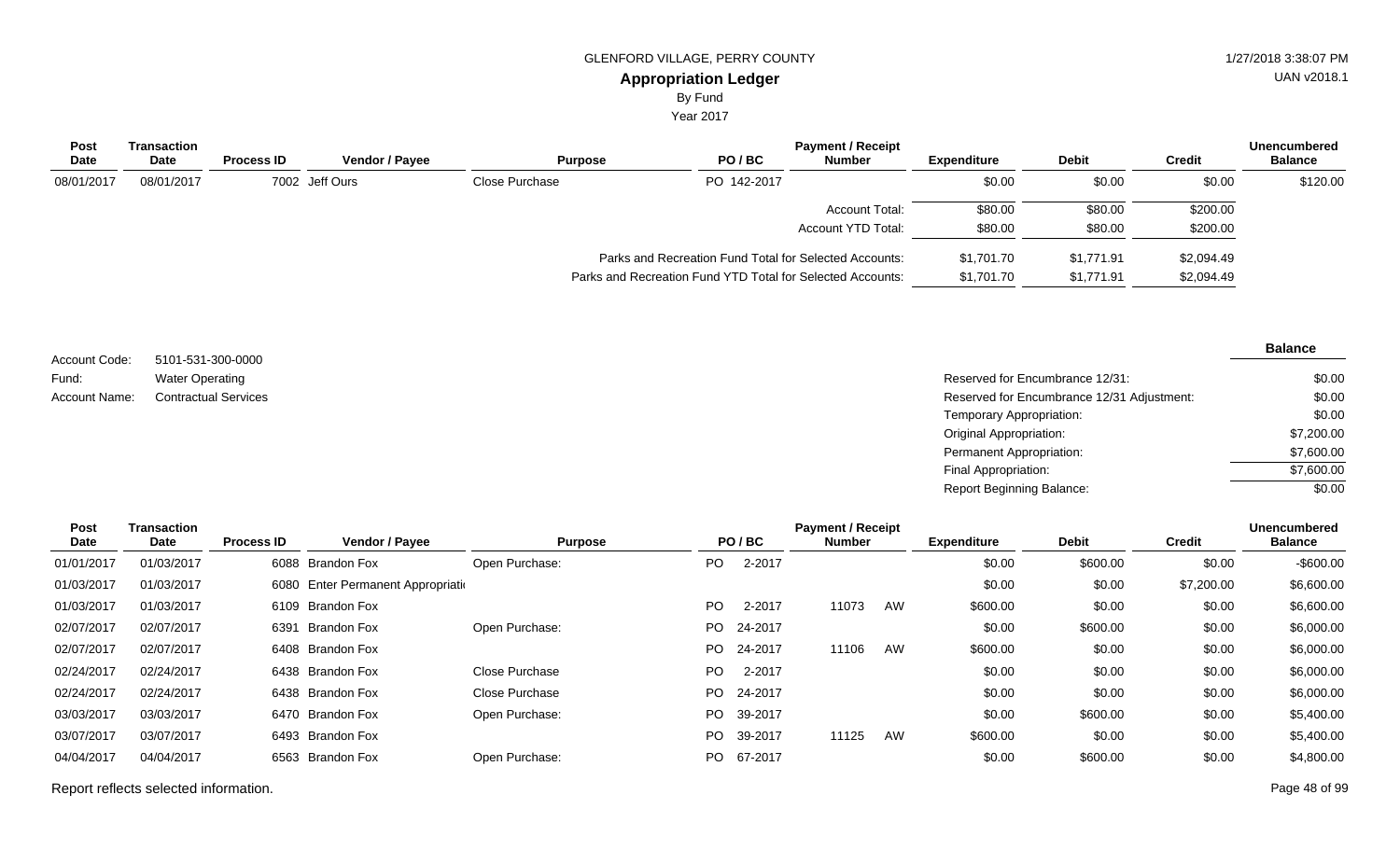Year 2017

| Post<br>Date | <b>Transaction</b><br><b>Date</b>     | <b>Process ID</b> | Vendor / Payee         | <b>Purpose</b>                                                         | PO/BC       | <b>Payment / Receipt</b><br><b>Number</b> |    | <b>Expenditure</b> | <b>Debit</b> | <b>Credit</b> | <b>Unencumbered</b><br><b>Balance</b> |
|--------------|---------------------------------------|-------------------|------------------------|------------------------------------------------------------------------|-------------|-------------------------------------------|----|--------------------|--------------|---------------|---------------------------------------|
| 04/04/2017   | 04/04/2017                            |                   | 6581 Brandon Fox       |                                                                        | PO 67-2017  | 11145                                     | AW | \$600.00           | \$0.00       | \$0.00        | \$4,800.00                            |
| 05/02/2017   | 05/02/2017                            |                   | 6666 Brandon Fox       | Open Purchase:                                                         | PO 89-2017  |                                           |    | \$0.00             | \$600.00     | \$0.00        | \$4,200.00                            |
| 05/02/2017   | 05/02/2017                            |                   | 6679 Brandon Fox       |                                                                        | PO 89-2017  | 11175                                     | AW | \$600.00           | \$0.00       | \$0.00        | \$4,200.00                            |
| 05/02/2017   | 05/02/2017                            |                   | 6680 Brandon Fox       |                                                                        | PO 89-2017  | 11175                                     | AW | $-$ \$600.00       | \$0.00       | \$0.00        | \$4,200.00                            |
| 05/02/2017   | 05/02/2017                            |                   | 6698 Brandon Fox       |                                                                        | PO 89-2017  | 11188                                     | AW | \$600.00           | \$0.00       | \$0.00        | \$4,200.00                            |
| 06/06/2017   | 06/06/2017                            |                   | 6785 Brandon Fox       | Open Purchase:                                                         | PO 113-2017 |                                           |    | \$0.00             | \$600.00     | \$0.00        | \$3,600.00                            |
| 06/06/2017   | 06/06/2017                            |                   | 6805 Brandon Fox       |                                                                        | PO 113-2017 | 11206                                     | AW | \$600.00           | \$0.00       | \$0.00        | \$3,600.00                            |
| 07/08/2017   | 07/11/2017                            | 6930              | <b>Brandon Fox</b>     | Open Purchase:                                                         | PO 137-2017 |                                           |    | \$0.00             | \$600.00     | \$0.00        | \$3,000.00                            |
| 07/08/2017   | 07/11/2017                            |                   | 6930 Thomas J. Coleman | Open Purchase:                                                         | PO 138-2017 |                                           |    | \$0.00             | \$1,000.00   | \$0.00        | \$2,000.00                            |
| 07/11/2017   | 07/11/2017                            | 6949              | Thomas J. Coleman      |                                                                        | PO 138-2017 | 11228                                     | AW | \$1,000.00         | \$0.00       | \$0.00        | \$2,000.00                            |
| 07/11/2017   | 07/11/2017                            |                   | 6949 Brandon Fox       |                                                                        | PO 137-2017 | 11230                                     | AW | \$600.00           | \$0.00       | \$0.00        | \$2,000.00                            |
| 08/01/2017   | 08/01/2017                            |                   | 7002 Brandon Fox       | <b>Close Purchase</b>                                                  | PO 137-2017 |                                           |    | \$0.00             | \$0.00       | \$0.00        | \$2,000.00                            |
| 08/01/2017   | 08/01/2017                            |                   | 7002 Thomas J. Coleman | Close Purchase                                                         | PO 138-2017 |                                           |    | \$0.00             | \$0.00       | \$0.00        | \$2,000.00                            |
| 08/01/2017   | 08/01/2017                            |                   | 7011 Brandon Fox       | Open Purchase:                                                         | PO 153-2017 |                                           |    | \$0.00             | \$600.00     | \$0.00        | \$1,400.00                            |
| 08/01/2017   | 08/01/2017                            |                   | 7024 Brandon Fox       |                                                                        | PO 153-2017 | 11254                                     | AW | \$600.00           | \$0.00       | \$0.00        | \$1,400.00                            |
| 08/30/2017   | 08/01/2017                            |                   | 7003 Brandon Fox       | Close Purchase                                                         | PO 39-2017  |                                           |    | \$0.00             | \$0.00       | \$0.00        | \$1,400.00                            |
| 08/30/2017   | 08/01/2017                            |                   | 7003 Brandon Fox       | Close Purchase                                                         | PO 67-2017  |                                           |    | \$0.00             | \$0.00       | \$0.00        | \$1,400.00                            |
| 09/05/2017   | 09/05/2017                            |                   | 7116 Brandon Fox       | Open Purchase:                                                         | PO 177-2017 |                                           |    | \$0.00             | \$600.00     | \$0.00        | \$800.00                              |
| 09/05/2017   | 09/05/2017                            |                   | 7132 Brandon Fox       |                                                                        | PO 177-2017 | 11278                                     | AW | \$600.00           | \$0.00       | \$0.00        | \$800.00                              |
| 09/12/2017   | 09/12/2017                            |                   | 7143 Brandon Fox       | Close Purchase                                                         | PO 153-2017 |                                           |    | \$0.00             | \$0.00       | \$0.00        | \$800.00                              |
| 09/12/2017   | 09/12/2017                            |                   | 7143 Brandon Fox       | Close Purchase                                                         | PO 177-2017 |                                           |    | \$0.00             | \$0.00       | \$0.00        | \$800.00                              |
| 09/12/2017   | 09/12/2017                            |                   | 7144 Brandon Fox       | Close Purchase                                                         | PO 89-2017  |                                           |    | \$0.00             | \$0.00       | \$0.00        | \$800.00                              |
| 09/12/2017   | 09/12/2017                            |                   | 7145 Brandon Fox       | Close Purchase                                                         | PO 113-2017 |                                           |    | \$0.00             | \$0.00       | \$0.00        | \$800.00                              |
| 10/03/2017   | 10/03/2017                            |                   | 7240 Brandon Fox       | Open Purchase:                                                         | PO 204-2017 |                                           |    | \$0.00             | \$600.00     | \$0.00        | \$200.00                              |
| 10/03/2017   | 10/03/2017                            |                   | 7256 Brandon Fox       |                                                                        | PO 204-2017 | 1007                                      | AW | \$600.00           | \$0.00       | \$0.00        | \$200.00                              |
| 11/07/2017   | 11/07/2017                            |                   |                        | 7347 Permanent Reallocation Incre I found where I paid Tom out of wate |             |                                           |    | \$0.00             | \$0.00       | \$400.00      | \$600.00                              |
| 11/07/2017   | 11/07/2017                            |                   | 7350 Brandon Fox       | Open Purchase:                                                         | PO 226-2017 |                                           |    | \$0.00             | \$600.00     | \$0.00        | \$0.00                                |
| 11/07/2017   | 11/07/2017                            |                   | 7365 Brandon Fox       |                                                                        | PO 226-2017 | 1035                                      | AW | \$600.00           | \$0.00       | \$0.00        | \$0.00                                |
|              | Report reflects selected information. |                   |                        |                                                                        |             |                                           |    |                    |              |               | Page 49 of 99                         |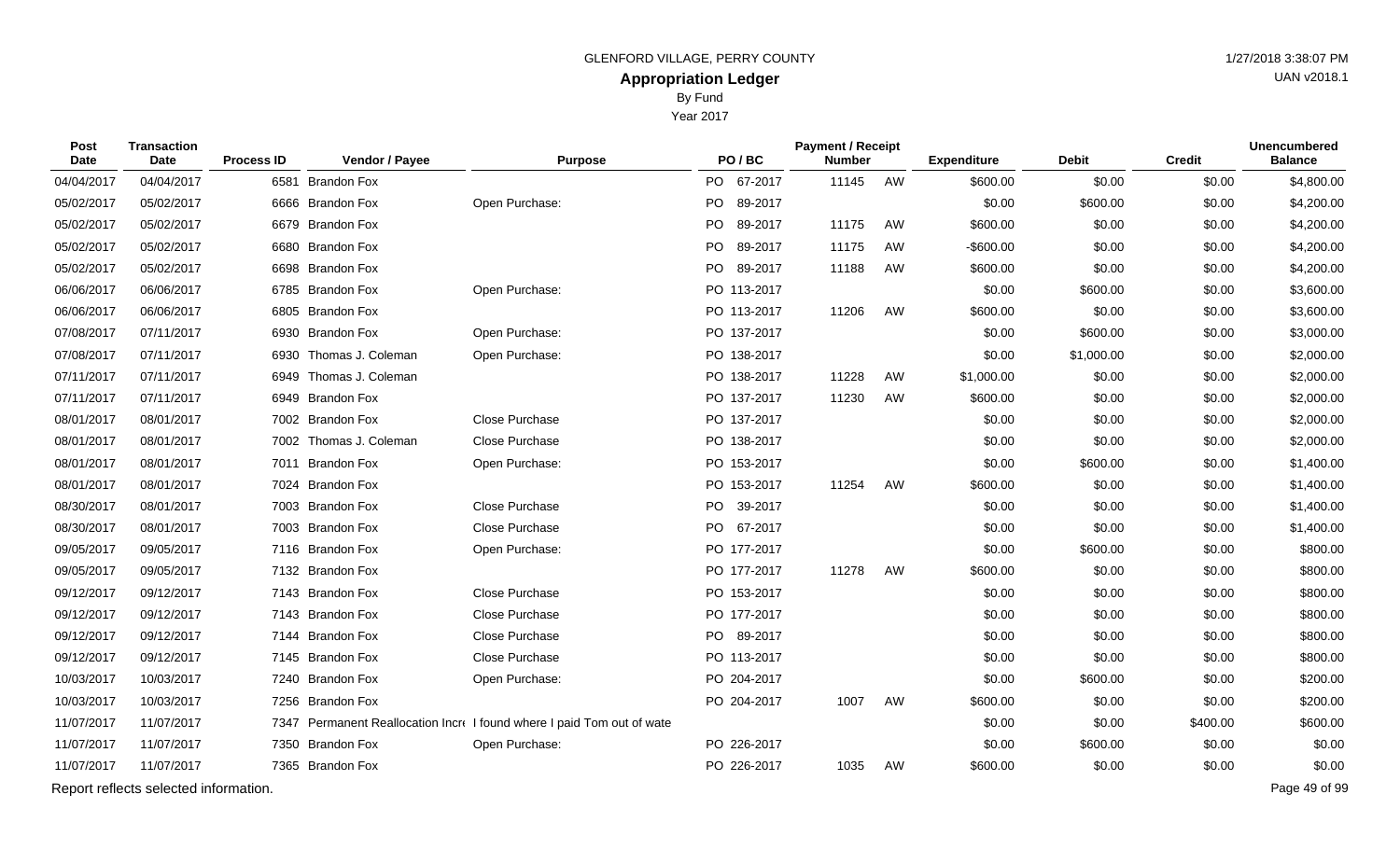Year 2017

| <b>Post</b><br>Date | <b>Transaction</b><br>Date | <b>Process ID</b> | <b>Vendor / Payee</b>  | <b>Purpose</b>                       | PO/BC       | <b>Payment / Receipt</b><br><b>Number</b> |    | Expenditure  | <b>Debit</b> | <b>Credit</b> | <b>Unencumbered</b><br><b>Balance</b> |
|---------------------|----------------------------|-------------------|------------------------|--------------------------------------|-------------|-------------------------------------------|----|--------------|--------------|---------------|---------------------------------------|
| 12/05/2017          | 12/05/2017                 |                   | 7438 Thomas J. Coleman | Should have paid him out of the sewe | PO 138-2017 | 11228                                     | AW | $-$1,000.00$ | \$0.00       | \$1,000.00    | \$1,000.00                            |
| 12/05/2017          | 12/05/2017                 | 7441              | Brandon Fox            | Open Purchase:                       | PO 246-2017 |                                           |    | \$0.00       | \$600.00     | \$0.00        | \$400.00                              |
| 12/05/2017          | 12/05/2017                 |                   | 7459 Brandon Fox       |                                      | PO 246-2017 | 1047                                      | AW | \$600.00     | \$0.00       | \$0.00        | \$400.00                              |
| 12/22/2017          | 12/22/2017                 |                   | 7510 Brandon Fox       | Close Purchase                       | PO 204-2017 |                                           |    | \$0.00       | \$0.00       | \$0.00        | \$400.00                              |
| 12/22/2017          | 12/22/2017                 |                   | 7510 Brandon Fox       | Close Purchase                       | PO 226-2017 |                                           |    | \$0.00       | \$0.00       | \$0.00        | \$400.00                              |
| 12/22/2017          | 12/22/2017                 |                   | 7510 Brandon Fox       | Close Purchase                       | PO 246-2017 |                                           |    | \$0.00       | \$0.00       | \$0.00        | \$400.00                              |
|                     |                            |                   |                        |                                      |             | <b>Account Total:</b>                     |    | \$7,200.00   | \$8,200.00   | \$8,600.00    |                                       |
|                     |                            |                   |                        |                                      |             | <b>Account YTD Total:</b>                 |    | \$7,200.00   | \$8,200.00   | \$8,600.00    |                                       |

5101-531-391-0000 Water Operating Account Code: Fund: Account Name:

| Water Operating | Reserved for Encumbrance 12/31:            | \$0.00   |
|-----------------|--------------------------------------------|----------|
| Dues and Fees   | Reserved for Encumbrance 12/31 Adjustment: | \$0.00   |
|                 | Temporary Appropriation:                   | \$0.00   |
|                 | Original Appropriation:                    | \$0.00   |
|                 | Permanent Appropriation:                   | \$241.92 |
|                 | Final Appropriation:                       | \$241.92 |
|                 | Report Beginning Balance:                  | \$0.00   |

| <b>Post</b> | Transaction |                   |                                   |                |             | <b>Payment / Receipt</b> |    |                    |              |               | <b>Unencumbered</b> |
|-------------|-------------|-------------------|-----------------------------------|----------------|-------------|--------------------------|----|--------------------|--------------|---------------|---------------------|
| <b>Date</b> | Date        | <b>Process ID</b> | Vendor / Payee                    | <b>Purpose</b> | PO/BC       | <b>Number</b>            |    | <b>Expenditure</b> | <b>Debit</b> | <b>Credit</b> | <b>Balance</b>      |
| 12/01/2017  | 12/01/2017  |                   | 7419 Permanent Reallocation Incre |                |             |                          |    | \$0.00             | \$0.00       | \$241.92      | \$241.92            |
| 12/01/2017  | 12/01/2017  |                   | 7424 Treasurer Of State           | Open Purchase: | PO 237-2017 |                          |    | \$0.00             | \$241.92     | \$0.00        | \$0.00              |
| 12/05/2017  | 12/05/2017  |                   | 7459 Treasurer Of State           |                | PO 237-2017 | 1060                     | AW | \$241.92           | \$0.00       | \$0.00        | \$0.00              |
| 12/22/2017  | 12/22/2017  |                   | 7510 Treasurer Of State           | Close Purchase | PO 237-2017 |                          |    | \$0.00             | \$0.00       | \$0.00        | \$0.00              |
|             |             |                   |                                   |                |             | <b>Account Total:</b>    |    | \$241.92           | \$241.92     | \$241.92      |                     |
|             |             |                   |                                   |                |             | Account YTD Total:       |    | \$241.92           | \$241.92     | \$241.92      |                     |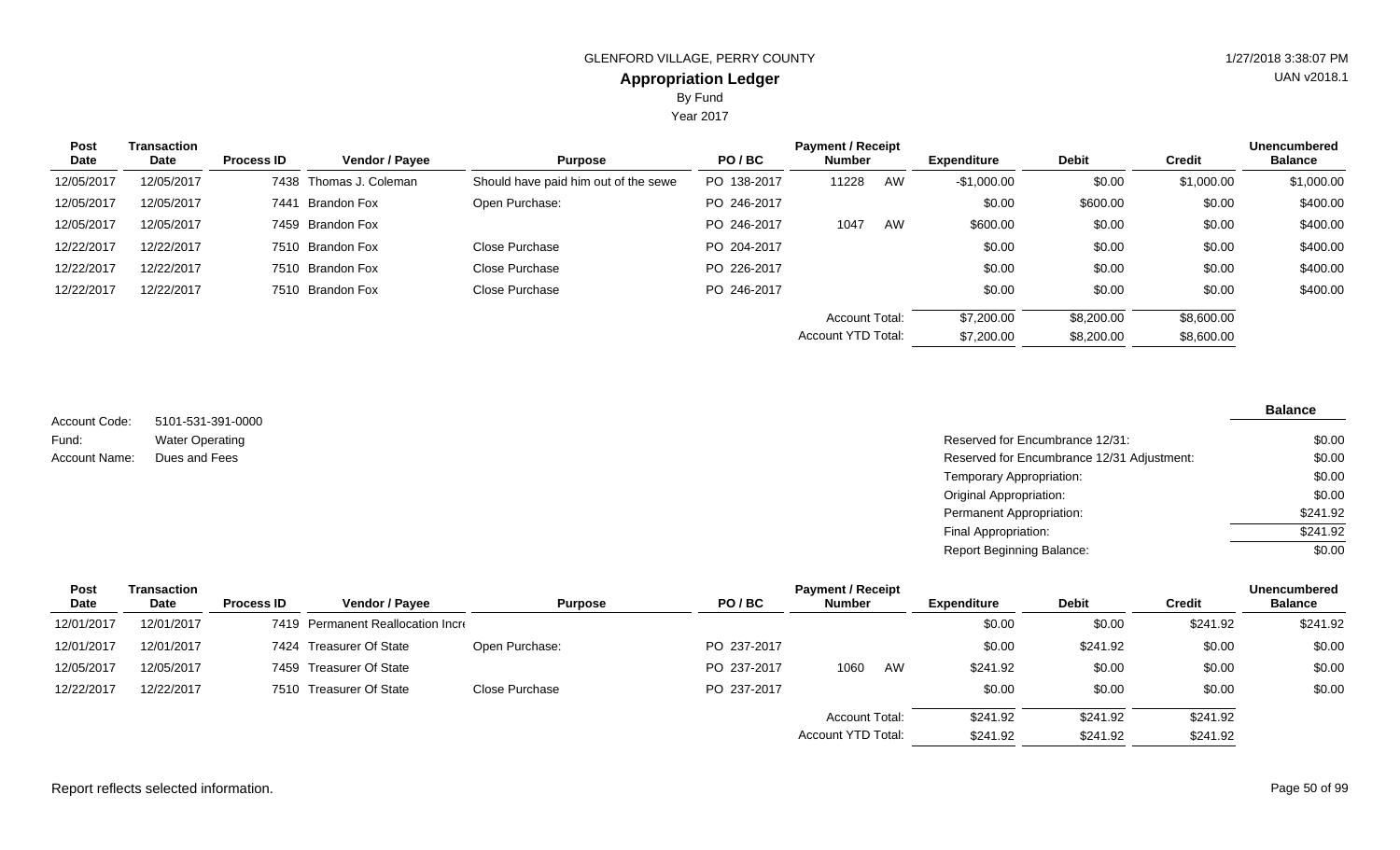**Balance**

5101-532-100-0000 Water Operating Account Code: Fund: Account Name:

Reserved for Encumbrance 12/31: Personal Services **Reserved for Encumbrance 12/31 Adjustment:** Temporary Appropriation: Original Appropriation: Permanent Appropriation: Final Appropriation: Report Beginning Balance: \$98.07 \$0.00 \$0.00 \$4,200.00 \$4,200.00 \$4,200.00 \$0.00

| <b>Post</b><br>Date | <b>Transaction</b><br><b>Date</b> | <b>Process ID</b> | <b>Vendor / Payee</b>              | <b>Purpose</b>                | PO/BC         | <b>Payment / Receipt</b><br><b>Number</b> |           | <b>Expenditure</b> | <b>Debit</b> | <b>Credit</b> | <b>Unencumbered</b><br><b>Balance</b> |
|---------------------|-----------------------------------|-------------------|------------------------------------|-------------------------------|---------------|-------------------------------------------|-----------|--------------------|--------------|---------------|---------------------------------------|
| 01/01/2017          | 01/27/2017                        |                   | 6366 Ohio Income Tax               | Carry Over UnpaidWithholdings |               |                                           |           | \$0.00             | \$8.85       | \$8.85        | \$0.00                                |
| 01/01/2017          | 01/27/2017                        |                   | 6366 Federal Income Tax            | Carry Over UnpaidWithholdings |               |                                           |           | \$0.00             | \$73.98      | \$73.98       | \$0.00                                |
| 01/01/2017          | 01/27/2017                        |                   | 6366 Medicare                      | Carry Over UnpaidWithholdings |               |                                           |           | \$0.00             | \$15.24      | \$15.24       | \$0.00                                |
| 01/03/2017          | 01/03/2017                        |                   | 6080 Enter Permanent Appropriation |                               |               |                                           |           | \$0.00             | \$0.00       | \$4,200.00    | \$4,200.00                            |
| 01/03/2017          | 01/03/2017                        |                   | 6128 Employee Payroll              | Payroll Posting               | Direct        |                                           | 1-2017 PP | \$282.31           | \$350.00     | \$0.00        | \$3,850.00                            |
| 01/03/2017          | 01/03/2017                        |                   | 6130 Ohio Public Employees Retire  |                               | <b>Direct</b> | 11092                                     | WH        | \$35.00            | \$0.00       | \$0.00        | \$3,850.00                            |
| 01/03/2017          | 01/03/2017                        | 6132              | <b>Internal Revenue Service</b>    |                               | Direct        | 11093                                     | <b>WH</b> | \$89.22            | \$0.00       | \$0.00        | \$3,850.00                            |
| 01/27/2017          | 01/27/2017                        |                   | 6362 Ohio Department of Taxation   |                               | Direct        | 11100                                     | WH        | \$8.85             | \$0.00       | \$0.00        | \$3,850.00                            |
| 01/27/2017          | 01/27/2017                        |                   | 6362 Internal Revenue Service      |                               | <b>Direct</b> | 11101                                     | WH        | \$29.74            | \$0.00       | \$0.00        | \$3,850.00                            |
| 02/07/2017          | 02/07/2017                        |                   | 6412 Employee Payroll              | Payroll Posting               | <b>Direct</b> |                                           | 3-2017 PP | \$282.39           | \$350.00     | \$0.00        | \$3,500.00                            |
| 02/07/2017          | 02/07/2017                        |                   | 6414 Internal Revenue Service      |                               | <b>Direct</b> | 11117                                     | WH        | \$29.66            | \$0.00       | \$0.00        | \$3,500.00                            |
| 02/07/2017          | 02/07/2017                        |                   | 6416 Ohio Public Employees Retire  |                               | <b>Direct</b> | 11118                                     | WH        | \$35.00            | \$0.00       | \$0.00        | \$3,500.00                            |
| 03/07/2017          | 03/07/2017                        | 6496              | <b>Employee Payroll</b>            | Payroll Posting               | Direct        |                                           | 4-2017 PP | \$282.39           | \$350.00     | \$0.00        | \$3,150.00                            |
| 03/07/2017          | 03/07/2017                        |                   | 6498 Ohio Public Employees Retire  |                               | Direct        | 11135                                     | WH        | \$35.00            | \$0.00       | \$0.00        | \$3,150.00                            |
| 03/07/2017          | 03/07/2017                        | 6500              | <b>Internal Revenue Service</b>    |                               | <b>Direct</b> | 11136                                     | WH        | \$29.66            | \$0.00       | \$0.00        | \$3,150.00                            |
| 04/04/2017          | 04/04/2017                        | 6591              | Employee Payroll                   | Payroll Posting               | <b>Direct</b> |                                           | 8-2017 PP | \$282.39           | \$350.00     | \$0.00        | \$2,800.00                            |
| 04/04/2017          | 04/04/2017                        | 6593              | Ohio Public Employees Retire       |                               | <b>Direct</b> | 11164                                     | WH        | \$35.00            | \$0.00       | \$0.00        | \$2,800.00                            |
| 04/04/2017          | 04/04/2017                        | 6595              | <b>Internal Revenue Service</b>    |                               | <b>Direct</b> | 11165                                     | WH        | \$29.66            | \$0.00       | \$0.00        | \$2,800.00                            |

Report reflects selected information. Page 51 of 99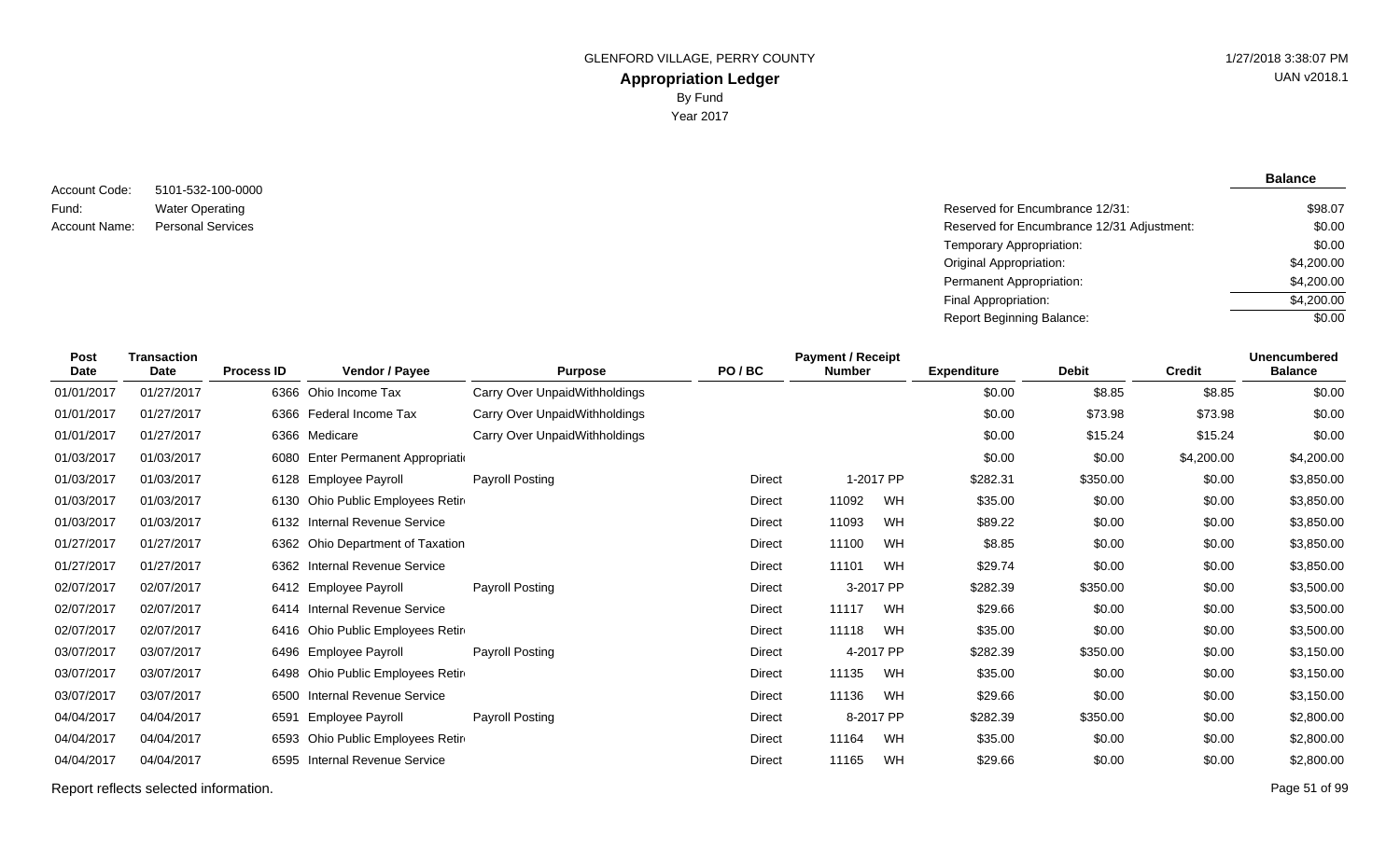Year 2017

| <b>Post</b><br><b>Date</b> | <b>Transaction</b><br>Date | <b>Process ID</b> | Vendor / Payee                   | <b>Purpose</b>         | PO/BC         | <b>Payment / Receipt</b><br><b>Number</b> |    | <b>Expenditure</b> | <b>Debit</b> | <b>Credit</b> | <b>Unencumbered</b><br><b>Balance</b> |
|----------------------------|----------------------------|-------------------|----------------------------------|------------------------|---------------|-------------------------------------------|----|--------------------|--------------|---------------|---------------------------------------|
| 04/04/2017                 | 04/04/2017                 |                   | 6597 Ohio Department of Taxation |                        | <b>Direct</b> | 11166                                     | WH | \$8.85             | \$0.00       | \$0.00        | \$2,800.00                            |
| 05/12/2017                 | 05/12/2017                 | 6737              | <b>Employee Payroll</b>          | <b>Payroll Posting</b> | <b>Direct</b> | 11-2017 PP                                |    | \$282.39           | \$350.00     | \$0.00        | \$2,450.00                            |
| 05/12/2017                 | 05/12/2017                 | 6739              | Ohio Public Employees Retir      |                        | <b>Direct</b> | 11199                                     | WH | \$35.00            | \$0.00       | \$0.00        | \$2,450.00                            |
| 05/12/2017                 | 05/12/2017                 | 6741              | <b>Internal Revenue Service</b>  |                        | <b>Direct</b> | 11200                                     | WH | \$29.66            | \$0.00       | \$0.00        | \$2,450.00                            |
| 06/06/2017                 | 06/06/2017                 | 6814              | <b>Employee Payroll</b>          | <b>Payroll Posting</b> | <b>Direct</b> | 14-2017 PP                                |    | \$282.39           | \$350.00     | \$0.00        | \$2,100.00                            |
| 06/06/2017                 | 06/06/2017                 | 6816              | <b>Internal Revenue Service</b>  |                        | <b>Direct</b> | 11218                                     | WH | \$29.66            | \$0.00       | \$0.00        | \$2,100.00                            |
| 06/06/2017                 | 06/06/2017                 | 6818              | Ohio Public Employees Retir      |                        | <b>Direct</b> | 11219                                     | WH | \$35.00            | \$0.00       | \$0.00        | \$2,100.00                            |
| 07/11/2017                 | 07/11/2017                 | 6960              | <b>Employee Payroll</b>          | <b>Payroll Posting</b> | Direct        | 15-2017 PP                                |    | \$282.39           | \$350.00     | \$0.00        | \$1,750.00                            |
| 07/11/2017                 | 07/11/2017                 | 6962              | Ohio Public Employees Retir      |                        | <b>Direct</b> | 11246                                     | WH | \$35.00            | \$0.00       | \$0.00        | \$1,750.00                            |
| 07/11/2017                 | 07/11/2017                 | 6965              | <b>Internal Revenue Service</b>  |                        | <b>Direct</b> | 11247                                     | WH | \$29.66            | \$0.00       | \$0.00        | \$1,750.00                            |
| 07/11/2017                 | 07/11/2017                 | 6965              | Ohio Department of Taxation      |                        | Direct        | 11248                                     | WH | \$2.95             | \$0.00       | \$0.00        | \$1,750.00                            |
| 07/11/2017                 | 07/11/2017                 |                   | 6968 Ohio Department of Taxation |                        | <b>Direct</b> | 11249                                     | WH | \$5.90             | \$0.00       | \$0.00        | \$1,750.00                            |
| 08/01/2017                 | 08/01/2017                 | 7027              | <b>Employee Payroll</b>          | <b>Payroll Posting</b> | <b>Direct</b> | 16-2017 PP                                |    | \$282.39           | \$350.00     | \$0.00        | \$1,400.00                            |
| 08/01/2017                 | 08/01/2017                 | 7029              | Internal Revenue Service         |                        | <b>Direct</b> | 11264                                     | WH | \$29.66            | \$0.00       | \$0.00        | \$1,400.00                            |
| 08/01/2017                 | 08/01/2017                 | 7031              | Ohio Public Employees Retir      |                        | <b>Direct</b> | 11265                                     | WH | \$35.00            | \$0.00       | \$0.00        | \$1,400.00                            |
| 09/05/2017                 | 09/05/2017                 | 7135              | <b>Employee Payroll</b>          | <b>Payroll Posting</b> | <b>Direct</b> | 18-2017 PP                                |    | \$282.39           | \$350.00     | \$0.00        | \$1,050.00                            |
| 09/05/2017                 | 09/05/2017                 | 7137              | Ohio Public Employees Retir      |                        | <b>Direct</b> | 11288                                     | WH | \$35.00            | \$0.00       | \$0.00        | \$1,050.00                            |
| 09/05/2017                 | 09/05/2017                 | 7139              | <b>Internal Revenue Service</b>  |                        | <b>Direct</b> | 11289                                     | WH | \$29.66            | \$0.00       | \$0.00        | \$1,050.00                            |
| 10/03/2017                 | 10/03/2017                 | 7266              | <b>Employee Payroll</b>          | <b>Payroll Posting</b> | <b>Direct</b> | 23-2017 PP                                |    | \$282.39           | \$350.00     | \$0.00        | \$700.00                              |
| 10/03/2017                 | 10/03/2017                 | 7269              | <b>Internal Revenue Service</b>  |                        | <b>Direct</b> | 1021                                      | WH | \$29.66            | \$0.00       | \$0.00        | \$700.00                              |
| 10/03/2017                 | 10/03/2017                 | 7269              | Ohio Department of Taxation      |                        | <b>Direct</b> | 1022                                      | WH | \$8.85             | \$0.00       | \$0.00        | \$700.00                              |
| 10/03/2017                 | 10/03/2017                 | 7271              | Ohio Public Employees Retir      |                        | <b>Direct</b> | 1023                                      | WH | \$35.00            | \$0.00       | \$0.00        | \$700.00                              |
| 11/07/2017                 | 11/07/2017                 |                   | 7368 Employee Payroll            | <b>Payroll Posting</b> | <b>Direct</b> | 25-2017 PP                                |    | \$282.39           | \$350.00     | \$0.00        | \$350.00                              |
| 11/07/2017                 | 11/07/2017                 | 7373              | Ohio Public Employees Retir      |                        | <b>Direct</b> | 1042                                      | WH | \$35.00            | \$0.00       | \$0.00        | \$350.00                              |
| 11/07/2017                 | 11/07/2017                 | 7375              | <b>Internal Revenue Service</b>  |                        | <b>Direct</b> | 1043                                      | WH | \$29.66            | \$0.00       | \$0.00        | \$350.00                              |
| 12/05/2017                 | 12/05/2017                 |                   | 7462 Employee Payroll            | <b>Payroll Posting</b> | Direct        | 26-2017 PP                                |    | \$282.39           | \$350.00     | \$0.00        | \$0.00                                |
| 12/05/2017                 | 12/05/2017                 | 7464              | Ohio Public Employees Retir      |                        | Direct        | 1064                                      | WH | \$35.00            | \$0.00       | \$0.00        | \$0.00                                |
| 12/05/2017                 | 12/05/2017                 |                   | 7468 Internal Revenue Service    |                        | Direct        | 27-2017 EW                                |    | \$29.66            | \$0.00       | \$0.00        | \$0.00                                |

Report reflects selected information. Page 52 of 99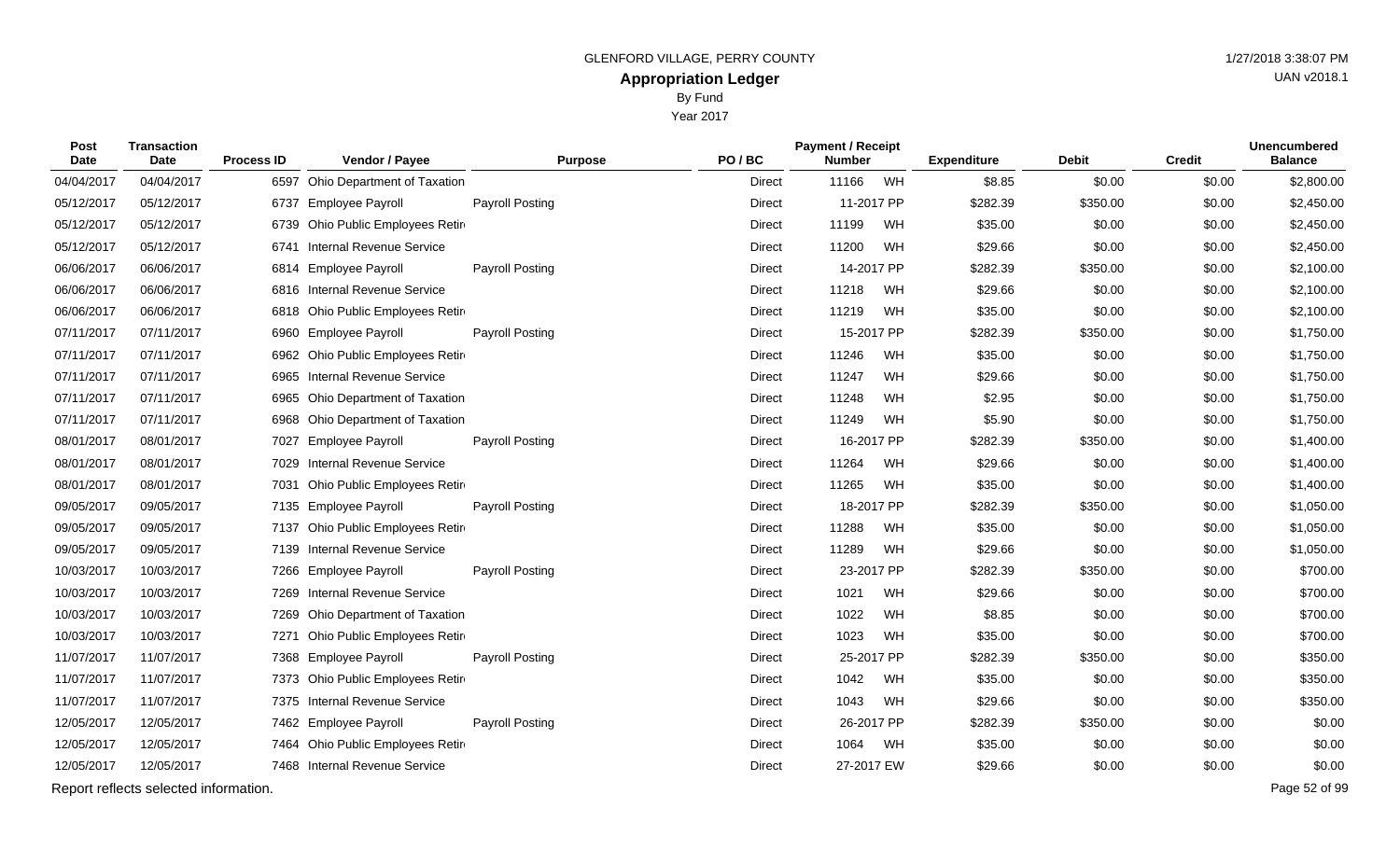By Fund

Year 2017

| <b>Post</b><br><b>Date</b> | Transaction<br><b>Date</b> | <b>Process ID</b> | <b>Vendor / Payee</b> | <b>Purpose</b> | PO/BC | <b>Payment / Receipt</b><br><b>Number</b>          | <b>Expenditure</b>       | <b>Debit</b>             | <b>Credit</b>            | <b>Unencumbered</b><br><b>Balance</b> |
|----------------------------|----------------------------|-------------------|-----------------------|----------------|-------|----------------------------------------------------|--------------------------|--------------------------|--------------------------|---------------------------------------|
|                            |                            |                   |                       |                |       | <b>Account Total:</b><br><b>Account YTD Total:</b> | \$4,289.22<br>\$4,289.22 | \$4,298.07<br>\$4,298.07 | \$4,298.07<br>\$4,298.07 |                                       |

5101-532-211-0000 Water Operating Account Name: Ohio Public Employees Retirement System **Reserved for Encumbrance 12/31 Adjustment:** Account Name: Compared for Encumbrance 12/31 Adjustment: Account Code: Fund:

| Reserved for Encumbrance 12/31:            | \$0.00   |
|--------------------------------------------|----------|
| Reserved for Encumbrance 12/31 Adjustment: | \$0.00   |
| Temporary Appropriation:                   | \$0.00   |
| Original Appropriation:                    | \$588.00 |
| Permanent Appropriation:                   | \$588.00 |
| Final Appropriation:                       | \$588.00 |
| Report Beginning Balance:                  | \$0.00   |

| Post<br><b>Date</b> | <b>Transaction</b><br>Date | <b>Process ID</b> | Vendor / Payee                     | <b>Purpose</b> | PO/BC  | <b>Payment / Receipt</b><br><b>Number</b> |    | <b>Expenditure</b> | <b>Debit</b> | <b>Credit</b> | <b>Unencumbered</b><br><b>Balance</b> |
|---------------------|----------------------------|-------------------|------------------------------------|----------------|--------|-------------------------------------------|----|--------------------|--------------|---------------|---------------------------------------|
| 01/03/2017          | 01/03/2017                 |                   | 6080 Enter Permanent Appropriation |                |        |                                           |    | \$0.00             | \$0.00       | \$588.00      | \$588.00                              |
| 01/03/2017          | 01/03/2017                 |                   | 6130 Ohio Public Employees Retire  |                | Direct | 11092                                     | WH | \$46.67            | \$46.67      | \$0.00        | \$541.33                              |
| 02/07/2017          | 02/07/2017                 |                   | 6416 Ohio Public Employees Retire  |                | Direct | 11118                                     | WH | \$46.67            | \$46.67      | \$0.00        | \$494.66                              |
| 03/07/2017          | 03/07/2017                 |                   | 6498 Ohio Public Employees Retire  |                | Direct | 11135                                     | WH | \$46.67            | \$46.67      | \$0.00        | \$447.99                              |
| 04/04/2017          | 04/04/2017                 |                   | 6593 Ohio Public Employees Retire  |                | Direct | 11164                                     | WH | \$46.67            | \$46.67      | \$0.00        | \$401.32                              |
| 05/12/2017          | 05/12/2017                 |                   | 6739 Ohio Public Employees Retire  |                | Direct | 11199                                     | WH | \$46.67            | \$46.67      | \$0.00        | \$354.65                              |
| 06/06/2017          | 06/06/2017                 |                   | 6818 Ohio Public Employees Retire  |                | Direct | 11219                                     | WH | \$46.67            | \$46.67      | \$0.00        | \$307.98                              |
| 07/11/2017          | 07/11/2017                 |                   | 6962 Ohio Public Employees Retire  |                | Direct | 11246                                     | WH | \$46.67            | \$46.67      | \$0.00        | \$261.31                              |
| 08/01/2017          | 08/01/2017                 |                   | 7031 Ohio Public Employees Retire  |                | Direct | 11265                                     | WH | \$46.67            | \$46.67      | \$0.00        | \$214.64                              |
| 09/05/2017          | 09/05/2017                 |                   | 7137 Ohio Public Employees Retire  |                | Direct | 11288                                     | WH | \$46.67            | \$46.67      | \$0.00        | \$167.97                              |
| 10/03/2017          | 10/03/2017                 | 7271              | Ohio Public Employees Retir        |                | Direct | 1023                                      | WH | \$46.67            | \$46.67      | \$0.00        | \$121.30                              |
| 11/07/2017          | 11/07/2017                 |                   | 7373 Ohio Public Employees Retire  |                | Direct | 1042                                      | WH | \$46.67            | \$46.67      | \$0.00        | \$74.63                               |
| 12/05/2017          | 12/05/2017                 | 7464              | Ohio Public Employees Retire       |                | Direct | 1064                                      | WH | \$46.67            | \$46.67      | \$0.00        | \$27.96                               |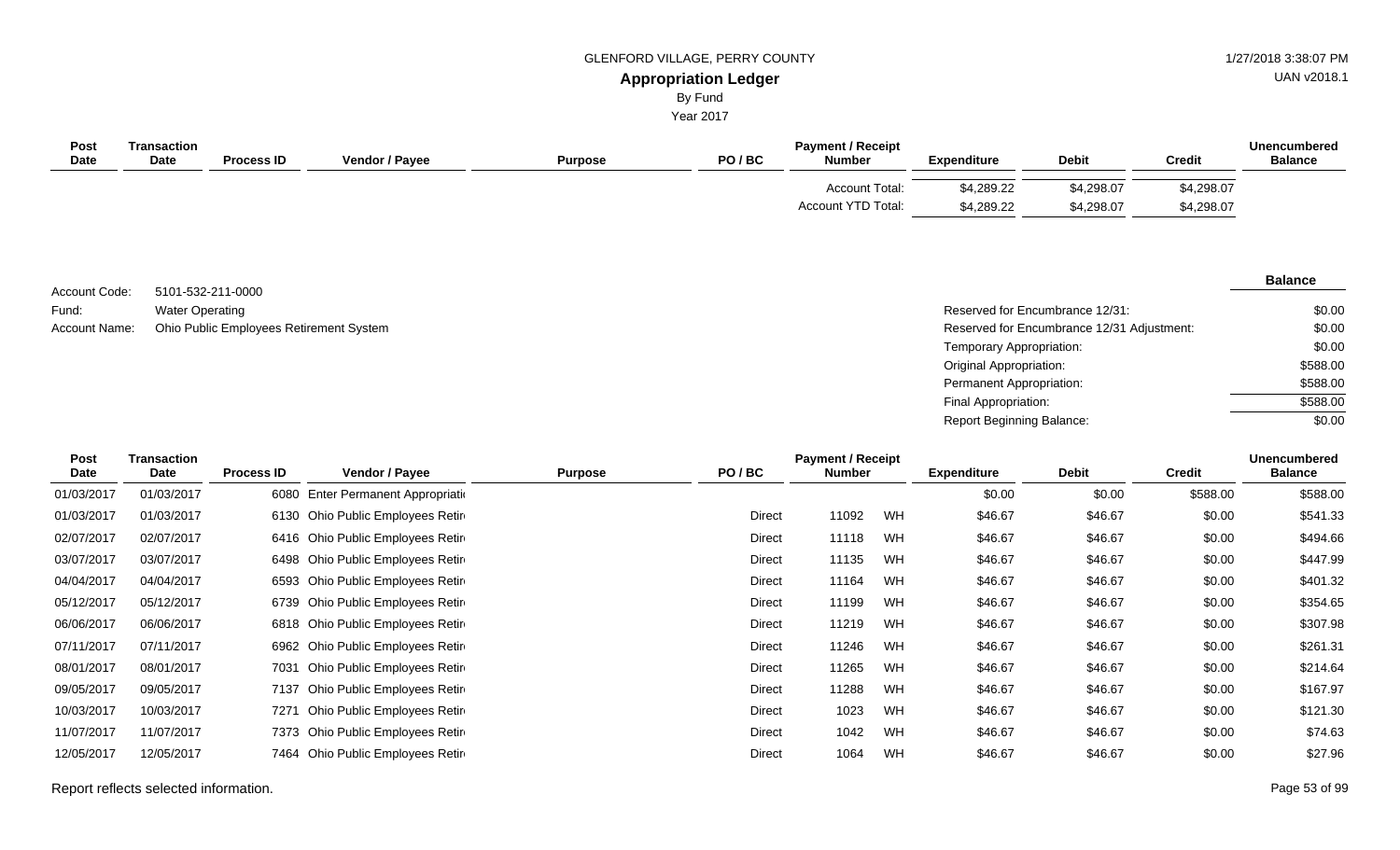UAN v2018.1

# By Fund

Year 2017

| <b>Post</b><br><b>Date</b> | Transaction<br>Date | <b>Process ID</b> | <b>Vendor / Payee</b> | <b>Purpose</b> | PO/BC | <b>Payment / Receipt</b><br><b>Number</b>          | <b>Expenditure</b>   | <b>Debit</b>         | <b>Credit</b>        | <b>Unencumbered</b><br><b>Balance</b> |
|----------------------------|---------------------|-------------------|-----------------------|----------------|-------|----------------------------------------------------|----------------------|----------------------|----------------------|---------------------------------------|
|                            |                     |                   |                       |                |       | <b>Account Total:</b><br><b>Account YTD Total:</b> | \$560.04<br>\$560.04 | \$560.04<br>\$560.04 | \$588.00<br>\$588.00 |                                       |

5101-532-213-0000 Water Operating Account Code: Fund: Account Name:

| Water Operating | Reserved for Encumbrance 12/31:            | \$0.00   |
|-----------------|--------------------------------------------|----------|
| Medicare        | Reserved for Encumbrance 12/31 Adjustment: | \$0.00   |
|                 | Temporary Appropriation:                   | \$0.00   |
|                 | Original Appropriation:                    | \$162.00 |
|                 | Permanent Appropriation:                   | \$162.00 |
|                 | Final Appropriation:                       | \$162.00 |
|                 | <b>Report Beginning Balance:</b>           | \$0.00   |

| Post        | <b>Transaction</b> |                   |                                 |                |               | <b>Payment / Receipt</b> |    |                    |              |               | <b>Unencumbered</b> |
|-------------|--------------------|-------------------|---------------------------------|----------------|---------------|--------------------------|----|--------------------|--------------|---------------|---------------------|
| <b>Date</b> | Date               | <b>Process ID</b> | Vendor / Payee                  | <b>Purpose</b> | PO/BC         | <b>Number</b>            |    | <b>Expenditure</b> | <b>Debit</b> | <b>Credit</b> | <b>Balance</b>      |
| 01/03/2017  | 01/03/2017         | 6080              | Enter Permanent Appropriation   |                |               |                          |    | \$0.00             | \$0.00       | \$162.00      | \$162.00            |
| 01/03/2017  | 01/03/2017         | 6132              | <b>Internal Revenue Service</b> |                | Direct        | 11093                    | WH | \$13.59            | \$13.59      | \$0.00        | \$148.41            |
| 01/27/2017  | 01/27/2017         |                   | 6362 Internal Revenue Service   |                | Direct        | 11101                    | WH | \$4.53             | \$4.53       | \$0.00        | \$143.88            |
| 02/07/2017  | 02/07/2017         | 6414              | <b>Internal Revenue Service</b> |                | Direct        | 11117                    | WH | \$4.53             | \$4.53       | \$0.00        | \$139.35            |
| 03/07/2017  | 03/07/2017         | 6500              | <b>Internal Revenue Service</b> |                | Direct        | 11136                    | WH | \$4.53             | \$4.53       | \$0.00        | \$134.82            |
| 04/04/2017  | 04/04/2017         | 6595              | Internal Revenue Service        |                | Direct        | 11165                    | WH | \$4.53             | \$4.53       | \$0.00        | \$130.29            |
| 05/12/2017  | 05/12/2017         | 6741              | <b>Internal Revenue Service</b> |                | Direct        | 11200                    | WH | \$4.53             | \$4.53       | \$0.00        | \$125.76            |
| 06/06/2017  | 06/06/2017         |                   | 6816 Internal Revenue Service   |                | Direct        | 11218                    | WH | \$4.53             | \$4.53       | \$0.00        | \$121.23            |
| 07/11/2017  | 07/11/2017         | 6965              | <b>Internal Revenue Service</b> |                | Direct        | 11247                    | WH | \$4.53             | \$4.53       | \$0.00        | \$116.70            |
| 08/01/2017  | 08/01/2017         | 7029              | <b>Internal Revenue Service</b> |                | <b>Direct</b> | 11264                    | WH | \$4.53             | \$4.53       | \$0.00        | \$112.17            |
| 09/05/2017  | 09/05/2017         |                   | 7139 Internal Revenue Service   |                | Direct        | 11289                    | WH | \$4.53             | \$4.53       | \$0.00        | \$107.64            |
| 10/03/2017  | 10/03/2017         | 7269              | <b>Internal Revenue Service</b> |                | Direct        | 1021                     | WH | \$4.53             | \$4.53       | \$0.00        | \$103.11            |
| 11/07/2017  | 11/07/2017         | 7375              | <b>Internal Revenue Service</b> |                | <b>Direct</b> | 1043                     | WH | \$4.53             | \$4.53       | \$0.00        | \$98.58             |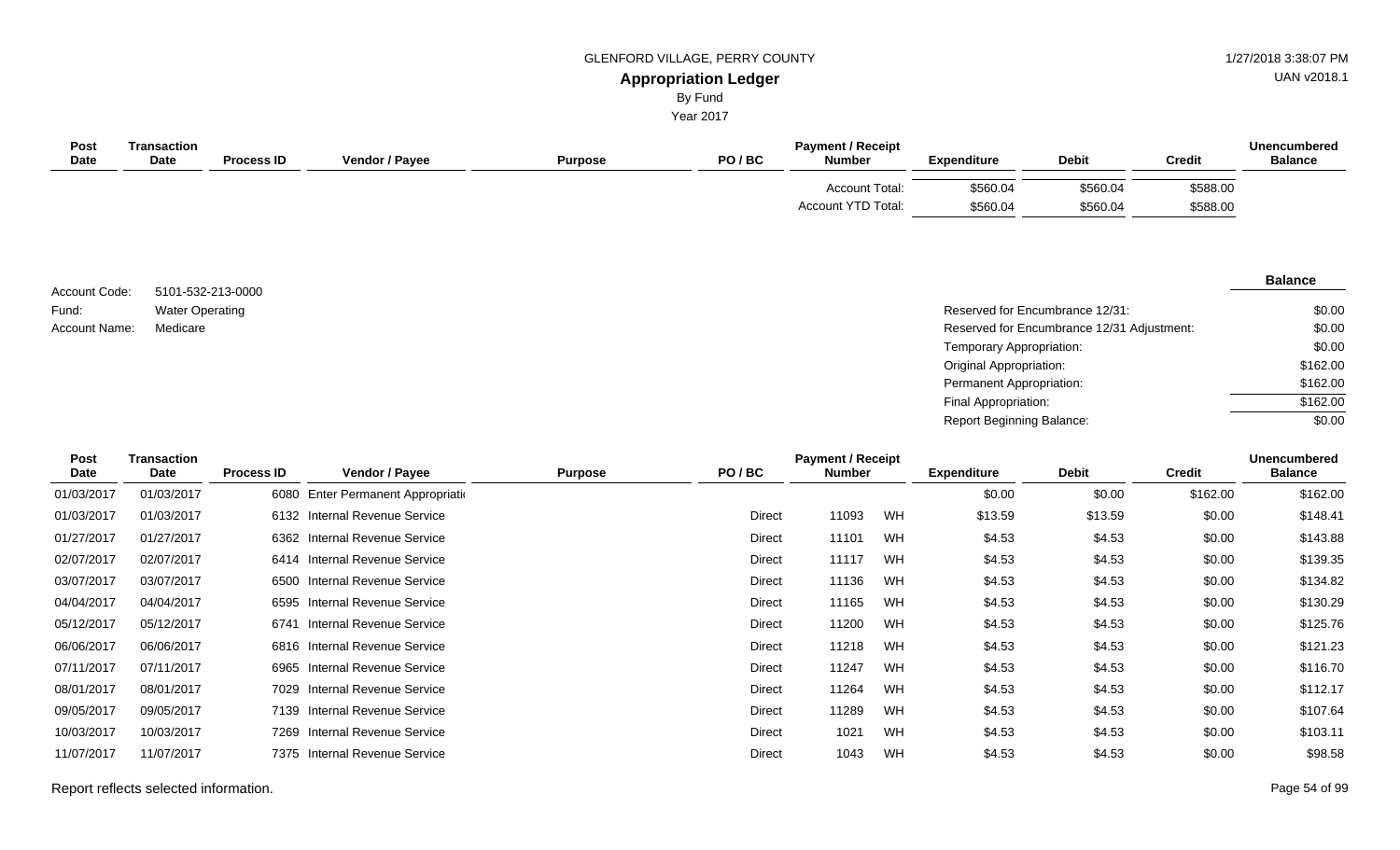Year 2017

| <b>Post</b> | Transaction |                   |                               |                |               | <b>Payment / Receipt</b> |                    |              |               | <b>Unencumbered</b> |
|-------------|-------------|-------------------|-------------------------------|----------------|---------------|--------------------------|--------------------|--------------|---------------|---------------------|
| <b>Date</b> | <b>Date</b> | <b>Process ID</b> | Vendor / Payee                | <b>Purpose</b> | PO/BC         | <b>Number</b>            | <b>Expenditure</b> | <b>Debit</b> | <b>Credit</b> | <b>Balance</b>      |
| 12/05/2017  | 12/05/2017  |                   | 7468 Internal Revenue Service |                | <b>Direct</b> | 27-2017 EW               | \$4.53             | \$4.53       | \$0.00        | \$94.05             |
|             |             |                   |                               |                |               | <b>Account Total:</b>    | \$67.95            | \$67.95      | \$162.00      |                     |
|             |             |                   |                               |                |               | Account YTD Total:       | \$67.95            | \$67.95      | \$162.00      |                     |

| Account Code: | 5101-532-300-0000           |                                            |
|---------------|-----------------------------|--------------------------------------------|
| Fund:         | <b>Water Operating</b>      | Reserved for Encumbrance 12/31:            |
| Account Name: | <b>Contractual Services</b> | Reserved for Encumbrance 12/31 Adjustment: |
|               |                             | Temporary Appropriation:                   |
|               |                             | Original Appropriation:                    |
|               |                             | Permanent Appropriation:                   |

| Reserved for Encumbrance 12/31:            | \$0.00     |
|--------------------------------------------|------------|
| Reserved for Encumbrance 12/31 Adjustment: | \$0.00     |
| Temporary Appropriation:                   | \$0.00     |
| Original Appropriation:                    | \$2,000.00 |
| Permanent Appropriation:                   | \$1,600.00 |
| Final Appropriation:                       | \$1,600.00 |
| Report Beginning Balance:                  | \$0.00     |

| Post       | Transaction |                   |                                                  |                                                                      |     |             | <b>Payment / Receipt</b> |    |                    |              |               | <b>Unencumbered</b> |
|------------|-------------|-------------------|--------------------------------------------------|----------------------------------------------------------------------|-----|-------------|--------------------------|----|--------------------|--------------|---------------|---------------------|
| Date       | Date        | <b>Process ID</b> | Vendor / Payee                                   | <b>Purpose</b>                                                       |     | PO/BC       | <b>Number</b>            |    | <b>Expenditure</b> | <b>Debit</b> | <b>Credit</b> | <b>Balance</b>      |
| 01/03/2017 | 01/03/2017  |                   | 6080 Enter Permanent Appropriation               |                                                                      |     |             |                          |    | \$0.00             | \$0.00       | \$2,000.00    | \$2,000.00          |
| 01/13/2017 | 01/20/2017  |                   | 6185 Governmental Systems                        | Open Purchase:                                                       | PO. | 12-2017     |                          |    | \$0.00             | \$450.00     | \$0.00        | \$1,550.00          |
| 02/07/2017 | 02/07/2017  |                   | 6408 Governmental Systems                        |                                                                      | PO. | 12-2017     | 11107                    | AW | \$450.00           | \$0.00       | \$0.00        | \$1,550.00          |
| 02/24/2017 | 02/24/2017  |                   | 6438 Governmental Systems                        | Close Purchase                                                       | PO. | 12-2017     |                          |    | \$0.00             | \$0.00       | \$0.00        | \$1,550.00          |
| 11/07/2017 | 11/07/2017  |                   |                                                  | 7347 Permanent Reallocation Dec I found where I paid Tom out of wate |     |             |                          |    | \$0.00             | \$400.00     | \$0.00        | \$1,150.00          |
| 11/07/2017 | 11/07/2017  |                   | 7350 Isacc Wiles Burkholder & Ter Open Purchase: |                                                                      |     | PO 227-2017 |                          |    | \$0.00             | \$54.00      | \$0.00        | \$1,096.00          |
| 11/07/2017 | 11/07/2017  |                   | 7365 Isacc Wiles Burkholder & Tee                |                                                                      |     | PO 227-2017 | 1036                     | AW | \$54.00            | \$0.00       | \$0.00        | \$1,096.00          |
| 12/22/2017 | 12/22/2017  |                   | 7510 Isacc Wiles Burkholder & Tee Close Purchase |                                                                      |     | PO 227-2017 |                          |    | \$0.00             | \$0.00       | \$0.00        | \$1,096.00          |
|            |             |                   |                                                  |                                                                      |     |             | <b>Account Total:</b>    |    | \$504.00           | \$904.00     | \$2,000.00    |                     |
|            |             |                   |                                                  |                                                                      |     |             | Account YTD Total:       |    | \$504.00           | \$904.00     | \$2,000.00    |                     |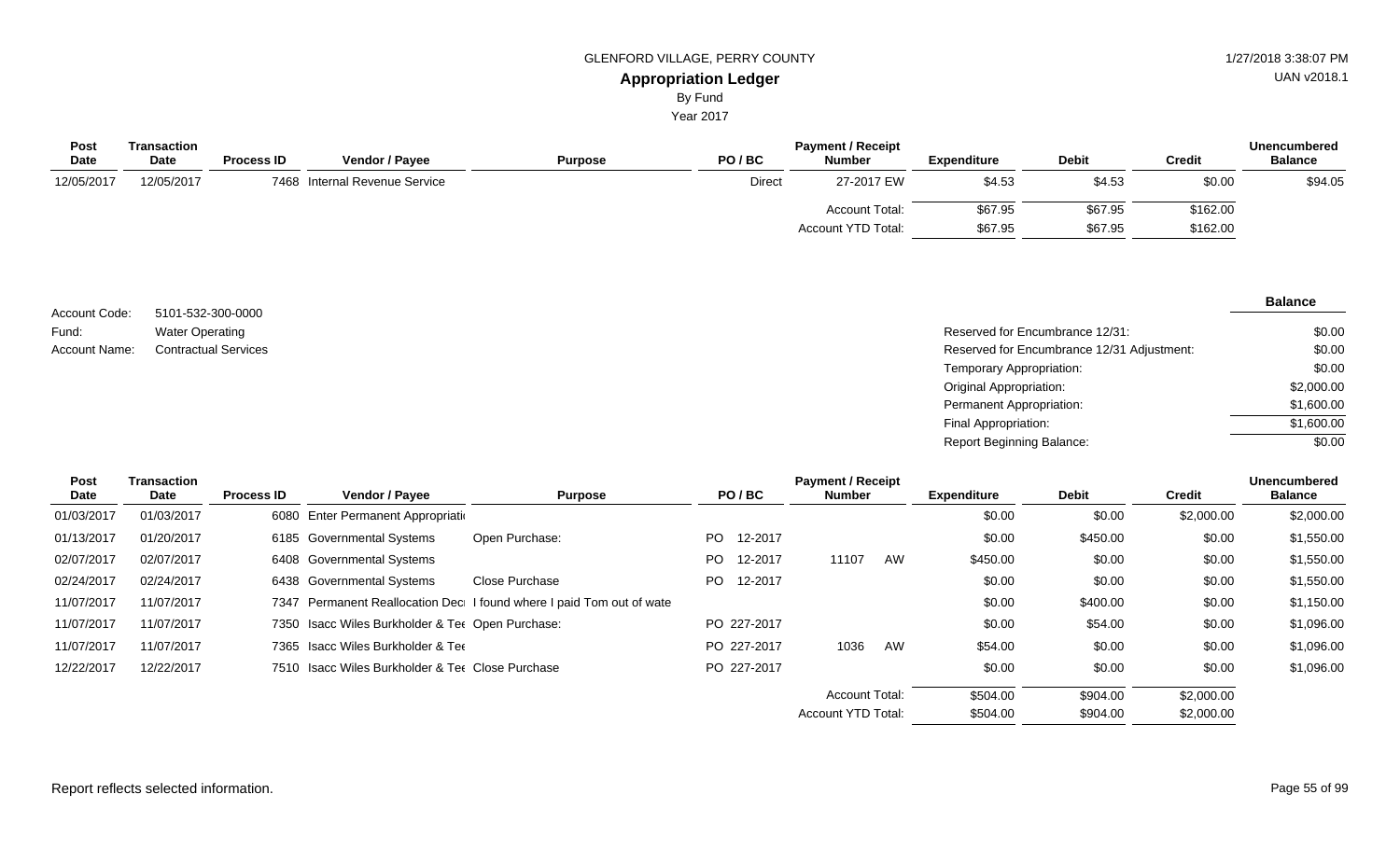**Balance**

5101-532-320-0000 Water Operating Account Name: Communications, Printing and Advertising Network Communications, Printing and Advertising Network Communications and Advertising Network Communications, Printing and Advertising Network Communications, Printi Account Code: Fund:

| Reserved for Encumbrance 12/31:            | \$0.00   |
|--------------------------------------------|----------|
| Reserved for Encumbrance 12/31 Adjustment: | \$0.00   |
| Temporary Appropriation:                   | \$0.00   |
| Original Appropriation:                    | \$400.00 |
| Permanent Appropriation:                   | \$158.08 |
| Final Appropriation:                       | \$158.08 |
| Report Beginning Balance:                  | \$0.00   |

| <b>Post</b> | Transaction |                   |                                    |                |             | <b>Payment / Receipt</b> |    |                    |              |               | <b>Unencumbered</b> |
|-------------|-------------|-------------------|------------------------------------|----------------|-------------|--------------------------|----|--------------------|--------------|---------------|---------------------|
| Date        | Date        | <b>Process ID</b> | <b>Vendor / Payee</b>              | <b>Purpose</b> | PO/BC       | <b>Number</b>            |    | <b>Expenditure</b> | <b>Debit</b> | <b>Credit</b> | <b>Balance</b>      |
| 01/03/2017  | 01/03/2017  |                   | 6080 Enter Permanent Appropriation |                |             |                          |    | \$0.00             | \$0.00       | \$400.00      | \$400.00            |
| 09/05/2017  | 09/05/2017  |                   | 7116 Federal Licensing Inc.        | Open Purchase: | PO 176-2017 |                          |    | \$0.00             | \$124.00     | \$0.00        | \$276.00            |
| 09/05/2017  | 09/05/2017  |                   | 7132 Federal Licensing Inc.        |                | PO 176-2017 | 11277                    | AW | \$124.00           | \$0.00       | \$0.00        | \$276.00            |
| 09/12/2017  | 09/12/2017  |                   | 7143 Federal Licensing Inc.        | Close Purchase | PO 176-2017 |                          |    | \$0.00             | \$0.00       | \$0.00        | \$276.00            |
| 09/22/2017  | 09/22/2017  |                   | 7206 Federal Licensing Inc.        |                | PO 176-2017 | 11277                    | AW | $-$124.00$         | \$0.00       | \$124.00      | \$400.00            |
| 12/01/2017  | 12/01/2017  |                   | 7419 Permanent Reallocation Dec    |                |             |                          |    | \$0.00             | \$241.92     | \$0.00        | \$158.08            |
|             |             |                   |                                    |                |             | <b>Account Total:</b>    |    | \$0.00             | \$365.92     | \$524.00      |                     |
|             |             |                   |                                    |                |             | Account YTD Total:       |    | \$0.00             | \$365.92     | \$524.00      |                     |

|               |                                       |                                            | <b>Balance</b> |
|---------------|---------------------------------------|--------------------------------------------|----------------|
| Account Code: | 5101-532-321-0000                     |                                            |                |
| Fund:         | <b>Water Operating</b>                | Reserved for Encumbrance 12/31:            | \$117.23       |
| Account Name: | Telephone                             | Reserved for Encumbrance 12/31 Adjustment: | \$0.00         |
|               |                                       | Temporary Appropriation:                   | \$0.00         |
|               |                                       | <b>Original Appropriation:</b>             | \$2,040.00     |
|               |                                       | Permanent Appropriation:                   | \$2,040.00     |
|               |                                       | Final Appropriation:                       | \$2,040.00     |
|               |                                       | <b>Report Beginning Balance:</b>           | \$0.00         |
|               | Report reflects selected information. |                                            | Page 56 of 99  |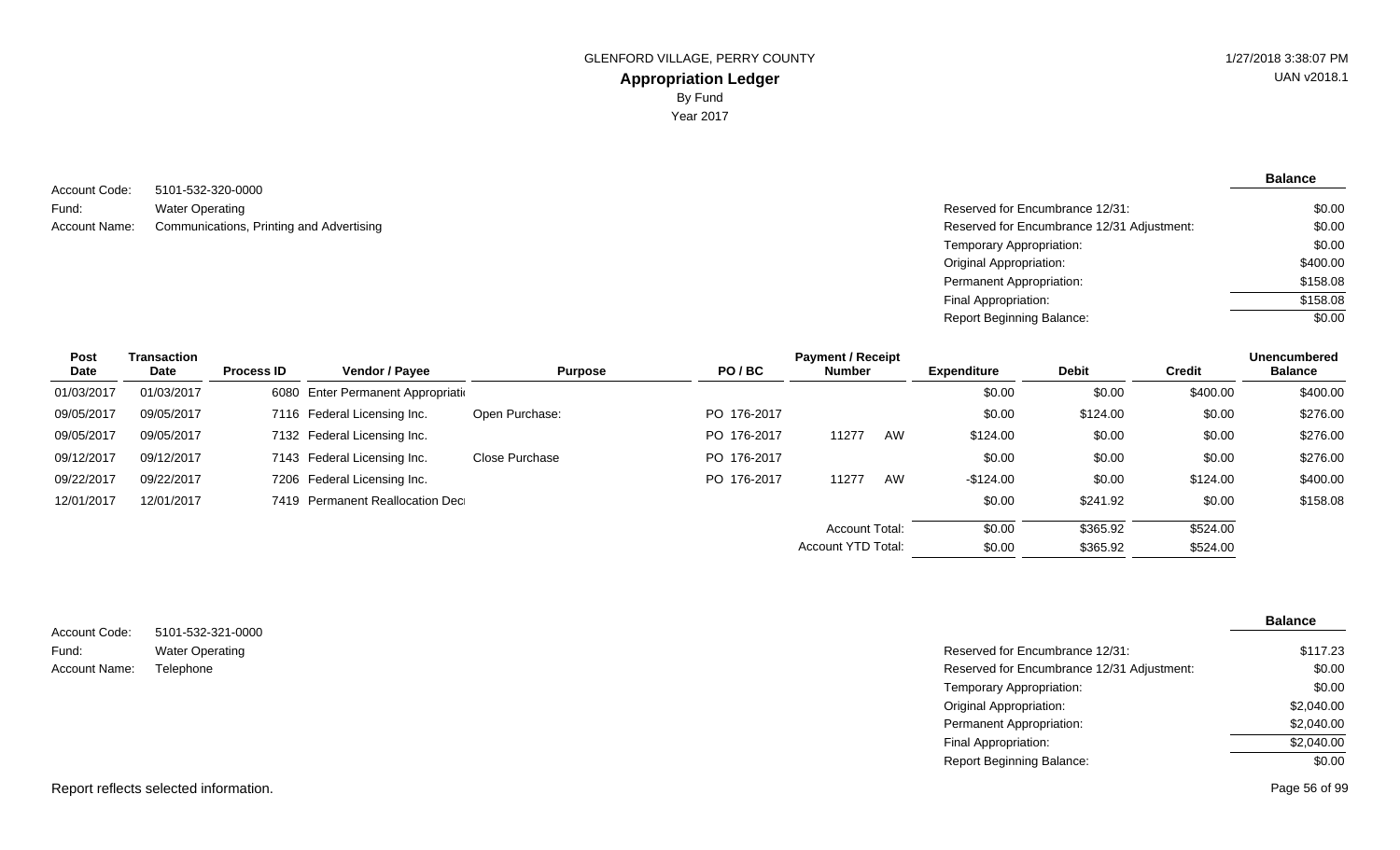Year 2017

| Post<br>Date | <b>Transaction</b><br><b>Date</b>     | <b>Process ID</b> | Vendor / Payee                    | <b>Purpose</b>                   | PO/BC       | <b>Payment / Receipt</b><br><b>Number</b> |    | <b>Expenditure</b> | <b>Debit</b> | <b>Credit</b> | <b>Unencumbered</b><br><b>Balance</b> |
|--------------|---------------------------------------|-------------------|-----------------------------------|----------------------------------|-------------|-------------------------------------------|----|--------------------|--------------|---------------|---------------------------------------|
| 01/01/2017   | 01/27/2017                            |                   | 6366 AT & T                       | Carry Over Purchase Order        | PO 251-2016 |                                           |    | \$0.00             | \$117.23     | \$117.23      | \$0.00                                |
| 01/03/2017   | 01/03/2017                            |                   | 6080 Enter Permanent Appropriatio |                                  |             |                                           |    | \$0.00             | \$0.00       | \$2,040.00    | \$2,040.00                            |
| 01/03/2017   | 01/03/2017                            |                   | 6109 AT & T                       |                                  | PO 251-2016 | 11070                                     | AW | \$117.23           | \$0.00       | \$0.00        | \$2,040.00                            |
| 01/27/2017   | 01/27/2017                            |                   | 6339 AT & T                       | Open Purchase:                   | PO 14-2017  |                                           |    | \$0.00             | \$107.68     | \$0.00        | \$1,932.32                            |
| 02/07/2017   | 02/07/2017                            |                   | 6408 AT & T                       |                                  | PO 14-2017  | 11103                                     | AW | \$107.68           | \$0.00       | \$0.00        | \$1,932.32                            |
| 02/13/2017   | 02/24/2017                            |                   | 6437 AT & T                       | Open Purchase:                   | PO 25-2017  |                                           |    | \$0.00             | \$124.93     | \$0.00        | \$1,807.39                            |
| 02/24/2017   | 02/24/2017                            |                   | 6438 AT & T                       | <b>Close Prior Year Purchase</b> | PO 251-2016 |                                           |    | \$0.00             | \$0.00       | \$0.00        | \$1,807.39                            |
| 02/24/2017   | 02/24/2017                            |                   | 6438 AT & T                       | Close Purchase                   | PO 14-2017  |                                           |    | \$0.00             | \$0.00       | \$0.00        | \$1,807.39                            |
| 02/24/2017   | 02/24/2017                            |                   | 6440 AT & T                       |                                  | PO 25-2017  | 11119                                     | AW | \$124.93           | \$0.00       | \$0.00        | \$1,807.39                            |
| 02/27/2017   | 03/03/2017                            |                   | 6470 AT & T                       | Open Purchase:                   | PO 30-2017  |                                           |    | \$0.00             | \$90.10      | \$0.00        | \$1,717.29                            |
| 03/07/2017   | 03/07/2017                            |                   | 6493 AT & T                       |                                  | PO 30-2017  | 11121                                     | AW | \$90.10            | \$0.00       | \$0.00        | \$1,717.29                            |
| 03/25/2017   | 03/28/2017                            |                   | 6548 AT & T                       | Open Purchase:                   | PO 54-2017  |                                           |    | \$0.00             | \$107.68     | \$0.00        | \$1,609.61                            |
| 04/04/2017   | 04/04/2017                            |                   | 6581 AT & T                       |                                  | PO 54-2017  | 11140                                     | AW | \$107.68           | \$0.00       | \$0.00        | \$1,609.61                            |
| 04/27/2017   | 05/02/2017                            |                   | 6663 AT & T                       | Open Purchase:                   | PO 84-2017  |                                           |    | \$0.00             | \$113.86     | \$0.00        | \$1,495.75                            |
| 05/02/2017   | 05/02/2017                            |                   | 6679 AT & T                       |                                  | PO 84-2017  | 11173                                     | AW | \$113.86           | \$0.00       | \$0.00        | \$1,495.75                            |
| 05/02/2017   | 05/02/2017                            |                   | 6680 AT & T                       |                                  | PO 84-2017  | 11173                                     | AW | $-$113.86$         | \$0.00       | \$0.00        | \$1,495.75                            |
| 05/12/2017   | 05/12/2017                            |                   | 6734 AT & T                       |                                  | PO 84-2017  | 11191                                     | AW | \$113.86           | \$0.00       | \$0.00        | \$1,495.75                            |
| 05/29/2017   | 05/30/2017                            |                   | 6767 AT & T                       | Open Purchase:                   | PO 105-2017 |                                           |    | \$0.00             | \$123.19     | \$0.00        | \$1,372.56                            |
| 06/06/2017   | 06/06/2017                            |                   | 6805 AT & T                       |                                  | PO 105-2017 | 11202                                     | AW | \$123.19           | \$0.00       | \$0.00        | \$1,372.56                            |
| 06/27/2017   | 06/27/2017                            |                   | 6874 AT & T                       | Open Purchase:                   | PO 127-2017 |                                           |    | \$0.00             | \$123.19     | \$0.00        | \$1,249.37                            |
| 07/11/2017   | 07/11/2017                            |                   | 6949 AT & T                       |                                  | PO 127-2017 | 11227                                     | AW | \$123.19           | \$0.00       | \$0.00        | \$1,249.37                            |
| 08/01/2017   | 08/01/2017                            |                   | 7002 AT & T                       | Close Purchase                   | PO 127-2017 |                                           |    | \$0.00             | \$0.00       | \$0.00        | \$1,249.37                            |
| 08/01/2017   | 08/01/2017                            |                   | 7011 AT & T                       | Open Purchase:                   | PO 154-2017 |                                           |    | \$0.00             | \$123.10     | \$0.00        | \$1,126.27                            |
| 08/01/2017   | 08/01/2017                            |                   | 7024 AT & T                       |                                  | PO 154-2017 | 11252                                     | AW | \$123.10           | \$0.00       | \$0.00        | \$1,126.27                            |
| 08/29/2017   | 09/05/2017                            |                   | 7116 AT & T                       | Open Purchase:                   | PO 169-2017 |                                           |    | \$0.00             | \$113.77     | \$0.00        | \$1,012.50                            |
| 08/30/2017   | 08/01/2017                            |                   | 7003 AT & T                       | Close Purchase                   | PO 25-2017  |                                           |    | \$0.00             | \$0.00       | \$0.00        | \$1,012.50                            |
| 08/30/2017   | 08/01/2017                            |                   | 7003 AT & T                       | Close Purchase                   | PO 30-2017  |                                           |    | \$0.00             | \$0.00       | \$0.00        | \$1,012.50                            |
| 08/30/2017   | 08/01/2017                            |                   | 7003 AT & T                       | Close Purchase                   | PO 54-2017  |                                           |    | \$0.00             | \$0.00       | \$0.00        | \$1,012.50                            |
|              | Report reflects selected information. |                   |                                   |                                  |             |                                           |    |                    |              |               | Page 57 of 99                         |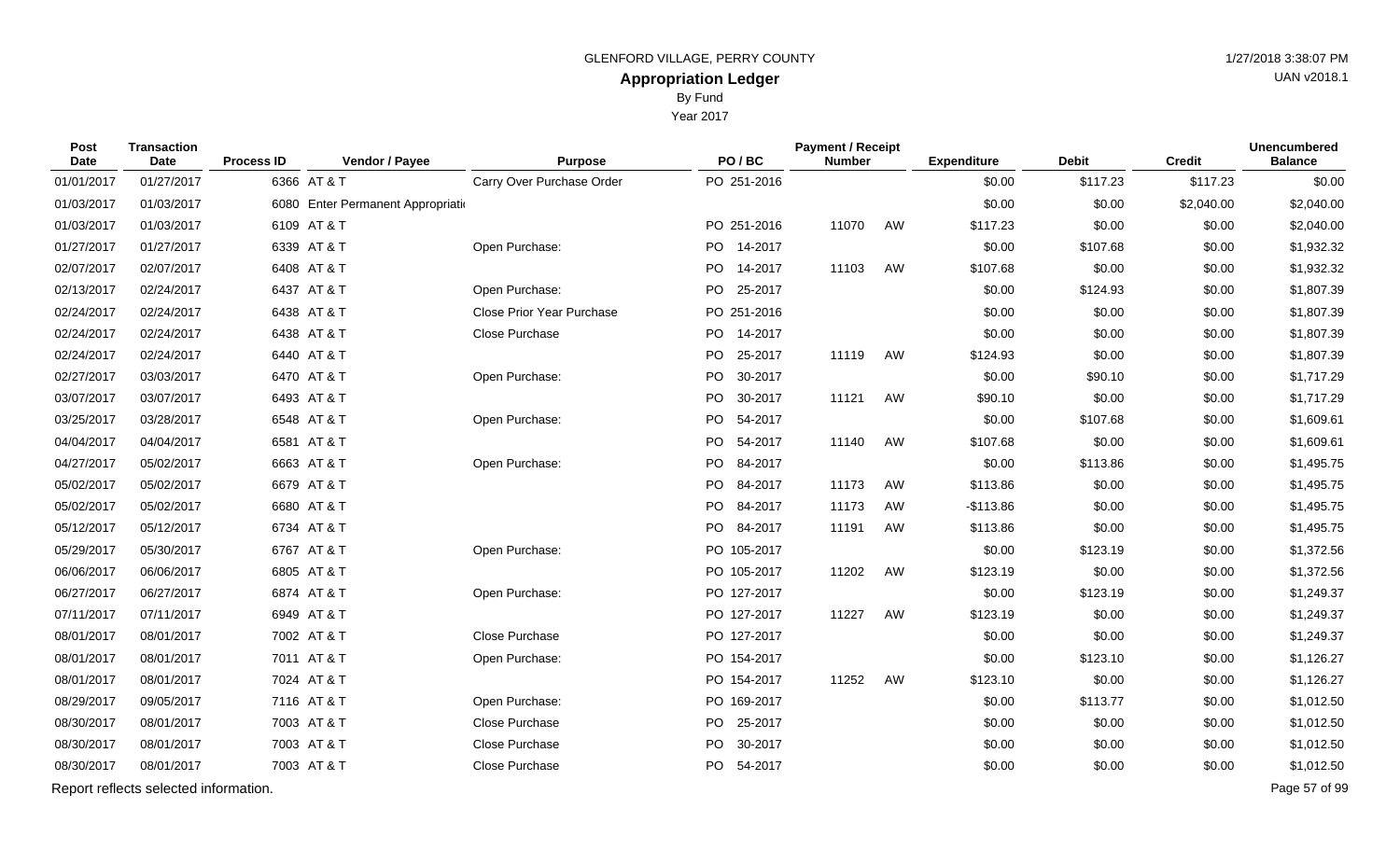By Fund

Year 2017

| <b>Transaction</b><br>Post<br>Date<br>Date |            | <b>Process ID</b> | Vendor / Payee | <b>Purpose</b> | PO/BC          | <b>Payment / Receipt</b><br><b>Number</b> |    | <b>Expenditure</b> | <b>Debit</b> | <b>Credit</b> | <b>Unencumbered</b><br><b>Balance</b> |
|--------------------------------------------|------------|-------------------|----------------|----------------|----------------|-------------------------------------------|----|--------------------|--------------|---------------|---------------------------------------|
| 09/05/2017                                 | 09/05/2017 |                   | 7132 AT & T    |                | PO 169-2017    | 11273                                     | AW | \$113.77           | \$0.00       | \$0.00        | \$1,012.50                            |
| 09/12/2017                                 | 09/12/2017 |                   | 7143 AT & T    | Close Purchase | PO 154-2017    |                                           |    | \$0.00             | \$0.00       | \$0.00        | \$1,012.50                            |
| 09/12/2017                                 | 09/12/2017 |                   | 7143 AT & T    | Close Purchase | PO 169-2017    |                                           |    | \$0.00             | \$0.00       | \$0.00        | \$1,012.50                            |
| 09/12/2017                                 | 09/12/2017 |                   | 7144 AT & T    | Close Purchase | PO.<br>84-2017 |                                           |    | \$0.00             | \$0.00       | \$0.00        | \$1,012.50                            |
| 09/12/2017                                 | 09/12/2017 |                   | 7145 AT & T    | Close Purchase | PO 105-2017    |                                           |    | \$0.00             | \$0.00       | \$0.00        | \$1,012.50                            |
| 09/30/2017                                 | 09/30/2017 |                   | 7231 AT & T    | Open Purchase: | PO 200-2017    |                                           |    | \$0.00             | \$110.77     | \$0.00        | \$901.73                              |
| 10/03/2017                                 | 10/03/2017 |                   | 7256 AT & T    |                | PO 200-2017    | 1003                                      | AW | \$110.77           | \$0.00       | \$0.00        | \$901.73                              |
| 10/28/2017                                 | 10/28/2017 |                   | 7312 AT & T    | Open Purchase: | PO 216-2017    |                                           |    | \$0.00             | \$114.35     | \$0.00        | \$787.38                              |
| 10/28/2017                                 | 10/28/2017 |                   | 7314 AT & T    |                | PO 216-2017    | 1030                                      | AW | \$114.35           | \$0.00       | \$0.00        | \$787.38                              |
| 11/28/2017                                 | 12/01/2017 |                   | 7424 AT & T    | Open Purchase: | PO 235-2017    |                                           |    | \$0.00             | \$109.30     | \$0.00        | \$678.08                              |
| 12/05/2017                                 | 12/05/2017 |                   | 7459 AT & T    |                | PO 235-2017    | 1049                                      | AW | \$109.30           | \$0.00       | \$0.00        | \$678.08                              |
| 12/22/2017                                 | 12/22/2017 |                   | 7510 AT & T    | Close Purchase | PO 200-2017    |                                           |    | \$0.00             | \$0.00       | \$0.00        | \$678.08                              |
| 12/22/2017                                 | 12/22/2017 |                   | 7510 AT & T    | Close Purchase | PO 216-2017    |                                           |    | \$0.00             | \$0.00       | \$0.00        | \$678.08                              |
| 12/22/2017                                 | 12/22/2017 |                   | 7510 AT & T    | Close Purchase | PO 235-2017    |                                           |    | \$0.00             | \$0.00       | \$0.00        | \$678.08                              |
| 12/31/2017                                 | 12/31/2017 |                   | 7553 AT & T    | Open Purchase: | PO 260-2017    |                                           |    | \$0.00             | \$114.60     | \$0.00        | \$563.48                              |
| 12/31/2017                                 | 12/31/2017 |                   | 7566 AT & T    |                | PO 260-2017    | 1069                                      | AW | \$114.60           | \$0.00       | \$0.00        | \$563.48                              |
|                                            |            |                   |                |                |                | <b>Account Total:</b>                     |    | \$1,593.75         | \$1,593.75   | \$2,157.23    |                                       |
|                                            |            |                   |                |                |                | Account YTD Total:                        |    | \$1,593.75         | \$1,593.75   | \$2,157.23    |                                       |

| Account Code:         | 5101-532-322-0000      |
|-----------------------|------------------------|
| Fund:                 | <b>Water Operating</b> |
| Account Name: Postage |                        |
|                       |                        |

Reserved for Encumbrance 12/31: Reserved for Encumbrance 12/31 Adjustment: Temporary Appropriation: Original Appropriation: Permanent Appropriation: Final Appropriation: Report Beginning Balance: **Balance** \$0.00 \$0.00 \$0.00 \$1,000.00 \$1,000.00 \$1,000.00 \$0.00

Report reflects selected information. Page 58 of 99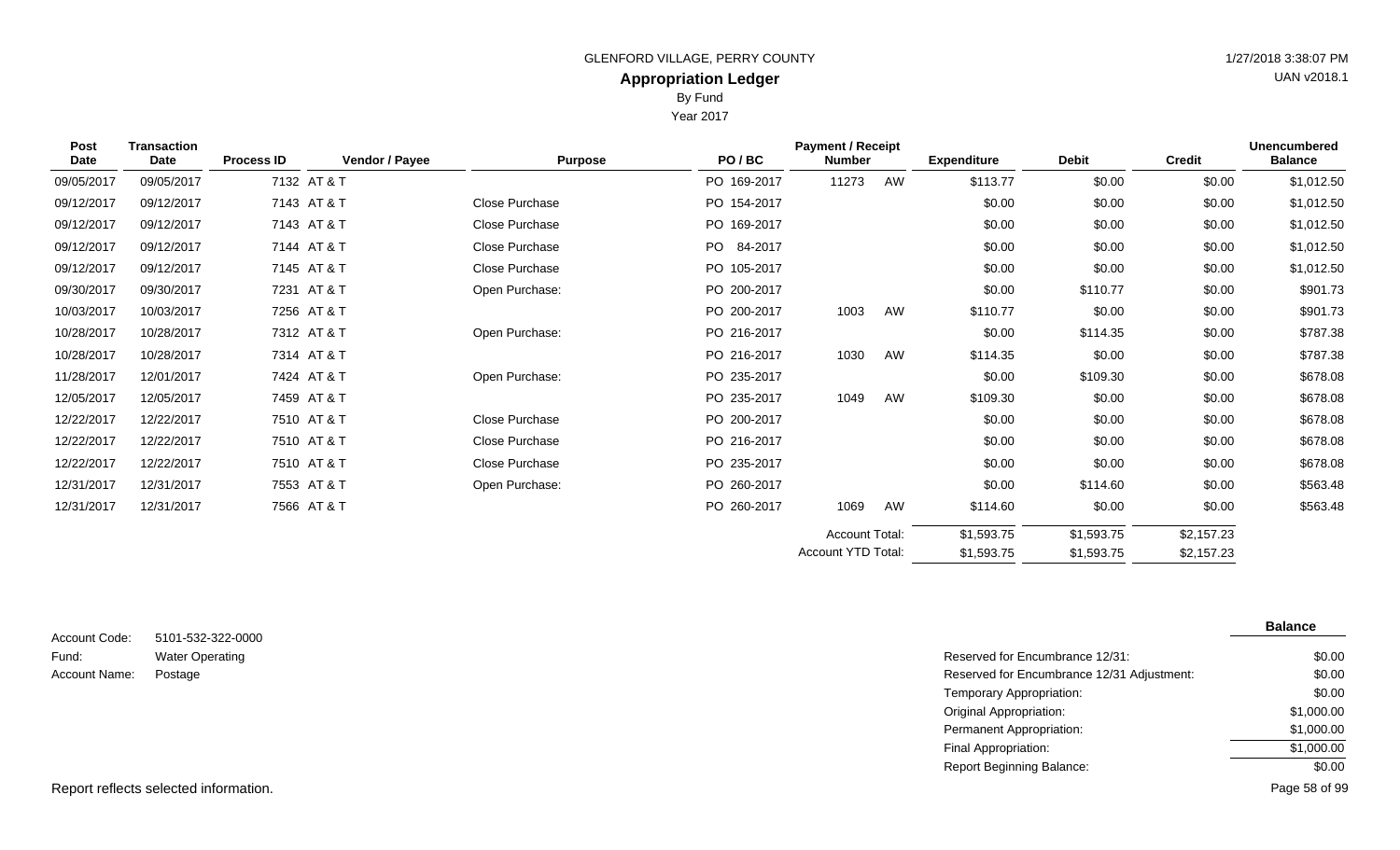Year 2017

| <b>Post</b> | <b>Transaction</b> |                   |                               |                |           |             | <b>Payment / Receipt</b> |    |                    |              |               | <b>Unencumbered</b> |
|-------------|--------------------|-------------------|-------------------------------|----------------|-----------|-------------|--------------------------|----|--------------------|--------------|---------------|---------------------|
| <b>Date</b> | Date               | <b>Process ID</b> | Vendor / Payee                | <b>Purpose</b> |           | PO/BC       | <b>Number</b>            |    | <b>Expenditure</b> | <b>Debit</b> | <b>Credit</b> | <b>Balance</b>      |
| 01/03/2017  | 01/03/2017         | 6080              | Enter Permanent Appropriation |                |           |             |                          |    | \$0.00             | \$0.00       | \$1,000.00    | \$1,000.00          |
| 01/10/2017  | 01/10/2017         |                   | 6148 US Postmaster            | Open Purchase: | <b>PO</b> | 7-2017      |                          |    | \$0.00             | \$227.50     | \$0.00        | \$772.50            |
| 01/10/2017  | 01/10/2017         |                   | 6160 US Postmaster            |                | PO.       | 7-2017      | 11097                    | AW | \$227.50           | \$0.00       | \$0.00        | \$772.50            |
| 02/24/2017  | 02/24/2017         |                   | 6438 US Postmaster            | Close Purchase | PO.       | 7-2017      |                          |    | \$0.00             | \$0.00       | \$0.00        | \$772.50            |
| 07/08/2017  | 07/11/2017         |                   | 6930 US Postmaster            | Open Purchase: |           | PO 140-2017 |                          |    | \$0.00             | \$170.00     | \$0.00        | \$602.50            |
| 07/11/2017  | 07/11/2017         |                   | 6949 US Postmaster            |                |           | PO 140-2017 | 11237                    | AW | \$170.00           | \$0.00       | \$0.00        | \$602.50            |
| 08/01/2017  | 08/01/2017         |                   | 7002 US Postmaster            | Close Purchase |           | PO 140-2017 |                          |    | \$0.00             | \$0.00       | \$0.00        | \$602.50            |
| 09/07/2017  | 09/12/2017         |                   | 7170 Commodore Bank - Credit  | Open Purchase: |           | PO 182-2017 |                          |    | \$0.00             | \$49.00      | \$0.00        | \$553.50            |
| 09/11/2017  | 09/12/2017         |                   | 7170 Leonard Sheppard         | Open Purchase: |           | PO 187-2017 |                          |    | \$0.00             | \$7.22       | \$0.00        | \$546.28            |
| 10/03/2017  | 10/03/2017         |                   | 7256 Leonard Sheppard         |                |           | PO 187-2017 | 1010                     | AW | \$7.22             | \$0.00       | \$0.00        | \$546.28            |
| 10/10/2017  | 10/10/2017         | 7284              | Commodore Bank - Credit       |                |           | PO 182-2017 | 1026                     | AW | \$49.00            | \$0.00       | \$0.00        | \$546.28            |
| 12/22/2017  | 12/22/2017         |                   | 7510 Commodore Bank - Credit  | Close Purchase |           | PO 182-2017 |                          |    | \$0.00             | \$0.00       | \$0.00        | \$546.28            |
| 12/22/2017  | 12/22/2017         |                   | 7510 Leonard Sheppard         | Close Purchase |           | PO 187-2017 |                          |    | \$0.00             | \$0.00       | \$0.00        | \$546.28            |
|             |                    |                   |                               |                |           |             | <b>Account Total:</b>    |    | \$453.72           | \$453.72     | \$1,000.00    |                     |
|             |                    |                   |                               |                |           |             | Account YTD Total:       |    | \$453.72           | \$453.72     | \$1,000.00    |                     |

|               |                                            |                                            | <b>Balance</b> |
|---------------|--------------------------------------------|--------------------------------------------|----------------|
| Account Code: | 5101-532-340-0000                          |                                            |                |
| Fund:         | <b>Water Operating</b>                     | Reserved for Encumbrance 12/31:            | \$192.50       |
| Account Name: | <b>Professional and Technical Services</b> | Reserved for Encumbrance 12/31 Adjustment: | \$0.00         |
|               |                                            | Temporary Appropriation:                   | \$0.00         |
|               |                                            | <b>Original Appropriation:</b>             | \$1,000.00     |
|               |                                            | Permanent Appropriation:                   | \$1,000.00     |
|               |                                            | Final Appropriation:                       | \$1,000.00     |
|               |                                            | <b>Report Beginning Balance:</b>           | \$0.00         |
|               |                                            |                                            |                |

| Pos.        | Transaction |                   |                       |                |         | Pavment / Receipt |                  |              |        | <b>Unencumbered</b> |
|-------------|-------------|-------------------|-----------------------|----------------|---------|-------------------|------------------|--------------|--------|---------------------|
| <b>Date</b> | Date        | <b>Process ID</b> | <b>Vendor / Payee</b> | <b>Purpose</b> | PO / BC | <b>Number</b>     | .<br>Expenditure | <b>Debit</b> | Credit | <b>Balance</b>      |
|             |             |                   |                       |                |         |                   |                  |              |        |                     |

Report reflects selected information. Page 59 of 99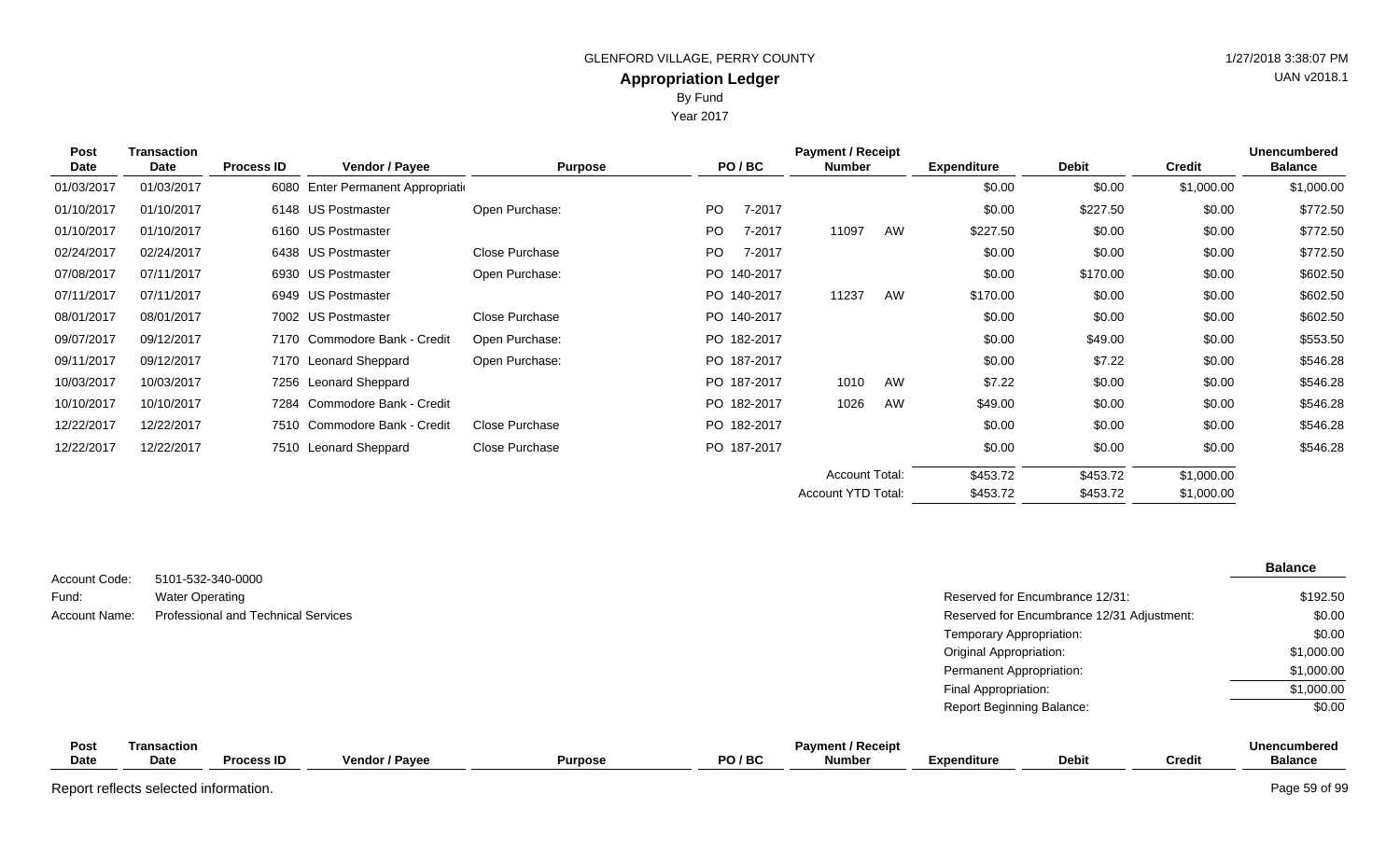Year 2017

| Post       | Transaction |                   |                                                             |                |             | <b>Payment / Receipt</b> |    |                    |              |               | <b>Unencumbered</b> |
|------------|-------------|-------------------|-------------------------------------------------------------|----------------|-------------|--------------------------|----|--------------------|--------------|---------------|---------------------|
| Date       | Date        | <b>Process ID</b> | Vendor / Pavee                                              | <b>Purpose</b> | PO/BC       | <b>Number</b>            |    | <b>Expenditure</b> | <b>Debit</b> | <b>Credit</b> | <b>Balance</b>      |
| 01/01/2017 | 01/27/2017  |                   | 6366 Isacc Wiles Burkholder & Tet Carry Over Purchase Order |                | PO 259-2016 |                          |    | \$0.00             | \$192.50     | \$192.50      | \$0.00              |
| 01/03/2017 | 01/03/2017  |                   | 6080 Enter Permanent Appropriation                          |                |             |                          |    | \$0.00             | \$0.00       | \$1,000.00    | \$1,000.00          |
| 01/03/2017 | 01/03/2017  |                   | 6109 Isacc Wiles Burkholder & Ter                           |                | PO 259-2016 | 11074                    | AW | \$192.50           | \$0.00       | \$0.00        | \$1,000.00          |
| 02/24/2017 | 02/24/2017  |                   | 6438 Isacc Wiles Burkholder & Tee Close Prior Year Purchase |                | PO 259-2016 |                          |    | \$0.00             | \$0.00       | \$0.00        | \$1,000.00          |
|            |             |                   |                                                             |                |             | <b>Account Total:</b>    |    | \$192.50           | \$192.50     | \$1,192.50    |                     |
|            |             |                   |                                                             |                |             | Account YTD Total:       |    | \$192.50           | \$192.50     | \$1,192.50    |                     |

5101-532-400-0000 Water Operating Supplies and Materials Account Code: Fund: Account Name:

| Reserved for Encumbrance 12/31:            | \$264.85 |
|--------------------------------------------|----------|
| Reserved for Encumbrance 12/31 Adjustment: | \$0.00   |
| Temporary Appropriation:                   | \$0.00   |
| Original Appropriation:                    | \$660.00 |
| Permanent Appropriation:                   | \$660.00 |
| Final Appropriation:                       | \$660.00 |
| Report Beginning Balance:                  | \$0.00   |

| Post       | Transaction |                   |                                    |                           |                | <b>Payment / Receipt</b> |    |                    |              |               | Unencumbered   |
|------------|-------------|-------------------|------------------------------------|---------------------------|----------------|--------------------------|----|--------------------|--------------|---------------|----------------|
| Date       | Date        | <b>Process ID</b> | Vendor / Payee                     | <b>Purpose</b>            | PO/BC          | <b>Number</b>            |    | <b>Expenditure</b> | <b>Debit</b> | <b>Credit</b> | <b>Balance</b> |
| 01/01/2017 | 01/27/2017  |                   | 6366 Staples Credit Plan           | Carry Over Purchase Order | PO 236-2016    |                          |    | \$0.00             | \$264.85     | \$264.85      | \$0.00         |
| 01/03/2017 | 01/03/2017  |                   | 6080 Enter Permanent Appropriation |                           |                |                          |    | \$0.00             | \$0.00       | \$660.00      | \$660.00       |
| 01/03/2017 | 01/03/2017  |                   | 6109 Staples Credit Plan           |                           | PO 236-2016    | 11081                    | AW | \$264.85           | \$0.00       | \$0.00        | \$660.00       |
| 02/24/2017 | 02/24/2017  |                   | 6438 Staples Credit Plan           | Close Prior Year Purchase | PO 236-2016    |                          |    | \$0.00             | \$0.00       | \$0.00        | \$660.00       |
| 03/03/2017 | 03/03/2017  |                   | 6470 Staples Credit Plan           | Open Purchase:            | 36-2017<br>PO. |                          |    | \$0.00             | \$50.69      | \$0.00        | \$609.31       |
| 03/07/2017 | 03/07/2017  |                   | 6493 Staples Credit Plan           |                           | 36-2017<br>PO. | 11131                    | AW | \$50.69            | \$0.00       | \$0.00        | \$609.31       |
| 04/08/2017 | 04/11/2017  |                   | 6622 Staples Credit Plan           | Open Purchase:            | 74-2017<br>PO. |                          |    | \$0.00             | \$63.60      | \$0.00        | \$545.71       |
| 05/02/2017 | 05/02/2017  |                   | 6679 Staples Credit Plan           |                           | 74-2017<br>PO. | 11182                    | AW | \$63.60            | \$0.00       | \$0.00        | \$545.71       |
| 05/02/2017 | 05/02/2017  |                   | 6680 Staples Credit Plan           |                           | PO<br>74-2017  | 11182                    | AW | $-$ \$63.60        | \$0.00       | \$0.00        | \$545.71       |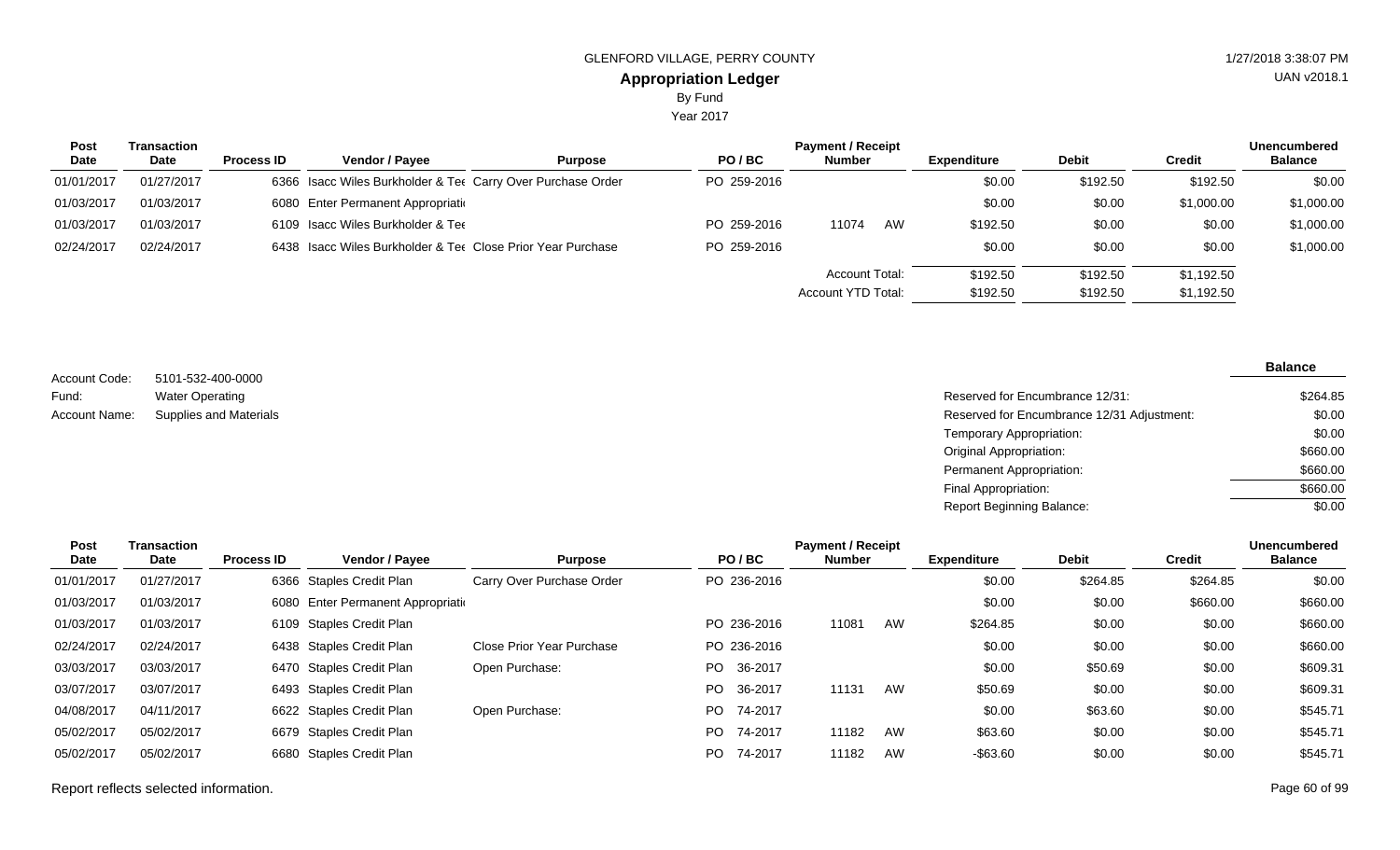Year 2017

| <b>Post</b><br>Date | Transaction<br>Date | <b>Process ID</b> | <b>Vendor / Payee</b>    | <b>Purpose</b> | PO/BC           | <b>Payment / Receipt</b><br><b>Number</b> |    | <b>Expenditure</b> | <b>Debit</b> | <b>Credit</b> | Unencumbered<br><b>Balance</b> |
|---------------------|---------------------|-------------------|--------------------------|----------------|-----------------|-------------------------------------------|----|--------------------|--------------|---------------|--------------------------------|
| 05/12/2017          | 05/12/2017          |                   | 6734 Staples Credit Plan |                | PO -<br>74-2017 | 11196                                     | AW | \$63.60            | \$0.00       | \$0.00        | \$545.71                       |
| 05/30/2017          | 05/30/2017          |                   | 6769 Staples Credit Plan | Open Purchase: | PO 106-2017     |                                           |    | \$0.00             | \$105.97     | \$0.00        | \$439.74                       |
| 07/11/2017          | 07/11/2017          |                   | 6949 Staples Credit Plan |                | PO 106-2017     | 11235                                     | AW | \$105.97           | \$0.00       | \$0.00        | \$439.74                       |
| 08/30/2017          | 08/01/2017          |                   | 7003 Staples Credit Plan | Close Purchase | 36-2017<br>PO.  |                                           |    | \$0.00             | \$0.00       | \$0.00        | \$439.74                       |
| 08/30/2017          | 08/01/2017          |                   | 7003 Staples Credit Plan | Close Purchase | 74-2017<br>PO - |                                           |    | \$0.00             | \$0.00       | \$0.00        | \$439.74                       |
| 09/12/2017          | 09/12/2017          |                   | 7145 Staples Credit Plan | Close Purchase | PO 106-2017     |                                           |    | \$0.00             | \$0.00       | \$0.00        | \$439.74                       |
| 11/13/2017          | 11/17/2017          |                   | 7385 Staples Credit Plan | Open Purchase: | PO 229-2017     |                                           |    | \$0.00             | \$52.57      | \$0.00        | \$387.17                       |
| 12/05/2017          | 12/05/2017          |                   | 7459 Staples Credit Plan |                | PO 229-2017     | 1058                                      | AW | \$52.57            | \$0.00       | \$0.00        | \$387.17                       |
| 12/22/2017          | 12/22/2017          |                   | 7510 Staples Credit Plan | Close Purchase | PO 229-2017     |                                           |    | \$0.00             | \$0.00       | \$0.00        | \$387.17                       |
|                     |                     |                   |                          |                |                 | <b>Account Total:</b>                     |    | \$537.68           | \$537.68     | \$924.85      |                                |
|                     |                     |                   |                          |                |                 | <b>Account YTD Total:</b>                 |    | \$537.68           | \$537.68     | \$924.85      |                                |

| 5101-533-300-0000           |                                            | <b>Balance</b> |
|-----------------------------|--------------------------------------------|----------------|
| <b>Water Operating</b>      | Reserved for Encumbrance 12/31:            | \$2,452.38     |
| <b>Contractual Services</b> | Reserved for Encumbrance 12/31 Adjustment: | \$0.00         |
|                             | Temporary Appropriation:                   | \$0.00         |
|                             | Original Appropriation:                    | \$30,000.00    |
|                             | Permanent Appropriation:                   | \$32,800.00    |
|                             | Final Appropriation:                       | \$32,800.00    |
|                             | <b>Report Beginning Balance:</b>           | \$0.00         |

| Post        | <b>Fransaction</b> |                   |                                                            |                |                | <b>Payment / Receipt</b> |    |                    |              |             | <b>Unencumbered</b> |
|-------------|--------------------|-------------------|------------------------------------------------------------|----------------|----------------|--------------------------|----|--------------------|--------------|-------------|---------------------|
| <b>Date</b> | Date               | <b>Process ID</b> | <b>Vendor / Payee</b>                                      | <b>Purpose</b> | PO/BC          | <b>Number</b>            |    | <b>Expenditure</b> | <b>Debit</b> | Credit      | <b>Balance</b>      |
| 01/01/2017  | 01/27/2017         |                   | 6366 Northern Perry County Water Carry Over Purchase Order |                | PO 257-2016    |                          |    | \$0.00             | \$2,452.38   | \$2,452.38  | \$0.00              |
| 01/03/2017  | 01/03/2017         |                   | 6080 Enter Permanent Appropriation                         |                |                |                          |    | \$0.00             | \$0.00       | \$30,000.00 | \$30,000.00         |
| 01/03/2017  | 01/03/2017         |                   | 6109 Northern Perry County Water                           |                | PO 257-2016    | 11076                    | AW | \$2,452.38         | \$0.00       | \$0.00      | \$30,000.00         |
| 01/30/2017  | 02/07/2017         |                   | 6391 Northern Perry County Water Open Purchase:            |                | 18-2017<br>PO. |                          |    | \$0.00             | \$2,488.50   | \$0.00      | \$27,511.50         |

Report reflects selected information. Page 61 of 99

Account Code:

Account Name:

Fund: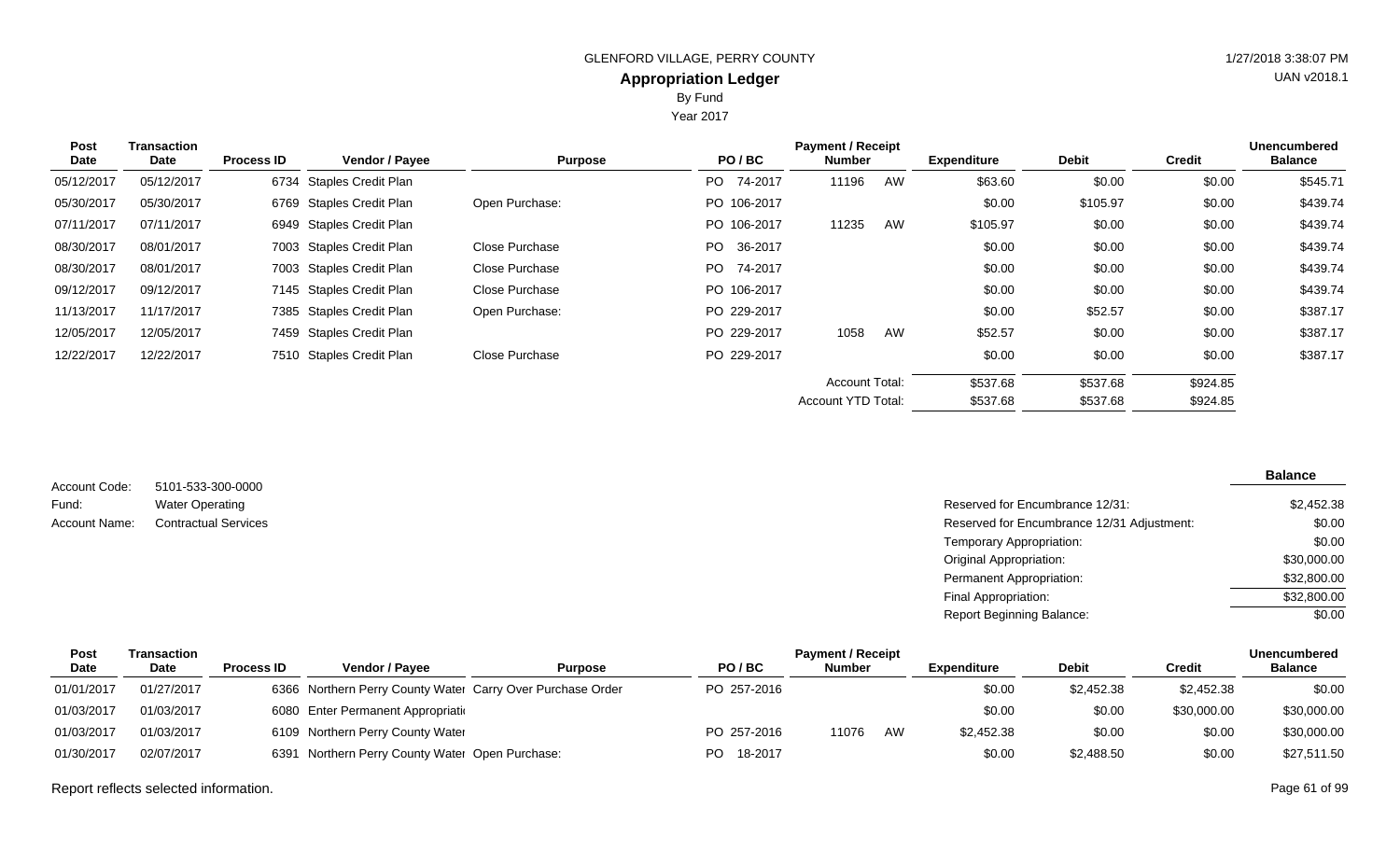Year 2017

| Post<br>Date | <b>Transaction</b><br><b>Date</b>     | <b>Process ID</b> | Vendor / Payee                                             | <b>Purpose</b>                       | PO/BC                | <b>Payment / Receipt</b><br><b>Number</b> |    | <b>Expenditure</b> | <b>Debit</b> | <b>Credit</b> | <b>Unencumbered</b><br><b>Balance</b> |
|--------------|---------------------------------------|-------------------|------------------------------------------------------------|--------------------------------------|----------------------|-------------------------------------------|----|--------------------|--------------|---------------|---------------------------------------|
| 02/07/2017   | 02/07/2017                            |                   | 6408 Northern Perry County Water                           |                                      | PO 18-2017           | 11109                                     | AW | \$2,488.50         | \$0.00       | \$0.00        | \$27,511.50                           |
| 02/24/2017   | 02/24/2017                            |                   | 6438 Northern Perry County Water Close Prior Year Purchase |                                      | PO 257-2016          |                                           |    | \$0.00             | \$0.00       | \$0.00        | \$27,511.50                           |
| 02/24/2017   | 02/24/2017                            | 6438              | Northern Perry County Water Close Purchase                 |                                      | PO 18-2017           |                                           |    | \$0.00             | \$0.00       | \$0.00        | \$27,511.50                           |
| 03/03/2017   | 03/03/2017                            | 6470              | Northern Perry County Water Open Purchase:                 |                                      | <b>PO</b><br>33-2017 |                                           |    | \$0.00             | \$2,398.37   | \$0.00        | \$25,113.13                           |
| 03/07/2017   | 03/07/2017                            |                   | 6493 Northern Perry County Water                           |                                      | PO 33-2017           | 11130                                     | AW | \$2,398.37         | \$0.00       | \$0.00        | \$25,113.13                           |
| 04/01/2017   | 04/04/2017                            |                   | 6563 Northern Perry County Water Open Purchase:            |                                      | PO<br>60-2017        |                                           |    | \$0.00             | \$2,358.12   | \$0.00        | \$22,755.01                           |
| 04/04/2017   | 04/04/2017                            |                   | 6581 Northern Perry County Water                           |                                      | PO 60-2017           | 11150                                     | AW | \$2,358.12         | \$0.00       | \$0.00        | \$22,755.01                           |
| 05/02/2017   | 05/02/2017                            |                   | 6663 Northern Perry County Water Open Purchase:            |                                      | PO.<br>87-2017       |                                           |    | \$0.00             | \$2,659.46   | \$0.00        | \$20,095.55                           |
| 05/02/2017   | 05/02/2017                            |                   | 6679 Northern Perry County Water                           |                                      | PO 87-2017           | 11178                                     | AW | \$2,659.46         | \$0.00       | \$0.00        | \$20,095.55                           |
| 05/02/2017   | 05/02/2017                            | 6680              | Northern Perry County Water                                |                                      | PO.<br>87-2017       | 11178                                     | AW | $-$2,659.46$       | \$0.00       | \$0.00        | \$20,095.55                           |
| 05/12/2017   | 05/12/2017                            |                   | 6734 Northern Perry County Water                           |                                      | PO 87-2017           | 11194                                     | AW | \$2,659.46         | \$0.00       | \$0.00        | \$20,095.55                           |
| 06/06/2017   | 06/06/2017                            | 6785              | Northern Perry County Water Open Purchase:                 |                                      | PO 110-2017          |                                           |    | \$0.00             | \$2,651.55   | \$0.00        | \$17,444.00                           |
| 06/06/2017   | 06/06/2017                            |                   | 6805 Northern Perry County Water                           |                                      | PO 110-2017          | 11211                                     | AW | \$2,651.55         | \$0.00       | \$0.00        | \$17,444.00                           |
| 06/06/2017   | 06/06/2017                            | 6821              | Commodore Bank                                             | Open Purchase:                       | PO 118-2017          |                                           |    | \$0.00             | \$15,000.00  | \$0.00        | \$2,444.00                            |
| 06/06/2017   | 06/06/2017                            |                   | 6822 Commodore Bank                                        | Adjust Purchase: Trying to open a ne | PO 118-2017          |                                           |    | \$0.00             | \$0.00       | \$15,000.00   | \$17,444.00                           |
| 06/06/2017   | 06/06/2017                            |                   | 6824 Commodore Bank                                        | Close Purchase                       | PO 118-2017          |                                           |    | \$0.00             | \$0.00       | \$0.00        | \$17,444.00                           |
| 06/30/2017   | 07/11/2017                            |                   | 6930 Northern Perry County Water Open Purchase:            |                                      | PO 130-2017          |                                           |    | \$0.00             | \$3,399.41   | \$0.00        | \$14,044.59                           |
| 07/11/2017   | 07/11/2017                            |                   | 6949 Northern Perry County Water                           |                                      | PO 130-2017          | 11232                                     | AW | \$3,399.41         | \$0.00       | \$0.00        | \$14,044.59                           |
| 08/01/2017   | 08/01/2017                            |                   | 7002 Northern Perry County Water Close Purchase            |                                      | PO 130-2017          |                                           |    | \$0.00             | \$0.00       | \$0.00        | \$14,044.59                           |
| 08/01/2017   | 08/01/2017                            |                   | 7011 Northern Perry County Water Open Purchase:            |                                      | PO 150-2017          |                                           |    | \$0.00             | \$2,342.98   | \$0.00        | \$11,701.61                           |
| 08/01/2017   | 08/01/2017                            |                   | 7024 Northern Perry County Water                           |                                      | PO 150-2017          | 11258                                     | AW | \$2,342.98         | \$0.00       | \$0.00        | \$11,701.61                           |
| 08/30/2017   | 08/01/2017                            |                   | 7003 Northern Perry County Water Close Purchase            |                                      | PO 33-2017           |                                           |    | \$0.00             | \$0.00       | \$0.00        | \$11,701.61                           |
| 08/30/2017   | 08/01/2017                            |                   | 7003 Northern Perry County Water Close Purchase            |                                      | PO 60-2017           |                                           |    | \$0.00             | \$0.00       | \$0.00        | \$11,701.61                           |
| 09/05/2017   | 09/05/2017                            |                   | 7116 Northern Perry County Water Open Purchase:            |                                      | PO 180-2017          |                                           |    | \$0.00             | \$3,100.82   | \$0.00        | \$8,600.79                            |
| 09/05/2017   | 09/05/2017                            |                   | 7132 Northern Perry County Water                           |                                      | PO 180-2017          | 11280                                     | AW | \$3,100.82         | \$0.00       | \$0.00        | \$8,600.79                            |
| 09/12/2017   | 09/12/2017                            |                   | 7143 Northern Perry County Water Close Purchase            |                                      | PO 150-2017          |                                           |    | \$0.00             | \$0.00       | \$0.00        | \$8,600.79                            |
| 09/12/2017   | 09/12/2017                            |                   | 7143 Northern Perry County Water Close Purchase            |                                      | PO 180-2017          |                                           |    | \$0.00             | \$0.00       | \$0.00        | \$8,600.79                            |
| 09/12/2017   | 09/12/2017                            |                   | 7144 Northern Perry County Water Close Purchase            |                                      | PO 87-2017           |                                           |    | \$0.00             | \$0.00       | \$0.00        | \$8,600.79                            |
|              | Report reflects selected information. |                   |                                                            |                                      |                      |                                           |    |                    |              |               | Page 62 of 99                         |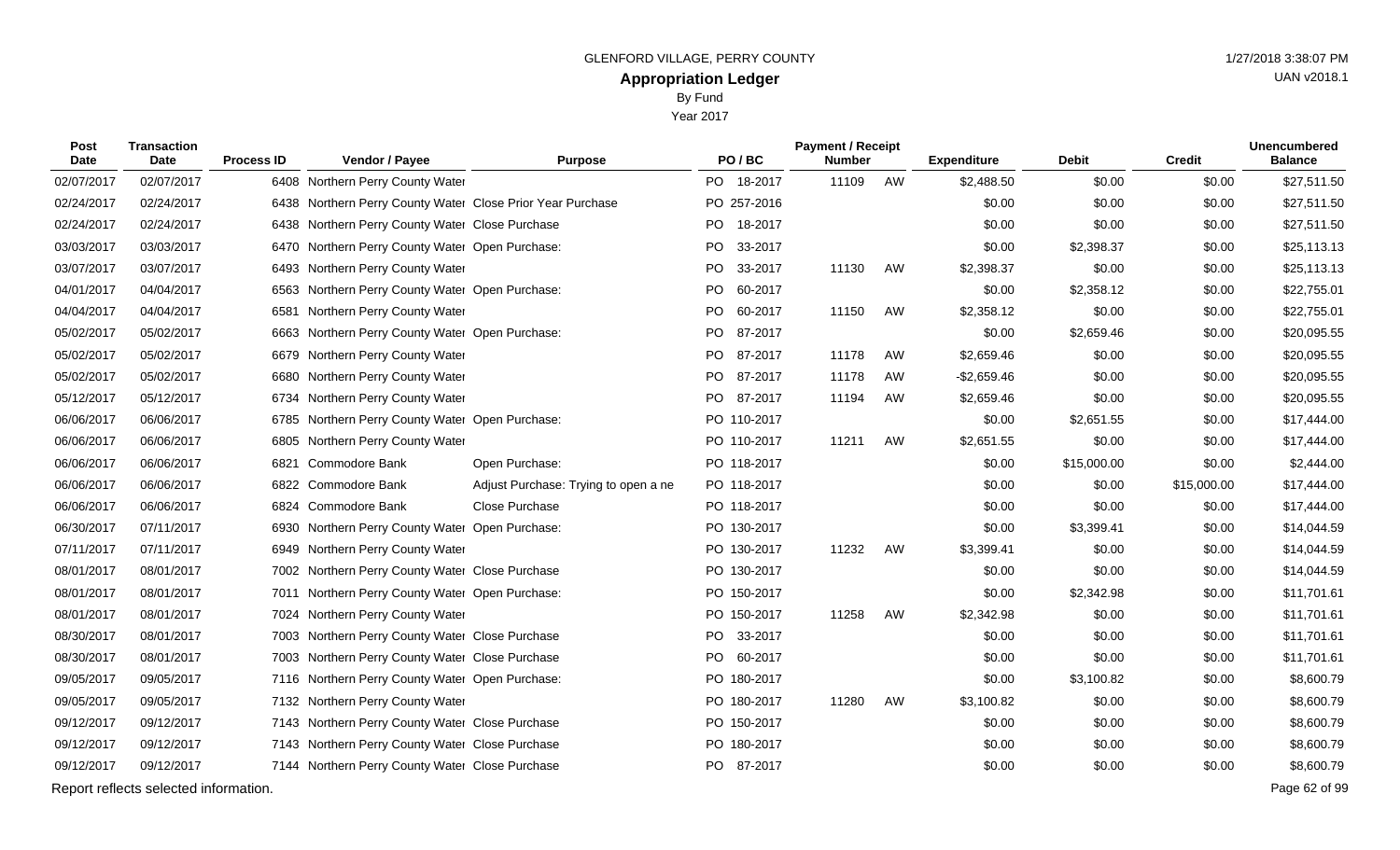Year 2017

| <b>Post</b><br>Date | <b>Transaction</b><br>Date | <b>Process ID</b> | Vendor / Payee                                   | <b>Purpose</b> | PO/BC       | <b>Payment / Receipt</b><br><b>Number</b> |    | <b>Expenditure</b> | <b>Debit</b> | <b>Credit</b> | <b>Unencumbered</b><br><b>Balance</b> |
|---------------------|----------------------------|-------------------|--------------------------------------------------|----------------|-------------|-------------------------------------------|----|--------------------|--------------|---------------|---------------------------------------|
| 09/12/2017          | 09/12/2017                 |                   | 7145 Northern Perry County Water Close Purchase  |                | PO 110-2017 |                                           |    | \$0.00             | \$0.00       | \$0.00        | \$8,600.79                            |
| 10/06/2017          | 10/10/2017                 |                   | 7279 Northern Perry County Water Open Purchase:  |                | PO 211-2017 |                                           |    | \$0.00             | \$2,813.92   | \$0.00        | \$5,786.87                            |
| 10/10/2017          | 10/10/2017                 |                   | 7284 Northern Perry County Water                 |                | PO 211-2017 | 1027                                      | AW | \$2,813.92         | \$0.00       | \$0.00        | \$5,786.87                            |
| 11/01/2017          | 11/07/2017                 |                   | 7350 Northern Perry County Water Open Purchase:  |                | PO 217-2017 |                                           |    | \$0.00             | \$3,038.21   | \$0.00        | \$2,748.66                            |
| 11/07/2017          | 11/07/2017                 |                   | 7365 Northern Perry County Water                 |                | PO 217-2017 | 1039                                      | AW | \$3,038.21         | \$0.00       | \$0.00        | \$2,748.66                            |
| 12/05/2017          | 12/05/2017                 |                   | 7434 Northern Perry County Water Open Purchase:  |                | PO 244-2017 |                                           |    | \$0.00             | \$2,723.79   | \$0.00        | \$24.87                               |
| 12/05/2017          | 12/05/2017                 |                   | 7459 Northern Perry County Water                 |                | PO 244-2017 | 1052                                      | AW | \$2,723.79         | \$0.00       | \$0.00        | \$24.87                               |
| 12/05/2017          | 12/31/2017                 |                   | 7556 Permanent Reallocation Incre Council Motion |                |             |                                           |    | \$0.00             | \$0.00       | \$2,800.00    | \$2,824.87                            |
| 12/22/2017          | 12/22/2017                 |                   | 7510 Northern Perry County Water Close Purchase  |                | PO 211-2017 |                                           |    | \$0.00             | \$0.00       | \$0.00        | \$2,824.87                            |
| 12/22/2017          | 12/22/2017                 |                   | 7510 Northern Perry County Water Close Purchase  |                | PO 217-2017 |                                           |    | \$0.00             | \$0.00       | \$0.00        | \$2,824.87                            |
| 12/22/2017          | 12/22/2017                 |                   | 7510 Northern Perry County Water Close Purchase  |                | PO 244-2017 |                                           |    | \$0.00             | \$0.00       | \$0.00        | \$2,824.87                            |
| 12/31/2017          | 12/31/2017                 |                   | 7559 Northern Perry County Water Open Purchase:  |                | PO 262-2017 |                                           |    | \$0.00             | \$2,800.00   | \$0.00        | \$24.87                               |
|                     |                            |                   |                                                  |                |             | <b>Account Total:</b>                     |    | \$32,427.51        | \$50,227.51  | \$50,252.38   |                                       |
|                     |                            |                   |                                                  |                |             | Account YTD Total:                        |    | \$32,427.51        | \$50,227.51  | \$50,252.38   |                                       |

|               |                             |                                            | <b>Balance</b> |
|---------------|-----------------------------|--------------------------------------------|----------------|
| Account Code: | 5101-534-300-0000           |                                            |                |
| Fund:         | <b>Water Operating</b>      | Reserved for Encumbrance 12/31:            | \$19.45        |
| Account Name: | <b>Contractual Services</b> | Reserved for Encumbrance 12/31 Adjustment: | \$0.00         |
|               |                             | Temporary Appropriation:                   | \$0.00         |
|               |                             | <b>Original Appropriation:</b>             | \$800.00       |
|               |                             | Permanent Appropriation:                   | \$800.00       |
|               |                             | Final Appropriation:                       | \$800.00       |
|               |                             | <b>Report Beginning Balance:</b>           | \$0.00         |

| Post       | .ransaction |                   | <b>Payment / Receipt</b>                                   |                |             |               |             |              |         |                |
|------------|-------------|-------------------|------------------------------------------------------------|----------------|-------------|---------------|-------------|--------------|---------|----------------|
| Date       | <b>Date</b> | <b>Process ID</b> | <b>Vendor / Pavee</b>                                      | <b>Purpose</b> | PO / BC     | <b>Number</b> | Expenditure | <b>Debit</b> | Credit  | <b>Balance</b> |
| 01/01/2017 | 01/27/2017  |                   | 6366 MASI Environmental Service: Carry Over Purchase Order |                | PO 261-2016 |               | \$0.00      | \$19.45      | \$19.45 | \$0.00         |

Report reflects selected information. Page 63 of 99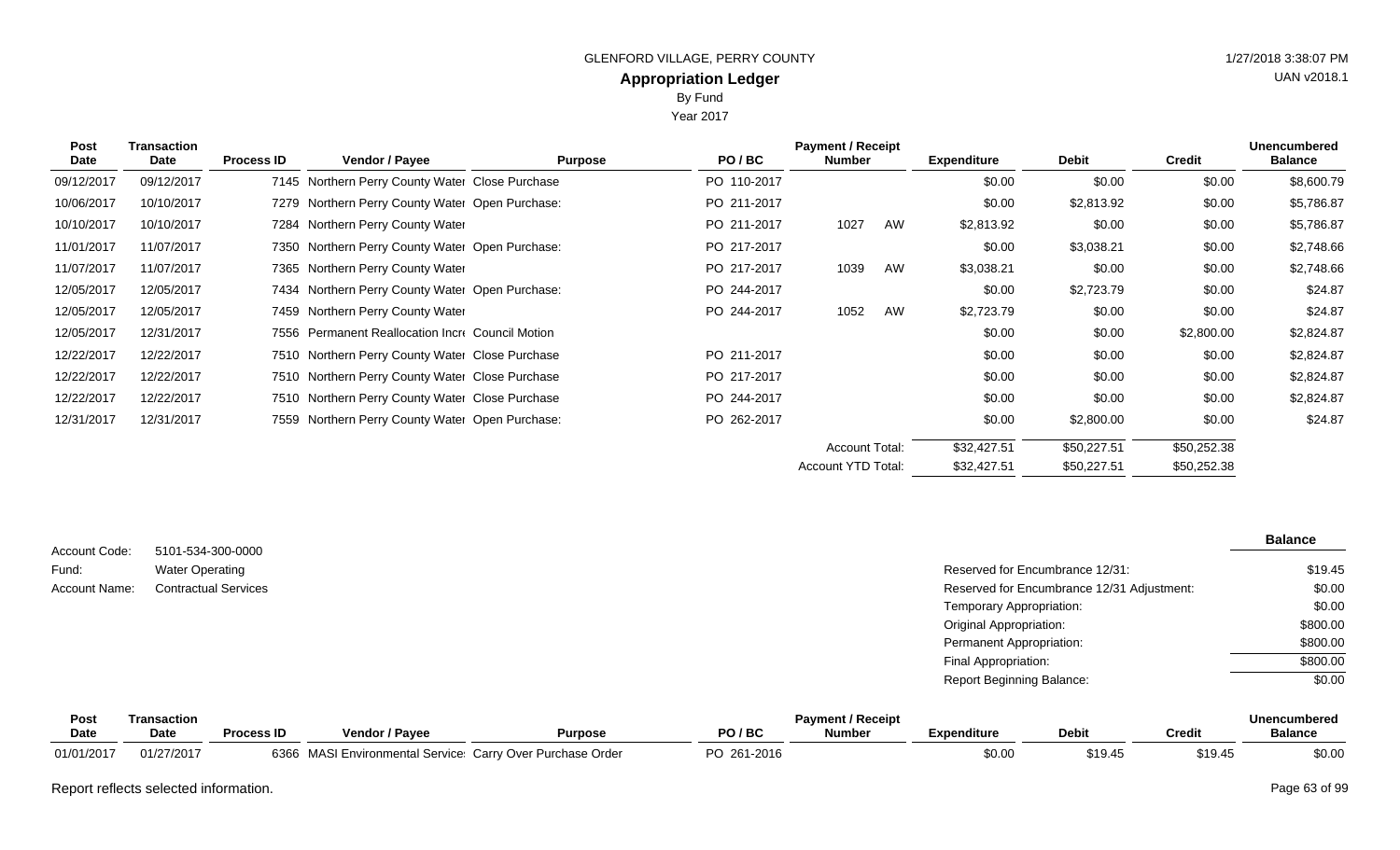Year 2017

| <b>Post</b><br><b>Date</b> | <b>Transaction</b><br>Date            | <b>Process ID</b> | Vendor / Payee                                            | <b>Purpose</b> | PO/BC           | <b>Payment / Receipt</b><br><b>Number</b> |    | <b>Expenditure</b> | <b>Debit</b> | <b>Credit</b> | <b>Unencumbered</b><br><b>Balance</b> |
|----------------------------|---------------------------------------|-------------------|-----------------------------------------------------------|----------------|-----------------|-------------------------------------------|----|--------------------|--------------|---------------|---------------------------------------|
| 01/03/2017                 | 01/03/2017                            |                   | 6080 Enter Permanent Appropriatio                         |                |                 |                                           |    | \$0.00             | \$0.00       | \$800.00      | \$800.00                              |
| 01/10/2017                 | 01/10/2017                            |                   | 6160 MASI Environmental Service                           |                | PO 261-2016     | 11095                                     | AW | \$19.45            | \$0.00       | \$0.00        | \$800.00                              |
| 02/04/2017                 | 02/07/2017                            | 6391              | <b>MASI Environmental Service: Open Purchase:</b>         |                | 20-2017<br>PO - |                                           |    | \$0.00             | \$20.42      | \$0.00        | \$779.58                              |
| 02/07/2017                 | 02/07/2017                            |                   | 6408 MASI Environmental Service                           |                | PO 20-2017      | 11108                                     | AW | \$20.42            | \$0.00       | \$0.00        | \$779.58                              |
| 02/24/2017                 | 02/24/2017                            |                   | 6438 MASI Environmental Service Close Prior Year Purchase |                | PO 261-2016     |                                           |    | \$0.00             | \$0.00       | \$0.00        | \$779.58                              |
| 02/24/2017                 | 02/24/2017                            |                   | 6438 MASI Environmental Service Close Purchase            |                | PO 20-2017      |                                           |    | \$0.00             | \$0.00       | \$0.00        | \$779.58                              |
| 03/10/2017                 | 03/10/2017                            |                   | 6509 MASI Environmental Service: Open Purchase:           |                | 48-2017<br>PO.  |                                           |    | \$0.00             | \$20.42      | \$0.00        | \$759.16                              |
| 04/04/2017                 | 04/04/2017                            | 6581              | <b>MASI Environmental Service</b>                         |                | PO.<br>48-2017  | 11149                                     | AW | \$20.42            | \$0.00       | \$0.00        | \$759.16                              |
| 04/08/2017                 | 04/11/2017                            |                   | 6622 MASI Environmental Service: Open Purchase:           |                | PO.<br>73-2017  |                                           |    | \$0.00             | \$20.42      | \$0.00        | \$738.74                              |
| 05/02/2017                 | 05/02/2017                            |                   | 6679 MASI Environmental Service                           |                | PO -<br>73-2017 | 11177                                     | AW | \$20.42            | \$0.00       | \$0.00        | \$738.74                              |
| 05/02/2017                 | 05/02/2017                            |                   | 6680 MASI Environmental Service                           |                | PO 73-2017      | 11177                                     | AW | $-$20.42$          | \$0.00       | \$0.00        | \$738.74                              |
| 05/02/2017                 | 05/02/2017                            |                   | 6698 MASI Environmental Service                           |                | 73-2017<br>PO.  | 11185                                     | AW | \$20.42            | \$0.00       | \$0.00        | \$738.74                              |
| 05/08/2017                 | 05/12/2017                            |                   | 6723 MASI Environmental Service Open Purchase:            |                | PO 95-2017      |                                           |    | \$0.00             | \$20.42      | \$0.00        | \$718.32                              |
| 05/18/2017                 | 06/06/2017                            |                   | 6788 MASI Environmental Service: Open Purchase:           |                | PO 116-2017     |                                           |    | \$0.00             | \$20.42      | \$0.00        | \$697.90                              |
| 06/06/2017                 | 06/06/2017                            |                   | 6805 MASI Environmental Service                           |                | PO 95-2017      | 11210                                     | AW | \$20.42            | \$0.00       | \$0.00        | \$697.90                              |
| 06/06/2017                 | 06/06/2017                            |                   | 6805 MASI Environmental Service                           |                | PO 116-2017     | 11210                                     | AW | \$20.42            | \$0.00       | \$0.00        | \$697.90                              |
| 06/16/2017                 | 06/16/2017                            |                   | 6853 MASI Environmental Service: Open Purchase:           |                | PO 125-2017     |                                           |    | \$0.00             | \$20.42      | \$0.00        | \$677.48                              |
| 06/22/2017                 | 06/27/2017                            |                   | 6874 MASI Environmental Service: Open Purchase:           |                | PO 126-2017     |                                           |    | \$0.00             | \$20.42      | \$0.00        | \$657.06                              |
| 07/11/2017                 | 07/11/2017                            |                   | 6949 MASI Environmental Service                           |                | PO 125-2017     | 11231                                     | AW | \$20.42            | \$0.00       | \$0.00        | \$657.06                              |
| 07/11/2017                 | 07/11/2017                            |                   | 6949 MASI Environmental Service                           |                | PO 126-2017     | 11231                                     | AW | \$20.42            | \$0.00       | \$0.00        | \$657.06                              |
| 07/21/2017                 | 07/21/2017                            |                   | 6978 MASI Environmental Service: Open Purchase:           |                | PO 146-2017     |                                           |    | \$0.00             | \$20.42      | \$0.00        | \$636.64                              |
| 08/01/2017                 | 08/01/2017                            |                   | 7002 MASI Environmental Service Close Purchase            |                | PO 116-2017     |                                           |    | \$0.00             | \$0.00       | \$0.00        | \$636.64                              |
| 08/01/2017                 | 08/01/2017                            |                   | 7002 MASI Environmental Service Close Purchase            |                | PO 125-2017     |                                           |    | \$0.00             | \$0.00       | \$0.00        | \$636.64                              |
| 08/01/2017                 | 08/01/2017                            |                   | 7002 MASI Environmental Service Close Purchase            |                | PO 126-2017     |                                           |    | \$0.00             | \$0.00       | \$0.00        | \$636.64                              |
| 08/01/2017                 | 08/01/2017                            |                   | 7024 MASI Environmental Service                           |                | PO 146-2017     | 11257                                     | AW | \$20.42            | \$0.00       | \$0.00        | \$636.64                              |
| 08/17/2017                 | 08/22/2017                            |                   | 7078 TCCI Laboratories, Inc.                              | Open Purchase: | PO 163-2017     |                                           |    | \$0.00             | \$40.00      | \$0.00        | \$596.64                              |
| 08/22/2017                 | 08/22/2017                            |                   | 7086 TCCI Laboratories, Inc.                              |                | PO 163-2017     | 11270                                     | AW | \$40.00            | \$0.00       | \$0.00        | \$596.64                              |
| 08/25/2017                 | 09/05/2017                            |                   | 7116 MASI Environmental Service: Open Purchase:           |                | PO 167-2017     |                                           |    | \$0.00             | \$27.17      | \$0.00        | \$569.47                              |
|                            | Report reflects selected information. |                   |                                                           |                |                 |                                           |    |                    |              |               | Page 64 of 99                         |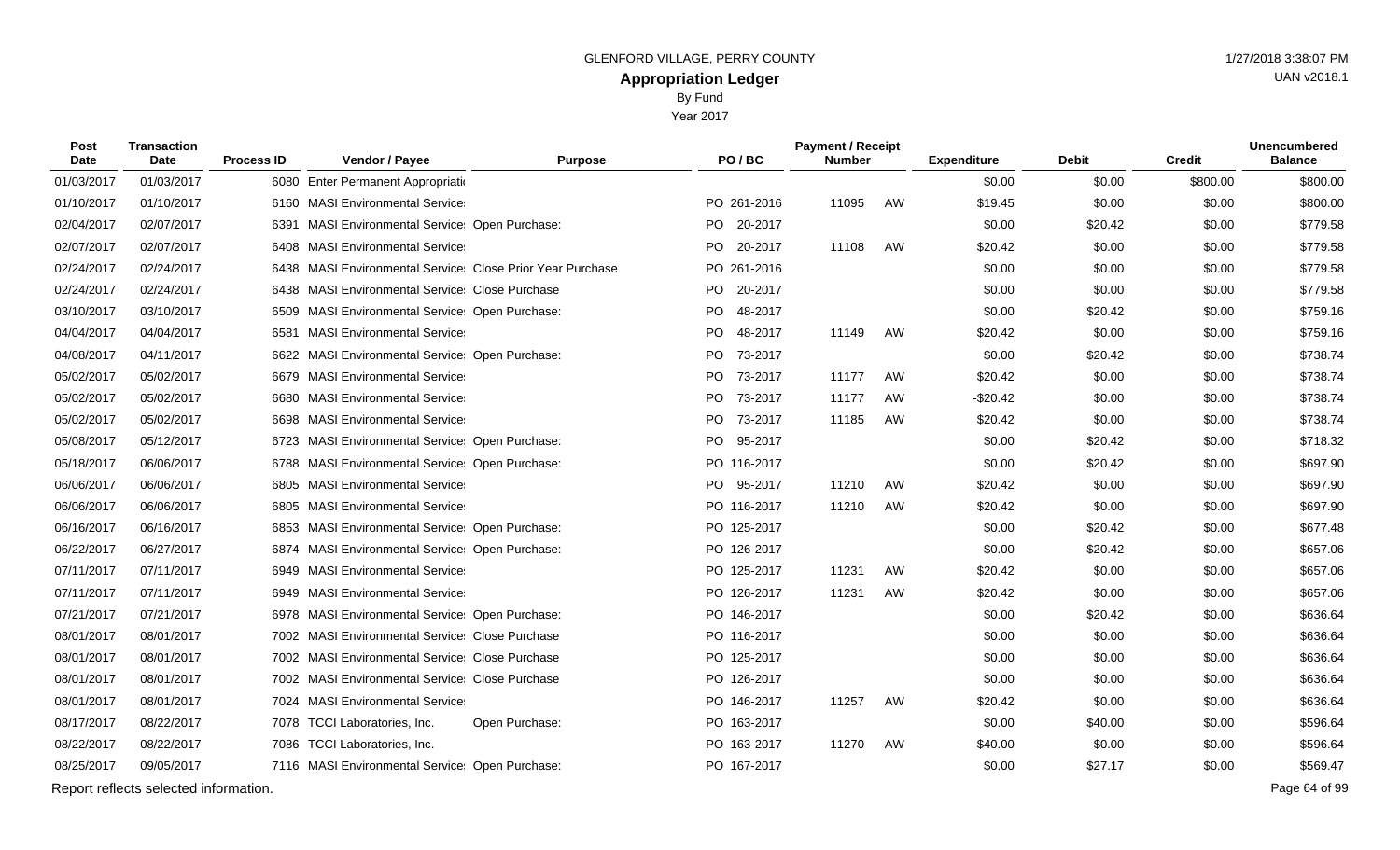Year 2017

| Post<br><b>Date</b> | <b>Transaction</b><br>Date | <b>Process ID</b> | Vendor / Payee                                    | <b>Purpose</b>        |     | PO/BC       | <b>Payment / Receipt</b><br><b>Number</b> |    | <b>Expenditure</b> | <b>Debit</b> | <b>Credit</b> | <b>Unencumbered</b><br><b>Balance</b> |
|---------------------|----------------------------|-------------------|---------------------------------------------------|-----------------------|-----|-------------|-------------------------------------------|----|--------------------|--------------|---------------|---------------------------------------|
| 08/30/2017          | 08/01/2017                 |                   | 7003 MASI Environmental Service Close Purchase    |                       |     | PO 48-2017  |                                           |    | \$0.00             | \$0.00       | \$0.00        | \$569.47                              |
| 08/30/2017          | 08/01/2017                 |                   | 7003 MASI Environmental Service Close Purchase    |                       | PO. | 73-2017     |                                           |    | \$0.00             | \$0.00       | \$0.00        | \$569.47                              |
| 09/05/2017          | 09/05/2017                 |                   | 7132 MASI Environmental Service                   |                       |     | PO 167-2017 | 11279                                     | AW | \$27.17            | \$0.00       | \$0.00        | \$569.47                              |
| 09/07/2017          | 09/12/2017                 |                   | 7170 MASI Environmental Service: Open Purchase:   |                       |     | PO 185-2017 |                                           |    | \$0.00             | \$20.42      | \$0.00        | \$549.05                              |
| 09/12/2017          | 09/12/2017                 |                   | 7143 MASI Environmental Service: Close Purchase   |                       |     | PO 146-2017 |                                           |    | \$0.00             | \$0.00       | \$0.00        | \$549.05                              |
| 09/12/2017          | 09/12/2017                 |                   | 7143 TCCI Laboratories, Inc.                      | <b>Close Purchase</b> |     | PO 163-2017 |                                           |    | \$0.00             | \$0.00       | \$0.00        | \$549.05                              |
| 09/12/2017          | 09/12/2017                 |                   | 7143 MASI Environmental Service: Close Purchase   |                       |     | PO 167-2017 |                                           |    | \$0.00             | \$0.00       | \$0.00        | \$549.05                              |
| 09/12/2017          | 09/12/2017                 |                   | 7144 MASI Environmental Service Close Purchase    |                       |     | PO 95-2017  |                                           |    | \$0.00             | \$0.00       | \$0.00        | \$549.05                              |
| 09/15/2017          | 09/15/2017                 |                   | 7180 MASI Environmental Service Open Purchase:    |                       |     | PO 191-2017 |                                           |    | \$0.00             | \$20.42      | \$0.00        | \$528.63                              |
| 09/22/2017          | 09/26/2017                 |                   | 7219 MASI Environmental Service Open Purchase:    |                       |     | PO 195-2017 |                                           |    | \$0.00             | \$397.49     | \$0.00        | \$131.14                              |
| 10/03/2017          | 10/03/2017                 |                   | 7256 MASI Environmental Service                   |                       |     | PO 185-2017 | 1009                                      | AW | \$20.42            | \$0.00       | \$0.00        | \$131.14                              |
| 10/03/2017          | 10/03/2017                 |                   | 7256 MASI Environmental Service                   |                       |     | PO 191-2017 | 1009                                      | AW | \$20.42            | \$0.00       | \$0.00        | \$131.14                              |
| 10/03/2017          | 10/03/2017                 |                   | 7256 MASI Environmental Service                   |                       |     | PO 195-2017 | 1009                                      | AW | \$397.49           | \$0.00       | \$0.00        | \$131.14                              |
| 10/27/2017          | 10/28/2017                 |                   | 7312 MASI Environmental Service Open Purchase:    |                       |     | PO 214-2017 |                                           |    | \$0.00             | \$20.42      | \$0.00        | \$110.72                              |
| 11/07/2017          | 11/07/2017                 |                   | 7365 MASI Environmental Service                   |                       |     | PO 214-2017 | 1038                                      | AW | \$20.42            | \$0.00       | \$0.00        | \$110.72                              |
| 12/08/2017          | 12/19/2017                 | 7489              | <b>MASI Environmental Service: Open Purchase:</b> |                       |     | PO 248-2017 |                                           |    | \$0.00             | \$20.42      | \$0.00        | \$90.30                               |
| 12/19/2017          | 12/19/2017                 |                   | 7500 MASI Environmental Service                   |                       |     | PO 248-2017 | 1068                                      | AW | \$20.42            | \$0.00       | \$0.00        | \$90.30                               |
| 12/22/2017          | 12/22/2017                 |                   | 7504 MASI Environmental Service: Open Purchase:   |                       |     | PO 256-2017 |                                           |    | \$0.00             | \$20.42      | \$0.00        | \$69.88                               |
| 12/22/2017          | 12/22/2017                 |                   | 7510 MASI Environmental Service Close Purchase    |                       |     | PO 185-2017 |                                           |    | \$0.00             | \$0.00       | \$0.00        | \$69.88                               |
| 12/22/2017          | 12/22/2017                 |                   | 7510 MASI Environmental Service Close Purchase    |                       |     | PO 191-2017 |                                           |    | \$0.00             | \$0.00       | \$0.00        | \$69.88                               |
| 12/22/2017          | 12/22/2017                 |                   | 7510 MASI Environmental Service Close Purchase    |                       |     | PO 195-2017 |                                           |    | \$0.00             | \$0.00       | \$0.00        | \$69.88                               |
| 12/22/2017          | 12/22/2017                 |                   | 7510 MASI Environmental Service Close Purchase    |                       |     | PO 214-2017 |                                           |    | \$0.00             | \$0.00       | \$0.00        | \$69.88                               |
| 12/22/2017          | 12/22/2017                 |                   | 7510 MASI Environmental Service Close Purchase    |                       |     | PO 248-2017 |                                           |    | \$0.00             | \$0.00       | \$0.00        | \$69.88                               |
|                     |                            |                   |                                                   |                       |     |             | <b>Account Total:</b>                     |    | \$729.15           | \$749.57     | \$819.45      |                                       |

\$819.45

\$749.57

\$729.15

Account YTD Total: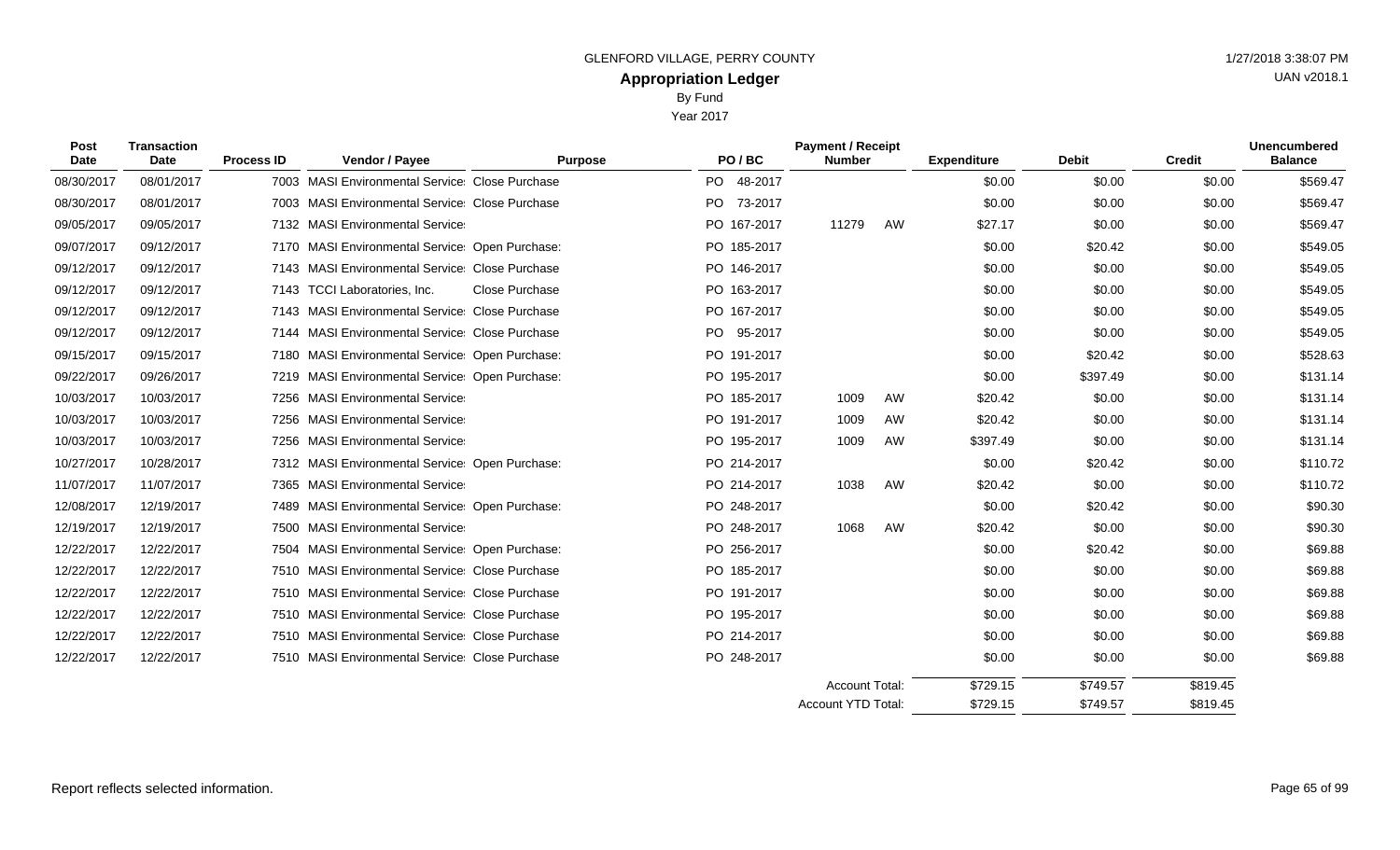5101-535-300-0000 Water Operating Contractual Services Account Code: Fund: Account Name:

**Balance**

| Reserved for Encumbrance 12/31:            | \$0.00      |
|--------------------------------------------|-------------|
| Reserved for Encumbrance 12/31 Adjustment: | \$0.00      |
| Temporary Appropriation:                   | \$0.00      |
| Original Appropriation:                    | \$10,000.00 |
| Permanent Appropriation:                   | \$7,200.00  |
| Final Appropriation:                       | \$7,200.00  |
| Report Beginning Balance:                  | \$0.00      |
|                                            |             |

| <b>Post</b> | Transaction |                   |                                                |                                      |             | <b>Payment / Receipt</b> |    |                    |              |               | <b>Unencumbered</b> |
|-------------|-------------|-------------------|------------------------------------------------|--------------------------------------|-------------|--------------------------|----|--------------------|--------------|---------------|---------------------|
| Date        | <b>Date</b> | <b>Process ID</b> | <b>Vendor / Payee</b>                          | <b>Purpose</b>                       | PO/BC       | Number                   |    | <b>Expenditure</b> | <b>Debit</b> | <b>Credit</b> | <b>Balance</b>      |
| 01/03/2017  | 01/03/2017  |                   | 6080 Enter Permanent Appropriation             |                                      |             |                          |    | \$0.00             | \$0.00       | \$10,000.00   | \$10,000.00         |
| 04/03/2017  | 04/04/2017  |                   | 6563 Flowers Excavating LLC                    | Open Purchase:                       | PO 63-2017  |                          |    | \$0.00             | \$1,750.00   | \$0.00        | \$8,250.00          |
| 04/04/2017  | 04/04/2017  |                   | 6581 Flowers Excavating LLC                    |                                      | PO 63-2017  | 11144                    | AW | \$1,750.00         | \$0.00       | \$0.00        | \$8,250.00          |
| 06/06/2017  | 06/06/2017  | 6821              | Commodore Bank                                 | Open Purchase:                       | PO 118-2017 |                          |    | \$0.00             | \$5,000.00   | \$0.00        | \$3,250.00          |
| 06/06/2017  | 06/06/2017  |                   | 6822 Commodore Bank                            | Adjust Purchase: Trying to open a ne | PO 118-2017 |                          |    | \$0.00             | \$0.00       | \$5,000.00    | \$8,250.00          |
| 06/06/2017  | 06/06/2017  |                   | 6824 Commodore Bank                            | Close Purchase                       | PO 118-2017 |                          |    | \$0.00             | \$0.00       | \$0.00        | \$8,250.00          |
| 08/30/2017  | 08/01/2017  |                   | 7003 Flowers Excavating LLC                    | Close Purchase                       | PO 63-2017  |                          |    | \$0.00             | \$0.00       | \$0.00        | \$8,250.00          |
| 09/07/2017  | 09/12/2017  |                   | 7170 Ultimate Enterprises Inc.                 | Open Purchase:                       | PO 183-2017 |                          |    | \$0.00             | \$500.00     | \$0.00        | \$7,750.00          |
| 10/03/2017  | 10/03/2017  |                   | 7256 Ultimate Enterprises Inc.                 |                                      | PO 183-2017 | 1012                     | AW | \$500.00           | \$0.00       | \$0.00        | \$7,750.00          |
| 12/05/2017  | 12/31/2017  |                   | 7556 Permanent Reallocation Dec Council Motion |                                      |             |                          |    | \$0.00             | \$2,800.00   | \$0.00        | \$4,950.00          |
| 12/22/2017  | 12/22/2017  |                   | 7510 Ultimate Enterprises Inc.                 | Close Purchase                       | PO 183-2017 |                          |    | \$0.00             | \$0.00       | \$0.00        | \$4,950.00          |
|             |             |                   |                                                |                                      |             | <b>Account Total:</b>    |    | \$2,250.00         | \$10,050.00  | \$15,000.00   |                     |
|             |             |                   |                                                |                                      |             | Account YTD Total:       |    | \$2,250.00         | \$10,050.00  | \$15,000.00   |                     |

| Account Code: | 5101-535-311-0000 |
|---------------|-------------------|
|---------------|-------------------|

Reserved for Encumbrance 12/31:

Electricity Reserved for Encumbrance 12/31 Adjustment: Report reflects selected information. Page 66 of 99

Page 66 of 99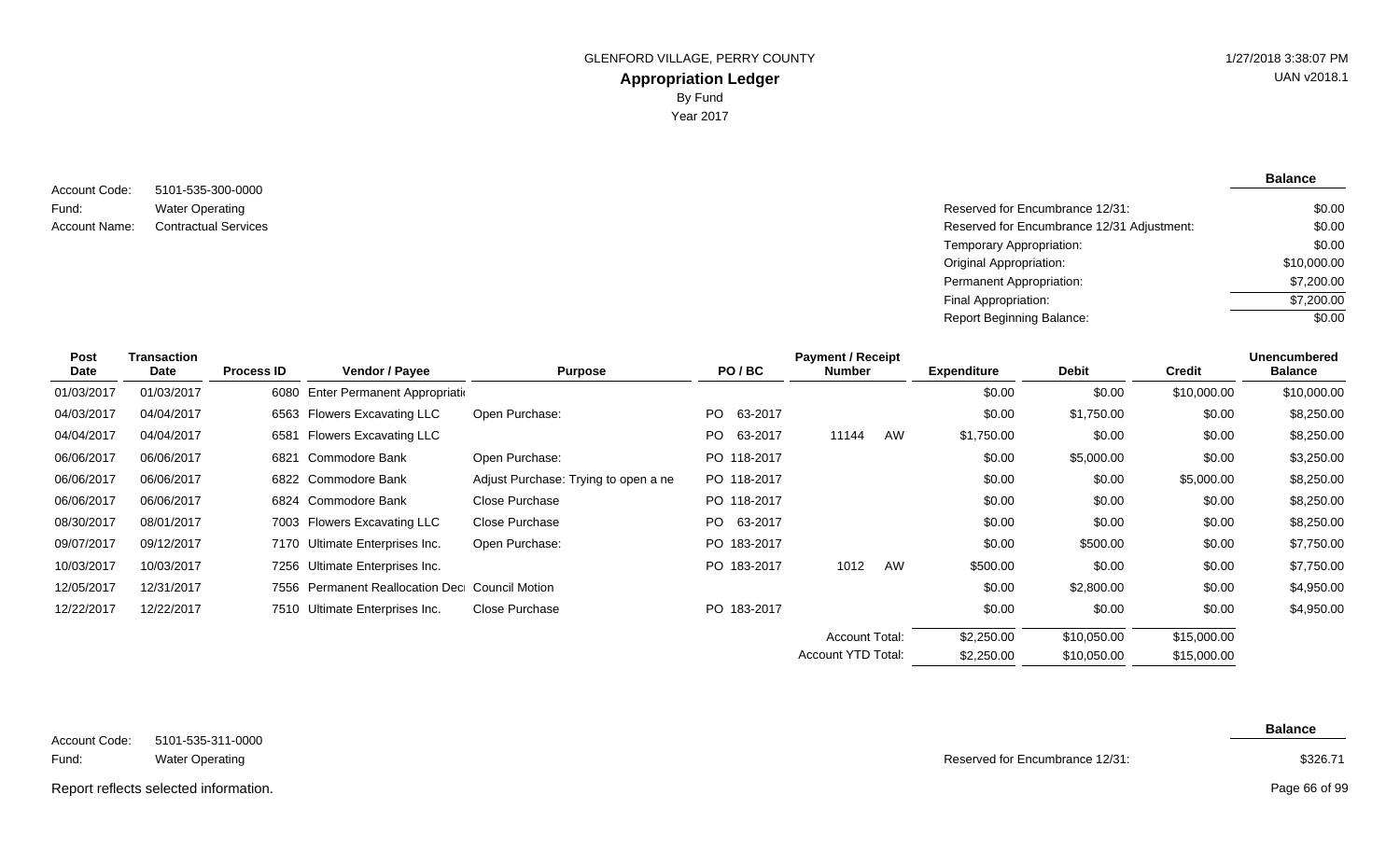GLENFORD VILLAGE, PERRY COUNTY **1/27/2018 3:38:07 PM** 

## **Appropriation Ledger**

By Fund

Year 2017

Account Name: Electricity **Reserved for Encumbrance 12/31 Adjustment:** \$0.00 Temporary Appropriation: Original Appropriation: Permanent Appropriation: Final Appropriation: Report Beginning Balance: \$0.00 \$3,600.00 \$3,600.00 \$3,600.00 \$0.00

| Post<br><b>Date</b> | <b>Transaction</b><br>Date | <b>Process ID</b> | Vendor / Payee                     | <b>Purpose</b>            | PO/BC       |         | <b>Payment / Receipt</b><br><b>Number</b> |    | <b>Expenditure</b> | <b>Debit</b> | <b>Credit</b> | <b>Unencumbered</b><br><b>Balance</b> |
|---------------------|----------------------------|-------------------|------------------------------------|---------------------------|-------------|---------|-------------------------------------------|----|--------------------|--------------|---------------|---------------------------------------|
| 01/01/2017          | 01/27/2017                 |                   | 6366 American Electric Power       | Carry Over Purchase Order | PO 254-2016 |         |                                           |    | \$0.00             | \$326.71     | \$326.71      | \$0.00                                |
| 01/03/2017          | 01/03/2017                 |                   | 6080 Enter Permanent Appropriation |                           |             |         |                                           |    | \$0.00             | \$0.00       | \$3,600.00    | \$3,600.00                            |
| 01/03/2017          | 01/03/2017                 |                   | 6117 American Electric Power       |                           | PO 254-2016 |         | 11083                                     | AW | \$326.71           | \$0.00       | \$0.00        | \$3,600.00                            |
| 01/28/2017          | 02/07/2017                 | 6391              | <b>American Electric Power</b>     | Open Purchase:            | PO 16-2017  |         |                                           |    | \$0.00             | \$310.76     | \$0.00        | \$3,289.24                            |
| 02/07/2017          | 02/07/2017                 |                   | 6408 American Electric Power       |                           | PO 16-2017  |         | 11102                                     | AW | \$310.76           | \$0.00       | \$0.00        | \$3,289.24                            |
| 02/24/2017          | 02/24/2017                 |                   | 6438 American Electric Power       | Close Prior Year Purchase | PO 254-2016 |         |                                           |    | \$0.00             | \$0.00       | \$0.00        | \$3,289.24                            |
| 02/24/2017          | 02/24/2017                 |                   | 6438 American Electric Power       | Close Purchase            | PO.         | 16-2017 |                                           |    | \$0.00             | \$0.00       | \$0.00        | \$3,289.24                            |
| 02/27/2017          | 03/03/2017                 |                   | 6470 American Electric Power       | Open Purchase:            | PO.         | 31-2017 |                                           |    | \$0.00             | \$262.91     | \$0.00        | \$3,026.33                            |
| 03/07/2017          | 03/07/2017                 |                   | 6493 American Electric Power       |                           | PO 31-2017  |         | 11122                                     | AW | \$262.91           | \$0.00       | \$0.00        | \$3,026.33                            |
| 03/29/2017          | 04/04/2017                 |                   | 6563 American Electric Power       | Open Purchase:            | PO -        | 59-2017 |                                           |    | \$0.00             | \$240.26     | \$0.00        | \$2,786.07                            |
| 04/04/2017          | 04/04/2017                 | 6581              | <b>American Electric Power</b>     |                           | PO.         | 59-2017 | 11139                                     | AW | \$240.26           | \$0.00       | \$0.00        | \$2,786.07                            |
| 04/27/2017          | 05/02/2017                 |                   | 6663 American Electric Power       | Open Purchase:            | PO.         | 85-2017 |                                           |    | \$0.00             | \$201.99     | \$0.00        | \$2,584.08                            |
| 05/02/2017          | 05/02/2017                 |                   | 6679 American Electric Power       |                           | PO.         | 85-2017 | 11172                                     | AW | \$201.99           | \$0.00       | \$0.00        | \$2,584.08                            |
| 05/02/2017          | 05/02/2017                 |                   | 6680 American Electric Power       |                           | PO          | 85-2017 | 11172                                     | AW | $-$201.99$         | \$0.00       | \$0.00        | \$2,584.08                            |
| 05/12/2017          | 05/12/2017                 |                   | 6734 American Electric Power       |                           | PO 85-2017  |         | 11190                                     | AW | \$201.99           | \$0.00       | \$0.00        | \$2,584.08                            |
| 05/25/2017          | 05/30/2017                 |                   | 6767 American Electric Power       | Open Purchase:            | PO 101-2017 |         |                                           |    | \$0.00             | \$167.38     | \$0.00        | \$2,416.70                            |
| 06/06/2017          | 06/06/2017                 |                   | 6805 American Electric Power       |                           | PO 101-2017 |         | 11201                                     | AW | \$167.38           | \$0.00       | \$0.00        | \$2,416.70                            |
| 06/27/2017          | 06/27/2017                 |                   | 6874 American Electric Power       | Open Purchase:            | PO 128-2017 |         |                                           |    | \$0.00             | \$133.28     | \$0.00        | \$2,283.42                            |
| 07/11/2017          | 07/11/2017                 |                   | 6949 American Electric Power       |                           | PO 128-2017 |         | 11226                                     | AW | \$133.28           | \$0.00       | \$0.00        | \$2,283.42                            |
| 07/28/2017          | 08/01/2017                 |                   | 7011 American Electric Power       | Open Purchase:            | PO 149-2017 |         |                                           |    | \$0.00             | \$159.66     | \$0.00        | \$2,123.76                            |
| 08/01/2017          | 08/01/2017                 |                   | 7002 American Electric Power       | Close Purchase            | PO 128-2017 |         |                                           |    | \$0.00             | \$0.00       | \$0.00        | \$2,123.76                            |
| 08/01/2017          | 08/01/2017                 |                   | 7024 American Electric Power       |                           | PO 149-2017 |         | 11251                                     | AW | \$159.66           | \$0.00       | \$0.00        | \$2,123.76                            |

Report reflects selected information. Page 67 of 99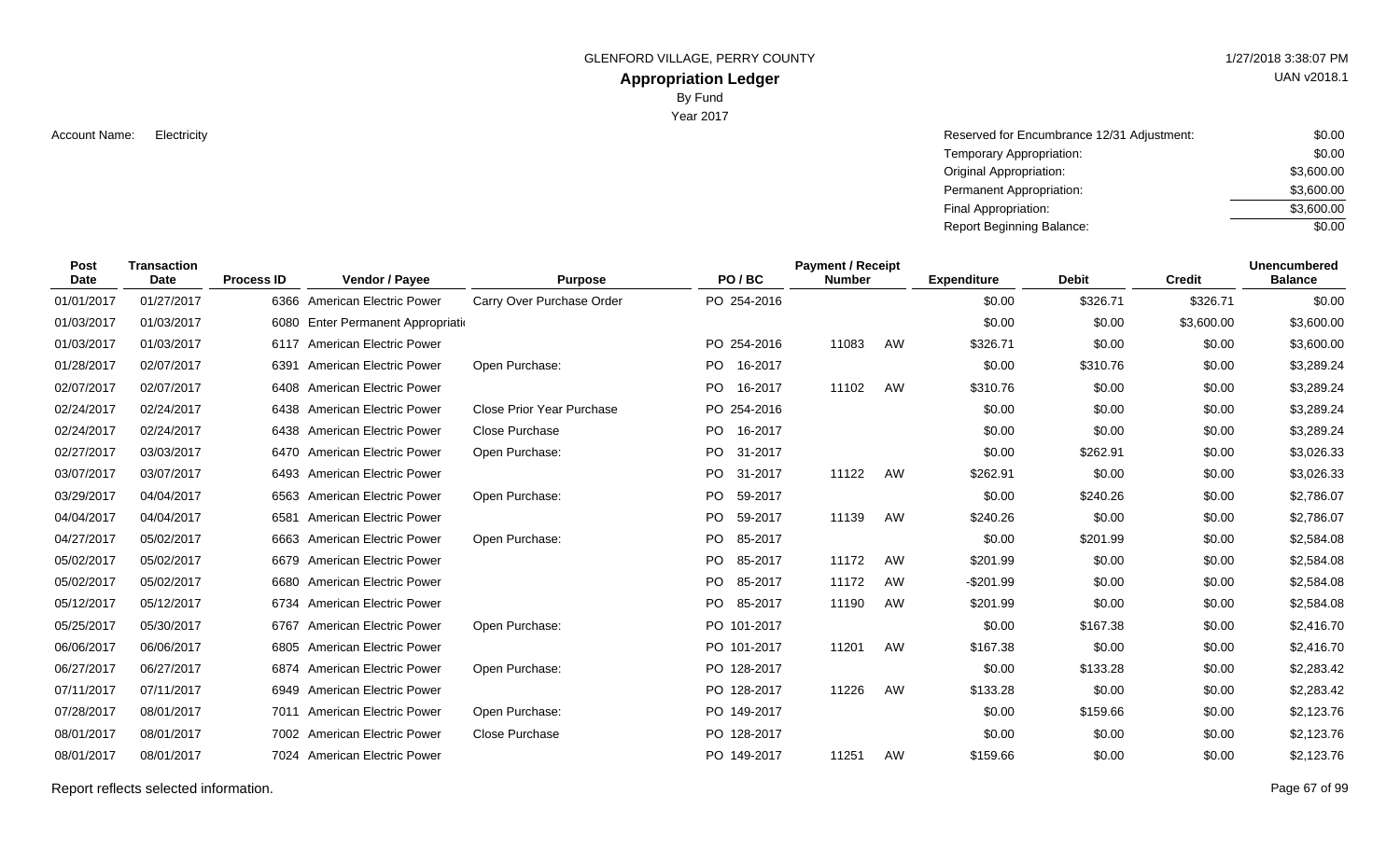Year 2017

| <b>Post</b><br><b>Date</b> | <b>Transaction</b><br><b>Date</b> | Vendor / Payee<br><b>Process ID</b> | <b>Purpose</b>                 | PO/BC          | <b>Payment / Receipt</b><br><b>Number</b> |    | <b>Expenditure</b> | <b>Debit</b> | <b>Credit</b> | <b>Unencumbered</b><br><b>Balance</b> |
|----------------------------|-----------------------------------|-------------------------------------|--------------------------------|----------------|-------------------------------------------|----|--------------------|--------------|---------------|---------------------------------------|
| 08/25/2017                 | 09/05/2017                        | 7116 American Electric Power        | Open Purchase:                 | PO 168-2017    |                                           |    | \$0.00             | \$127.56     | \$0.00        | \$1,996.20                            |
| 08/30/2017                 | 08/01/2017                        | 7003 American Electric Power        | Close Purchase                 | PO 31-2017     |                                           |    | \$0.00             | \$0.00       | \$0.00        | \$1,996.20                            |
| 08/30/2017                 | 08/01/2017                        | 7003 American Electric Power        | <b>Close Purchase</b>          | PO.<br>59-2017 |                                           |    | \$0.00             | \$0.00       | \$0.00        | \$1,996.20                            |
| 09/05/2017                 | 09/05/2017                        | 7132 American Electric Power        |                                | PO 168-2017    | 11272                                     | AW | \$127.56           | \$0.00       | \$0.00        | \$1,996.20                            |
| 09/12/2017                 | 09/12/2017                        | 7143 American Electric Power        | Close Purchase                 | PO 149-2017    |                                           |    | \$0.00             | \$0.00       | \$0.00        | \$1,996.20                            |
| 09/12/2017                 | 09/12/2017                        | 7143 American Electric Power        | <b>Close Purchase</b>          | PO 168-2017    |                                           |    | \$0.00             | \$0.00       | \$0.00        | \$1,996.20                            |
| 09/12/2017                 | 09/12/2017                        | 7144 American Electric Power        | <b>Close Purchase</b>          | PO 85-2017     |                                           |    | \$0.00             | \$0.00       | \$0.00        | \$1,996.20                            |
| 09/12/2017                 | 09/12/2017                        | 7144 American Electric Power        | <b>Close Purchase</b>          | PO 101-2017    |                                           |    | \$0.00             | \$0.00       | \$0.00        | \$1,996.20                            |
| 09/25/2017                 | 09/26/2017                        | 7219 American Business Supply       | Open Purchase:                 | PO 196-2017    |                                           |    | \$0.00             | \$167.84     | \$0.00        | \$1,828.36                            |
| 10/03/2017                 | 10/03/2017                        | American Business Supply<br>7241    | Adjust Purchase: Should be AEP | PO 196-2017    |                                           |    | \$0.00             | \$0.00       | \$167.84      | \$1,996.20                            |
| 10/03/2017                 | 10/03/2017                        | 7243 American Electric Power        | Open Purchase:                 | PO 206-2017    |                                           |    | \$0.00             | \$167.84     | \$0.00        | \$1,828.36                            |
| 10/03/2017                 | 10/03/2017                        | 7256 American Electric Power        |                                | PO 206-2017    | 1002                                      | AW | \$167.84           | \$0.00       | \$0.00        | \$1,828.36                            |
| 10/27/2017                 | 10/28/2017                        | 7312 American Electric Power        | Open Purchase:                 | PO 215-2017    |                                           |    | \$0.00             | \$179.78     | \$0.00        | \$1,648.58                            |
| 11/07/2017                 | 11/07/2017                        | 7365 American Electric Power        |                                | PO 215-2017    | 1031                                      | AW | \$179.78           | \$0.00       | \$0.00        | \$1,648.58                            |
| 11/24/2017                 | 12/01/2017                        | 7424 American Electric Power        | Open Purchase:                 | PO 234-2017    |                                           |    | \$0.00             | \$155.17     | \$0.00        | \$1,493.41                            |
| 12/05/2017                 | 12/05/2017                        | 7459 American Electric Power        |                                | PO 234-2017    | 1048                                      | AW | \$155.17           | \$0.00       | \$0.00        | \$1,493.41                            |
| 12/22/2017                 | 12/22/2017                        | 7510 American Business Supply       | Close Purchase                 | PO 196-2017    |                                           |    | \$0.00             | \$0.00       | \$0.00        | \$1,493.41                            |
| 12/22/2017                 | 12/22/2017                        | 7510 American Electric Power        | <b>Close Purchase</b>          | PO 206-2017    |                                           |    | \$0.00             | \$0.00       | \$0.00        | \$1,493.41                            |
| 12/22/2017                 | 12/22/2017                        | 7510 American Electric Power        | Close Purchase                 | PO 215-2017    |                                           |    | \$0.00             | \$0.00       | \$0.00        | \$1,493.41                            |
| 12/22/2017                 | 12/22/2017                        | 7510 American Electric Power        | Close Purchase                 | PO 234-2017    |                                           |    | \$0.00             | \$0.00       | \$0.00        | \$1,493.41                            |
| 12/31/2017                 | 12/31/2017                        | 7553 American Electric Power        | Open Purchase:                 | PO 259-2017    |                                           |    | \$0.00             | \$200.52     | \$0.00        | \$1,292.89                            |
|                            |                                   |                                     |                                |                | <b>Account Total:</b>                     |    | \$2,433.30         | \$2,801.66   | \$4,094.55    |                                       |

| 5101-535-400-0000      |
|------------------------|
| <b>Water Operating</b> |

 $S_{\text{global}}$  information Report reflects selected information. Page 68 of 99

Account Code:

Fund:

## Reserved for Encumbrance 12/31:

\$2,801.66

\$2,433.30

Account YTD Total:

\$4,094.55

\$1,100.00

**Balance**

### Page 68 of 99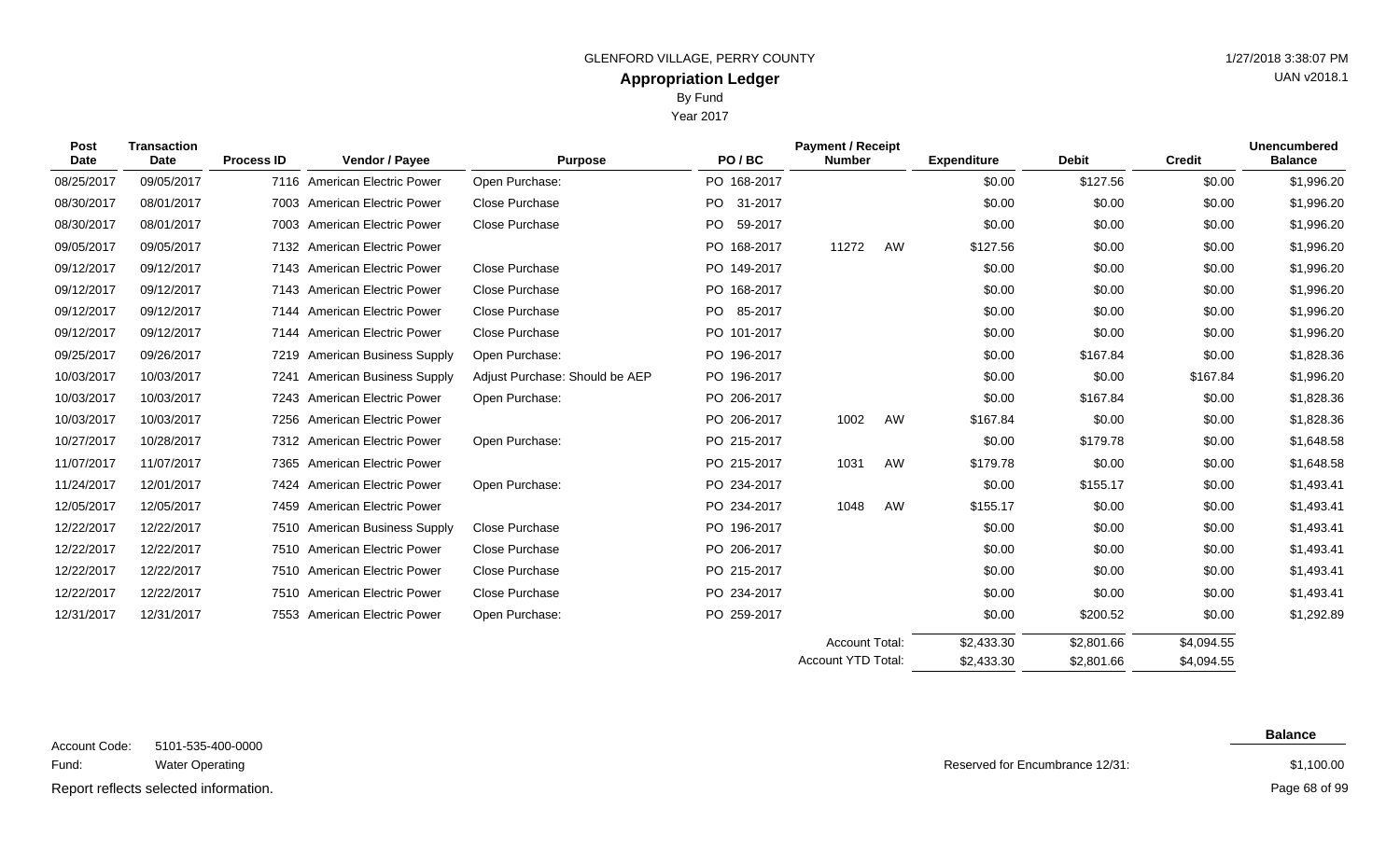GLENFORD VILLAGE, PERRY COUNTY **1/27/2018 3:38:07 PM** 

## **Appropriation Ledger**

By Fund

Year 2017

Account Name: Supplies and Materials **Account Name:** Supplies and Materials **Account Name: Account Name: Account Name:** Account Name: \$88.59 Temporary Appropriation: Original Appropriation: Permanent Appropriation: Final Appropriation: Report Beginning Balance: \$0.00 \$5,000.00 \$5,000.00 \$5,000.00 \$0.00

| Post<br><b>Date</b> | <b>Transaction</b><br>Date | <b>Process ID</b> | Vendor / Payee                             | <b>Purpose</b>            | PO/BC                | <b>Payment / Receipt</b><br><b>Number</b> |    | <b>Expenditure</b> | <b>Debit</b> | <b>Credit</b> | <b>Unencumbered</b><br><b>Balance</b> |
|---------------------|----------------------------|-------------------|--------------------------------------------|---------------------------|----------------------|-------------------------------------------|----|--------------------|--------------|---------------|---------------------------------------|
| 01/01/2017          | 01/27/2017                 |                   | 6366 HD Waterworks Supply                  | Carry Over Purchase Order | PO 246-2016          |                                           |    | \$0.00             | \$1,100.00   | \$1,100.00    | \$0.00                                |
| 01/03/2017          | 01/03/2017                 | 6080              | Enter Permanent Appropriatio               |                           |                      |                                           |    | \$0.00             | \$0.00       | \$5,000.00    | \$5,000.00                            |
| 01/20/2017          | 01/20/2017                 |                   | 6188 HD Waterworks Supply                  |                           | PO 246-2016          | 11099                                     | AW | \$1,011.41         | \$0.00       | \$0.00        | \$5,000.00                            |
| 01/31/2017          | 02/07/2017                 |                   | 6391 USA Bluebook                          | Open Purchase:            | <b>PO</b><br>19-2017 |                                           |    | \$0.00             | \$390.63     | \$0.00        | \$4,609.37                            |
| 02/07/2017          | 02/07/2017                 |                   | 6408 USA Bluebook                          |                           | PO<br>19-2017        | 11115                                     | AW | \$390.63           | \$0.00       | \$0.00        | \$4,609.37                            |
| 02/24/2017          | 02/24/2017                 |                   | 6438 USA Bluebook                          | Close Purchase            | PO.<br>19-2017       |                                           |    | \$0.00             | \$0.00       | \$0.00        | \$4,609.37                            |
| 02/28/2017          | 03/03/2017                 |                   | 6470 HD Waterworks Supply                  | Open Purchase:            | PO<br>32-2017        |                                           |    | \$0.00             | \$139.42     | \$0.00        | \$4,469.95                            |
| 03/07/2017          | 03/07/2017                 |                   | 6493 HD Waterworks Supply                  |                           | PO.<br>32-2017       | 11127                                     | AW | \$139.42           | \$0.00       | \$0.00        | \$4,469.95                            |
| 03/23/2017          | 03/28/2017                 |                   | 6548 HD Waterworks Supply                  | Open Purchase:            | PO.<br>51-2017       |                                           |    | \$0.00             | \$158.51     | \$0.00        | \$4,311.44                            |
| 04/04/2017          | 04/04/2017                 | 6581              | <b>HD Waterworks Supply</b>                |                           | PO.<br>51-2017       | 11146                                     | AW | \$158.51           | \$0.00       | \$0.00        | \$4,311.44                            |
| 04/18/2017          | 04/18/2017                 | 6630              | Ridgeview Lumber & Supply                  | Open Purchase:            | PO<br>80-2017        |                                           |    | \$0.00             | \$293.76     | \$0.00        | \$4,017.68                            |
| 05/02/2017          | 05/02/2017                 | 6679              | Ridgeview Lumber & Supply                  |                           | PO.<br>80-2017       | 11180                                     | AW | \$293.76           | \$0.00       | \$0.00        | \$4,017.68                            |
| 05/02/2017          | 05/02/2017                 | 6680              | Ridgeview Lumber & Supply                  |                           | PO.<br>80-2017       | 11180                                     | AW | $-$293.76$         | \$0.00       | \$0.00        | \$4,017.68                            |
| 05/08/2017          | 05/12/2017                 | 6723              | Tri-County Plumbing & Hardy Open Purchase: |                           | PO.<br>92-2017       |                                           |    | \$0.00             | \$79.07      | \$0.00        | \$3,938.61                            |
| 05/08/2017          | 05/12/2017                 |                   | 6723 Brinda's Direct Trucking              | Open Purchase:            | PO.<br>93-2017       |                                           |    | \$0.00             | \$278.25     | \$0.00        | \$3,660.36                            |
| 05/12/2017          | 05/12/2017                 | 6734              | Ridgeview Lumber & Supply                  |                           | PO.<br>80-2017       | 11195                                     | AW | \$293.76           | \$0.00       | \$0.00        | \$3,660.36                            |
| 05/12/2017          | 05/12/2017                 | 6734              | Tri-County Plumbing & Hardv                |                           | 92-2017<br>PO.       | 11197                                     | AW | \$79.07            | \$0.00       | \$0.00        | \$3,660.36                            |
| 05/18/2017          | 06/06/2017                 |                   | 6788 HD Waterworks Supply                  | Open Purchase:            | PO 117-2017          |                                           |    | \$0.00             | \$120.00     | \$0.00        | \$3,540.36                            |
| 05/29/2017          | 05/30/2017                 |                   | 6767 USA Bluebook                          | Open Purchase:            | PO 104-2017          |                                           |    | \$0.00             | \$65.28      | \$0.00        | \$3,475.08                            |
| 06/06/2017          | 06/06/2017                 |                   | 6805 Brinda's Direct Trucking              |                           | PO 93-2017           | 11203                                     | AW | \$278.25           | \$0.00       | \$0.00        | \$3,475.08                            |
| 06/06/2017          | 06/06/2017                 |                   | 6805 HD Waterworks Supply                  |                           | PO 117-2017          | 11207                                     | AW | \$120.00           | \$0.00       | \$0.00        | \$3,475.08                            |
| 06/06/2017          | 06/06/2017                 |                   | 6805 USA Bluebook                          |                           | PO 104-2017          | 11215                                     | AW | \$65.28            | \$0.00       | \$0.00        | \$3,475.08                            |

Report reflects selected information. Page 69 of 99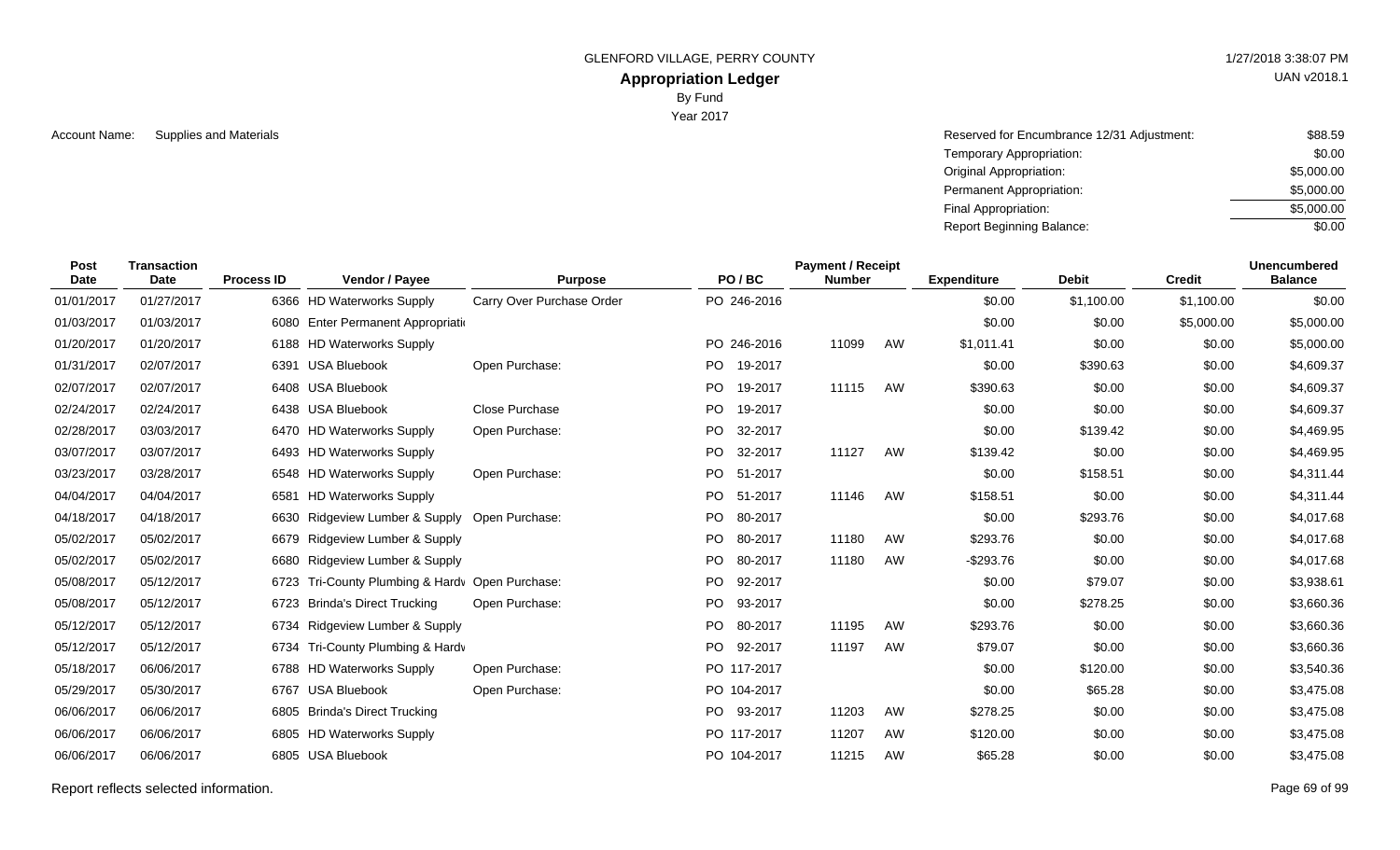Year 2017

| Post<br><b>Date</b> | <b>Transaction</b><br>Date | <b>Process ID</b> | Vendor / Payee                                  | <b>Purpose</b>                       | PO/BC          | <b>Payment / Receipt</b><br><b>Number</b> |    | <b>Expenditure</b> | <b>Debit</b> | <b>Credit</b> | <b>Unencumbered</b><br><b>Balance</b> |
|---------------------|----------------------------|-------------------|-------------------------------------------------|--------------------------------------|----------------|-------------------------------------------|----|--------------------|--------------|---------------|---------------------------------------|
| 07/11/2017          | 07/11/2017                 |                   | 6935 HD Waterworks Supply                       | Open Purchase:                       | PO 141-2017    |                                           |    | \$0.00             | \$150.00     | \$0.00        | \$3,325.08                            |
| 08/01/2017          | 08/01/2017                 |                   | 7002 HD Waterworks Supply                       | Close Purchase                       | PO 117-2017    |                                           |    | \$0.00             | \$0.00       | \$0.00        | \$3,325.08                            |
| 08/01/2017          | 08/01/2017                 |                   | 7024 HD Waterworks Supply                       |                                      | PO 141-2017    | 11255                                     | AW | \$34.56            | \$0.00       | \$0.00        | \$3,325.08                            |
| 08/30/2017          | 08/01/2017                 |                   | 7003 HD Waterworks Supply                       | Close Purchase                       | PO 32-2017     |                                           |    | \$0.00             | \$0.00       | \$0.00        | \$3,325.08                            |
| 08/30/2017          | 08/01/2017                 |                   | 7003 HD Waterworks Supply                       | Close Purchase                       | PO 51-2017     |                                           |    | \$0.00             | \$0.00       | \$0.00        | \$3,325.08                            |
| 09/03/2017          | 09/05/2017                 |                   | 7116 Tri-County Plumbing & Hardv Open Purchase: |                                      | PO 172-2017    |                                           |    | \$0.00             | \$21.99      | \$0.00        | \$3,303.09                            |
| 09/05/2017          | 09/05/2017                 |                   | 7132 Tri-County Plumbing & Hardv                |                                      | PO 172-2017    | 11285                                     | AW | \$21.99            | \$0.00       | \$0.00        | \$3,303.09                            |
| 09/12/2017          | 09/12/2017                 |                   | 7143 Tri-County Plumbing & Hardy Close Purchase |                                      | PO 172-2017    |                                           |    | \$0.00             | \$0.00       | \$0.00        | \$3,303.09                            |
| 09/12/2017          | 09/12/2017                 |                   | 7144 Ridgeview Lumber & Supply Close Purchase   |                                      | PO 80-2017     |                                           |    | \$0.00             | \$0.00       | \$0.00        | \$3,303.09                            |
| 09/12/2017          | 09/12/2017                 | 7144              | Tri-County Plumbing & Hardy Close Purchase      |                                      | PO.<br>92-2017 |                                           |    | \$0.00             | \$0.00       | \$0.00        | \$3,303.09                            |
| 09/12/2017          | 09/12/2017                 |                   | 7144 Brinda's Direct Trucking                   | Close Purchase                       | PO 93-2017     |                                           |    | \$0.00             | \$0.00       | \$0.00        | \$3,303.09                            |
| 09/12/2017          | 09/12/2017                 |                   | 7144 USA Bluebook                               | Close Purchase                       | PO 104-2017    |                                           |    | \$0.00             | \$0.00       | \$0.00        | \$3,303.09                            |
| 09/12/2017          | 09/12/2017                 |                   | 7146 HD Waterworks Supply                       | Close Prior Year Purchase            | PO 246-2016    |                                           |    | \$0.00             | \$88.59      | \$88.59       | \$3,303.09                            |
| 10/03/2017          | 10/03/2017                 |                   | 7235 HD Waterworks Supply                       | Adjust Purchase: Cost for the produc | PO 141-2017    |                                           |    | \$0.00             | \$0.00       | \$115.44      | \$3,418.53                            |
| 10/03/2017          | 10/03/2017                 |                   | 7240 HD Waterworks Supply                       | Open Purchase:                       | PO 202-2017    |                                           |    | \$0.00             | \$500.00     | \$0.00        | \$2,918.53                            |
| 11/02/2017          | 11/07/2017                 |                   | 7350 Core & Main                                | Open Purchase:                       | PO 219-2017    |                                           |    | \$0.00             | \$262.24     | \$0.00        | \$2,656.29                            |
| 11/07/2017          | 11/07/2017                 |                   | 7365 Core & Main                                |                                      | PO 219-2017    | 1033                                      | AW | \$262.24           | \$0.00       | \$0.00        | \$2,656.29                            |
| 12/22/2017          | 12/22/2017                 |                   | 7510 HD Waterworks Supply                       | Close Purchase                       | PO 141-2017    |                                           |    | \$0.00             | \$0.00       | \$0.00        | \$2,656.29                            |
| 12/22/2017          | 12/22/2017                 |                   | 7510 HD Waterworks Supply                       | Close Purchase                       | PO 202-2017    |                                           |    | \$0.00             | \$0.00       | \$500.00      | \$3,156.29                            |
| 12/22/2017          | 12/22/2017                 |                   | 7510 Core & Main                                | Close Purchase                       | PO 219-2017    |                                           |    | \$0.00             | \$0.00       | \$0.00        | \$3,156.29                            |

5101-535-430-0000 Water Operating Account Code: Fund:

Reserved for Encumbrance 12/31:

 $$2,855.12$ \$2,855.12

Account Total: Account YTD Total: \$3,647.74 \$3,647.74

## **Balance**

\$6,804.03 \$6,804.03

\$0.00

Report reflects selected information. Page 70 of 99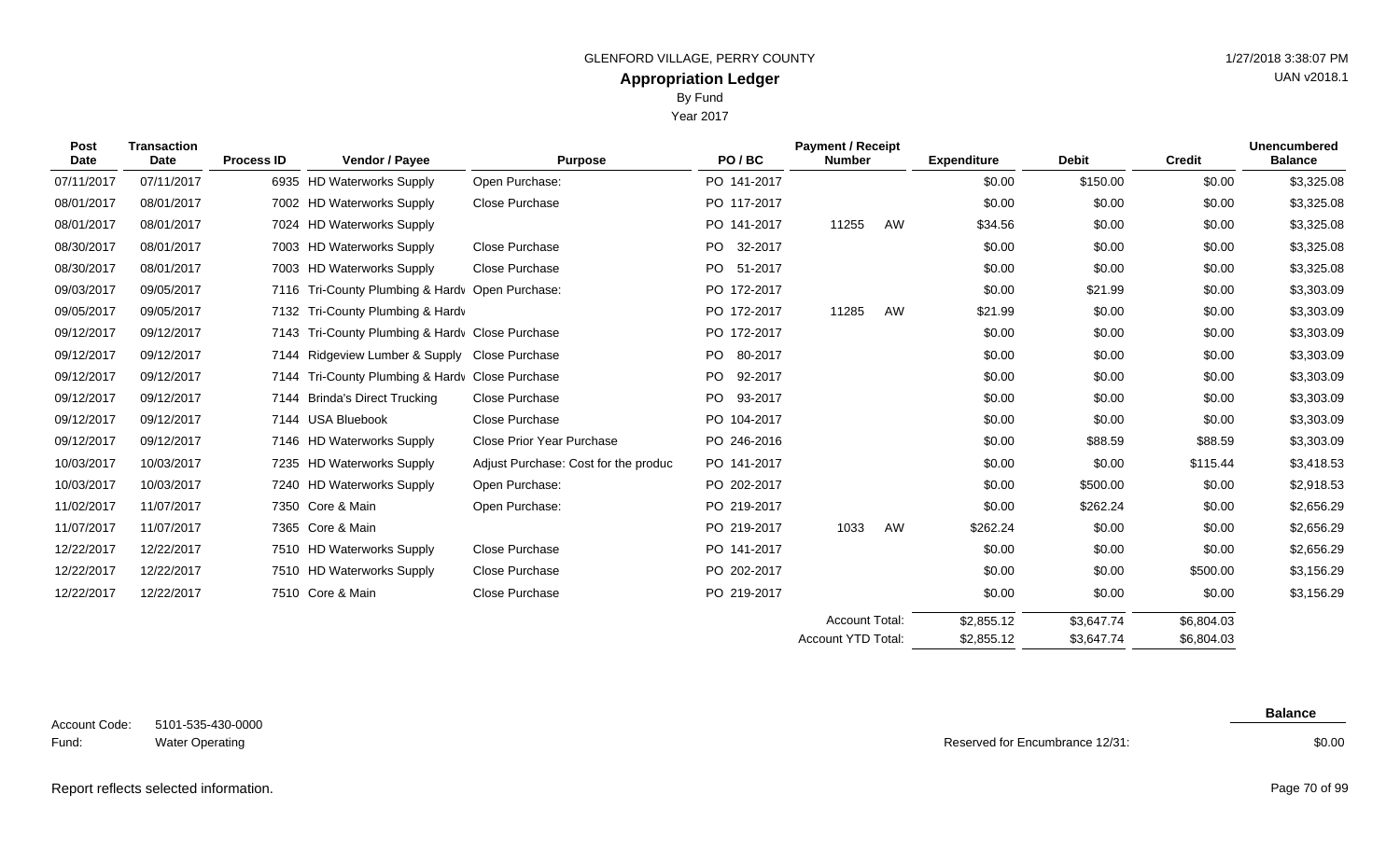GLENFORD VILLAGE, PERRY COUNTY **1/27/2018 3:38:07 PM** 

**Appropriation Ledger**

By Fund

Year 2017

| Account Name: | Repairs and Maintenance | Reserved for Encumbrance 12/31 Adjustment: | \$0.00     |
|---------------|-------------------------|--------------------------------------------|------------|
|               |                         | Temporary Appropriation:                   | \$0.00     |
|               |                         | <b>Original Appropriation:</b>             | \$1,400.00 |
|               |                         | Permanent Appropriation:                   | \$500.00   |
|               |                         | Final Appropriation:                       | \$500.00   |
|               |                         | Report Beginning Balance:                  | \$0.00     |

| Post        | Transaction |                   |                                    |                |       | <b>Unencumbered</b>   |                    |              |            |                |
|-------------|-------------|-------------------|------------------------------------|----------------|-------|-----------------------|--------------------|--------------|------------|----------------|
| <b>Date</b> | <b>Date</b> | <b>Process ID</b> | <b>Vendor / Pavee</b>              | <b>Purpose</b> | PO/BC | <b>Number</b>         | <b>Expenditure</b> | <b>Debit</b> | Credit     | <b>Balance</b> |
| 01/03/2017  | 01/03/2017  |                   | 6080 Enter Permanent Appropriation |                |       |                       | \$0.00             | \$0.00       | \$1,400.00 | \$1,400.00     |
| 03/07/2017  | 03/28/2017  |                   | 6541 Permanent Reallocation Dec    |                |       |                       | \$0.00             | \$900.00     | \$0.00     | \$500.00       |
|             |             |                   |                                    |                |       | <b>Account Total:</b> | \$0.00             | \$900.00     | \$1,400.00 |                |
|             |             |                   |                                    |                |       | Account YTD Total:    | \$0.00             | \$900.00     | \$1,400.00 |                |

5101-539-351-0000 Water Operating Insurance and Bonding Account Code: Fund: Account Name:

#### **Balance**

| Reserved for Encumbrance 12/31:            | \$0.00     |
|--------------------------------------------|------------|
| Reserved for Encumbrance 12/31 Adjustment: | \$0.00     |
| Temporary Appropriation:                   | \$0.00     |
| Original Appropriation:                    | \$900.00   |
| Permanent Appropriation:                   | \$1,098.00 |
| Final Appropriation:                       | \$1,098.00 |
| Report Beginning Balance:                  | \$0.00     |
|                                            |            |

| Post       | Transaction                           |                   |                                                    |                |      |            | <b>Payment / Receipt</b> |    |                    |              |               | Unencumbered   |
|------------|---------------------------------------|-------------------|----------------------------------------------------|----------------|------|------------|--------------------------|----|--------------------|--------------|---------------|----------------|
| Date       | Date                                  | <b>Process ID</b> | <b>Vendor / Pavee</b>                              | <b>Purpose</b> |      | PO/BC      | <b>Number</b>            |    | <b>Expenditure</b> | <b>Debit</b> | <b>Credit</b> | <b>Balance</b> |
| 01/03/2017 | 01/03/2017                            |                   | 6080 Enter Permanent Appropriation                 |                |      |            |                          |    | \$0.00             | \$0.00       | \$900.00      | \$900.00       |
| 04/04/2017 | 04/11/2017                            |                   | 6616 Permanent Reallocation Incre                  |                |      |            |                          |    | \$0.00             | \$0.00       | \$198.00      | \$1,098.00     |
| 04/11/2017 | 04/11/2017                            |                   | 6622 Ohio Municipal Joint Self-Insi Open Purchase: |                |      | PO 76-2017 |                          |    | \$0.00             | \$1,098.00   | \$0.00        | \$0.00         |
| 05/02/2017 | 05/02/2017                            |                   | 6679 Ohio Municipal Joint Self-Insi                |                | PO - | 76-2017    | 11179                    | AW | \$1,098.00         | \$0.00       | \$0.00        | \$0.00         |
| 05/02/2017 | 05/02/2017                            |                   | 6680 Ohio Municipal Joint Self-Insi                |                | PO.  | 76-2017    | 11179                    | AW | $-$1,098.00$       | \$0.00       | \$0.00        | \$0.00         |
| 05/02/2017 | 05/02/2017                            |                   | 6698 Ohio Municipal Joint Self-Insi                |                | PO.  | 76-2017    | 11186                    | AW | \$1,098.00         | \$0.00       | \$0.00        | \$0.00         |
|            | Report reflects selected information. |                   |                                                    |                |      |            |                          |    |                    |              |               | Page 71 of 99  |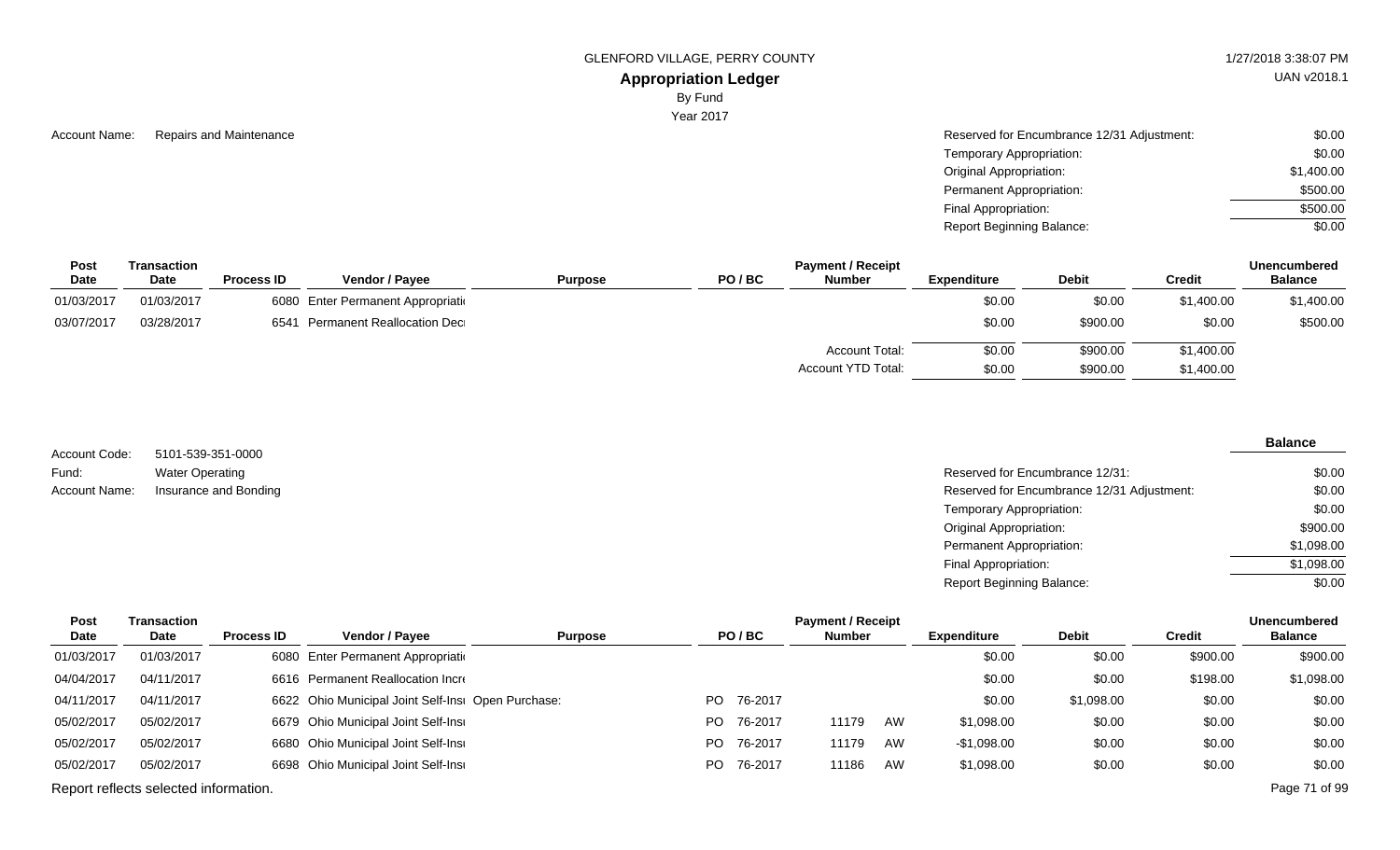Year 2017

| Transaction |                   |                       |                |                                                    | <b>Payment / Receipt</b> |                    |              | Unencumbered  |                |  |
|-------------|-------------------|-----------------------|----------------|----------------------------------------------------|--------------------------|--------------------|--------------|---------------|----------------|--|
| <b>Date</b> | <b>Process ID</b> | <b>Vendor / Payee</b> | <b>Purpose</b> | PO/BC                                              | <b>Number</b>            | <b>Expenditure</b> | <b>Debit</b> | <b>Credit</b> | <b>Balance</b> |  |
| 08/01/2017  |                   |                       |                | PO 76-2017                                         |                          | \$0.00             | \$0.00       | \$0.00        | \$0.00         |  |
|             |                   |                       |                |                                                    | <b>Account Total:</b>    | \$1,098.00         | \$1,098.00   | \$1,098.00    |                |  |
|             |                   |                       |                |                                                    | Account YTD Total:       | \$1,098.00         | \$1,098.00   | \$1,098.00    |                |  |
|             |                   |                       |                | 7003 Ohio Municipal Joint Self-Insi Close Purchase |                          |                    |              |               |                |  |

|               |                         |                                            | <b>Balance</b> |  |
|---------------|-------------------------|--------------------------------------------|----------------|--|
| Account Code: | 5101-539-430-0000       |                                            |                |  |
| Fund:         | <b>Water Operating</b>  | Reserved for Encumbrance 12/31:            | \$0.00         |  |
| Account Name: | Repairs and Maintenance | Reserved for Encumbrance 12/31 Adjustment: | \$0.00         |  |
|               |                         | Temporary Appropriation:                   | \$0.00         |  |
|               |                         | Original Appropriation:                    | \$14,100.00    |  |
|               |                         | Permanent Appropriation:                   | \$15,000.00    |  |
|               |                         | Final Appropriation:                       | \$15,000.00    |  |
|               |                         | <b>Report Beginning Balance:</b>           | \$0.00         |  |

| Post<br>Date | Transaction<br>Date | <b>Process ID</b> | <b>Vendor / Payee</b>                            | <b>Purpose</b>                                                         |     | PO/BC   | <b>Payment / Receipt</b><br><b>Number</b> |    | <b>Expenditure</b> | <b>Debit</b> | <b>Credit</b> | <b>Unencumbered</b><br><b>Balance</b> |
|--------------|---------------------|-------------------|--------------------------------------------------|------------------------------------------------------------------------|-----|---------|-------------------------------------------|----|--------------------|--------------|---------------|---------------------------------------|
| 01/03/2017   | 01/03/2017          |                   | 6080 Enter Permanent Appropriation               |                                                                        |     |         |                                           |    | \$0.00             | \$0.00       | \$14,100.00   | \$14,100.00                           |
| 03/07/2017   | 03/28/2017          | 6541              | Permanent Reallocation Incre                     |                                                                        |     |         |                                           |    | \$0.00             | \$0.00       | \$900.00      | \$15,000.00                           |
| 03/25/2017   | 03/28/2017          |                   | 6548 Mid Atlantic Storage Systems Open Purchase: |                                                                        | PO. | 53-2017 |                                           |    | \$0.00             | \$15,000.00  | \$0.00        | \$0.00                                |
| 09/05/2017   | 09/05/2017          |                   | 7132 Mid Atlantic Storage Systems                |                                                                        | PO. | 53-2017 | 11281                                     | AW | \$13,725.00        | \$0.00       | \$0.00        | \$0.00                                |
| 09/12/2017   | 09/12/2017          |                   |                                                  | 7155 Mid Atlantic Storage Systems Adjust Purchase: The cost for repair | PO. | 53-2017 |                                           |    | \$0.00             | \$0.00       | \$1,275.00    | \$1,275.00                            |
| 09/12/2017   | 09/12/2017          |                   | 7158 Mid Atlantic Storage Systems Close Purchase |                                                                        | PO. | 53-2017 |                                           |    | \$0.00             | \$0.00       | \$0.00        | \$1,275.00                            |
|              |                     |                   |                                                  |                                                                        |     |         | <b>Account Total:</b>                     |    | \$13,725.00        | \$15,000.00  | \$16,275.00   |                                       |

### Report reflects selected information.

**Balance**

\$16,275.00

\$15,000.00

\$13,725.00

Account YTD Total: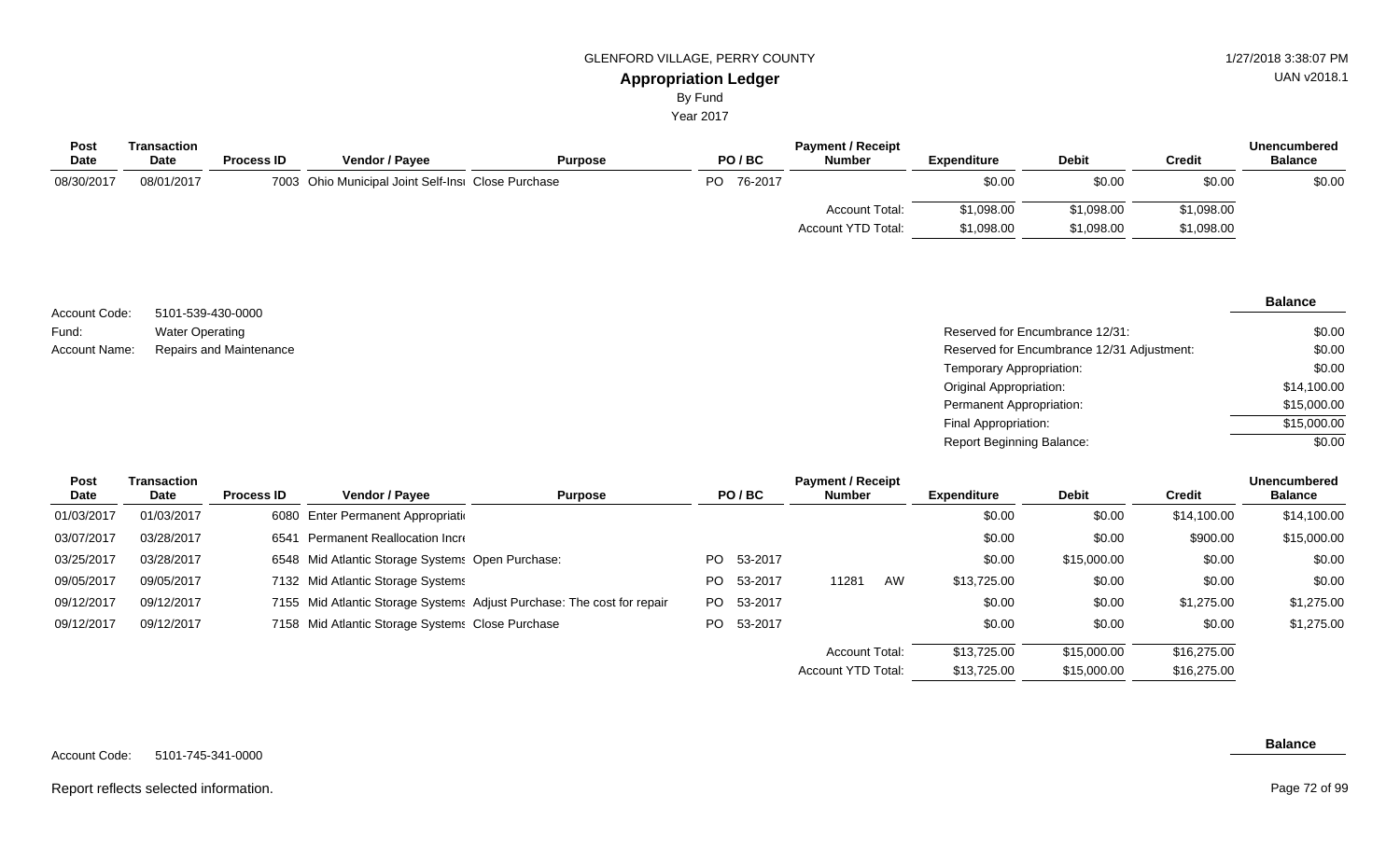GLENFORD VILLAGE, PERRY COUNTY **1/27/2018 3:38:07 PM** 

**Appropriation Ledger** By Fund

Year 2017

| Fund: | <b>Water Operating</b>                  |  |
|-------|-----------------------------------------|--|
|       | Account Name: Accounting and Legal Fees |  |

| Reserved for Encumbrance 12/31:            | \$0.00     |
|--------------------------------------------|------------|
| Reserved for Encumbrance 12/31 Adjustment: | \$0.00     |
| Temporary Appropriation:                   | \$0.00     |
| Original Appropriation:                    | \$2,000.00 |
| Permanent Appropriation:                   | \$1,802.00 |
| Final Appropriation:                       | \$1,802.00 |
| <b>Report Beginning Balance:</b>           | \$0.00     |
|                                            |            |

| <b>Post</b><br>Date | Transaction<br>Date | <b>Process ID</b> | Vendor / Payee                                    | <b>Purpose</b> | PO/BC       | <b>Payment / Receipt</b><br><b>Number</b> | <b>Expenditure</b> | <b>Debit</b> | <b>Credit</b> | <b>Unencumbered</b><br><b>Balance</b> |
|---------------------|---------------------|-------------------|---------------------------------------------------|----------------|-------------|-------------------------------------------|--------------------|--------------|---------------|---------------------------------------|
| 01/03/2017          | 01/03/2017          |                   | 6080 Enter Permanent Appropriation                |                |             |                                           | \$0.00             | \$0.00       | \$2,000.00    | \$2,000.00                            |
| 03/28/2017          | 03/28/2017          |                   | 6548 Treasurer Of State                           | Open Purchase: | PO 57-2017  |                                           | \$0.00             | \$22.00      | \$0.00        | \$1,978.00                            |
| 03/29/2017          | 03/29/2017          | 6550              | Treasurer Of State                                |                | PO 57-2017  | 7-2017 CH                                 | \$22.00            | \$0.00       | \$0.00        | \$1,978.00                            |
| 04/04/2017          | 04/11/2017          |                   | 6616 Permanent Reallocation Dec                   |                |             |                                           | \$0.00             | \$198.00     | \$0.00        | \$1,780.00                            |
| 06/06/2017          | 06/06/2017          |                   | 6785 Isacc Wiles Burkholder & Ter Open Purchase:  |                | PO 115-2017 |                                           | \$0.00             | \$108.00     | \$0.00        | \$1,672.00                            |
| 06/06/2017          | 06/06/2017          |                   | 6805 Isacc Wiles Burkholder & Tee                 |                | PO 115-2017 | 11209<br>AW                               | \$108.00           | \$0.00       | \$0.00        | \$1,672.00                            |
| 07/25/2017          | 07/25/2017          | 6991              | Charles Harris & Associates   Open Purchase:      |                | PO 148-2017 |                                           | \$0.00             | \$520.00     | \$0.00        | \$1,152.00                            |
| 08/01/2017          | 08/01/2017          |                   | 7002 Isacc Wiles Burkholder & Tee Close Purchase  |                | PO 115-2017 |                                           | \$0.00             | \$0.00       | \$0.00        | \$1,152.00                            |
| 08/01/2017          | 08/01/2017          |                   | 7024 Charles Harris & Associates                  |                | PO 148-2017 | 11256<br>AW                               | \$520.00           | \$0.00       | \$0.00        | \$1,152.00                            |
| 08/30/2017          | 08/01/2017          |                   | 7003 Treasurer Of State                           | Close Purchase | PO 57-2017  |                                           | \$0.00             | \$0.00       | \$0.00        | \$1,152.00                            |
| 09/12/2017          | 09/12/2017          |                   | 7143 Charles Harris & Associates   Close Purchase |                | PO 148-2017 |                                           | \$0.00             | \$0.00       | \$0.00        | \$1,152.00                            |
|                     |                     |                   |                                                   |                |             | <b>Account Total:</b>                     | \$650.00           | \$848.00     | \$2,000.00    |                                       |
|                     |                     |                   |                                                   |                |             | Account YTD Total:                        | \$650.00           | \$848.00     | \$2,000.00    |                                       |

| Account Code:        | 5101-800-590-0000      |
|----------------------|------------------------|
| Fund:                | <b>Water Operating</b> |
| <b>Account Name:</b> | Other - Capital Outlay |

| Water Operating        | Reserved for Encumbrance 12/31:            | \$0.00 |
|------------------------|--------------------------------------------|--------|
| Other - Capital Outlay | Reserved for Encumbrance 12/31 Adjustment: | \$0.00 |
|                        | Temporary Appropriation:                   | \$0.00 |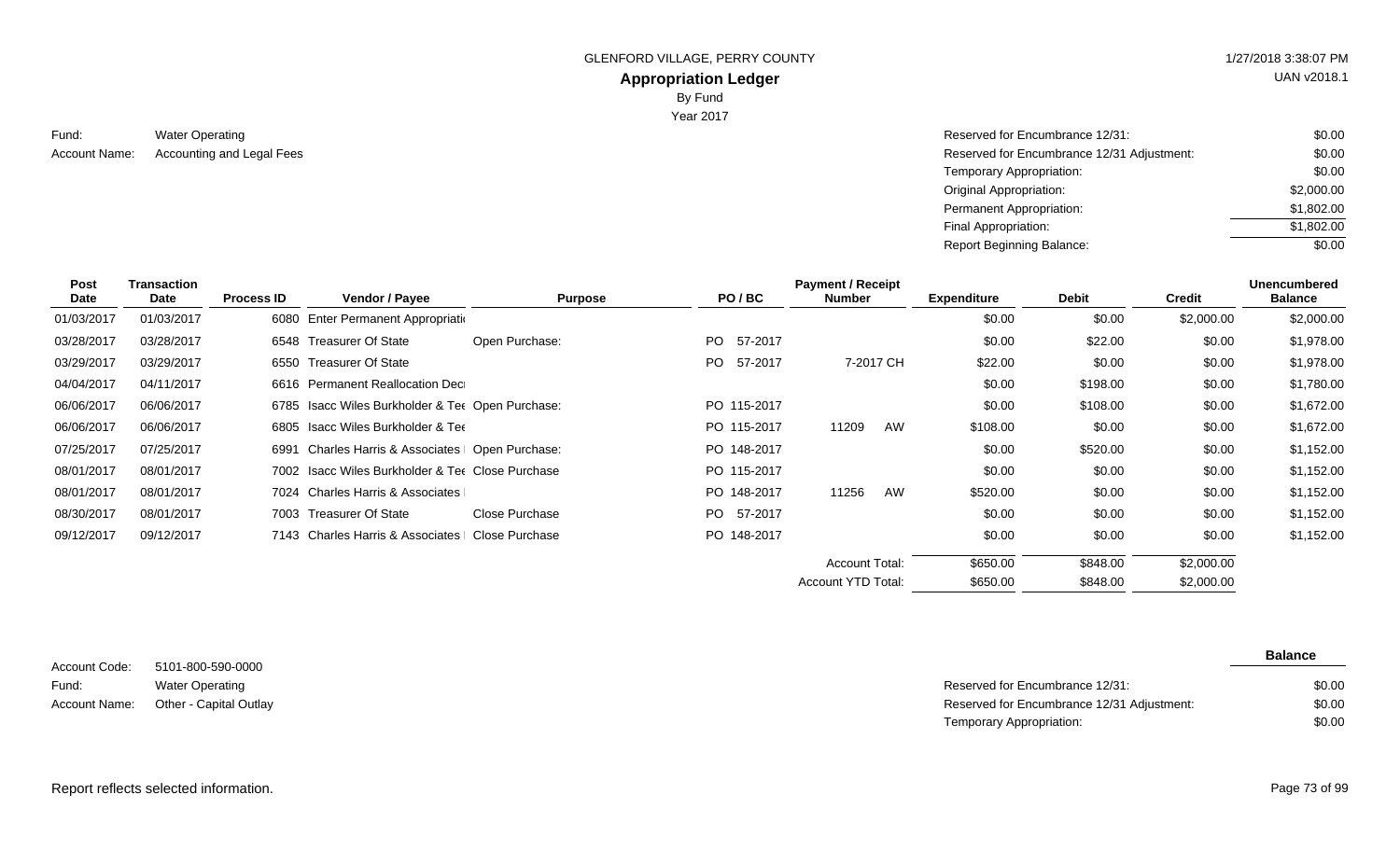UAN v2018.1

Year 2017

| Original Appropriation:          | \$5,000.00 |
|----------------------------------|------------|
| Permanent Appropriation:         | \$5,000.00 |
| Final Appropriation:             | \$5,000.00 |
| <b>Report Beginning Balance:</b> | \$0.00     |

| Post       | Transaction |                   |                               |                                      |             | <b>Payment / Receipt</b> |    |                    |              |               | <b>Unencumbered</b> |
|------------|-------------|-------------------|-------------------------------|--------------------------------------|-------------|--------------------------|----|--------------------|--------------|---------------|---------------------|
| Date       | Date        | <b>Process ID</b> | Vendor / Payee                | <b>Purpose</b>                       | PO/BC       | Number                   |    | <b>Expenditure</b> | <b>Debit</b> | <b>Credit</b> | <b>Balance</b>      |
| 01/03/2017 | 01/03/2017  | 6080              | Enter Permanent Appropriation |                                      |             |                          |    | \$0.00             | \$0.00       | \$5,000.00    | \$5,000.00          |
| 06/06/2017 | 06/06/2017  | 6821              | Commodore Bank                | Open Purchase:                       | PO 118-2017 |                          |    | \$0.00             | \$5,000.00   | \$0.00        | \$0.00              |
| 06/06/2017 | 06/06/2017  |                   | 6823 Commodore Bank           | Adjust Purchase: This wasn't working | PO 118-2017 |                          |    | \$0.00             | \$0.00       | \$5,000.00    | \$5,000.00          |
| 06/06/2017 | 06/06/2017  |                   | 6824 Commodore Bank           | Close Purchase                       | PO 118-2017 |                          |    | \$0.00             | \$0.00       | \$0.00        | \$5,000.00          |
| 06/06/2017 | 06/06/2017  |                   | 6826 Commodore Bank           | Open Purchase:                       | PO 119-2017 |                          |    | \$0.00             | \$5,000.00   | \$0.00        | \$0.00              |
| 06/06/2017 | 06/06/2017  |                   | 6828 Commodore Bank           |                                      | PO 119-2017 | 11220                    | AW | \$5,000.00         | \$0.00       | \$0.00        | \$0.00              |
| 06/09/2017 | 06/09/2017  |                   | 6835 Commodore Bank           | This wasn't the appropriate way to h | PO 119-2017 | 11220                    | AW | -\$5,000.00        | \$0.00       | \$0.00        | \$0.00              |
| 06/09/2017 | 06/09/2017  |                   | 6837 Commodore Bank           | I shouldn't have adjusted I should j | PO 119-2017 | 11220                    | AW | \$5,000.00         | \$0.00       | \$0.00        | \$0.00              |
| 09/12/2017 | 09/12/2017  |                   | 7145 Commodore Bank           | Close Purchase                       | PO 119-2017 |                          |    | \$0.00             | \$0.00       | \$0.00        | \$0.00              |
| 09/12/2017 | 09/22/2017  |                   | 7205 Commodore Bank           | Repair June mistake - check was not  | PO 119-2017 | 11220                    | AW | -\$5,000.00        | \$0.00       | \$5,000.00    | \$5,000.00          |
|            |             |                   |                               |                                      |             | <b>Account Total:</b>    |    | \$0.00             | \$10,000.00  | \$15,000.00   |                     |
|            |             |                   |                               |                                      |             | Account YTD Total:       |    | \$0.00             | \$10,000.00  | \$15,000.00   |                     |
|            |             |                   |                               |                                      |             |                          |    |                    |              |               |                     |

| Account Code: | 5101-850-710-0000      |
|---------------|------------------------|
| Fund:         | <b>Water Operating</b> |
| Account Name: | Principal              |

| Water Operating | Reserved for Encumbrance 12/31:            | \$0.00     |
|-----------------|--------------------------------------------|------------|
| Principal       | Reserved for Encumbrance 12/31 Adjustment: | \$0.00     |
|                 | Temporary Appropriation:                   | \$0.00     |
|                 | Original Appropriation:                    | \$9,500.00 |
|                 | Permanent Appropriation:                   | \$9,500.00 |
|                 | Final Appropriation:                       | \$9,500.00 |
|                 | <b>Report Beginning Balance:</b>           | \$0.00     |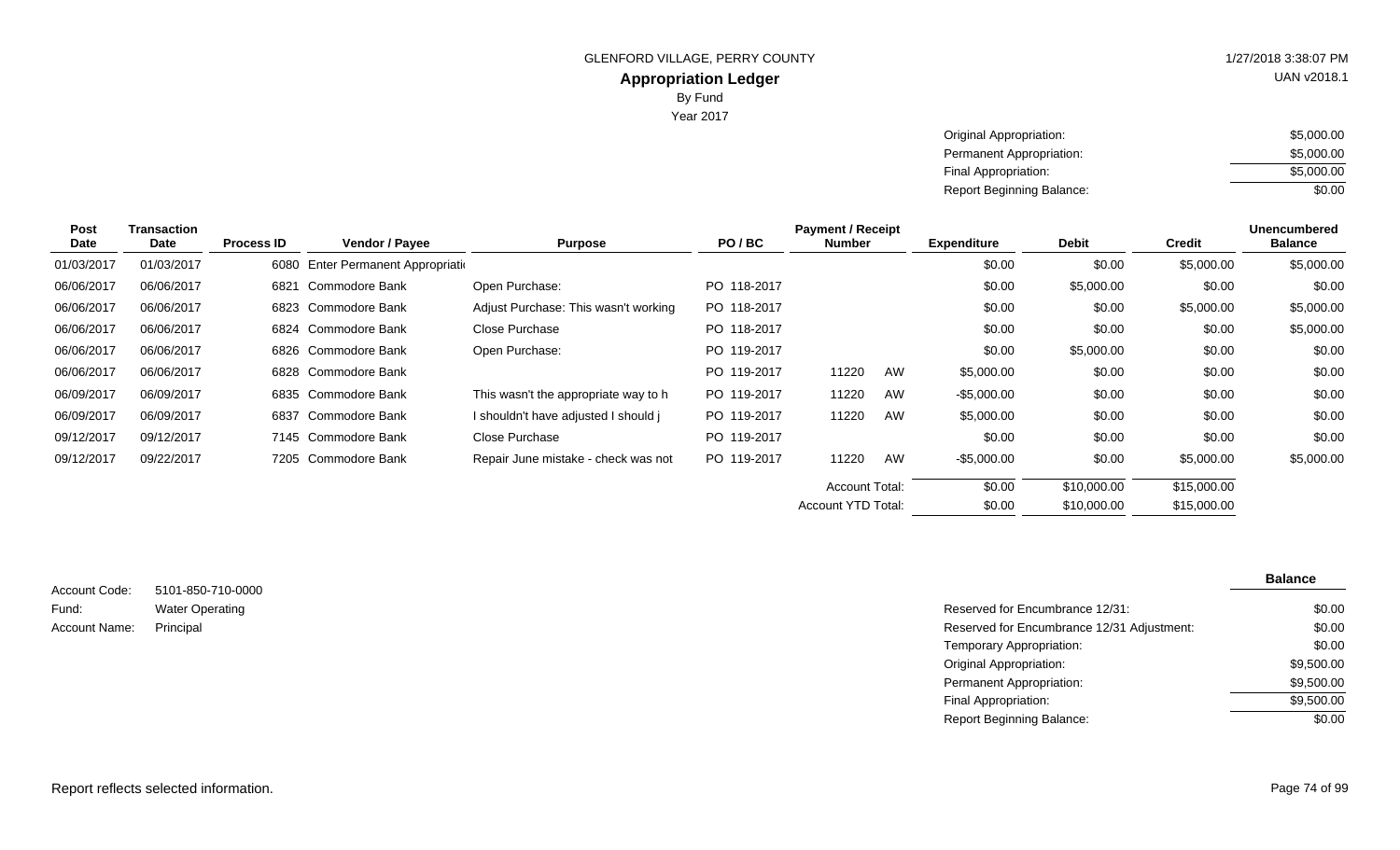By Fund

Year 2017

| <b>Post</b> | <b>Transaction</b> |                   |                                    |                |           |             | <b>Payment / Receipt</b>  |    |                    |              |               | <b>Unencumbered</b> |
|-------------|--------------------|-------------------|------------------------------------|----------------|-----------|-------------|---------------------------|----|--------------------|--------------|---------------|---------------------|
| Date        | Date               | <b>Process ID</b> | <b>Vendor / Payee</b>              | <b>Purpose</b> |           | PO/BC       | <b>Number</b>             |    | <b>Expenditure</b> | <b>Debit</b> | <b>Credit</b> | <b>Balance</b>      |
| 01/01/2017  | 01/03/2017         |                   | 6088 Treasurer Of State            | Open Purchase: | PO.       | 6-2017      |                           |    | \$0.00             | \$4,711.40   | \$0.00        | $-$4,711.40$        |
| 01/03/2017  | 01/03/2017         |                   | 6080 Enter Permanent Appropriation |                |           |             |                           |    | \$0.00             | \$0.00       | \$9,500.00    | \$4,788.60          |
| 01/10/2017  | 01/10/2017         |                   | 6160 Treasurer Of State            |                | <b>PO</b> | 6-2017      | 11096                     | AW | \$4,711.40         | \$0.00       | \$0.00        | \$4,788.60          |
| 02/24/2017  | 02/24/2017         |                   | 6438 Treasurer Of State            | Close Purchase | PO.       | 6-2017      |                           |    | \$0.00             | \$0.00       | \$0.00        | \$4,788.60          |
| 06/13/2017  | 06/16/2017         |                   | 6853 Treasurer Of State            | Open Purchase: |           | PO 121-2017 |                           |    | \$0.00             | \$4,782.07   | \$0.00        | \$6.53              |
| 06/27/2017  | 06/27/2017         |                   | 6878 Treasurer Of State            |                |           | PO 121-2017 | 11224                     | AW | \$4,782.07         | \$0.00       | \$0.00        | \$6.53              |
| 08/01/2017  | 08/01/2017         |                   | 7002 Treasurer Of State            | Close Purchase |           | PO 121-2017 |                           |    | \$0.00             | \$0.00       | \$0.00        | \$6.53              |
|             |                    |                   |                                    |                |           |             | <b>Account Total:</b>     |    | \$9,493.47         | \$9,493.47   | \$9,500.00    |                     |
|             |                    |                   |                                    |                |           |             | <b>Account YTD Total:</b> |    | \$9,493.47         | \$9,493.47   | \$9,500.00    |                     |

5101-850-720-0000 Account Code: Water Operating Fund: Account Name:

| Water Operating | Reserved for Encumbrance 12/31:            | \$0.00   |
|-----------------|--------------------------------------------|----------|
| Interest        | Reserved for Encumbrance 12/31 Adjustment: | \$0.00   |
|                 | Temporary Appropriation:                   | \$0.00   |
|                 | Original Appropriation:                    | \$500.00 |
|                 | Permanent Appropriation:                   | \$500.00 |
|                 | Final Appropriation:                       | \$500.00 |
|                 | <b>Report Beginning Balance:</b>           | \$0.00   |

| Post        | <b>Payment / Receipt</b><br>Transaction |                   |                                    |                |     |             |               |    |                    | <b>Unencumbered</b> |               |                |
|-------------|-----------------------------------------|-------------------|------------------------------------|----------------|-----|-------------|---------------|----|--------------------|---------------------|---------------|----------------|
| <b>Date</b> | Date                                    | <b>Process ID</b> | <b>Vendor / Payee</b>              | <b>Purpose</b> |     | PO/BC       | <b>Number</b> |    | <b>Expenditure</b> | <b>Debit</b>        | <b>Credit</b> | <b>Balance</b> |
| 01/01/2017  | 01/03/2017                              |                   | 6088 Treasurer Of State            | Open Purchase: | PO. | 6-2017      |               |    | \$0.00             | \$215.20            | \$0.00        | $-$ \$215.20   |
| 01/03/2017  | 01/03/2017                              |                   | 6080 Enter Permanent Appropriation |                |     |             |               |    | \$0.00             | \$0.00              | \$500.00      | \$284.80       |
| 01/10/2017  | 01/10/2017                              |                   | 6160 Treasurer Of State            |                | PO. | 6-2017      | 11096         | AW | \$215.20           | \$0.00              | \$0.00        | \$284.80       |
| 02/24/2017  | 02/24/2017                              |                   | 6438 Treasurer Of State            | Close Purchase | PO. | 6-2017      |               |    | \$0.00             | \$0.00              | \$0.00        | \$284.80       |
| 06/13/2017  | 06/16/2017                              |                   | 6853 Treasurer Of State            | Open Purchase: |     | PO 121-2017 |               |    | \$0.00             | \$144.53            | \$0.00        | \$140.27       |
| 06/27/2017  | 06/27/2017                              |                   | 6878 Treasurer Of State            |                |     | PO 121-2017 | 11224         | AW | \$144.53           | \$0.00              | \$0.00        | \$140.27       |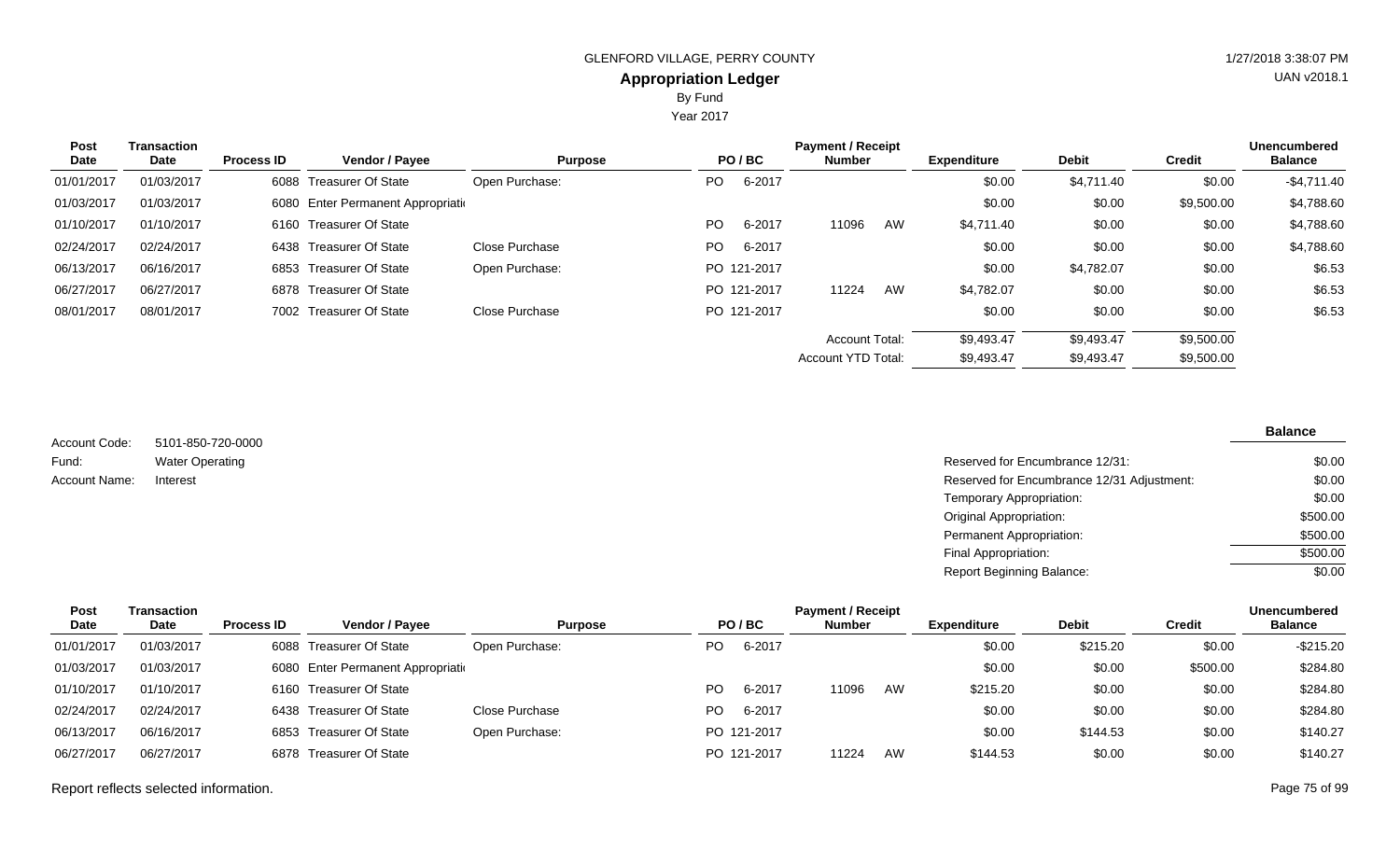By Fund

Year 2017

| <b>Post</b><br>Date | Transaction<br><b>Date</b> | <b>Process ID</b> | <b>Vendor / Payee</b>   | <b>Purpose</b> | PO/BC                                             | <b>Payment / Receipt</b><br><b>Number</b> | Expenditure | <b>Debit</b> | <b>Credit</b> | <b>Unencumbered</b><br><b>Balance</b> |
|---------------------|----------------------------|-------------------|-------------------------|----------------|---------------------------------------------------|-------------------------------------------|-------------|--------------|---------------|---------------------------------------|
| 08/01/2017          | 08/01/2017                 |                   | 7002 Treasurer Of State | Close Purchase | PO 121-2017                                       |                                           | \$0.00      | \$0.00       | \$0.00        | \$140.27                              |
|                     |                            |                   |                         |                |                                                   | Account Total:                            | \$359.73    | \$359.73     | \$500.00      |                                       |
|                     |                            |                   |                         |                |                                                   | Account YTD Total:                        | \$359.73    | \$359.73     | \$500.00      |                                       |
|                     |                            |                   |                         |                | Water Operating Fund Total for Selected Accounts: |                                           | \$81,662.06 | \$122,591.23 | \$144,431.98  |                                       |

Water Operating Fund YTD Total for Selected Accounts: \$81,662.06 \$122,591.23 \$144,431.98

| Account Code: | 5201-541-300-0000           |
|---------------|-----------------------------|
| Fund:         | Sewer Operating             |
| Account Name: | <b>Contractual Services</b> |

**Balance**

| Sewer Operating             | Reserved for Encumbrance 12/31:            | \$0.00      |
|-----------------------------|--------------------------------------------|-------------|
| <b>Contractual Services</b> | Reserved for Encumbrance 12/31 Adjustment: | \$0.00      |
|                             | Temporary Appropriation:                   | \$0.00      |
|                             | Original Appropriation:                    | \$12,000.00 |
|                             | Permanent Appropriation:                   | \$12,000.00 |
|                             | Final Appropriation:                       | \$12,000.00 |
|                             | <b>Report Beginning Balance:</b>           | \$0.00      |

| <b>Post</b> | Transaction |                   |                                    |                |     |            | <b>Payment / Receipt</b> |    |             |              |               | <b>Unencumbered</b> |
|-------------|-------------|-------------------|------------------------------------|----------------|-----|------------|--------------------------|----|-------------|--------------|---------------|---------------------|
| Date        | Date        | <b>Process ID</b> | Vendor / Payee                     | <b>Purpose</b> |     | PO/BC      | <b>Number</b>            |    | Expenditure | <b>Debit</b> | <b>Credit</b> | <b>Balance</b>      |
| 01/01/2017  | 01/03/2017  |                   | 6088 Thomas J. Coleman             | Open Purchase: | PO. | 1-2017     |                          |    | \$0.00      | \$1,000.00   | \$0.00        | $-$1,000.00$        |
| 01/03/2017  | 01/03/2017  |                   | 6081 Enter Permanent Appropriation |                |     |            |                          |    | \$0.00      | \$0.00       | \$12,000.00   | \$11,000.00         |
| 01/03/2017  | 01/03/2017  |                   | 6109 Thomas J. Coleman             |                | PO. | 1-2017     | 11071                    | AW | \$1,000.00  | \$0.00       | \$0.00        | \$11,000.00         |
| 02/07/2017  | 02/07/2017  | 6391              | Thomas J. Coleman                  | Open Purchase: |     | PO 23-2017 |                          |    | \$0.00      | \$1,000.00   | \$0.00        | \$10,000.00         |
| 02/07/2017  | 02/07/2017  |                   | 6408 Thomas J. Coleman             |                | PO. | 23-2017    | 11104                    | AW | \$1,000.00  | \$0.00       | \$0.00        | \$10,000.00         |
| 02/24/2017  | 02/24/2017  |                   | 6438 Thomas J. Coleman             | Close Purchase | PO. | 1-2017     |                          |    | \$0.00      | \$0.00       | \$0.00        | \$10,000.00         |
| 02/24/2017  | 02/24/2017  |                   | 6438 Thomas J. Coleman             | Close Purchase |     | PO 23-2017 |                          |    | \$0.00      | \$0.00       | \$0.00        | \$10,000.00         |
| 03/03/2017  | 03/03/2017  | 6470              | Thomas J. Coleman                  | Open Purchase: | PO. | 40-2017    |                          |    | \$0.00      | \$1,000.00   | \$0.00        | \$9,000.00          |
| 03/07/2017  | 03/07/2017  |                   | 6493 Thomas J. Coleman             |                | PO. | 40-2017    | 11123                    | AW | \$1,000.00  | \$0.00       | \$0.00        | \$9,000.00          |
| 04/04/2017  | 04/04/2017  | 6563              | Thomas J. Coleman                  | Open Purchase: |     | PO 66-2017 |                          |    | \$0.00      | \$1,000.00   | \$0.00        | \$8,000.00          |
|             |             |                   |                                    |                |     |            |                          |    |             |              |               |                     |

Report reflects selected information. Page 76 of 99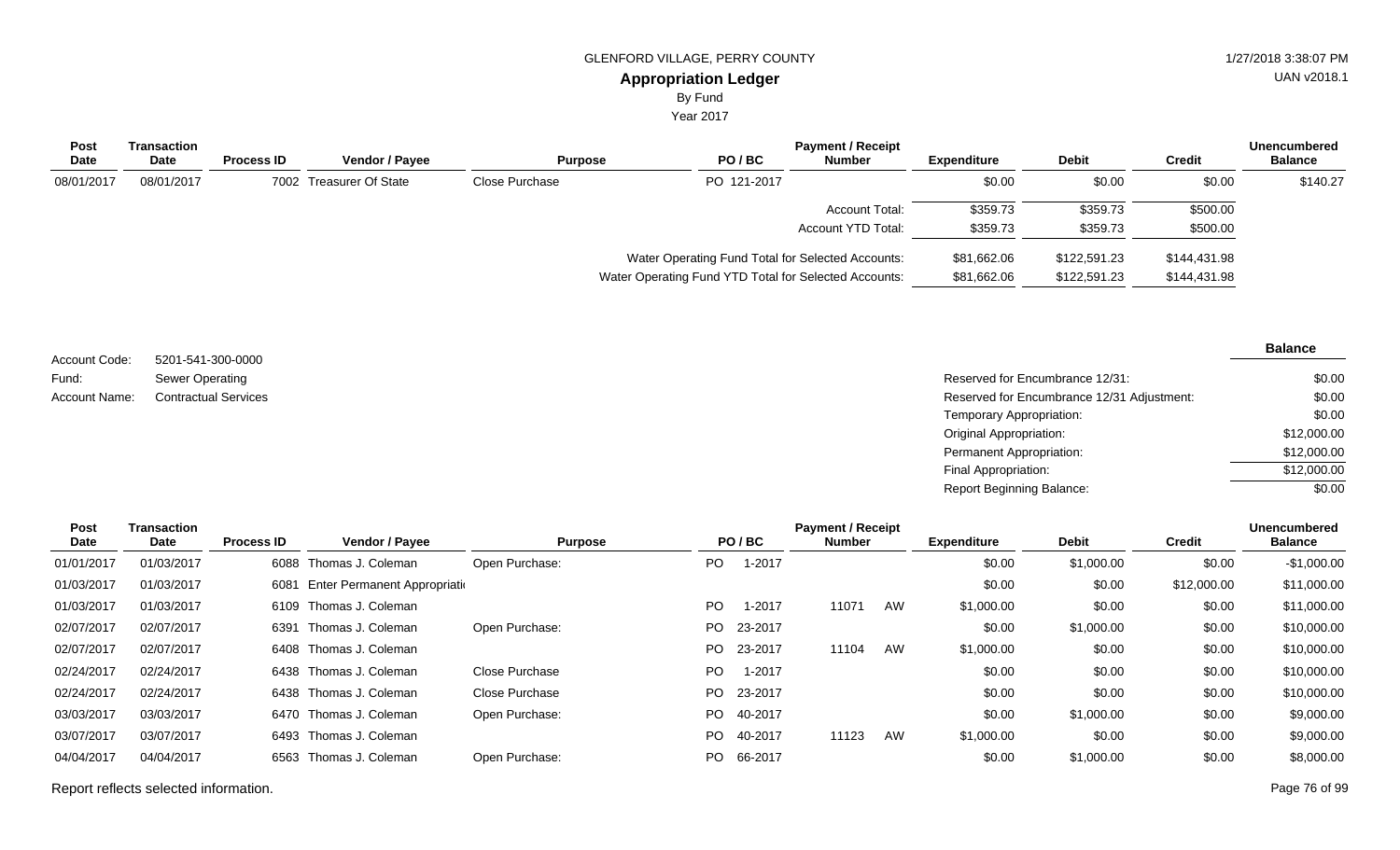Year 2017

| Post<br><b>Date</b> | Transaction<br><b>Date</b>            | <b>Process ID</b> | Vendor / Payee         | <b>Purpose</b>                       | PO/BC          | <b>Payment / Receipt</b><br><b>Number</b> |    | <b>Expenditure</b> | <b>Debit</b> | <b>Credit</b> | <b>Unencumbered</b><br><b>Balance</b> |
|---------------------|---------------------------------------|-------------------|------------------------|--------------------------------------|----------------|-------------------------------------------|----|--------------------|--------------|---------------|---------------------------------------|
| 04/04/2017          | 04/04/2017                            | 6581              | Thomas J. Coleman      |                                      | PO 66-2017     | 11141                                     | AW | \$1,000.00         | \$0.00       | \$0.00        | \$8,000.00                            |
| 05/02/2017          | 05/02/2017                            | 6666              | Thomas J. Coleman      | Open Purchase:                       | PO.<br>88-2017 |                                           |    | \$0.00             | \$1,000.00   | \$0.00        | \$7,000.00                            |
| 05/02/2017          | 05/02/2017                            |                   | 6679 Thomas J. Coleman |                                      | 88-2017<br>PO. | 11176                                     | AW | \$1,000.00         | \$0.00       | \$0.00        | \$7,000.00                            |
| 05/02/2017          | 05/02/2017                            | 6680              | Thomas J. Coleman      |                                      | PO.<br>88-2017 | 11176                                     | AW | $-$1,000.00$       | \$0.00       | \$0.00        | \$7,000.00                            |
| 05/02/2017          | 05/02/2017                            | 6698              | Thomas J. Coleman      |                                      | PO 88-2017     | 11189                                     | AW | \$1,000.00         | \$0.00       | \$0.00        | \$7,000.00                            |
| 06/06/2017          | 06/06/2017                            |                   | 6785 Thomas J. Coleman | Open Purchase:                       | PO 114-2017    |                                           |    | \$0.00             | \$1,000.00   | \$0.00        | \$6,000.00                            |
| 06/06/2017          | 06/06/2017                            |                   | 6805 Thomas J. Coleman |                                      | PO 114-2017    | 11204                                     | AW | \$1,000.00         | \$0.00       | \$0.00        | \$6,000.00                            |
| 08/01/2017          | 08/01/2017                            |                   | 7011 Thomas J. Coleman | Open Purchase:                       | PO 152-2017    |                                           |    | \$0.00             | \$1,000.00   | \$0.00        | \$5,000.00                            |
| 08/01/2017          | 08/01/2017                            |                   | 7024 Thomas J. Coleman |                                      | PO 152-2017    | 11253                                     | AW | \$1,000.00         | \$0.00       | \$0.00        | \$5,000.00                            |
| 08/30/2017          | 08/01/2017                            |                   | 7003 Thomas J. Coleman | Close Purchase                       | PO 40-2017     |                                           |    | \$0.00             | \$0.00       | \$0.00        | \$5,000.00                            |
| 08/30/2017          | 08/01/2017                            |                   | 7003 Thomas J. Coleman | Close Purchase                       | PO 66-2017     |                                           |    | \$0.00             | \$0.00       | \$0.00        | \$5,000.00                            |
| 09/05/2017          | 09/05/2017                            |                   | 7116 Thomas J. Coleman | Open Purchase:                       | PO 178-2017    |                                           |    | \$0.00             | \$1,000.00   | \$0.00        | \$4,000.00                            |
| 09/05/2017          | 09/05/2017                            |                   | 7132 Thomas J. Coleman |                                      | PO 178-2017    | 11275                                     | AW | \$1,000.00         | \$0.00       | \$0.00        | \$4,000.00                            |
| 09/12/2017          | 09/12/2017                            |                   | 7143 Thomas J. Coleman | Close Purchase                       | PO 152-2017    |                                           |    | \$0.00             | \$0.00       | \$0.00        | \$4,000.00                            |
| 09/12/2017          | 09/12/2017                            |                   | 7143 Thomas J. Coleman | Close Purchase                       | PO 178-2017    |                                           |    | \$0.00             | \$0.00       | \$0.00        | \$4,000.00                            |
| 09/12/2017          | 09/12/2017                            |                   | 7144 Thomas J. Coleman | Close Purchase                       | PO 88-2017     |                                           |    | \$0.00             | \$0.00       | \$0.00        | \$4,000.00                            |
| 09/12/2017          | 09/12/2017                            |                   | 7145 Thomas J. Coleman | Close Purchase                       | PO 114-2017    |                                           |    | \$0.00             | \$0.00       | \$0.00        | \$4,000.00                            |
| 10/03/2017          | 10/03/2017                            |                   | 7240 Thomas J. Coleman | Open Purchase:                       | PO 203-2017    |                                           |    | \$0.00             | \$1,000.00   | \$0.00        | \$3,000.00                            |
| 10/03/2017          | 10/03/2017                            |                   | 7256 Thomas J. Coleman |                                      | PO 203-2017    | 1005                                      | AW | \$1,000.00         | \$0.00       | \$0.00        | \$3,000.00                            |
| 11/07/2017          | 11/07/2017                            | 7350              | Thomas J. Coleman      | Open Purchase:                       | PO 225-2017    |                                           |    | \$0.00             | \$1,000.00   | \$0.00        | \$2,000.00                            |
| 11/07/2017          | 11/07/2017                            |                   | 7365 Thomas J. Coleman |                                      | PO 225-2017    | 1032                                      | AW | \$1,000.00         | \$0.00       | \$0.00        | \$2,000.00                            |
| 12/05/2017          | 12/05/2017                            | 7437              | Thomas J. Coleman      | Open Purchase:                       | PO 245-2017    |                                           |    | \$0.00             | \$1,000.00   | \$0.00        | \$1,000.00                            |
| 12/05/2017          | 12/05/2017                            | 7438              | Thomas J. Coleman      | Should have paid him out of the sewe | PO 245-2017    | 11228                                     | AW | \$1,000.00         | \$0.00       | \$0.00        | \$1,000.00                            |
| 12/05/2017          | 12/05/2017                            |                   | 7441 Thomas J. Coleman | Open Purchase:                       | PO 247-2017    |                                           |    | \$0.00             | \$1,000.00   | \$0.00        | \$0.00                                |
| 12/05/2017          | 12/05/2017                            | 7459              | Thomas J. Coleman      |                                      | PO 247-2017    | 1046                                      | AW | \$1,000.00         | \$0.00       | \$0.00        | \$0.00                                |
| 12/22/2017          | 12/22/2017                            |                   | 7510 Thomas J. Coleman | Close Purchase                       | PO 203-2017    |                                           |    | \$0.00             | \$0.00       | \$0.00        | \$0.00                                |
| 12/22/2017          | 12/22/2017                            |                   | 7510 Thomas J. Coleman | Close Purchase                       | PO 225-2017    |                                           |    | \$0.00             | \$0.00       | \$0.00        | \$0.00                                |
| 12/22/2017          | 12/22/2017                            |                   | 7510 Thomas J. Coleman | Close Purchase                       | PO 245-2017    |                                           |    | \$0.00             | \$0.00       | \$0.00        | \$0.00                                |
|                     | Report reflects selected information. |                   |                        |                                      |                |                                           |    |                    |              |               | Page 77 of 99                         |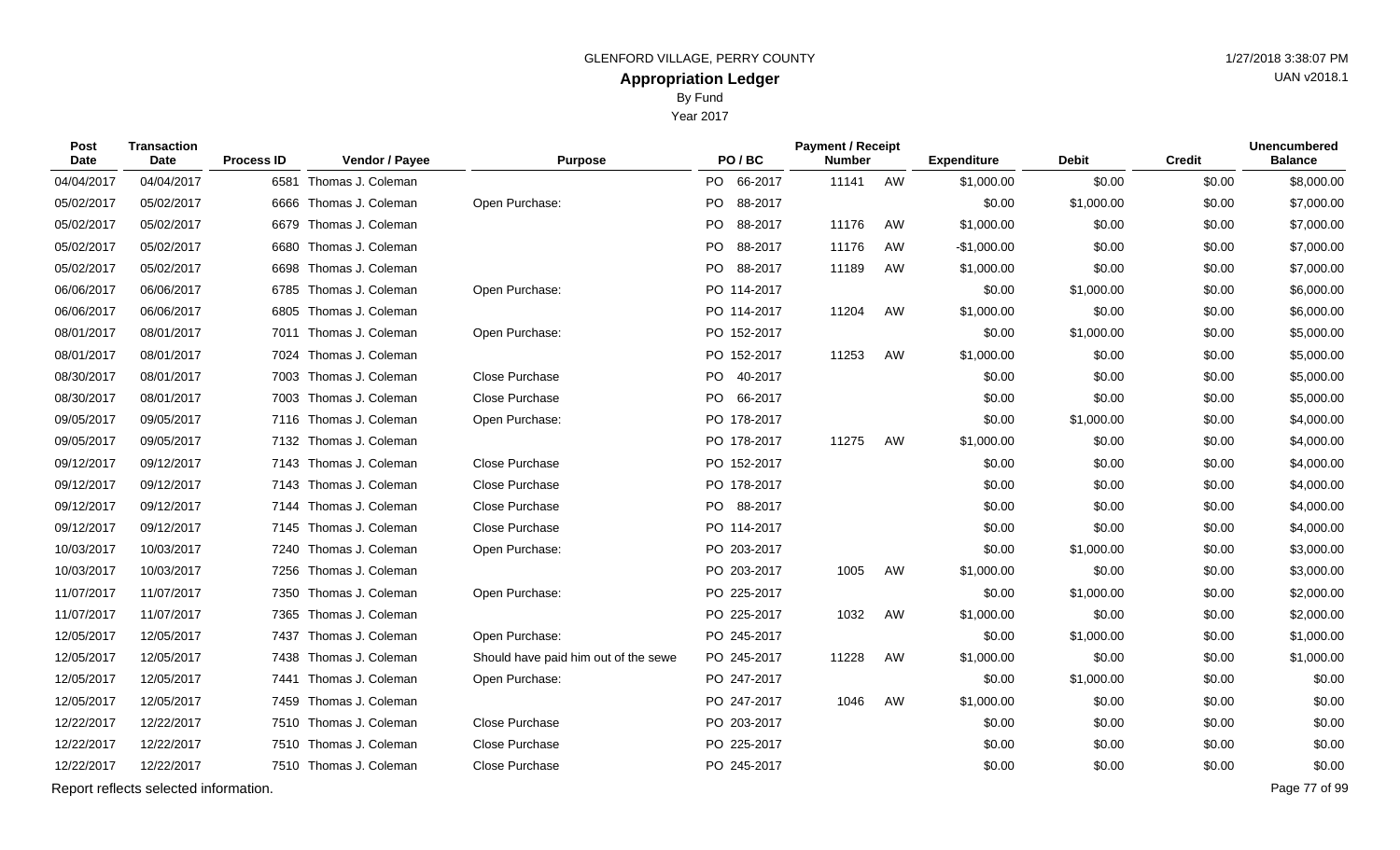## **Appropriation Ledger** GLENFORD VILLAGE, PERRY COUNTY 61 ACCESS 127 AU 127/2018 3:38:07 PM

By Fund

Year 2017

| Transaction |                   |                |                        |             | <b>Payment / Receipt</b> |                    |              |               | <b>Unencumbered</b> |
|-------------|-------------------|----------------|------------------------|-------------|--------------------------|--------------------|--------------|---------------|---------------------|
| <b>Date</b> | <b>Process ID</b> | Vendor / Pavee | <b>Purpose</b>         | PO/BC       | <b>Number</b>            | <b>Expenditure</b> | <b>Debit</b> | <b>Credit</b> | <b>Balance</b>      |
| 12/22/2017  |                   |                | Close Purchase         | PO 247-2017 |                          | \$0.00             | \$0.00       | \$0.00        | \$0.00              |
|             |                   |                |                        |             | Account Total:           | \$12,000.00        | \$12,000.00  | \$12,000.00   |                     |
|             |                   |                |                        |             | Account YTD Total:       | \$12,000.00        | \$12,000.00  | \$12,000.00   |                     |
|             |                   |                | 7510 Thomas J. Coleman |             |                          |                    |              |               |                     |

### Reserved for Encumbrance 12/31: 5201-542-100-0000 Sewer Operating Personal Services **Reserved for Encumbrance 12/31 Adjustment:** Networking the Served for Encumbrance 12/31 Adjustment: Temporary Appropriation: Original Appropriation: Permanent Appropriation: Final Appropriation: Report Beginning Balance: Account Code: Fund: Account Name: \$98.07 \$0.00 \$0.00 \$4,200.00 \$4,200.00  $$4,200.00$ \$0.00

| Post<br>Date | Transaction<br>Date | <b>Process ID</b> | Vendor / Payee                     | <b>Purpose</b>                | PO/BC  | <b>Payment / Receipt</b><br><b>Number</b> |           | <b>Expenditure</b> | <b>Debit</b> | <b>Credit</b> | <b>Unencumbered</b><br><b>Balance</b> |
|--------------|---------------------|-------------------|------------------------------------|-------------------------------|--------|-------------------------------------------|-----------|--------------------|--------------|---------------|---------------------------------------|
| 01/01/2017   | 01/27/2017          |                   | 6366 Ohio Income Tax               | Carry Over UnpaidWithholdings |        |                                           |           | \$0.00             | \$8.85       | \$8.85        | \$0.00                                |
| 01/01/2017   | 01/27/2017          |                   | 6366 Federal Income Tax            | Carry Over UnpaidWithholdings |        |                                           |           | \$0.00             | \$74.01      | \$74.01       | \$0.00                                |
| 01/01/2017   | 01/27/2017          |                   | 6366 Medicare                      | Carry Over UnpaidWithholdings |        |                                           |           | \$0.00             | \$15.21      | \$15.21       | \$0.00                                |
| 01/03/2017   | 01/03/2017          |                   | 6081 Enter Permanent Appropriation |                               |        |                                           |           | \$0.00             | \$0.00       | \$4,200.00    | \$4,200.00                            |
| 01/03/2017   | 01/03/2017          |                   | 6128 Employee Payroll              | Payroll Posting               | Direct |                                           | 1-2017 PP | \$282.31           | \$350.00     | \$0.00        | \$3,850.00                            |
| 01/03/2017   | 01/03/2017          |                   | 6130 Ohio Public Employees Retire  |                               | Direct | 11092                                     | WH        | \$35.00            | \$0.00       | \$0.00        | \$3,850.00                            |
| 01/03/2017   | 01/03/2017          |                   | 6132 Internal Revenue Service      |                               | Direct | 11093                                     | WH        | \$89.22            | \$0.00       | \$0.00        | \$3,850.00                            |
| 01/27/2017   | 01/27/2017          |                   | 6362 Ohio Department of Taxation   |                               | Direct | 11100                                     | WH        | \$8.85             | \$0.00       | \$0.00        | \$3,850.00                            |
| 01/27/2017   | 01/27/2017          |                   | 6362 Internal Revenue Service      |                               | Direct | 11101                                     | WH        | \$29.74            | \$0.00       | \$0.00        | \$3,850.00                            |
| 02/07/2017   | 02/07/2017          |                   | 6412 Employee Payroll              | Payroll Posting               | Direct |                                           | 3-2017 PP | \$282.39           | \$350.00     | \$0.00        | \$3,500.00                            |
| 02/07/2017   | 02/07/2017          |                   | 6414 Internal Revenue Service      |                               | Direct | 11117                                     | WH        | \$29.66            | \$0.00       | \$0.00        | \$3,500.00                            |
| 02/07/2017   | 02/07/2017          |                   | 6416 Ohio Public Employees Retire  |                               | Direct | 11118                                     | WH        | \$35.00            | \$0.00       | \$0.00        | \$3,500.00                            |

UAN v2018.1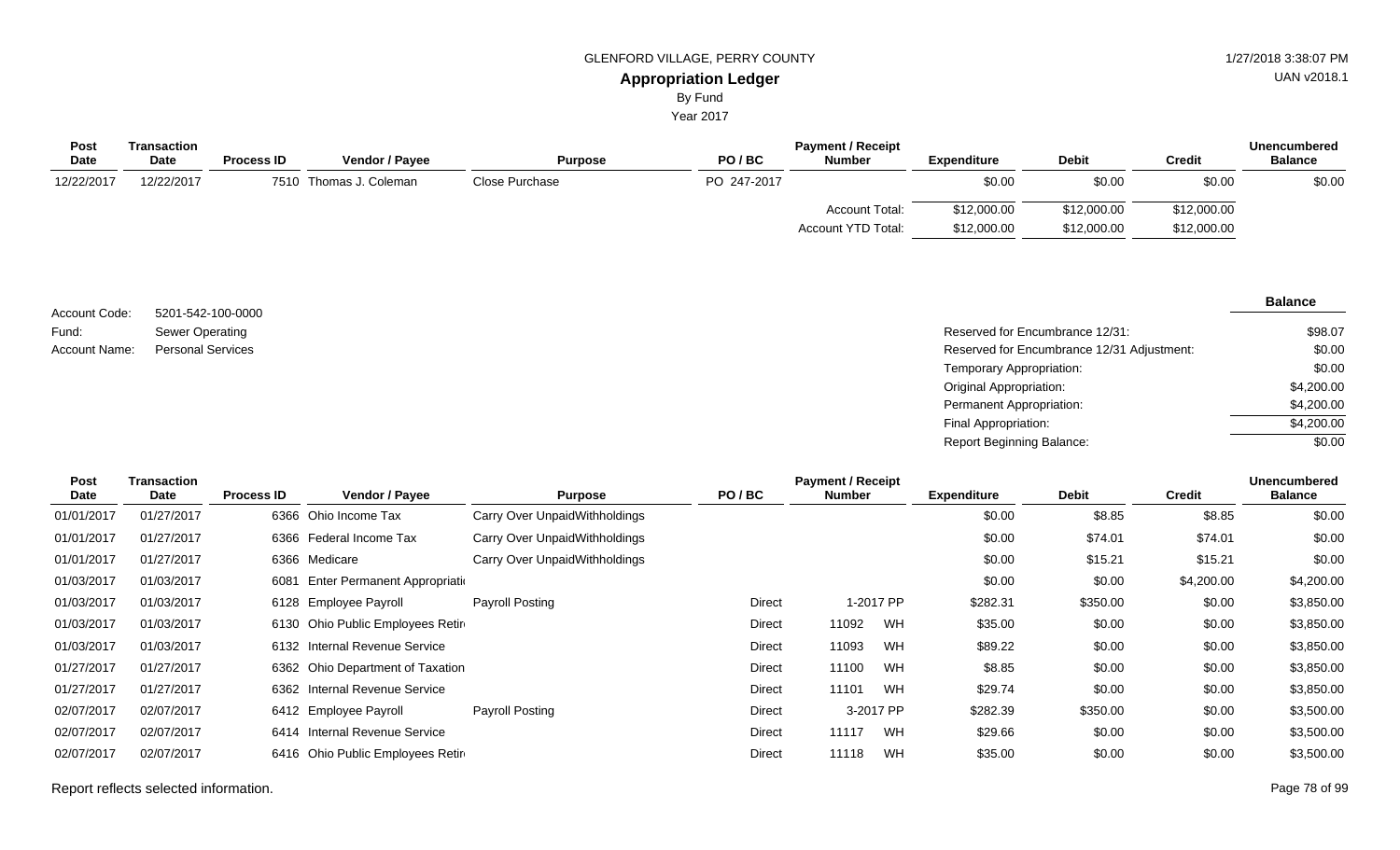Year 2017

| Post<br><b>Date</b> | <b>Transaction</b><br>Date            | <b>Process ID</b> | Vendor / Payee                    | <b>Purpose</b>         | PO/BC         | <b>Payment / Receipt</b><br><b>Number</b> |           | <b>Expenditure</b> | <b>Debit</b> | <b>Credit</b> | <b>Unencumbered</b><br><b>Balance</b> |
|---------------------|---------------------------------------|-------------------|-----------------------------------|------------------------|---------------|-------------------------------------------|-----------|--------------------|--------------|---------------|---------------------------------------|
| 03/07/2017          | 03/07/2017                            |                   | 6496 Employee Payroll             | <b>Payroll Posting</b> | <b>Direct</b> |                                           | 4-2017 PP | \$282.39           | \$350.00     | \$0.00        | \$3,150.00                            |
| 03/07/2017          | 03/07/2017                            |                   | 6498 Ohio Public Employees Retir  |                        | Direct        | 11135                                     | WH        | \$35.00            | \$0.00       | \$0.00        | \$3,150.00                            |
| 03/07/2017          | 03/07/2017                            | 6500              | <b>Internal Revenue Service</b>   |                        | Direct        | 11136                                     | WH        | \$29.66            | \$0.00       | \$0.00        | \$3,150.00                            |
| 04/04/2017          | 04/04/2017                            | 6591              | <b>Employee Payroll</b>           | <b>Payroll Posting</b> | Direct        |                                           | 8-2017 PP | \$282.39           | \$350.00     | \$0.00        | \$2,800.00                            |
| 04/04/2017          | 04/04/2017                            |                   | 6593 Ohio Public Employees Retir  |                        | Direct        | 11164                                     | WH        | \$35.00            | \$0.00       | \$0.00        | \$2,800.00                            |
| 04/04/2017          | 04/04/2017                            |                   | 6595 Internal Revenue Service     |                        | Direct        | 11165                                     | WH        | \$29.66            | \$0.00       | \$0.00        | \$2,800.00                            |
| 04/04/2017          | 04/04/2017                            |                   | 6597 Ohio Department of Taxation  |                        | <b>Direct</b> | 11166                                     | WH        | \$8.85             | \$0.00       | \$0.00        | \$2,800.00                            |
| 05/12/2017          | 05/12/2017                            | 6737              | <b>Employee Payroll</b>           | <b>Payroll Posting</b> | Direct        | 11-2017 PP                                |           | \$282.39           | \$350.00     | \$0.00        | \$2,450.00                            |
| 05/12/2017          | 05/12/2017                            |                   | 6739 Ohio Public Employees Retir  |                        | <b>Direct</b> | 11199                                     | WH        | \$35.00            | \$0.00       | \$0.00        | \$2,450.00                            |
| 05/12/2017          | 05/12/2017                            | 6741              | <b>Internal Revenue Service</b>   |                        | Direct        | 11200                                     | WH        | \$29.66            | \$0.00       | \$0.00        | \$2,450.00                            |
| 06/06/2017          | 06/06/2017                            |                   | 6814 Employee Payroll             | Payroll Posting        | Direct        | 14-2017 PP                                |           | \$282.39           | \$350.00     | \$0.00        | \$2,100.00                            |
| 06/06/2017          | 06/06/2017                            |                   | 6816 Internal Revenue Service     |                        | Direct        | 11218                                     | WH        | \$29.66            | \$0.00       | \$0.00        | \$2,100.00                            |
| 06/06/2017          | 06/06/2017                            |                   | 6818 Ohio Public Employees Retir  |                        | Direct        | 11219                                     | WH        | \$35.00            | \$0.00       | \$0.00        | \$2,100.00                            |
| 07/11/2017          | 07/11/2017                            |                   | 6960 Employee Payroll             | <b>Payroll Posting</b> | Direct        | 15-2017 PP                                |           | \$282.39           | \$350.00     | \$0.00        | \$1,750.00                            |
| 07/11/2017          | 07/11/2017                            |                   | 6962 Ohio Public Employees Retire |                        | Direct        | 11246                                     | WH        | \$35.00            | \$0.00       | \$0.00        | \$1,750.00                            |
| 07/11/2017          | 07/11/2017                            |                   | 6965 Internal Revenue Service     |                        | Direct        | 11247                                     | WH        | \$29.66            | \$0.00       | \$0.00        | \$1,750.00                            |
| 07/11/2017          | 07/11/2017                            | 6965              | Ohio Department of Taxation       |                        | Direct        | 11248                                     | WH        | \$2.95             | \$0.00       | \$0.00        | \$1,750.00                            |
| 07/11/2017          | 07/11/2017                            | 6968              | Ohio Department of Taxation       |                        | Direct        | 11249                                     | WH        | \$5.90             | \$0.00       | \$0.00        | \$1,750.00                            |
| 08/01/2017          | 08/01/2017                            |                   | 7027 Employee Payroll             | <b>Payroll Posting</b> | Direct        | 16-2017 PP                                |           | \$282.39           | \$350.00     | \$0.00        | \$1,400.00                            |
| 08/01/2017          | 08/01/2017                            |                   | 7029 Internal Revenue Service     |                        | Direct        | 11264                                     | WH        | \$29.66            | \$0.00       | \$0.00        | \$1,400.00                            |
| 08/01/2017          | 08/01/2017                            | 7031              | Ohio Public Employees Retir       |                        | Direct        | 11265                                     | WH        | \$35.00            | \$0.00       | \$0.00        | \$1,400.00                            |
| 09/05/2017          | 09/05/2017                            |                   | 7135 Employee Payroll             | <b>Payroll Posting</b> | Direct        | 18-2017 PP                                |           | \$282.39           | \$350.00     | \$0.00        | \$1,050.00                            |
| 09/05/2017          | 09/05/2017                            | 7137              | Ohio Public Employees Retir       |                        | Direct        | 11288                                     | WH        | \$35.00            | \$0.00       | \$0.00        | \$1,050.00                            |
| 09/05/2017          | 09/05/2017                            |                   | 7139 Internal Revenue Service     |                        | Direct        | 11289                                     | WH        | \$29.66            | \$0.00       | \$0.00        | \$1,050.00                            |
| 10/03/2017          | 10/03/2017                            |                   | 7266 Employee Payroll             | <b>Payroll Posting</b> | Direct        | 23-2017 PP                                |           | \$282.39           | \$350.00     | \$0.00        | \$700.00                              |
| 10/03/2017          | 10/03/2017                            |                   | 7269 Internal Revenue Service     |                        | Direct        | 1021                                      | WH        | \$29.66            | \$0.00       | \$0.00        | \$700.00                              |
| 10/03/2017          | 10/03/2017                            |                   | 7269 Ohio Department of Taxation  |                        | Direct        | 1022                                      | WH        | \$8.85             | \$0.00       | \$0.00        | \$700.00                              |
| 10/03/2017          | 10/03/2017                            |                   | 7271 Ohio Public Employees Retire |                        | <b>Direct</b> | 1023                                      | WH        | \$35.00            | \$0.00       | \$0.00        | \$700.00                              |
|                     | Report reflects selected information. |                   |                                   |                        |               |                                           |           |                    |              |               | Page 79 of 99                         |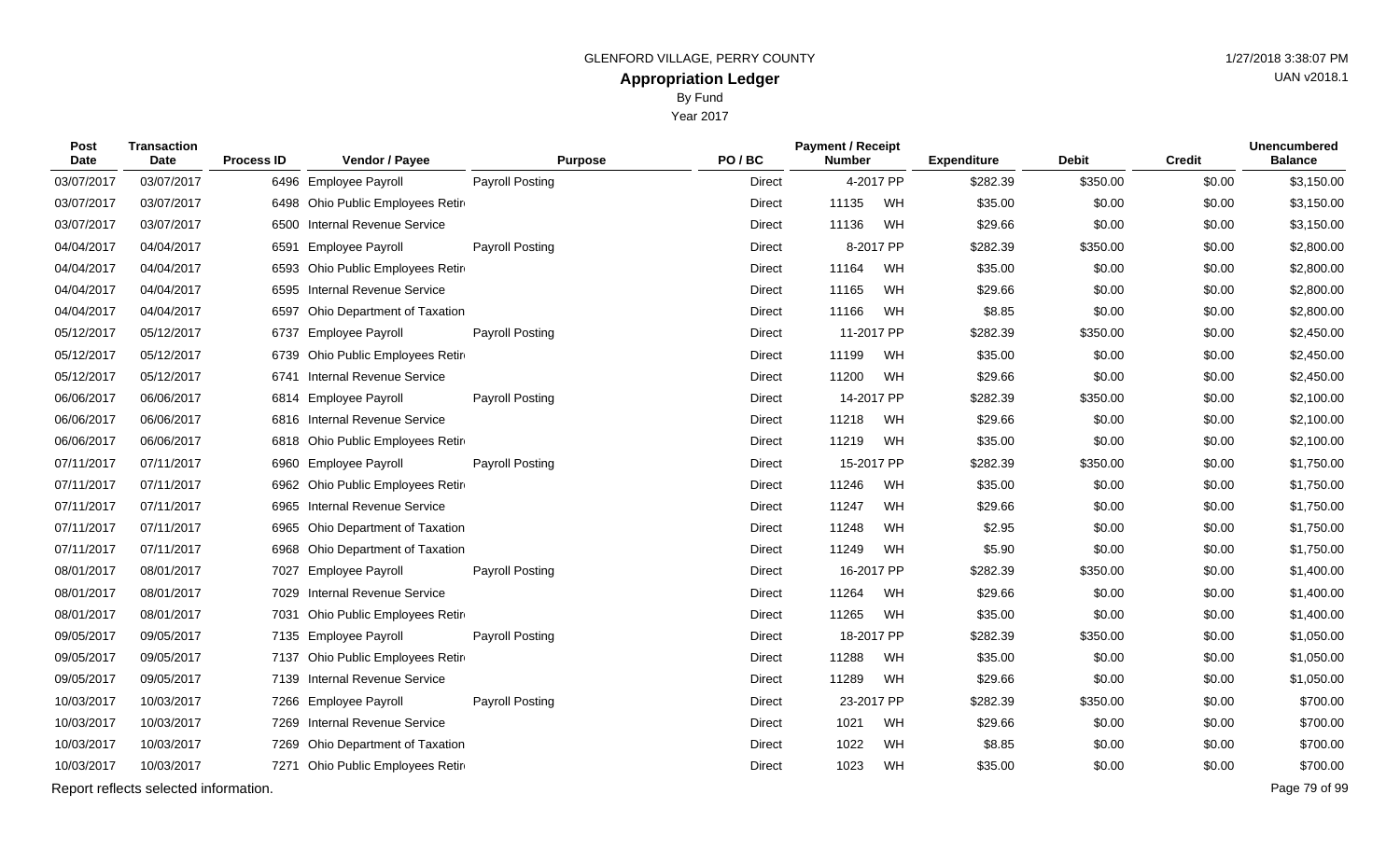Year 2017

| Post       | <b>Transaction</b> |                   |                                   |                        |               | <b>Payment / Receipt</b> |    |                    |              |            | <b>Unencumbered</b> |
|------------|--------------------|-------------------|-----------------------------------|------------------------|---------------|--------------------------|----|--------------------|--------------|------------|---------------------|
| Date       | Date               | <b>Process ID</b> | Vendor / Payee                    | <b>Purpose</b>         | PO/BC         | <b>Number</b>            |    | <b>Expenditure</b> | <b>Debit</b> | Credit     | <b>Balance</b>      |
| 11/07/2017 | 11/07/2017         |                   | 7368 Employee Payroll             | <b>Payroll Posting</b> | <b>Direct</b> | 25-2017 PP               |    | \$282.39           | \$350.00     | \$0.00     | \$350.00            |
| 11/07/2017 | 11/07/2017         |                   | 7373 Ohio Public Employees Retir  |                        | Direct        | 1042                     | WH | \$35.00            | \$0.00       | \$0.00     | \$350.00            |
| 11/07/2017 | 11/07/2017         |                   | 7375 Internal Revenue Service     |                        | Direct        | 1043                     | WH | \$29.66            | \$0.00       | \$0.00     | \$350.00            |
| 12/05/2017 | 12/05/2017         |                   | 7462 Employee Payroll             | <b>Payroll Posting</b> | <b>Direct</b> | 26-2017 PP               |    | \$282.39           | \$350.00     | \$0.00     | \$0.00              |
| 12/05/2017 | 12/05/2017         |                   | 7464 Ohio Public Employees Retire |                        | Direct        | 1064                     | WH | \$35.00            | \$0.00       | \$0.00     | \$0.00              |
| 12/05/2017 | 12/05/2017         |                   | 7468 Internal Revenue Service     |                        | <b>Direct</b> | 27-2017 EW               |    | \$29.66            | \$0.00       | \$0.00     | \$0.00              |
|            |                    |                   |                                   |                        |               | <b>Account Total:</b>    |    | \$4,289.22         | \$4,298.07   | \$4,298.07 |                     |
|            |                    |                   |                                   |                        |               | Account YTD Total:       |    | \$4,289.22         | \$4,298.07   | \$4,298.07 |                     |

5201-542-211-0000 Account Code:

| Fund:         | Sewer Operating                         | Reserved for Encumbrance 12/31:            | \$0.00   |
|---------------|-----------------------------------------|--------------------------------------------|----------|
| Account Name: | Ohio Public Employees Retirement System | Reserved for Encumbrance 12/31 Adjustment: | \$0.00   |
|               |                                         | Temporary Appropriation:                   | \$0.00   |
|               |                                         | Original Appropriation:                    | \$588.00 |
|               |                                         | Permanent Appropriation:                   | \$588.00 |
|               |                                         | Final Appropriation:                       | \$588.00 |
|               |                                         | <b>Report Beginning Balance:</b>           | \$0.00   |

| Post       | Transaction |                   |                                   |                         |        | <b>Payment / Receipt</b> |    |                    |              |          | <b>Unencumbered</b> |
|------------|-------------|-------------------|-----------------------------------|-------------------------|--------|--------------------------|----|--------------------|--------------|----------|---------------------|
| Date       | <b>Date</b> | <b>Process ID</b> | <b>Vendor / Payee</b>             | PO/BC<br><b>Purpose</b> |        | <b>Number</b>            |    | <b>Expenditure</b> | <b>Debit</b> | Credit   | <b>Balance</b>      |
| 01/03/2017 | 01/03/2017  | 6081              | Enter Permanent Appropriation     |                         |        |                          |    | \$0.00             | \$0.00       | \$588.00 | \$588.00            |
| 01/03/2017 | 01/03/2017  |                   | 6130 Ohio Public Employees Retire |                         | Direct | 11092                    | WH | \$46.67            | \$46.67      | \$0.00   | \$541.33            |
| 02/07/2017 | 02/07/2017  |                   | 6416 Ohio Public Employees Retire |                         | Direct | 11118                    | WH | \$46.67            | \$46.67      | \$0.00   | \$494.66            |
| 03/07/2017 | 03/07/2017  |                   | 6498 Ohio Public Employees Retire |                         | Direct | 11135                    | WH | \$46.67            | \$46.67      | \$0.00   | \$447.99            |
| 04/04/2017 | 04/04/2017  |                   | 6593 Ohio Public Employees Retire |                         | Direct | 11164                    | WH | \$46.67            | \$46.67      | \$0.00   | \$401.32            |
| 05/12/2017 | 05/12/2017  |                   | 6739 Ohio Public Employees Retire |                         | Direct | 11199                    | WH | \$46.67            | \$46.67      | \$0.00   | \$354.65            |
| 06/06/2017 | 06/06/2017  |                   | 6818 Ohio Public Employees Retire |                         | Direct | 11219                    | WH | \$46.67            | \$46.67      | \$0.00   | \$307.98            |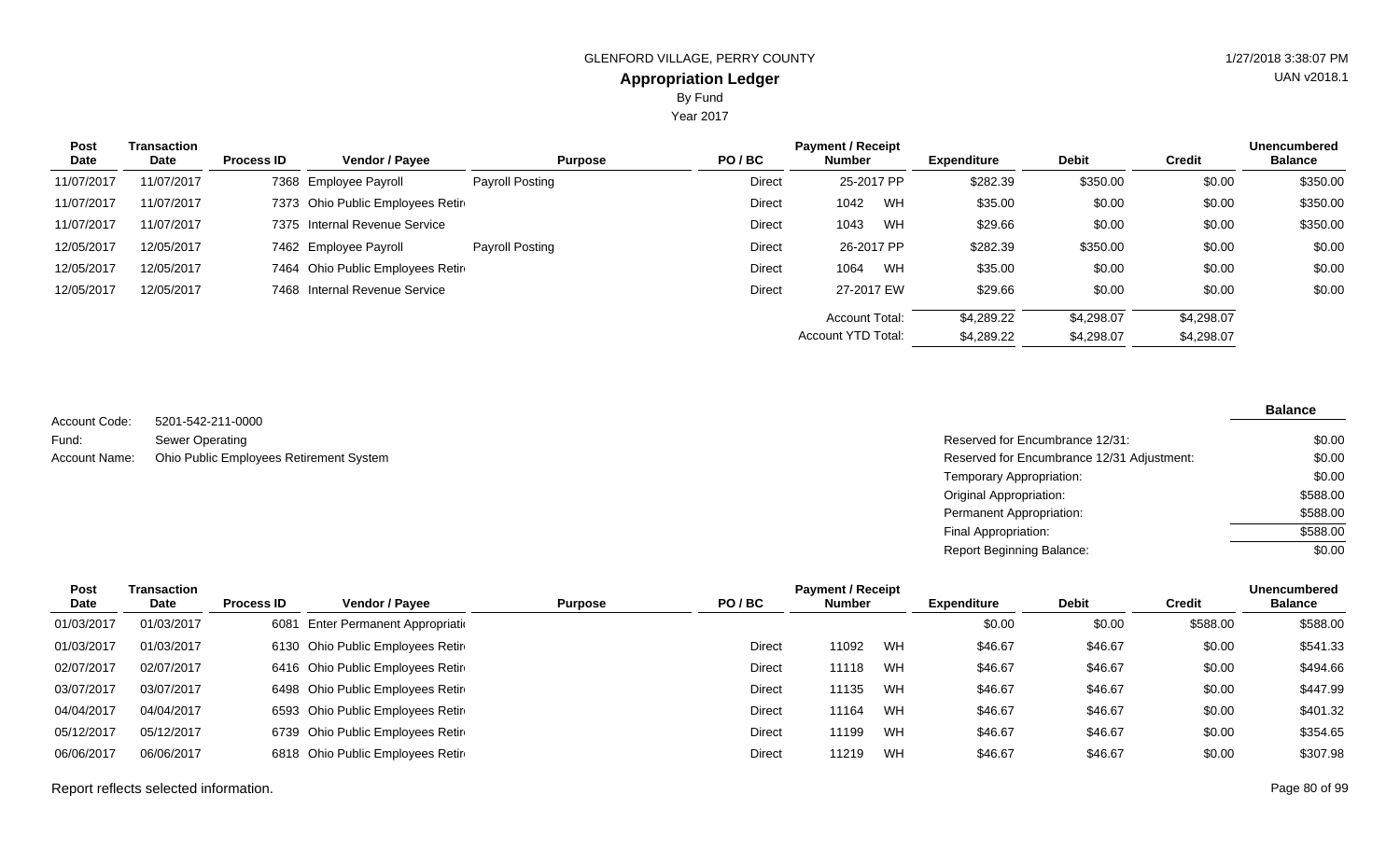Year 2017

| <b>Post</b><br>Date | <b>Transaction</b><br>Date | <b>Process ID</b> | <b>Vendor / Payee</b>             | PO/BC<br><b>Purpose</b> |               | <b>Payment / Receipt</b><br><b>Number</b> |    | <b>Expenditure</b> | <b>Debit</b> | <b>Credit</b> | <b>Unencumbered</b><br><b>Balance</b> |
|---------------------|----------------------------|-------------------|-----------------------------------|-------------------------|---------------|-------------------------------------------|----|--------------------|--------------|---------------|---------------------------------------|
| 07/11/2017          | 07/11/2017                 |                   | 6962 Ohio Public Employees Retire |                         | <b>Direct</b> | 11246                                     | WH | \$46.67            | \$46.67      | \$0.00        | \$261.31                              |
| 08/01/2017          | 08/01/2017                 |                   | 7031 Ohio Public Employees Retire |                         | <b>Direct</b> | 11265                                     | WH | \$46.67            | \$46.67      | \$0.00        | \$214.64                              |
| 09/05/2017          | 09/05/2017                 |                   | 7137 Ohio Public Employees Retire |                         | <b>Direct</b> | 11288                                     | WH | \$46.67            | \$46.67      | \$0.00        | \$167.97                              |
| 10/03/2017          | 10/03/2017                 |                   | 7271 Ohio Public Employees Retire |                         | <b>Direct</b> | 1023                                      | WH | \$46.67            | \$46.67      | \$0.00        | \$121.30                              |
| 11/07/2017          | 11/07/2017                 |                   | 7373 Ohio Public Employees Retire |                         | Direct        | 1042                                      | WH | \$46.67            | \$46.67      | \$0.00        | \$74.63                               |
| 12/05/2017          | 12/05/2017                 |                   | 7464 Ohio Public Employees Retire |                         | <b>Direct</b> | 1064                                      | WH | \$46.67            | \$46.67      | \$0.00        | \$27.96                               |
|                     |                            |                   |                                   |                         |               | Account Total:                            |    | \$560.04           | \$560.04     | \$588.00      |                                       |
|                     |                            |                   |                                   |                         |               | Account YTD Total:                        |    | \$560.04           | \$560.04     | \$588.00      |                                       |

5201-542-213-0000 Sewer Operating Account Code: Fund: Account Name:

| Sewer Operating | Reserved for Encumbrance 12/31:            | \$0.00   |
|-----------------|--------------------------------------------|----------|
| Medicare        | Reserved for Encumbrance 12/31 Adjustment: | \$0.00   |
|                 | Temporary Appropriation:                   | \$0.00   |
|                 | <b>Original Appropriation:</b>             | \$162.00 |
|                 | Permanent Appropriation:                   | \$162.00 |
|                 | Final Appropriation:                       | \$162.00 |
|                 | <b>Report Beginning Balance:</b>           | \$0.00   |

| <b>Post</b> | Transaction |                   |                                    |                |               | <b>Payment / Receipt</b> |    |                    |              |          | <b>Unencumbered</b> |
|-------------|-------------|-------------------|------------------------------------|----------------|---------------|--------------------------|----|--------------------|--------------|----------|---------------------|
| Date        | <b>Date</b> | <b>Process ID</b> | <b>Vendor / Payee</b>              | <b>Purpose</b> | PO/BC         | <b>Number</b>            |    | <b>Expenditure</b> | <b>Debit</b> | Credit   | <b>Balance</b>      |
| 01/03/2017  | 01/03/2017  |                   | 6081 Enter Permanent Appropriation |                |               |                          |    | \$0.00             | \$0.00       | \$162.00 | \$162.00            |
| 01/03/2017  | 01/03/2017  |                   | 6132 Internal Revenue Service      |                | Direct        | 11093                    | WH | \$13.59            | \$13.59      | \$0.00   | \$148.41            |
| 01/27/2017  | 01/27/2017  |                   | 6362 Internal Revenue Service      |                | Direct        | 11101                    | WH | \$4.53             | \$4.53       | \$0.00   | \$143.88            |
| 02/07/2017  | 02/07/2017  |                   | 6414 Internal Revenue Service      |                | <b>Direct</b> | 11117                    | WH | \$4.53             | \$4.53       | \$0.00   | \$139.35            |
| 03/07/2017  | 03/07/2017  |                   | 6500 Internal Revenue Service      |                | <b>Direct</b> | 11136                    | WH | \$4.53             | \$4.53       | \$0.00   | \$134.82            |
| 04/04/2017  | 04/04/2017  |                   | 6595 Internal Revenue Service      |                | Direct        | 11165                    | WH | \$4.53             | \$4.53       | \$0.00   | \$130.29            |
| 05/12/2017  | 05/12/2017  |                   | 6741 Internal Revenue Service      |                | Direct        | 11200                    | WH | \$4.53             | \$4.53       | \$0.00   | \$125.76            |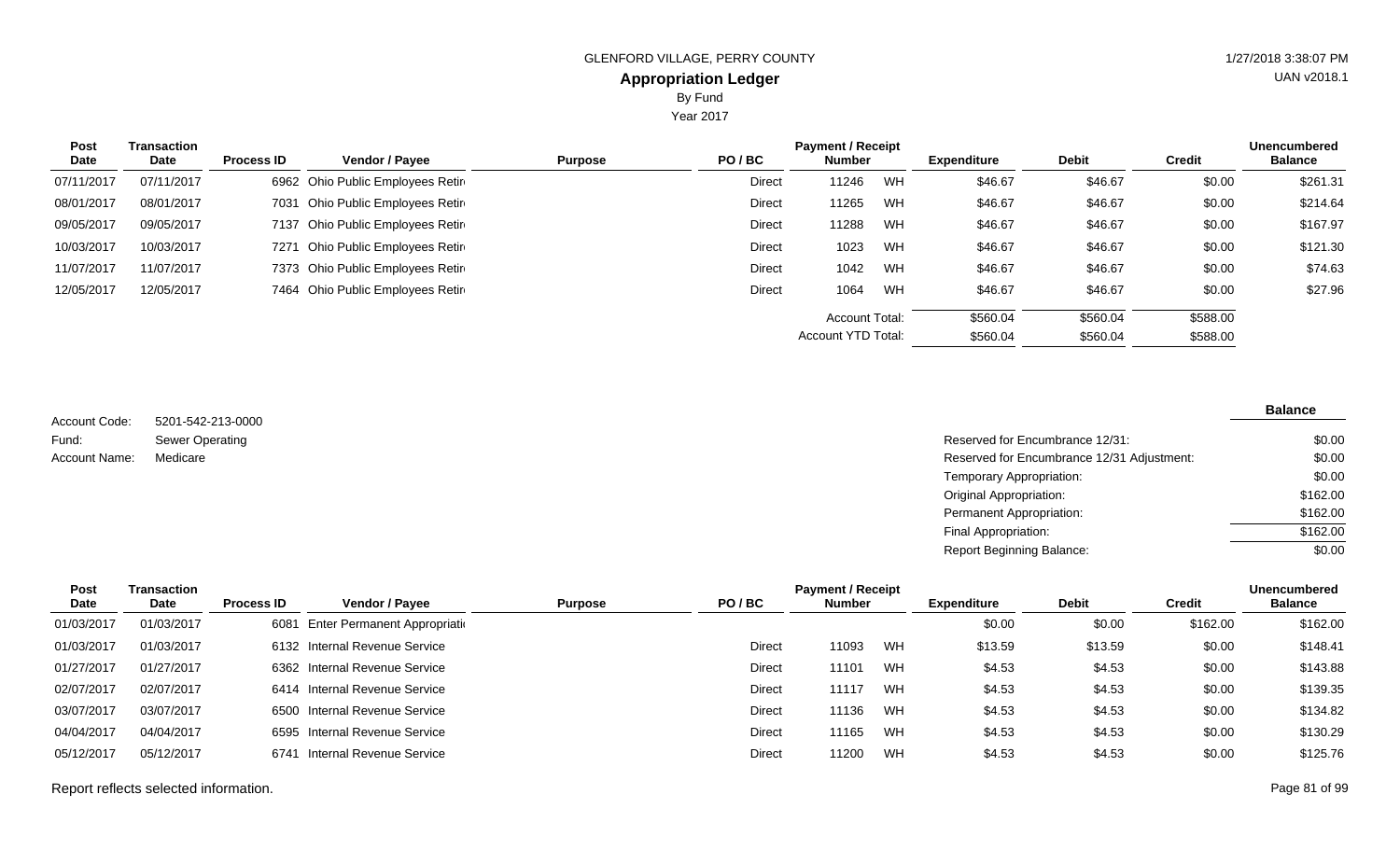Year 2017

| Post<br>Date | <b>Transaction</b><br>Date | <b>Process ID</b> | Vendor / Payee                  | <b>Purpose</b> | PO/BC  | <b>Payment / Receipt</b><br><b>Number</b> |    | <b>Expenditure</b> | <b>Debit</b> | Credit   | <b>Unencumbered</b><br><b>Balance</b> |
|--------------|----------------------------|-------------------|---------------------------------|----------------|--------|-------------------------------------------|----|--------------------|--------------|----------|---------------------------------------|
| 06/06/2017   | 06/06/2017                 | 6816              | <b>Internal Revenue Service</b> |                | Direct | 11218                                     | WH | \$4.53             | \$4.53       | \$0.00   | \$121.23                              |
| 07/11/2017   | 07/11/2017                 | 6965              | Internal Revenue Service        |                | Direct | 11247                                     | WH | \$4.53             | \$4.53       | \$0.00   | \$116.70                              |
| 08/01/2017   | 08/01/2017                 | 7029              | Internal Revenue Service        |                | Direct | 11264                                     | WH | \$4.53             | \$4.53       | \$0.00   | \$112.17                              |
| 09/05/2017   | 09/05/2017                 | 7139              | Internal Revenue Service        |                | Direct | 11289                                     | WH | \$4.53             | \$4.53       | \$0.00   | \$107.64                              |
| 10/03/2017   | 10/03/2017                 |                   | 7269 Internal Revenue Service   |                | Direct | 1021                                      | WH | \$4.53             | \$4.53       | \$0.00   | \$103.11                              |
| 11/07/2017   | 11/07/2017                 |                   | 7375 Internal Revenue Service   |                | Direct | 1043                                      | WH | \$4.53             | \$4.53       | \$0.00   | \$98.58                               |
| 12/05/2017   | 12/05/2017                 |                   | 7468 Internal Revenue Service   |                | Direct | 27-2017 EW                                |    | \$4.53             | \$4.53       | \$0.00   | \$94.05                               |
|              |                            |                   |                                 |                |        | <b>Account Total:</b>                     |    | \$67.95            | \$67.95      | \$162.00 |                                       |
|              |                            |                   |                                 |                |        | <b>Account YTD Total:</b>                 |    | \$67.95            | \$67.95      | \$162.00 |                                       |

5201-542-321-0000 Sewer Operating Account Code: Fund: Account Name:

| Sewer Operating | Reserved for Encumbrance 12/31:            | \$108.62   |
|-----------------|--------------------------------------------|------------|
| Telephone       | Reserved for Encumbrance 12/31 Adjustment: | \$0.00     |
|                 | Temporary Appropriation:                   | \$0.00     |
|                 | Original Appropriation:                    | \$2,400.00 |
|                 | Permanent Appropriation:                   | \$2,961.52 |
|                 | Final Appropriation:                       | \$2,961.52 |
|                 | <b>Report Beginning Balance:</b>           | \$0.00     |

| Post        | Transaction |                   |                                    |                           |     |             | <b>Payment / Receipt</b> |    |                    |              |            | <b>Unencumbered</b> |
|-------------|-------------|-------------------|------------------------------------|---------------------------|-----|-------------|--------------------------|----|--------------------|--------------|------------|---------------------|
| <b>Date</b> | Date        | <b>Process ID</b> | <b>Vendor / Payee</b>              | <b>Purpose</b>            |     | PO/BC       | <b>Number</b>            |    | <b>Expenditure</b> | <b>Debit</b> | Credit     | <b>Balance</b>      |
| 01/01/2017  | 01/27/2017  |                   | 6366 AT & T                        | Carry Over Purchase Order |     | PO 251-2016 |                          |    | \$0.00             | \$108.62     | \$108.62   | \$0.00              |
| 01/03/2017  | 01/03/2017  |                   | 6081 Enter Permanent Appropriation |                           |     |             |                          |    | \$0.00             | \$0.00       | \$2,400.00 | \$2,400.00          |
| 01/03/2017  | 01/03/2017  |                   | 6109 AT & T                        |                           |     | PO 251-2016 | 11070                    | AW | \$108.62           | \$0.00       | \$0.00     | \$2,400.00          |
| 01/13/2017  | 01/20/2017  |                   | 6185 AT & T                        | Open Purchase:            | PO. | 9-2017      |                          |    | \$0.00             | \$124.88     | \$0.00     | \$2,275.12          |
| 01/20/2017  | 01/20/2017  |                   | 6188 AT & T                        |                           | PO. | 9-2017      | 11098                    | AW | \$124.88           | \$0.00       | \$0.00     | \$2,275.12          |
| 01/27/2017  | 01/27/2017  |                   | 6339 AT & T                        | Open Purchase:            | PO. | 14-2017     |                          |    | \$0.00             | \$64.35      | \$0.00     | \$2,210.77          |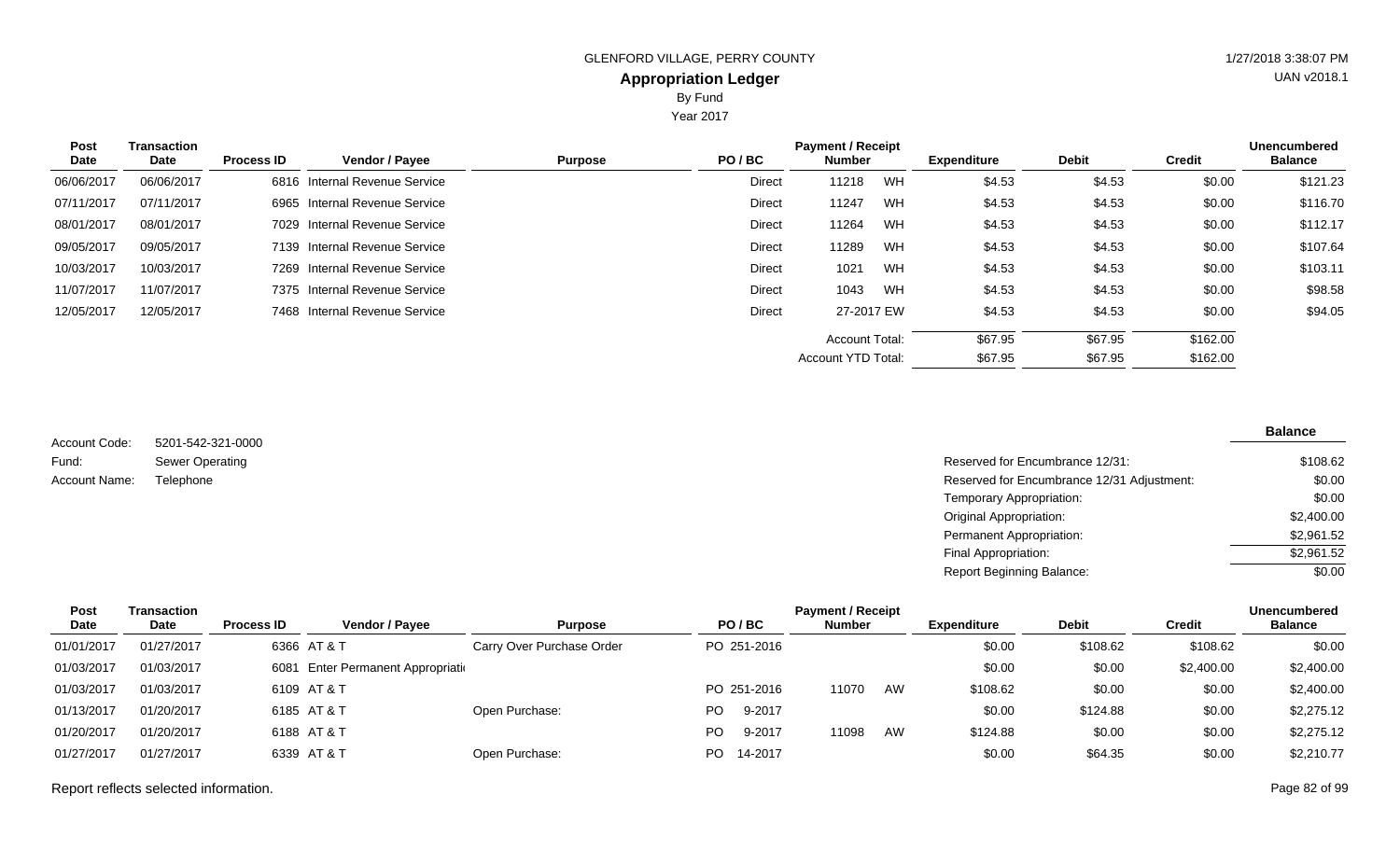By Fund

Year 2017

| Post<br>Date | <b>Transaction</b><br>Date            | <b>Process ID</b> | Vendor / Payee | <b>Purpose</b>                   |    | PO/BC       | <b>Payment / Receipt</b><br><b>Number</b> |    | <b>Expenditure</b> | <b>Debit</b> | <b>Credit</b> | <b>Unencumbered</b><br><b>Balance</b> |
|--------------|---------------------------------------|-------------------|----------------|----------------------------------|----|-------------|-------------------------------------------|----|--------------------|--------------|---------------|---------------------------------------|
| 01/28/2017   | 02/07/2017                            |                   | 6391 AT & T    | Open Purchase:                   |    | PO 15-2017  |                                           |    | \$0.00             | \$34.61      | \$0.00        | \$2,176.16                            |
| 02/07/2017   | 02/07/2017                            |                   | 6408 AT & T    |                                  |    | PO 14-2017  | 11103                                     | AW | \$64.35            | \$0.00       | \$0.00        | \$2,176.16                            |
| 02/07/2017   | 02/07/2017                            |                   | 6408 AT & T    |                                  |    | PO 15-2017  | 11103                                     | AW | \$34.61            | \$0.00       | \$0.00        | \$2,176.16                            |
| 02/24/2017   | 02/24/2017                            |                   | 6438 AT & T    | <b>Close Prior Year Purchase</b> |    | PO 251-2016 |                                           |    | \$0.00             | \$0.00       | \$0.00        | \$2,176.16                            |
| 02/24/2017   | 02/24/2017                            |                   | 6438 AT & T    | Close Purchase                   | PO | 9-2017      |                                           |    | \$0.00             | \$0.00       | \$0.00        | \$2,176.16                            |
| 02/24/2017   | 02/24/2017                            |                   | 6438 AT & T    | Close Purchase                   | PO | 14-2017     |                                           |    | \$0.00             | \$0.00       | \$0.00        | \$2,176.16                            |
| 02/24/2017   | 02/24/2017                            |                   | 6438 AT & T    | Close Purchase                   |    | PO 15-2017  |                                           |    | \$0.00             | \$0.00       | \$0.00        | \$2,176.16                            |
| 02/27/2017   | 03/03/2017                            |                   | 6470 AT & T    | Open Purchase:                   | PO | 30-2017     |                                           |    | \$0.00             | \$151.62     | \$0.00        | \$2,024.54                            |
| 03/07/2017   | 03/07/2017                            |                   | 6493 AT & T    |                                  |    | PO 30-2017  | 11121                                     | AW | \$151.62           | \$0.00       | \$0.00        | \$2,024.54                            |
| 03/13/2017   | 03/14/2017                            |                   | 6520 AT & T    | Open Purchase:                   | PO | 49-2017     |                                           |    | \$0.00             | \$125.02     | \$0.00        | \$1,899.52                            |
| 03/14/2017   | 03/14/2017                            |                   | 6523 AT & T    |                                  |    | PO 49-2017  | 11137                                     | AW | \$125.02           | \$0.00       | \$0.00        | \$1,899.52                            |
| 03/25/2017   | 03/28/2017                            |                   | 6548 AT & T    | Open Purchase:                   |    | PO 54-2017  |                                           |    | \$0.00             | \$75.08      | \$0.00        | \$1,824.44                            |
| 04/02/2017   | 04/04/2017                            |                   | 6563 AT & T    | Open Purchase:                   |    | PO 62-2017  |                                           |    | \$0.00             | \$34.66      | \$0.00        | \$1,789.78                            |
| 04/04/2017   | 04/04/2017                            |                   | 6581 AT & T    |                                  |    | PO 54-2017  | 11140                                     | AW | \$75.08            | \$0.00       | \$0.00        | \$1,789.78                            |
| 04/04/2017   | 04/04/2017                            |                   | 6581 AT & T    |                                  |    | PO 62-2017  | 11140                                     | AW | \$34.66            | \$0.00       | \$0.00        | \$1,789.78                            |
| 04/13/2017   | 04/18/2017                            |                   | 6630 AT & T    | Open Purchase:                   | PO | 79-2017     |                                           |    | \$0.00             | \$125.17     | \$0.00        | \$1,664.61                            |
| 04/18/2017   | 04/18/2017                            |                   | 6640 AT & T    |                                  |    | PO 79-2017  | 11168                                     | AW | \$125.17           | \$0.00       | \$0.00        | \$1,664.61                            |
| 04/27/2017   | 05/02/2017                            |                   | 6663 AT & T    | Open Purchase:                   |    | PO 84-2017  |                                           |    | \$0.00             | \$109.74     | \$0.00        | \$1,554.87                            |
| 05/02/2017   | 05/02/2017                            |                   | 6679 AT & T    |                                  |    | PO 84-2017  | 11173                                     | AW | \$109.74           | \$0.00       | \$0.00        | \$1,554.87                            |
| 05/02/2017   | 05/02/2017                            |                   | 6680 AT & T    |                                  |    | PO 84-2017  | 11173                                     | AW | $-$109.74$         | \$0.00       | \$0.00        | \$1,554.87                            |
| 05/11/2017   | 05/12/2017                            |                   | 6723 AT & T    | Open Purchase:                   |    | PO 97-2017  |                                           |    | \$0.00             | \$125.18     | \$0.00        | \$1,429.69                            |
| 05/12/2017   | 05/12/2017                            |                   | 6734 AT & T    |                                  |    | PO 84-2017  | 11191                                     | AW | \$109.74           | \$0.00       | \$0.00        | \$1,429.69                            |
| 05/12/2017   | 05/12/2017                            |                   | 6734 AT & T    |                                  |    | PO 97-2017  | 11191                                     | AW | \$125.18           | \$0.00       | \$0.00        | \$1,429.69                            |
| 05/29/2017   | 05/30/2017                            |                   | 6767 AT & T    | Open Purchase:                   |    | PO 105-2017 |                                           |    | \$0.00             | \$124.40     | \$0.00        | \$1,305.29                            |
| 06/06/2017   | 06/06/2017                            |                   | 6805 AT & T    |                                  |    | PO 105-2017 | 11202                                     | AW | \$124.40           | \$0.00       | \$0.00        | \$1,305.29                            |
| 06/13/2017   | 06/16/2017                            |                   | 6853 AT & T    | Open Purchase:                   |    | PO 123-2017 |                                           |    | \$0.00             | \$125.18     | \$0.00        | \$1,180.11                            |
| 06/16/2017   | 06/16/2017                            |                   | 6855 AT & T    |                                  |    | PO 123-2017 | 11221                                     | AW | \$125.18           | \$0.00       | \$0.00        | \$1,180.11                            |
| 06/27/2017   | 06/27/2017                            |                   | 6874 AT & T    | Open Purchase:                   |    | PO 127-2017 |                                           |    | \$0.00             | \$84.74      | \$0.00        | \$1,095.37                            |
|              | Report reflects selected information. |                   |                |                                  |    |             |                                           |    |                    |              |               | Page 83 of 99                         |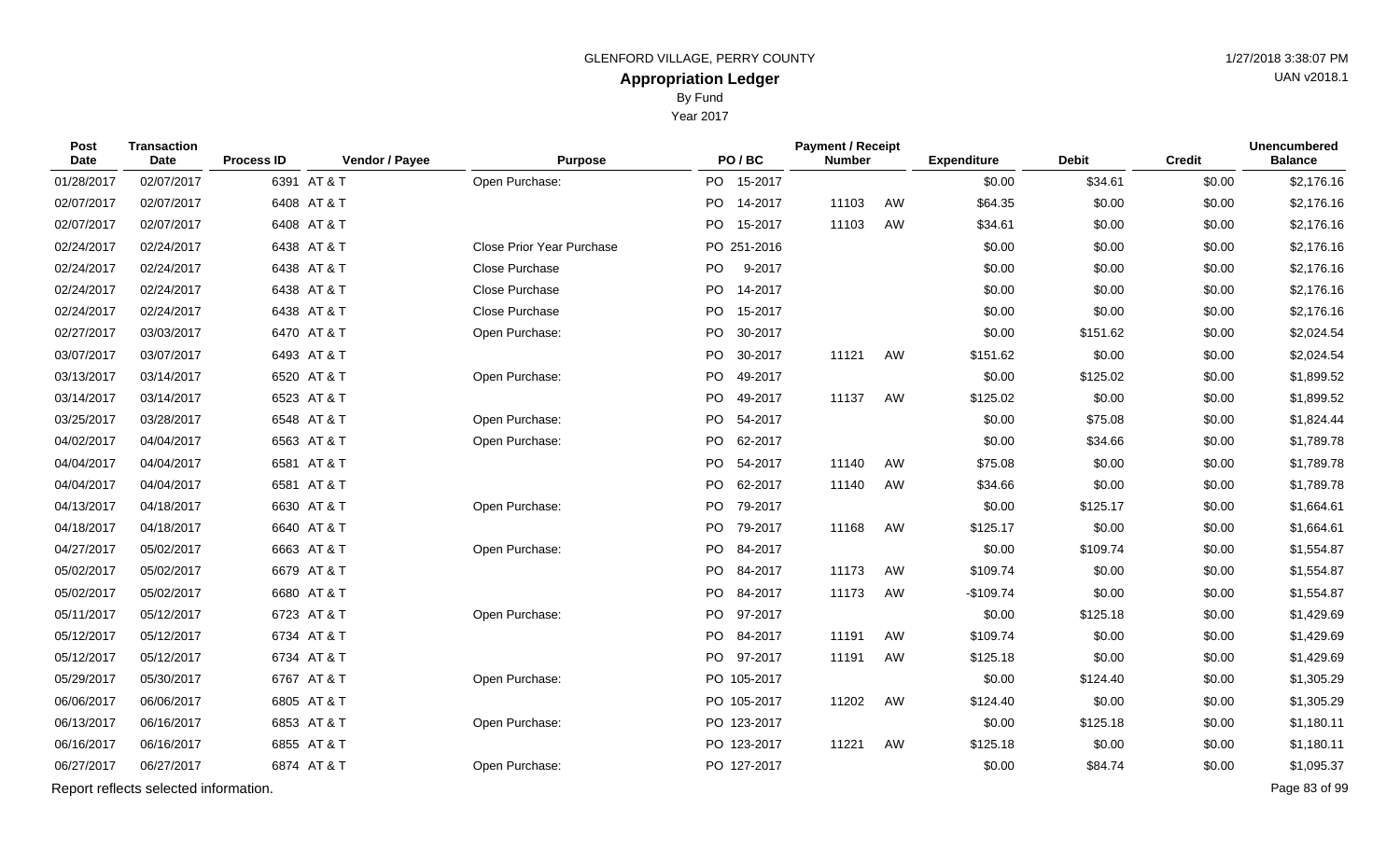By Fund

Year 2017

| Post<br><b>Date</b> | <b>Transaction</b><br><b>Date</b>     | <b>Process ID</b> | Vendor / Payee | <b>Purpose</b> | PO/BC       | <b>Payment / Receipt</b><br><b>Number</b> |    | <b>Expenditure</b> | <b>Debit</b> | <b>Credit</b> | <b>Unencumbered</b><br><b>Balance</b> |
|---------------------|---------------------------------------|-------------------|----------------|----------------|-------------|-------------------------------------------|----|--------------------|--------------|---------------|---------------------------------------|
| 07/07/2017          | 07/11/2017                            |                   | 6930 AT & T    | Open Purchase: | PO 132-2017 |                                           |    | \$0.00             | \$34.66      | \$0.00        | \$1,060.71                            |
| 07/08/2017          | 07/11/2017                            |                   | 6930 AT & T    | Open Purchase: | PO 139-2017 |                                           |    | \$0.00             | \$127.10     | \$0.00        | \$933.61                              |
| 07/11/2017          | 07/11/2017                            |                   | 6949 AT & T    |                | PO 127-2017 | 11227                                     | AW | \$84.74            | \$0.00       | \$0.00        | \$933.61                              |
| 07/11/2017          | 07/11/2017                            |                   | 6949 AT & T    |                | PO 132-2017 | 11227                                     | AW | \$34.66            | \$0.00       | \$0.00        | \$933.61                              |
| 07/11/2017          | 07/11/2017                            |                   | 6949 AT & T    |                | PO 139-2017 | 11227                                     | AW | \$127.10           | \$0.00       | \$0.00        | \$933.61                              |
| 08/01/2017          | 08/01/2017                            |                   | 7002 AT & T    | Close Purchase | PO 123-2017 |                                           |    | \$0.00             | \$0.00       | \$0.00        | \$933.61                              |
| 08/01/2017          | 08/01/2017                            |                   | 7002 AT & T    | Close Purchase | PO 127-2017 |                                           |    | \$0.00             | \$0.00       | \$0.00        | \$933.61                              |
| 08/01/2017          | 08/01/2017                            |                   | 7002 AT & T    | Close Purchase | PO 132-2017 |                                           |    | \$0.00             | \$0.00       | \$0.00        | \$933.61                              |
| 08/01/2017          | 08/01/2017                            |                   | 7002 AT & T    | Close Purchase | PO 139-2017 |                                           |    | \$0.00             | \$0.00       | \$0.00        | \$933.61                              |
| 08/01/2017          | 08/01/2017                            |                   | 7011 AT & T    | Open Purchase: | PO 154-2017 |                                           |    | \$0.00             | \$124.40     | \$0.00        | \$809.21                              |
| 08/01/2017          | 08/01/2017                            |                   | 7024 AT & T    |                | PO 154-2017 | 11252                                     | AW | \$124.40           | \$0.00       | \$0.00        | \$809.21                              |
| 08/17/2017          | 08/22/2017                            |                   | 7078 AT & T    | Open Purchase: | PO 162-2017 |                                           |    | \$0.00             | \$129.92     | \$0.00        | \$679.29                              |
| 08/22/2017          | 08/22/2017                            |                   | 7086 AT & T    |                | PO 162-2017 | 11268                                     | AW | \$129.92           | \$0.00       | \$0.00        | \$679.29                              |
| 08/29/2017          | 09/05/2017                            |                   | 7116 AT & T    | Open Purchase: | PO 169-2017 |                                           |    | \$0.00             | \$109.74     | \$0.00        | \$569.55                              |
| 08/30/2017          | 08/01/2017                            |                   | 7003 AT & T    | Close Purchase | PO 30-2017  |                                           |    | \$0.00             | \$0.00       | \$0.00        | \$569.55                              |
| 08/30/2017          | 08/01/2017                            |                   | 7003 AT & T    | Close Purchase | PO 49-2017  |                                           |    | \$0.00             | \$0.00       | \$0.00        | \$569.55                              |
| 08/30/2017          | 08/01/2017                            |                   | 7003 AT & T    | Close Purchase | PO 54-2017  |                                           |    | \$0.00             | \$0.00       | \$0.00        | \$569.55                              |
| 08/30/2017          | 08/01/2017                            |                   | 7003 AT & T    | Close Purchase | PO 62-2017  |                                           |    | \$0.00             | \$0.00       | \$0.00        | \$569.55                              |
| 09/05/2017          | 09/05/2017                            |                   | 7132 AT & T    |                | PO 169-2017 | 11273                                     | AW | \$109.74           | \$0.00       | \$0.00        | \$569.55                              |
| 09/11/2017          | 09/12/2017                            |                   | 7170 AT & T    | Open Purchase: | PO 186-2017 |                                           |    | \$0.00             | \$142.08     | \$0.00        | \$427.47                              |
| 09/12/2017          | 09/12/2017                            |                   | 7143 AT & T    | Close Purchase | PO 154-2017 |                                           |    | \$0.00             | \$0.00       | \$0.00        | \$427.47                              |
| 09/12/2017          | 09/12/2017                            |                   | 7143 AT & T    | Close Purchase | PO 162-2017 |                                           |    | \$0.00             | \$0.00       | \$0.00        | \$427.47                              |
| 09/12/2017          | 09/12/2017                            |                   | 7143 AT & T    | Close Purchase | PO 169-2017 |                                           |    | \$0.00             | \$0.00       | \$0.00        | \$427.47                              |
| 09/12/2017          | 09/12/2017                            |                   | 7144 AT & T    | Close Purchase | PO 79-2017  |                                           |    | \$0.00             | \$0.00       | \$0.00        | \$427.47                              |
| 09/12/2017          | 09/12/2017                            |                   | 7144 AT & T    | Close Purchase | PO 84-2017  |                                           |    | \$0.00             | \$0.00       | \$0.00        | \$427.47                              |
| 09/12/2017          | 09/12/2017                            |                   | 7144 AT & T    | Close Purchase | PO 97-2017  |                                           |    | \$0.00             | \$0.00       | \$0.00        | \$427.47                              |
| 09/12/2017          | 09/12/2017                            |                   | 7145 AT & T    | Close Purchase | PO 105-2017 |                                           |    | \$0.00             | \$0.00       | \$0.00        | \$427.47                              |
| 09/15/2017          | 09/15/2017                            |                   | 7186 AT & T    |                | PO 186-2017 | 11291                                     | AW | \$142.08           | \$0.00       | \$0.00        | \$427.47                              |
|                     | Report reflects selected information. |                   |                |                |             |                                           |    |                    |              |               | Page 84 of 99                         |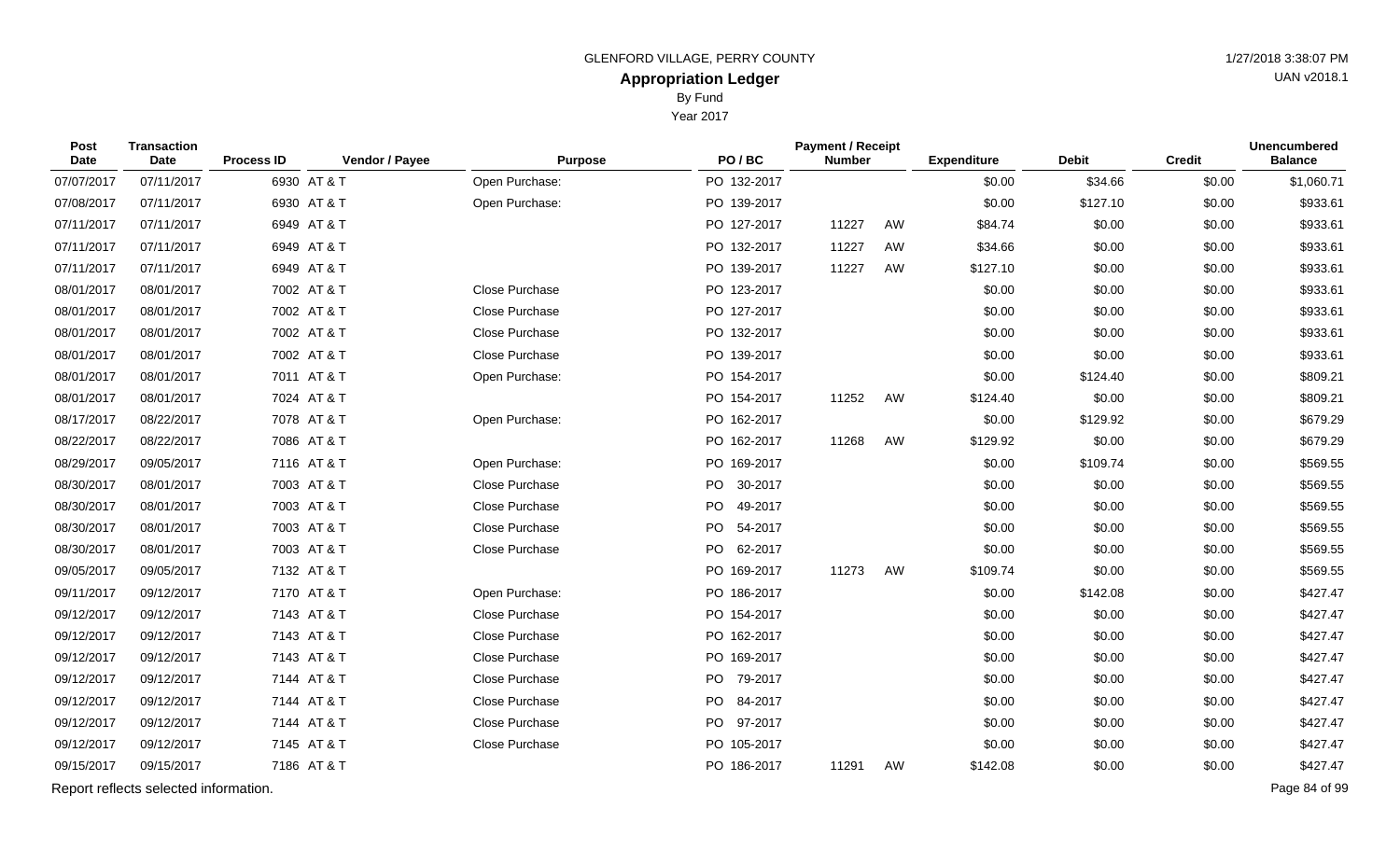|                |                | By Fund<br><b>Year 2017</b> |                                           |           |                    |              |               |                                |
|----------------|----------------|-----------------------------|-------------------------------------------|-----------|--------------------|--------------|---------------|--------------------------------|
| Vendor / Payee | <b>Purpose</b> | PO/BC                       | <b>Payment / Receipt</b><br><b>Number</b> |           | <b>Expenditure</b> | <b>Debit</b> | <b>Credit</b> | Unencumbered<br><b>Balance</b> |
|                | Open Purchase: | PO 200-2017                 |                                           |           | \$0.00             | \$119.40     | \$0.00        | \$308.0                        |
|                |                | PO 200-2017                 | 1003                                      | <b>AW</b> | \$119.40           | \$0.00       | \$0.00        | \$308.0                        |
|                | Open Purchase: | PO 212-2017                 |                                           |           | \$0.00             | \$189.41     | \$0.00        | \$118.6                        |
|                |                | PO 212-2017                 | 1028                                      | AW        | \$189.41           | \$0.00       | \$0.00        | \$118.6                        |

| Post<br><b>Date</b> | <b>Transaction</b><br>Date | <b>Process ID</b> | Vendor / Payee                                              | <b>Purpose</b> | PO/BC       | <b>Payment / Receipt</b><br><b>Number</b> |    | <b>Expenditure</b> | <b>Debit</b> | <b>Credit</b> | <b>Unencumbered</b><br><b>Balance</b> |
|---------------------|----------------------------|-------------------|-------------------------------------------------------------|----------------|-------------|-------------------------------------------|----|--------------------|--------------|---------------|---------------------------------------|
| 09/30/2017          | 09/30/2017                 |                   | 7231 AT & T                                                 | Open Purchase: | PO 200-2017 |                                           |    | \$0.00             | \$119.40     | \$0.00        | \$308.07                              |
| 10/03/2017          | 10/03/2017                 |                   | 7256 AT & T                                                 |                | PO 200-2017 | 1003                                      | AW | \$119.40           | \$0.00       | \$0.00        | \$308.07                              |
| 10/13/2017          | 10/13/2017                 |                   | 7287 AT & T                                                 | Open Purchase: | PO 212-2017 |                                           |    | \$0.00             | \$189.41     | \$0.00        | \$118.66                              |
| 10/13/2017          | 10/13/2017                 |                   | 7290 AT & T                                                 |                | PO 212-2017 | 1028                                      | AW | \$189.41           | \$0.00       | \$0.00        | \$118.66                              |
| 10/28/2017          | 10/28/2017                 |                   | 7312 AT & T                                                 | Open Purchase: | PO 216-2017 |                                           |    | \$0.00             | \$34.66      | \$0.00        | \$84.00                               |
| 10/28/2017          | 10/28/2017                 |                   | 7314 AT & T                                                 |                | PO 216-2017 | 1030                                      | AW | \$34.66            | \$0.00       | \$0.00        | \$84.00                               |
| 11/13/2017          | 11/17/2017                 |                   | 7385 AT & T                                                 | Open Purchase: | PO 228-2017 |                                           |    | \$0.00             | \$168.83     | \$0.00        | $-$ \$84.83                           |
| 11/17/2017          | 11/17/2017                 |                   | 7378 Permanent Reallocation Incre                           |                |             |                                           |    | \$0.00             | \$0.00       | \$95.46       | \$10.63                               |
| 11/17/2017          | 11/17/2017                 |                   | 7388 AT & T                                                 |                | PO 228-2017 | 1044                                      | AW | \$168.83           | \$0.00       | \$0.00        | \$10.63                               |
| 11/28/2017          | 12/01/2017                 |                   | 7424 AT & T                                                 | Open Purchase: | PO 235-2017 |                                           |    | \$0.00             | \$72.24      | \$0.00        | $-$61.61$                             |
| 12/01/2017          | 12/01/2017                 |                   | 7412 Permanent Reallocation Incre                           |                |             |                                           |    | \$0.00             | \$0.00       | \$66.06       | \$4.45                                |
| 12/05/2017          | 12/05/2017                 |                   | 7459 AT & T                                                 |                | PO 235-2017 | 1049                                      | AW | \$72.24            | \$0.00       | \$0.00        | \$4.45                                |
| 12/15/2017          | 12/19/2017                 |                   | 7489 AT & T                                                 | Open Purchase: | PO 251-2017 |                                           |    | \$0.00             | \$168.83     | \$0.00        | $-$164.38$                            |
| 12/19/2017          | 12/19/2017                 |                   | 7483 Permanent Reallocation Incre Motion by Council 12-5-17 |                |             |                                           |    | \$0.00             | \$0.00       | \$200.00      | \$35.62                               |
| 12/19/2017          | 12/19/2017                 |                   | 7490 Permanent Reallocation Incre Motion by Council 12-5-17 |                |             |                                           |    | \$0.00             | \$0.00       | \$200.00      | \$235.62                              |
| 12/19/2017          | 12/19/2017                 |                   | 7492 AT & T                                                 | Open Purchase: | PO 255-2017 |                                           |    | \$0.00             | \$43.00      | \$0.00        | \$192.62                              |
| 12/19/2017          | 12/19/2017                 |                   | 7500 AT & T                                                 |                | PO 255-2017 | 1066                                      | AW | \$43.00            | \$0.00       | \$0.00        | \$192.62                              |
| 12/19/2017          | 12/19/2017                 |                   | 7500 AT & T                                                 |                | PO 251-2017 | 1066                                      | AW | \$168.83           | \$0.00       | \$0.00        | \$192.62                              |
| 12/22/2017          | 12/22/2017                 |                   | 7510 AT & T                                                 | Close Purchase | PO 186-2017 |                                           |    | \$0.00             | \$0.00       | \$0.00        | \$192.62                              |
| 12/22/2017          | 12/22/2017                 |                   | 7510 AT & T                                                 | Close Purchase | PO 200-2017 |                                           |    | \$0.00             | \$0.00       | \$0.00        | \$192.62                              |
| 12/22/2017          | 12/22/2017                 |                   | 7510 AT & T                                                 | Close Purchase | PO 212-2017 |                                           |    | \$0.00             | \$0.00       | \$0.00        | \$192.62                              |
| 12/22/2017          | 12/22/2017                 |                   | 7510 AT & T                                                 | Close Purchase | PO 216-2017 |                                           |    | \$0.00             | \$0.00       | \$0.00        | \$192.62                              |
| 12/22/2017          | 12/22/2017                 |                   | 7510 AT & T                                                 | Close Purchase | PO 228-2017 |                                           |    | \$0.00             | \$0.00       | \$0.00        | \$192.62                              |
| 12/22/2017          | 12/22/2017                 |                   | 7510 AT & T                                                 | Close Purchase | PO 235-2017 |                                           |    | \$0.00             | \$0.00       | \$0.00        | \$192.62                              |
| 12/22/2017          | 12/22/2017                 |                   | 7511 AT & T                                                 | Close Purchase | PO 251-2017 |                                           |    | \$0.00             | \$0.00       | \$0.00        | \$192.62                              |
| 12/22/2017          | 12/22/2017                 |                   | 7511 AT & T                                                 | Close Purchase | PO 255-2017 |                                           |    | \$0.00             | \$0.00       | \$0.00        | \$192.62                              |
| 12/28/2017          | 12/31/2017                 |                   | 7548 AT & T                                                 | Open Purchase: | PO 258-2017 |                                           |    | \$0.00             | \$34.74      | \$0.00        | \$157.88                              |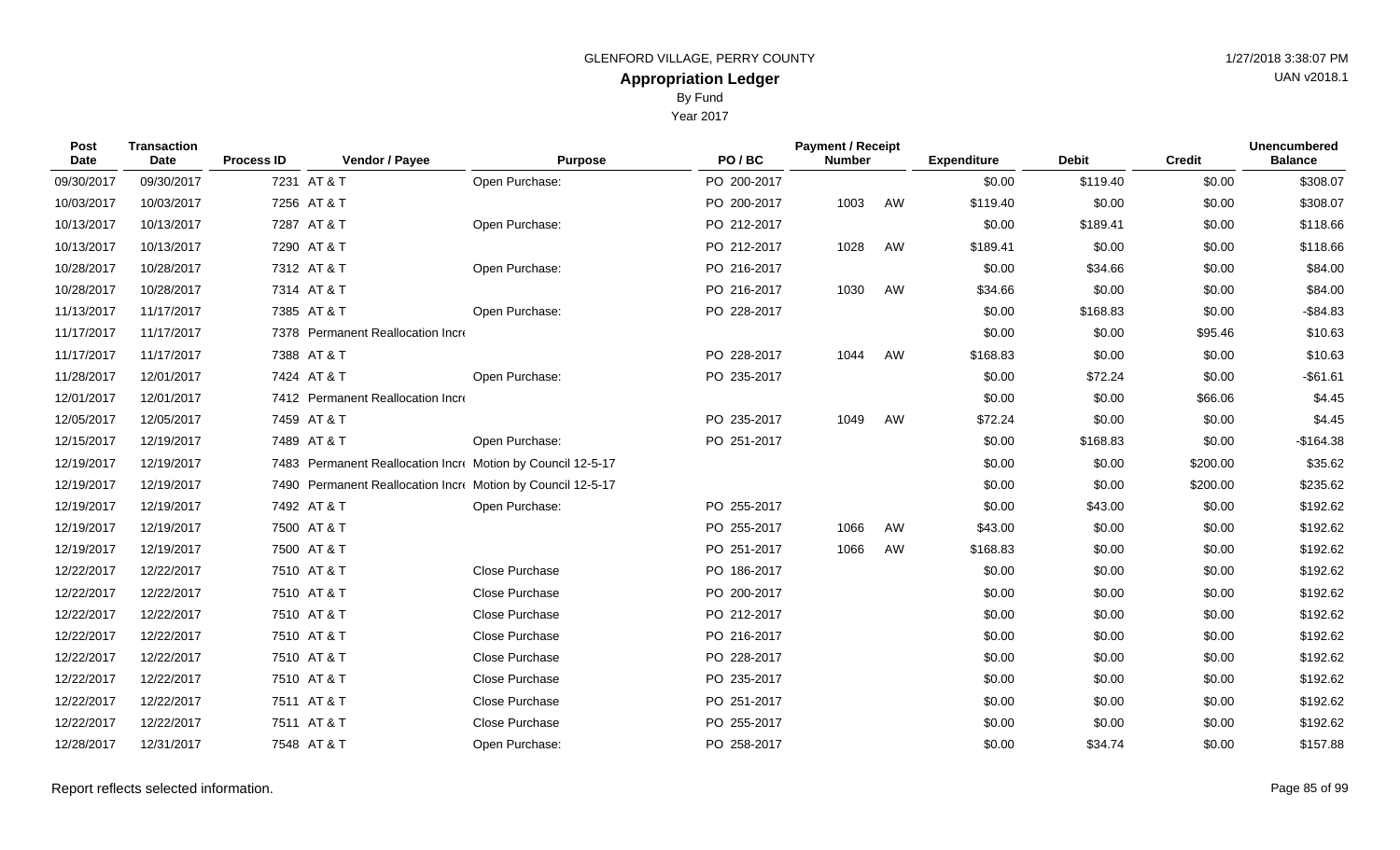UAN v2018.1

# By Fund

Year 2017

| Post<br><b>Date</b> | Transaction<br><b>Date</b> | <b>Process ID</b> | <b>Vendor / Payee</b> | <b>Purpose</b> | PO/BC | <b>Payment / Receipt</b><br><b>Number</b> | <b>Expenditure</b>       | <b>Debit</b>             | <b>Credit</b>            | <b>Unencumbered</b><br><b>Balance</b> |
|---------------------|----------------------------|-------------------|-----------------------|----------------|-------|-------------------------------------------|--------------------------|--------------------------|--------------------------|---------------------------------------|
|                     |                            |                   |                       |                |       | Account Total:<br>Account YTD Total:      | \$2,877.52<br>\$2,877.52 | \$2,912.26<br>\$2,912.26 | \$3,070.14<br>\$3,070.14 |                                       |

5201-542-322-0000 Sewer Operating Account Code: Fund: Account Name:

| Sewer Operating | Reserved for Encumbrance 12/31:            | \$0.00   |
|-----------------|--------------------------------------------|----------|
| Postage         | Reserved for Encumbrance 12/31 Adjustment: | \$0.00   |
|                 | Temporary Appropriation:                   | \$0.00   |
|                 | Original Appropriation:                    | \$500.00 |
|                 | Permanent Appropriation:                   | \$404.54 |
|                 | Final Appropriation:                       | \$404.54 |
|                 | <b>Report Beginning Balance:</b>           | \$0.00   |

| Post       | <b>Transaction</b> |                   |                                 |                |     |             | <b>Payment / Receipt</b> |    |                    |              |               | <b>Unencumbered</b> |  |
|------------|--------------------|-------------------|---------------------------------|----------------|-----|-------------|--------------------------|----|--------------------|--------------|---------------|---------------------|--|
| Date       | Date               | <b>Process ID</b> | Vendor / Payee                  | <b>Purpose</b> |     | PO/BC       | <b>Number</b>            |    | <b>Expenditure</b> | <b>Debit</b> | <b>Credit</b> | <b>Balance</b>      |  |
| 01/03/2017 | 01/03/2017         | 6081              | Enter Permanent Appropriation   |                |     |             |                          |    | \$0.00             | \$0.00       | \$500.00      | \$500.00            |  |
| 01/10/2017 | 01/10/2017         |                   | 6148 US Postmaster              | Open Purchase: | PO. | 7-2017      |                          |    | \$0.00             | \$227.50     | \$0.00        | \$272.50            |  |
| 01/10/2017 | 01/10/2017         |                   | 6160 US Postmaster              |                | PO. | 7-2017      | 11097                    | AW | \$227.50           | \$0.00       | \$0.00        | \$272.50            |  |
| 01/13/2017 | 01/20/2017         |                   | 6185 Leonard Sheppard           | Open Purchase: | PO. | 10-2017     |                          |    | \$0.00             | \$7.04       | \$0.00        | \$265.46            |  |
| 02/07/2017 | 02/07/2017         |                   | 6408 Leonard Sheppard           |                | PO. | 10-2017     | 11112                    | AW | \$7.04             | \$0.00       | \$0.00        | \$265.46            |  |
| 02/24/2017 | 02/24/2017         |                   | 6438 US Postmaster              | Close Purchase | PO. | 7-2017      |                          |    | \$0.00             | \$0.00       | \$0.00        | \$265.46            |  |
| 02/24/2017 | 02/24/2017         |                   | 6438 Leonard Sheppard           | Close Purchase | PO. | 10-2017     |                          |    | \$0.00             | \$0.00       | \$0.00        | \$265.46            |  |
| 07/08/2017 | 07/11/2017         |                   | 6930 US Postmaster              | Open Purchase: |     | PO 140-2017 |                          |    | \$0.00             | \$170.00     | \$0.00        | \$95.46             |  |
| 07/11/2017 | 07/11/2017         |                   | 6949 US Postmaster              |                |     | PO 140-2017 | 11237                    | AW | \$170.00           | \$0.00       | \$0.00        | \$95.46             |  |
| 08/01/2017 | 08/01/2017         |                   | 7002 US Postmaster              | Close Purchase |     | PO 140-2017 |                          |    | \$0.00             | \$0.00       | \$0.00        | \$95.46             |  |
| 11/17/2017 | 11/17/2017         |                   | 7378 Permanent Reallocation Dec |                |     |             |                          |    | \$0.00             | \$95.46      | \$0.00        | \$0.00              |  |
|            |                    |                   |                                 |                |     |             | <b>Account Total:</b>    |    | \$404.54           | \$500.00     | \$500.00      |                     |  |
|            |                    |                   |                                 |                |     |             | Account YTD Total:       |    | \$404.54           | \$500.00     | \$500.00      |                     |  |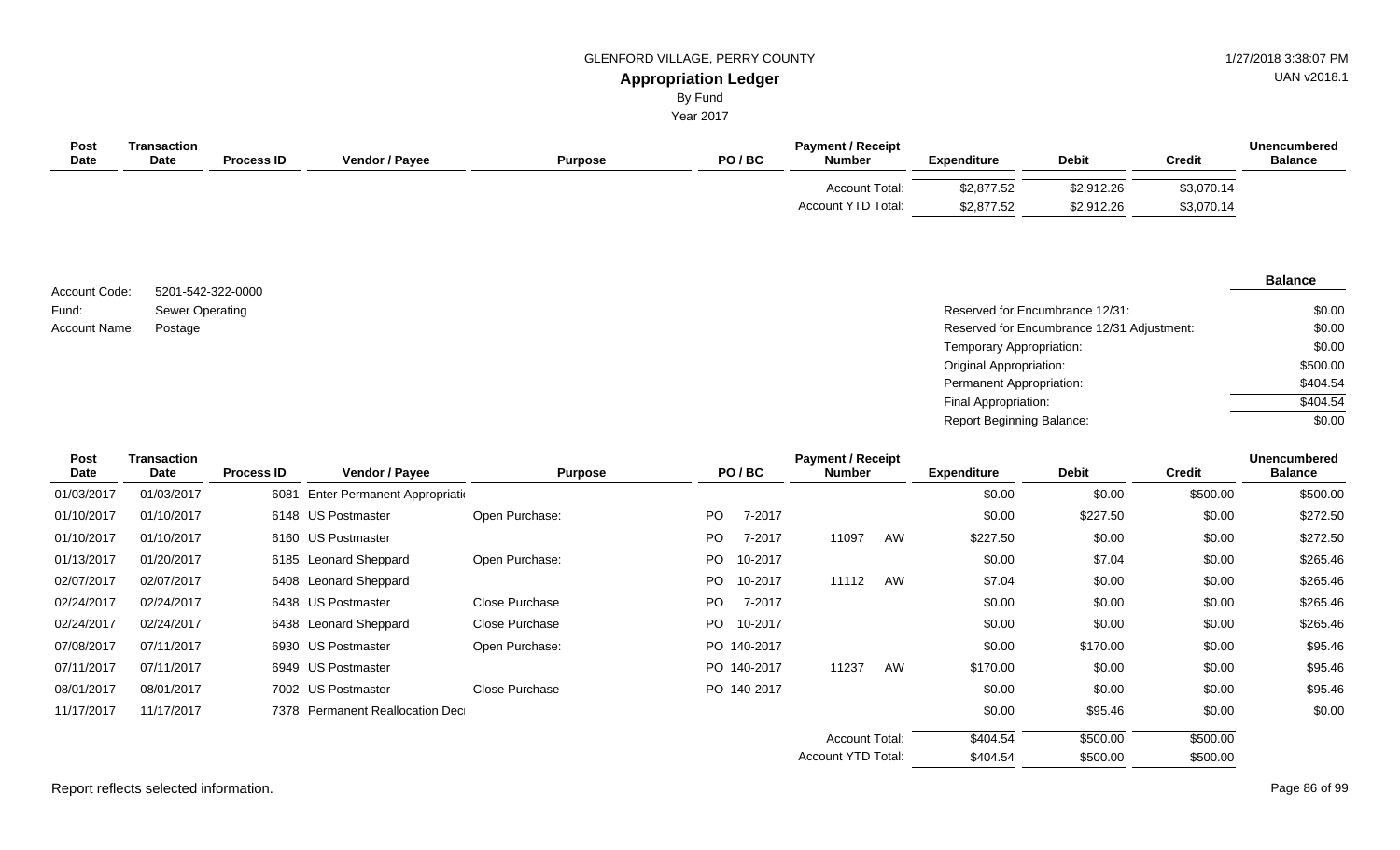5201-542-391-0000 Sewer Operating Account Code: Fund: Account Name:

**Balance**

| Sewer Operating | Reserved for Encumbrance 12/31:            | \$0.00   |
|-----------------|--------------------------------------------|----------|
| Dues and Fees   | Reserved for Encumbrance 12/31 Adjustment: | \$0.00   |
|                 | Temporary Appropriation:                   | \$0.00   |
|                 | Original Appropriation:                    | \$100.00 |
|                 | Permanent Appropriation:                   | \$200.00 |
|                 | Final Appropriation:                       | \$200.00 |
|                 | <b>Report Beginning Balance:</b>           | \$0.00   |
|                 |                                            |          |

| Post       | Transaction |                   |                                   |                |             | <b>Payment / Receipt</b> |    |                    |              |               | <b>Unencumbered</b> |
|------------|-------------|-------------------|-----------------------------------|----------------|-------------|--------------------------|----|--------------------|--------------|---------------|---------------------|
| Date       | Date        | <b>Process ID</b> | <b>Vendor / Payee</b>             | <b>Purpose</b> | PO/BC       | <b>Number</b>            |    | <b>Expenditure</b> | <b>Debit</b> | <b>Credit</b> | <b>Balance</b>      |
| 01/03/2017 | 01/03/2017  | 6081              | Enter Permanent Appropriation     |                |             |                          |    | \$0.00             | \$0.00       | \$100.00      | \$100.00            |
| 07/11/2017 | 07/21/2017  |                   | 6976 Permanent Reallocation Incre |                |             |                          |    | \$0.00             | \$0.00       | \$100.00      | \$200.00            |
| 07/21/2017 | 07/21/2017  |                   | 6978 Treasurer Of State           | Open Purchase: | PO 147-2017 |                          |    | \$0.00             | \$200.00     | \$0.00        | \$0.00              |
| 08/01/2017 | 08/01/2017  |                   | 7024 Treasurer Of State           |                | PO 147-2017 | 11261                    | AW | \$200.00           | \$0.00       | \$0.00        | \$0.00              |
| 09/12/2017 | 09/12/2017  |                   | 7143 Treasurer Of State           | Close Purchase | PO 147-2017 |                          |    | \$0.00             | \$0.00       | \$0.00        | \$0.00              |
|            |             |                   |                                   |                |             | Account Total:           |    | \$200.00           | \$200.00     | \$200.00      |                     |
|            |             |                   |                                   |                |             | Account YTD Total:       |    | \$200.00           | \$200.00     | \$200.00      |                     |

| Account Code: | 5201-542-400-0000             |
|---------------|-------------------------------|
| Fund:         | Sewer Operating               |
| Account Name: | <b>Supplies and Materials</b> |

| OZU I -04Z-400-0000           |                                            |          |
|-------------------------------|--------------------------------------------|----------|
| Sewer Operating               | Reserved for Encumbrance 12/31:            | \$0.00   |
| <b>Supplies and Materials</b> | Reserved for Encumbrance 12/31 Adjustment: | \$0.00   |
|                               | Temporary Appropriation:                   | \$0.00   |
|                               | Original Appropriation:                    | \$0.00   |
|                               | Permanent Appropriation:                   | \$133.94 |
|                               | Final Appropriation:                       | \$133.94 |
|                               | <b>Report Beginning Balance:</b>           | \$0.00   |
|                               |                                            |          |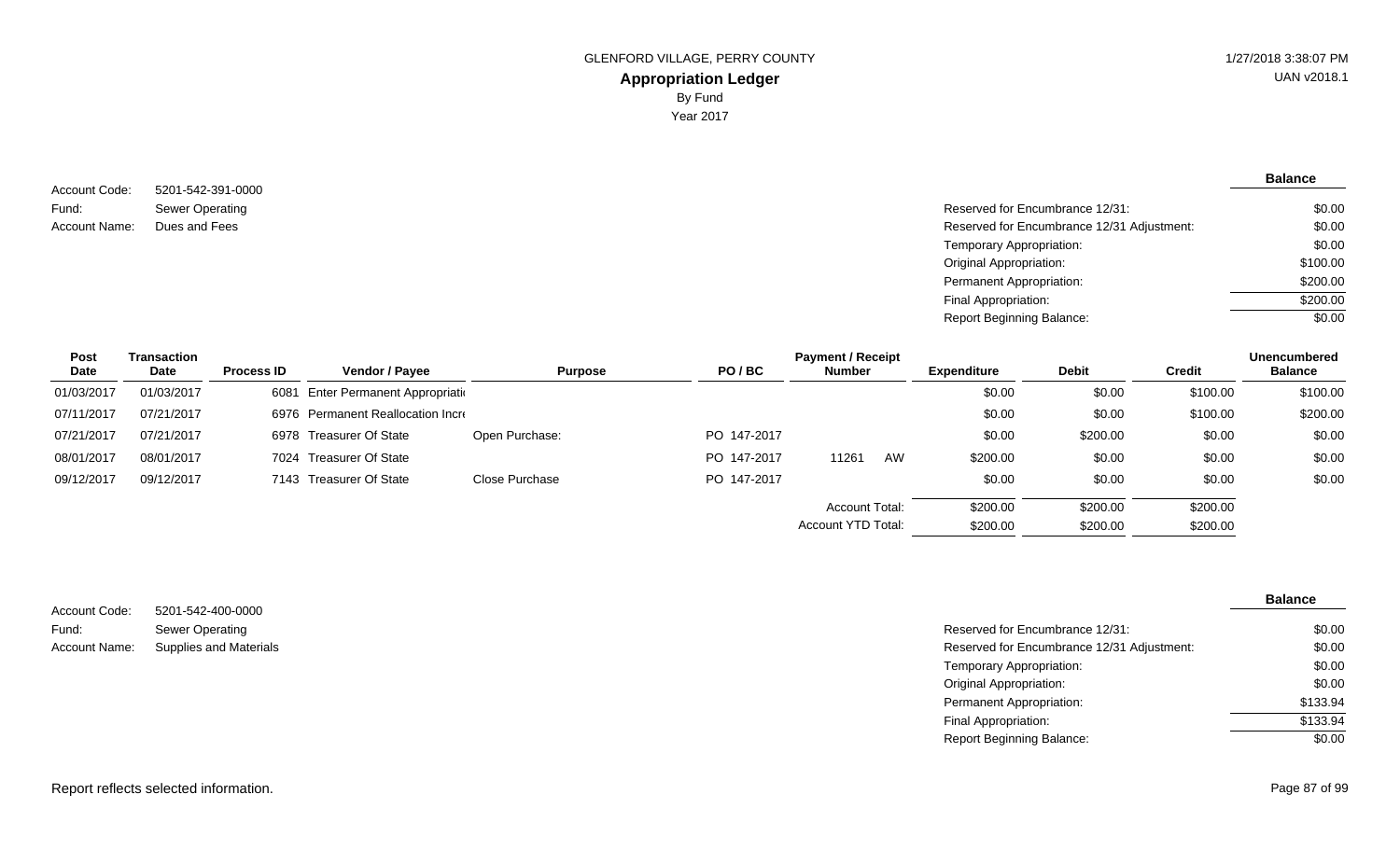By Fund

Year 2017

| Post<br>Date | <b>Transaction</b><br>Date | <b>Process ID</b> | Vendor / Payee                                  | <b>Purpose</b>                       |     | PO/BC       | <b>Payment / Receipt</b><br><b>Number</b> |    | <b>Expenditure</b> | <b>Debit</b> | <b>Credit</b> | <b>Unencumbered</b><br><b>Balance</b> |
|--------------|----------------------------|-------------------|-------------------------------------------------|--------------------------------------|-----|-------------|-------------------------------------------|----|--------------------|--------------|---------------|---------------------------------------|
| 03/03/2017   | 03/03/2017                 |                   | 6465 Permanent Reallocation Incre               |                                      |     |             |                                           |    | \$0.00             | \$0.00       | \$200.00      | \$200.00                              |
| 03/03/2017   | 03/03/2017                 |                   | 6470 Staples Credit Plan                        | Open Purchase:                       | PO. | 37-2017     |                                           |    | \$0.00             | \$79.98      | \$0.00        | \$120.02                              |
| 04/04/2017   | 04/04/2017                 |                   | 6581 Staples Credit Plan                        |                                      | PO. | 37-2017     | 11152                                     | AW | \$31.39            | \$0.00       | \$0.00        | \$120.02                              |
| 05/08/2017   | 05/12/2017                 |                   | 6723 Tri-County Plumbing & Hardy Open Purchase: |                                      | PO. | 92-2017     |                                           |    | \$0.00             | \$79.06      | \$0.00        | \$40.96                               |
| 05/12/2017   | 05/12/2017                 |                   | 6734 Tri-County Plumbing & Hardy                |                                      | PO. | 92-2017     | 11197                                     | AW | \$79.06            | \$0.00       | \$0.00        | \$40.96                               |
| 08/19/2017   | 08/22/2017                 |                   | 7078 Commodore Bank - Credit                    | Open Purchase:                       |     | PO 165-2017 |                                           |    | \$0.00             | \$23.49      | \$0.00        | \$17.47                               |
| 09/12/2017   | 09/12/2017                 |                   | 7144 Tri-County Plumbing & Hardy Close Purchase |                                      | PO. | 92-2017     |                                           |    | \$0.00             | \$0.00       | \$0.00        | \$17.47                               |
| 09/12/2017   | 09/12/2017                 |                   | 7156 Staples Credit Plan                        | Adjust Purchase: Opened a new purcha |     | PO 37-2017  |                                           |    | \$0.00             | \$0.00       | \$48.59       | \$66.06                               |
| 09/12/2017   | 09/12/2017                 |                   | 7158 Staples Credit Plan                        | Close Purchase                       |     | PO 37-2017  |                                           |    | \$0.00             | \$0.00       | \$0.00        | \$66.06                               |
| 09/15/2017   | 09/15/2017                 |                   | 7186 Commodore Bank - Credit                    |                                      |     | PO 165-2017 | 11292                                     | AW | \$23.49            | \$0.00       | \$0.00        | \$66.06                               |
| 12/01/2017   | 12/01/2017                 |                   | 7412 Permanent Reallocation Dec                 |                                      |     |             |                                           |    | \$0.00             | \$66.06      | \$0.00        | \$0.00                                |
| 12/22/2017   | 12/22/2017                 |                   | 7510 Commodore Bank - Credit                    | Close Purchase                       |     | PO 165-2017 |                                           |    | \$0.00             | \$0.00       | \$0.00        | \$0.00                                |
|              |                            |                   |                                                 |                                      |     |             | <b>Account Total:</b>                     |    | \$133.94           | \$248.59     | \$248.59      |                                       |
|              |                            |                   |                                                 |                                      |     |             | Account YTD Total:                        |    | \$133.94           | \$248.59     | \$248.59      |                                       |

| Account Code: | 5201-543-300-0000           |                                            | <b>Balance</b> |
|---------------|-----------------------------|--------------------------------------------|----------------|
|               |                             |                                            |                |
| Fund:         | Sewer Operating             | Reserved for Encumbrance 12/31:            | \$175.90       |
| Account Name: | <b>Contractual Services</b> | Reserved for Encumbrance 12/31 Adjustment: | \$0.00         |
|               |                             | Temporary Appropriation:                   | \$0.00         |
|               |                             | Original Appropriation:                    | \$2,200.00     |
|               |                             | Permanent Appropriation:                   | \$2,100.00     |
|               |                             | Final Appropriation:                       | \$2,100.00     |
|               |                             | <b>Report Beginning Balance:</b>           | \$0.00         |

| Post        | <b>Fransaction</b> |                   |                                                           |                |             | <b>Payment / Receipt</b> |             |              |         | Unencumbered   |
|-------------|--------------------|-------------------|-----------------------------------------------------------|----------------|-------------|--------------------------|-------------|--------------|---------|----------------|
| <b>Date</b> | Date               | <b>Process ID</b> | <b>Vendor / Pavee</b>                                     | <b>Purpose</b> | PO / BC     | <b>Number</b>            | Expenditure | <b>Debit</b> | Credit  | <b>Balance</b> |
| 01/01/2017  | 01/27/2017         |                   | 6366 MASI Environmental Service Carry Over Purchase Order |                | PO 249-2016 |                          | \$0.00      | \$87.95      | \$87.95 | \$0.0C         |

### Report reflects selected information. Page 88 of 99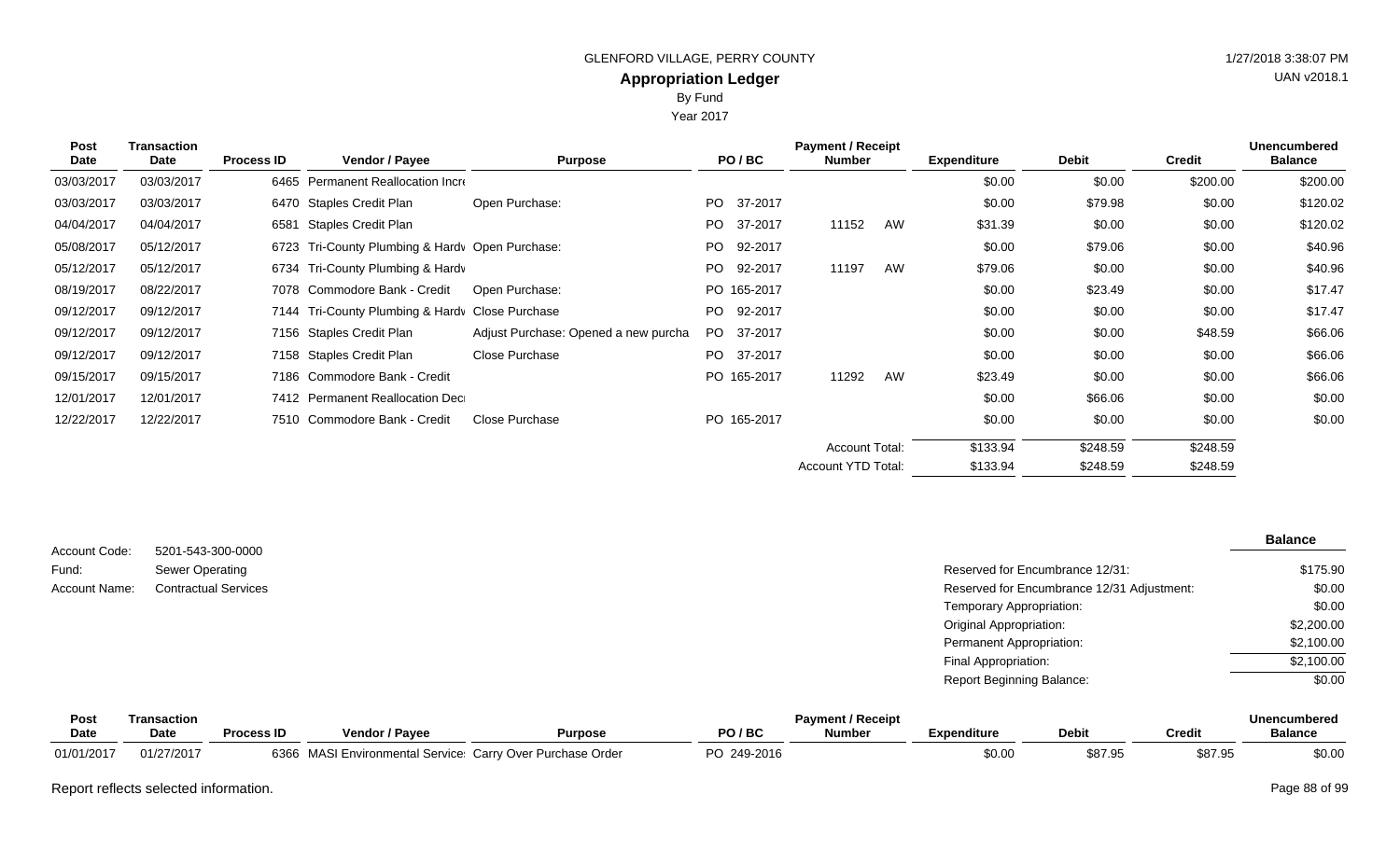Year 2017

| Post<br>Date | <b>Transaction</b><br><b>Date</b>     | <b>Process ID</b> | Vendor / Payee                                            | <b>Purpose</b>        | PO/BC          | <b>Payment / Receipt</b><br><b>Number</b> |    | <b>Expenditure</b> | <b>Debit</b> | <b>Credit</b> | <b>Unencumbered</b><br><b>Balance</b> |
|--------------|---------------------------------------|-------------------|-----------------------------------------------------------|-----------------------|----------------|-------------------------------------------|----|--------------------|--------------|---------------|---------------------------------------|
| 01/01/2017   | 01/27/2017                            |                   | 6366 MASI Environmental Service Carry Over Purchase Order |                       | PO 256-2016    |                                           |    | \$0.00             | \$87.95      | \$87.95       | \$0.00                                |
| 01/03/2017   | 01/03/2017                            |                   | 6081 Enter Permanent Appropriation                        |                       |                |                                           |    | \$0.00             | \$0.00       | \$2,200.00    | \$2,200.00                            |
| 01/03/2017   | 01/03/2017                            | 6109              | <b>MASI Environmental Service</b>                         |                       | PO 249-2016    | 11075                                     | AW | \$87.95            | \$0.00       | \$0.00        | \$2,200.00                            |
| 01/03/2017   | 01/03/2017                            |                   | 6109 MASI Environmental Service                           |                       | PO 256-2016    | 11075                                     | AW | \$87.95            | \$0.00       | \$0.00        | \$2,200.00                            |
| 01/13/2017   | 01/20/2017                            | 6185              | MASI Environmental Service Open Purchase:                 |                       | PO 11-2017     |                                           |    | \$0.00             | \$92.02      | \$0.00        | \$2,107.98                            |
| 01/13/2017   | 01/20/2017                            | 6185              | <b>Governmental Systems</b>                               | Open Purchase:        | PO 12-2017     |                                           |    | \$0.00             | \$450.00     | \$0.00        | \$1,657.98                            |
| 02/07/2017   | 02/07/2017                            | 6408              | <b>Governmental Systems</b>                               |                       | PO 12-2017     | 11107                                     | AW | \$450.00           | \$0.00       | \$0.00        | \$1,657.98                            |
| 02/07/2017   | 02/07/2017                            |                   | 6408 MASI Environmental Service                           |                       | PO 11-2017     | 11108                                     | AW | \$92.02            | \$0.00       | \$0.00        | \$1,657.98                            |
| 02/24/2017   | 02/24/2017                            |                   | 6438 MASI Environmental Service Close Prior Year Purchase |                       | PO 249-2016    |                                           |    | \$0.00             | \$0.00       | \$0.00        | \$1,657.98                            |
| 02/24/2017   | 02/24/2017                            |                   | 6438 MASI Environmental Service Close Prior Year Purchase |                       | PO 256-2016    |                                           |    | \$0.00             | \$0.00       | \$0.00        | \$1,657.98                            |
| 02/24/2017   | 02/24/2017                            |                   | 6438 MASI Environmental Service Close Purchase            |                       | PO 11-2017     |                                           |    | \$0.00             | \$0.00       | \$0.00        | \$1,657.98                            |
| 02/24/2017   | 02/24/2017                            |                   | 6438 Governmental Systems                                 | <b>Close Purchase</b> | PO<br>12-2017  |                                           |    | \$0.00             | \$0.00       | \$0.00        | \$1,657.98                            |
| 03/23/2017   | 03/28/2017                            |                   | 6548 MASI Environmental Service Open Purchase:            |                       | PO.<br>52-2017 |                                           |    | \$0.00             | \$92.02      | \$0.00        | \$1,565.96                            |
| 04/04/2017   | 04/04/2017                            | 6581              | <b>MASI Environmental Service</b>                         |                       | PO<br>52-2017  | 11149                                     | AW | \$92.02            | \$0.00       | \$0.00        | \$1,565.96                            |
| 04/08/2017   | 04/11/2017                            |                   | 6622 MASI Environmental Service: Open Purchase:           |                       | PO 73-2017     |                                           |    | \$0.00             | \$54.53      | \$0.00        | \$1,511.43                            |
| 04/20/2017   | 05/02/2017                            |                   | 6663 MASI Environmental Service: Open Purchase:           |                       | PO<br>81-2017  |                                           |    | \$0.00             | \$54.53      | \$0.00        | \$1,456.90                            |
| 05/02/2017   | 05/02/2017                            |                   | 6679 MASI Environmental Service                           |                       | PO 73-2017     | 11177                                     | AW | \$54.53            | \$0.00       | \$0.00        | \$1,456.90                            |
| 05/02/2017   | 05/02/2017                            |                   | 6679 MASI Environmental Service                           |                       | PO<br>81-2017  | 11177                                     | AW | \$54.53            | \$0.00       | \$0.00        | \$1,456.90                            |
| 05/02/2017   | 05/02/2017                            |                   | 6680 MASI Environmental Service                           |                       | PO 73-2017     | 11177                                     | AW | $-$54.53$          | \$0.00       | \$0.00        | \$1,456.90                            |
| 05/02/2017   | 05/02/2017                            |                   | 6680 MASI Environmental Service                           |                       | PO<br>81-2017  | 11177                                     | AW | $-$54.53$          | \$0.00       | \$0.00        | \$1,456.90                            |
| 05/02/2017   | 05/02/2017                            |                   | 6698 MASI Environmental Service                           |                       | PO.<br>73-2017 | 11185                                     | AW | \$54.53            | \$0.00       | \$0.00        | \$1,456.90                            |
| 05/02/2017   | 05/02/2017                            |                   | 6698 MASI Environmental Service                           |                       | PO 81-2017     | 11185                                     | AW | \$54.53            | \$0.00       | \$0.00        | \$1,456.90                            |
| 05/08/2017   | 05/12/2017                            |                   | 6723 MASI Environmental Service Open Purchase:            |                       | PO 95-2017     |                                           |    | \$0.00             | \$54.53      | \$0.00        | \$1,402.37                            |
| 05/18/2017   | 06/06/2017                            |                   | 6788 MASI Environmental Service: Open Purchase:           |                       | PO 116-2017    |                                           |    | \$0.00             | \$92.02      | \$0.00        | \$1,310.35                            |
| 06/06/2017   | 06/06/2017                            |                   | 6805 MASI Environmental Service                           |                       | PO 95-2017     | 11210                                     | AW | \$54.53            | \$0.00       | \$0.00        | \$1,310.35                            |
| 06/06/2017   | 06/06/2017                            |                   | 6805 MASI Environmental Service                           |                       | PO 116-2017    | 11210                                     | AW | \$92.02            | \$0.00       | \$0.00        | \$1,310.35                            |
| 06/16/2017   | 06/16/2017                            |                   | 6853 MASI Environmental Service Open Purchase:            |                       | PO 125-2017    |                                           |    | \$0.00             | \$184.35     | \$0.00        | \$1,126.00                            |
| 06/30/2017   | 07/11/2017                            |                   | 6930 MASI Environmental Service Open Purchase:            |                       | PO 131-2017    |                                           |    | \$0.00             | \$44.29      | \$0.00        | \$1,081.71                            |
|              | Report reflects selected information. |                   |                                                           |                       |                |                                           |    |                    |              |               | Page 89 of 99                         |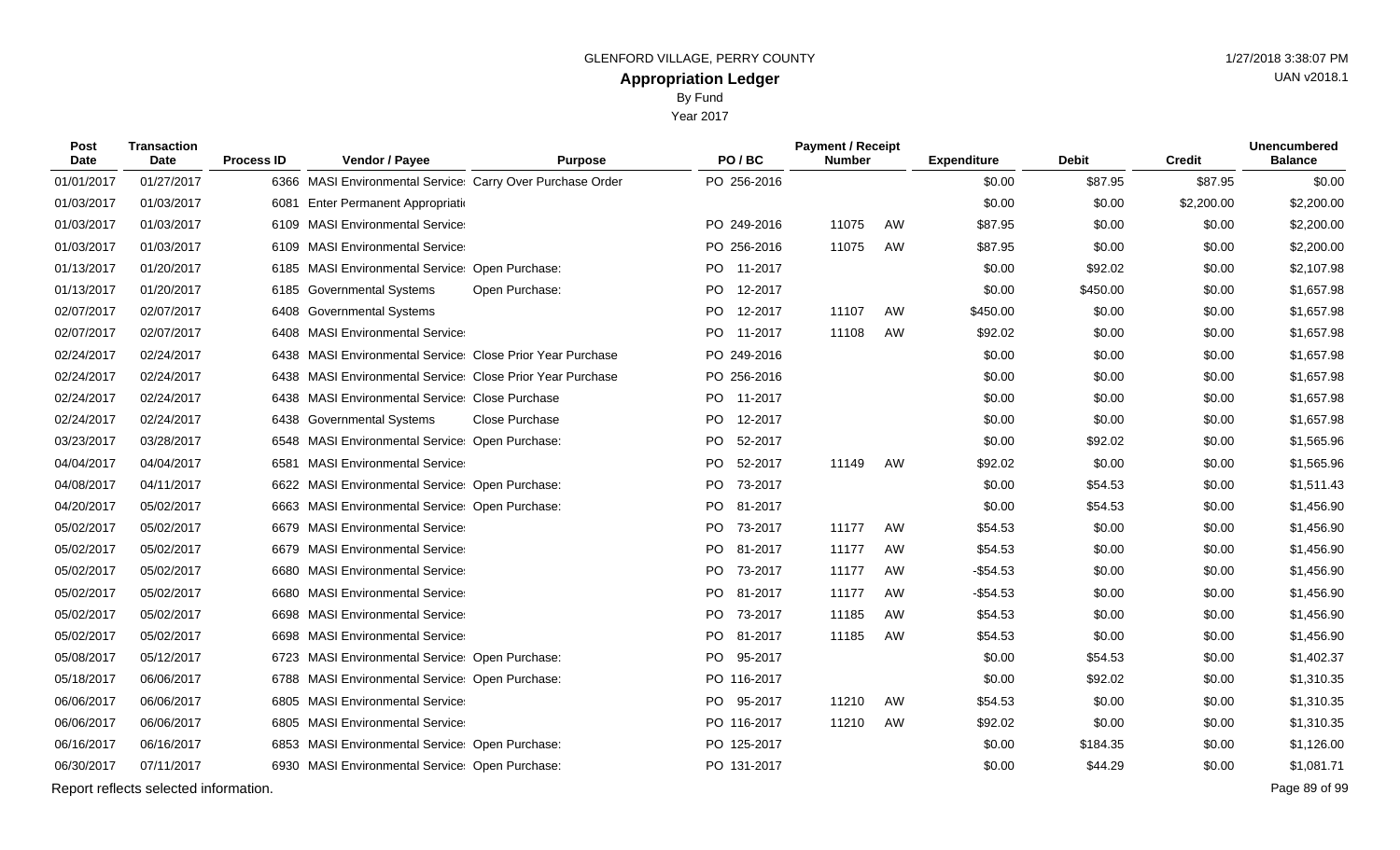Year 2017

| Post<br><b>Date</b> | <b>Transaction</b><br><b>Date</b>     | <b>Process ID</b> | Vendor / Payee                                   | <b>Purpose</b> | PO/BC       | <b>Payment / Receipt</b><br><b>Number</b> |    | <b>Expenditure</b> | <b>Debit</b> | <b>Credit</b> | <b>Unencumbered</b><br><b>Balance</b> |
|---------------------|---------------------------------------|-------------------|--------------------------------------------------|----------------|-------------|-------------------------------------------|----|--------------------|--------------|---------------|---------------------------------------|
| 07/11/2017          | 07/11/2017                            |                   | 6949 MASI Environmental Service                  |                | PO 125-2017 | 11231                                     | AW | \$184.35           | \$0.00       | \$0.00        | \$1,081.71                            |
| 07/11/2017          | 07/11/2017                            |                   | 6949 MASI Environmental Service                  |                | PO 131-2017 | 11231                                     | AW | \$44.29            | \$0.00       | \$0.00        | \$1,081.71                            |
| 07/11/2017          | 07/21/2017                            |                   | 6976 Permanent Reallocation Dec                  |                |             |                                           |    | \$0.00             | \$100.00     | \$0.00        | \$981.71                              |
| 07/21/2017          | 07/21/2017                            |                   | 6978 MASI Environmental Service: Open Purchase:  |                | PO 146-2017 |                                           |    | \$0.00             | \$110.92     | \$0.00        | \$870.79                              |
| 08/01/2017          | 08/01/2017                            |                   | 7002 MASI Environmental Service Close Purchase   |                | PO 116-2017 |                                           |    | \$0.00             | \$0.00       | \$0.00        | \$870.79                              |
| 08/01/2017          | 08/01/2017                            |                   | 7002 MASI Environmental Service Close Purchase   |                | PO 125-2017 |                                           |    | \$0.00             | \$0.00       | \$0.00        | \$870.79                              |
| 08/01/2017          | 08/01/2017                            |                   | 7002 MASI Environmental Service: Close Purchase  |                | PO 131-2017 |                                           |    | \$0.00             | \$0.00       | \$0.00        | \$870.79                              |
| 08/01/2017          | 08/01/2017                            |                   | 7024 MASI Environmental Service                  |                | PO 146-2017 | 11257                                     | AW | \$110.92           | \$0.00       | \$0.00        | \$870.79                              |
| 08/30/2017          | 08/01/2017                            |                   | 7003 MASI Environmental Service Close Purchase   |                | PO 52-2017  |                                           |    | \$0.00             | \$0.00       | \$0.00        | \$870.79                              |
| 08/30/2017          | 08/01/2017                            |                   | 7003 MASI Environmental Service Close Purchase   |                | PO 73-2017  |                                           |    | \$0.00             | \$0.00       | \$0.00        | \$870.79                              |
| 09/01/2017          | 09/05/2017                            |                   | 7116 MASI Environmental Service Open Purchase:   |                | PO 170-2017 |                                           |    | \$0.00             | \$44.29      | \$0.00        | \$826.50                              |
| 09/05/2017          | 09/05/2017                            |                   | 7132 MASI Environmental Service                  |                | PO 170-2017 | 11279                                     | AW | \$44.29            | \$0.00       | \$0.00        | \$826.50                              |
| 09/12/2017          | 09/12/2017                            |                   | 7143 MASI Environmental Service Close Purchase   |                | PO 146-2017 |                                           |    | \$0.00             | \$0.00       | \$0.00        | \$826.50                              |
| 09/12/2017          | 09/12/2017                            |                   | 7143 MASI Environmental Service Close Purchase   |                | PO 170-2017 |                                           |    | \$0.00             | \$0.00       | \$0.00        | \$826.50                              |
| 09/12/2017          | 09/12/2017                            |                   | 7144 MASI Environmental Service Close Purchase   |                | PO 81-2017  |                                           |    | \$0.00             | \$0.00       | \$0.00        | \$826.50                              |
| 09/12/2017          | 09/12/2017                            |                   | 7144 MASI Environmental Service Close Purchase   |                | PO 95-2017  |                                           |    | \$0.00             | \$0.00       | \$0.00        | \$826.50                              |
| 09/15/2017          | 09/15/2017                            |                   | 7180 MASI Environmental Service: Open Purchase:  |                | PO 191-2017 |                                           |    | \$0.00             | \$92.02      | \$0.00        | \$734.48                              |
| 09/29/2017          | 09/30/2017                            | 7231              | <b>MASI Environmental Service Open Purchase:</b> |                | PO 199-2017 |                                           |    | \$0.00             | \$63.19      | \$0.00        | \$671.29                              |
| 10/03/2017          | 10/03/2017                            |                   | 7256 MASI Environmental Service                  |                | PO 191-2017 | 1009                                      | AW | \$92.02            | \$0.00       | \$0.00        | \$671.29                              |
| 10/03/2017          | 10/03/2017                            |                   | 7256 MASI Environmental Service                  |                | PO 199-2017 | 1009                                      | AW | \$63.19            | \$0.00       | \$0.00        | \$671.29                              |
| 10/06/2017          | 10/10/2017                            |                   | 7279 MASI Environmental Service: Open Purchase:  |                | PO 210-2017 |                                           |    | \$0.00             | \$44.29      | \$0.00        | \$627.00                              |
| 10/27/2017          | 10/28/2017                            |                   | 7312 MASI Environmental Service Open Purchase:   |                | PO 214-2017 |                                           |    | \$0.00             | \$155.21     | \$0.00        | \$471.79                              |
| 10/28/2017          | 10/28/2017                            |                   | 7312 AT & T                                      | Open Purchase: | PO 216-2017 |                                           |    | \$0.00             | \$84.74      | \$0.00        | \$387.05                              |
| 10/28/2017          | 10/28/2017                            |                   | 7314 AT & T                                      |                | PO 216-2017 | 1030                                      | AW | \$84.74            | \$0.00       | \$0.00        | \$387.05                              |
| 11/04/2017          | 11/07/2017                            |                   | 7350 MASI Environmental Service: Open Purchase:  |                | PO 222-2017 |                                           |    | \$0.00             | \$63.19      | \$0.00        | \$323.86                              |
| 11/07/2017          | 11/07/2017                            |                   | 7365 MASI Environmental Service                  |                | PO 210-2017 | 1038                                      | AW | \$44.29            | \$0.00       | \$0.00        | \$323.86                              |
| 11/07/2017          | 11/07/2017                            |                   | 7365 MASI Environmental Service                  |                | PO 214-2017 | 1038                                      | AW | \$155.21           | \$0.00       | \$0.00        | \$323.86                              |
| 11/07/2017          | 11/07/2017                            |                   | 7365 MASI Environmental Service                  |                | PO 222-2017 | 1038                                      | AW | \$63.19            | \$0.00       | \$0.00        | \$323.86                              |
|                     | Report reflects selected information. |                   |                                                  |                |             |                                           |    |                    |              |               | Page 90 of 99                         |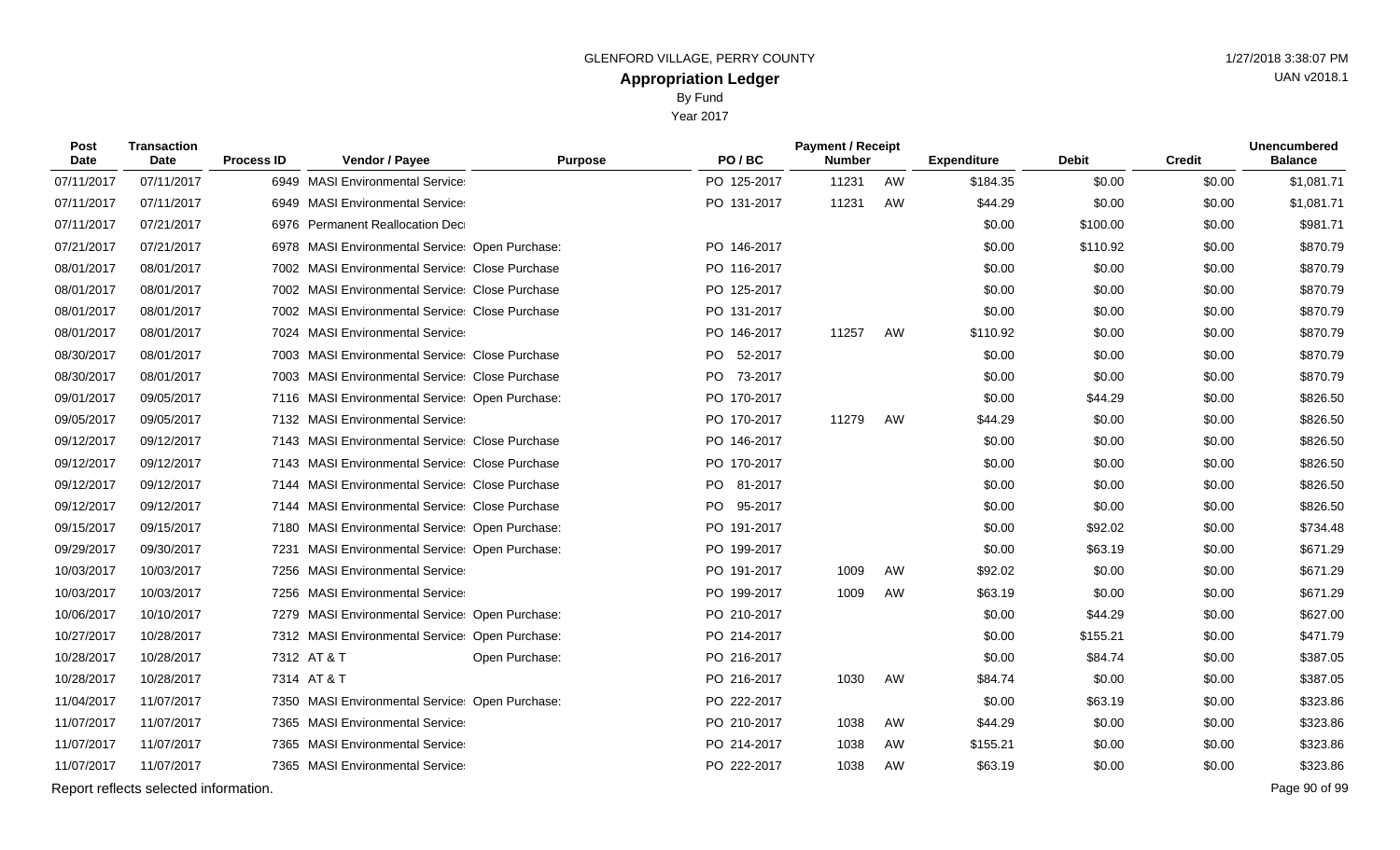Year 2017

| <b>Post</b><br><b>Date</b> | <b>Transaction</b><br><b>Date</b> | <b>Process ID</b> | Vendor / Payee                                   | <b>Purpose</b> | PO/BC       | <b>Payment / Receipt</b><br><b>Number</b> |    | <b>Expenditure</b> | <b>Debit</b> | <b>Credit</b> | <b>Unencumbered</b><br><b>Balance</b> |
|----------------------------|-----------------------------------|-------------------|--------------------------------------------------|----------------|-------------|-------------------------------------------|----|--------------------|--------------|---------------|---------------------------------------|
| 11/16/2017                 | 11/17/2017                        |                   | 7385 MASI Environmental Service: Open Purchase:  |                | PO 230-2017 |                                           |    | \$0.00             | \$129.56     | \$0.00        | \$194.30                              |
| 11/24/2017                 | 12/01/2017                        |                   | 7424 MASI Environmental Service: Open Purchase:  |                | PO 233-2017 |                                           |    | \$0.00             | \$44.29      | \$0.00        | \$150.01                              |
| 12/05/2017                 | 12/05/2017                        |                   | 7459 MASI Environmental Service                  |                | PO 230-2017 | 1051                                      | AW | \$129.56           | \$0.00       | \$0.00        | \$150.01                              |
| 12/05/2017                 | 12/05/2017                        |                   | 7459 MASI Environmental Service                  |                | PO 233-2017 | 1051                                      | AW | \$44.29            | \$0.00       | \$0.00        | \$150.01                              |
| 12/08/2017                 | 12/19/2017                        |                   | 7489 MASI Environmental Service: Open Purchase:  |                | PO 248-2017 |                                           |    | \$0.00             | \$88.58      | \$0.00        | \$61.43                               |
| 12/15/2017                 | 12/19/2017                        |                   | 7489 MASI Environmental Service: Open Purchase:  |                | PO 250-2017 |                                           |    | \$0.00             | \$54.53      | \$0.00        | \$6.90                                |
| 12/19/2017                 | 12/19/2017                        |                   | 7500 MASI Environmental Service                  |                | PO 248-2017 | 1068                                      | AW | \$88.58            | \$0.00       | \$0.00        | \$6.90                                |
| 12/19/2017                 | 12/19/2017                        |                   | 7500 MASI Environmental Service                  |                | PO 250-2017 | 1068                                      | AW | \$54.53            | \$0.00       | \$0.00        | \$6.90                                |
| 12/22/2017                 | 12/22/2017                        |                   | 7510 MASI Environmental Service Close Purchase   |                | PO 191-2017 |                                           |    | \$0.00             | \$0.00       | \$0.00        | \$6.90                                |
| 12/22/2017                 | 12/22/2017                        |                   | 7510 MASI Environmental Service Close Purchase   |                | PO 199-2017 |                                           |    | \$0.00             | \$0.00       | \$0.00        | \$6.90                                |
| 12/22/2017                 | 12/22/2017                        |                   | 7510 MASI Environmental Service Close Purchase   |                | PO 210-2017 |                                           |    | \$0.00             | \$0.00       | \$0.00        | \$6.90                                |
| 12/22/2017                 | 12/22/2017                        |                   | 7510 MASI Environmental Service Close Purchase   |                | PO 214-2017 |                                           |    | \$0.00             | \$0.00       | \$0.00        | \$6.90                                |
| 12/22/2017                 | 12/22/2017                        |                   | 7510 AT & T                                      | Close Purchase | PO 216-2017 |                                           |    | \$0.00             | \$0.00       | \$0.00        | \$6.90                                |
| 12/22/2017                 | 12/22/2017                        |                   | 7510 MASI Environmental Service Close Purchase   |                | PO 222-2017 |                                           |    | \$0.00             | \$0.00       | \$0.00        | \$6.90                                |
| 12/22/2017                 | 12/22/2017                        |                   | 7510 MASI Environmental Service Close Purchase   |                | PO 230-2017 |                                           |    | \$0.00             | \$0.00       | \$0.00        | \$6.90                                |
| 12/22/2017                 | 12/22/2017                        |                   | 7510 MASI Environmental Service Close Purchase   |                | PO 233-2017 |                                           |    | \$0.00             | \$0.00       | \$0.00        | \$6.90                                |
| 12/22/2017                 | 12/22/2017                        |                   | 7510 MASI Environmental Service Close Purchase   |                | PO 248-2017 |                                           |    | \$0.00             | \$0.00       | \$0.00        | \$6.90                                |
| 12/22/2017                 | 12/22/2017                        | 7511              | <b>MASI Environmental Service Close Purchase</b> |                | PO 250-2017 |                                           |    | \$0.00             | \$0.00       | \$0.00        | \$6.90                                |
|                            |                                   |                   |                                                  |                |             | <b>Account Total:</b>                     |    | \$2,269.00         | \$2,369.00   | \$2,375.90    |                                       |
|                            |                                   |                   |                                                  |                |             | <b>Account YTD Total:</b>                 |    | \$2,269.00         | \$2,369.00   | \$2,375.90    |                                       |

5201-543-311-0000 Sewer Operating Account Code: Fund: Account Name:

**Balance**

| Sewer Operating | Reserved for Encumbrance 12/31:            | \$1,199.79 |
|-----------------|--------------------------------------------|------------|
| Electricity     | Reserved for Encumbrance 12/31 Adjustment: | \$0.00     |
|                 | Temporary Appropriation:                   | \$0.00     |

### Report reflects selected information. Page 91 of 99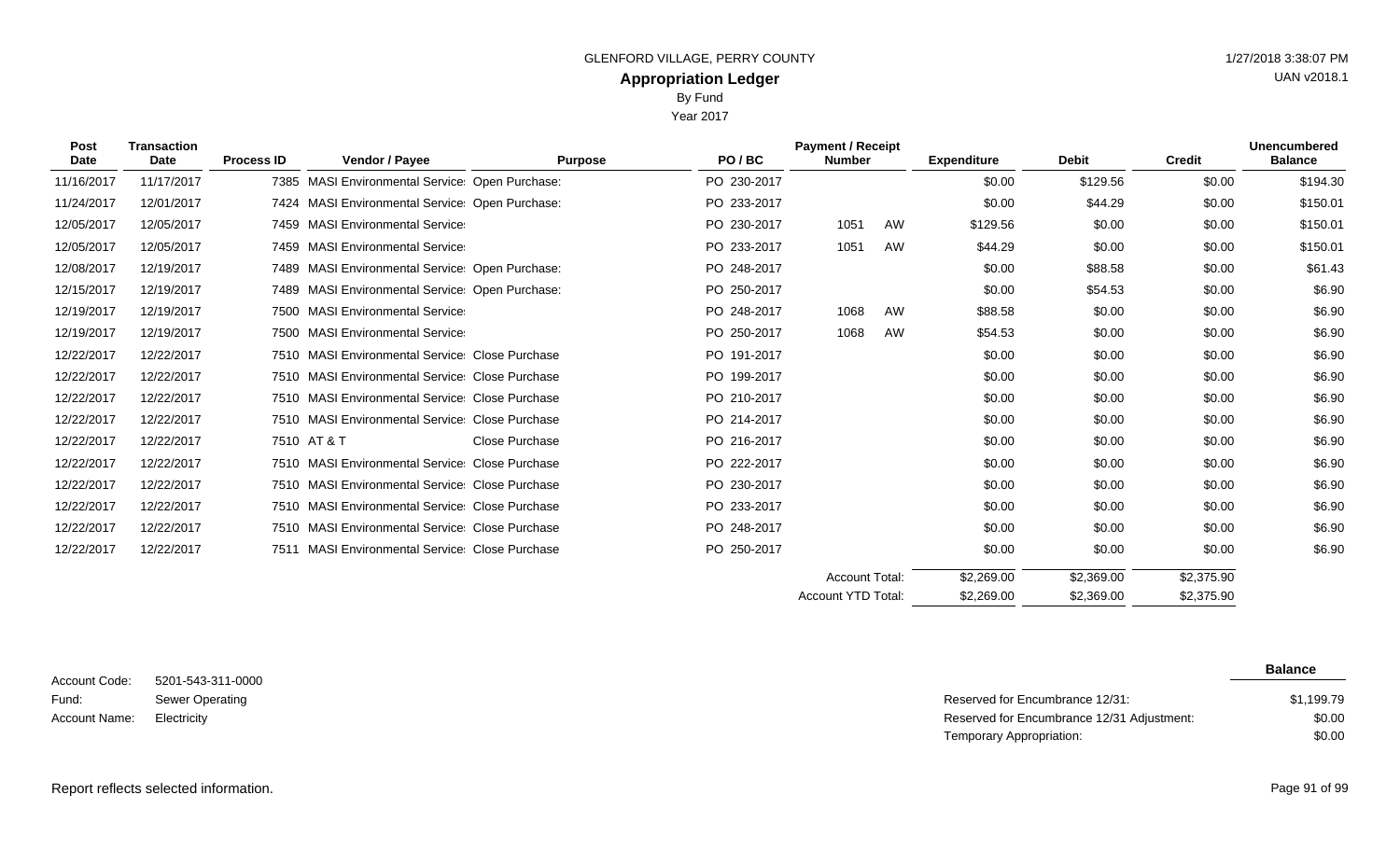UAN v2018.1

| Original Appropriation:   | \$11,000.00 |
|---------------------------|-------------|
| Permanent Appropriation:  | \$10,600.00 |
| Final Appropriation:      | \$10,600.00 |
| Report Beginning Balance: | \$0.00      |

| <b>Post</b><br>Date | <b>Transaction</b><br>Date | <b>Process ID</b> | Vendor / Payee                 | <b>Purpose</b>                   | PO/BC          | <b>Payment / Receipt</b><br><b>Number</b> |    | <b>Expenditure</b> | <b>Debit</b> | <b>Credit</b> | <b>Unencumbered</b><br><b>Balance</b> |
|---------------------|----------------------------|-------------------|--------------------------------|----------------------------------|----------------|-------------------------------------------|----|--------------------|--------------|---------------|---------------------------------------|
| 01/01/2017          | 01/27/2017                 |                   | 6366 American Electric Power   | Carry Over Purchase Order        | PO 254-2016    |                                           |    | \$0.00             | \$873.08     | \$873.08      | \$0.00                                |
| 01/01/2017          | 01/27/2017                 |                   | 6366 American Electric Power   | Carry Over Purchase Order        | PO 260-2016    |                                           |    | \$0.00             | \$326.71     | \$326.71      | \$0.00                                |
| 01/03/2017          | 01/03/2017                 | 6081              | Enter Permanent Appropriation  |                                  |                |                                           |    | \$0.00             | \$0.00       | \$11,000.00   | \$11,000.00                           |
| 01/03/2017          | 01/03/2017                 |                   | 6117 American Electric Power   |                                  | PO 254-2016    | 11083                                     | AW | \$873.08           | \$0.00       | \$0.00        | \$11,000.00                           |
| 01/03/2017          | 01/03/2017                 |                   | 6117 American Electric Power   |                                  | PO 260-2016    | 11083                                     | AW | \$326.71           | \$0.00       | \$0.00        | \$11,000.00                           |
| 01/28/2017          | 02/07/2017                 | 6391              | <b>American Electric Power</b> | Open Purchase:                   | PO 16-2017     |                                           |    | \$0.00             | \$870.36     | \$0.00        | \$10,129.64                           |
| 02/07/2017          | 02/07/2017                 |                   | 6408 American Electric Power   |                                  | PO 16-2017     | 11102                                     | AW | \$870.36           | \$0.00       | \$0.00        | \$10,129.64                           |
| 02/24/2017          | 02/24/2017                 |                   | 6438 American Electric Power   | Close Prior Year Purchase        | PO 254-2016    |                                           |    | \$0.00             | \$0.00       | \$0.00        | \$10,129.64                           |
| 02/24/2017          | 02/24/2017                 |                   | 6438 American Electric Power   | <b>Close Prior Year Purchase</b> | PO 260-2016    |                                           |    | \$0.00             | \$0.00       | \$0.00        | \$10,129.64                           |
| 02/24/2017          | 02/24/2017                 |                   | 6438 American Electric Power   | Close Purchase                   | PO.<br>16-2017 |                                           |    | \$0.00             | \$0.00       | \$0.00        | \$10,129.64                           |
| 02/27/2017          | 03/03/2017                 |                   | 6470 American Electric Power   | Open Purchase:                   | PO 31-2017     |                                           |    | \$0.00             | \$737.50     | \$0.00        | \$9,392.14                            |
| 03/07/2017          | 03/07/2017                 | 6493              | American Electric Power        |                                  | PO.<br>31-2017 | 11122                                     | AW | \$737.50           | \$0.00       | \$0.00        | \$9,392.14                            |
| 03/29/2017          | 04/04/2017                 |                   | 6563 American Electric Power   | Open Purchase:                   | 59-2017<br>PO. |                                           |    | \$0.00             | \$845.63     | \$0.00        | \$8,546.51                            |
| 04/04/2017          | 04/04/2017                 | 6581              | <b>American Electric Power</b> |                                  | 59-2017<br>PO. | 11139                                     | AW | \$845.63           | \$0.00       | \$0.00        | \$8,546.51                            |
| 04/27/2017          | 05/02/2017                 |                   | 6663 American Electric Power   | Open Purchase:                   | PO.<br>85-2017 |                                           |    | \$0.00             | \$850.79     | \$0.00        | \$7,695.72                            |
| 05/02/2017          | 05/02/2017                 |                   | 6679 American Electric Power   |                                  | PO.<br>85-2017 | 11172                                     | AW | \$850.79           | \$0.00       | \$0.00        | \$7,695.72                            |
| 05/02/2017          | 05/02/2017                 |                   | 6680 American Electric Power   |                                  | PO.<br>85-2017 | 11172                                     | AW | $-$ \$850.79       | \$0.00       | \$0.00        | \$7,695.72                            |
| 05/12/2017          | 05/12/2017                 |                   | 6734 American Electric Power   |                                  | PO 85-2017     | 11190                                     | AW | \$850.79           | \$0.00       | \$0.00        | \$7,695.72                            |
| 05/25/2017          | 05/30/2017                 |                   | 6767 American Electric Power   | Open Purchase:                   | PO 101-2017    |                                           |    | \$0.00             | \$757.71     | \$0.00        | \$6,938.01                            |
| 06/06/2017          | 06/06/2017                 |                   | 6805 American Electric Power   |                                  | PO 101-2017    | 11201                                     | AW | \$757.71           | \$0.00       | \$0.00        | \$6,938.01                            |
| 06/27/2017          | 06/27/2017                 |                   | 6874 American Electric Power   | Open Purchase:                   | PO 128-2017    |                                           |    | \$0.00             | \$823.17     | \$0.00        | \$6,114.84                            |
| 07/11/2017          | 07/11/2017                 |                   | 6949 American Electric Power   |                                  | PO 128-2017    | 11226                                     | AW | \$823.17           | \$0.00       | \$0.00        | \$6,114.84                            |
| 07/28/2017          | 08/01/2017                 |                   | 7011 American Electric Power   | Open Purchase:                   | PO 149-2017    |                                           |    | \$0.00             | \$772.05     | \$0.00        | \$5,342.79                            |
| 08/01/2017          | 08/01/2017                 |                   | 7002 American Electric Power   | Close Purchase                   | PO 128-2017    |                                           |    | \$0.00             | \$0.00       | \$0.00        | \$5,342.79                            |
|                     |                            |                   |                                |                                  |                |                                           |    |                    |              |               |                                       |

Report reflects selected information. Page 92 of 99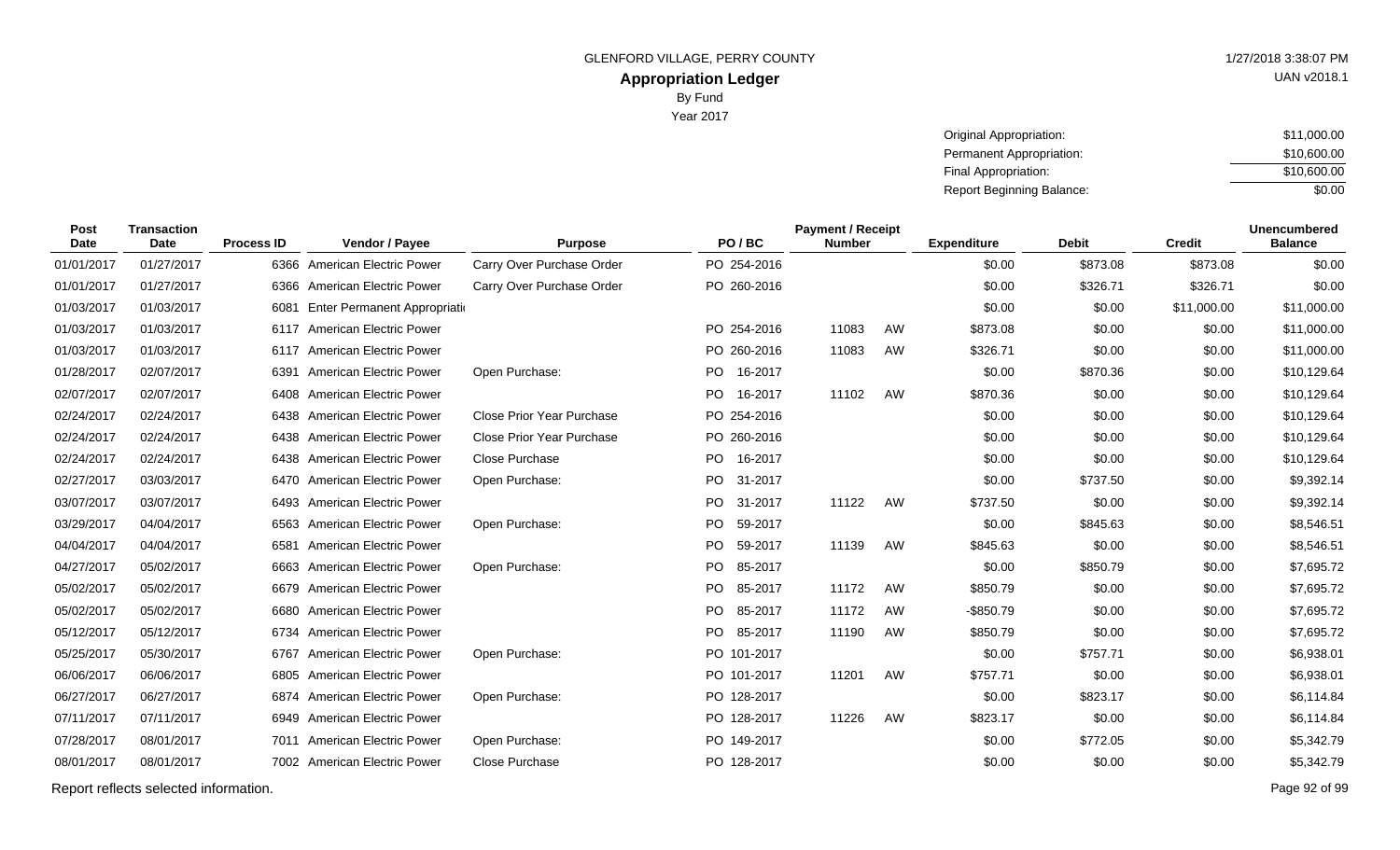Year 2017

| <b>Post</b><br><b>Date</b> | <b>Transaction</b><br>Date | <b>Process ID</b> | Vendor / Payee                                            | <b>Purpose</b>                 | PO/BC           | <b>Payment / Receipt</b><br><b>Number</b> |    | <b>Expenditure</b> | <b>Debit</b> | <b>Credit</b> | <b>Unencumbered</b><br><b>Balance</b> |
|----------------------------|----------------------------|-------------------|-----------------------------------------------------------|--------------------------------|-----------------|-------------------------------------------|----|--------------------|--------------|---------------|---------------------------------------|
| 08/01/2017                 | 08/01/2017                 |                   | 7024 American Electric Power                              |                                | PO 149-2017     | 11251                                     | AW | \$772.05           | \$0.00       | \$0.00        | \$5,342.79                            |
| 08/25/2017                 | 09/05/2017                 |                   | 7116 American Electric Power                              | Open Purchase:                 | PO 168-2017     |                                           |    | \$0.00             | \$751.16     | \$0.00        | \$4,591.63                            |
| 08/30/2017                 | 08/01/2017                 |                   | 7003 American Electric Power                              | Close Purchase                 | PO.<br>31-2017  |                                           |    | \$0.00             | \$0.00       | \$0.00        | \$4,591.63                            |
| 08/30/2017                 | 08/01/2017                 |                   | 7003 American Electric Power                              | Close Purchase                 | PO.<br>59-2017  |                                           |    | \$0.00             | \$0.00       | \$0.00        | \$4,591.63                            |
| 09/05/2017                 | 09/05/2017                 |                   | 7132 American Electric Power                              |                                | PO 168-2017     | 11272                                     | AW | \$751.16           | \$0.00       | \$0.00        | \$4,591.63                            |
| 09/12/2017                 | 09/12/2017                 |                   | 7143 American Electric Power                              | Close Purchase                 | PO 149-2017     |                                           |    | \$0.00             | \$0.00       | \$0.00        | \$4,591.63                            |
| 09/12/2017                 | 09/12/2017                 |                   | 7143 American Electric Power                              | Close Purchase                 | PO 168-2017     |                                           |    | \$0.00             | \$0.00       | \$0.00        | \$4,591.63                            |
| 09/12/2017                 | 09/12/2017                 | 7144              | <b>American Electric Power</b>                            | Close Purchase                 | PO -<br>85-2017 |                                           |    | \$0.00             | \$0.00       | \$0.00        | \$4,591.63                            |
| 09/12/2017                 | 09/12/2017                 |                   | 7144 American Electric Power                              | Close Purchase                 | PO 101-2017     |                                           |    | \$0.00             | \$0.00       | \$0.00        | \$4,591.63                            |
| 09/25/2017                 | 09/26/2017                 |                   | 7219 American Business Supply                             | Open Purchase:                 | PO 196-2017     |                                           |    | \$0.00             | \$775.79     | \$0.00        | \$3,815.84                            |
| 10/03/2017                 | 10/03/2017                 |                   | 7241 American Business Supply                             | Adjust Purchase: Should be AEP | PO 196-2017     |                                           |    | \$0.00             | \$0.00       | \$775.79      | \$4,591.63                            |
| 10/03/2017                 | 10/03/2017                 |                   | 7243 American Electric Power                              | Open Purchase:                 | PO 206-2017     |                                           |    | \$0.00             | \$775.79     | \$0.00        | \$3,815.84                            |
| 10/03/2017                 | 10/03/2017                 |                   | 7256 American Electric Power                              |                                | PO 206-2017     | 1002                                      | AW | \$775.79           | \$0.00       | \$0.00        | \$3,815.84                            |
| 10/27/2017                 | 10/28/2017                 |                   | 7312 American Electric Power                              | Open Purchase:                 | PO 215-2017     |                                           |    | \$0.00             | \$773.93     | \$0.00        | \$3,041.91                            |
| 11/07/2017                 | 11/07/2017                 |                   | 7365 American Electric Power                              |                                | PO 215-2017     | 1031                                      | AW | \$773.93           | \$0.00       | \$0.00        | \$3,041.91                            |
| 11/24/2017                 | 12/01/2017                 |                   | 7424 American Electric Power                              | Open Purchase:                 | PO 234-2017     |                                           |    | \$0.00             | \$324.12     | \$0.00        | \$2,717.79                            |
| 12/05/2017                 | 12/05/2017                 |                   | 7459 American Electric Power                              |                                | PO 234-2017     | 1048                                      | AW | \$324.12           | \$0.00       | \$0.00        | \$2,717.79                            |
| 12/19/2017                 | 12/19/2017                 |                   | 7483 Permanent Reallocation Dec Motion by Council 12-5-17 |                                |                 |                                           |    | \$0.00             | \$200.00     | \$0.00        | \$2,517.79                            |
| 12/19/2017                 | 12/19/2017                 |                   | 7490 Permanent Reallocation Dec Motion by Council 12-5-17 |                                |                 |                                           |    | \$0.00             | \$200.00     | \$0.00        | \$2,317.79                            |
| 12/22/2017                 | 12/22/2017                 |                   | 7510 American Business Supply                             | Close Purchase                 | PO 196-2017     |                                           |    | \$0.00             | \$0.00       | \$0.00        | \$2,317.79                            |
| 12/22/2017                 | 12/22/2017                 |                   | 7510 American Electric Power                              | Close Purchase                 | PO 206-2017     |                                           |    | \$0.00             | \$0.00       | \$0.00        | \$2,317.79                            |
| 12/22/2017                 | 12/22/2017                 |                   | 7510 American Electric Power                              | Close Purchase                 | PO 215-2017     |                                           |    | \$0.00             | \$0.00       | \$0.00        | \$2,317.79                            |
| 12/22/2017                 | 12/22/2017                 |                   | 7510 American Electric Power                              | Close Purchase                 | PO 234-2017     |                                           |    | \$0.00             | \$0.00       | \$0.00        | \$2,317.79                            |
| 12/31/2017                 | 12/31/2017                 |                   | 7553 American Electric Power                              | Open Purchase:                 | PO 259-2017     |                                           |    | \$0.00             | \$442.77     | \$0.00        | \$1,875.02                            |
|                            |                            |                   |                                                           |                                |                 | <b>Account Total:</b>                     |    | \$9,482.00         | \$11,100.56  | \$12,975.58   |                                       |
|                            |                            |                   |                                                           |                                |                 | Account YTD Total:                        |    | \$9,482.00         | \$11,100.56  | \$12,975.58   |                                       |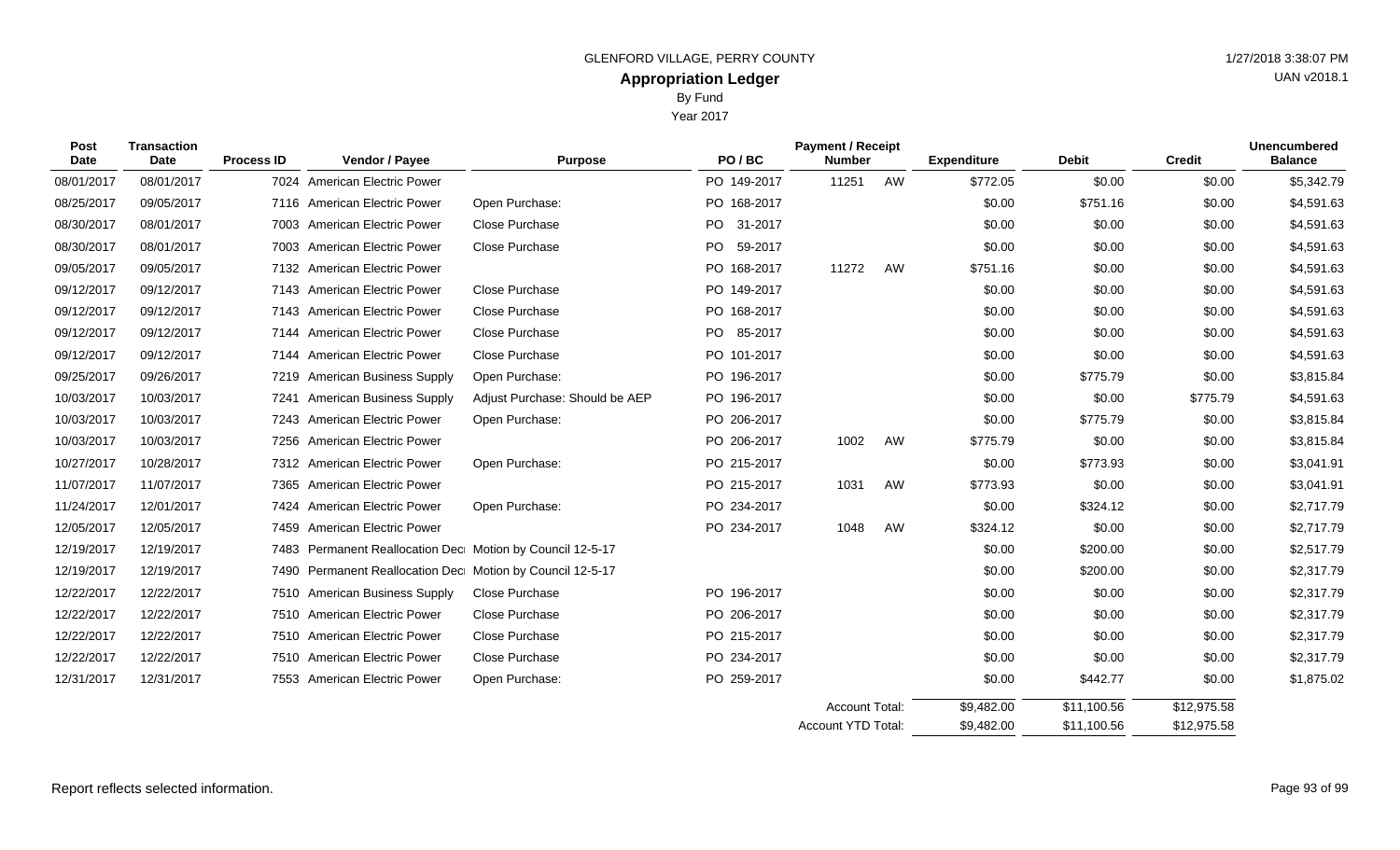**Balance**

5201-543-320-0000 Sewer Operating Account Name: Communications, Printing and Advertising Network Communications, Printing and Advertising Network Communications and Advertising Network Communications, Printing and Advertising Network Communications, Printi Account Code: Fund:

| Reserved for Encumbrance 12/31:            | \$0.00   |
|--------------------------------------------|----------|
| Reserved for Encumbrance 12/31 Adjustment: | \$0.00   |
| Temporary Appropriation:                   | \$0.00   |
| Original Appropriation:                    | \$400.00 |
| Permanent Appropriation:                   | \$2.00   |
| Final Appropriation:                       | \$2.00   |
| <b>Report Beginning Balance:</b>           | \$0.00   |

| Post<br><b>Date</b> | Transaction<br>Date | <b>Process ID</b> | <b>Vendor / Pavee</b>              | <b>Purpose</b> | PO/BC | <b>Payment / Receipt</b><br>Number | Expenditure | <b>Debit</b> | Credit   | <b>Unencumbered</b><br><b>Balance</b> |
|---------------------|---------------------|-------------------|------------------------------------|----------------|-------|------------------------------------|-------------|--------------|----------|---------------------------------------|
| 01/03/2017          | 01/03/2017          |                   | 6081 Enter Permanent Appropriation |                |       |                                    | \$0.00      | \$0.00       | \$400.00 | \$400.00                              |
| 03/03/2017          | 03/03/2017          |                   | 6465 Permanent Reallocation Dec    |                |       |                                    | \$0.00      | \$200.00     | \$0.00   | \$200.00                              |
| 04/04/2017          | 04/11/2017          |                   | 6617 Permanent Reallocation Dec    |                |       |                                    | \$0.00      | \$198.00     | \$0.00   | \$2.00                                |
|                     |                     |                   |                                    |                |       | <b>Account Total:</b>              | \$0.00      | \$398.00     | \$400.00 |                                       |
|                     |                     |                   |                                    |                |       | Account YTD Total:                 | \$0.00      | \$398.00     | \$400.00 |                                       |

| Account Code: |                            | 5201-543-350-0000              |                |                |       |                                           |                                  |                                            |               | <b>Balance</b>                        |
|---------------|----------------------------|--------------------------------|----------------|----------------|-------|-------------------------------------------|----------------------------------|--------------------------------------------|---------------|---------------------------------------|
| Fund:         | Sewer Operating            |                                |                |                |       |                                           |                                  | Reserved for Encumbrance 12/31:            |               | \$0.00                                |
| Account Name: |                            | Insurance and Bonding Services |                |                |       |                                           |                                  | Reserved for Encumbrance 12/31 Adjustment: |               | \$0.00                                |
|               |                            |                                |                |                |       |                                           | Temporary Appropriation:         |                                            |               | \$0.00                                |
|               |                            |                                |                |                |       |                                           | <b>Original Appropriation:</b>   |                                            |               | \$900.00                              |
|               |                            |                                |                |                |       |                                           | Permanent Appropriation:         |                                            |               | \$1,098.00                            |
|               |                            |                                |                |                |       |                                           | Final Appropriation:             |                                            |               | \$1,098.00                            |
|               |                            |                                |                |                |       |                                           | <b>Report Beginning Balance:</b> |                                            |               | \$0.00                                |
| Post<br>Date  | <b>Transaction</b><br>Date | <b>Process ID</b>              | Vendor / Payee | <b>Purpose</b> | PO/BC | <b>Payment / Receipt</b><br><b>Number</b> | <b>Expenditure</b>               | <b>Debit</b>                               | <b>Credit</b> | <b>Unencumbered</b><br><b>Balance</b> |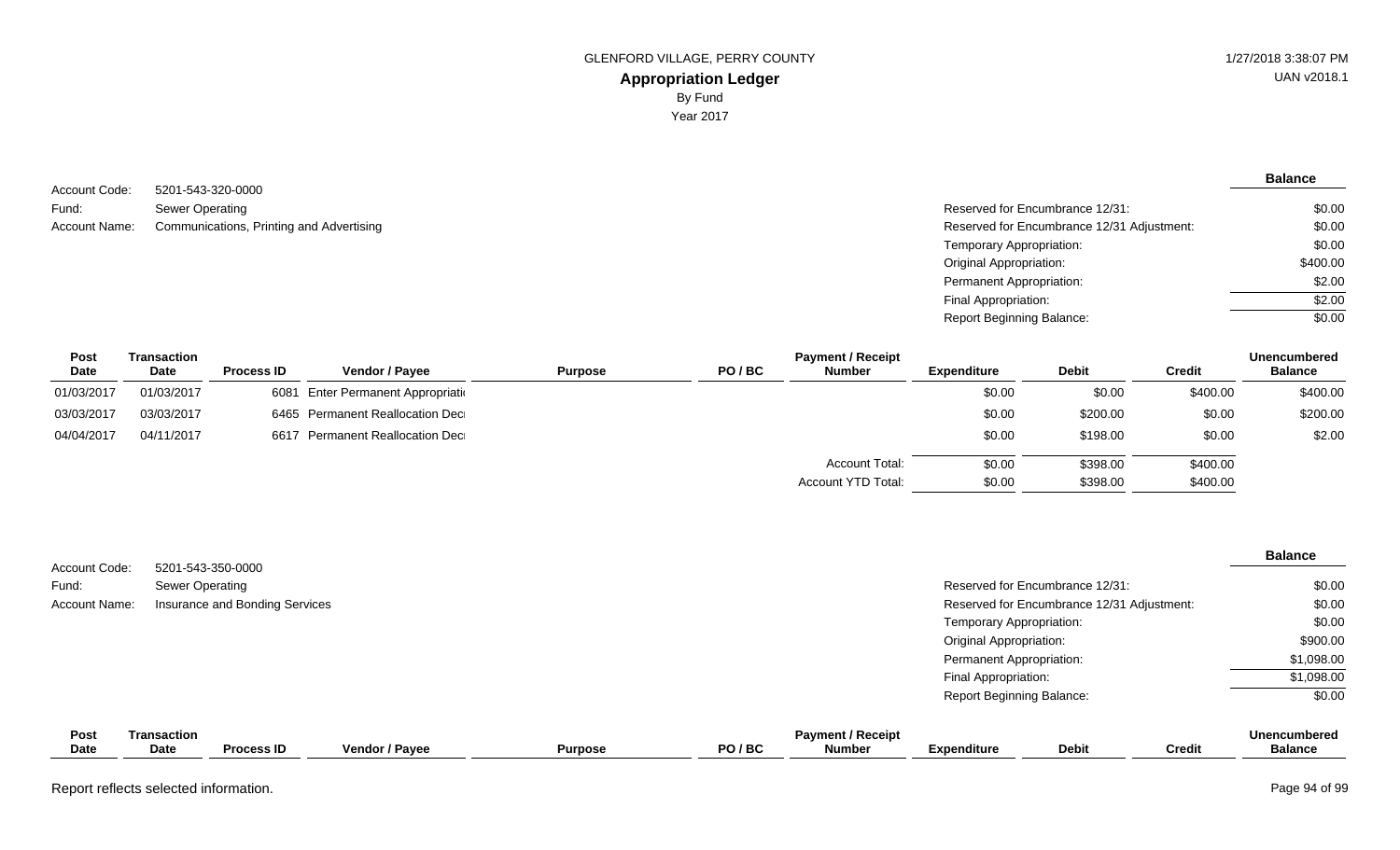Year 2017

| <b>Post</b><br>Date | Transaction<br>Date | <b>Process ID</b> | Vendor / Payee                                     | <b>Purpose</b> |     | PO/BC   | <b>Payment / Receipt</b><br><b>Number</b> |    | <b>Expenditure</b> | Debit      | Credit     | <b>Unencumbered</b><br><b>Balance</b> |
|---------------------|---------------------|-------------------|----------------------------------------------------|----------------|-----|---------|-------------------------------------------|----|--------------------|------------|------------|---------------------------------------|
| 01/03/2017          | 01/03/2017          |                   | 6081 Enter Permanent Appropriation                 |                |     |         |                                           |    | \$0.00             | \$0.00     | \$900.00   | \$900.00                              |
| 04/04/2017          | 04/11/2017          |                   | 6617 Permanent Reallocation Incre                  |                |     |         |                                           |    | \$0.00             | \$0.00     | \$198.00   | \$1,098.00                            |
| 04/11/2017          | 04/11/2017          |                   | 6622 Ohio Municipal Joint Self-Insi Open Purchase: |                | PO. | 76-2017 |                                           |    | \$0.00             | \$1,098.00 | \$0.00     | \$0.00                                |
| 05/02/2017          | 05/02/2017          |                   | 6679 Ohio Municipal Joint Self-Insi                |                | PO. | 76-2017 | 11179                                     | AW | \$1,098.00         | \$0.00     | \$0.00     | \$0.00                                |
| 05/02/2017          | 05/02/2017          |                   | 6680 Ohio Municipal Joint Self-Insi                |                | PO. | 76-2017 | 11179                                     | AW | -\$1,098.00        | \$0.00     | \$0.00     | \$0.00                                |
| 05/02/2017          | 05/02/2017          |                   | 6698 Ohio Municipal Joint Self-Insi                |                | PO. | 76-2017 | 11186                                     | AW | \$1,098.00         | \$0.00     | \$0.00     | \$0.00                                |
| 08/30/2017          | 08/01/2017          |                   | 7003 Ohio Municipal Joint Self-Insi Close Purchase |                | PO. | 76-2017 |                                           |    | \$0.00             | \$0.00     | \$0.00     | \$0.00                                |
|                     |                     |                   |                                                    |                |     |         | <b>Account Total:</b>                     |    | \$1,098.00         | \$1,098.00 | \$1,098.00 |                                       |

5201-549-300-0000 Sewer Operating Contractual Services Account Code: Fund: Account Name:

### **Balance**

| Reserved for Encumbrance 12/31:            | \$0.00     |
|--------------------------------------------|------------|
| Reserved for Encumbrance 12/31 Adjustment: | \$0.00     |
| Temporary Appropriation:                   | \$0.00     |
| Original Appropriation:                    | \$1,500.00 |
| Permanent Appropriation:                   | \$1,400.00 |
| Final Appropriation:                       | \$1,400.00 |
| Report Beginning Balance:                  | \$0.00     |

\$1,098.00

\$1,098.00

Account YTD Total:

\$1,098.00

| Post       | Transaction |                   |                                                 |                |      |         | <b>Payment / Receipt</b> |    |                    |              |            | <b>Unencumbered</b> |
|------------|-------------|-------------------|-------------------------------------------------|----------------|------|---------|--------------------------|----|--------------------|--------------|------------|---------------------|
| Date       | Date        | <b>Process ID</b> | <b>Vendor / Pavee</b>                           | <b>Purpose</b> |      | PO/BC   | <b>Number</b>            |    | <b>Expenditure</b> | <b>Debit</b> | Credit     | <b>Balance</b>      |
| 01/01/2017 | 01/03/2017  |                   | 6088 OmniSite                                   | Open Purchase: | PO   | 3-2017  |                          |    | \$0.00             | \$144.00     | \$0.00     | $-$144.00$          |
| 01/03/2017 | 01/03/2017  |                   | 6081 Enter Permanent Appropriation              |                |      |         |                          |    | \$0.00             | \$0.00       | \$1,500.00 | \$1,356.00          |
| 01/03/2017 | 01/03/2017  |                   | 6109 OmniSite                                   |                | PO.  | 3-2017  | 11079                    | AW | \$144.00           | \$0.00       | \$0.00     | \$1,356.00          |
| 02/16/2017 | 02/24/2017  |                   | 6437 MASI Environmental Service: Open Purchase: |                | PO . | 26-2017 |                          |    | \$0.00             | \$109.06     | \$0.00     | \$1,246.94          |
| 02/24/2017 | 02/24/2017  |                   | 6438 OmniSite                                   | Close Purchase | PO.  | 3-2017  |                          |    | \$0.00             | \$0.00       | \$0.00     | \$1,246.94          |
| 03/04/2017 | 03/07/2017  |                   | 6478 MASI Environmental Service Open Purchase:  |                | PO.  | 44-2017 |                          |    | \$0.00             | \$54.53      | \$0.00     | \$1,192.41          |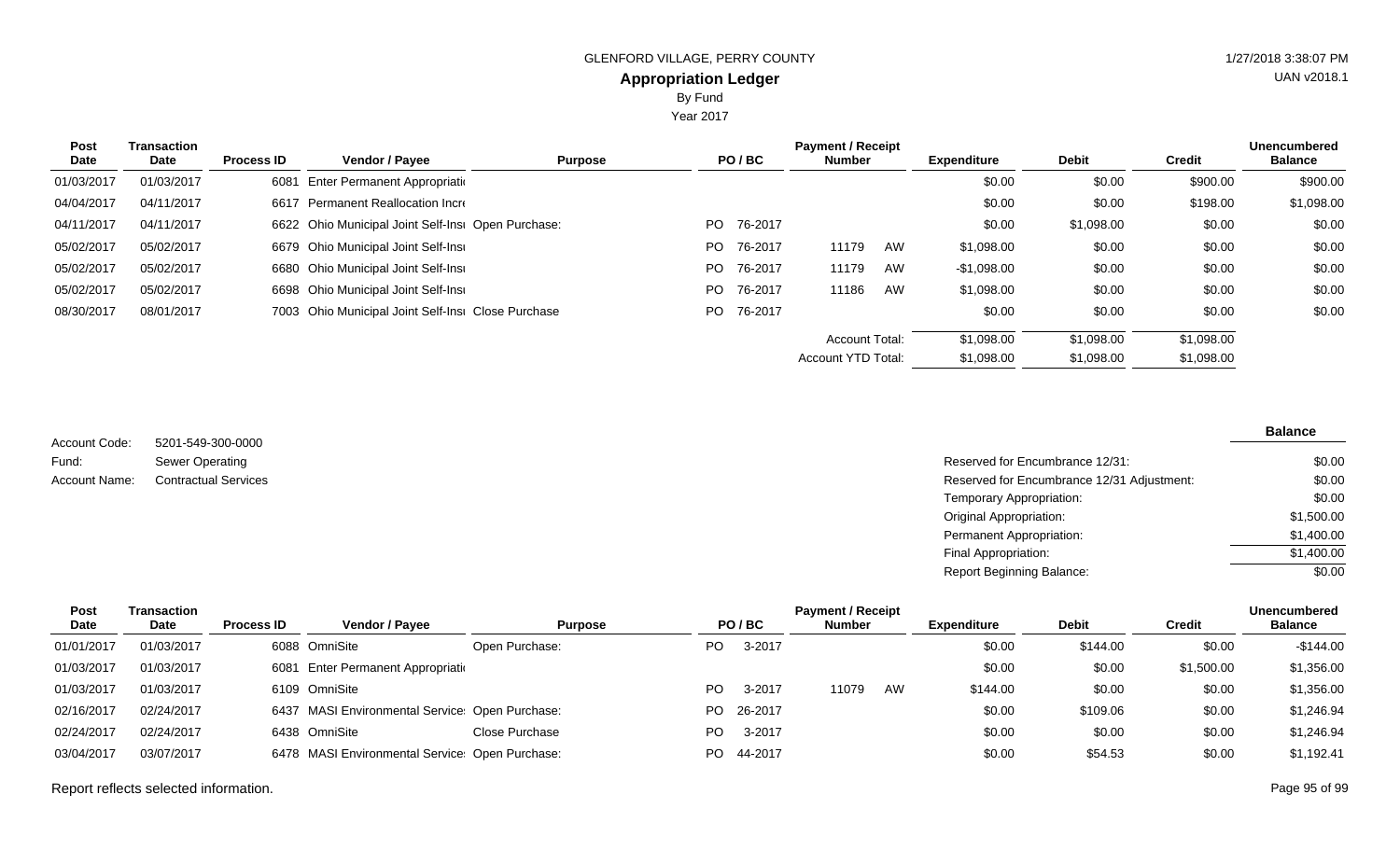Year 2017

| <b>Post</b><br><b>Date</b> | <b>Transaction</b><br>Date | <b>Process ID</b> | Vendor / Payee                                           | <b>Purpose</b> |      | PO/BC       | <b>Payment / Receipt</b><br><b>Number</b> |    | <b>Expenditure</b> | <b>Debit</b> | <b>Credit</b> | <b>Unencumbered</b><br><b>Balance</b> |
|----------------------------|----------------------------|-------------------|----------------------------------------------------------|----------------|------|-------------|-------------------------------------------|----|--------------------|--------------|---------------|---------------------------------------|
| 03/07/2017                 | 03/07/2017                 |                   | 6493 MASI Environmental Service                          |                | PO - | 26-2017     | 11129                                     | AW | \$109.06           | \$0.00       | \$0.00        | \$1,192.41                            |
| 03/07/2017                 | 03/07/2017                 |                   | 6493 MASI Environmental Service                          |                | PO.  | 44-2017     | 11129                                     | AW | \$54.53            | \$0.00       | \$0.00        | \$1,192.41                            |
| 07/25/2017                 | 07/25/2017                 |                   | 6989 Permanent Reallocation Dec                          |                |      |             |                                           |    | \$0.00             | \$300.00     | \$0.00        | \$892.41                              |
| 08/08/2017                 | 08/22/2017                 |                   | 7078 MASI Environmental Service Open Purchase:           |                |      | PO 158-2017 |                                           |    | \$0.00             | \$44.29      | \$0.00        | \$848.12                              |
| 08/17/2017                 | 08/22/2017                 |                   | 7078 MASI Environmental Service: Open Purchase:          |                |      | PO 164-2017 |                                           |    | \$0.00             | \$110.92     | \$0.00        | \$737.20                              |
| 08/30/2017                 | 08/01/2017                 |                   | 7003 MASI Environmental Service Close Purchase           |                | PO.  | 26-2017     |                                           |    | \$0.00             | \$0.00       | \$0.00        | \$737.20                              |
| 08/30/2017                 | 08/01/2017                 |                   | 7003 MASI Environmental Service Close Purchase           |                | PO.  | 44-2017     |                                           |    | \$0.00             | \$0.00       | \$0.00        | \$737.20                              |
| 09/05/2017                 | 09/05/2017                 |                   | 7132 MASI Environmental Service                          |                |      | PO 158-2017 | 11279                                     | AW | \$44.29            | \$0.00       | \$0.00        | \$737.20                              |
| 09/05/2017                 | 09/05/2017                 |                   | 7132 MASI Environmental Service                          |                |      | PO 164-2017 | 11279                                     | AW | \$110.92           | \$0.00       | \$0.00        | \$737.20                              |
| 09/07/2017                 | 09/12/2017                 |                   | 7170 Ultimate Enterprises Inc.                           | Open Purchase: |      | PO 183-2017 |                                           |    | \$0.00             | \$700.00     | \$0.00        | \$37.20                               |
| 09/12/2017                 | 09/12/2017                 |                   | 7143 MASI Environmental Service Close Purchase           |                |      | PO 158-2017 |                                           |    | \$0.00             | \$0.00       | \$0.00        | \$37.20                               |
| 09/12/2017                 | 09/12/2017                 |                   | 7143 MASI Environmental Service Close Purchase           |                |      | PO 164-2017 |                                           |    | \$0.00             | \$0.00       | \$0.00        | \$37.20                               |
| 10/03/2017                 | 10/03/2017                 |                   | 7256 Ultimate Enterprises Inc.                           |                |      | PO 183-2017 | 1012                                      | AW | \$700.00           | \$0.00       | \$0.00        | \$37.20                               |
| 12/05/2017                 | 12/22/2017                 |                   | 7502 Permanent Reallocation Incre Council Motion 12-5-17 |                |      |             |                                           |    | \$0.00             | \$0.00       | \$200.00      | \$237.20                              |
| 12/22/2017                 | 12/22/2017                 |                   | 7504 MASI Environmental Service: Open Purchase:          |                |      | PO 256-2017 |                                           |    | \$0.00             | \$44.29      | \$0.00        | \$192.91                              |
| 12/22/2017                 | 12/22/2017                 |                   | 7510 Ultimate Enterprises Inc.                           | Close Purchase |      | PO 183-2017 |                                           |    | \$0.00             | \$0.00       | \$0.00        | \$192.91                              |
|                            |                            |                   |                                                          |                |      |             | <b>Account Total:</b>                     |    | \$1,162.80         | \$1,507.09   | \$1,700.00    |                                       |

| Account Code: | 5201-549-400-0000      |
|---------------|------------------------|
| Fund:         | Sewer Operating        |
| Account Name: | Supplies and Materials |

|                               |                                            | <b>Balance</b> |
|-------------------------------|--------------------------------------------|----------------|
| 5201-549-400-0000             |                                            |                |
| Sewer Operating               | Reserved for Encumbrance 12/31:            | \$0.00         |
| <b>Supplies and Materials</b> | Reserved for Encumbrance 12/31 Adjustment: | \$0.00         |
|                               | Temporary Appropriation:                   | \$0.00         |
|                               | <b>Original Appropriation:</b>             | \$500.00       |
|                               | <b>Permanent Appropriation:</b>            | \$500.00       |
|                               | Final Appropriation:                       | \$500.00       |
|                               | <b>Report Beginning Balance:</b>           | \$0.00         |
|                               |                                            |                |

\$1,507.09

\$1,162.80

Account YTD Total:

\$1,700.00

UAN v2018.1

Report reflects selected information. Page 96 of 99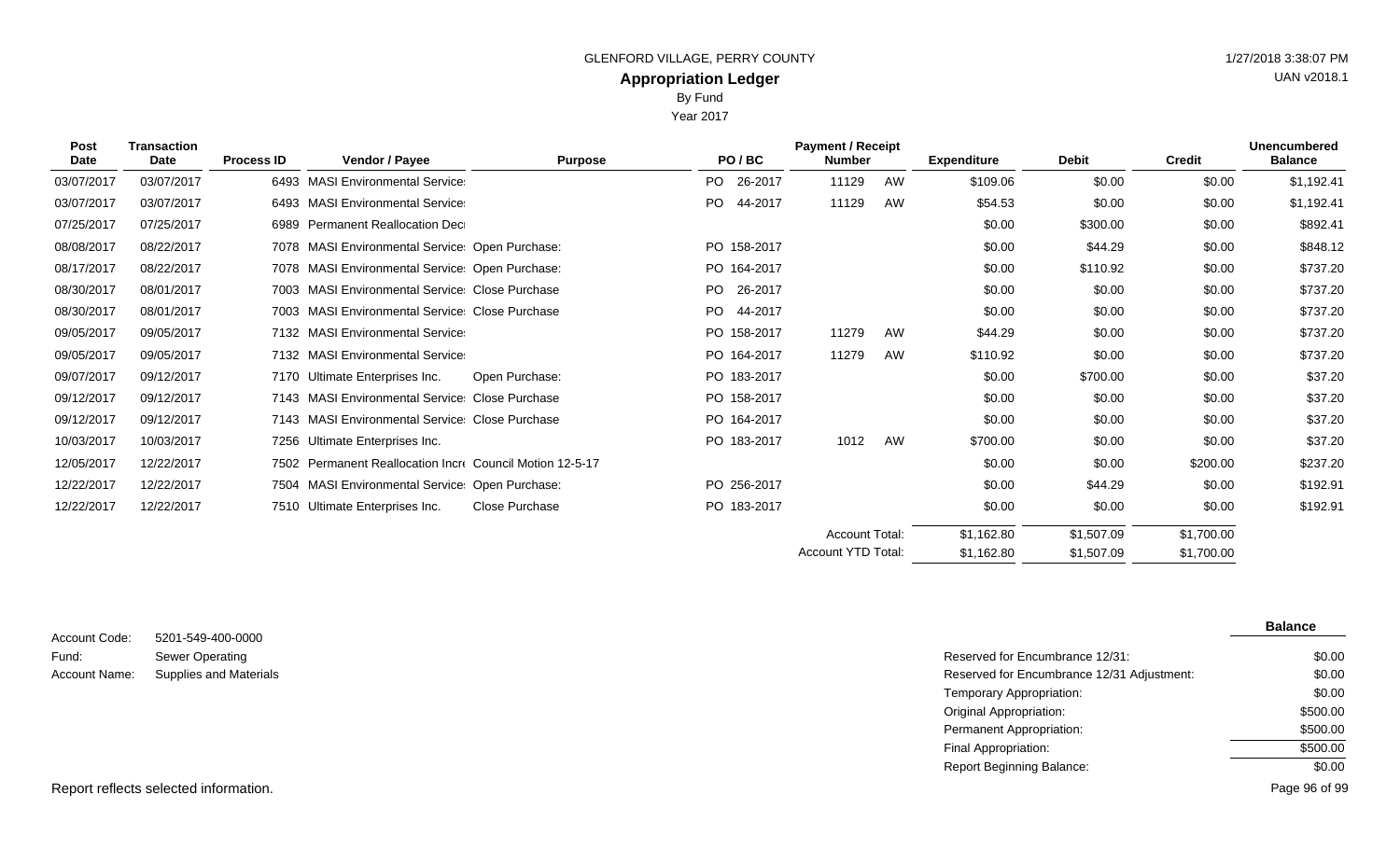Year 2017

| <b>Post</b> | <b>Transaction</b> |                   |                                        |                |      |             | <b>Payment / Receipt</b>  |    |                    |              |               | <b>Unencumbered</b> |
|-------------|--------------------|-------------------|----------------------------------------|----------------|------|-------------|---------------------------|----|--------------------|--------------|---------------|---------------------|
| Date        | Date               | <b>Process ID</b> | Vendor / Payee                         | <b>Purpose</b> |      | PO/BC       | <b>Number</b>             |    | <b>Expenditure</b> | <b>Debit</b> | <b>Credit</b> | <b>Balance</b>      |
| 01/03/2017  | 01/03/2017         | 6081              | <b>Enter Permanent Appropriational</b> |                |      |             |                           |    | \$0.00             | \$0.00       | \$500.00      | \$500.00            |
| 04/25/2017  | 05/02/2017         |                   | 6663 Brian Butler                      | Open Purchase: |      | PO 82-2017  |                           |    | \$0.00             | \$74.02      | \$0.00        | \$425.98            |
| 05/02/2017  | 05/02/2017         |                   | 6679 Brian Butler                      |                | PO.  | 82-2017     | 11174                     | AW | \$74.02            | \$0.00       | \$0.00        | \$425.98            |
| 05/02/2017  | 05/02/2017         |                   | 6680 Brian Butler                      |                |      | PO 82-2017  | 11174                     | AW | $-$74.02$          | \$0.00       | \$0.00        | \$425.98            |
| 05/02/2017  | 05/02/2017         |                   | 6698 Brian Butler                      |                | PO - | 82-2017     | 11184                     | AW | \$74.02            | \$0.00       | \$0.00        | \$425.98            |
| 09/12/2017  | 09/12/2017         |                   | 7144 Brian Butler                      | Close Purchase |      | PO 82-2017  |                           |    | \$0.00             | \$0.00       | \$0.00        | \$425.98            |
| 12/19/2017  | 12/19/2017         |                   | 7489 Niagara Scientific Products       | Open Purchase: |      | PO 254-2017 |                           |    | \$0.00             | \$214.90     | \$0.00        | \$211.08            |
|             |                    |                   |                                        |                |      |             | <b>Account Total:</b>     |    | \$74.02            | \$288.92     | \$500.00      |                     |
|             |                    |                   |                                        |                |      |             | <b>Account YTD Total:</b> |    | \$74.02            | \$288.92     | \$500.00      |                     |

| Account Code:        | 5201-549-430-0000              |
|----------------------|--------------------------------|
| Fund:                | <b>Sewer Operating</b>         |
| <b>Account Name:</b> | <b>Repairs and Maintenance</b> |

| Sewer Operating         | Reserved for Encumbrance 12/31:            | \$0.00   |
|-------------------------|--------------------------------------------|----------|
| Repairs and Maintenance | Reserved for Encumbrance 12/31 Adjustment: | \$0.00   |
|                         | Temporary Appropriation:                   | \$0.00   |
|                         | Original Appropriation:                    | \$500.00 |
|                         | Permanent Appropriation:                   | \$80.00  |
|                         | Final Appropriation:                       | \$80.00  |
|                         | <b>Report Beginning Balance:</b>           | \$0.00   |

| Post<br>Date | Transaction<br>Date | <b>Process ID</b> | <b>Vendor / Payee</b>                                  | <b>Purpose</b> | PO/BC | <b>Payment / Receipt</b><br><b>Number</b> | <b>Expenditure</b> | <b>Debit</b> | <b>Credit</b> | <b>Unencumbered</b><br><b>Balance</b> |
|--------------|---------------------|-------------------|--------------------------------------------------------|----------------|-------|-------------------------------------------|--------------------|--------------|---------------|---------------------------------------|
| 01/03/2017   | 01/03/2017          |                   | 6081 Enter Permanent Appropriation                     |                |       |                                           | \$0.00             | \$0.00       | \$500.00      | \$500.00                              |
| 07/25/2017   | 07/25/2017          |                   | 6989 Permanent Reallocation Dec                        |                |       |                                           | \$0.00             | \$220.00     | \$0.00        | \$280.00                              |
| 12/05/2017   | 12/22/2017          |                   | 7502 Permanent Reallocation Dec Council Motion 12-5-17 |                |       |                                           | \$0.00             | \$200.00     | \$0.00        | \$80.00                               |
|              |                     |                   |                                                        |                |       | Account Total:                            | \$0.00             | \$420.00     | \$500.00      |                                       |
|              |                     |                   |                                                        |                |       | <b>Account YTD Total:</b>                 | \$0.00             | \$420.00     | \$500.00      |                                       |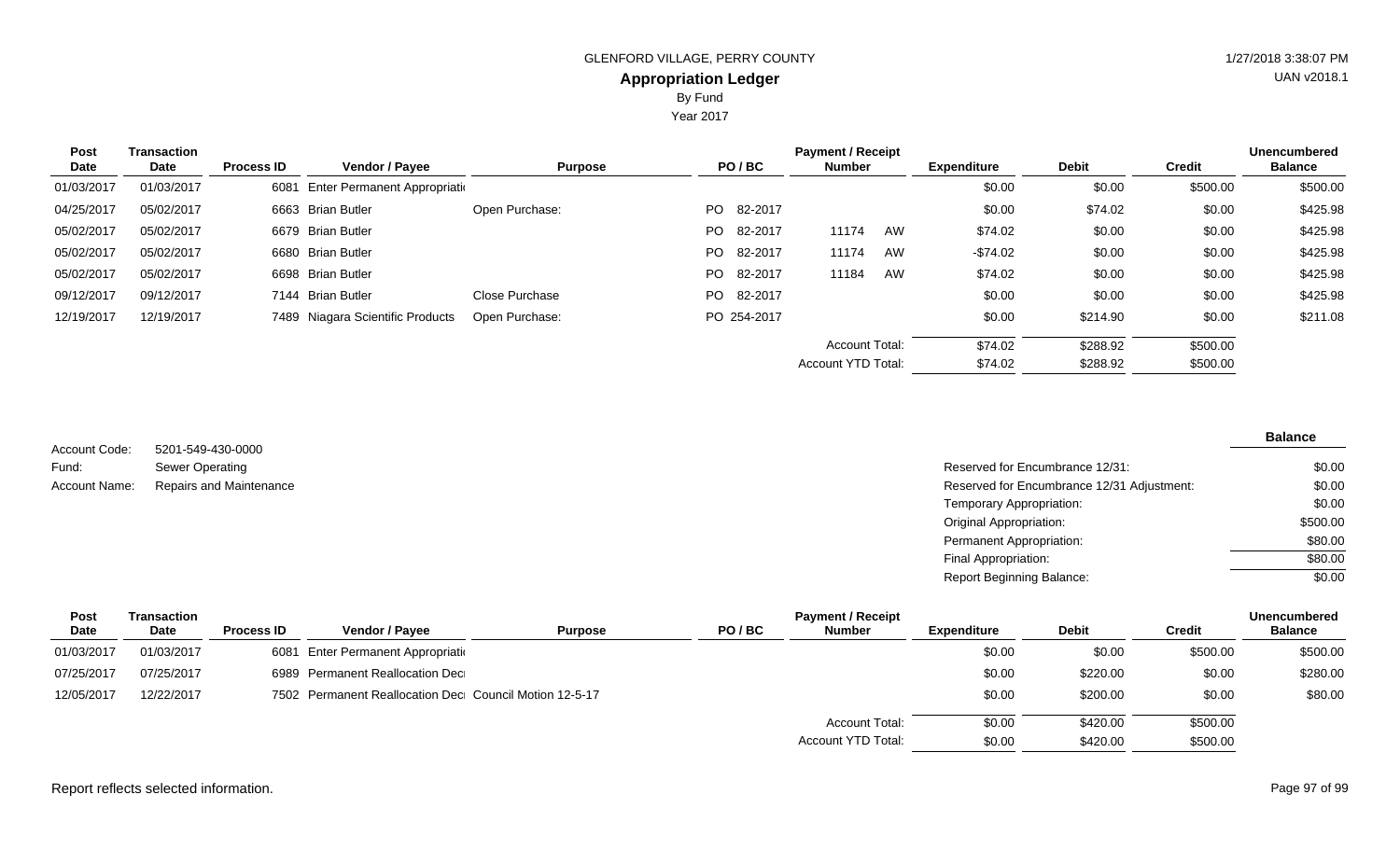5201-745-342-0000 Sewer Operating Account Code: Fund: Account Name: Auditing Services

**Balance**

| Sewer Operating          | Reserved for Encumbrance 12/31:            | \$0.00   |
|--------------------------|--------------------------------------------|----------|
| <b>Auditing Services</b> | Reserved for Encumbrance 12/31 Adjustment: | \$0.00   |
|                          | Temporary Appropriation:                   | \$0.00   |
|                          | Original Appropriation:                    | \$0.00   |
|                          | Permanent Appropriation:                   | \$520.00 |
|                          | Final Appropriation:                       | \$520.00 |
|                          | <b>Report Beginning Balance:</b>           | \$0.00   |
|                          |                                            |          |

| Post       | Transaction |                   | <b>Payment / Receipt</b>                          |                |             |                       |    |                    |              |               |                |
|------------|-------------|-------------------|---------------------------------------------------|----------------|-------------|-----------------------|----|--------------------|--------------|---------------|----------------|
| Date       | Date        | <b>Process ID</b> | <b>Vendor / Payee</b>                             | <b>Purpose</b> | PO/BC       | <b>Number</b>         |    | <b>Expenditure</b> | <b>Debit</b> | <b>Credit</b> | <b>Balance</b> |
| 07/25/2017 | 07/25/2017  |                   | 6989 Permanent Reallocation Incre                 |                |             |                       |    | \$0.00             | \$0.00       | \$520.00      | \$520.00       |
| 07/25/2017 | 07/25/2017  |                   | 6991 Charles Harris & Associates   Open Purchase: |                | PO 148-2017 |                       |    | \$0.00             | \$520.00     | \$0.00        | \$0.00         |
| 08/01/2017 | 08/01/2017  |                   | 7024 Charles Harris & Associates                  |                | PO 148-2017 | 11256                 | AW | \$520.00           | \$0.00       | \$0.00        | \$0.00         |
| 09/12/2017 | 09/12/2017  |                   | 7143 Charles Harris & Associates   Close Purchase |                | PO 148-2017 |                       |    | \$0.00             | \$0.00       | \$0.00        | \$0.00         |
|            |             |                   |                                                   |                |             | <b>Account Total:</b> |    | \$520.00           | \$520.00     | \$520.00      |                |
|            |             |                   |                                                   |                |             | Account YTD Total:    |    | \$520.00           | \$520.00     | \$520.00      |                |

| Account Code: | 5201-850-710-0000 |
|---------------|-------------------|
| Fund:         | Sewer Operating   |
| Account Name: | Principal         |

| Sewer Operating | Reserved for Encumbrance 12/31:            | \$0.00      |
|-----------------|--------------------------------------------|-------------|
| Principal       | Reserved for Encumbrance 12/31 Adjustment: | \$0.00      |
|                 | Temporary Appropriation:                   | \$0.00      |
|                 | Original Appropriation:                    | \$31,661.00 |
|                 | Permanent Appropriation:                   | \$31,661.00 |
|                 | Final Appropriation:                       | \$31,661.00 |
|                 | <b>Report Beginning Balance:</b>           | \$0.00      |